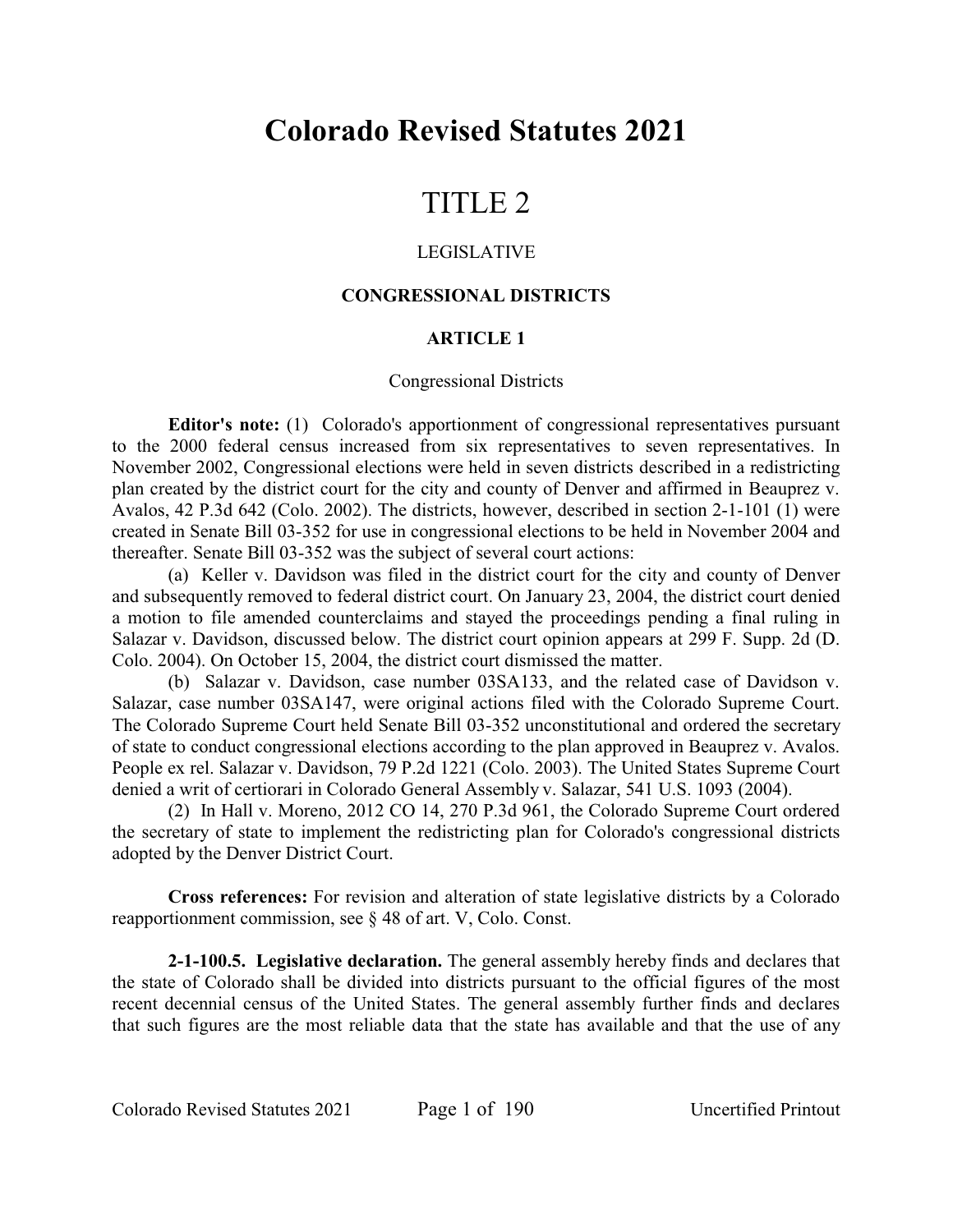other data or of any data adjustments may create a serious risk of inaccuracy and injustice in establishing congressional districts to represent the citizens of Colorado.

**Source: L. 92:** Entire section added, p. 593, § 1, effective March 24.

# **2-1-101. Congressional districts. (Repealed)**

**Source: L. 1891:** p. 89, § 1. **R.S. 08:** § 125. **L. 13:** p. 517, § 1. **L. 21:** p. 170, § 1. **C.L.** § 43. **CSA:** C. 8, § 9. **CRS 53:** § 63-4-1. **C.R.S. 1963:** § 28-1-1. **L. 64, 1st Ex. Sess.:** p. 11, § 1. **L. 72:** p. 184, § 1. **L. 74:** (5) to (7) R&RE, p. 407, § 19, effective April 11. **L. 92:** (1) R&RE and (2), (5), (7), and (8) amended, pp. 593, 603, §§ 2, 3, effective March 24. **L. 2003:** (1) R&RE and (2), (5)(b), and (8) amended, pp. 1645, 1658, §§ 1, 2, effective May 9. **L. 2017:** Entire section repealed, (HB 17-1074), ch. 22, p. 68, § 1, effective August 9.

**2-1-101.5. Definitions.** As used in this article 1, unless the context otherwise requires:

(1) "Congressional commission" means the independent congressional redistricting commission created pursuant to section 44 of article V of the state constitution.

(2) "Major political party" means one of the two largest political parties as determined by the number of registered electors with each political party according to voter registration data published by the secretary of state for the earliest day in January of the year in which members of the congressional commission are appointed.

(3) "Voting Rights Act of 1965" means the federal statute, codified at 52 U.S.C. sec. 10301 et seq., as referred to in the ballot measure adopted by voters in 2018 to add section 48.1 (1)(b) to article V of the state constitution.

**Source: L. 2020:** Entire section added, (SB 20-186), ch. 272, p. 1321, § 2, effective July 11.

# **2-1-102. Neutral criteria for judicial determinations of congressional districts. (Repealed)**

**Source: L. 2004:** Entire section added, p. 312, § 1, effective April 7. **L. 2010:** Entire section amended, (HB 10-1408), ch. 369, p. 1735, § 1, effective August 11. **L. 2017:** IP(1) amended, (HB 17-1074), ch. 22, p. 68, § 2, effective August 9. **L. 2020:** Entire section repealed, (SB 20-186), ch. 272, p. 1320, § 1, effective July 11.

**2-1-103. Citation for federal "Voting Rights Act of 1965" - legislative declaration.** (1) The voters of Colorado considered and overwhelmingly approved legislatively referred measures at the 2018 general election to establish balanced commissions to set district lines for both the United States house of representatives and the Colorado general assembly.

(2) The voters were aware that among the protections provided by these referred measures was the incorporation of the protections provided by federal law including the "Voting Rights Act of 1965", as amended.

(3) Because of a misprint in the measures referring these constitutional amendments to the voters, the federal statute was correctly cited as "the federal 'Voting Rights Act of 1965'" but

Colorado Revised Statutes 2021 Page 2 of 190 Uncertified Printout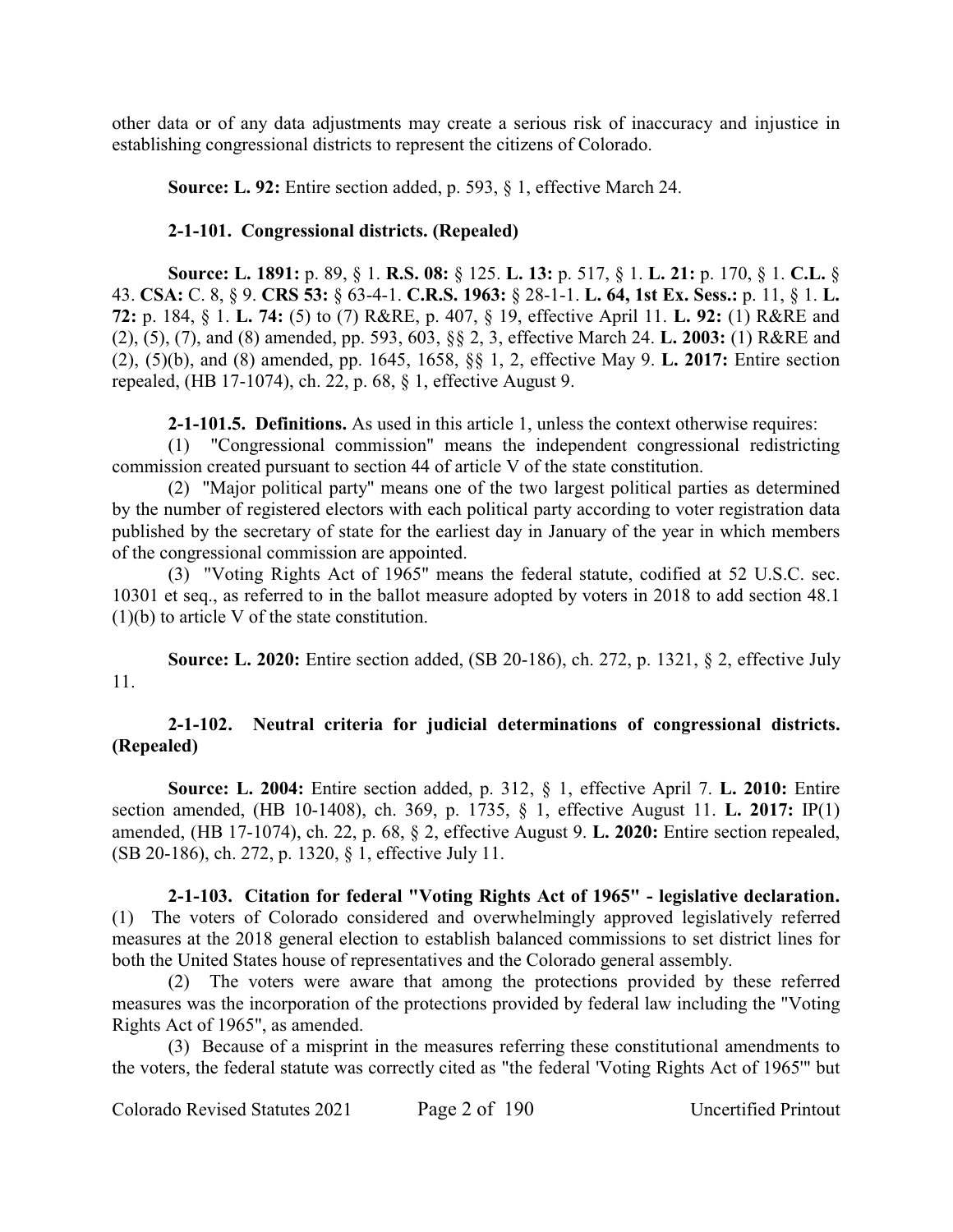incorrectly cited as "52 U.S.C. sec. 50301, as amended" when the proper citation is "52 U.S.C. sec. 10301 et seq., as amended."

(4) The general assembly finds and declares that voter intent was clear and should not be frustrated by a clerical error in referring to a federal law that has long been applied by federal courts and the Colorado courts in the redistricting context and was intended to be applied based on the measures' context and legislative analyses provided to voter households in advance of the 2018 general election.

**Source: L. 2020:** Entire section added, (SB 20-186), ch. 272, p. 1321, § 2, effective July 11.

**2-1-104. Precinct boundaries.** (1) (a) Pursuant to the provisions of sections 1-5-101 and 1-5-102, the clerk and recorder of each county, subject to the approval of its board of county commissioners, shall redraw the general election precincts in such county to ensure that no general election precinct is contained within more than one state representative, state senatorial, or congressional district.

(b) Not more than one week after such approval of precinct boundaries and in accordance with sections 1-5-101 and 1-5-102, the board of county commissioners shall file with the secretary of state a copy of the county precinct boundary map showing thereon the revised and reestablished general election precinct boundaries and the boundaries of any legislative or congressional district, if said county is divided into two or more state representative, state senatorial, or congressional districts.

(2) The board of county commissioners shall notify the county chair of each of the two major political parties of any general election precinct boundaries revised and reestablished in accordance with the provisions of this section within five days after the establishment of precinct boundaries in accordance with the provisions of this section.

**Source: L. 2020:** Entire section added, (SB 20-186), ch. 272, p. 1321, § 2, effective July 11.

**2-1-105. Maps of legislative districts.** (1) At the time of submission of a final congressional plan to the Colorado supreme court for its review and determination in accordance with section 44.5 of article V of the state constitution, the congressional commission shall provide the supreme court with a copy of all maps showing the division of the state into legislative districts and necessary supportive evidence, pursuant to the supreme court rules adopted for such proceedings.

(2) As soon as possible after approval of a final plan by the Colorado supreme court, the congressional commission shall prepare and file with the secretary of state copies of census maps showing thereon each legislative district and a description of each district in terms of official census units. The congressional commission shall also file with the county clerk and recorder in each county the necessary maps and descriptions of each legislative district located within the boundaries of such county.

**Source: L. 2020:** Entire section added, (SB 20-186), ch. 272, p. 1321, § 2, effective July 11.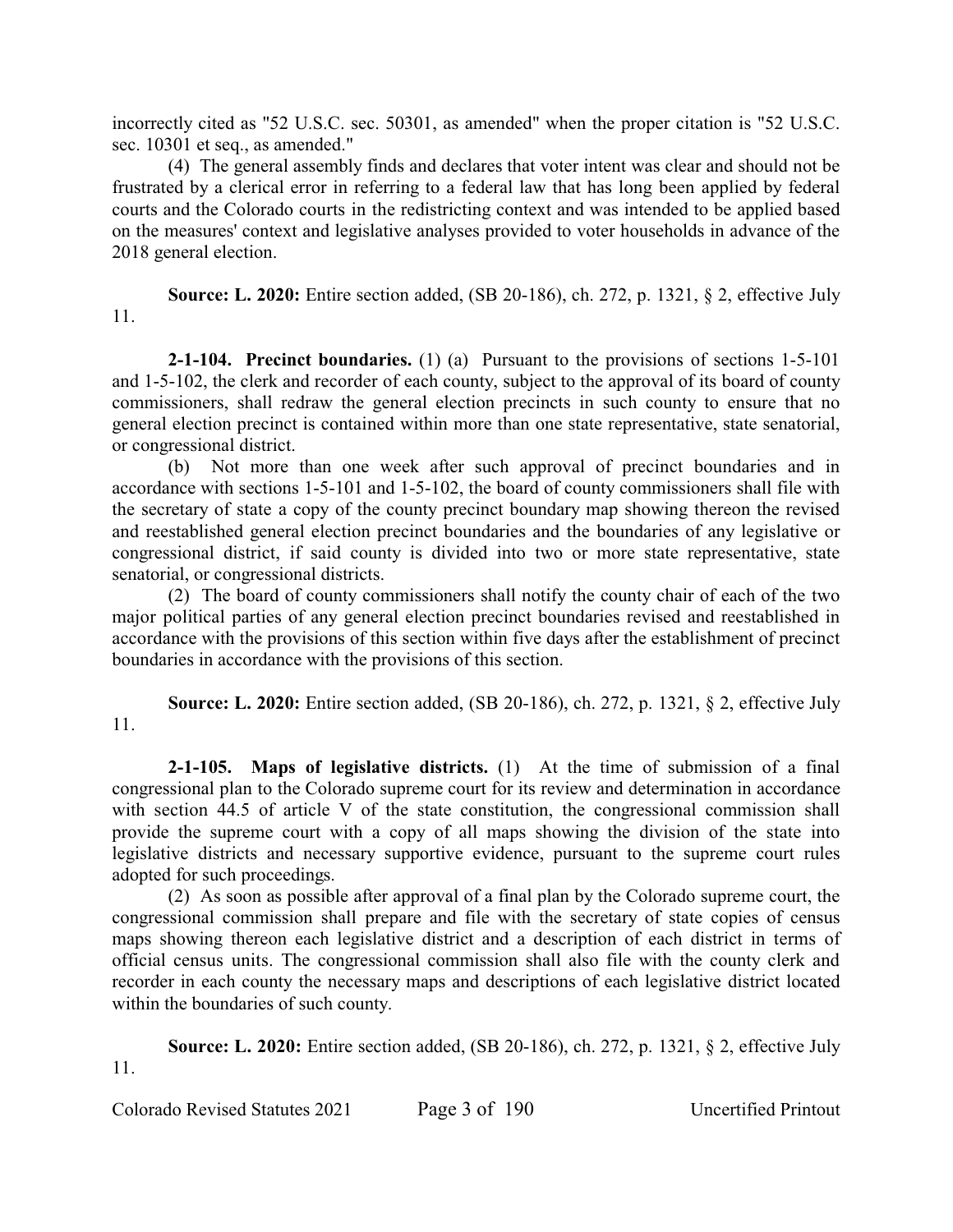**2-1-106. Attachments and detachments.** (1) If any area of the state is omitted from the redistricting plan approved by the Colorado supreme court, inadvertently or by virtue of the complexities of the census materials used in the development of the plan, the secretary of state, upon discovery of such omission, shall determine to which congressional district the area should be assigned as follows:

(a) If the area is surrounded by a congressional district, the area must be assigned to said district; and

(b) If the area is contiguous to two or more congressional districts, the area must be assigned to the district that has the least population according to the latest national census.

(2) If any area of the state is included in two or more congressional districts in the redistricting plan approved by the Colorado supreme court, inadvertently or by virtue of the complexities of the census materials used in the development of the plan, the secretary of state, upon discovery of such inclusion, shall detach said area from the congressional district or districts having the largest population and shall designate such area as being assigned to the district having the least population; except that, if such area is wholly surrounded by a congressional district and inadvertently is also included in another district, the secretary of state shall assign such area to the district wholly surrounding such area, regardless of population.

(3) (a) If a county clerk and recorder discovers that a border between two congressional districts divides a residential parcel between the two districts and the clerk and recorder wishes to have the border moved, the clerk and recorder shall submit to the secretary of state documentation, satisfactory to the secretary of state, evidencing such division. If the secretary of state believes that the border should be moved, the secretary of state shall propose moving the border between the two districts to a visible feature normally relied upon by the United States census bureau such that the border:

(I) Does not split a residential parcel;

(II) Moves the remaining portion of the residential parcel into the least populated of the two districts; except that, if the border is a border between both congressional districts, the remaining portion of the residential parcel must be moved into the least populated of the two congressional districts;

(III) Would not result in a violation of section 44.3 (1)(a) of article V of the state constitution based upon the latest national census;

(IV) Minimizes the impact on the affected community for purposes of establishing polling locations; and

(V) Minimizes changes in distances from the redistricting plan approved by the Colorado supreme court.

(b) If the secretary of state proposes moving any border pursuant to this subsection (3), the secretary of state shall describe any potential changes in populations of affected congressional districts, based on the latest national census, to the Colorado supreme court. If the supreme court determines that the assignments made by the secretary of state satisfy the criteria established in subsection (3)(a) of this section, the supreme court may approve said assignments. If the supreme court determines that the assignment does not satisfy the criteria established in subsection (3)(a) of this section, the supreme court shall deny the proposed assignment.

(4) Following the assignment of any area pursuant to the provisions of subsection (1) or (2) of this section, the secretary of state shall certify the population of such assigned area and any changes in populations of affected congressional districts, based on the latest national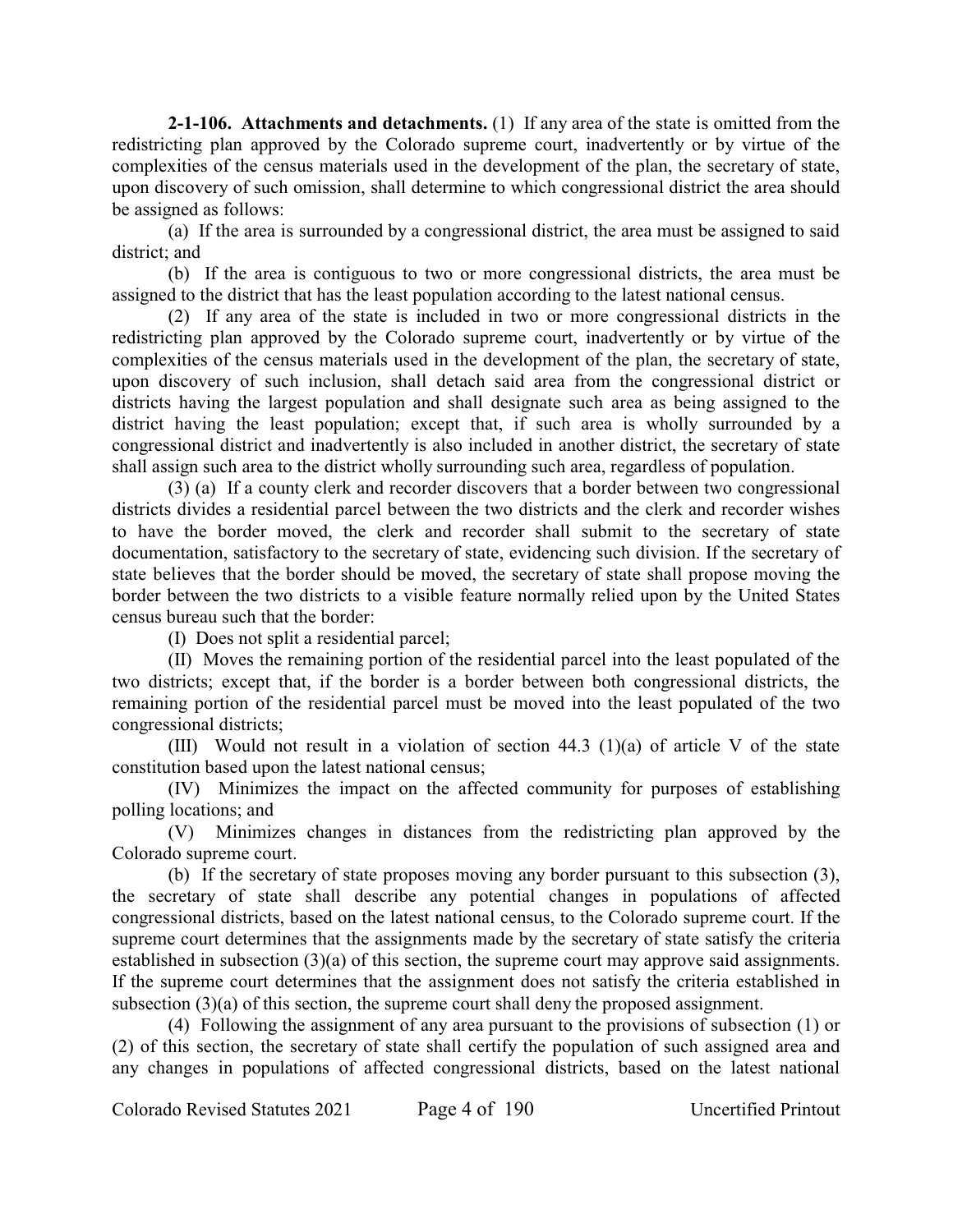census, to the Colorado supreme court. If the supreme court determines that the assignments made by the secretary of state would not result in a violation of the population requirements of section 44.3 (1)(a) of article V of the state constitution, the supreme court shall approve said assignments. If the supreme court determines that the assignments would result in a violation of the population requirements of section 44.3 (1)(a) of article V of the state constitution, the supreme court shall certify a revised reapportionment plan to the secretary of state.

**Source: L. 2020:** Entire section added, (SB 20-186), ch. 272, p. 1321, § 2, effective July 11.

**2-1-107. Changes in county and municipal boundaries.** Whenever the boundaries of a congressional district coincide with the boundaries of a county or municipality and said county or municipal boundaries are changed by annexation or detachment, the boundaries of the congressional district remain the same until such time as a new redistricting is made following a national census as provided in sections 44 to 44.6 of article V of the state constitution.

**Source: L. 2020:** Entire section added, (SB 20-186), ch. 272, p. 1321, § 2, effective July 11.

**2-1-108. Published plan and records.** (1) Upon submission of the congressional redistricting plan approved by the Colorado supreme court, the congressional commission shall provide copies of the published plan to the secretary of state.

(2) The secretary of state shall provide any candidate for legislative office or any Colorado citizen with a copy of a map showing the boundaries for any congressional district upon request. Individual district maps must be provided to any resident of a congressional district without charge. A nominal charge, not to exceed the actual cost, may be determined and collected pursuant to section 24-21-104 (3) for copies of congressional district maps for which an individual is not a resident.

**Source: L. 2020:** Entire section added, (SB 20-186), ch. 272, p. 1321, § 2, effective July 11.

**2-1-109. Applicability.** This article 1 applies to each congressional commission and to congressional districts created by said commission.

**Source: L. 2020:** Entire section added, (SB 20-186), ch. 272, p. 1321, § 2, effective July 11.

# **GENERAL ASSEMBLY**

# **ARTICLE 2**

General Assembly

Colorado Revised Statutes 2021 Page 5 of 190 Uncertified Printout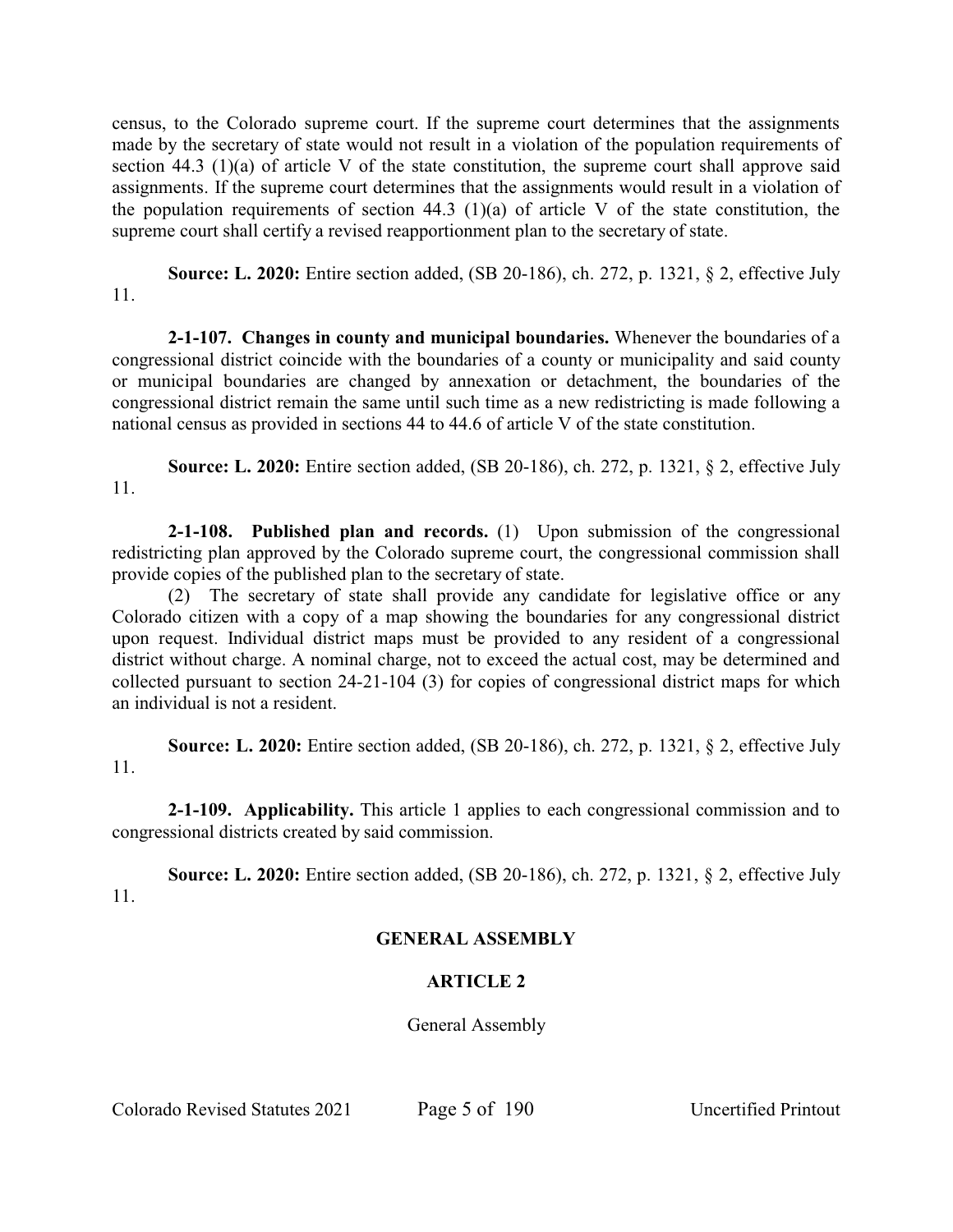**Cross references:** For distribution of copies of reports made to the general assembly, see § 24-1-136 (9); for standards of conduct for members of the general assembly, see article 18 of title 24.

# PART 1

### SENATORIAL DISTRICTS - APPORTIONMENT

#### **2-2-101 to 2-2-108. (Repealed)**

**Source: L. 2017:** Entire part repealed, (HB 17-1025), ch. 21, p. 67, § 1, effective August 9.

**Editor's note:** This part 1 was numbered as article 8 of chapter 63, C.R.S. 1963. For amendments to this part 1 prior to its repeal in 2017, consult the 2016 Colorado Revised Statutes and the Colorado statutory research explanatory note beginning on page vii in the front of this volume.

#### PART 2

#### REPRESENTATIVE DISTRICTS - APPORTIONMENT

#### **2-2-201 to 2-2-208. (Repealed)**

**Source: L. 2017:** Entire part repealed, (HB 17-1025), ch. 21, p. 67, § 1, effective August

9.

**Editor's note:** This part 2 was numbered as article 9 of chapter 63, C.R.S. 1963. For amendments to this part 2 prior to its repeal in 2017, consult the 2016 Colorado Revised Statutes and the Colorado statutory research explanatory note beginning on page vii in the front of this volume.

#### PART 3

#### ORGANIZATION - OPERATION

**2-2-301. Call of houses to order.** At the time established as provided in section 2-2- 303.5 for the meeting of the first regular session of the general assembly next after the general election, the holdover senators and senators-elect shall meet in the hall of the senate, and the members-elect of the house of representatives shall meet in the hall of the house of representatives. The president of the next preceding session of the senate, or in case of the president's absence the holdover senator or one of them having served the longest continuous time in the senate, shall call the senate to order. The speaker of the next preceding session of the house of representatives, or in the speaker's absence the person holding a certificate issued by the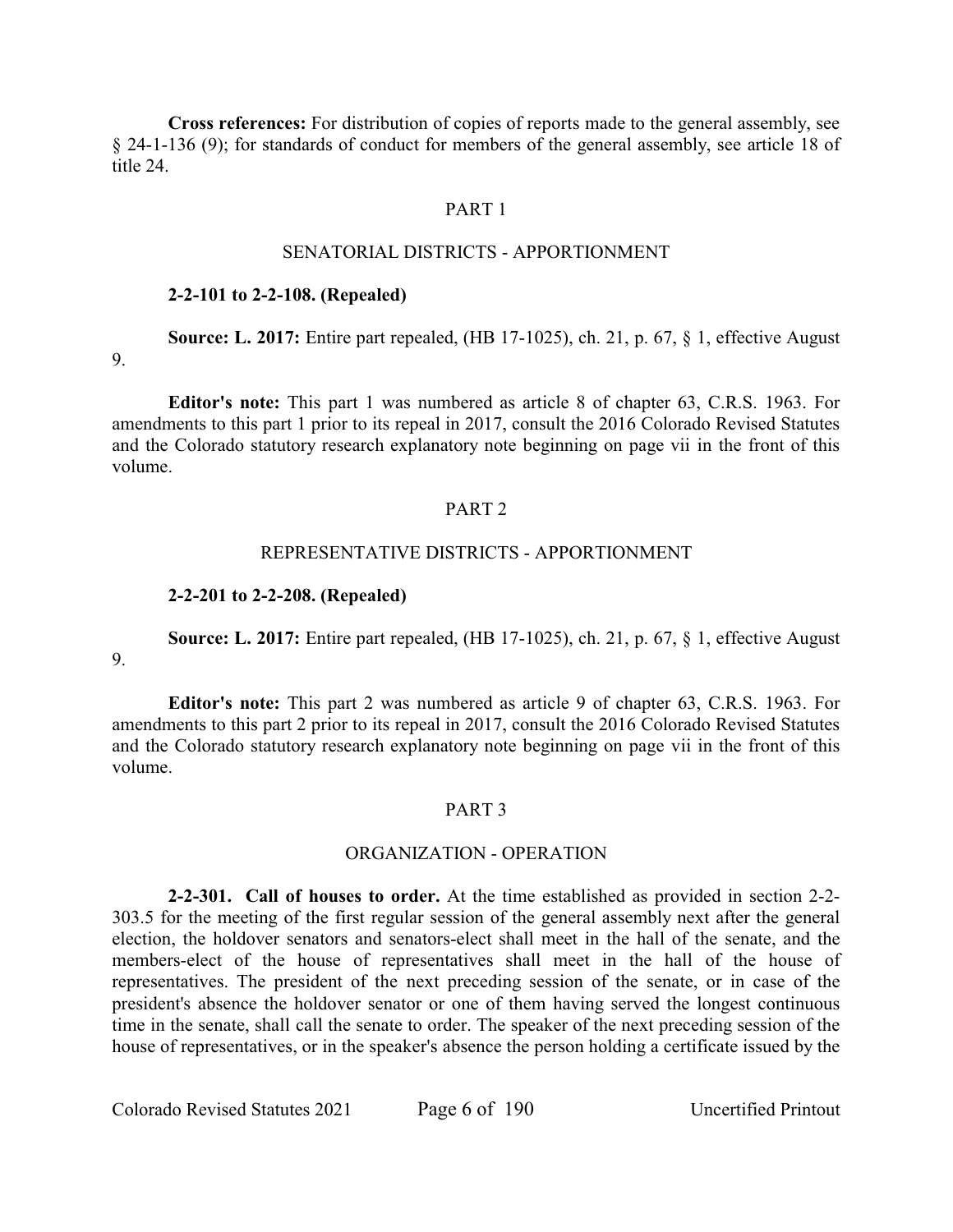secretary of state as a member and having served the longest continuous time in the house of representatives, shall call the house of representatives to order.

**Source: R.S.** p. 419, § 1. **G.L.** § 1290. **L. 1883:** p. 201, § 1. **G.S.** § 1575. **L. 1893:** p. 282, § 1. **R.S. 08:** § 2895. **C.L.** § 2. **CSA:** C. 74, § 2. **L. 51:** p. 438, § 2. **CRS 53:** § 63-2-1. **C.R.S. 1963:** § 63-2-1. **L. 65:** p. 683, § 1. **L. 76:** Entire section amended, p. 296, § 7, effective May 20. **L. 94:** Entire section amended, p. 579, § 1, effective April 7.

**Cross references:** For when the general assembly meets, see § 7 of art. V, Colo. Const.; for the oath of office of members of the general assembly, see § 2 of art. V, Colo. Const.

**2-2-302. Clerks to file certificates - roll - officers.** The clerk of each house shall file the certificates presented by the members, each for his own house, and make a roll of the members who thus appear to be elected, and the persons thus appearing to be elected members shall proceed to elect such other officers as may be required for the time being.

**Source: G.L.** § 1291. **G.S.** § 1576. **R.S. 08:** § 2896. **C.L.** § 3. **CSA:** C. 74, § 3. **CRS 53:** § 63-2-2. **C.R.S. 1963:** § 63-2-2.

**2-2-303. Committee on credentials - permanent organization.** (1) When the houses are temporarily organized, the presiding officer in each house, with the consent of said house, shall appoint a committee of three members thereof to report upon the credentials of those claiming to be elected members of their respective houses. When the report is made, those reported as elected shall proceed to the permanent organization of their respective houses; except that a committee on credentials may recommend that a person be seated as a member of the general assembly pursuant to subsection (2) of this section pending the outcome of an election contest or special legislative election called pursuant to section 1-11-303, C.R.S. Each house will be the sole judge of the election returns and qualifications of its own members.

(2) (a) In the event that the election of any person as a member of the state senate or the state house of representatives at any general election held in November, 2000, or thereafter is contested pursuant to section 1-11-208, C.R.S., a committee on credentials may recommend to the state senate or the state house of representatives that the person who is certified by the secretary of state as the member elected in such state senate or state house of representatives district be seated or may recommend to the state senate or the state house of representatives that a contestor or contestee in such contest who was a candidate in such election and who is not certified by the secretary of state be seated pending the outcome of the election contest or a special legislative election called pursuant to section 1-11-303, C.R.S., if:

(I) An accurate and verifiable vote count showing the person having the highest number of votes cast in the district for the contested state senate or the state house of representatives seat cannot be obtained from the election returns; and

(II) The inability to obtain an accurate and verifiable vote count may have directly affected the outcome of the election.

(b) Any person that a credentials committee recommends be seated pursuant to paragraph (a) of this subsection (2) shall have all the rights, powers, and duties of a duly elected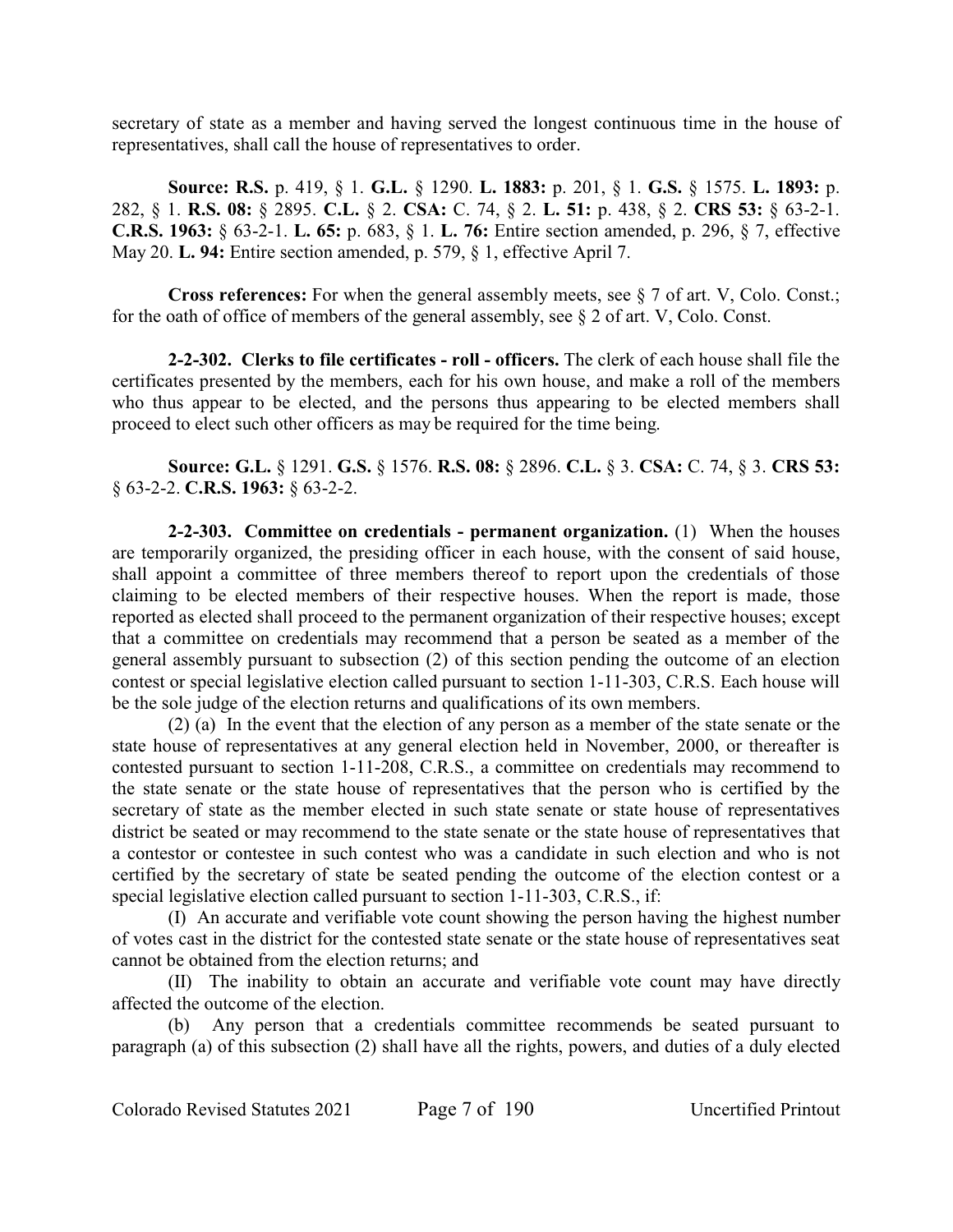member of the general assembly pending the outcome of an election contest or a special legislative election called pursuant to section 1-11-303, C.R.S.

(3) A committee on credentials that makes a recommendation pursuant to subsection (2) of this section may, in such committee's report under subsection (1) of this section, make recommendations to the house in which the contest was initiated on matters arising from such contest, including, but not limited to:

(a) That the election contest be resolved by the committee on credentials of such house;

(b) That such house call a special legislative election pursuant to section 1-11-303, C.R.S.;

(c) That the election contest be referred to a committee of reference in such house to make recommendations on the resolution of the contest or for the purpose of determining whether a special legislative election should be called pursuant to section 1-11-303, C.R.S.

**Source: G.L.** § 1292. **G.S.** § 1577. **R.S. 08:** § 2897. **C.L.** § 4. **CSA:** C. 74, § 4. **CRS 53:** § 63-2-3. **C.R.S. 1963:** § 63-2-3. **L. 65:** p. 684, § 2. **L. 99:** Entire section amended, p. 1383, § 1, effective June 4.

**Cross references:** For each house choosing its officers, see § 10 of art. V, Colo. Const.

**2-2-303.5. Time for convening regular sessions - procedure for convening earlier.** (1) The provisions of this section are enacted in furtherance of section 7 of article V of the state constitution, which provides that the general assembly shall meet in regular session at 10 a.m. no later than the second Wednesday of January of each year.

(2) Unless a different date is established in accordance with subsection (3) or (4) of this section, the general assembly shall meet in regular session at 10 a.m. on the second Wednesday of January of each year.

(3) The general assembly, acting by joint resolution, may designate the date of convening the next regular session of the general assembly. Any date designated pursuant to this subsection (3) shall be a date on or after January 1 but prior to the date specified in subsection (2) of this section.

(4) In the event the general assembly does not act during the regular session pursuant to subsection (3) of this section, the executive committee of the legislative council, after the regular session but no later than November 1, may designate the date of convening the next regular session of the general assembly. Any date designated pursuant to this subsection (4) shall be a date on or after January 1 but prior to the date specified in subsection (2) of this section.

**Source: L. 94:** Entire section added, p. 579, § 2, effective April 7.

**2-2-304. Members not to be questioned.** No members of the general assembly will be questioned in any other place for any speech or word spoken in debate in either house or for conducting or performing any other legislative activity that relates to the drafting of bills and other legislative measures, including amendments to such bills or measures, and to the rendering of assistance or information to constituents on their personal and private matters that are not publicly known. In addition, no staff members of the general assembly will be questioned in any other place for conducting or performing any duties or functions directly related to such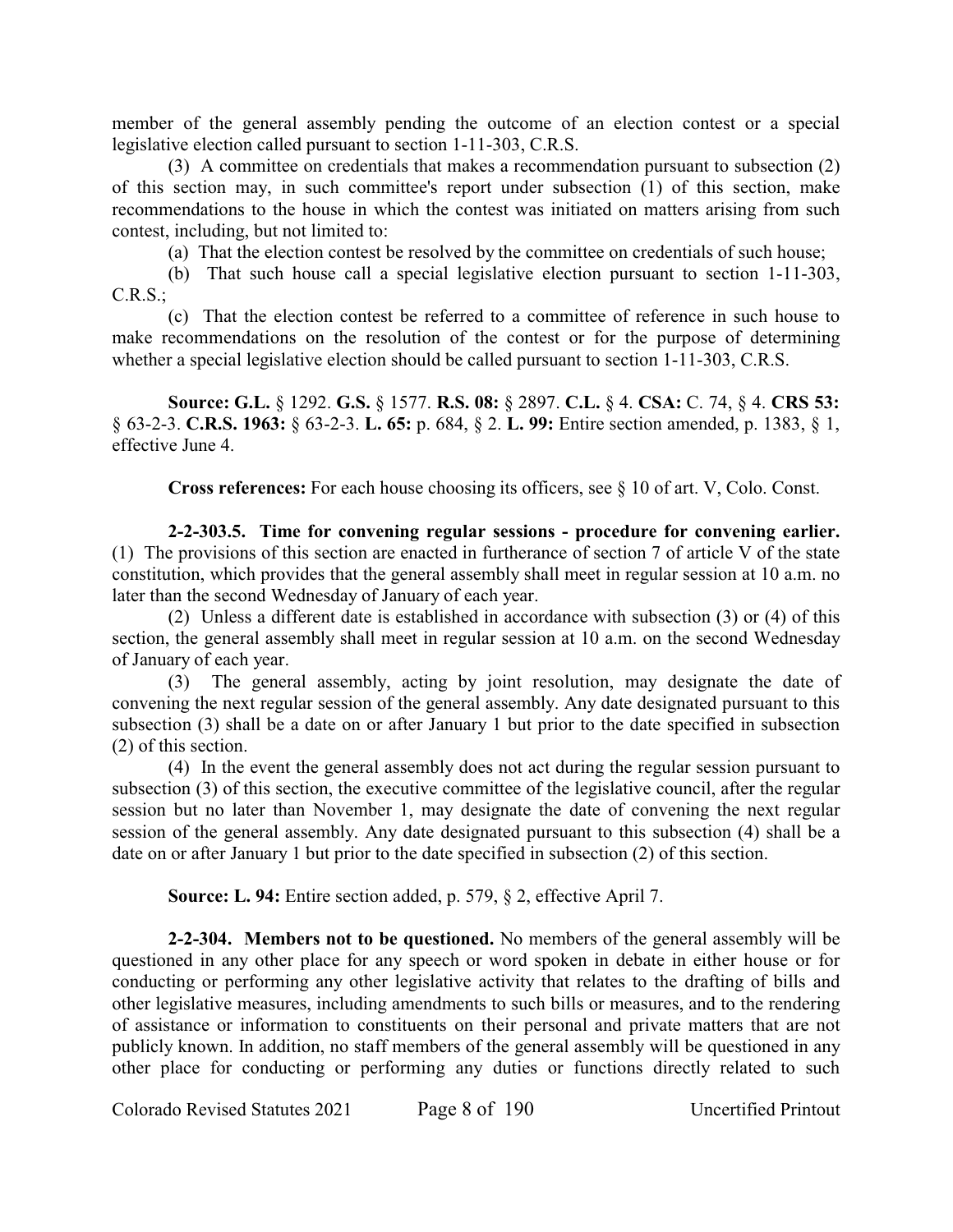legislative activity when it is conducted or performed at the direction of members of the general assembly.

**Source: G.L.** § 1293. **G.S.** § 1578. **R.S. 08:** § 2898. **C.L.** § 5. **CSA:** C. 74, § 5. **CRS 53:** § 63-2-4. **C.R.S. 1963:** § 63-2-4. **L. 2009:** Entire section amended, (HB 09-1348), ch. 358, p. 1863, § 1, effective June 1.

**2-2-305. Legislative employees - compensation.** The officers and employees of each house of the general assembly of the state of Colorado and their compensation shall be determined by joint resolution of both houses, and such officers and employees shall be appointed without regard to the state personnel system.

**Source: L. 15:** p. 254, § 1. **C.L.** § 6. **CSA:** C. 74, § 6. **L. 45:** p. 366, § 1. **L. 47:** p. 479, § 1. **L. 51:** p. 439, § 1. **CRS 53:** § 63-2-5. **C.R.S. 1963:** § 63-2-5.

**Cross references:** For compensation of officers and employees, see § 27 of art. V, Colo. Const.

**2-2-306. Appointment - qualifications - duties.** All such officers and employees, except as otherwise provided in this part 3, shall be selected by the house employing them, and they shall perform the duties usually performed by like officers and employees, and all other duties as may be required of them by the house employing them. All clerks provided for in this part 3 shall be assignable and all printing clerks shall be skilled and competent proofreaders.

**Source: L. 15:** p. 256, § 2. **C.L.** § 7. **CSA:** C. 74, § 7. **CRS 53:** § 63-2-6. **C.R.S. 1963:** § 63-2-6.

**2-2-307. Compensation of members - reimbursement of expenses - repeal.** (1) (a) (I) Commencing on the first day of the legislative session beginning in January of 1999, all members of the general assembly elected at the 1998 general election and thereafter through the 2016 general election, and members appointed to fill vacancies for unexpired terms of those members, shall receive as base compensation for their services the sum of thirty thousand dollars per annum, payable at the rate of two thousand five hundred dollars per month.

(II) This paragraph (a) is repealed, effective January 8, 2022.

(b) (I) Except as otherwise provided in subsection  $(1)(b)(II)$  of this section, commencing on the first day of the legislative session beginning in January of 2019, and the first day of each legislative session beginning in January each two years thereafter, all members of the general assembly whose terms commence on such day and members appointed to fill vacancies for unexpired terms of those members shall receive as an annual base compensation for their services an amount equal to twenty-five percent of the total annual salary paid as of such day to the judges of the county court in Class B counties, as defined in section 13-6-201. The base compensation shall be payable in twelve equal monthly amounts. The director of research of the legislative council appointed pursuant to section 2-3-304 (1) shall post the amount of the current annual base compensation payable to a member of the general assembly pursuant to this subsection (1)(b) on the website of the general assembly.

Colorado Revised Statutes 2021 Page 9 of 190 Uncertified Printout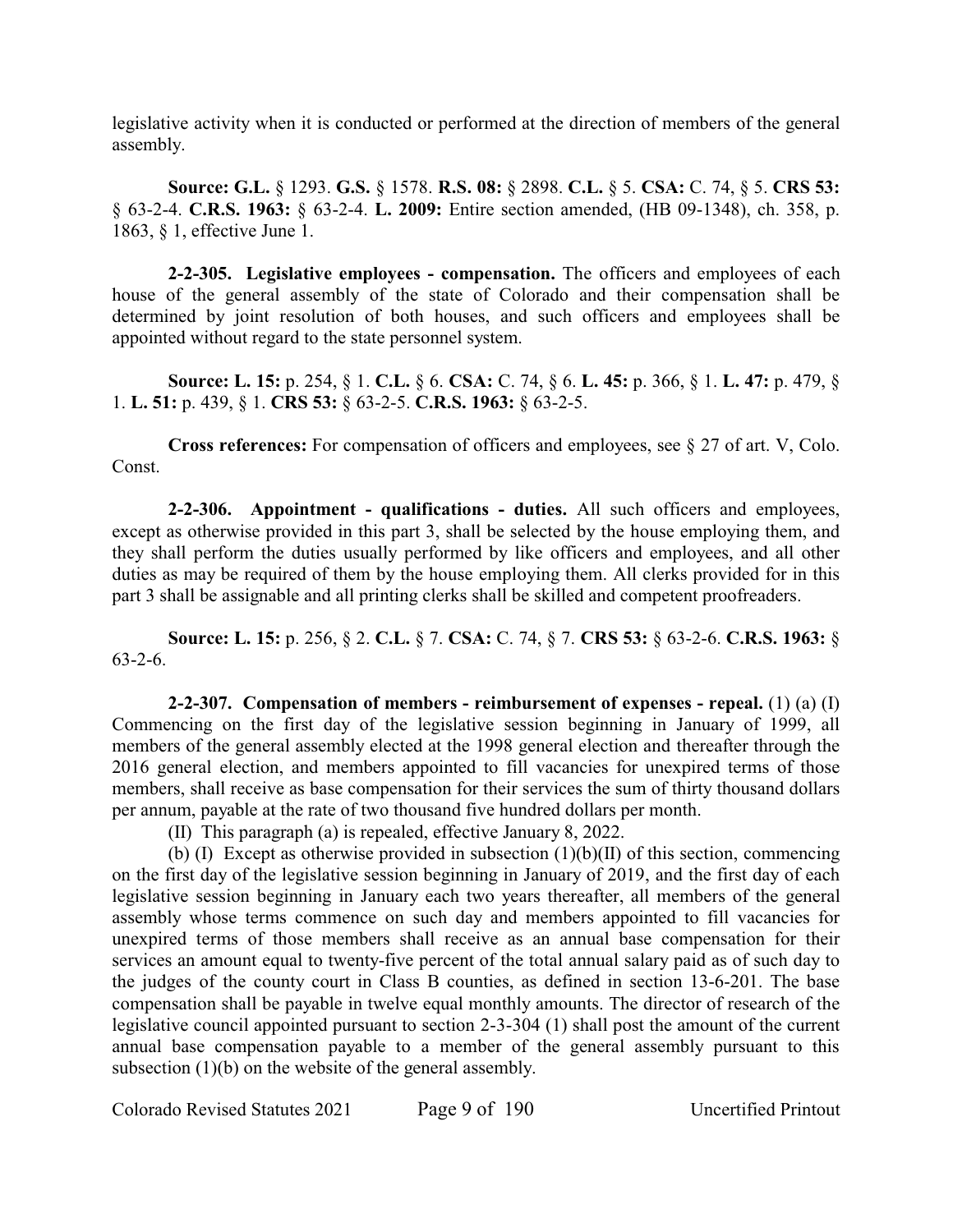(II) For the period commencing on the first day of the legislative session beginning in January of 2021, and ending on the day before the first day of the legislative session beginning in January of 2022, all members of the general assembly whose terms commence on the first day of the legislative session beginning in January of 2021 shall receive as an annual base compensation for their services forty thousand two hundred forty-two dollars, which is the same amount as the annual base compensation for their services for members of the general assembly whose terms commenced on the first day of the legislative session beginning in January of 2019.

(1.5) Repealed.

(2) The compensation for the services of the members of the general assembly shall be adjusted as follows:

(a) If any member of the general assembly is absent for any purpose other than longterm illness approved by the president of the senate or the speaker of the house of representatives from two-thirds or more of the sessions of his or her respective house, two-thirds of the compensation allowed under this section shall be forfeited.

(b) If any member of the general assembly is absent for any purpose other than longterm illness approved by the president of the senate or the speaker of the house of representatives, from one-third or more, but less than two-thirds, of the sessions of his or her respective house, one-third of the compensation allowed under this section shall be forfeited.

(c) The presiding officer of each house shall certify the number of days for which each member of each respective house shall be compensated and the amount due each member or owing from each member within ten days after adjournment sine die. Such certification shall be submitted to the state controller.

(d) For purposes of this subsection (2), "session" means any regular meeting of either house of the general assembly in its respective chamber to consider the passage of legislation and any meeting of all committees of either house. No other meetings shall be considered sessions.

(3) (a) When the general assembly is in recess for more than three days or is not in session, in addition to the base compensation specified in subsection (1) of this section, the following members of the general assembly shall be entitled to the further sum of ninety-nine dollars per day for necessary attendance at meetings or functions or to legislative matters as follows:

(I) Any member who attends a meeting of the legislative council, committees established by the legislative council, interim committees authorized by law or by joint resolution of the two houses, or the committee on legal services;

(I.5) The chair of an interim committee authorized by law or by joint resolution, or the chair's designee, who attends a meeting of the legislative council, or the executive committee of the legislative council, at the request of the legislative council or the executive committee;

(II) Any member of the joint budget committee or the legislative audit committee who attends a meeting of the joint budget committee or legislative audit committee, or, with the approval of the chairperson, who attends a state function or a function at a state institution or state agency at which matters concerning the joint budget committee or the legislative audit committee are considered;

(III) The president of the senate, the speaker of the house of representatives, the senate and house majority and minority leaders for attendance to matters pertaining to the general assembly, whether such matters are at the capitol or elsewhere. In addition, the persons who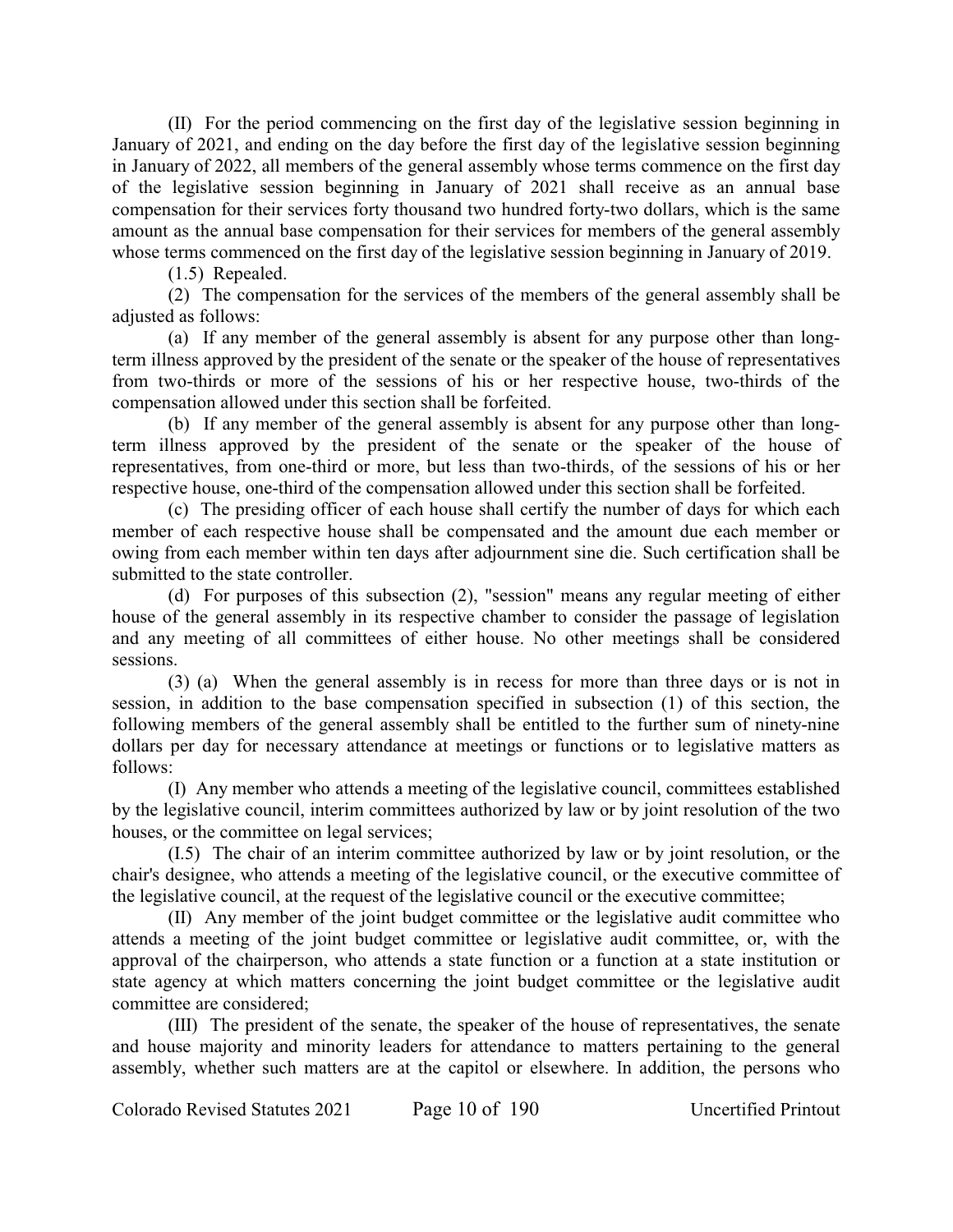have been chosen after a general election to serve as president, speaker, and majority and minority leaders for the next legislative biennium shall be entitled to the same compensation as is provided for current leaders under this subparagraph (III), so long as such new leaders are members of the current general assembly.

(IV) (A) Except as provided in sub-subparagraph (B) of this subparagraph (IV), any member of a committee of reference designated pursuant to section 2-3-1201 who attends a meeting of the committee of reference or who attends a meeting of the joint budget committee when it is considering matters for which the member's committee of reference has oversight responsibility, or, with the approval of the chairperson, who attends a state function or a function at a state institution or state agency at which matters concerning the committee are considered. The executive committee of the legislative council may establish guidelines for the payment of per diem to members of a committee of reference who attend meetings of the joint budget committee as allowed by this subparagraph (IV).

(B) If a member of the current general assembly is appointed when the general assembly is in recess for more than three days or is not in session to serve on a committee of reference for the next regular session of the general assembly, such member shall thereafter only be entitled to compensation pursuant to this subparagraph (IV) as a member of a committee of reference upon which the member has been appointed to serve during the next regular session of the general assembly and shall not be entitled to compensation pursuant to this subparagraph (IV) as a member of a committee of reference upon which the member served during the most recently completed regular session of the general assembly but upon which the member is not appointed to serve during the next regular session of the general assembly.

(C) For purposes of this subparagraph (IV), "member" includes an appointee to a committee of reference designated by the appointing authority as provided by the applicable rules of the house of representatives and senate respectively prior to the convening of the general assembly at which such member is to serve, whether such appointee is a member of the then current general assembly or member-elect of the next general assembly, or both.

(V) With the prior approval of the executive committee of the legislative council, any member of a committee of reference who attends a meeting of the committee of reference when it is considering matters for which the committee of reference has oversight responsibility.

(b) Any member of the general assembly who is entitled to compensation pursuant to paragraph (a) of this subsection (3) shall also be entitled to reimbursement for all actual and necessary travel and subsistence expenses to be paid after such expenses are incurred. Mileage rates shall not exceed those authorized for the executive department.

(c) The requirements of subsections (2) and (4) of this section are applicable to all claims for compensation and reimbursement under this section.

(4) (a) Prior to incurring any expenses for which reimbursement may be claimed, other than those incurred under subsection (3) of this section, a member of the house of representatives shall obtain the approval of the speaker of the house of representatives and a senator shall obtain the approval of the majority leader of the senate. Vouchers for the payment of such expenses of members of the house of representatives shall be approved by the speaker of the house of representatives, and vouchers for the payment of such expenses of senators shall be approved by the majority leader of the senate.

(b) The director of research of the legislative council shall approve payroll vouchers and vouchers for per diem payments incurred in connection with attendance by members of both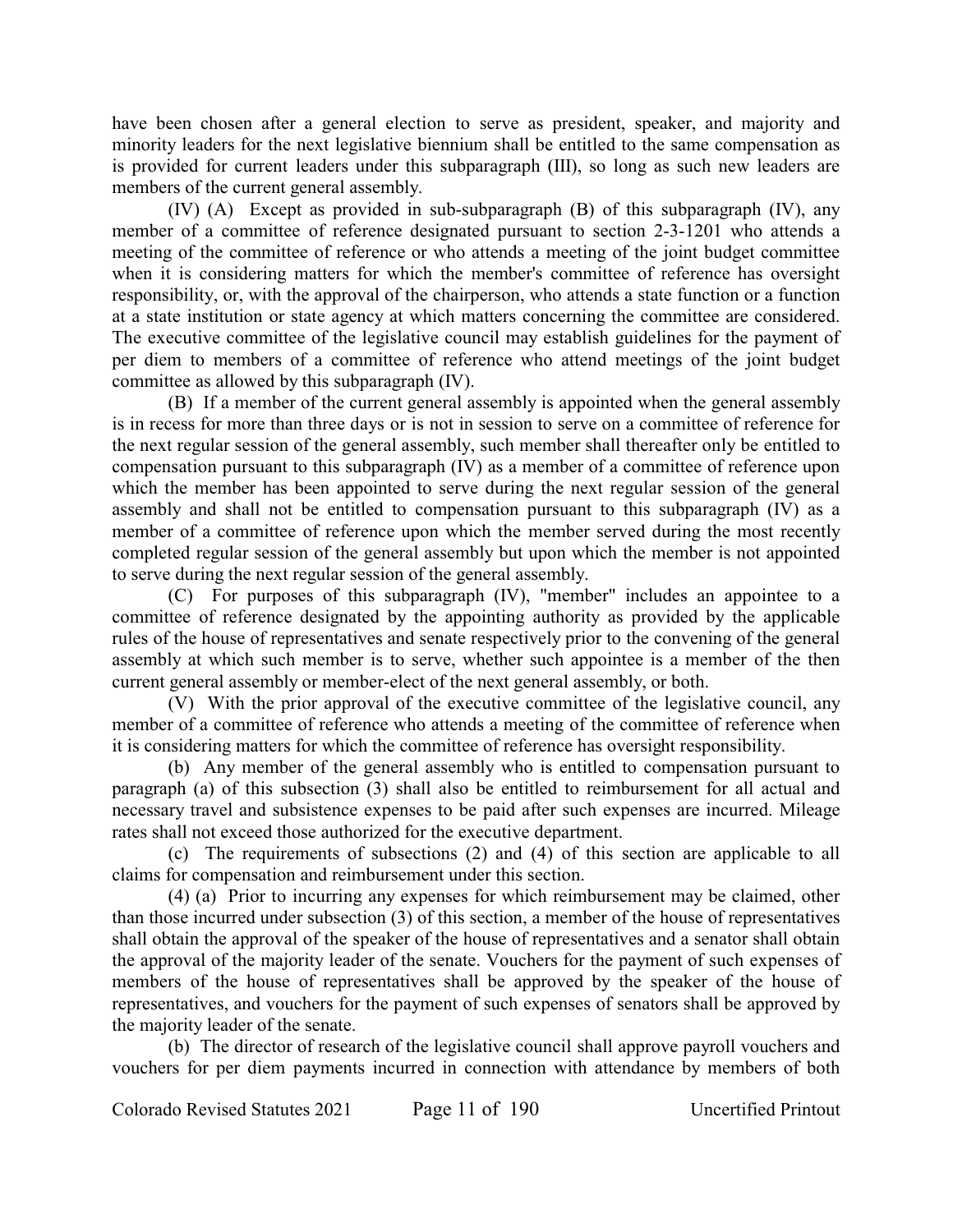houses at meetings of the statutory committees listed under article 3 of this title, a committee of any such agency, any interim committee authorized by law, by joint resolution, or by resolution of either house, or any committee of reference described in subparagraph (V) of paragraph (a) of subsection (3) of this section.

(c) Prior approval of expenses incurred by members of any legislative committee created by law in connection with the activities of any national or regional organization in which Colorado officially participates shall be obtained from the chairperson of the appropriate committee.

(5) (a) Members of the general assembly shall be entitled to reimbursement for all actual and necessary travel expenses incurred for vehicle travel while attending to legislative business, which expenses are not otherwise paid or reimbursed under any other provision of this part 3. Mileage rates shall not exceed those authorized for the executive department.

(b) With the approval of the executive committee of the legislative council, members of the general assembly shall be entitled to reimbursement for all actual and necessary expenses incurred due to extraordinary or unforeseen circumstances related to the legislative business of the member.

(c) The executive committee of the legislative council may establish guidelines regarding reimbursements and substantiation requirements for actual and necessary travel expenses incurred by members of the general assembly.

**Source: L. 53:** p. 293, § 3. **CRS 53:** § 63-2-7. **L. 55:** p. 423, § 1. **L. 58:** p. 237, § 3. **L. 62:** pp. 168, 169, §§ 1-3. **C.R.S. 1963:** § 63-2-7. **L. 64:** p. 476, § 1. **L. 65:** p. 684, § 3. **L. 67:** p. 600, §§ 1, 2. **L. 69:** p. 459, § 1. **L. 70:** p. 190, § 2. **L. 73:** p. 668, §§ 1, 2. **L. 75:** (5)(b) and (5)(c) amended, p. 196, § 1, effective June 20. **L. 76:** (1) and (2) repealed, p. 593, § 5, effective July 1; (6) amended and (8) to (11) added, p. 589, § 1, effective July 1. **L. 80:** (12) added, p. 578, § 7, effective July 1. **L. 81:** (9)(a) to (9)(c) amended, p. 327, § 1, effective June 5. **L. 82:** IP(9) amended, p. 618, § 2, effective April 2. **L. 84:** (9)(a) to (9)(c) and IP(12)(a) amended and (13) added, p. 280, § 1, effective May 9. **L. 89:** (4) to (6), (8), and (12) repealed and (9) amended, pp. 331, 330, §§ 3, 1, effective June 10. **L. 93:** Entire section R&RE, p. 566, § 1, effective April 30. **L. 96:** (3)(a) amended, p. 791, § 1, effective May 23. **L. 97:** (1) amended, p. 1176, § 1, effective May 28. **L. 98:** (1) amended and (1.5) added, p. 815, §§ 3, 4, effective August 5. **L. 99:**  $(3)(a)(IV)$  amended, p. 1437, § 1, effective March 15;  $(3)(a)(III)$  amended, p. 408, § 1, effective August 4. **L. 2000:** (3)(a)(I.5) added, p. 2049, § 1, effective April 19. **L. 2001:** (3)(a)(IV) amended, p. 1102, § 1, effective August 15. **L. 2006:** (5) amended, p. 1348, § 1, effective May 31. **L. 2007:** (3)(a)(V) added and (4)(b) and (5) amended, pp. 1314, 1315, §§ 2, 3, 4, effective May 25. **L. 2010:** (5)(c) added, (SB 10-119), ch. 103, p. 348, § 1, effective April 15. **L. 2015:** (1) amended, (SB 15-288), ch. 270, p. 1059, § 2, effective January 1, 2016. **L. 2016:** (1)(a) amended, (SB 16-189), ch. 210, p. 754, § 7, effective June 6. **L. 2020:** (1)(b) amended, (HB 20- 1423), ch. 233, p. 1128, § 1, effective July 2.

**Editor's note:** Subsection (1.5)(b)(II) provided for the repeal of subsection (1.5), effective January 15, 2001. (See L. 98, p. 815.)

**Cross references:** For compensation of members of the general assembly, see § 6 of art. V, Colo. Const.; for mileage allowance for state officers, see § 24-9-104.

Colorado Revised Statutes 2021 Page 12 of 190 Uncertified Printout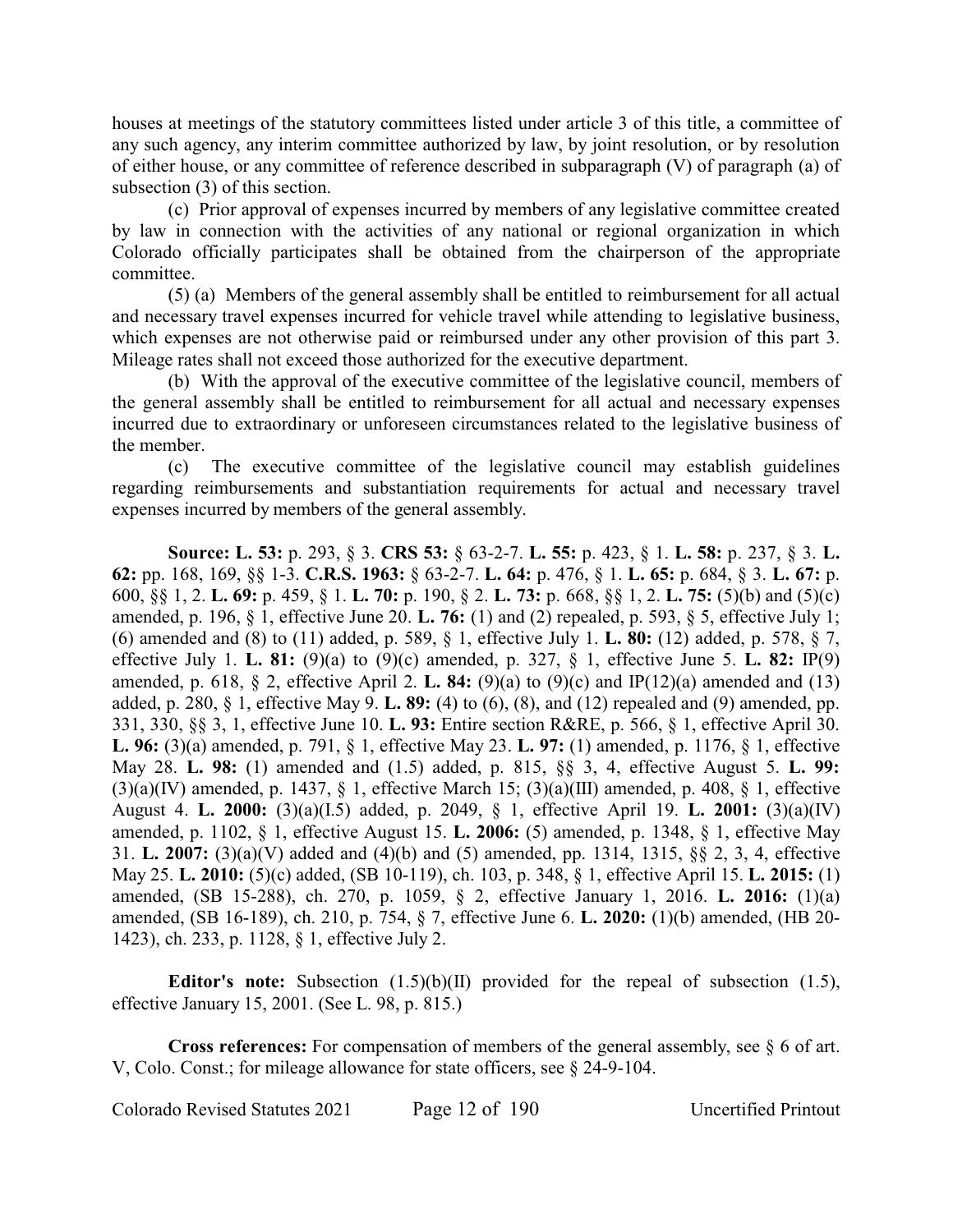**2-2-308. Officers and employees - cessation of pay - when - exceptions.** (1) The compensation of officers and employees of each house of the general assembly shall cease upon final adjournment of each session, but prior to final adjournment of a session, each house may designate by resolution such officers and employees as are necessary to complete the clerical work and records of the proceedings of such session and fix their terms of service. Also, prior to adjournment of a session to a day certain, the general assembly may terminate by joint resolution the compensation of its officers and employees during such period of adjournment, but each house may designate by resolution such officers and employees as are necessary to complete, to the extent possible during such period of adjournment, the clerical work and records of the proceedings of such session and fix their terms of service.

(2) The presiding officer of either house is hereby authorized to recall such officers or employees of his house as may be required to render clerical or other services to committees of his house or joint committees of both houses meeting between sessions of the general assembly.

**Source: L. 15:** p. 257, § 4. **C.L.** § 9. **CSA:** C. 74, § 9. **L. 53:** p. 332, § 1. **CRS 53:** § 63- 2-8. **L. 55:** p. 423, § 2. **C.R.S. 1963:** § 63-2-8.

**2-2-309. Method of payment.** (1) The presiding officer of each house shall certify at such times as may be necessary during each session and thereafter the number of days of service rendered by each officer and employee of his respective house and the amount payable for such service, and the state controller, upon receipt of such certification, shall issue vouchers and draw warrants for the compensation due each officer and employee, without certification from the state personnel director, and the state treasurer shall pay the same out of the moneys appropriated for the purpose.

(2) Upon receipt of the certification required by section  $2-2-307$  (2)(c), the controller shall issue vouchers and draw warrants for the compensation due each member. Such compensation shall be adjusted in accordance with the provisions of section 2-2-307 (2) and (4). In the event such certification evidences an overpayment to a member for compensation during the session, the controller shall cause a statement of deficiency to be issued for the recovery of such funds previously disbursed to the member. Any such statement of deficiency shall be enforceable as a debt to the state of Colorado and may be enforced in the appropriate court by the attorney general.

(3) The controller, upon taking official notice of the existing membership of the general assembly, shall issue vouchers and draw warrants for the monthly and semimonthly per diem compensation and for the reimbursement of expenses and travel authorized by section 2-2-307.

**Source: L. 15:** p. 257, § 5. **C.L.** § 10. **CSA:** C. 74, § 10. **L. 53:** p. 332, § 2. **CRS 53:** § 63-2-9. **C.R.S. 1963:** § 63-2-9. **L. 88:** Entire section amended, p. 303, § 1, effective March 18. **L. 93:** Entire section amended, p. 568, § 2, effective April 30.

**2-2-310. Senate and house journals published.** The speaker of the house of representatives and the president of the senate shall have copies of each of the journals of their respective houses published as soon as practicable after the adjournment of each session of the general assembly. The journals covering regular sessions and special sessions may be combined in a single volume for this purpose. The chief clerk of the house of representatives and the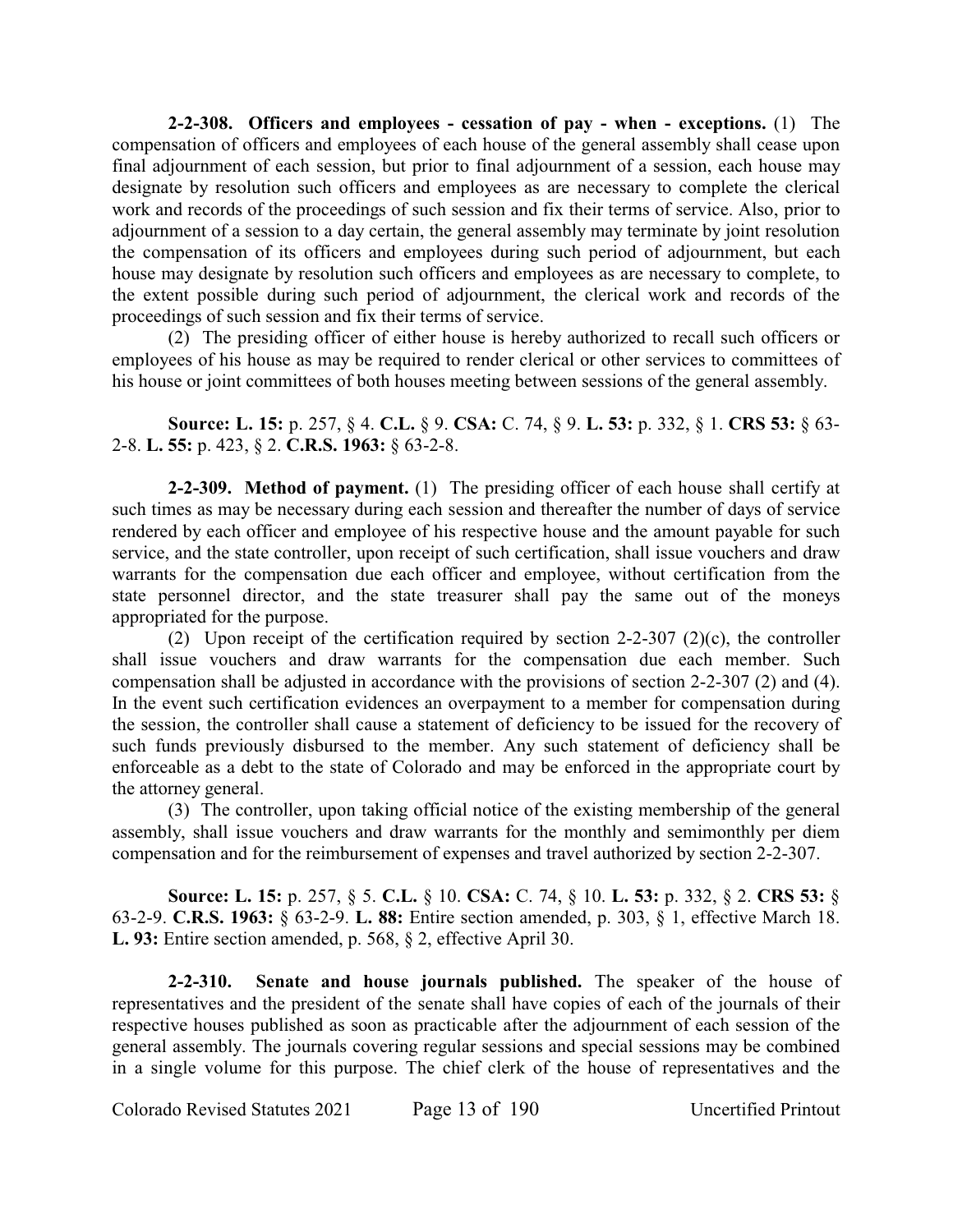secretary of the senate shall, as soon as possible after adjournment of any session of the general assembly, deliver to the state archives the original journals of their respective houses. They shall also deliver to the printer a complete and accurate copy of the same, indexed and ready for printing, and also a brief index of all bills, resolutions, and memorials introduced in each of their respective houses during the session. The speaker of the house of representatives and the president of the senate shall certify the correctness of the published copies of said journals, which certificates shall be included in and made a part of such publications. Said journals, when printed and certified, together with all former printed volumes of house and senate journals of preceding sessions of general assemblies of the state of Colorado, published by authority of the state of Colorado, shall be taken and held as prima facie evidence of the originals thereof.

**Source: L. 1899:** p. 240, § 1. **R.S. 08:** § 2907. **C.L.** § 14. **CSA:** C. 74, § 14. **L. 53:** p. 333, § 5. **CRS 53:** § 63-2-11. **L. 63:** p. 274, § 12. **C.R.S. 1963:** § 63-2-11. **L. 2001:** Entire section amended, p. 38, § 1, effective August 8.

**Cross references:** For bills being presented to the governor, see § 11 of art. IV, Colo. Const.; for reading and passage of bills, see § 22 of art. V, Colo. Const.; for the general provisions relating to and specifications for printing journals, see §§ 24-70-201 to 24-70-222.

**2-2-311. Disposition of journals.** (1) The secretary of the senate and the chief clerk of the house of representatives shall deliver one copy of each of the published journals to the supreme court library and twenty-two copies to the Colorado state library for delivery to twenty designated Colorado state documents depositories; except that, if the state library supplies microfiche copies of the published journals to the state documents depositories, only four copies of the published journals shall be delivered.

(2) The secretary of the senate and the chief clerk of the house of representatives shall send a joint written notice to each county clerk and recorder in the state that the published journals are available. If the county clerk and recorder of any county wishes to receive one copy of each of the published journals, he shall so notify the secretary of the senate and the chief clerk of the house of representatives, and a copy of each shall be delivered to him. If any county law library in the state requests a copy of each of the published journals from the secretary of the senate and chief clerk of the house of representatives, said copies shall be delivered to such library.

(3) The secretary of the senate and the chief clerk of the house of representatives shall retain sufficient copies of the published journals for other official uses and for those legislators who request them.

(4) The notification and response required in subsections (2) and (3) of this section shall be in a timely manner such that compliance with the legislative printing contract for senate and house journals can be met.

**Source: L. 1899:** p. 242, § 2. **R.S. 08:** § 2908. **C.L.** § 15. **CSA:** C. 74, § 15. **CRS 53:** § 63-2-12. **L. 63:** p. 275, § 13. **C.R.S. 1963:** § 63-2-12. **L. 71:** p. 627, § 1. **L. 81:** Entire section amended, p. 329, § 1, effective March 20.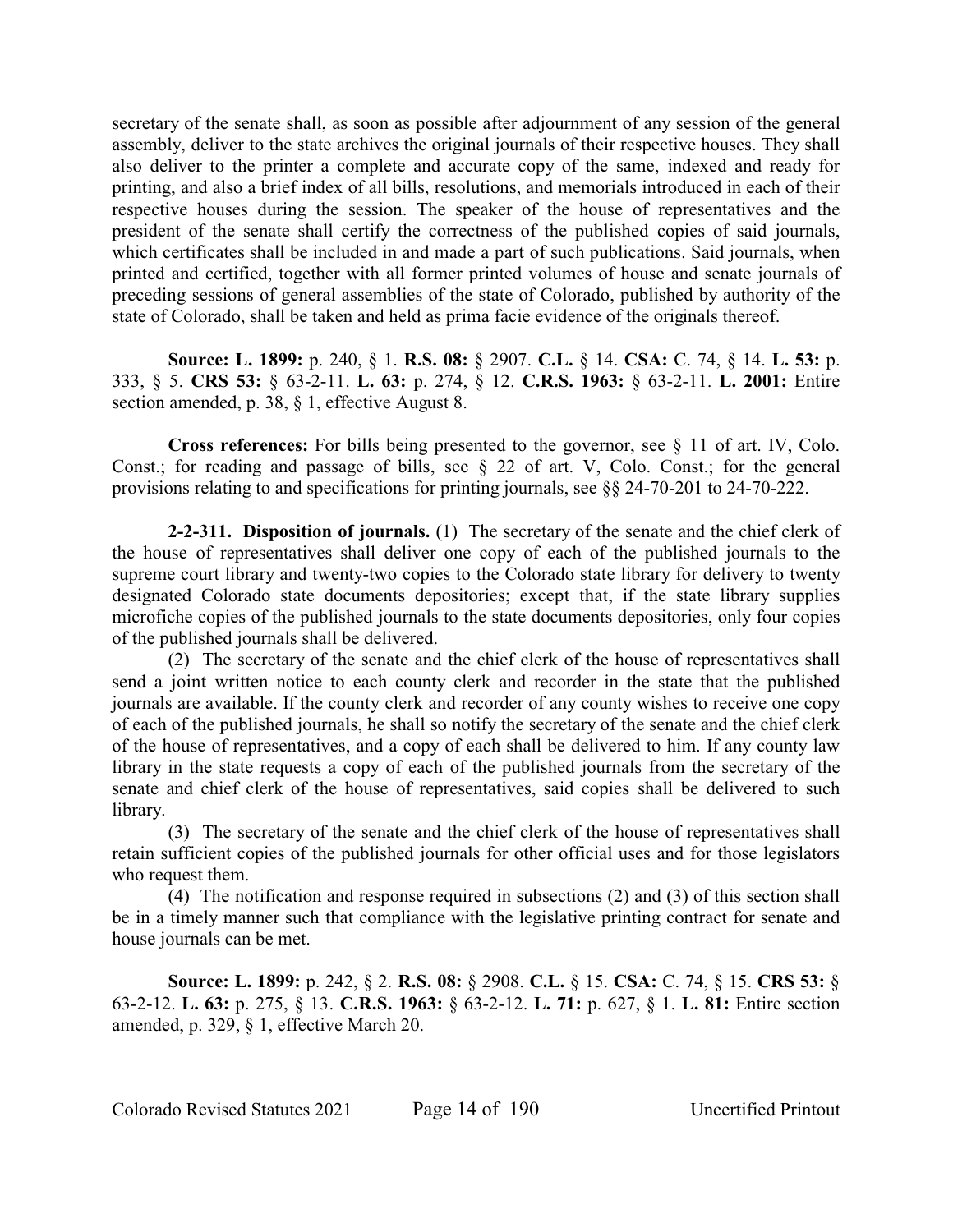**2-2-312. Cost of publication.** The cost of the publication of said journals shall be paid out of any moneys available and appropriated for the payment of the incidental and contingent expenses of the general assembly.

**Source: L. 1899:** p. 242, § 3. **R.S. 08:** § 2909. **C.L.** § 16. **CSA:** C. 74, § 16. **CRS 53:** § 63-2-13. **C.R.S. 1963:** § 63-2-13. **L. 71:** p. 627, § 2.

**2-2-313. Witnesses - attendance before assembly.** The general assembly, or either house thereof, by resolution or otherwise, as it deems best, may prescribe the conditions under which and the manner in which a witness may be summoned to attend, with or without documents in his possession or under his control, before any committee of said general assembly or of either house thereof.

**Source: L. 13:** p. 637, § 1. **C.L.** § 17. **CSA:** C. 74, § 17. **CRS 53:** § 63-2-14. **C.R.S. 1963:** § 63-2-14.

**Cross references:** For the authority of legislative council to compel attendance of witnesses and procedure therefor, see § 2-3-306; for the authority of the legislative audit committee to subpoena witnesses, see § 2-3-107; for fees and expenses of witnesses in civil cases, see §§ 13-33-102 and 13-33-103; for intimidation of legislative witnesses, see § 8-2.5- 101.

**2-2-314. Violation - penalty. [***Editor's note: This version of this section is effective* **until March 1, 2022.** Any person who fails or refuses to obey any such summons so issued is guilty of a misdemeanor and, upon conviction thereof, shall be punished by a fine of not more than five hundred dollars, or by imprisonment in the county jail for not more than one year, or by both such fine and imprisonment.

**2-2-314. Violation - penalty. [***Editor's note: This version of this section is effective March 1, 2022.* Any person who fails or refuses to obey any such summons so issued commits a class 2 misdemeanor.

**Source: L. 13:** p. 637, § 2. **C.L.** § 18. **CSA:** C. 74, § 18. **CRS 53:** § 63-2-15. **C.R.S. 1963:** § 63-2-15. **L. 2021:** Entire section amended, (SB 21-271), ch. 462, p. 3132, § 50, effective March 1, 2022.

**Editor's note:** Section 803(2) of chapter 462 (SB 21-271), Session Laws of Colorado 2021, provides that the act changing this section applies to offenses committed on or after March 1, 2022.

**2-2-315. Member may administer oath.** The chairman of any committee appointed by either house of the general assembly of this state or any chairman of any joint committee appointed by the two houses of the general assembly is authorized to administer oaths and affirmations to witnesses, touching any matter or thing which may be under the consideration or investigation of the committee.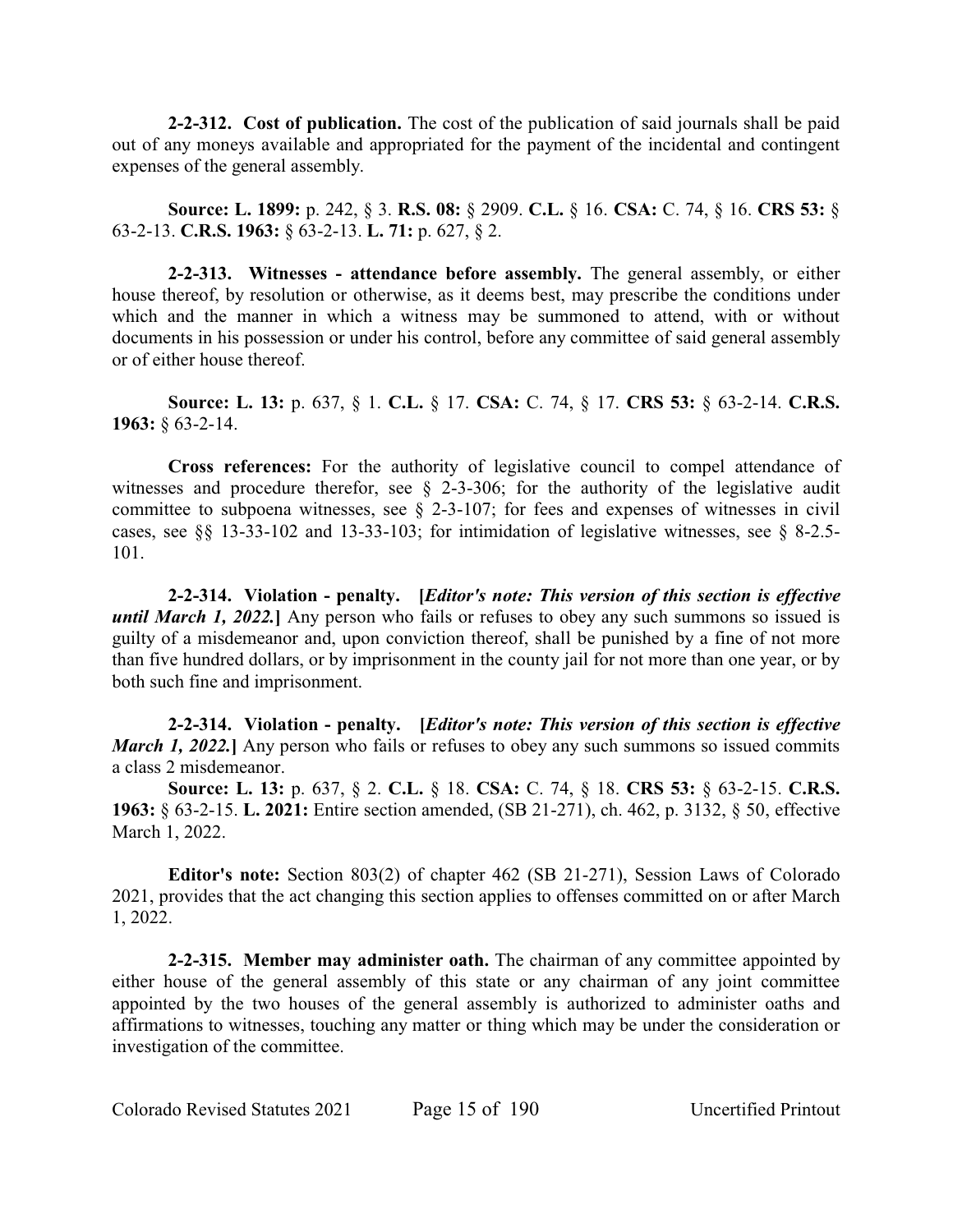**Source: R.S.** p. 482, § 4. **G.L.** § 1928. **G.S.** § 2474. **R.S. 08:** § 4672. **C.L.** § 19. **CSA:** C. 74, § 19. **CRS 53:** § 63-2-16. **C.R.S. 1963:** § 63-2-16. **L. 97:** Entire section amended, p. 1557, § 10, effective July 1.

**Cross references:** For the form of oath, see § 24-12-101.

**2-2-316. Legislative declaration - travel by members - during adjournment.** Considering the greatly improved highways and airways of this state which permit greater mobility with less cost in money and time, considering the increasing length of legislative sessions, the increasing complexity and importance of the problems presented, and the benefits to be derived from frequent contact between legislator and constituents, and considering the desirability of preserving the concept of part-time citizen-legislators and, therefore, the need to allow them a reasonable opportunity to attend to their own personal, family, and business affairs even during sessions of the general assembly, it is hereby declared to be necessary, within the meaning of the state constitution and in the best interests of the general assembly and the state of Colorado, that members of the senate and house of representatives travel to their homes or other locations within their districts and back to the capitol during sessions of the general assembly when the house to which they belong is in adjournment for periods not exceeding seventy-two hours.

**Source: L. 67:** p. 955, § 1. **C.R.S. 1963:** § 63-2-28. **L. 75:** Entire section amended, p. 198, § 1, effective February 28. **L. 2008:** Entire section amended, p. 2322, § 3, effective February 7.

**2-2-317. Expense, subsistence, and travel allowance - definition.** (1) (a) Except as provided in paragraph (b) of this subsection (1), each member of the general assembly shall be entitled to receive up to forty-five dollars per legislative day for expenses incurred during the sessions of the general assembly. Such allowance shall be considered as salary pursuant to section 24-51-101 (42), C.R.S. Each member of the general assembly who is serving on July 1, 1997, and who is entitled to such allowance may elect to have all of such allowance that was paid to the member during the period from January 1, 1992, through May 31, 1994, be considered salary pursuant to section 24-51-101 (42), C.R.S., subject to the following conditions:

(I) Payment shall be received by the public employees' retirement association of the amount of member contributions from the member and employer contributions from the employer on the allowance that was paid during the period, with appropriate interest calculated by the association;

(II) The election shall be made no later than December 31, 1997; and

(III) Payment of the total amount required, through a lump sum or through installments, shall be received by the public employees' retirement association on or before December 31, 1998.

(b) (I) Repealed.

(II) In lieu of the expenses allowed in subsection (1)(a) of this section, if a member does not reside in the Denver metropolitan area, which area shall be designated in guidelines established by the executive committee of legislative council, the member shall be entitled to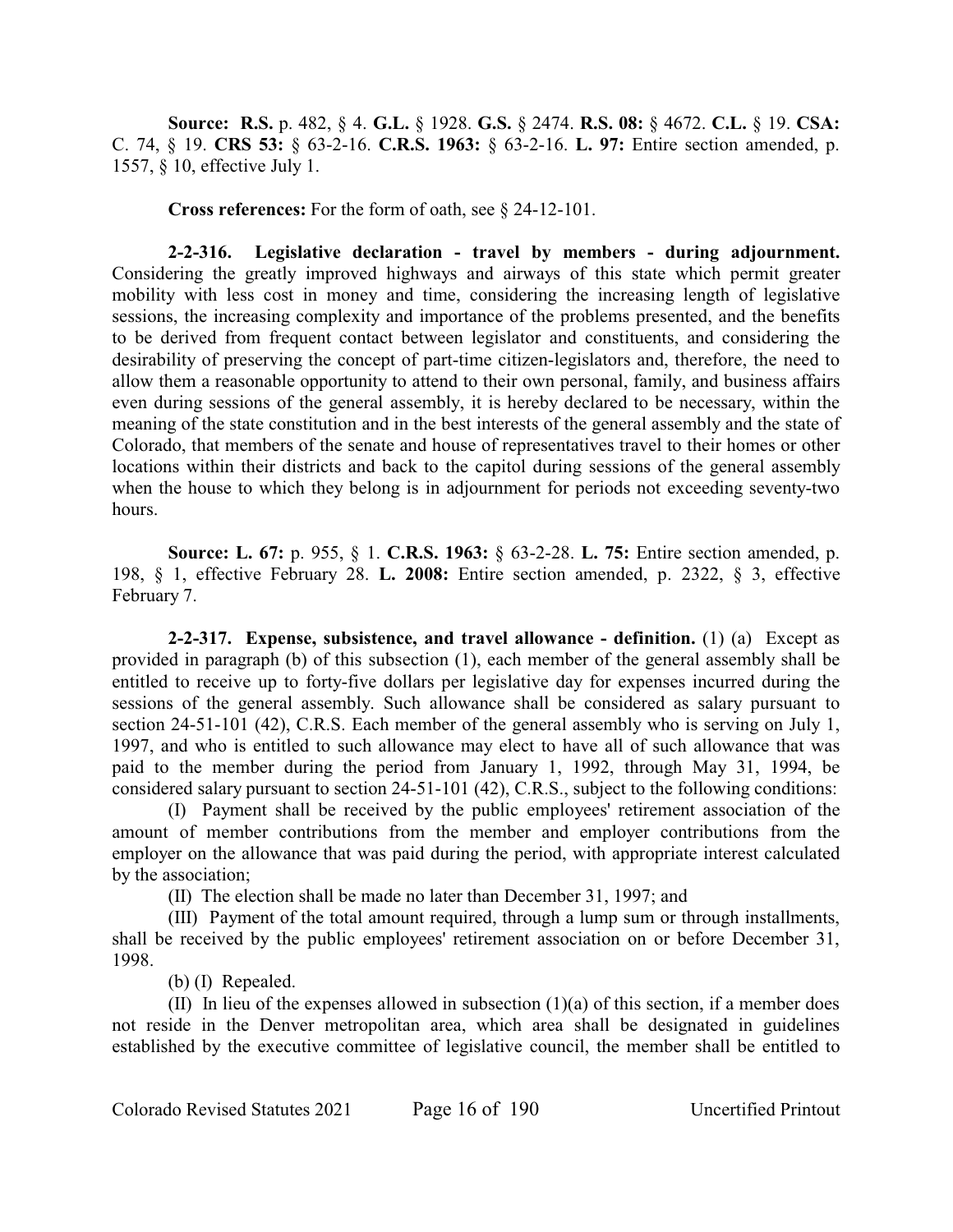receive per legislative day for expenses incurred during the sessions of the general assembly up to an amount equal to the following:

(A) For fiscal years commencing prior to July 1, 2020, and on or after July 1, 2021, eighty-five percent of the federal per diem rate for the city and county of Denver, rounded up to the nearest whole dollar, as determined by the United States general services administration, or such succeeding entity, as of October 1 of the calendar year immediately preceding the fiscal year in which the per diem rate is to be used; and

(B) For the fiscal year commencing July 1, 2020, eighty-five percent of the federal per diem rate for the city and county of Denver, rounded up to the nearest whole dollar, as determined by the United States general services administration, or such succeeding entity, as of October 1, 2018.

(c) (I) Repealed.

(II) The per diem lodging and expense allowances of the general assembly as fixed by subparagraph (II) of paragraph (b) of this subsection (1) shall apply to regular or special sessions of the general assembly subsequent to July 1, 2012.

(d) The general assembly may provide by joint resolution for the suspension on a temporary basis of the normal per diem lodging and expense allowance, or any portion thereof, during that period when the general assembly is in recess for more than three days.

(e) Nothing in this section shall preclude a member of the general assembly from declining to accept all or part of the per diem lodging and expense allowance authorized by this subsection  $(1)$ .

(2) (a) Each member of the general assembly who is entitled to claim a per diem lodging and expense allowance pursuant to paragraph (a) of subsection (1) of this section shall also be entitled to receive travel expenses to such member's home and back to the capitol for each legislative day of actual attendance.

(b) Each member of the general assembly who is entitled to claim an expense per diem pursuant to paragraph (b) of subsection (1) of this section shall also be entitled to receive travel expenses to any location within such member's district and back to Denver once each week, pursuant to section 2-2-316.

(c) The executive committee of the legislative council may establish guidelines regarding reimbursements and substantiation requirements for actual and necessary travel expenses incurred by members of the general assembly.

(3) For purposes of this section, "legislative day" means any day during the legislative session, including legal holidays, primary election days, and Saturdays and Sundays.

**Source: L. 67:** p. 955, § 2. **C.R.S. 1963:** § 63-2-29. **L. 69:** p. 460, § 2. **L. 73:** p. 671, § 1. **L. 75:** (1) amended, p. 198, § 2, effective February 28. **L. 80:** Entire section amended, p. 440, § 1, effective May 2. **L. 81:** (4) added, p. 331, § 1, effective June 5. **L. 85:** (1) to (3) amended and (5) added, p. 274, § 1, effective June 6. **L. 89:** (1) to (3) amended and (5) repealed, p. 331, §§ 2, 3, effective June 10. **L. 93:** Entire section amended, p. 569, § 3, effective April 30. **L. 97:** (1)(a) amended, p. 779, § 18, effective July 1. **L. 2005:** (1)(b) amended, p. 327, § 1, effective April 20. **L. 2007:** (1)(b) and (1)(c) amended, p. 1314, § 1, effective May 25. **L. 2008:** (1)(b), (1)(c), and (2)(b) amended, pp. 2321, 2323, §§ 2, 4, effective February 7. **L. 2010:** (1)(b) and (1)(c) amended and (2)(c) added, (SB 10-119), ch. 103, pp. 348, 349, §§ 2, 3, effective April 15. **L. 2020:** (1)(b)(II) amended, (SB 20-220), ch. 202, p. 1003, § 1, effective June 30.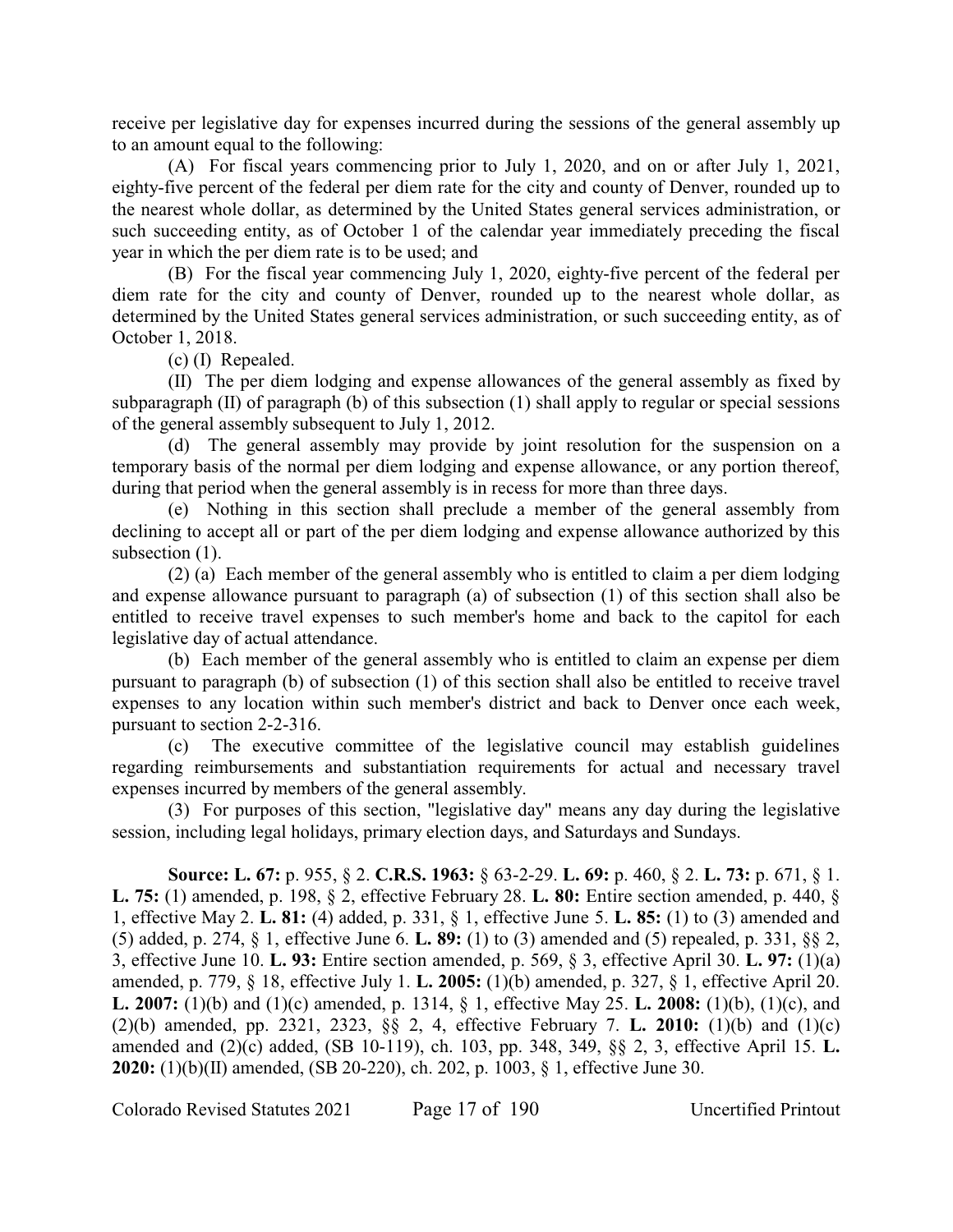**Editor's note:** Subsections  $(1)(b)(I)(B)$  and  $(1)(c)(I)(B)$  provided for the repeal of subsections (1)(b)(I) and (1)(c)(I), effective October 1, 2012. (See L. 2010, pp. 348, 349.)

**2-2-318. Members to be reimbursed for expenses.** Each member of the general assembly shall be reimbursed for expenses actually incurred pursuant to sections 2-2-316 and 2- 2-317. In auditing any mileage claim of members of the general assembly, the controller is authorized to accept without further substantiating evidence the expense voucher duly signed by the member if the mileage in such claim does not exceed the authorized rate at which employees of the executive branch are reimbursed. In addition, he may accept without such further evidence the member's certification as to the number of days of actual attendance under section 2-2-317 (1) or, in lieu thereof, the member's certification as to the number of days of actual occupancy under section 2-2-317 (2).

**Source: L. 67:** p. 955, § 3. **C.R.S. 1963:** § 63-2-30. **L. 75:** Entire section amended, p. 199, § 3, effective February 28.

**Cross references:** For mileage allowance for state officers, see § 24-9-104 and § 6 of article V, Colo. Const.

**2-2-319. Sections 2-2-316 to 2-2-319 provide no increase in compensation or mileage.** The general assembly declares that the provisions of sections 2-2-316 to 2-2-319 relate not to compensation but to the necessity of certain traveling expenses and that the purpose is neither to increase compensation nor mileage.

**Source: L. 67:** p. 956, § 4. **C.R.S. 1963:** § 63-2-31.

**2-2-320. Legislative department contracts - approval.** (1) Any contract to which the house of representatives or the senate is a party shall be approved by the speaker of the house of representatives or the president of the senate, as the case may be. Whenever the house of representatives and the senate are parties to the same contract, both the speaker of the house of representatives and the president of the senate shall approve the contract. Any contract to which the legislative council, the office of legislative legal services, the joint budget committee, the office of the state auditor, or the commission on uniform state laws is a party shall be approved by the chair or vice-chair of the governing committee of such agency, as the case may be.

(2) (a) For legislative department contracts subject to section 29 of article V of the state constitution, the attorney general shall approve all such legislative department contracts as to form, and the controller shall approve such contracts in accordance with section 24-30-202, C.R.S.

(b) The director of the office of legislative legal services or the director's designee shall approve all legislative department contracts not subject to section 29 of article V of the state constitution. No approval by the controller or any assistant designated by the controller shall be required for the validity of any contract entered into and approved under this paragraph (b). The controller shall issue payment for expenditures for legislative department contracts approved in accordance with this paragraph (b) as set forth in section 24-30-202, C.R.S. Notwithstanding the legislative department's exemption from the fiscal rules pursuant to section 24-2-101, C.R.S., the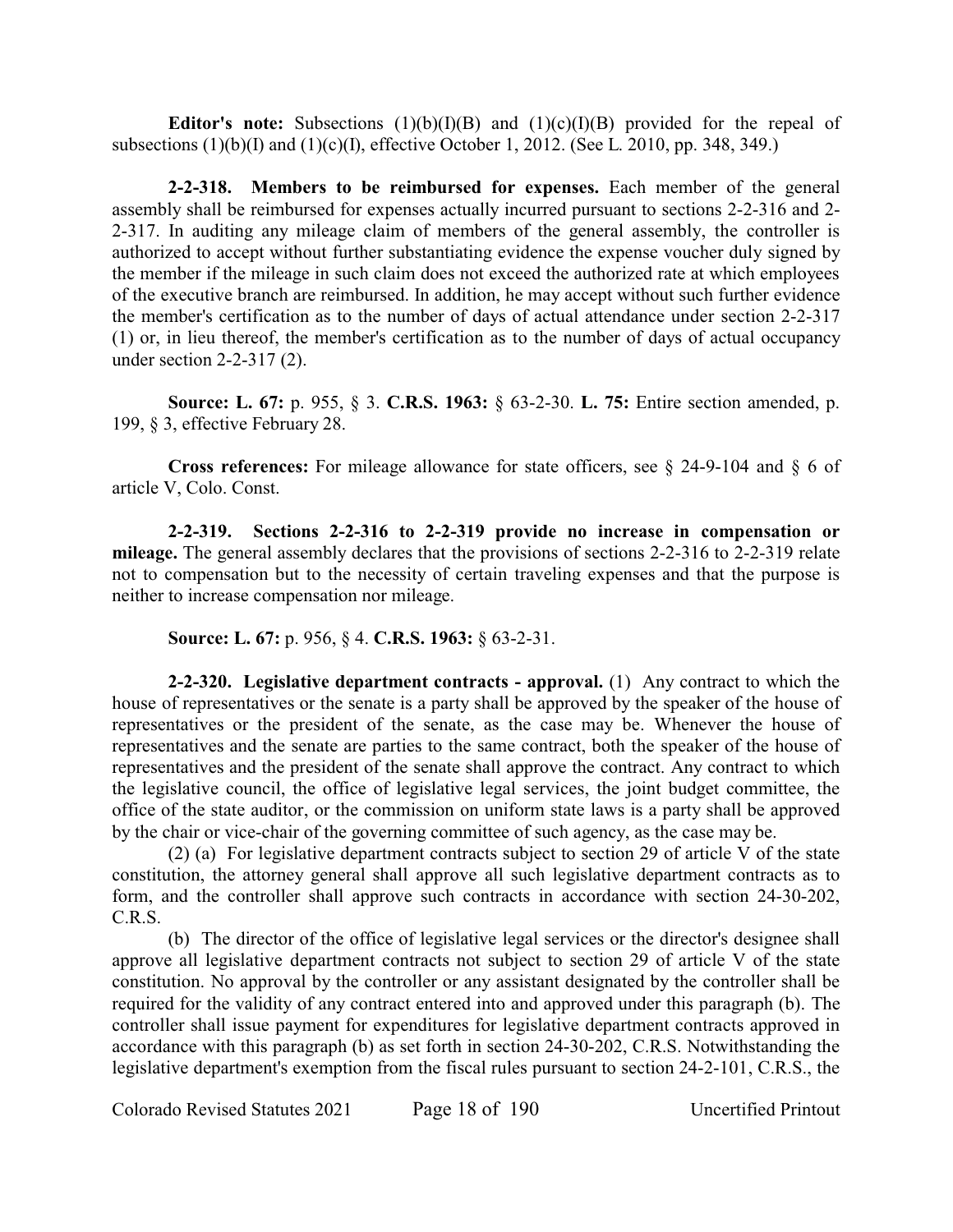office of legislative legal services shall consider the fiscal rules as guidelines for legislative department contracts approved under this paragraph (b) and may consult with the controller or attorney general, or both, when drafting legislative department contracts.

**Source: L. 73:** p. 672, § 1. **C.R.S. 1963:** § 63-2-32. **L. 81:** (2) amended, p. 1289, § 9, effective January 1, 1982. **L. 83:** (1) amended, p. 374, § 1, effective April 21. **L. 87:** (2) amended, p. 347, § 1, effective July 1; (2) amended, p. 982, § 2, effective July 1. **L. 88:** (1) amended, p. 310, § 17, effective May 23. **L. 94:** (1) amended, p. 1623, § 8, effective May 31. **L. 2010:** Entire section amended, (HB 10-1020), ch. 111, p. 369, § 1, effective April 15.

**2-2-321. Designation and assignment of space in capitol buildings group and on the grounds thereof.** (1) (a) The general assembly, by joint resolution, shall designate and assign such space in the capitol building (except for space on the first floor, which shall be designated and assigned by the executive department for the use of elected officials) and on the grounds surrounding the capitol which is necessary for the use of the legislative department, including, but not limited to, parking space on the grounds and streets surrounding the capitol building, all areas of the subbasement of the capitol building, and access to all tunnels providing access to the subbasements of the capitol building, the legislative services building, and the state office building at 1525 Sherman street.

(b) Notwithstanding any law, rule, or provision of any tenant handbook for the capitol complex facilities to the contrary, the executive committee of the legislative council created in section 2-3-301 (1) may grant any member or employee of the general assembly access to any or all of the tunnels providing access to the subbasements of the capitol building, the legislative services building, and the state office building at 1525 Sherman street unless, after consultation with the department of personnel and the Colorado state patrol, the executive committee determines that denial of access is necessary to address immediate concerns about building security and occupant protection.

(c) Notwithstanding any law or rule to the contrary, after the attorney general and the staff of the attorney general vacate the state office building at 1525 Sherman street, the department of personnel shall designate parking space in the state parking lot at Lincoln street and east Colfax avenue to the general assembly based upon approximately the same proportion as the proportion of space in the state office building at 1525 Sherman street designated and assigned by the general assembly to the total amount of space in that state office building. The general assembly, by joint resolution, shall assign parking space allocated to the general assembly pursuant to this paragraph (c).

(2) (a) In addition, the general assembly shall designate and assign such space in the legislative services building at Fourteenth avenue and Sherman street, including, but not limited to, all areas of the subbasement of the legislative services building, and on no more than two floors of the state office building at 1525 Sherman street after the attorney general and the staff of the attorney general vacate said state office building and may provide for the furnishing and equipping thereof as may be necessary for the use of the legislative department.

(b) (I) If any of the space referred to in paragraph (a) of this subsection (2) is assigned to the senate or house of representatives, the executive committee of the legislative council created in section 2-3-301 (1) shall determine the allocation of the space between the two houses.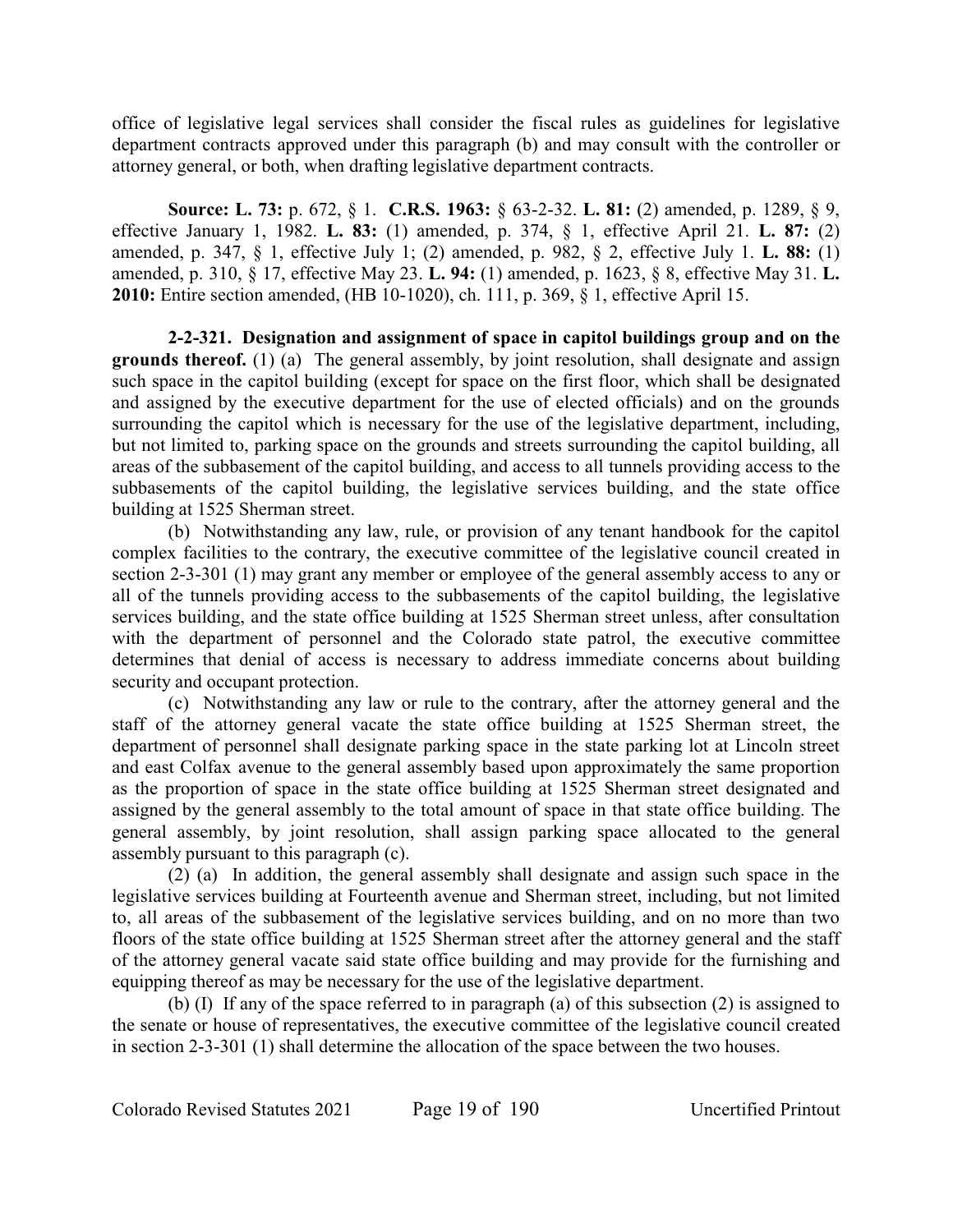(II) Any space allocated to the senate shall be assigned by the president of the senate and the majority and minority leaders of the senate in an equitable manner among the major political parties with which members of the senate are affiliated.

(III) Any space allocated to the house of representatives shall be assigned by the speaker of the house of representatives and the majority and minority leaders of the house of representatives in an equitable manner among the major political parties with which members of the house of representatives are affiliated.

**Source: L. 76:** Entire section added, p. 292, § 1, effective April 30. **L. 77:** Entire section amended, p. 254, § 1, effective May 20. **L. 2012:** Entire section amended, (HB 12-1348), ch. 163, p. 571, § 1, effective August 8.

**Cross references:** For security for the capitol buildings group, see § 24-82-105.

**2-2-322. Fiscal notes - repeal.** (1) The general assembly shall provide by rule for legislative service agency review of the fiscal impact of legislative measures.

(1.5) (a) Commencing with the second regular session of the seventy-second general assembly, the fiscal note for a legislative measure required under subsection (1) of this section must indicate if a greenhouse gas emissions report has been prepared pursuant to section 2-3- 322.3.

(b) This subsection (1.5) is repealed, effective September 1, 2025.

(2) The general assembly shall provide by rule, as recommended by the executive committee of legislative council, for legislative service agency review of the fiscal impact of legislative measures which include the creation or increase of any fee collected by a state agency. The fiscal information on such measures shall include the average amount of such fee collected annually by such agency from each individual, family, or business, whichever is applicable, paying such fee and a projection of the average amount of such fee that will be collected from each individual, family, or business subsequent to the creation of or increase in such fee.

(2.5) If a legislative measure creates a new criminal offense, increases or decreases the crime classification of an existing criminal offense, or changes an element of an existing offense that creates a new factual basis for the offense, the fiscal note shall include the following:

(a) A description of the elements of the proposed new crime or a description of the new, amended, or additional elements of an existing crime;

(b) An analysis of whether the new crime, or changes to an existing crime, may be charged under current Colorado law;

(c) A comparison of the proposed crime classification to similar types of offenses;

(d) An analysis of the current and anticipated future prevalence of the behavior that the proposed new crime, or changes to an existing crime, intends to address; and

(e) A description of gender and minority data as it relates to the general Colorado population and available data on gender and minority offender and crime victims populations potentially affected by the proposed measure.

(3) (a) Each state department, agency, or institution shall cooperate with and provide information on the fiscal impact of a legislative measure in the manner requested by the staff of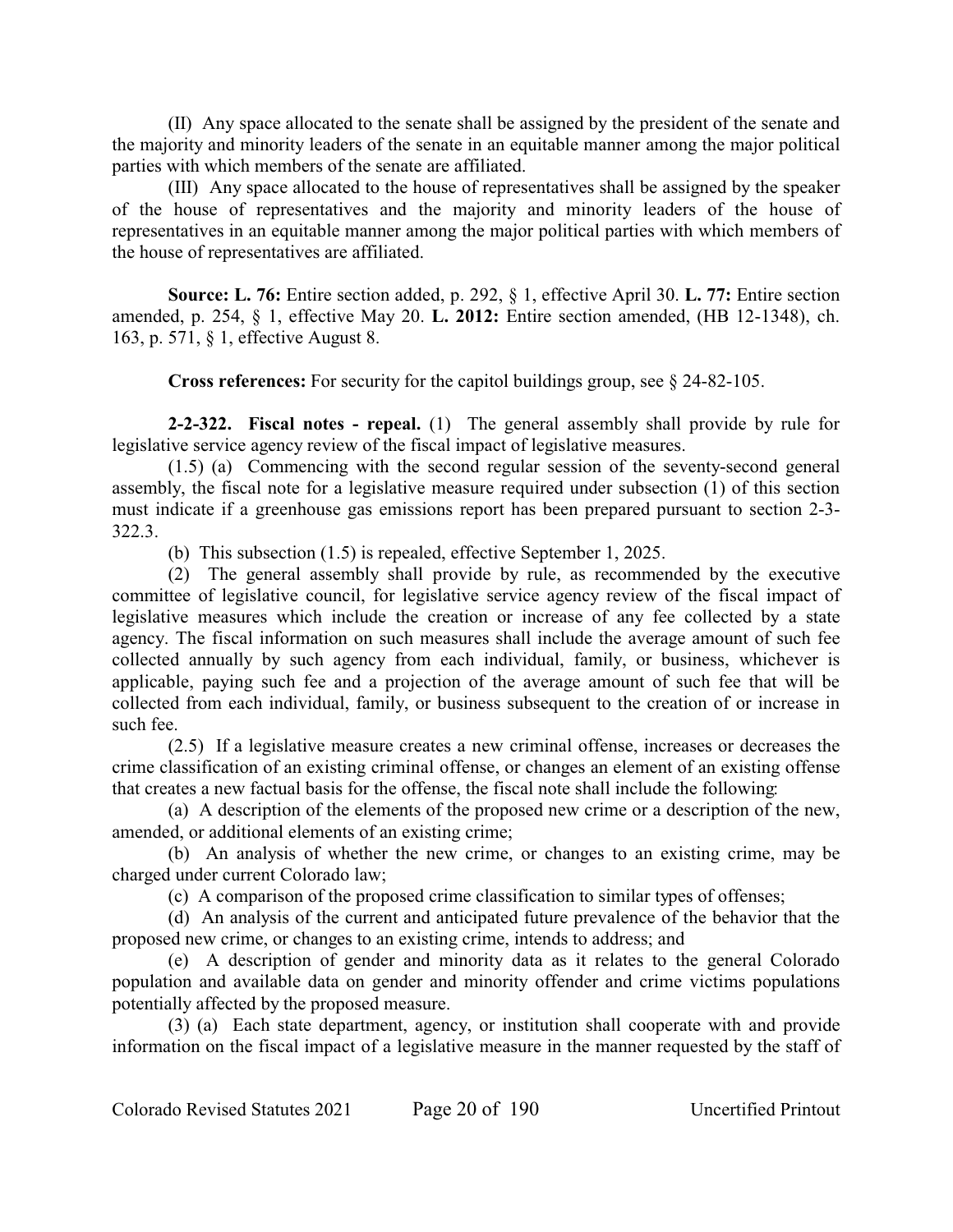the legislative council for consideration by the staff in connection with the preparation of a fiscal note for the measure.

(b) The state department, agency, or institution shall substantiate the calculation of the fiscal impact of the legislative measure in its response to a request for information made pursuant to paragraph (a) of this subsection (3) by providing any documentation that clearly identifies any assumptions supporting that calculation and a narrative discussion of the justification for any increase or decrease in workload.

(c) The state department, agency, or institution shall meet the deadlines established by the staff of the legislative council for providing a response to a request for information made pursuant to paragraph (a) of this subsection (3) or shall specify the need for additional time to provide the response. If additional time is required to respond to the request for information, the staff of the legislative council shall set a reasonable time for providing the information.

(d) (I) The state department, agency, or institution shall not modify the amount of the fiscal impact that was originally calculated for a legislative measure after the staff of the legislative council has released and made public the fiscal note for such measure unless:

(A) The measure has been amended;

(B) There is newly discovered information that was previously unavailable that warrants modification of the original calculation and narrative submitted by the state department, agency, or institution; or

(C) Technical errors are discovered that warrant modification of the original calculation and narrative submitted by the state department, agency, or institution.

(II) Information supporting a modification to the fiscal impact shall be submitted in the manner requested by the staff of the legislative council by the head of the state department, agency, or institution.

(4) In addition to any other requirement under this section or in the legislative rules for legislative service agency review of the fiscal impact of legislative measures, the general assembly shall also provide for legislative service agency review of the fiscal impact of legislative measures considered by committees of the general assembly meeting during the legislative interim. For each interim, the deadlines and guidelines adopted prior to each interim by the executive committee of the legislative council for requesting and finalizing interim committee bills must allow for sufficient time between the public release of the fiscal note for a particular measure by the staff of the legislative council and the final vote by the applicable legislative interim committee so that members of the committee are able to consider the fiscal note in voting on the measure. For each interim, the specific dates by which these requirements will be satisfied must be specified in the applicable set of deadlines and guidelines for that interim. Except as otherwise provided in this subsection (4), all other requirements governing legislative service agency review of the fiscal impact of legislative measures considered during regular legislative sessions that are specified in this section or in the legislative rules also govern the requirements of this subsection (4).

**Source: L. 88:** Entire section added, p. 305, § 2, effective May 23. **L. 94:** Entire section amended, p. 1405, § 1, effective July 1. **L. 2009:** (3) added, (HB 09-1112), ch. 40, p. 155, § 1, effective August 5. **L. 2011:** (2.5) added, (HB 11-1239), ch. 74, p. 204, § 1, effective August 10. **L. 2013:** (2.5)(c) and (2.5)(d) amended and (2.5)(e) added, (SB 13-229), ch. 272, p. 1426, § 1,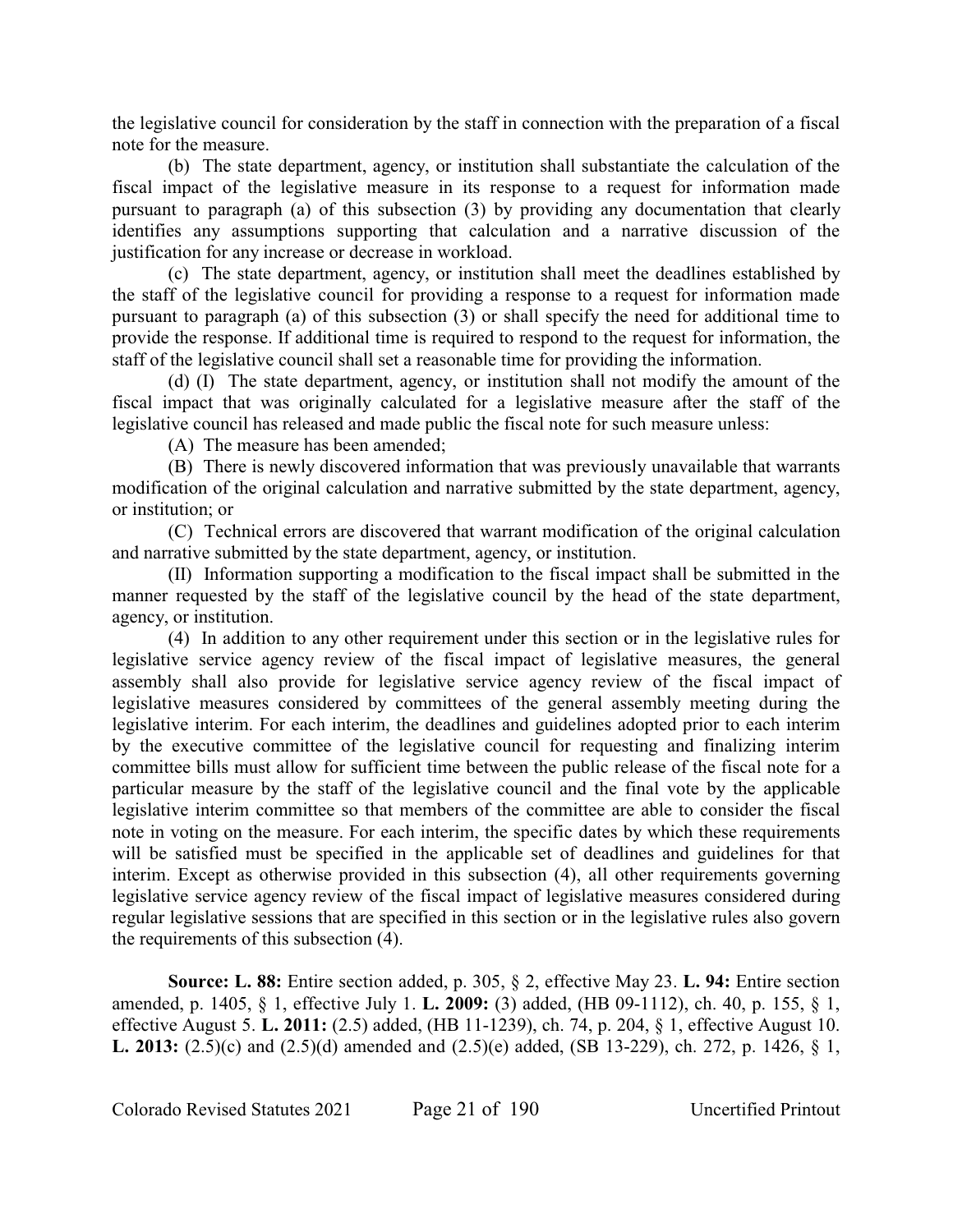effective July 1. **L. 2015:** (4) added, (HB 15-1335), ch. 276, p. 1130, § 2, effective June 4. **L. 2019:** (1.5) added, (HB 19-1188), ch. 339, p. 3104, § 3, effective May 29.

**Cross references:** (1) For the legislative declaration in HB 15-1335, see section 1 of chapter 276, Session Laws of Colorado 2015.

(2) For the legislative declaration in HB 19-1188, see section 1 of chapter 339, Session Laws of Colorado 2019.

**2-2-322.3. Greenhouse gas emissions reports - definitions - repeal.** (1) For purposes of this section, unless the context requires otherwise:

(a) "Greenhouse gas" means:

- (I) Carbon dioxide;
- (II) Methane;
- (III) Nitrous oxide;
- (IV) Hydrofluorocarbons;
- (V) Perfluorocarbons; or
- (VI) Sulfur hexafluoride.

(b) "Greenhouse gas emissions report" or "report" means a note that uses available data to assess whether a legislative measure is likely to directly cause a net increase or decrease in greenhouse gas pollution within the ten-year period following its enactment, including identifying new sources of greenhouse gas emissions, any increase or decrease in emissions from existing sources, and any impact on sequestration of emissions. A report is not required to quantify the magnitude of the impact on emissions, but may do so to the extent that nonpartisan staff is able to provide an unbiased estimate given the available data.

(2) (a) Commencing with the second regular session of the seventy-second general assembly and during each regular session thereafter, the staff of the legislative council shall prepare greenhouse gas emissions reports on legislative bills as specified in subsection (2)(b) of this section.

(b) The speaker of the house of representatives, the minority leader of the house of representatives, the president of the senate, and the minority leader of the senate may each request the preparation of a greenhouse gas emissions report on up to five legislative bills, or more at the discretion of the director of research of the legislative council.

(c) Prior to commencing work on a report, the staff of the legislative council shall meet with the member of leadership requesting the report and with the sponsor of the legislative bill to discuss whether a greenhouse gas emissions report can practically be completed for that legislative bill. If not, the member of leadership may request a report, within the limits specified in subsection (2)(b) of this section, on a different legislative bill that might be more conducive to a greenhouse gas emissions report's analysis.

(d) No later than December 1, 2019, the director of research of the legislative council shall develop the procedures for requesting, completing, and updating the greenhouse gas emissions reports and shall memorialize the procedures in a letter to the executive committee of the legislative council. The department of natural resources, the Colorado energy office, and any other state department, agency, or institution with subject matter expertise shall cooperate with and provide information to the director to assist in developing the policies and procedures required by this subsection (2)(d) if requested by the director.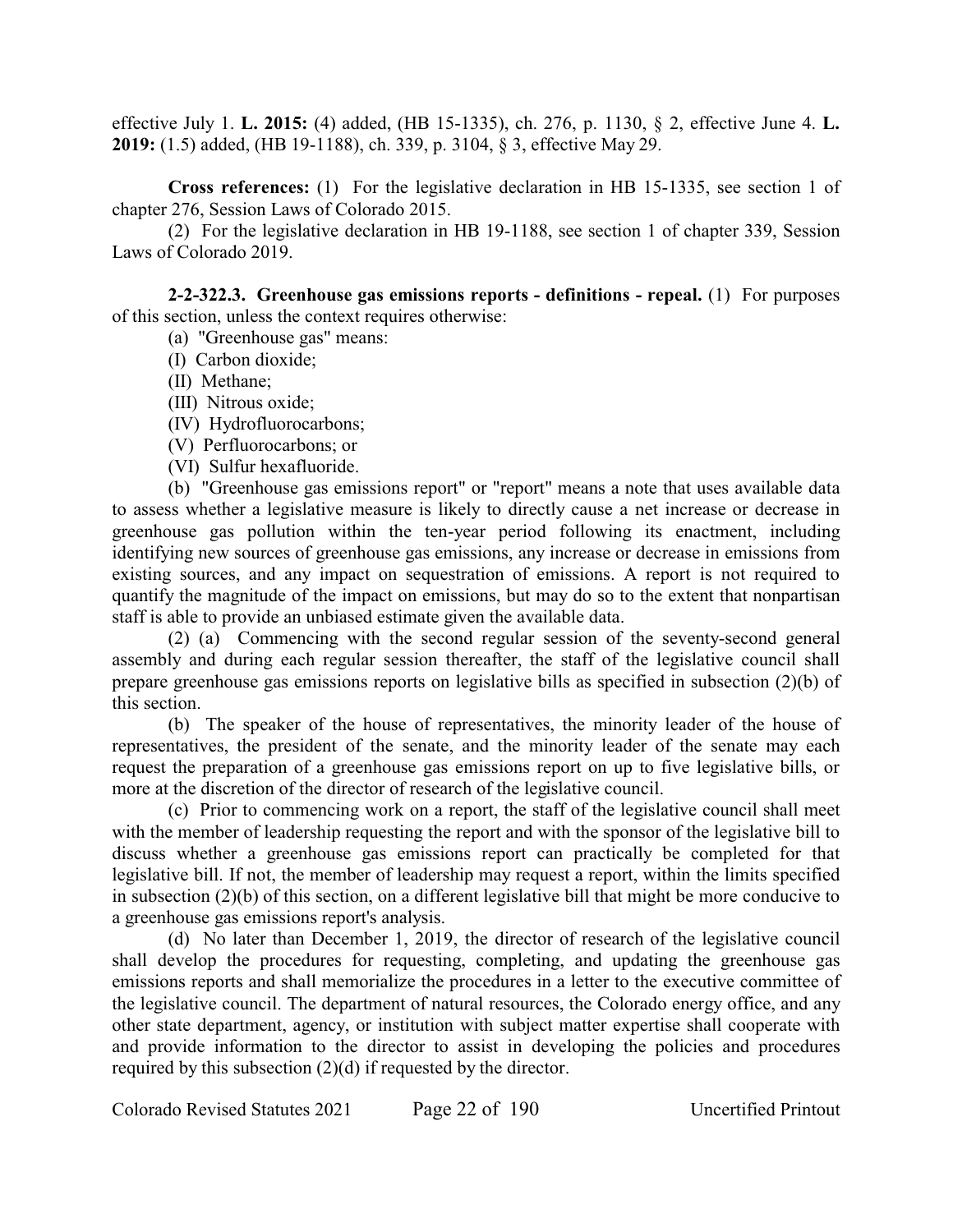(3) (a) Each state department, agency, or institution shall cooperate with and provide information for a greenhouse gas emissions report on a legislative bill in the manner requested by the staff of the legislative council.

(b) The state department, agency, or institution shall meet the deadlines established by the staff of the legislative council for providing a response to a request for information made pursuant to subsection (3)(a) of this section or shall specify the need for additional time to provide the response. If additional time is required to respond to the request for information, the staff of the legislative council shall set a reasonable time for providing the information.

(4) On or before December 1, 2024, the director of research of the legislative council shall provide a report to the legislative council on the implementation of this section, including information about the number of greenhouse gas emissions reports prepared, the types of analysis and information the reports provided, and any changes or developments in the policies and procedures for creating greenhouse gas emissions reports over time.

(5) This section is repealed, effective September 1, 2025.

**Source: L. 2019:** Entire section added, (HB 19-1188), ch. 339, p. 3102, § 2, effective May 29.

**Cross references:** For the legislative declaration in HB 19-1188, see section 1 of chapter 339, Session Laws of Colorado 2019.

**2-2-322.5. Demographic notes - definitions.** (1) For purposes of this section:

(a) "Demographic note" means a note that uses available data to outline the potential effects of a legislative measure on disparities within the state, including a statement of whether the measure is likely to increase or decrease disparities to the extent the data is available.

(b) "Disparities" means the difference in economic, employment, health, education, or public safety outcomes between the state population as a whole and subgroups of the population defined by socioeconomic status, race, ethnicity, sex, gender identity, sexual orientation, disability, geography, or any other relevant characteristic for which data are available.

(2) (a) Commencing with the second regular session of the seventy-second general assembly and during each regular session thereafter, the staff of the legislative council shall prepare demographic notes on legislative bills as specified in subsection (2)(b) of this section.

(b) The speaker of the house of representatives, the minority leader of the house of representatives, the president of the senate, and the minority leader of the senate may each request the preparation of a demographic note on up to five legislative bills, or more at the discretion of the director of research of the legislative council.

(c) Prior to commencing work on a demographic note, the staff of the legislative council shall meet with the member of leadership requesting the demographic note and with the sponsor of the legislative bill to discuss whether a demographic note can practically be completed for that legislative bill. If not, the member of leadership may request a demographic note, within the limits specified in subsection (2)(b) of this section, on a different legislative bill that might be more conducive to a demographic note's analysis.

(d) No later than December 1, 2019, the director of research of the legislative council shall develop the procedures for requesting, completing, and updating the demographic notes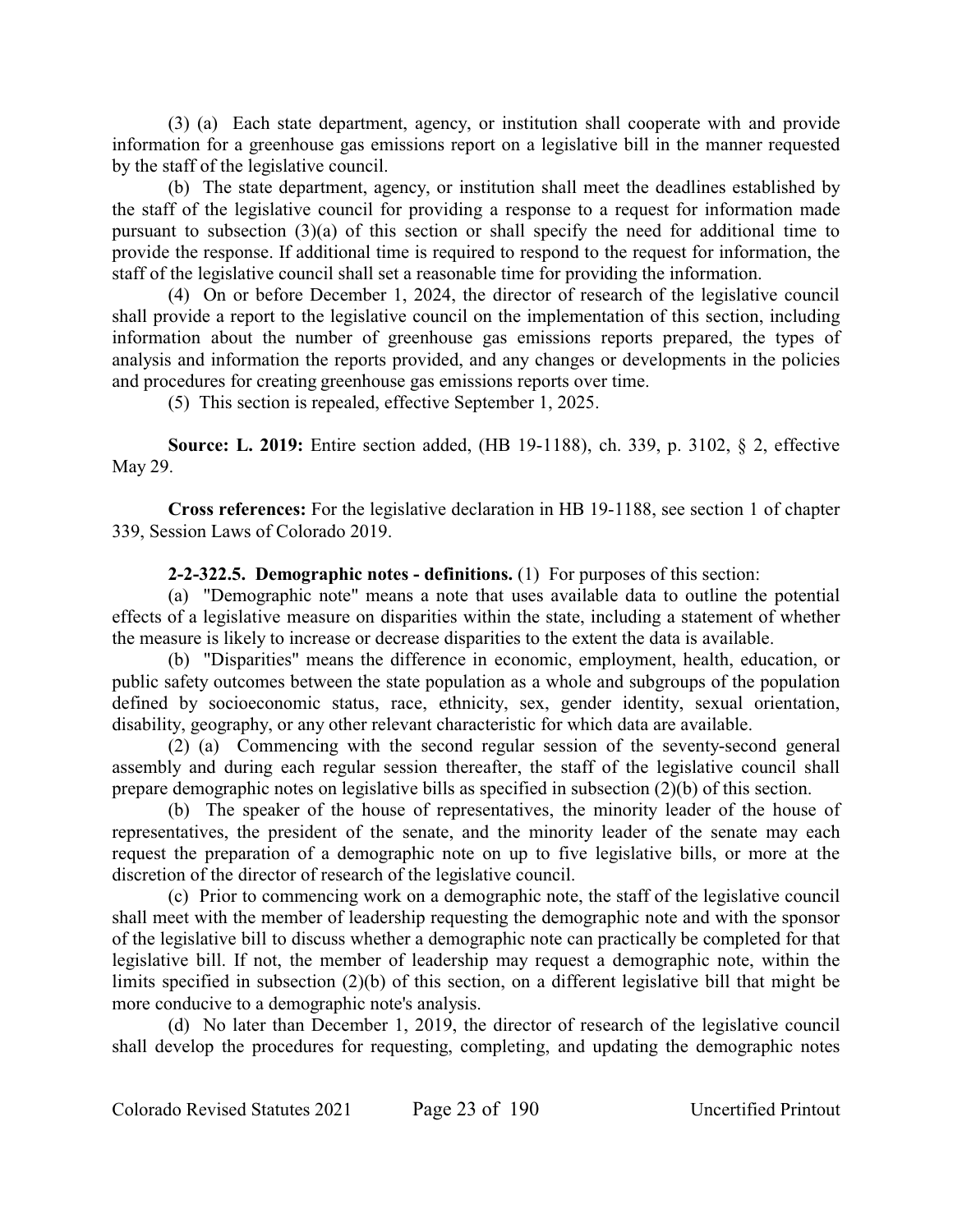and such procedures must be memorialized in a letter to the executive committee of the legislative council.

(3) (a) Each state department, agency, or institution shall cooperate with and provide information for a demographic note on a legislative bill in the manner requested by the staff of the legislative council.

(b) The state department, agency, or institution shall meet the deadlines established by the staff of the legislative council for providing a response to a request for information made pursuant to subsection (3)(a) of this section or shall specify the need for additional time to provide the response. If additional time is required to respond to the request for information, the staff of the legislative council shall set a reasonable time for providing the information.

(4) The director of research may seek, accept, and expend gifts, grants, or donations from private or public sources for the purpose of paying for training on demographic notes for the staff of the legislative council.

**Source: L. 2019:** Entire section added, (HB 19-1184), ch. 261, p. 2476, § 1, effective August 2.

**2-2-323. Service of process on the general assembly - legislative declaration.** (1) The general assembly hereby declares that the provisions of the Colorado rules of civil procedure which govern the service of process on the state, on officers, agents, or employees of the state, and on departments and agencies of the state do not expressly address service on the general assembly; that such rules require delivery of a copy of any process to the attorney general, even though by statute the attorney general does not represent the general assembly; that confusion has existed about how the general assembly should be served; and that clarification of the procedure for serving the general assembly would be beneficial for all parties who may become involved in future litigation.

(2) Service of process on the general assembly as an entity shall be upon the chief clerk of the house of representatives and the secretary of the senate. The provisions of the Colorado rules of civil procedure concerning service of process, including the contents of the summons, by whom process may be served, and the manner of proof of service, shall continue to apply to service of process on the general assembly.

(3) As quickly as possible after service of process on the general assembly, the chief clerk of the house of representatives shall notify the speaker of the house and the minority leader of the house, and the secretary of the senate shall notify the president of the senate and the minority leader of the senate, concerning such service.

**Source: L. 94:** Entire section added, p. 26, § 1, effective March 9.

# **2-2-324. Committees of reference - program review. (Repealed)**

**Source: L. 96:** Entire section added, p. 1154, § 2, effective January 1, 1997. **L. 2003:** Entire section repealed, p. 1981, § 2, effective May 22.

**2-2-325. Legislative appointees - boards and commissions - other governmental bodies.** Unless otherwise provided by law, appointments or reappointments of persons to a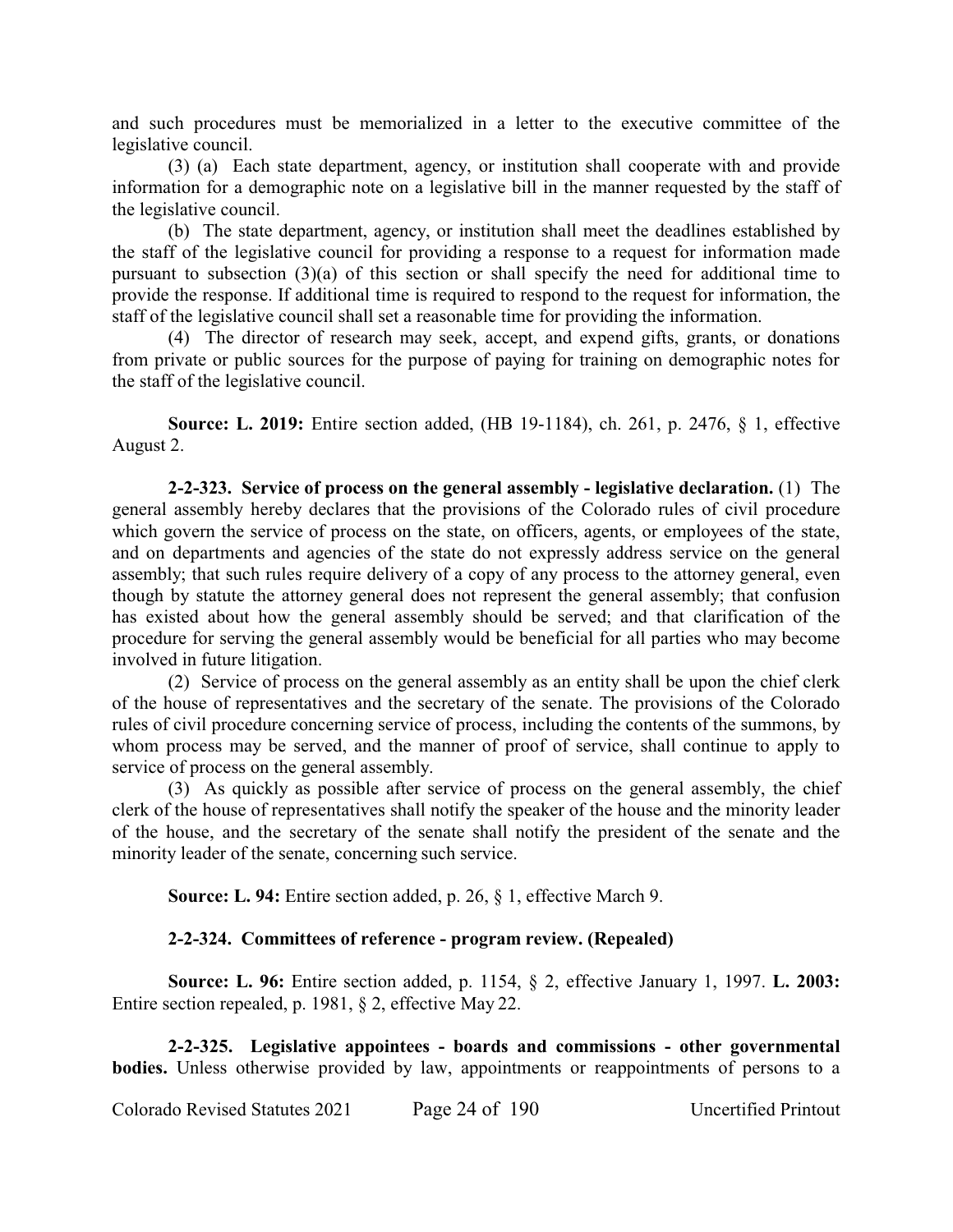board, commission, committee, council, panel, or authority by the speaker of the house of representatives, the president of the senate, the majority leader of the house of representatives, the majority leader of the senate, the minority leader of the house of representatives, or the minority leader of the senate shall expire on the convening date of the first regular session of each general assembly, and all subsequent appointments or reappointments shall be made as soon as practicable after such convening date. The person making the original appointment or reappointment shall fill any vacancy by appointment for the remainder of an unexpired term. Members appointed or reappointed by the speaker, the president, the majority leader of the house of representatives, the majority leader of the senate, the minority leader of the house of representatives, or the minority leader of the senate shall serve at the pleasure of the appointing authority and shall continue in office until the member's successor is appointed.

**Source: L. 2007:** Entire section added, p. 174, § 1, effective March 22.

**2-2-326. Compensation and expenses for members appointed to and serving on state entities - definition.** (1) Notwithstanding any law to the contrary:

(a) While appointed to any state entity and serving on any state entity during regular and special sessions of the general assembly, in addition to the base compensation specified in section 2-2-307 (1), current members of the general assembly are entitled to receive only the per diem lodging and expense allowances and the travel expenses authorized by section 2-2-317; and

(b) While appointed to and serving on any state entity when the general assembly is in recess for more than three days or is not in session, in addition to the base compensation specified in section 2-2-307 (1), current members of the general assembly are entitled to receive the amount specified in section 2-2-307 (3)(a) for necessary attendance at meetings of the state entity and reimbursement for all actual and necessary travel and subsistence expenses incurred in connection with attendance at meetings of the state entity. Mileage rates shall not exceed those authorized for the executive department. All compensation paid and reimbursements made pursuant to this paragraph (b) shall be paid from appropriations made to the legislative department.

(2) For purposes of this section, "state entity" means any board, commission, committee, task force, authority, enterprise, council, working group, review team, or other entity created or authorized by statute on which current members of the general assembly are statutorily required to be appointed to serve; except that "state entity" does not include the Colorado commission on uniform state laws created in section 2-3-601 (1) or the education commission of the states created pursuant to section 24-60-1201, C.R.S.

**Source: L. 2014:** Entire section added, (SB 14-153), ch. 390, p. 1959, § 1, effective June 6.

# PART 4

# INTERFERENCE WITH THE LEGISLATIVE PROCESS

**Cross references:** For legislative witnesses, see § 8-2.5-101.

Colorado Revised Statutes 2021 Page 25 of 190 Uncertified Printout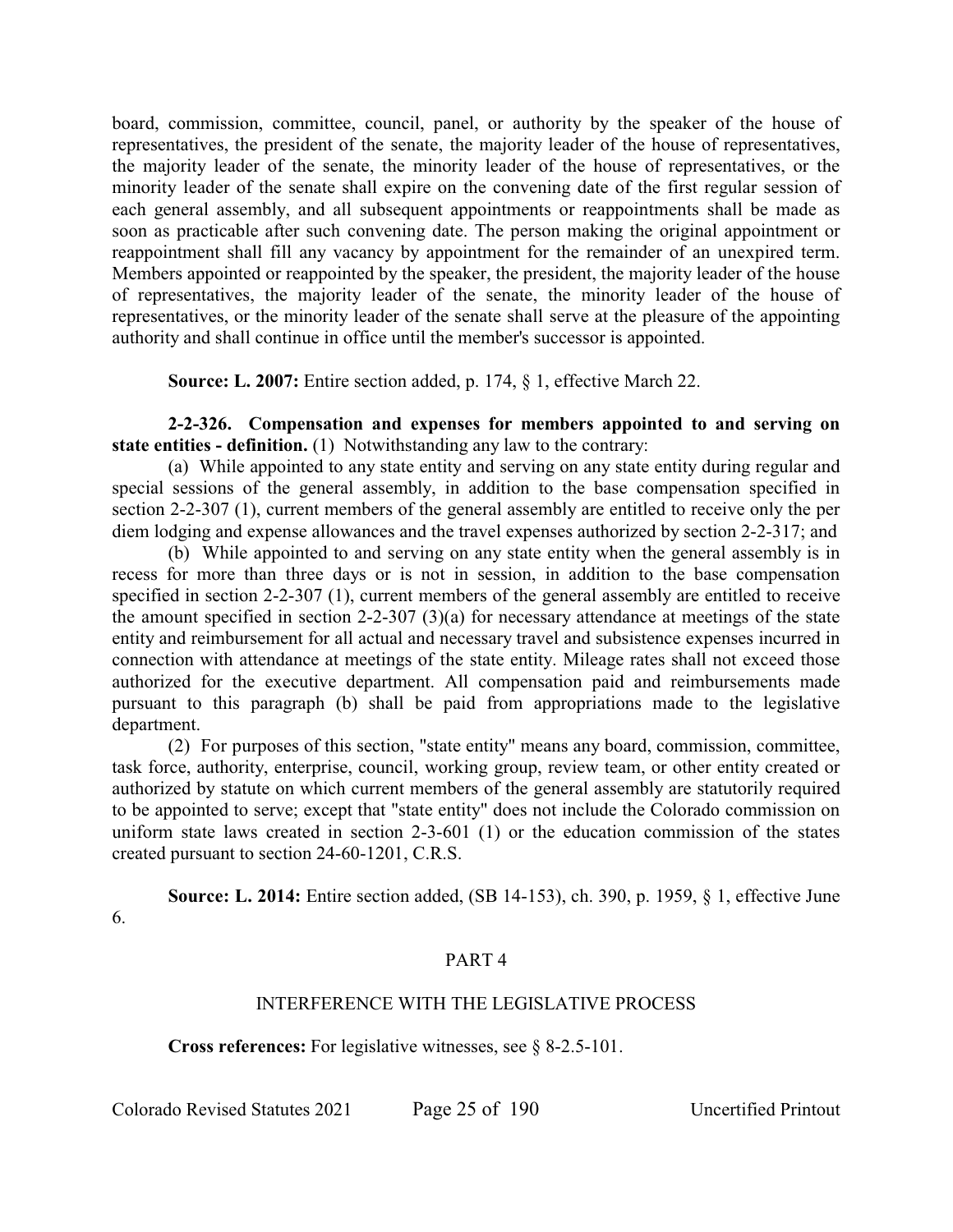**2-2-401. Legislative declaration.** The general assembly finds and declares that in addition to the protections against interference with the legislative process afforded by the provisions of sections 18-4-401, 18-4-501, 18-8-102, 18-8-306, and 18-9-110, C.R.S., there is a need for legislation under which appropriate action may be taken to prevent the commission of acts prohibited under said sections.

**Source: L. 73:** p. 679, § 1. **C.R.S. 1963:** § 63-10-1.

**2-2-402. Chief security officers.** (1) Each house of the general assembly may appoint a chief security officer to ensure the orderly operation of each house and committees thereof. Such chief security officers shall perform the duties of the house employing them and shall be under the direction of one or more members or officers of such house as may be designated in the rules of each house.

(2) Such chief security officers are hereby designated to be peace officers and shall have jurisdiction to act as such in the performance of their duties anywhere within the state.

(3) Each house may adopt rules regarding the organization, supervision, and operations of its security staff, prescribing the qualifications, training, and duties of its security officers and all other matters relating to the performance of their responsibilities.

**Source: L. 73:** p. 679, § 1. **C.R.S. 1963:** § 63-10-2.

**2-2-403. Indemnification of members, officers, and employees of the general assembly.** (1) The state shall save harmless and indemnify all members, officers, and employees of the general assembly, either house thereof, or committees of the general assembly or either house thereof from financial loss arising out of any claim, demand, suit, or judgment by reason of alleged negligence or other act by such member, officer, or employee, as long as such member, officer, or employee at the time damages were sustained was performing duties relating to the maintenance of order in connection with the operation of the general assembly, either house thereof, or any committee of the general assembly or either house thereof, or involving the security, health, or safety of any member, officer, or employee of the general assembly, either house or a committee thereof, or the general public, and as long as such damage did not result from the willful and wrongful act or gross negligence of such member, officer, or employee; except that such member, officer, or employee shall, within five days after the time he is served with any summons, complaint, process, notice, demand, or pleading, deliver the original or a copy thereof to the attorney general.

(2) Upon such delivery the attorney general may assume control of the representation of such member, officer, or employee. Such member, officer, or employee shall cooperate fully with the attorney general's defense.

(3) This section shall not in any way impair, limit, or modify the rights or obligations of any insurer under any policy of insurance.

(4) The benefits of this section shall inure only to such members, officers, and employees and shall not enlarge or diminish the rights of any other party.

**Source: L. 73:** p. 679, § 1. **C.R.S. 1963:** § 63-10-3.

Colorado Revised Statutes 2021 Page 26 of 190 Uncertified Printout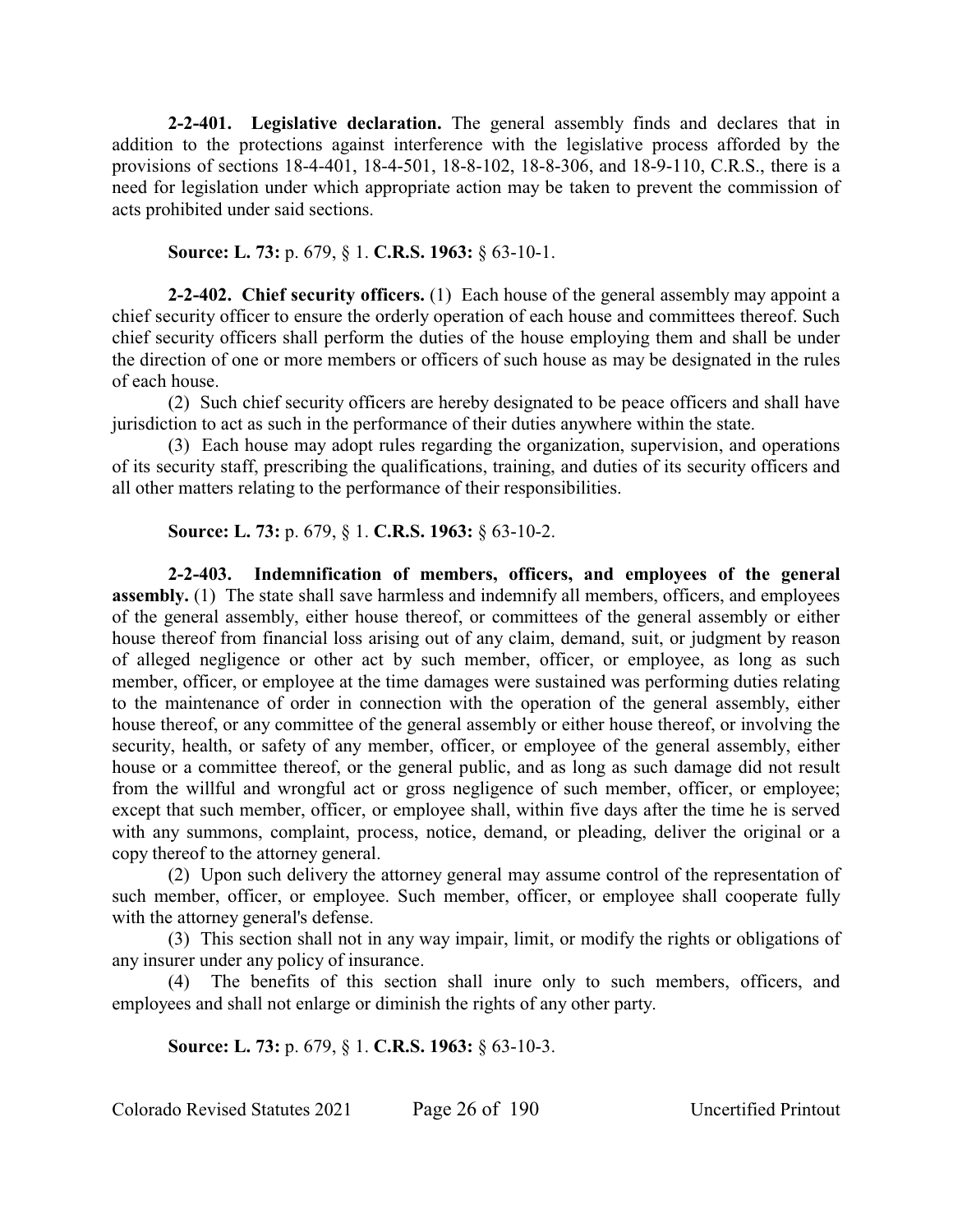**2-2-404. Legislative rules.** (1) The senate and the house of representatives shall each have the power to adopt rules or joint rules, or both, for the orderly conduct of their affairs and to preserve and protect the health, safety, and welfare of their members, officers, and employees in the performance of their official duties, as well as that of the general public in connection therewith, and to preserve and protect property and records under the jurisdiction of the general assembly or either house thereof, consistent with public convenience, the public's rights of freedom of expression and to peaceably assemble and petition government, and the established democratic concepts of the openness of the legislative process.

(1.5) Repealed.

(2) In lieu of or in addition to the adoption of such rules, the senate and the house of representatives may each, by rule, authorize its presiding officer to promulgate regulations for any or all such purposes.

(3) Rules or regulations may be adopted with respect to the following matters, among others, without limitation by reason of such specification:

(a) Regulating admission to the legislative chambers, galleries, lobbies, offices, and other areas of the buildings wherein they are located which provide access thereto;

(b) Limiting the size of groups of persons permitted within such areas, for reasons of health and safety and in case of fire or other emergency;

(c) Prohibiting or restricting the bringing of signs, banners, placards, or other display materials into any such areas, or possessing them therein, without proper authorization;

(d) Prohibiting or restricting the bringing of radio or television equipment, recording equipment, sound-making or amplifying equipment, and photographic equipment into any such areas, or possessing them therein, without proper authorization;

(e) Prohibiting or restricting the bringing of packages, bags, baggage, or briefcases into any such areas, or possessing them therein, without proper authorization;

(f) Establishing rules of conduct for visitors to the galleries;

(g) Authorizing the clearing of the public from the chambers, lobbies, and galleries or from any room in which a public legislative hearing or meeting is being conducted in the event of any disturbance therein which disrupts legislative proceedings or endangers any member, officer, or employee of the general assembly or the general public, or where reasonable grounds exist for believing that such a disturbance or danger may occur; except that duly accredited representatives of the news media not participating in any such disturbance shall be permitted to remain therein. The closing of such areas to the public shall continue only so long as necessary to avoid disruption of the legislative proceedings or to preserve and protect the safety of the members, officers, or employees of the general assembly or the general public.

(h) Authorizing the construction of safety barriers and other protective measures for the galleries and other areas under the jurisdiction of the general assembly and the acquisition of security equipment, all within the funds made available therefor;

(i) Protecting the records and property of the general assembly from unlawful damage or destruction;

(j) Any and all other matters which may be necessary or appropriate to the orderly conduct of the affairs of the general assembly and the protection of the health, safety, and welfare of the members, officers, and employees of the general assembly and the general public in connection therewith.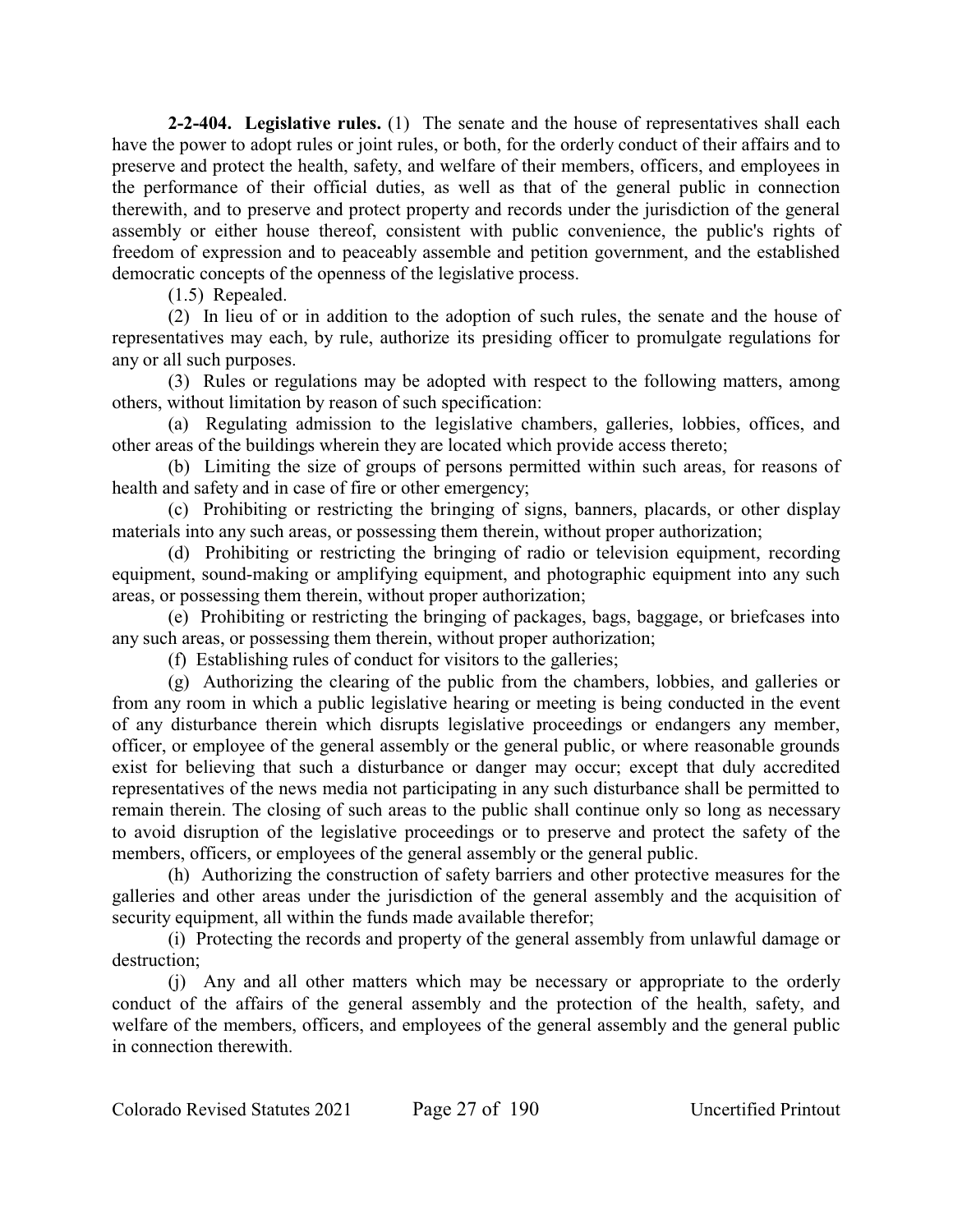(4) In lieu of or in addition to the adoption of separate rules, the senate and the house of representatives may adopt joint rules applicable to both houses.

(5) In lieu of or in addition to the promulgation of separate regulations, the senate and the house of representatives may promulgate joint regulations applicable to both houses.

(6) All such rules of the senate and the house of representatives or either house and regulations of the senate and the house of representatives shall be filed in the offices of the clerks thereof, and a copy of such rules and regulations shall be made available to any person upon request, without charge.

(7) **[***Editor's note: This version of subsection (7) is effective until March 1, 2022.***]** Such rules and regulations shall have the force and effect of law. Any person who willfully violates any such rule or regulation is guilty of a misdemeanor and, upon conviction thereof, shall be punished by a fine of not more than one hundred dollars, or by imprisonment in the county jail for not more than thirty days, or by both such fine and imprisonment.

(7) **[***Editor's note: This version of subsection (7) is effective March 1, 2022.***]** Such rules and regulations shall have the force and effect of law. Any person who willfully violates any such rule or regulation commits a petty offense.

**Source: L. 73:** p. 680, § 1. **C.R.S. 1963:** § 63-10-4. **L. 94:** (1.5) added, p. 1957, § 1, effective August 1. **L. 2006:** (1.5) repealed, p. 63, § 8, effective July 1. **L. 2021:** (7) amended, (SB 21-271), ch. 462, p. 3132, § 51, effective March 1, 2022.

**Editor's note:** Section 803(2) of chapter 462 (SB 21-271), Session Laws of Colorado 2021, provides that the act changing this section applies to offenses committed on or after March 1, 2022.

**2-2-405. Injunctions.** If the presiding officer of either the senate or the house of representatives has reasonable grounds for believing that any person is then committing an unlawful act, or is about to do so, which is interfering with or will interfere with any proceedings or other business of the general assembly, either house thereof, or any committee of the general assembly or either house thereof, he may seek injunctive relief in accordance with the Colorado rules of civil procedure.

**Source: L. 73:** p. 681, § 1. **C.R.S. 1963:** § 63-10-5.

**2-2-406. Contempt of either house.** (1) The senate and the house of representatives may each punish by imprisonment not extending beyond the same session of the general assembly, as and for a contempt, disorderly conduct of its members, officers, employees, or others committed in the immediate view of the senate or the house of representatives and tending to interrupt its proceedings. Imprisonment for contempt shall be effected by a warrant in the name of the people of the state, signed by the presiding officer of the house in which the contempt occurred, directed to the chief security officer of such house or the state police and ordering the apprehension of the contemnor and the delivery of him to the sheriff of the county in which the alleged contempt occurred for detention by said sheriff in accordance with such warrant, subject to such bail as may be set by the district court of the county in which the alleged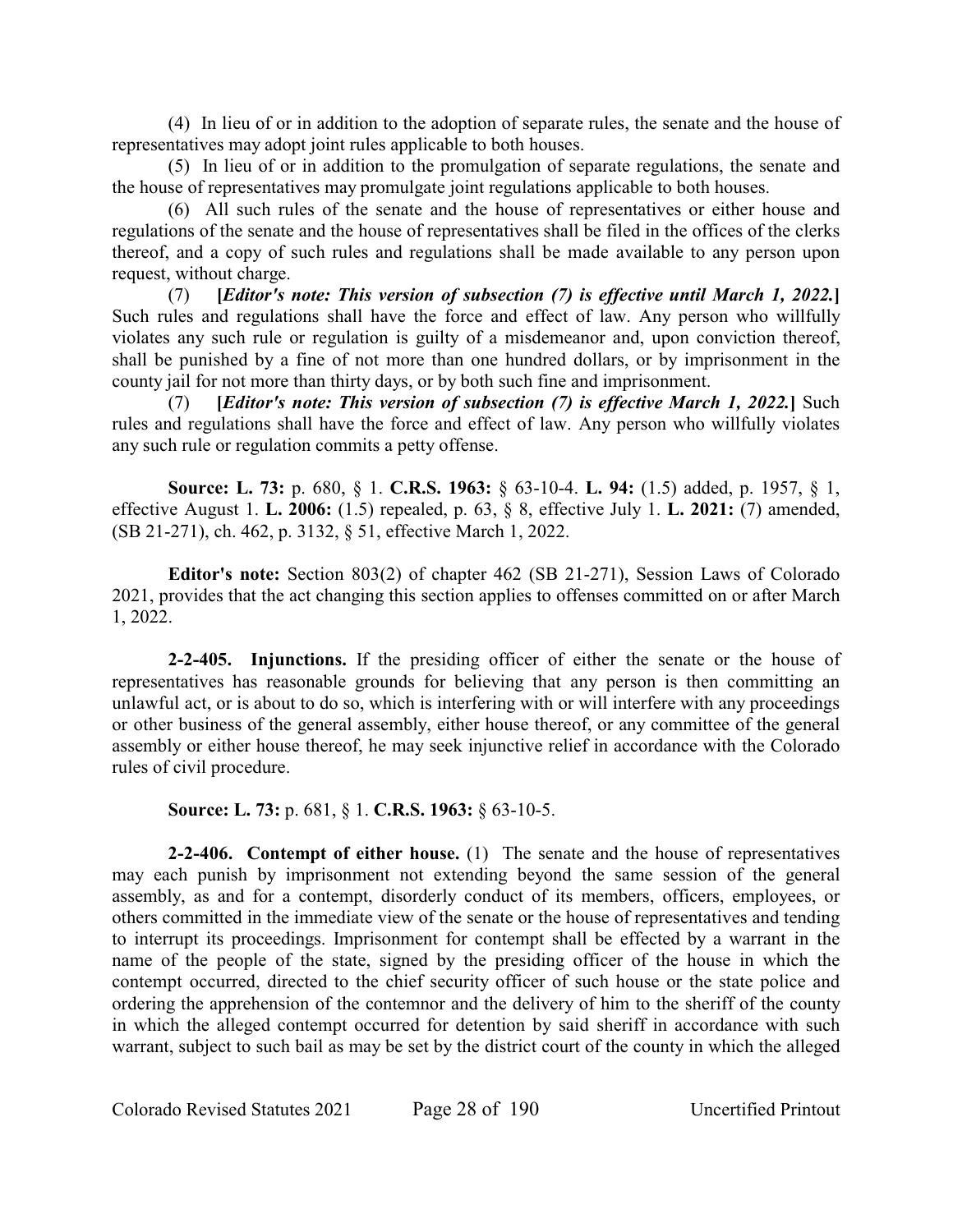contempt occurred. A finding of contempt and imprisonment therefor shall not constitute a bar to any other proceeding, civil or criminal, for the same act.

(2) Notice of the proposed contempt citation shall be published in a resolution of the house in which the contempt occurred approved first by a majority of a committee and then of the house itself. If the contempt is committed before the house itself rather than a committee thereof, a resolution of the house itself shall be sufficient. Persons actually named in the resolution shall be either personally served or otherwise be given notice in the same manner as is provided by law and the Colorado rules of civil procedure for acquisition of jurisdiction over the person in civil actions. The notice shall include:

(a) A statement of the terms or substance of the offense which caused the citation to be issued;

(b) A statement of the time and place of the hearing before the committee which first passed the contempt resolution or before the house in which the contempt occurred, as the case may be. The person to be cited shall be required to show cause why he should not be found in contempt. The time and place for hearing shall allow reasonable time to give the person to be cited notice of the charges against him and to prepare an appropriate defense concerning them.

(3) The contempt hearing shall give the person to be cited an opportunity for an oral presentation before the committee or before the house in which the contempt occurred, whichever is holding the hearing, for submission of written arguments, and for the right to counsel at the hearing.

(4) A person to be cited shall be found in contempt and shall be punished therefor only after a majority of the committee which initiated the contempt proceeding finds, after notice and a hearing which satisfies the provisions of subsections (2) and (3) of this section, that the person cited has been proven beyond a reasonable doubt to have committed a contempt as defined in this section. The committee shall state in a report to the full house the reasons for its finding. If the full house affirms by a majority vote the finding of the committee, the cited person shall be held in contempt.

(5) If the contempt citation is initiated by the house itself because of a contempt committed before the house, the person to be cited shall be punished for contempt if the house itself finds, by a majority vote, after notice and a hearing which satisfies the provisions of subsections (2) and (3) of this section, that the person cited has been proven beyond a reasonable doubt to have committed a contempt as defined in this section.

# **Source: L. 73:** p. 682, § 1. **C.R.S. 1963:** § 63-10-6.

# PART 5

# LEGISLATIVE DISTRICTS - IMPLEMENTATION OF COMMISSION PLAN

**Editor's note:** Sections 6 through 14 of chapter 286, Session Laws of Colorado 2000, provided for the organization of the 2000 reapportionment commission.

**2-2-501. Number of members of general assembly - election from districts.** The senate of the general assembly shall consist of thirty-five members and the house of representatives thereof shall consist of sixty-five members, with one member of the senate to be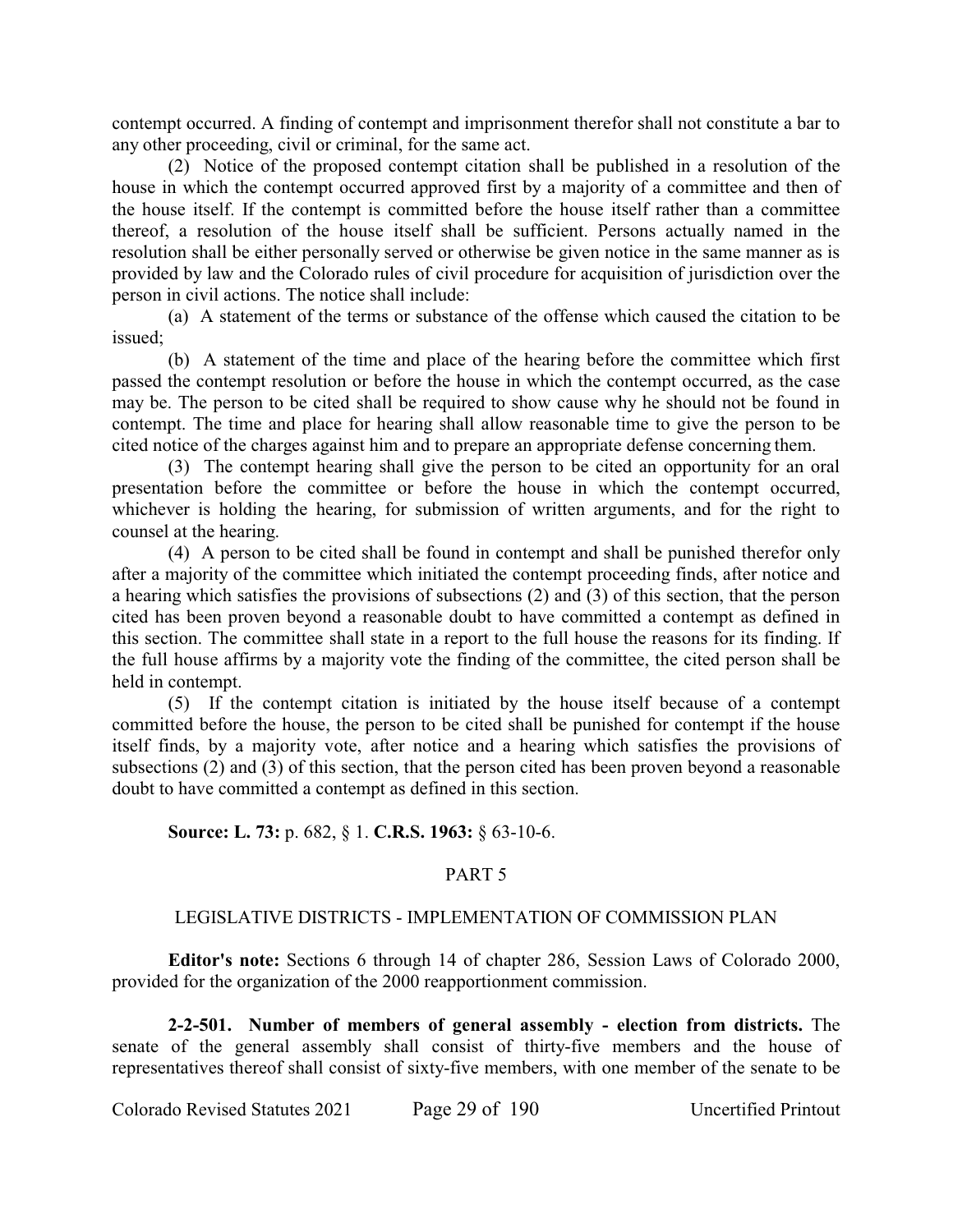elected from each senatorial district and one member of the house of representatives to be elected from each representative district, as established in this part 5.

**Source: L. 81:** Entire part added, p. 332, § 1, effective June 19.

**2-2-502. Definitions.** As used in this part 5:

(1) "Legislative commission" means the independent legislative redistricting commission, created pursuant to section 46 of article V of the state constitution.

(2) "Major political party" means one of the two largest political parties as determined by the number of registered electors with each political party according to voter registration data published by the secretary of state for the earliest day in January of the year in which members of the independent congressional redistricting commission are appointed.

(3) "Voting Rights Act of 1965" means the federal statute, codified at 52 U.S.C. sec. 10301 et seq., as referred to in the ballot measure adopted by voters in 2018 to add section 48.1 (1)(b) to article V of the state constitution.

**Source: L. 81:** Entire part added, p. 332, § 1, effective June 19. **L. 2000:** (1) amended, p. 1385, § 1, effective May 30. **L. 2010:** (1) amended, (HB 10-1210), ch. 352, p. 1634, § 1, effective August 11. **L. 2020:** Entire section amended, (SB 20-186), ch. 272, p. 1324, § 3, effective July 11.

**2-2-503. Designation of senatorial districts to elect in years ending in 2 and 4.** As a part of its preliminary and final redistricting plans for state senatorial districts, the legislative commission shall designate those senatorial districts in which state senators are elected at the general election to be held in November of the next year ending in 2, and every four years thereafter, and those senatorial districts in which state senators are elected at the general election to be held in November of the next year ending in 4, and every four years thereafter. Such designation of senatorial districts must be filed with the secretary of state as a part of the approved redistricting plan required to be filed by section 48.3 (5) of article V of the state constitution.

**Source: L. 81:** Entire part added, p. 332, § 1, effective June 19. **L. 90:** Entire section amended, p. 323, § 1, effective June 9. **L. 2000:** Entire section amended, p. 1385, § 2, effective May 30. **L. 2010:** Entire section amended, (HB 10-1210), ch. 352, p. 1634, § 2, effective August 11. **L. 2020:** Entire section amended, (SB 20-186), ch. 272, p. 1325, § 3, effective July 11.

**2-2-504. Holdover senators keep office - vacancies.** (1) Nothing in this part 5 or in any redistricting plan removes any senator from his or her office for the term for which the senator was elected, and each such senator shall serve the term for which he or she was elected.

(2) If any senator elected at a general election in a year ending in 0 vacates his or her seat prior to the convening of the regular legislative session in the next year ending in 3, such vacancy must be filled from the district from which the senator was elected in accordance with section 1-12-203. If such vacancy occurs more than fifty-five days before the general election in the next year ending in 2, there must be an election at the general election in that year ending in 2 for the remainder of such senator's term from the senatorial district created by the legislative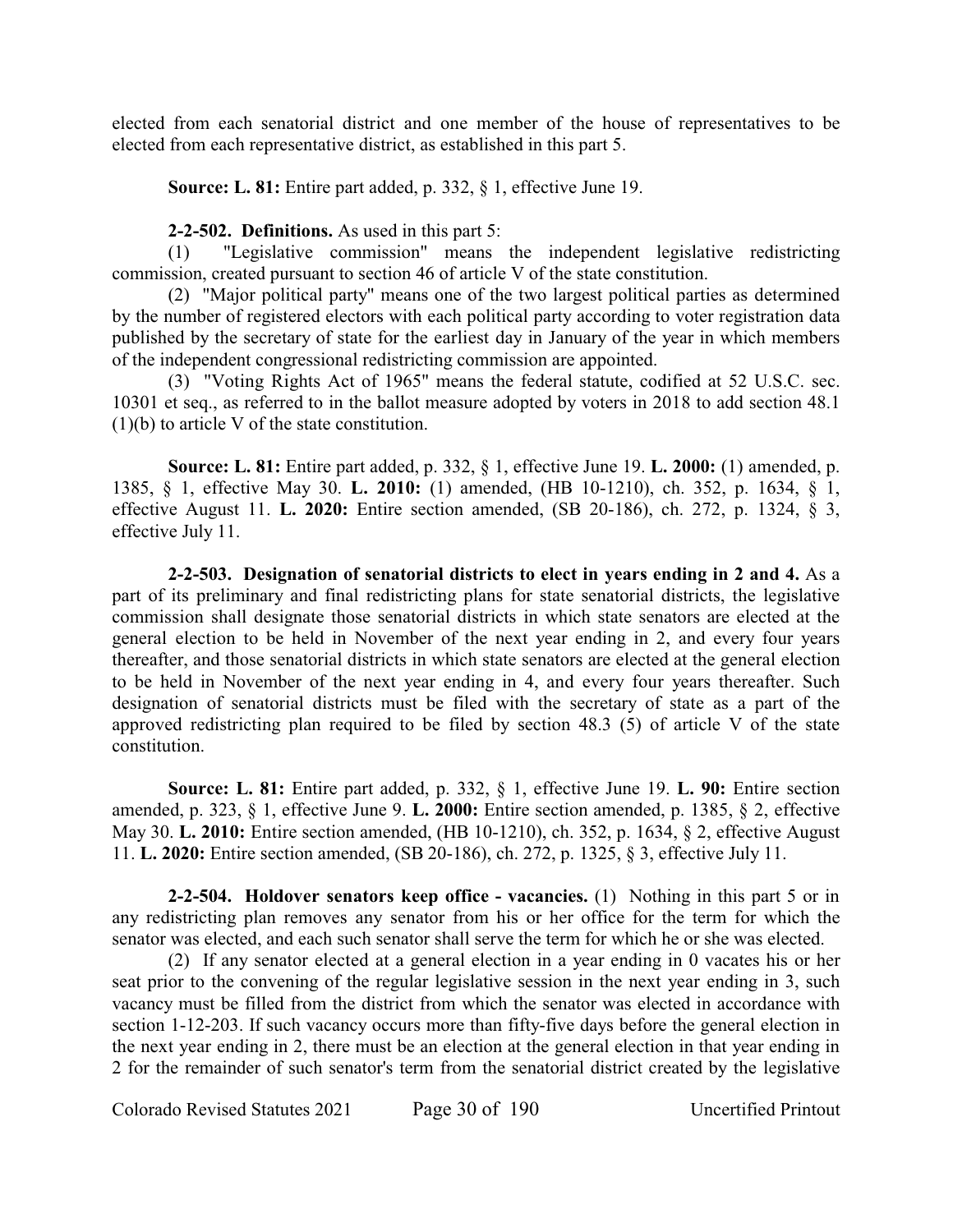commission. Nomination of candidates at such election must be in accordance with article 4 of title 1.

(3) If any senator elected at a general election in a year ending in 0 vacates his or her seat on or after the convening of the regular legislative session in the next year ending in 3, such vacancy must be filled from the senatorial district created by the legislative commission in accordance with section 1-12-203.

**Source: L. 81:** Entire part added, p. 333, § 1, effective June 19. **L. 90:** Entire section amended, p. 323, § 2, effective June 9. **L. 2000:** Entire section amended, p. 1385, § 3, effective May 30. **L. 2010:** (2) and (3) amended, (HB 10-1210), ch. 352, p. 1634, § 3, effective August 11. **L. 2020:** Entire section amended, (SB 20-186), ch. 272, p. 1325, § 3, effective July 11.

# **2-2-505. Maps of legislative districts.**

(1) (Deleted by amendment, L. 2020.)

(2) At the time of submission of a final redistricting plan to the Colorado supreme court for its review and determination in accordance with section 48.3 of article V of the state constitution, the legislative commission shall provide the supreme court with a copy of all maps showing the division of the state into legislative districts and necessary supportive evidence, pursuant to the supreme court rules adopted for such proceedings.

(3) As soon as possible after approval of a final plan by the Colorado supreme court, the legislative commission shall prepare and file with the secretary of state copies of census maps showing thereon each legislative district and a description of each district in terms of official census units. The legislative commission shall also file with the county clerk and recorder in each county the necessary maps and descriptions of each legislative district located within the boundaries of such county.

**Source: L. 81:** Entire part added, p. 333, § 1, effective June 19. **L. 2020:** Entire section amended, (SB 20-186), ch. 272, p. 1325, § 3, effective July 11.

# **2-2-505.5. Presidential election years. (Repealed)**

**Source: L. 2010:** Entire section added, (HB 10-1210), ch. 352, p. 1635, § 4, effective August 11. **L. 2020:** Entire section repealed, (SB 20-186), ch. 272, p. 1326, § 3, effective July 11.

**2-2-506. Precinct boundaries.** (1) (a) Pursuant to the provisions of sections 1-5-101 and 1-5-102, the clerk and recorder of each county, subject to the approval of its board of county commissioners, shall redraw the general election precincts in such county to ensure that no general election precinct is contained within more than one state representative, state senatorial, or congressional district.

(b) and (c) (Deleted by amendment, L. 94, p. 1623, § 9, effective May 31, 1994.)

(d) Not more than one week after such approval of precinct boundaries and in accordance with sections 1-5-101 and 1-5-102, C.R.S., the board of county commissioners shall file with the secretary of state a copy of the county precinct boundary map showing thereon the revised and reestablished general election precinct boundaries and the boundaries of any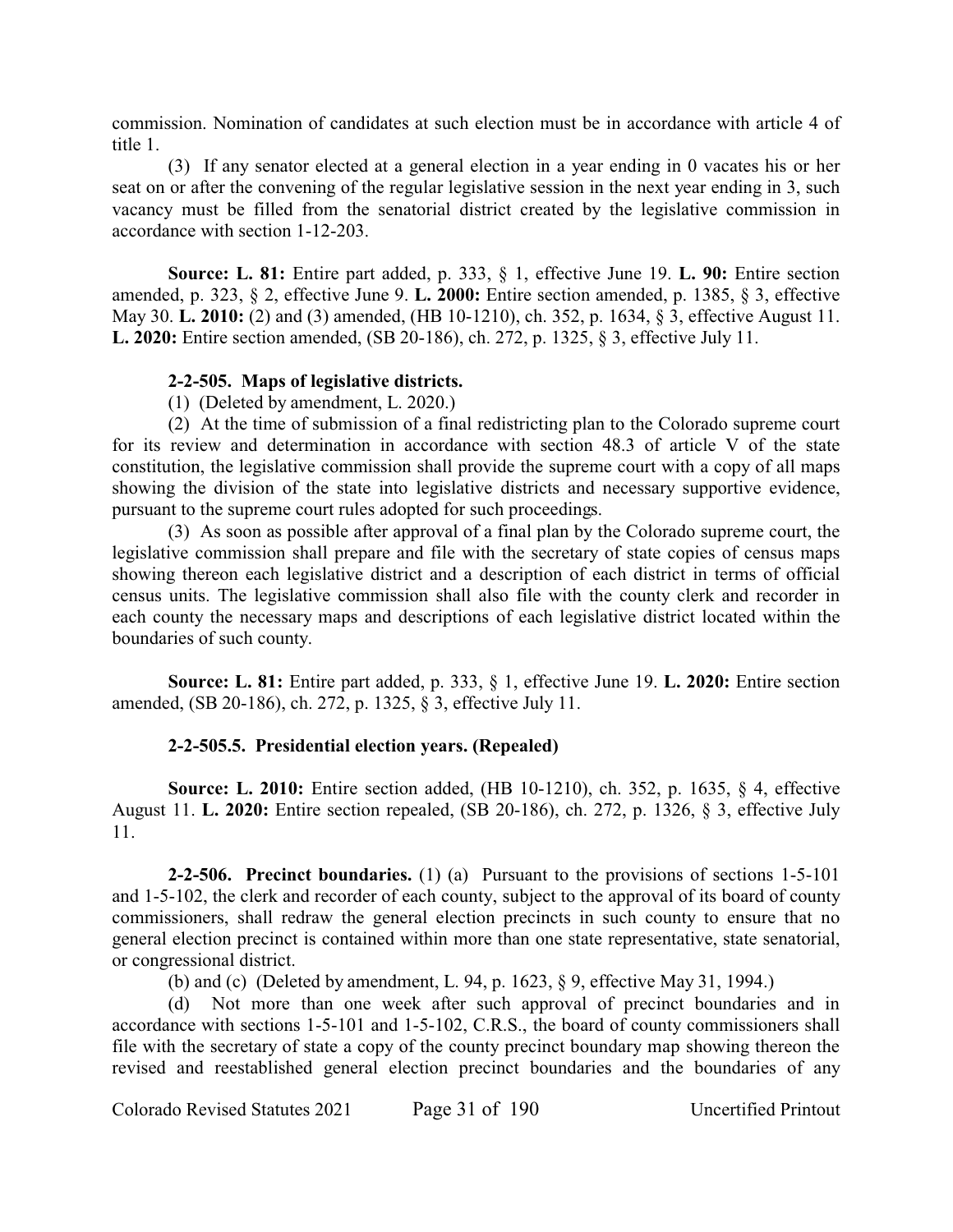legislative or congressional district, if said county is divided into two or more state representative, state senatorial, or congressional districts.

(2) The board of county commissioners shall notify the county chairman of each of the two major political parties of any general election precinct boundaries revised and reestablished in accordance with the provisions of this section within five days after the establishment of precinct boundaries in accordance with the provisions of this section.

**Source: L. 81:** Entire part added, p. 333, § 1, effective June 19. **L. 90:** (1) amended, p. 324, § 3, effective June 9. **L. 92:** Entire section amended, p. 590, § 1, effective April 10. **L. 94:** (1) amended, p. 1623, § 9, effective May 31. **L. 2020:** (1)(a) amended, (SB 20-186), ch. 272, p. 1326, § 3, effective July 11.

**2-2-507. Attachments and detachments.** (1) If any area of the state is omitted from the redistricting plan approved by the Colorado supreme court, inadvertently or by virtue of the complexities of the census materials used in the development of the plan, the secretary of state, upon discovery of such omission, shall determine to which senatorial or representative district the area should be assigned as follows:

(a) If the area is surrounded by a representative or senatorial district, the area shall be assigned to said district; and

(b) If the area is contiguous to two or more representative or senatorial districts, the area shall be assigned to the district that has the least population according to the latest national census.

(2) If any area of the state is included in two or more senatorial or representative districts in the redistricting plan approved by the Colorado supreme court, inadvertently or by virtue of the complexities of the census materials used in the development of the plan, the secretary of state, upon discovery of such inclusion, shall detach said area from the senatorial or representative district or districts having the largest population and shall designate such area as being assigned to the district having the least population; except that, if such area is wholly surrounded by a senatorial or representative district and inadvertently is also included in another district, the secretary of state shall assign such area to the district wholly surrounding such area, regardless of population.

(2.5) (a) If a county clerk and recorder discovers that a border between two senatorial or representative districts divides a residential parcel between the two districts and the clerk and recorder wishes to have the border moved, the clerk and recorder shall submit to the secretary of state documentation, satisfactory to the secretary of state, evidencing such division. If the secretary of state believes that the border should be moved, the secretary of state shall propose moving the border between the two districts to a visible feature normally relied upon by the United States census bureau such that the border:

(I) Does not split a residential parcel;

(II) Moves the remaining portion of the residential parcel into the least populated of the two districts; except that, if the border is a border between both senatorial and representative districts, the remaining portion of the residential parcel shall be moved into the least populated of the two representative districts;

(III) Would not result in a violation of section 48.1 (1)(a) of article V of the state constitution based upon the latest national census;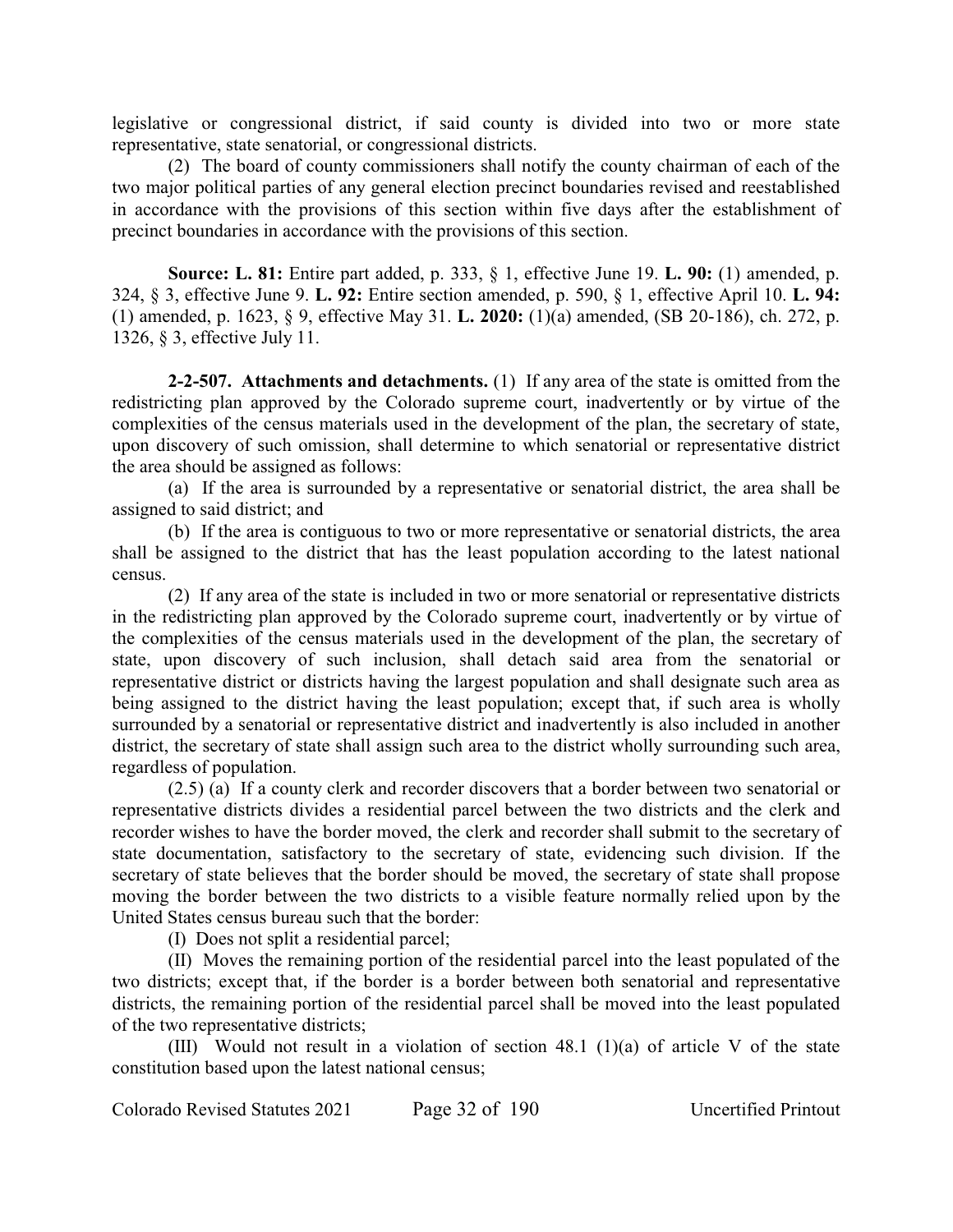(IV) Minimizes the impact on the affected community for purposes of establishing polling locations; and

(V) Minimizes changes in distances from the redistricting plan approved by the Colorado supreme court.

(b) If the secretary of state proposes moving any border pursuant to this subsection (2.5), the secretary of state shall describe any potential changes in populations of affected senatorial or representative districts, based on the latest national census, to the Colorado supreme court. If the supreme court determines that the assignments made by the secretary of state satisfy the criteria established in subsection (2.5)(a) of this section, the supreme court may approve said assignments. If the supreme court determines that the assignment does not satisfy the criteria established in subsection (2.5)(a) of this section, the supreme court shall deny the proposed assignment.

(3) Following the assignment of any area pursuant to the provisions of subsection (1) or (2) of this section, the secretary of state shall certify the population of such assigned area and any changes in populations of affected senatorial or representative districts, based on the latest national census, to the Colorado supreme court. If the supreme court determines that the assignments made by the secretary of state would not result in a violation of the population requirements of section 48.1 of article V of the state constitution, the supreme court shall approve said assignments. If the supreme court determines that the assignments would result in a violation of the population requirements of section 48.1 of article V of the state constitution, the supreme court shall certify a revised reapportionment plan to the secretary of state.

**Source: L. 81:** Entire part added, p. 334, § 1, effective June 19. **L. 2002:** (2.5) added, p. 417, § 2, effective May 6. **L. 2013:** (2.5)(a)(IV) amended, (HB 13-1303), ch. 185, p. 750, § 128, effective May 10. **L. 2020:** IP(1), (2), (2.5)(a)(III), (2.5)(a)(V), (2.5)(b), and (3) amended, (SB 20-186), ch. 272, p. 1326, § 3, effective July 11.

**Cross references:** (1) For the legislative declaration contained in the 2002 act enacting subsection (2.5), see section 1 of chapter 142, Session Laws of Colorado 2002.

(2) In 2013, subsection (2.5)(a)(IV) was amended by the "Voter Access and Modernized Elections Act". For the short title and the legislative declaration, see sections 1 and 2 of chapter 185, Session Laws of Colorado 2013.

**2-2-508. Changes in county and municipal boundaries.** Whenever the boundaries of a senatorial or representative district coincide with the boundaries of a county or municipality, and said county or municipal boundaries are changed by annexation or detachment, the boundaries of the senatorial or representative district shall remain the same until such time as a new redistricting is made following a national census as provided in sections 46 to 48.4 of article V of the state constitution.

**Source: L. 81:** Entire part added, p. 334, § 1, effective June 19. **L. 2020:** Entire section amended, (SB 20-186), ch. 272, p. 1328, § 3, effective July 11.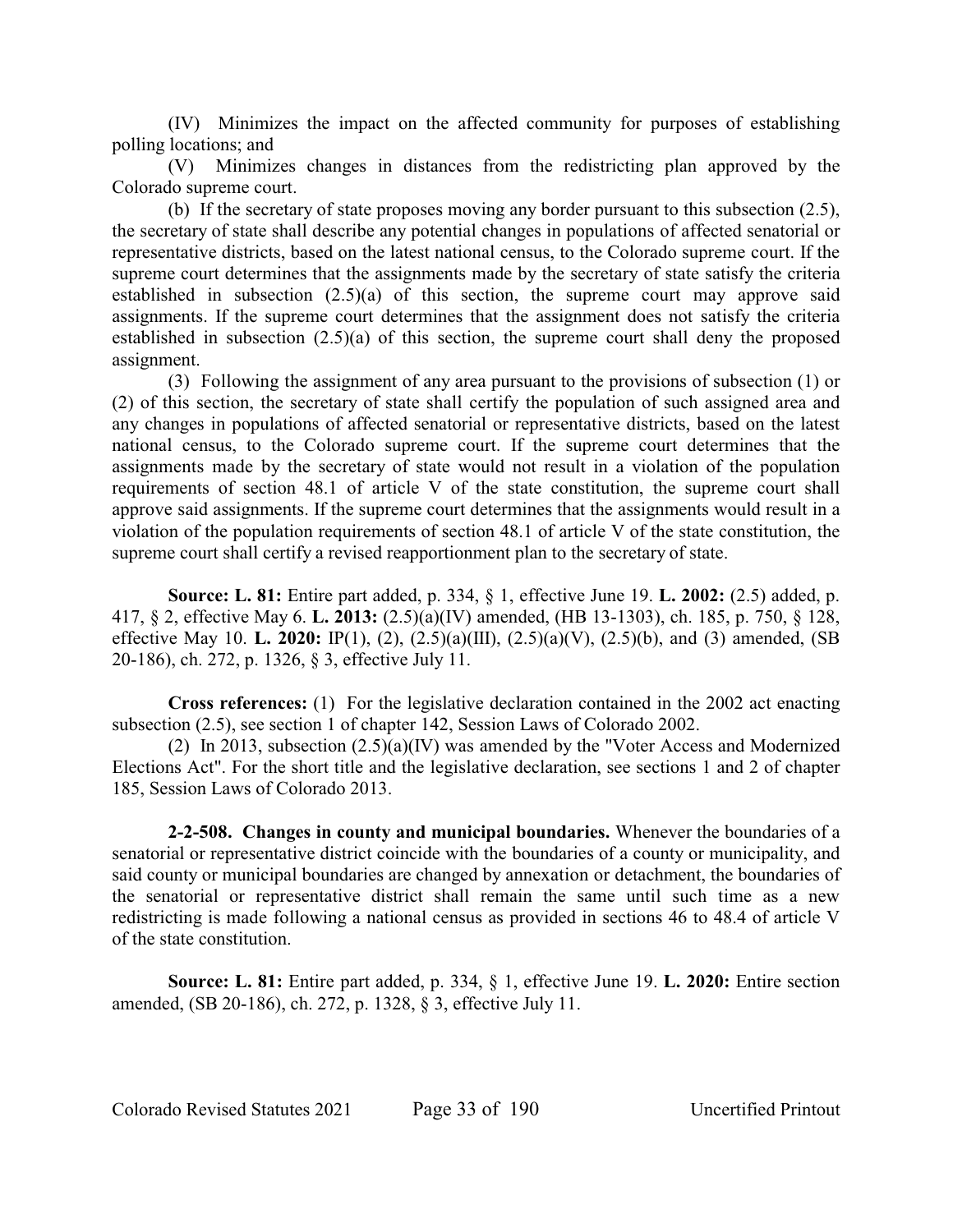**2-2-509. Published plan and records.** (1) Upon submission of the redistricting plan approved by the Colorado supreme court to the secretary of state, the legislative commission shall provide copies of the published plan to the secretary of state.

(2) The secretary of state shall provide any candidate for legislative office or any Colorado citizen with a copy of a map showing the boundaries for any legislative district upon request. Individual district maps must be provided to any resident of a legislative district without charge. A nominal charge, not to exceed the actual cost, may be determined and collected pursuant to section 24-21-104 (3) for copies of district maps for which an individual is not a resident.

**Source: L. 81:** Entire part added, p. 335, § 1, effective June 19. **L. 83:** (2) amended, p. 864, § 10, effective July 1. **L. 2020:** Entire section amended, (SB 20-186), ch. 272, p. 1328, § 3, effective July 11.

# **2-2-510. Commission meetings - open to public. (Repealed)**

**Source: L. 81:** Entire part added, p. 335, § 1, effective June 19. **L. 2020:** Entire section repealed, (SB 20-186), ch. 272, p. 1328, § 3, effective July 11.

**2-2-511. Applicability.** This part 5 applies to the legislative commission appointed in years ending in 1 and to state senatorial and state representative districts created by said commission.

**Source: L. 81:** Entire part added, p. 335, § 1, effective June 19. **L. 90:** Entire part amended, p. 324, § 4, effective June 9. **L. 2000:** Entire section amended, p. 1386, § 5, effective May 30. **L. 2010:** Entire section amended, (HB 10-1210), ch. 352, p. 1635, § 5, effective August 11. **L. 2020:** Entire section amended, (SB 20-186), ch. 272, p. 1328, § 3, effective July 11.

# PART 6

# LEGISLATIVE COMMISSION

# **2-2-601 and 2-2-602. (Repealed)**

**Source: L. 93:** Entire part repealed, p. 2106, § 5, effective June 9.

**Editor's note:** This part 6 was added in 1988 and was not amended prior to its repeal in 1993. For the text of this part 6 prior to 1993, consult the Colorado statutory research explanatory note and the table itemizing the replacement volumes and supplements to the original volume of C.R.S. 1973 beginning on page vii in the front of this volume. The provisions concerning the former legislative commission, now called the executive committee, are now located in part 3 of article 3 of this title.

# PART 7

Colorado Revised Statutes 2021 Page 34 of 190 Uncertified Printout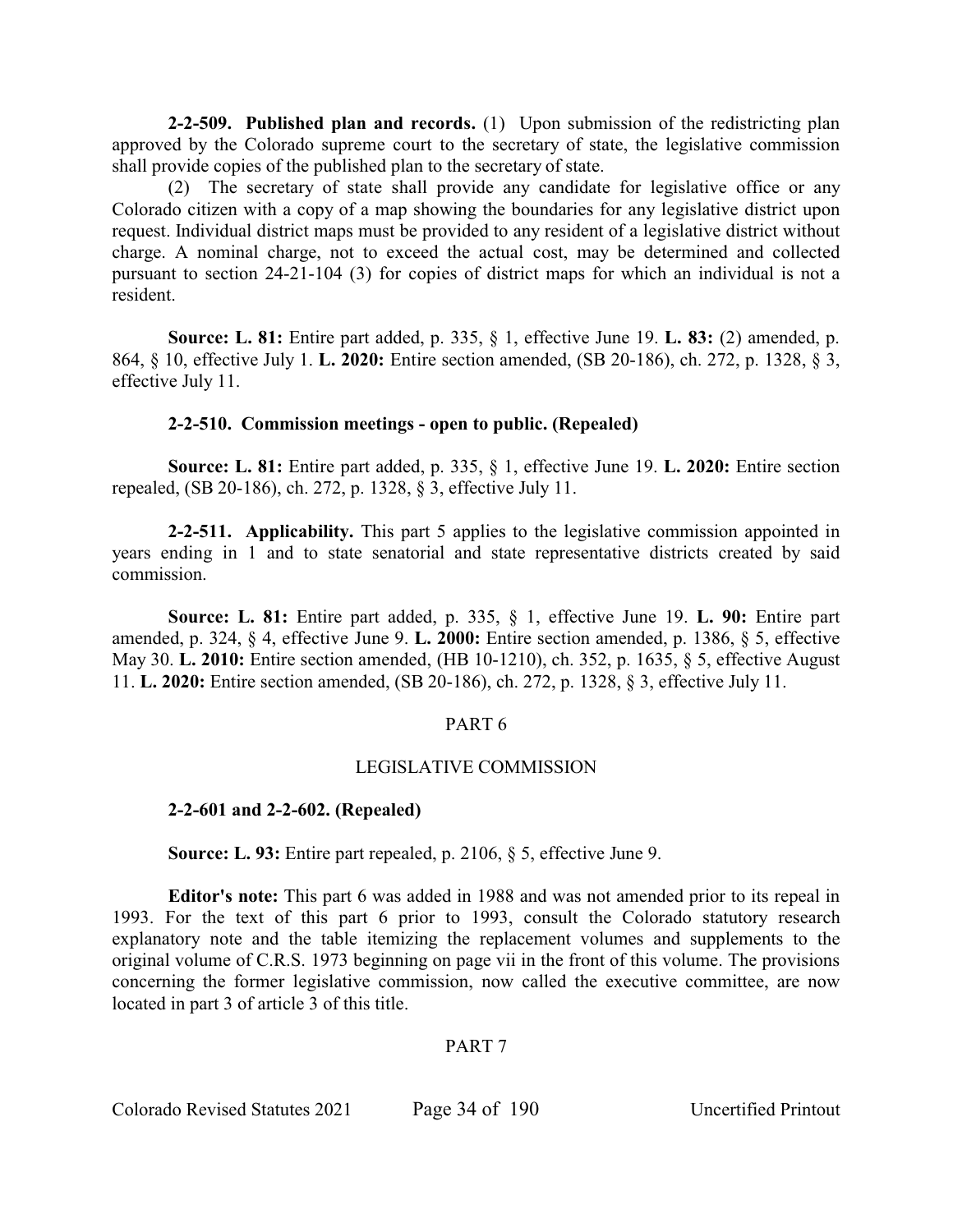### ENACTMENT OF LAWS REGARDING SENTENCING OF CRIMINAL OFFENDERS

# **2-2-701. General assembly - bills regarding the sentencing of criminal offenders legislative intent - definition.**

(1) and (2) Repealed.

(3) On and after July 1, 1994, any bill which is introduced at any session of the general assembly which affects criminal sentencing and which may result in a net increase or a net decrease in periods of imprisonment in state correctional facilities shall be reviewed by the director of research of the legislative council for the purpose of providing information to the general assembly on the long-term fiscal impact which may result from the passage of the bill, including the increased capital construction costs, increased operating costs, and increased parole costs for the department of corrections for the first five fiscal years following the effective date of the bill. The division of criminal justice in the department of public safety in cooperation with the department of corrections shall annually provide incarceration and parole length of stay estimates to the director of research of the legislative council.

(4) For purposes of this part 7, "state correctional facilities" means any facility under the supervision of the department of corrections in which persons are or may be lawfully held in custody as a result of conviction of a crime and any prison facility operated by a county, city and county, or private corporation located in this state or another state; except that it does not include any local jail, multijurisdictional jail, or community corrections center.

**Source: L. 91:** Entire part added, p. 390, § 1, effective July 1. **L. 94:** (3) added, p. 1097, § 7, effective May 9; (1) and (2) repealed, p. 1714, § 1, effective July 1. **L. 2016:** (3) amended and (4) added, (SB 16-095), ch. 43, p. 104, § 1, effective August 10.

**2-2-702. General assembly - bills regarding the sentencing of criminal offenders required to be assigned to the appropriations committee of the house of introduction.** On and after July 1, 1991, any bill which is introduced into either house of the general assembly which affects the sentencing of criminal offenders and which would result in a net increase in periods of imprisonment in state correctional facilities shall, as soon as such net increase is determined, in addition to the assignment or referral of such bill to any other legislative committee or committees, be assigned or referred to the appropriations committees of the house into which such bill is introduced.

**Source: L. 91:** Entire part added, p. 391, § 1, effective July 1.

**2-2-703. General assembly - bills which result in a net increase in periods of imprisonment in state correctional facilities - funding must be provided in the bill.** On and after July 1, 1991, a bill may not be passed by the general assembly which would result in a net increase in periods of imprisonment in state correctional facilities unless, in such bill, there is an appropriation of money which is sufficient to cover any increased capital construction costs, any increased operating costs, and increased parole costs which are the result of such bill for the department of corrections in each of the first five years following the effective date of the bill. Money sufficient to cover such increased capital construction costs and increased operating costs

Colorado Revised Statutes 2021 Page 35 of 190 Uncertified Printout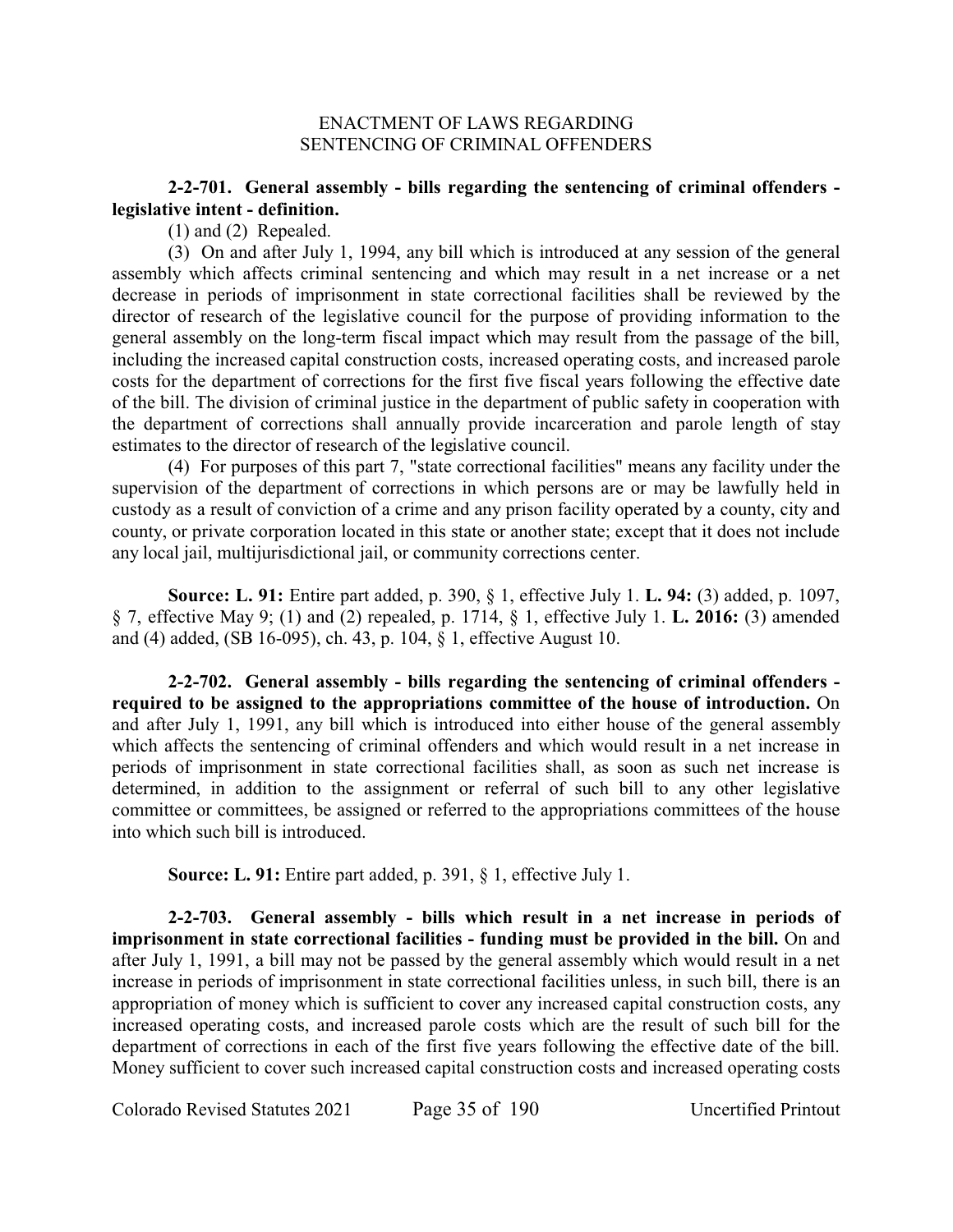for the first five fiscal years following the effective date of the bill must be estimated by the appropriations committee, and after consideration of such estimate the general assembly shall make a determination as to the amount of money sufficient to cover the costs, and such money must be appropriated in the bill in the form of a statutory appropriation from the general fund in the years affected. Any such bill which is passed on or after July 1, 1991, which is silent as to whether it is intended to be an exception to this section, shall not be deemed to be such an exception. Any bill which is enacted which is intended to be an exception to this section must expressly state such exception in such bill.

**Source: L. 91:** Entire part added, p. 391, § 1, effective July 1. **L. 2016:** Entire section amended, (SB 16-095), ch. 43, p. 105, § 2, effective August 10.

#### PART 8

#### PLAIN LANGUAGE IN STATE LAWS

**2-2-801. Plain language requirement in state laws.** Any person, including members of the general assembly and employees of each house of the general assembly, the office of legislative legal services, the legislative council staff, and the staff of the joint budget committee, shall ensure that, to the extent possible, all bills and amendments to bills prepared or proposed by such person are written in plain, nontechnical language and in a clear and coherent manner using words with common and everyday meaning which are understandable to the average reader. Enactment of a bill by the general assembly shall create a presumption that such bill conforms to this section.

**Source: L. 93:** Entire part added, p. 995, § 2, effective June 2.

**2-2-802. People first language in state laws.** (1) On or after August 11, 2010, all new or amended statutes that refer to persons with disabilities must:

(a) Avoid language that:

(I) Implies that a person as a whole is disabled, such as the "mentally ill" or the "learning disabled"; or

(II) Equates persons with their condition, such as "epileptics", "autistics", or "quadriplegics";

(b) Replace disrespectful language by referring to persons with disabilities as persons first. Examples of people first language include, but are not limited to, the following: Persons with disabilities, persons with developmental and intellectual disabilities, persons with behavioral or mental health disorders, and persons with autism.

(c) Replace disrespectful, insensitive, or outdated terms such as "mental retardation" with people first language such as "people with developmental and intellectual disabilities".

(2) Violation of this section shall not be grounds to invalidate any new or amended statute; however, such statutes shall be amended to reflect the provisions of this section in any subsequent revision.

(3) Nothing in this section shall constitute a requirement to change the name of any department, agency, or program of the state or any political subdivision of the state.

Colorado Revised Statutes 2021 Page 36 of 190 Uncertified Printout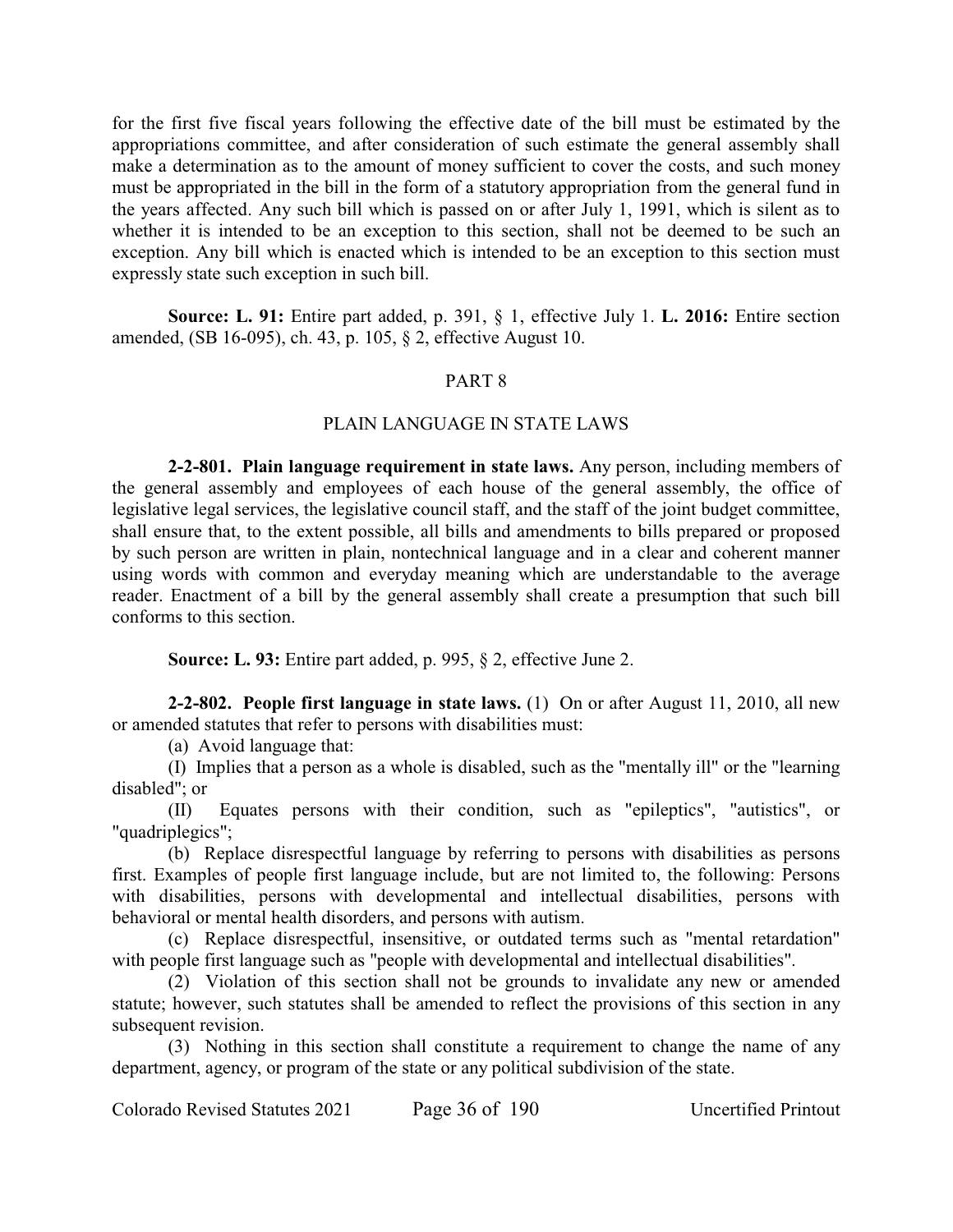(4) The revisor of statutes is authorized to change any disrespectful, insensitive, or outdated terms that appear in the Colorado Revised Statutes and to replace such terms with people first language in accordance with this section.

**Source: L. 2010:** Entire section added, (HB 10-1137), ch. 93, p. 319, § 1, effective August 11. **L. 2017:** IP(1), (1)(b), and (1)(c) amended, (SB 17-242), ch. 263, p. 1262, § 30, effective May 25.

**Cross references:** For the legislative declaration in SB 17-242, see section 1 of chapter 263, Session Laws of Colorado 2017.

# PART 9

#### CENSUS DATA FOR REDISTRICTING

**2-2-901. Population data for redistricting.** For purposes of redrawing the boundaries of congressional, state senatorial, state representative, and county commissioner districts after each federal census, the independent legislative and congressional redistricting commissions established pursuant to sections 44 and 46 of article V of the state constitution and the county commissioner district redistricting commissions established pursuant to section 30-10-306.1 shall use total population data supplied by the United States census bureau that has been used to apportion the seats in the United States house of representatives among the states as adjusted by the legislative council staff and office of legislative legal services, or any successor offices, pursuant to section 2-2-902.

**Source: L. 99:** Entire part added, p. 559, § 1, effective May 7. **L. 2010:** (2) amended, (HB 10-1210), ch. 352, p. 1635, § 6, effective August 11. **L. 2020:** Entire section amended, (HB 20-1010), ch. 38, p. 124, § 3, effective March 20; entire section amended, (SB 20-186), ch. 272, p. 1328, § 14, effective July 11. **L. 2021:** Entire section amended, (HB 21-1047), ch. 70, p. 288, § 6, effective April 29.

**Cross references:** (1) For the short title ("Colorado Accurate Residence for Redistricting Act") in HB 20-1010, see section 1 of chapter 38, Session Laws of Colorado 2020.

(2) For the legislative declaration in HB 21-1047, see section 1 of chapter 70, Session Laws of Colorado 2021.

**2-2-902. Accurate census data - electronic record of prisoner home address adjustment of census data - definitions.** (1) As used in this section, unless the context otherwise requires:

(a) "Decennial census day" means April 1 of the year 2020 and every year ending in zero thereafter.

(b) "Department" means the department of corrections.

(c) "Necessary census data" means the federal decennial Pub.L. 94-171 data published for the state by the United States census bureau and adjusted by the general assembly's nonpartisan staff to reflect the changes pursuant to subsections (5) and (6) of this section.

Colorado Revised Statutes 2021 Page 37 of 190 Uncertified Printout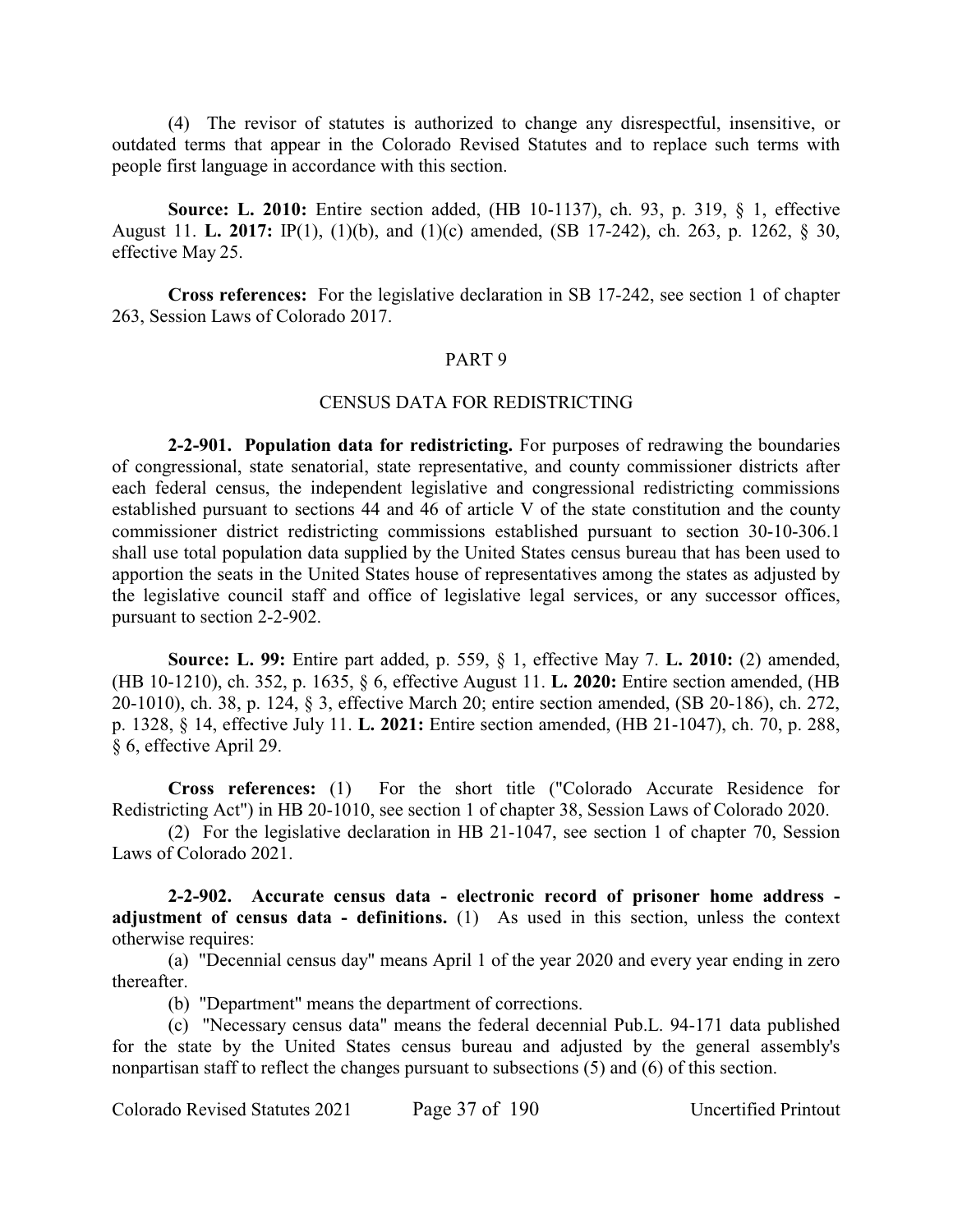(d) "Nonpartisan staff" means the staff of the legislative council and office of legislative legal services, or any successor offices.

(2) (a) Starting as soon as practicable after March 20, 2020, the department shall collect and maintain an electronic record of the legal residence, presumptively outside of the correctional facility, and other demographic data, for any person entering its custody. At a minimum, this record must contain the last known complete street address prior to incarceration, the person's race, whether the person is of Hispanic origin, and whether the person is over eighteen years of age. To the degree possible, the department shall also allow the legal residence to be updated as appropriate.

(b) On or before May 1 of each year in which the federal decennial census is taken and in which the United States census bureau counts incarcerated persons as residents of correctional facilities, the department shall deliver to nonpartisan staff a report that includes, for each person incarcerated in a facility operated by or under contract with the department for whom the records of the department indicate a legal residence in this state:

(I) A unique identifier, not including the name of the person or the state offender identification number. The unique identifier must enable nonpartisan staff to address inquiries about specific address records to the department without making it possible for anyone outside of the department to identify the person to whom the address record pertains.

(II) The street address of the correctional facility in which such person was incarcerated on the decennial census day;

(III) The last known address of such person prior to incarceration or other legal residence, if known;

(IV) The person's race, whether the person is of Hispanic origin, and whether the person is over eighteen years of age, if known; and

(V) Any additional information nonpartisan staff may request pursuant to law.

(c) The department shall provide the data specified in subsection (2)(b) of this section in an electronic format as specified by nonpartisan staff.

(d) The information required to be provided to nonpartisan staff pursuant to this subsection (2) must not include the name of any incarcerated person and must not allow for the identification of any such person except to the department. Notwithstanding the "Colorado Open Records Act", part 2 of article 72 of title 24, or any other provision of law, the information is confidential and nonpartisan staff or any other state agency or local government entity shall not disclose any information from the report except as redistricting data aggregated by census block for purposes specified in subsection (4) of this section.

(3) Nonpartisan staff shall request each agency that operates a federal facility in this state that incarcerates persons convicted of a criminal offense to provide it with a report including the information listed in subsection (2)(b) of this section.

(4) Pursuant to subsection (5) of this section, nonpartisan staff shall prepare redistricting population data to reflect incarcerated persons at their residential addresses in this state rather than their place of incarceration. This data prepared by nonpartisan staff is the necessary census data provided to and to be used by the independent legislative and congressional redistricting commissions established pursuant to sections 44 and 46 of article V of the state constitution and in the establishment of county commissioner districts pursuant to section 30-10-306. The data is the population basis of congressional districts, county commissioner districts, state house of representative districts, and state senate districts. Nonpartisan staff shall make this census data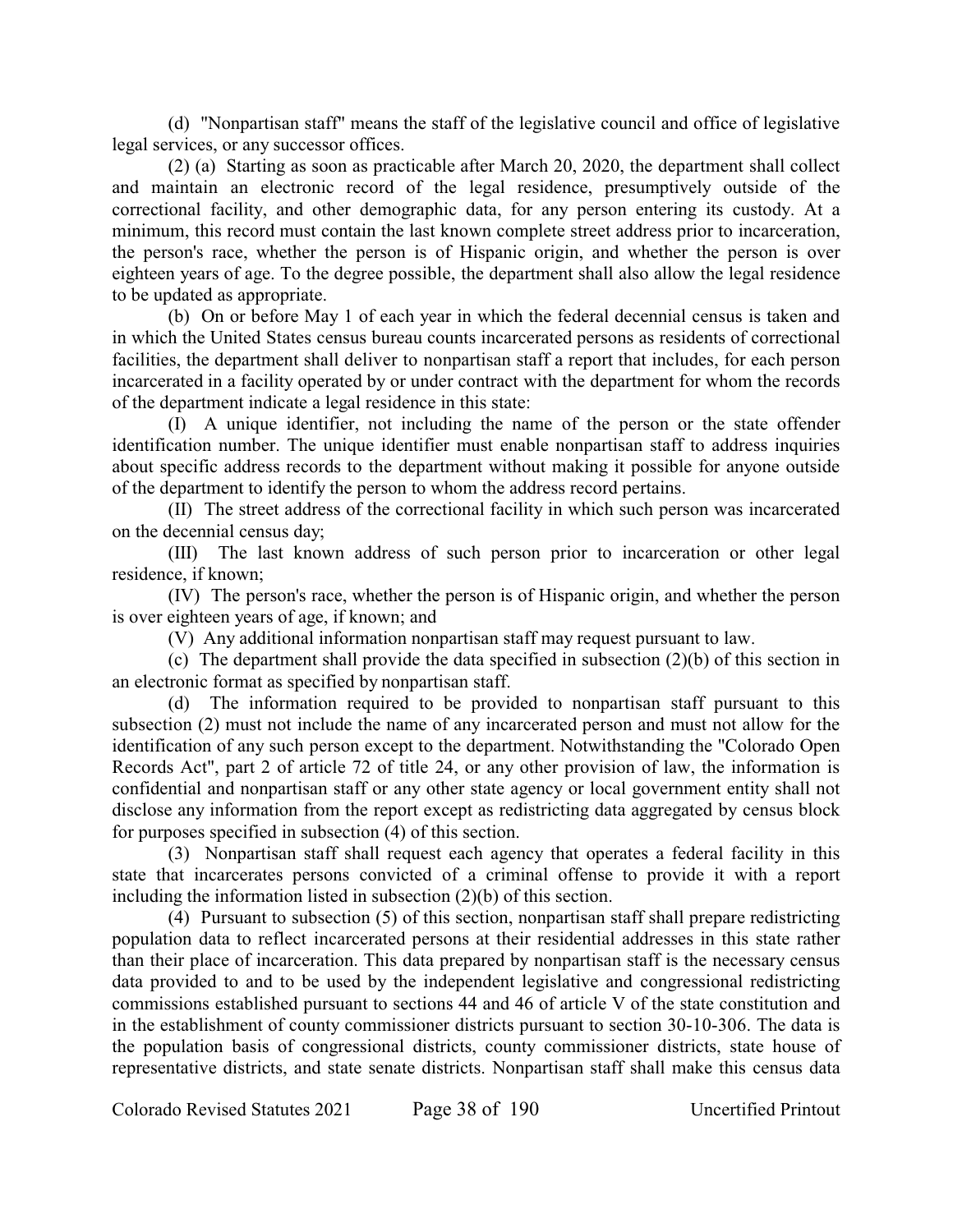available to the independent legislative and congressional redistricting commissions and to members of the public and any county or local governmental entity of Colorado upon request.

(5) (a) For each person included in a report received pursuant to subsections (2)(b) and (3) of this section, nonpartisan staff shall determine the geographic units for which population counts are reported in the federal decennial census that contain the facility of incarceration and the legal residence in this state as listed in the report.

(b) For each person included in a report received pursuant to subsections (2)(b) and (3) of this section, if the legal residence is known and in this state, nonpartisan staff shall:

(I) Ensure that the person is not included in any population counts reported by nonpartisan staff for the geographic units that include the facility at which the person was incarcerated, unless that geographic unit also includes the person's legal residence; and

(II) Ensure that any population counts reported by nonpartisan staff reflect the person's residential address in this state as reported pursuant to subsections (2)(b) and (3) of this section.

(6) The data prepared by nonpartisan staff pursuant to this section must be completed and published no later than thirty days after the date that federal decennial Pub.L. 94-171 data for the state is delivered to the state.

(7) The data prepared by nonpartisan staff pursuant to this section shall not be used in the distribution of any state or federal aid.

**Source: L. 2020:** Entire section added, (HB 20-1010), ch. 38, p. 122, § 2, effective March 20. **L. 2021:** (4) amended, (HB 21-1047), ch. 70, p. 289, § 7, effective April 29.

**Cross references:** (1) For the short title ("Colorado Accurate Residence for Redistricting Act") in HB 20-1010, see section 1 of chapter 38, Session Laws of Colorado 2020.

(2) For the legislative declaration in HB 21-1047, see section 1 of chapter 70, Session Laws of Colorado 2021.

## PART 10

## LEGISLATIVE INTERIM COMMITTEE ON HEALTH CARE SYSTEMS

#### **2-2-1001. (Repealed)**

**Editor's note:** (1) Subsection (7) provided for the repeal of this part 10, effective January 1, 2003. (See L. 2002, p. 1306.)

(2) This part 10 was added in 2002 and was not amended prior to its repeal in 2003. For the text of this part 10 prior to 2003, consult the 2002 Colorado Revised Statutes.

## PART 11

LEGISLATIVE INTERIM COMMITTEE ON STIMULATING ECONOMIC DEVELOPMENT THROUGH BUSINESS PERSONAL PROPERTY TAX EXEMPTIONS AND OTHER METHODS

#### **2-2-1101. (Repealed)**

Colorado Revised Statutes 2021 Page 39 of 190 Uncertified Printout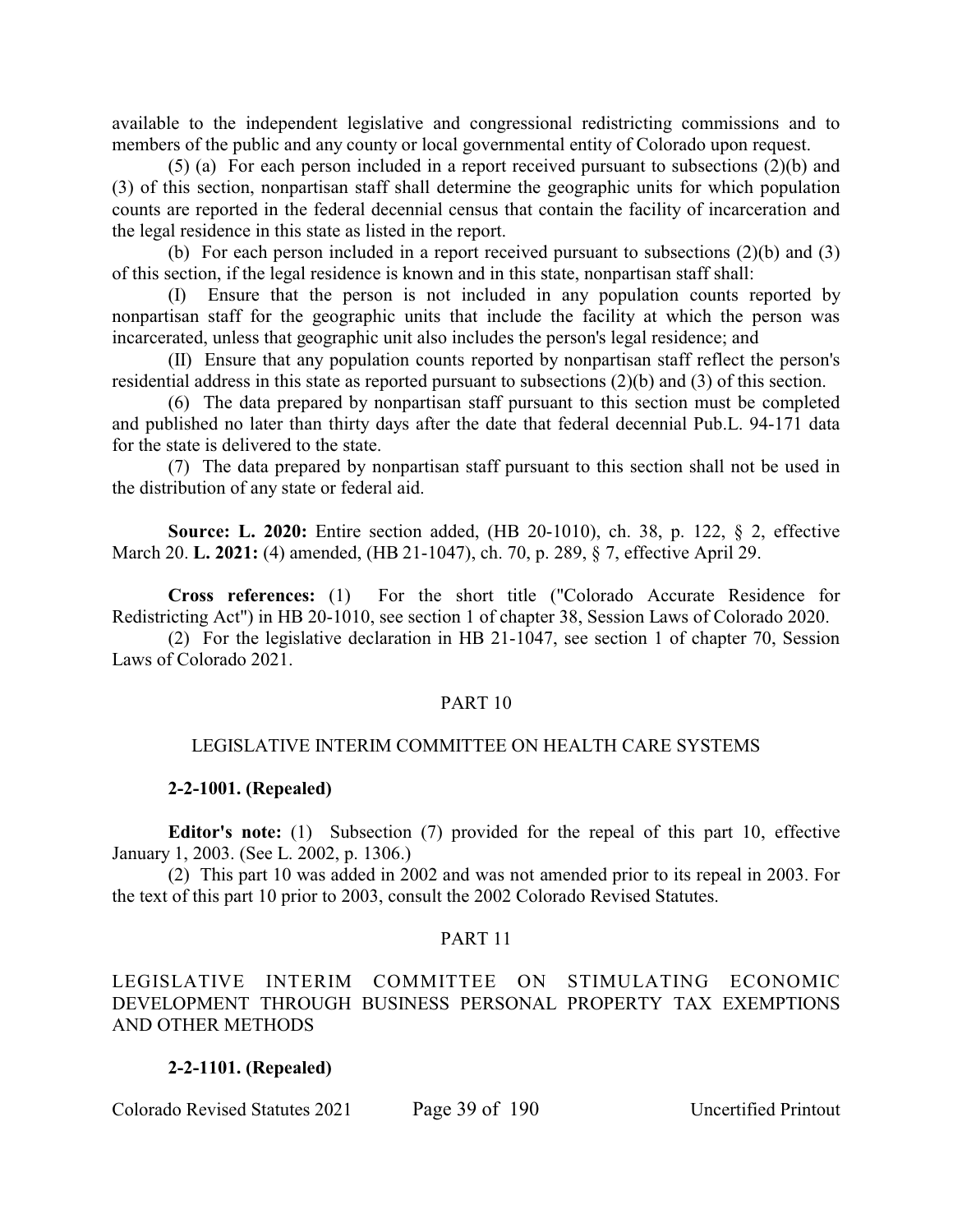**Editor's note:** (1) Subsection (7) provided for the repeal of this part 11, effective January 1, 2005. (See L. 2004, p. 1073.)

(2) This part 11 was added in 2004 and was not amended prior to its repeal in 2005. For the text of this part 11 prior to 2005, consult the 2004 Colorado Revised Statutes.

## PART 12

# POST-ENACTMENT REVIEW OF THE IMPLEMENTATION OF BILLS

**2-2-1201. Accountability clauses - post-enactment review of implementation of bills by legislative service agencies - definitions - repeal.** (1) In accordance with the provisions of this section, legislative service agencies shall conduct a post-enactment review of the implementation of any bill enacted during any legislative session, regular or special, commencing on and after January 1, 2006, that becomes law and that contains an accountability clause and a legislative declaration setting forth the desired results or benefits to be achieved by the bill, as intended by the general assembly, that shall be used by legislative services agencies in conducting a post-enactment review in accordance with this section and such other information that is necessary for the legislative service agencies to conduct such a postenactment review.

(2) (a) In conducting a post-enactment review as required by subsection (1) of this section, legislative service agencies shall determine to the greatest extent possible:

(I) Whether the bill has been implemented, in whole or in part;

(II) If the bill has been implemented in whole or in part, how the bill has been implemented, including whether the bill has been implemented in the most efficient and costeffective manner;

(III) If the bill has been implemented in part, the reasons why the bill has not been implemented in whole;

(IV) The extent to which the desired results or benefits of the bill, as specified in the legislative declaration of the bill, are being achieved;

(V) Whether there have been any unintended consequences or problems caused by the implementation of the bill;

(VI) Whether the implementation of the bill has been impeded by any existing state or federal statutes, rules, procedures, or practices;

(VII) Whether any administrative or statutory changes are necessary to improve the implementation of the bill;

(VIII) Whether the actual costs of implementing the bill have been within the estimated costs, if any, set forth in the fiscal note for the bill;

(IX) Whether any increase in state funding is necessary to improve the implementation of the bill; and

(X) Any other pertinent observation made by the legislative service agencies that relate to the implementation of the bill.

(b) If the legislative service agencies cannot determine any of the items specified in paragraph (a) of this subsection (2), in whole or in part, due to a lack of sufficient information set forth in the legislative declaration of the bill for which a post-enactment review is being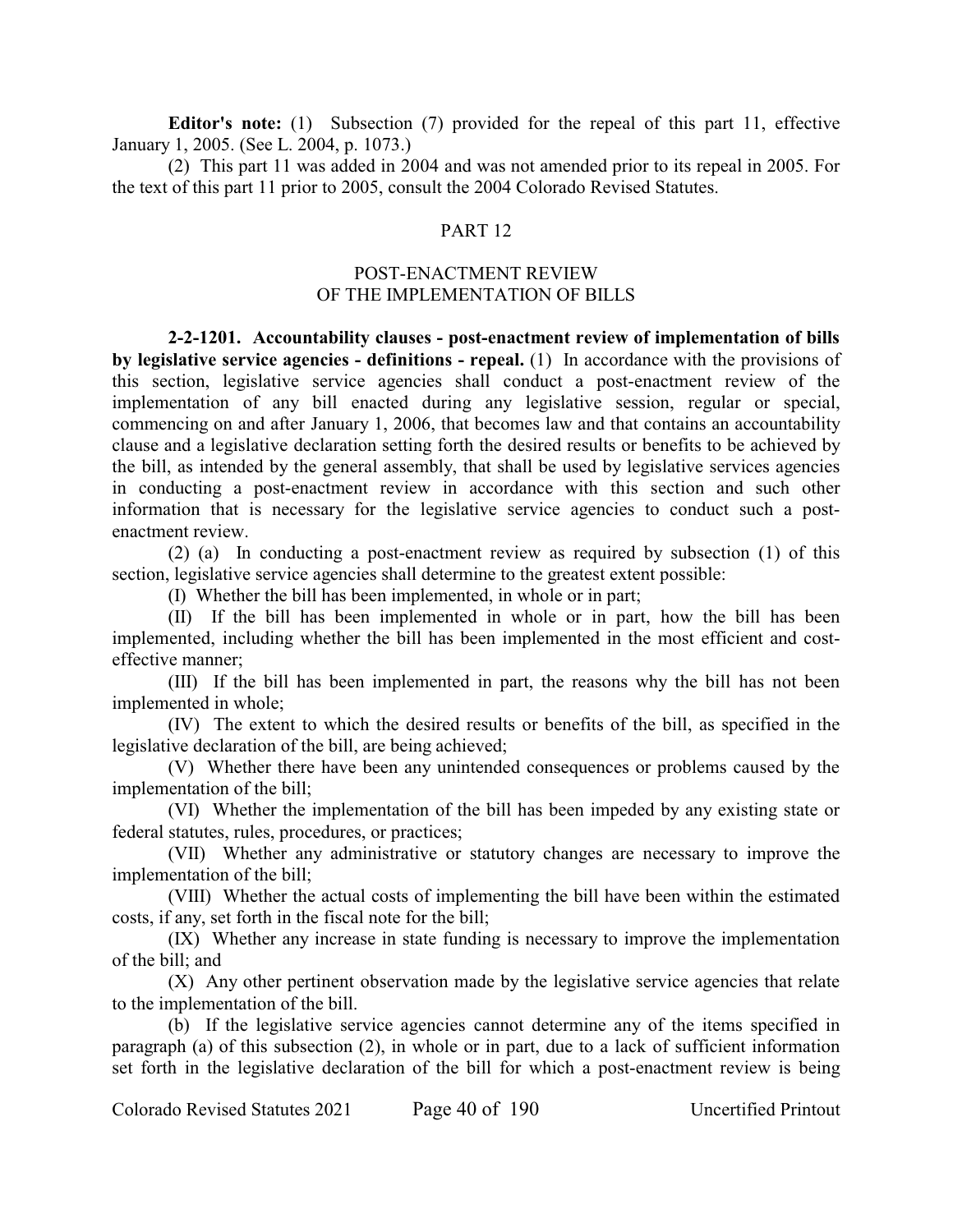conducted or due to any other ambiguity arising from the language of the bill, the legislative service agencies shall include a statement to that effect in their written findings reported in accordance with subsection (3) of this section.

(3) The legislative service agencies shall complete any post-enactment review of the implementation of a bill required pursuant to this section no later than one hundred eighty days after the two-year or five-year anniversary, as applicable, of the enactment of the bill. The legislative service agencies shall report their written findings resulting from any post-enactment review of the implementation of a bill to the speaker of the house of representatives, the president of the senate, the minority leaders of the house of representatives and senate, and the prime sponsors of the bill if they are still serving in the general assembly at the time the report is filed. The report shall be filed no later than sixty days after a post-enactment review is completed by the legislative service agencies and shall be a public record for purposes of article 72 of title 24, C.R.S.

(4) (a) Nothing in this section shall be construed to require the inclusion of an accountability clause and a legislative declaration in any bill.

(b) For purposes of this section, an accountability clause and a legislative declaration may be:

(I) Included in any bill introduced in the house of representatives or the senate at the request of the prime sponsor of the bill; or

(II) Added to any bill by amendment offered by any member of the general assembly and adopted during the legislative process in accordance with law and legislative procedures.

(5) Notwithstanding any other provision of law, all officers, departments, agencies, and offices of the state, or of any political subdivision of the state, that is responsible for or involved in the implementation of any bill that is subject to a post-enactment review pursuant to the provisions of this section shall cooperate with and provide all information that may be requested by legislative service agencies for purposes of conducting a post-enactment review pursuant to this section.

(6) The general assembly may adopt rules to implement accountability clauses and the post-enactment review of bills containing an accountability clause and a legislative declaration by legislative service agencies in accordance with the provisions of this section.

(7) For purposes of this section, unless the context otherwise requires:

(a) "Accountability clause" means a noncodified provision of a bill that directs legislative staff agencies to conduct a review of the implementation of the bill either two or five years, as specified in the provision, after the enactment of the bill.

(b) "Legislative service agencies" means the office of legislative legal services, legislative council staff, and staff of the joint budget committee.

(8) Repealed.

**Source: L. 2006:** Entire part added, p. 224, § 1, effective August 7. **L. 2008:** (7)(b) amended, p. 385, § 1, effective July 1. **L. 2012:** (8) added, (HB 12-1345), ch. 188, p. 750, § 45, effective May 19. **L. 2015:** (8) repealed, (HB 15-1273), ch. 323, p. 1323, § 6, effective June 5.

**Editor's note:** Section 2 of chapter 126, Session Laws of Colorado 2008, provides that the act amending subsection (7)(b) applies to the post-enactment review of legislation required in accordance with the provisions of part 12 of article 2 of title 2 before, on, or after July 1, 2008.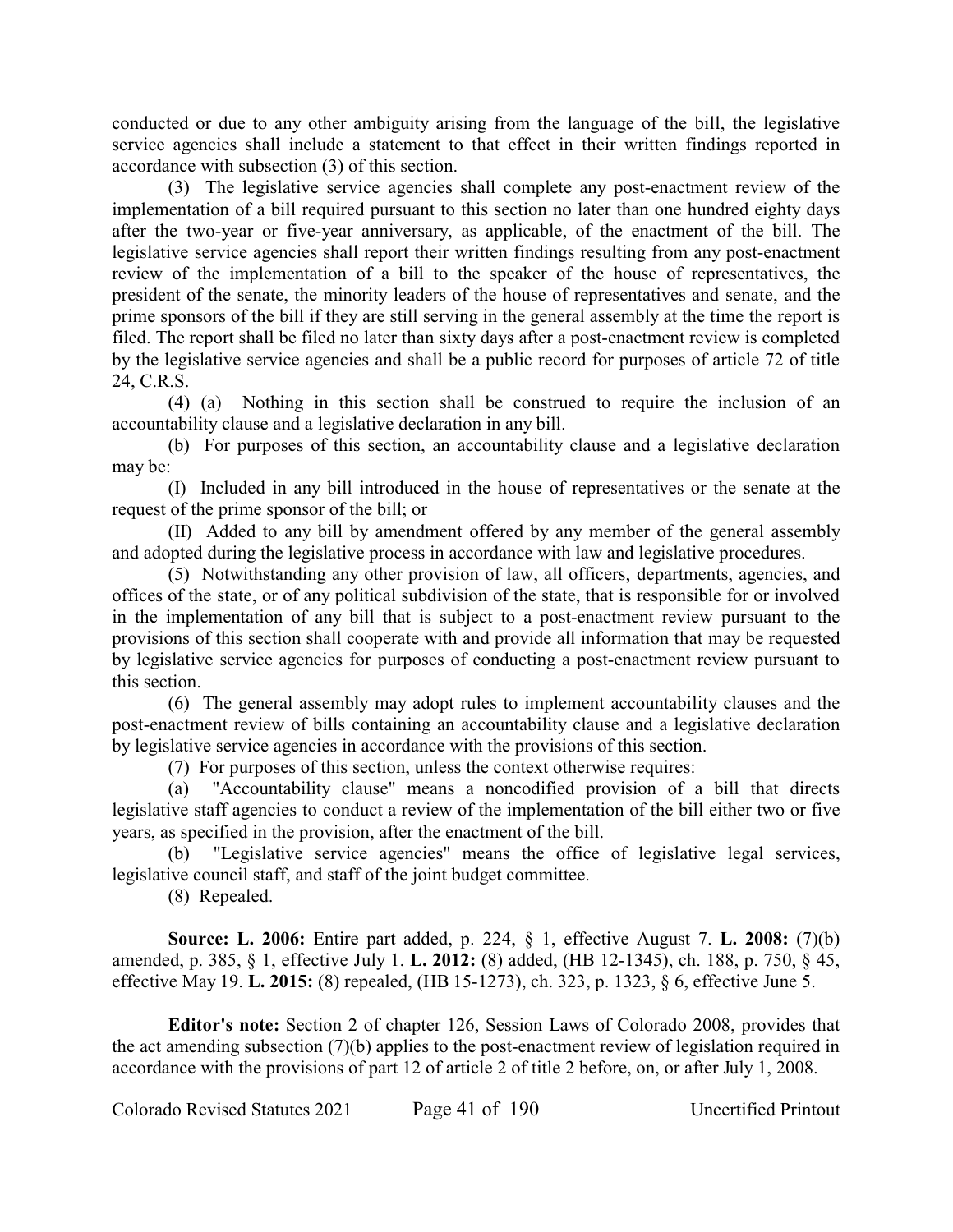**Cross references:** (1) For the provision directing legislative staff agencies to conduct a post-enactment review pursuant to this section scheduled in 2016, see section 46 of chapter 188, Session Laws of Colorado 2012. However, sections 21 and 46 of chapter 188 were repealed by sections 7 and 8 of chapter 323 (HB 15-1273), Session Laws of Colorado 2015.

(2) For the legislative declaration in HB 15-1273, see section 1 of chapter 323, Session Laws of Colorado 2015.

# PART 13

# YOUTH ADVISORY COUNCIL

**2-2-1301. Short title.** This part 13 shall be known and may be cited as the "Youth Advisory Council Act".

**Source: L. 2008:** Entire part added, p. 1670, § 1, effective May 29. **L. 2009:** Entire section amended, (HB 09-1099), ch. 92, p. 354, § 1, effective August 5.

**2-2-1301.5. Definitions.** As used in this part 13, unless the context otherwise requires:

(1) "Council" means the Colorado youth advisory council created in section 2-2-1302.

(2) "Designated organization" means the nonprofit or private organization designated by the legislative members of the council pursuant to section 2-2-1304 as the custodian of moneys donated to the council through the designated organization.

(3) "Fund" means the youth advisory council cash fund created pursuant to section 2-2- 1306.

(4) "Review committee" means the Colorado youth advisory council review committee created in section 2-2-1305.5.

**Source: L. 2009:** Entire section added, (HB 09-1099), ch. 92, p. 354, § 2, effective August 5. **L. 2019:** (4) added, (HB 19-1024), ch. 373, p. 3393, § 1, effective May 30.

**2-2-1302. Colorado youth advisory council - creation - purpose.** (1) There is hereby created in the legislative branch the Colorado youth advisory council to examine, evaluate, and discuss the issues, interests, and needs affecting Colorado youth now and in the future and to formally advise and make recommendations to elected officials regarding those issues. The issues may include, but need not be limited to:

(a) Education and skill development;

(b) Employment and economic opportunities and educational opportunities, including increased accessibility to opportunities for youth in rural communities;

- (c) Access to state and local government services;
- (d) The environment;
- (e) Behavioral and physical health, including suicide prevention;
- (f) Safe environments for youth, including preventing bullying;
- (g) Substance abuse;
- (h) Poverty; and
- (i) Increased youth participation in state and local government.

Colorado Revised Statutes 2021 Page 42 of 190 Uncertified Printout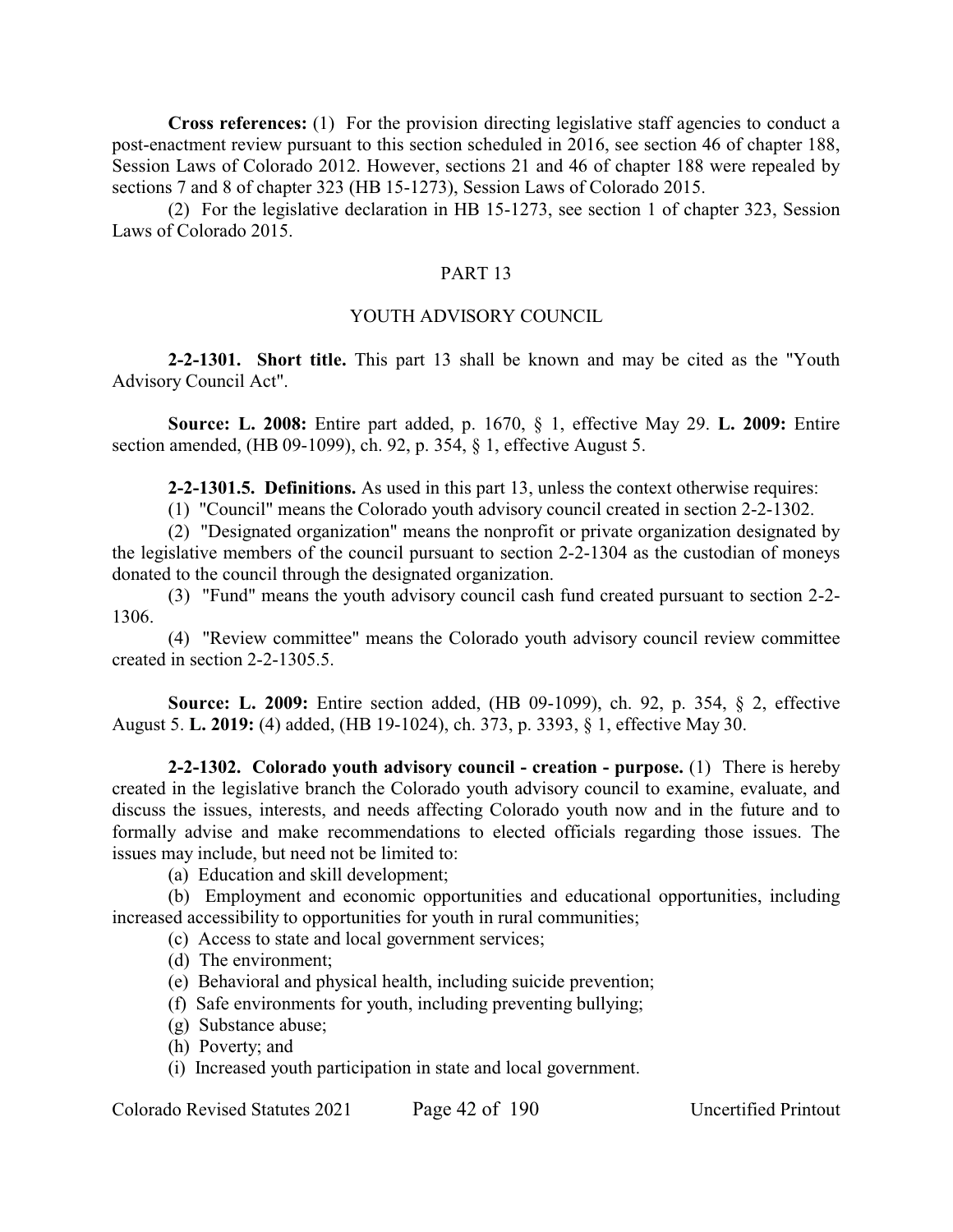**Source: L. 2008:** Entire part added, p. 1670, § 1, effective May 29. **L. 2009:** Entire section amended, (HB 09-1099), ch. 92, p. 355, § 3, effective August 5. **L. 2013:** Entire section amended, (SB 13-148), ch. 390, p. 2264, § 1, effective June 5.

**2-2-1303. Membership - selection - terms.** (1) The council consists of forty-four members as follows:

(a) Four nonvoting legislative members, two of whom shall be members of the house of representatives and two of whom shall be members of the senate; and

(b) Thirty-five voting members representing each senate district in the state, one voting member representing the Southern Ute Indian Tribe, one voting member representing the Ute Mountain Ute Tribe, and three nonvoting at-large members. The three at-large members must be selected to help ensure diversity on the council, with an express concern for adequate rural representation. Members described in this subsection (1)(b) must meet the following qualifications at the time of appointment:

(I) Be at least fourteen years of age but not older than nineteen years of age; and

(II) Be enrolled in and attending a tribal or Colorado junior high, middle, or high school, including an online or charter school or approved facility school as defined in section 22-2-402; be participating in a nonpublic, home-based educational program; be participating in a high school equivalency examination program; or have obtained a high school diploma through successful completion of a high school equivalency examination, as defined in section 22-33-102  $(8.5)$ .

(2) (a) Nonlegislative council members shall be appointed as follows:

(I) and (II) (Deleted by amendment, L. 2013.)

(III) (A) On or before May 31, 2014, and on or before May 31 each year thereafter, the council members shall approve subsequent appointments to the council by a majority vote. A youth who meets the criteria set forth in subsection (1) of this section may apply to the council to be considered for participation in the council.

(B) The council shall utilize an application process to facilitate council appointments, including the content and availability of the application form, additional selection criteria, and an application review process.

(IV) Every effort shall be made to create a council that represents the diversity of the youth of the state.

(b) Legislative members of the council shall be appointed as follows:

(I) On or before December 15, 2014, and on or before December 15 every two years thereafter, the speaker and minority leader of the house of representatives shall each appoint one member from the house of representatives; and

(II) On or before December 15, 2014, and on or before December 15 every two years thereafter, the president and minority leader of the senate shall each appoint one member from the senate.

(3) Council members shall serve two-year terms and, if eligible, may be selected for a subsequent two-year term. In all cases, every effort shall be made to maintain or expand the diversity of the council.

(4) The council shall elect two co-chairs and two vice-chairs at its first meeting and annually thereafter. One of the co-chairs and one of the vice-chairs shall be legislative members, to be elected at the first council meeting after December 15. The other co-chair and the other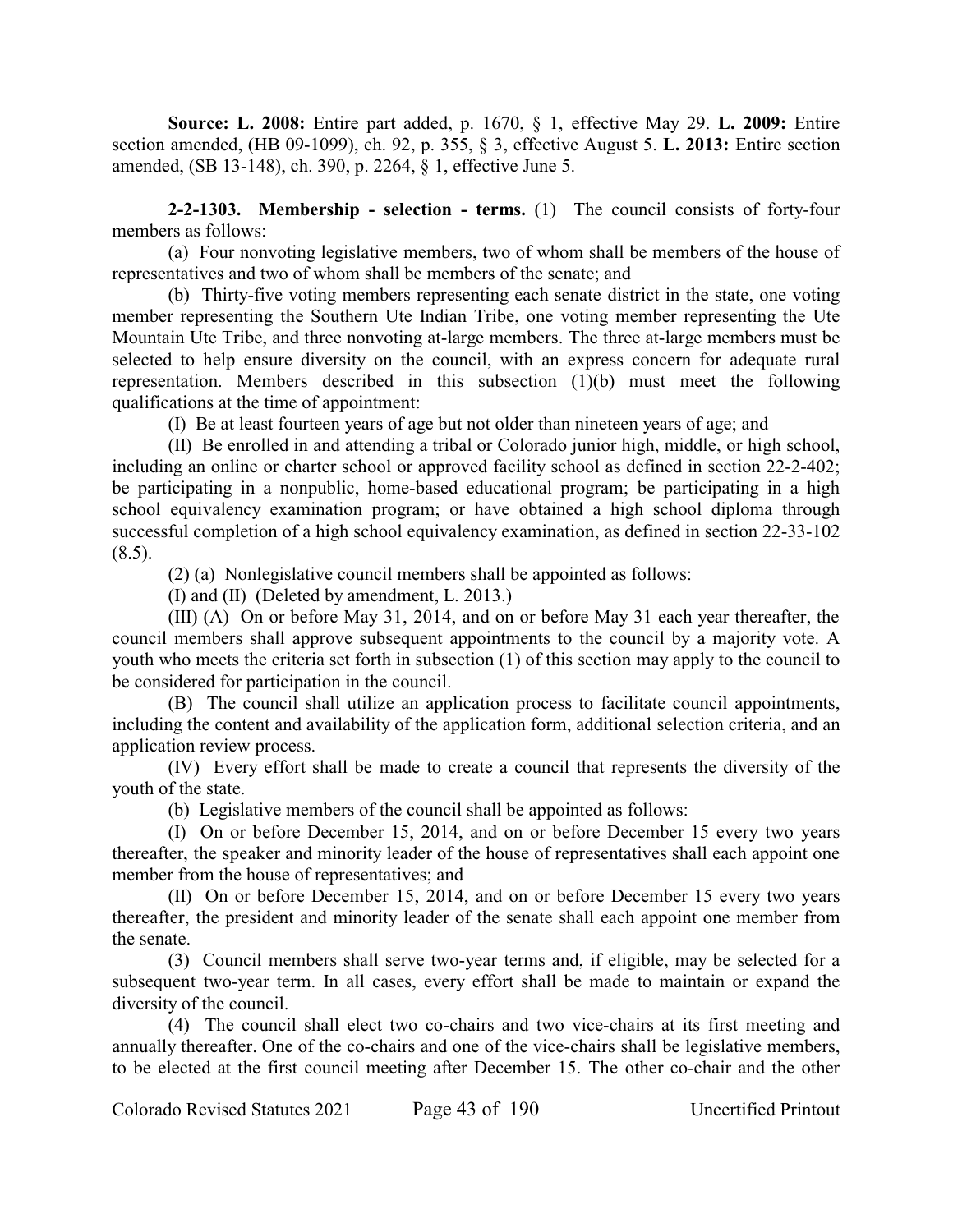vice-chair shall be nonlegislative members, to be elected at the first meeting following the annual May 31 appointment of new nonlegislative members. The co-chairs and vice-chairs shall serve for terms of one year. A vacancy on the council shall be filled through a vote of the members for the remainder of the unexpired term. Vacancies of nonlegislative members on the council shall be filled pursuant to the application process described in subparagraph (III) of paragraph (a) of subsection (2) of this section for biennial appointments. Vacancies of legislative members shall be filled by the appointing authority. Vacancies of nonlegislative members on the council who are not designated as at-large members shall be filled by a youth coming from the same senate district as the departing nonlegislative member.

(5) Subject to available appropriations, legislative members of the council shall be compensated for attendance at meetings of the council in the same manner as is provided in section 2-2-307 for legislative members attending meetings during the legislative interim. All expenditures incurred by the council shall be approved by the chair of the legislative council and paid for by vouchers and warrants drawn as provided by law from moneys allocated to the legislative council for legislative committees from appropriations made by the general assembly or from the youth advisory council cash fund created in section 2-2-1306.

**Source: L. 2008:** Entire part added, p. 1671, § 1, effective May 29. **L. 2009:** (4) amended, (HB 09-1099), ch. 92, p. 355, § 4, effective August 5. **L. 2013:** Entire section amended, (SB 13-148), ch. 390, p. 2265, § 2, effective June 5. **L. 2014:** IP(1), IP(1)(b), and (1)(b)(II) amended, (SB 14-058), ch. 102, p. 377, § 1, effective April 7. **L. 2020:** IP(1)(b) and  $(1)(b)(II)$  amended,  $(HB 20-1021)$ , ch. 1, p. 1, § 1, effective February 26.

**2-2-1304. Duties - meetings - community outreach - designation of organization to accept donations - authority to contract.** (1) The council shall have the following duties and responsibilities:

(a) To work with any existing and appropriate local and state youth groups to identify the concerns and needs of youth in Colorado and to advise and make oral and written recommendations to members of the general assembly on proposed or pending legislation;

(b) To work with any existing and appropriate local and state youth groups to collect, analyze, and provide information on issues related to youth to the legislative committees, commissions, task forces, and state agencies and departments as appropriate;

(c) To consult with any existing local-level youth advisory councils for input and potential solutions on issues related to youth; and

(d) To set priorities and establish any committees that may be necessary to achieve the goals of the council.

(2) (a) Repealed.

(b) The council shall meet at least four times each year, with two meetings occurring during the regular legislative session and two meetings occurring after the regular legislative session has concluded. Additional meetings may be held at the discretion of the co-chairs of the council, subject to available moneys.

(c) All meetings of the council shall be open to the public.

(d) The council shall have the authority to develop rules, procedures, and a leadership structure for the council.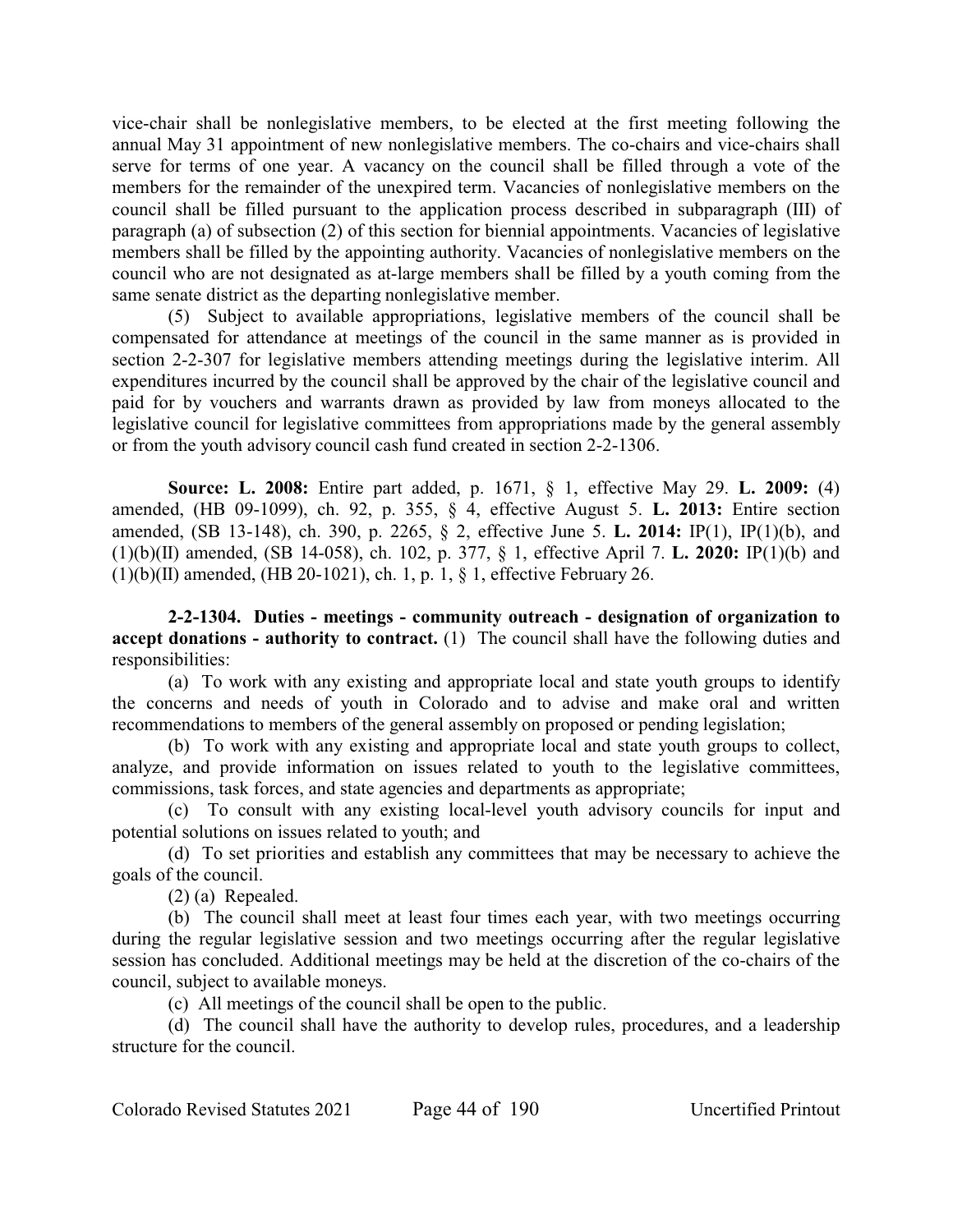(3) The council shall utilize news outlets and publications, public awareness campaigns, and a website to develop and maintain regular communication concerning its activities with the youth of Colorado, the state of Colorado, and interested parties.

(4) (a) On or before September 1, 2013, and every third September 1 thereafter, the council shall, in conjunction with the director of the legislative council, use a request for proposal process to contract with and designate one or more nonprofit organizations to provide staffing and operational assistance and to serve as the custodian of moneys donated to the council through the designated organization. The designated organization shall not be the custodian of any moneys appropriated by the state and credited to the fund created in section 2- 2-1306. The designated organization is authorized to expend any moneys it receives as is necessary for the operation of the council and may solicit and accept monetary and in-kind gifts, grants, and donations used to further the council's duties and responsibilities. Any such moneys donated or awarded to the designated organization for the benefit of the council are not subject to appropriation by the general assembly. Any such moneys obtained by the council or the designated organization and not in the fund that are unexpended and unencumbered at the time the council is dissolved shall be distributed according to appropriate federal and state laws governing nonprofit organizations. If a different nonprofit or private organization is subsequently designated as the custodian of donated moneys in accordance with this paragraph (a), any moneys that are unexpended and unencumbered at the time of the change in designation shall be promptly transferred by the previously designated organization to the newly designated organization.

(b) The designated organization, on behalf of the council, may provide or accept in-kind staff support from nonprofit agencies or private organizations, including itself, or may contract with outside entities for the purpose of providing staff support to assist the council in conducting its duties and responsibilities. Any staff support personnel provided by the designated organization or a nonprofit agency or private organization, either donated or engaged through a contract, shall not be considered employees of the council or the state.

(5) The council is authorized to contract with the designated organization or other nonprofit or private entities for the implementation of this part 13. Any contract entered into by the council shall be signed by the legislative co-chair of the council.

(6) (a) Repealed.

(b) On or before April 30, 2021, and on or before April 30 of each year thereafter, the council shall select five members to serve as nonvoting members of the review committee during the subsequent legislative interim.

(c) The council shall notify the director of research of the legislative council of the appointments made pursuant to this subsection (6).

**Source: L. 2008:** Entire part added, p. 1672, § 1, effective May 29. **L. 2009:** (4) and (5) added, (HB 09-1099), ch. 92, p. 355, § 5, effective August 5. **L. 2013:** (2)(a) repealed and (4)(a) R&RE, (SB 13-148), ch. 390, pp. 2266, 2267, §§ 3, 4, effective June 5. **L. 2019:** (6) added, (HB 19-1024), ch. 373, p. 3393, § 2, effective May 30. **L. 2020:** (6)(b) amended, (SB 20-214), ch. 200, p. 979, § 2, effective June 30.

**Editor's note:** Subsection (6)(a)(II) provided for the repeal of subsection (6)(a), effective June 30, 2020. (See L. 2019, p. 3393.)

Colorado Revised Statutes 2021 Page 45 of 190 Uncertified Printout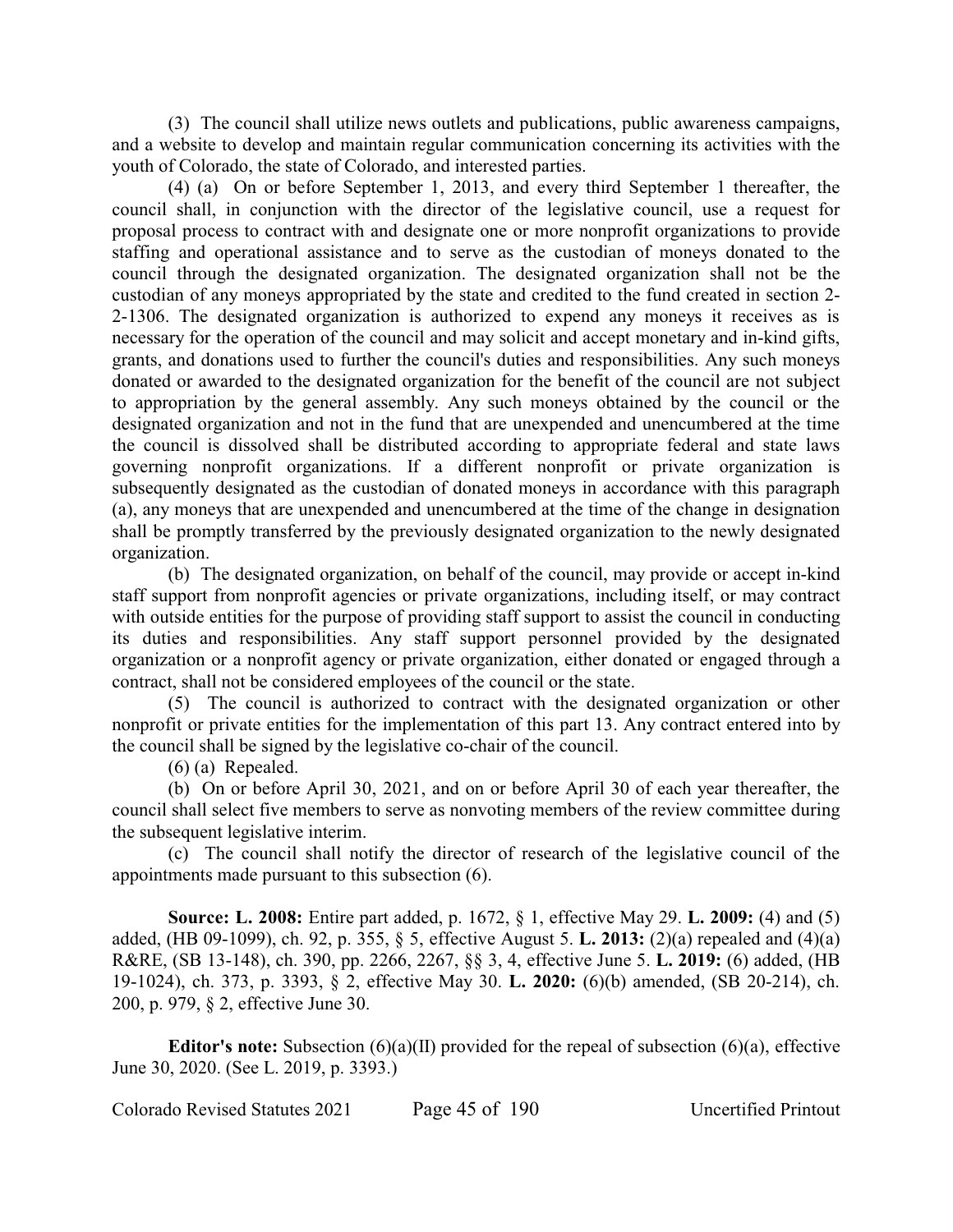**2-2-1305. Reporting requirements.** On or before April 30, 2014, and on or before April 30 each year thereafter, the council shall make joint reports to legislative committees of the senate and the house of representatives as appropriate. The reports shall include, at a minimum, a summary of the council's recommendations concerning key issues for youth for the current legislative session and a summary of the council's work during the previous legislative session and interim.

**Source: L. 2008:** Entire part added, p. 1673, § 1, effective May 29. **L. 2013:** Entire section amended, (SB 13-148), ch. 390, p. 2267, § 5, effective June 5.

**2-2-1305.5. Colorado youth advisory council review committee - created.** (1) There is created in the legislative branch the Colorado youth advisory council review committee to review the council's work and to recommend legislation regarding issues affecting Colorado youth. The committee is comprised of ten members, as described in subsection (2) of this section.

(2) (a) The review committee includes five voting members, as follows:

(I) The four legislative members of the council, as described in section 2-2-1303 (1)(a); and

(II) One member of the legislative council, created in section 2-3-301, appointed pursuant to subsection (3) of this section.

(b) The review committee includes as nonvoting members five members of the council, appointed pursuant to section 2-2-1304 (6).

(3) (a) Repealed.

(b) On or before April 30, 2021, and on or before April 30 of each year thereafter, the chair of the legislative council shall appoint the member serving pursuant to subsection (2)(a)(II) of this section to serve during the subsequent legislative interim.

(4) The chair of the review committee is the legislative member who is serving as a cochair of the council pursuant to section 2-2-1303 (4). The vice-chair of the review committee is the legislative member who is serving as a vice-chair of the council pursuant to section 2-2-1303  $(4).$ 

(5) (a) The review committee may meet up to three times during each interim but may not travel unless authorized by the executive committee of the legislative council. A majority of voting members constitutes a quorum.

(b) Repealed.

(6) (a) The review committee may recommend up to a total of three bills during each interim. Legislation recommended by the review committee must be treated as legislation recommended by an interim committee for purposes of applicable deadlines, bill introduction limits, and any other requirements imposed by the joint rules of the general assembly.

(b) Repealed.

(7) Voting members of the review committee are entitled to compensation pursuant to section 2-2-307. Subject to available funds, nonvoting members may receive reimbursement for expenses from the fund created in section 2-2-1306.

(8) The legislative council staff and the staff of the office of legislative legal services shall assist the review committee in carrying out its duties pursuant to this section.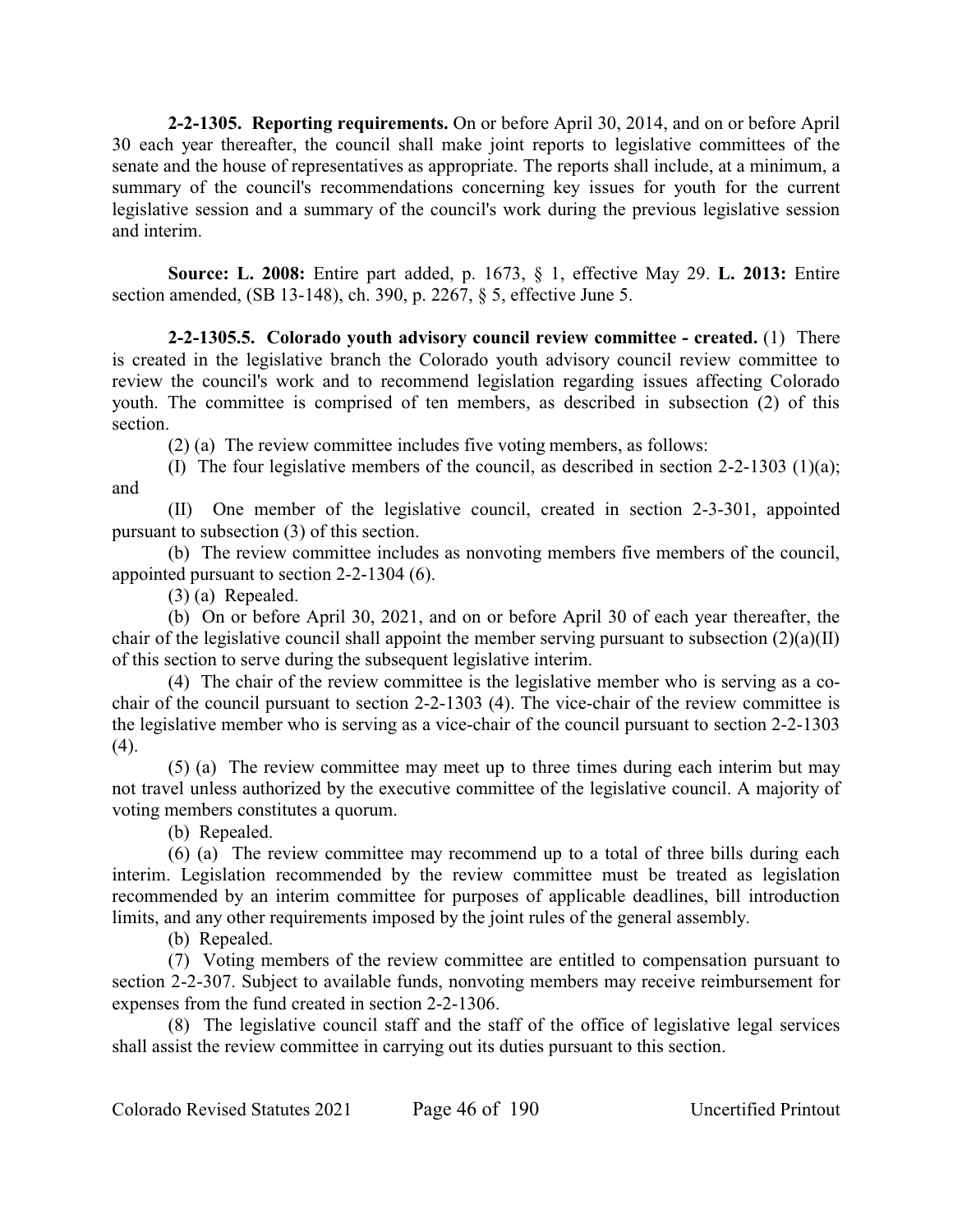**Source: L. 2019:** Entire section added, (HB 19-1024), ch. 373, p. 3394, § 3, effective May 30. **L. 2020:** (3)(b), (5), and (6) amended, (SB 20-214), ch. 200, p. 980, § 3, effective June 30.

**Editor's note:** (1) Subsection (3)(a)(II) provided for the repeal of subsection (3)(a), effective June 30, 2020. (See L. 2019, p. 3394.)

(2) Subsections  $(5)(b)(II)$  and  $(6)(b)(II)$  provided for the repeal of subsections  $(5)(b)$  and (6)(b), respectively, effective July 1, 2021. (See L. 2020, p. 980.)

**2-2-1306. Youth advisory council cash fund - created - gifts, grants, and donations.** There is created in the state treasury the youth advisory council cash fund to provide for the direct and indirect costs associated with the implementation of this part 13, including but not limited to lodging, meeting fees, mileage and transportation costs, meals, meeting supplies, copy costs, computer-related costs, any services for which the council contracts, and expenses incurred by nonvoting members of the review committee. The fund shall consist of any money appropriated by the general assembly to the fund and may also include gifts, grants, and donations obtained directly by the council pursuant to this section. The council is authorized to seek and accept gifts, grants, or donations from private or public sources for the purposes of this part 13. All private and public money received by the council through gifts, grants, or donations shall be transmitted to the state treasurer, who shall credit the same to the fund. The money in the fund shall be continuously appropriated for the direct and indirect costs associated with the implementation of this part 13. Any money in the fund not expended for the purposes of this part 13 may be invested by the state treasurer as provided by law. All interest and income derived from the investment and deposit of money in the fund shall be credited to the fund. Any unexpended and unencumbered money remaining in the fund at the end of a fiscal year remains in the fund and shall not be credited or transferred to the general fund or another fund.

**Source: L. 2008:** Entire part added, p. 1673, § 1, effective May 29. **L. 2009:** Entire section amended, (HB 09-1099), ch. 92, p. 356, § 6, effective August 5. **L. 2019:** Entire section amended, (HB 19-1024), ch. 373, p. 3395, § 4, effective May 30.

**2-2-1307. Repeal of part.** This part 13 is repealed, effective September 1, 2023. Prior to the repeal of this part 13, the council must be reviewed as provided for in section 2-3-1203.

**Source: L. 2008:** Entire part added, p. 1674, § 1, effective May 29. **L. 2013:** Entire section amended, (SB 13-148), ch. 390, p. 2268, § 7, effective June 5. **L. 2018:** Entire section amended, (HB 18-1186), ch. 175, p. 1208, § 1, effective June 30.

## PART 14

## ECONOMIC OPPORTUNITY POVERTY REDUCTION TASK FORCE ACT

## **2-2-1401 to 2-2-1406. (Repealed)**

Colorado Revised Statutes 2021 Page 47 of 190 Uncertified Printout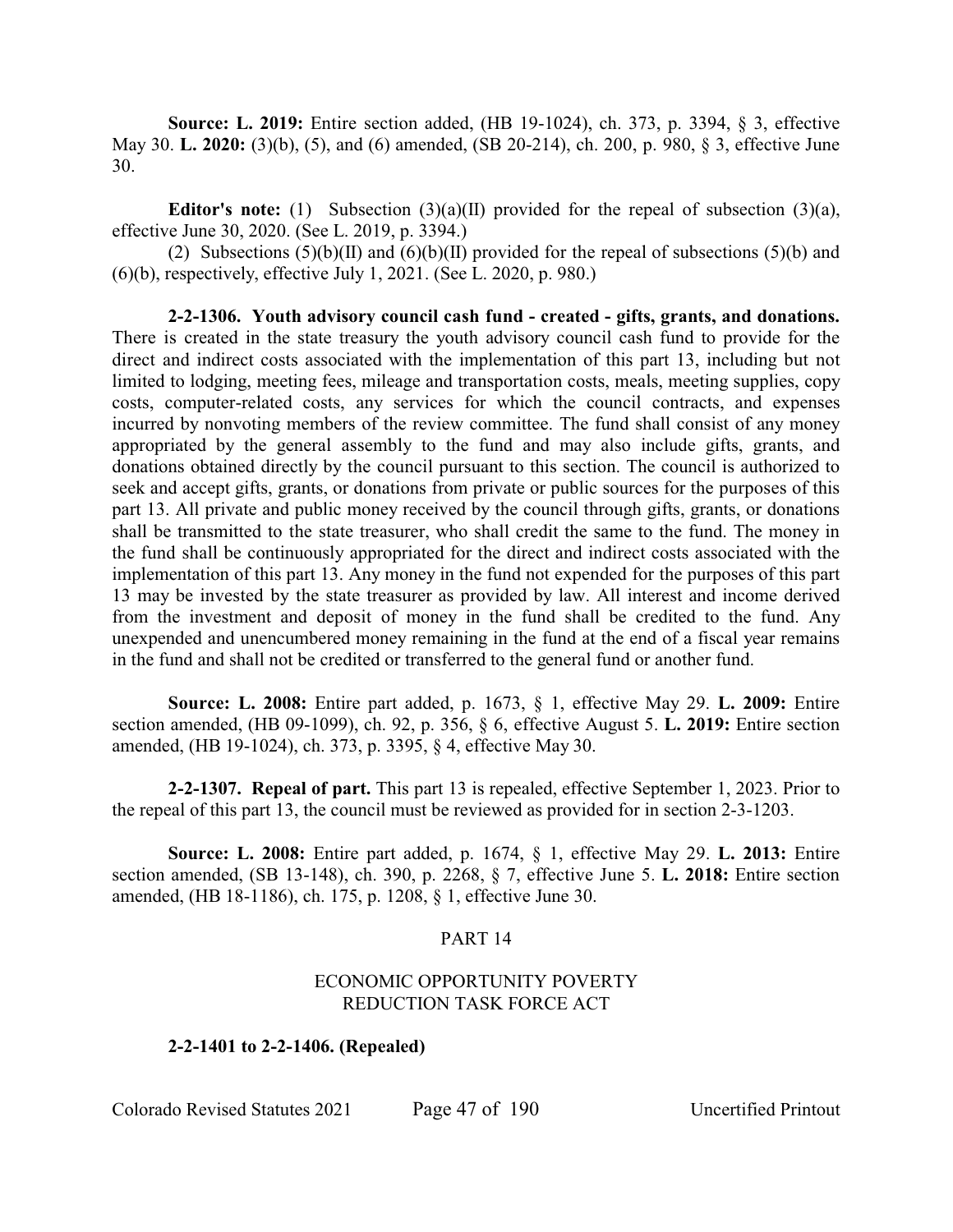**Editor's note:** (1) This part 14 was added in 2009. For amendments to this part 14 prior to its repeal in 2014, consult the 2013 Colorado Revised Statutes and the Colorado statutory research explanatory note beginning on page vii in the front of this volume.

(2) Section 2-2-1406 provided for the repeal of this part 14, effective July 1, 2014. (See L. 2009, p. 2067.)

## PART 15

## LEGISLATIVE TASK FORCE ON THE BUSINESS PERSONAL PROPERTY TAX

# **2-2-1501. Legislative task force on the business personal property tax - creation duties - repeal. (Repealed)**

**Source: L. 2009:** Entire part added, (SB 09-085), ch. 431, p. 2394, § 1, effective June 4.

**Editor's note:** Subsection (6) provided for the repeal of this section, effective July 1, 2010. (See L. 2009, p. 2394.)

## PART 16

# LEGISLATIVE DEPARTMENT CASH FUND

**Editor's note:** This part 16 was numbered as part 14 in House Bill 09-1348 but has been renumbered on revision for ease of location.

**2-2-1601. Legislative department cash fund - redistricting accounts - creation definition - repeal.** (1) (a) There is hereby created in the state treasury the legislative department cash fund. Except as otherwise provided in paragraph (b) of this subsection (1), the fund shall be comprised of such moneys that the general assembly, the house of representatives, the senate, or any legislative service agency accepts as gifts, grants, or donations, collects or otherwise receives from private and public sources, and any other moneys appropriated or transferred to the fund.

(b) Moneys collected or received from the following sources shall not be credited to the  $f$ <sub>und</sub> $\cdot$ 

(I) Any moneys generated from the sale of bill boxes, legislative directories, and publications and other services provided by the print shop;

(II) Any moneys received from various departments for audits and studies;

(III) Any moneys received as payment of costs and fees pursuant to section 2-5-118 (2) or (2.5); and

(IV) Any moneys generated from the sale of publications and memorabilia relating to the state capitol building pursuant to section  $24-82-108$  (3)(f)(I), C.R.S.

(c) All interest earned on the investment of moneys in the fund shall be credited to the fund. Any moneys credited to the fund and unexpended at the end of any given fiscal year shall remain in the fund and shall not revert to the general fund.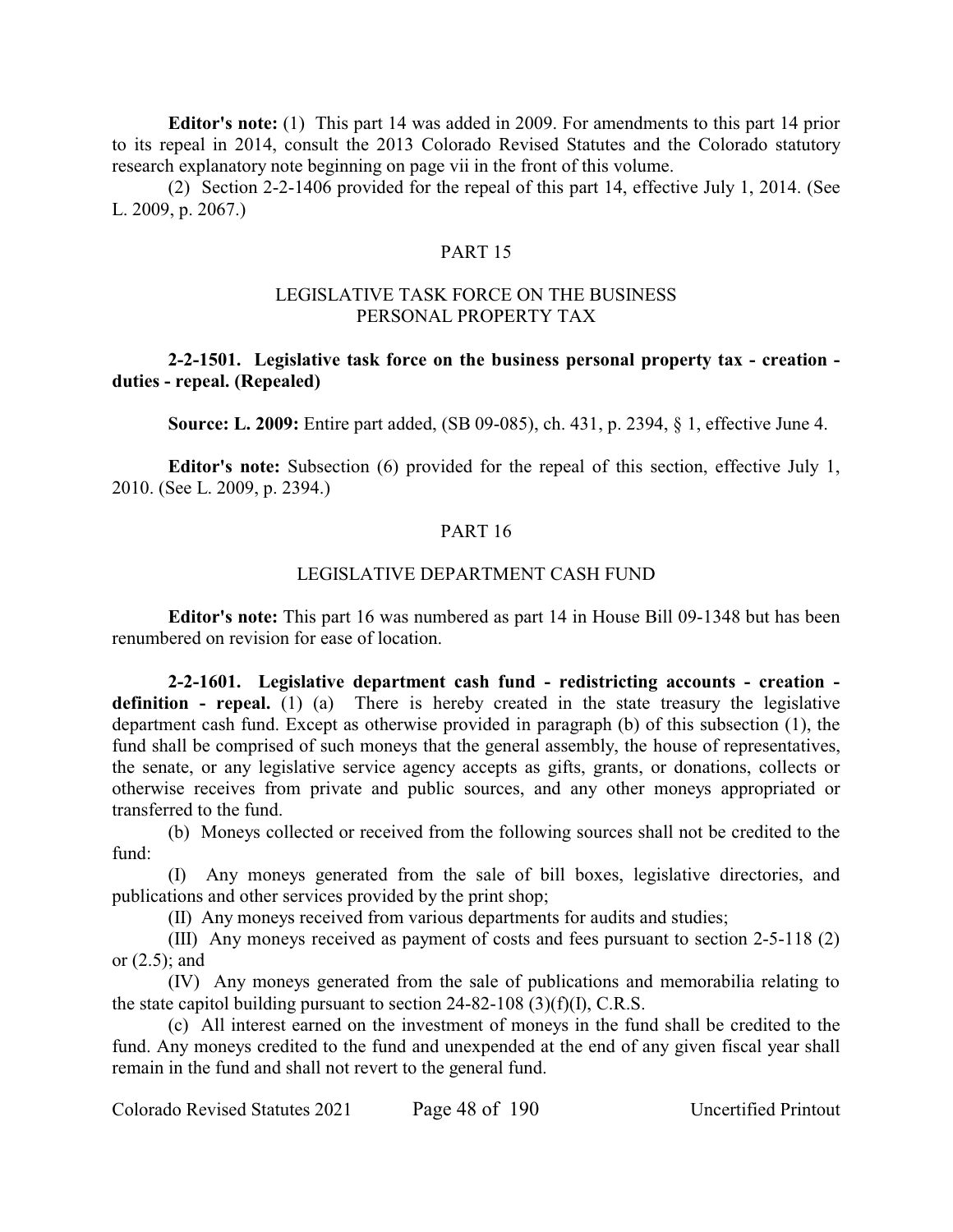(2) Except for money in the congressional redistricting account and the legislative redistricting account created pursuant to subsection (2.5) of this section, money in the legislative department cash fund is continuously appropriated to the executive committee of the legislative council to pay for expenses of the legislative department of the state of Colorado. Money in the fund shall be expended consistent with any terms and conditions imposed as a condition of receiving such money as gifts, grants, or donations.

(2.5) (a) There are created in the legislative department cash fund the congressional redistricting account, referred to in this subsection (2.5) as the "congressional account", and the legislative redistricting account, referred to in this subsection (2.5) as the "legislative account". The congressional and legislative accounts are comprised of any money appropriated or transferred to the accounts and any money received by the independent congressional redistricting commission, created pursuant to section 44 of article V of the state constitution; the independent legislative redistricting commission, created pursuant to section 46 of article V of the state constitution; or the legislative council related to redistricting. Money in the congressional account is continuously appropriated to the independent congressional redistricting commission and to the legislative council staff to pay for the expense of redistricting the congressional districts in the state. Money in the legislative account is continuously appropriated to the independent legislative redistricting commission and to the legislative council staff to pay for the expense of redistricting the state legislative districts in the state. All interest earned on the investment of money in the accounts must be credited to the accounts. Any money credited to the accounts and unexpended at the end of any given fiscal year remains in the accounts and is not reverted or transferred to the general fund or any other fund; except that any unexpended money remaining in the accounts as of June 30 of any year ending in 2 must be transferred to the legislative department cash fund.

(b) (I) On July 11, 2020, the state treasurer shall deduct two million dollars from the legislative department cash fund and transfer one million dollars to the congressional account and one million dollars to the legislative account.

(II) This subsection (2.5)(b) is repealed, effective July 1, 2022.

(2.6) Notwithstanding any law to the contrary, any money appropriated from the general fund to the legislative department of the state government for any fiscal year commencing on or after July 1, 2011, that is unexpended or not encumbered as of the close of that fiscal year shall not revert to the general fund and shall be transferred by the state treasurer and the controller to the legislative department cash fund; except that, for the 2019-20 fiscal year, one million two hundred thousand dollars of the unencumbered and unexpended money that remains at the end of that fiscal year reverts to the general fund.

(3) For purposes of this section, "legislative service agency" means the office of legislative legal services, legislative council staff, office of the state auditor, or staff of the joint budget committee.

(4) Any money that is identified in a capital reserve of the legislative department cash fund created in subsection (1)(a) of this section or in a capital reserve of the redistricting account created in subsection (2.5) of this section as required pursuant to section 24-30-1310 on or before June 29, 2020, shall be released from said reserve or reserves and may be used instead for the purposes set forth in this section.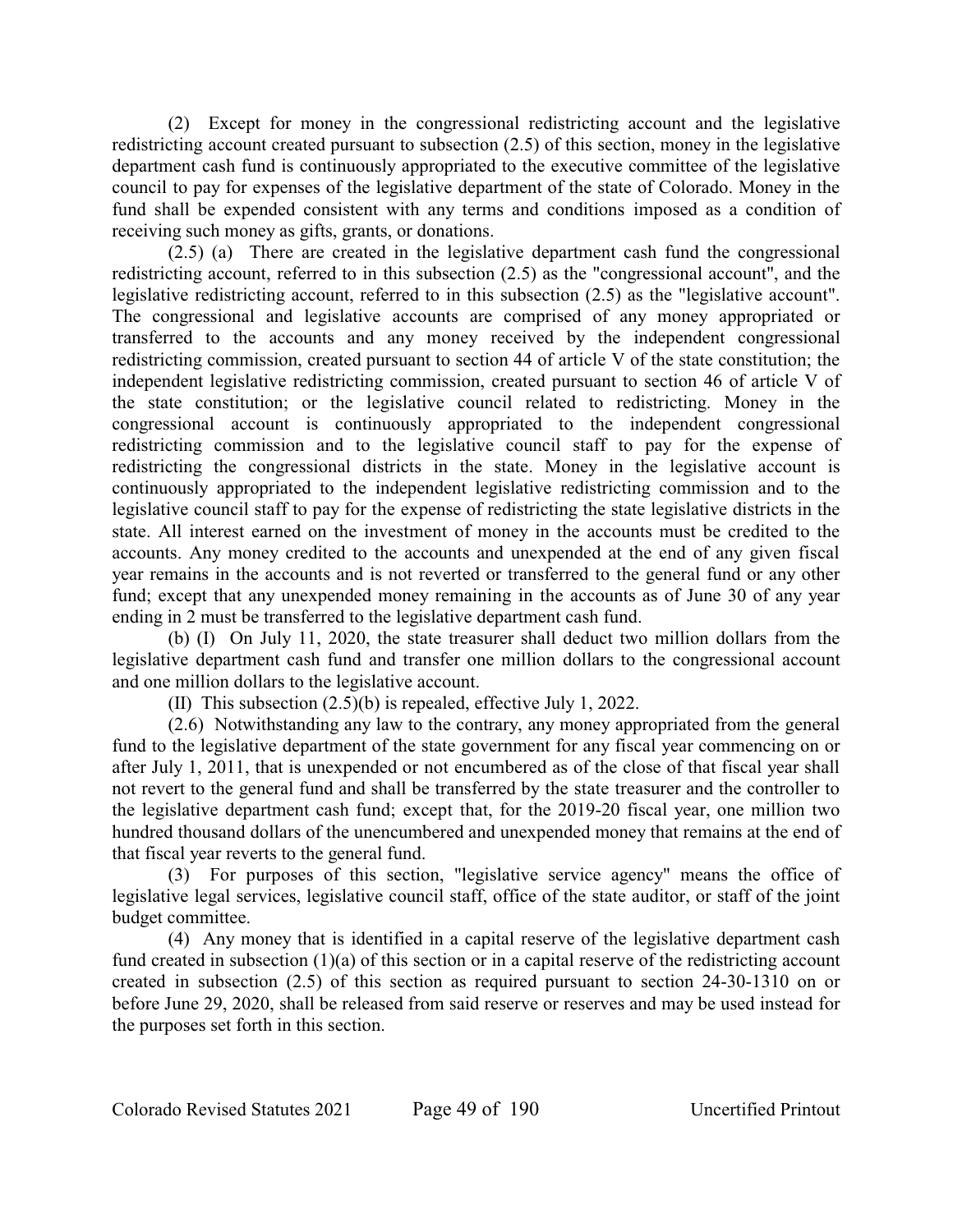**Source: L. 2009:** Entire part added, (HB 09-1348), ch. 358, p. 1865, § 4, effective June 1. **L. 2010:** (2) amended and (2.5) added, (HB 10-1210), ch. 352, p. 1635, § 7, effective August 11. **L. 2012:** (2.6) added, (HB 12-1301), ch. 283, p. 1640, § 3, effective March 8. **L. 2013:** (1) amended, (HB 13-1039), ch. 130, p. 433, § 1, effective April 19. **L. 2020:** (2.6) amended, (HB 20-1345), ch. 307, p. 1562, § 3, effective June 23; (4) added, (HB 20-1398), ch. 176, p. 807, § 2, effective June 29; (2) and (2.5) amended, (SB 20-186), ch. 272, p. 1328, § 15, effective July 11.

## PART 17

## LOWER NORTH FORK WILDFIRE COMMISSION

## **2-2-1701 to 2-2-1704. (Repealed)**

**Editor's note:** (1) This part 17 was added in 2012. For amendments to this part 17 prior to its repeal in 2014, consult the 2013 Colorado Revised Statutes and the Colorado statutory research explanatory note beginning on page vii in the front of this volume.

(2) Section 2-2-1704 provided for the repeal of this part 17, effective July 1, 2014. (See L. 2012, p. 1143.)

## PART 18

## STANDARDS AND ASSESSMENTS TASK FORCE

#### **2-2-1801 to 2-2-1805. (Repealed)**

**Editor's note:** (1) This part was added in 2014. For amendments to this part prior to its repeal in 2015, consult the 2014 Colorado Revised Statutes and the Colorado statutory research explanatory note beginning on page vii in the front of this volume.

(2) Section 2-2-1805 provided for the repeal of this part, effective July 1, 2015. (See L. 2014, p. 1700.)

## PART 19

# SCHOOL FINANCE STUDY

#### **2-2-1901 to 2-2-1903. (Repealed)**

**Editor's note:** Section 2-2-1903 provided for the repeal of this part 19, effective July 1, 2020. (See L. 2019, p. 1903.)

#### PART 20

## LEGISLATIVE INTERIM COMMITTEE ON SCHOOL FINANCE

Colorado Revised Statutes 2021 Page 50 of 190 Uncertified Printout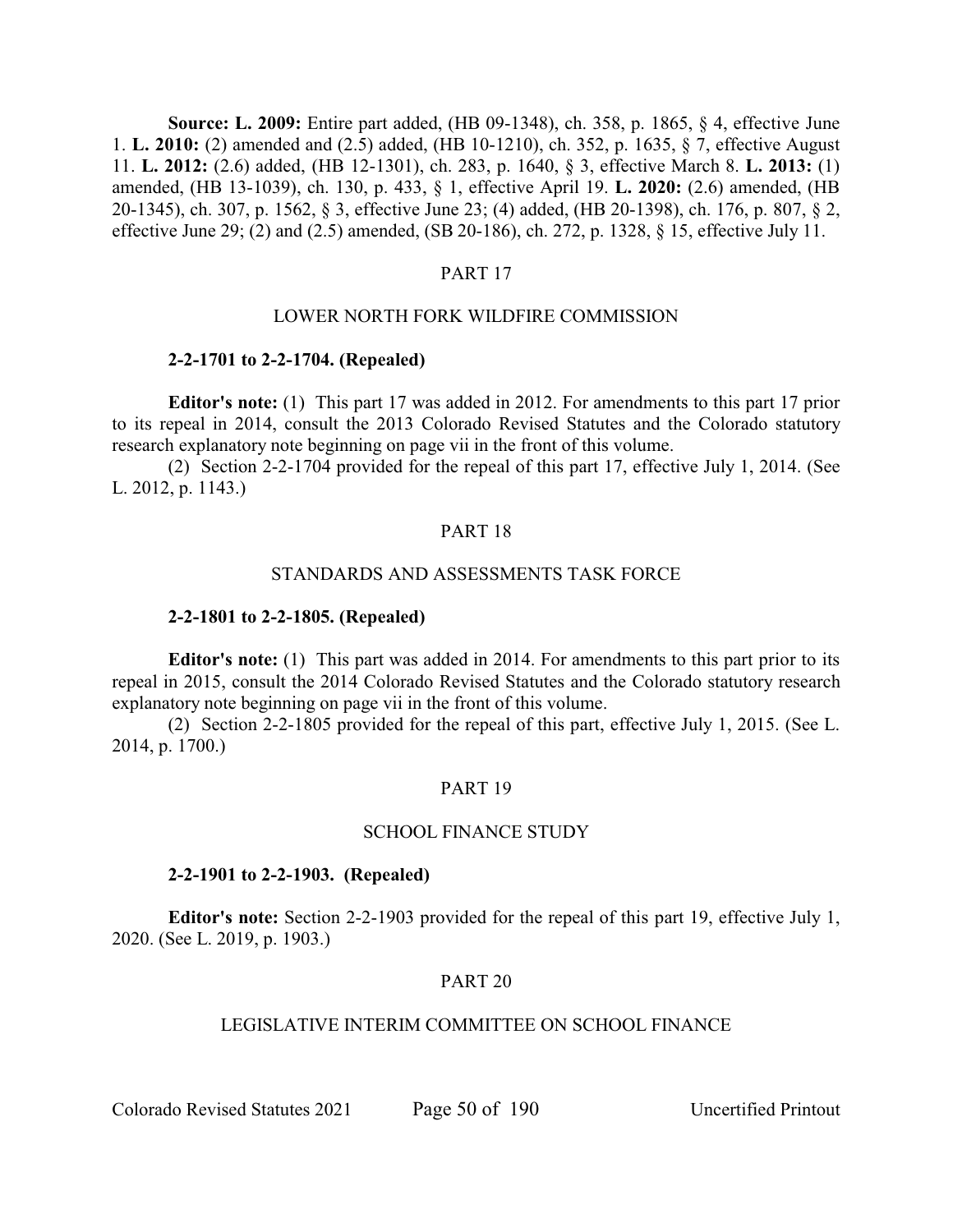**2-2-2001. Legislative interim committee on school finance - creation.** (1) Notwithstanding section 2-3-303.3, there is created the legislative interim committee on school finance, referred to in this part 20 as the "interim committee", to study the issues described in section 2-2-2002 and consider changes to the "Public School Finance Act of 1994", article 54 of title 22. In addition to meeting during the 2021 and 2022 legislative interims, the interim committee may meet during the 2022 and 2023 legislative sessions to approve legislation. The interim committee consists of:

(a) Four members of the senate, with two members appointed by the president of the senate and two members appointed by the minority leader of the senate; and

(b) Four members of the house of representatives, with two members appointed by the speaker of the house of representatives and two members appointed by the minority leader of the house of representatives.

(2) (a) The appointing authorities shall appoint the members of the interim committee as soon as possible after the effective date of this part 20 but not later than thirty days after the effective date of this part 20. The appointing authorities shall, to the extent practicable, ensure that the members of the interim committee represent school districts in all areas of the state, including urban, suburban, and rural school districts, school districts with varying student demographics, and school districts of varying wealth in property valuation and local revenue. If a vacancy arises on the interim committee, the appropriate appointing authority shall appoint a member to fill the vacancy as soon as possible.

(b) The speaker of the house of representatives shall appoint the chair of the interim committee for the two-year term of the interim committee, and the minority leader of the senate shall appoint the vice-chair of the interim committee for the two-year term of the interim committee. In the case of a tie vote, the chair of the interim committee shall cast an additional deciding vote.

(3) The chair of the interim committee shall schedule the first meeting of the interim committee to be held not later than sixty days after the effective date of this part 20. The interim committee may meet up to five times during each interim in addition to any meetings held during the 2022 or 2023 legislative sessions.

(4) The chair and vice-chair of the interim committee may appoint subcommittees. A subcommittee may include members of the interim committee and persons with technical expertise in school finance. Members of a subcommittee serve without compensation and without reimbursement for expenses.

(5) The director of research of the legislative council and the director of the office of legislative legal services shall provide staff assistance to the interim committee.

(6) The interim committee may introduce up to a total of five bills, joint resolutions, and concurrent resolutions in each of the 2022 and 2023 legislative sessions. Bills that the interim committee introduces are exempt from the five-bill limitation specified in rule 24 (b)(1)(A) of the joint rules of the senate and the house of representatives. Joint resolutions and concurrent resolutions that the interim committee introduces are exempt from the limitations set out in rule 26 (g) of the rules of the house of representatives and rule 30 (f) of the rules of the senate. The interim committee is exempt from the requirement to report bills or other measures to the legislative council as specified in rule 24 (b)(1)(D) and rule 24A (d)(8) of the joint rules of the senate and the house of representatives and in section 2-3-303 (1)(f). The interim committee is subject to rule 24A of the joint rules of the senate and house of representatives, except to the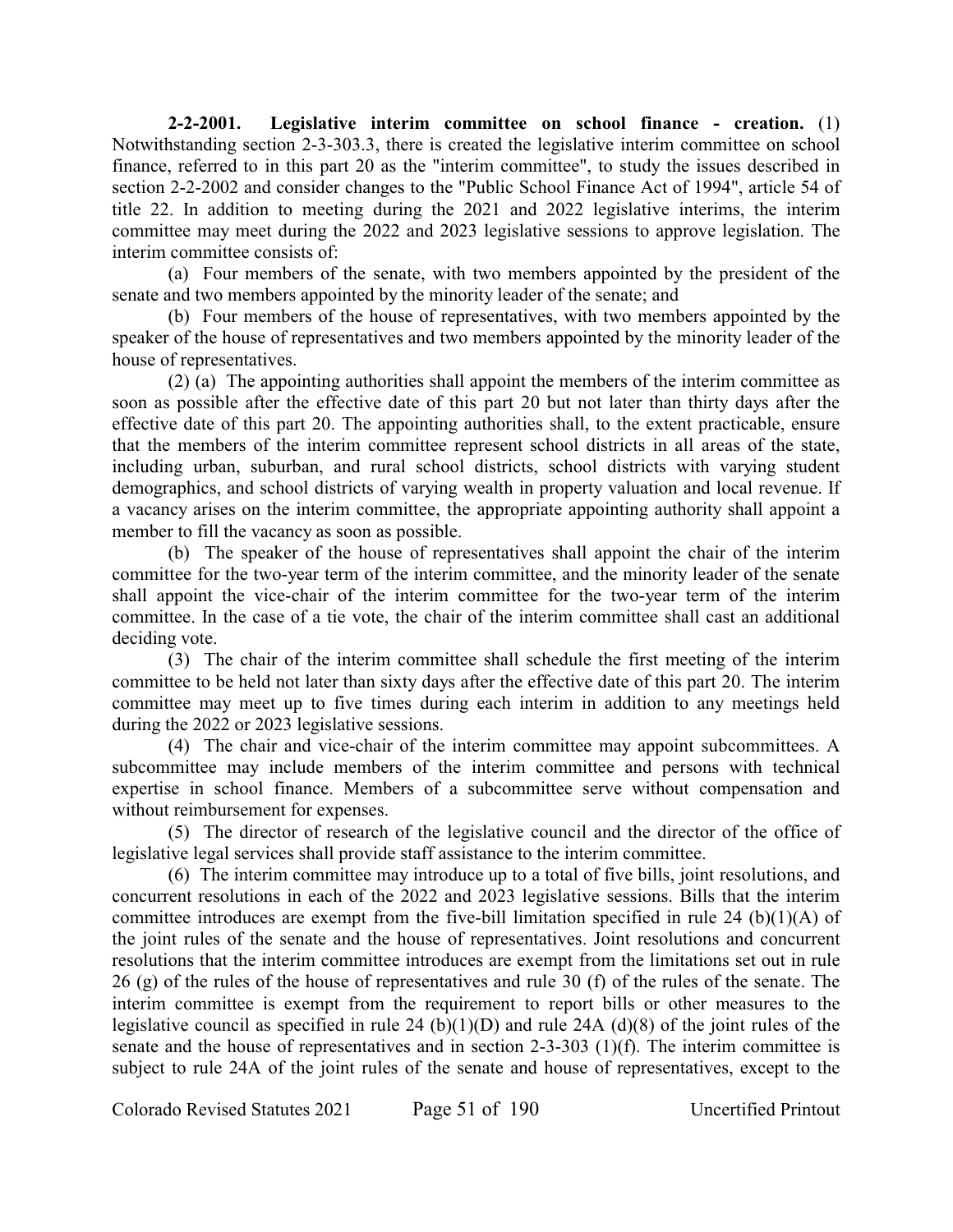extent that the rule may conflict with this part 20. The interim committee may meet during the 2022 and 2023 legislative sessions to approve legislation. Bills recommended by the interim committee must be introduced by the introduction deadline for house bills specified in rule 23 (a)(1) of the joint rules of the senate and house of representatives. The chair and vice-chair shall jointly establish the last date for the single meeting at which the interim committee may approve bill requests, the last date by which interim committee members must finalize bill drafts or by which bill drafts will be deemed finalized for fiscal note purposes, and the last date by which the interim committee will consider and take final action on bill drafts.

(7) The interim committee shall use ninety million dollars from the state education fund, created in section 17 (4) of article IX of the state constitution, as necessary, for the implementation of school finance formula changes.

(8) All expenditures that the interim committee incurs, including the cost of contracting for the study pursuant to section 2-2-2003, are subject to approval by the chair of the interim committee and, if approved, shall be paid by vouchers and warrants drawn as provided by law from appropriations made by the general assembly for the purposes of this part 20.

**Source: L. 2021:** Entire section added, (HB 21-1325), ch. 376, p. 2483, § 1, effective June 29.

**2-2-2002. Issues to study - recommendations to general assembly - legislative** declaration. (1) At a minimum, the interim committee shall study the following issues:

(a) How to modernize the "Public School Finance Act of 1994" to make the school finance formula more transparent, equitable, and student-centered;

(b) Whether the current method for identifying at-risk pupils is an appropriate, accurate method for identifying and weighting students who, because of their life circumstances, are in greater need of services and supports to give them opportunities equal to those of their peers to achieve their academic potential, and, if not, the appropriate method for allocating additional resources to those pupils, which method may be informed by the poverty study commissioned pursuant to section 2-2-2003;

(c) Whether to redesign the allocation of funding in the school finance formula for school district cost-of-living and personnel costs to limit funding to only significantly high-cost school districts though the creation of a fixed amount of additional per pupil funding for highcost school districts;

(d) The appropriate method to address small, remote, and rural school district funding, including whether a different weight should be applied in the school finance formula for the size factor for small, remote school districts and whether to redesign the distribution of rural school funding received pursuant to section 22-54-142;

(e) Alternative educator support for school districts for teaching students enrolled in kindergarten through second grade; and

(f) The benefits and challenges of incorporating special education services funding into the school finance formula.

(2) (a) The general assembly finds and declares that dramatic differences in local property wealth and the ability of some school districts to obtain voter approval to collect property tax revenue in addition to that provided by total program mill levies has led to inequity in the amount of funding available to serve students in school districts throughout the state. To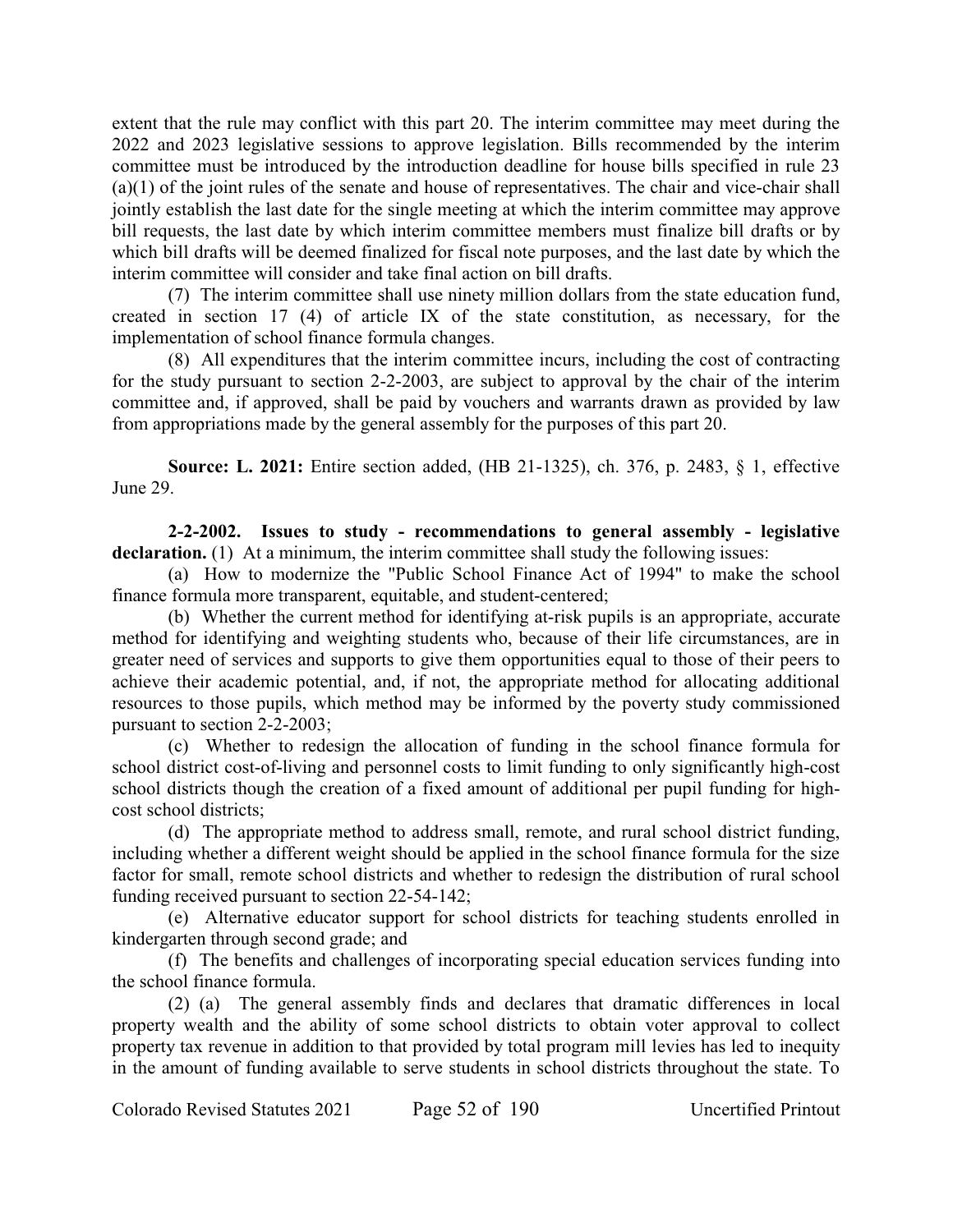lessen this inequity, it is appropriate to identify one or more methods by which to support efforts by low-property wealth districts to support the needs of their students through mill levy overrides for operating purposes.

(b) Therefore, in addition to the issues specified in subsection (1) of this section, the interim committee shall design and recommend a program beginning in the 2022-23 budget year to support students by assisting low-property wealth school districts in obtaining voter approval for additional mill levies pursuant to section 22-54-108 by providing state matching money. In designing the program, the interim committee shall consider:

(I) How to address out-of-district students and multi-district online programs that increase a school district's pupil count and total program funding but do not contribute to the collection of property taxes in the school district;

(II) How the mix of residential and non-residential property directly affects assessed values and the amount of property tax revenue collected in the school district due to differences in the assessment rates;

(III) The district mill levy capacity threshold at which school districts would become eligible for state money to match mill levy overrides and how the threshold will impact the number of eligible school districts;

(IV) The appropriate number of mills a school district should be levying for total program to be eligible for the program;

(V) The appropriate manner in which to consider institute charter schools located in school districts participating in the program; and

(VI) Any other relevant considerations, as determined by the interim committee.

(c) The interim committee may introduce legislation pursuant to section 2-2-2001 to implement the program designed and recommended by the interim committee pursuant to this subsection  $(2)$ .

(3) Based on the study of issues described in this section, the interim committee may make legislative recommendations to the general assembly addressing how to most accurately meet the educational needs of individual students through the funding of education in Colorado.

**Source: L. 2021:** Entire section added, (HB 21-1325), ch. 376, p. 2485, § 1, effective June 29.

**2-2-2003. Poverty study - contract - report - legislative declaration - repeal.** (1) (a) The general assembly finds and declares that:

(I) Free and reduced-price lunch eligibility for the federal "Richard B. Russell National School Lunch Act", 42 U.S.C. sec. 1751 et seq., is a measure by which school districts receive additional funding through the at-risk factor in the school finance formula;

(II) While many states provide additional funding based on reduced-price lunch eligibility, in Colorado, at-risk funding has traditionally been allocated only for students who are eligible for free lunch;

(III) The federal "Richard B. Russell National School Lunch Act", 42 U.S.C. sec. 1751 et seq., was designed as an anti-hunger program, not as a single proxy for capturing student need. Economic disadvantage is complex and is affected by many factors beyond income, including wealth, local cost of living, and fluctuating household expenses.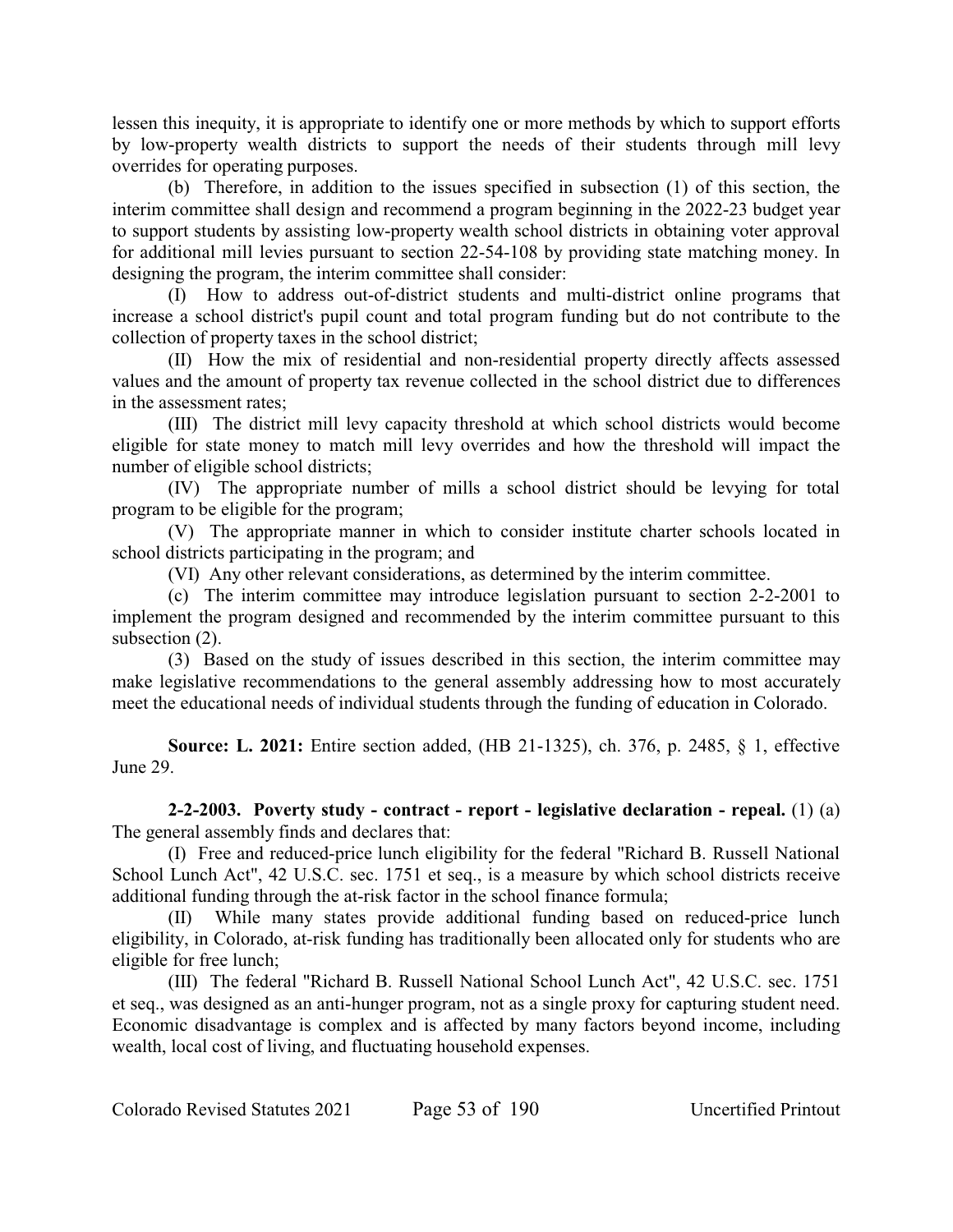(IV) In the long term, Colorado's reliance on free lunch eligibility as the singular poverty proxy for school finance purposes is inaccurate and unsustainable, and serves as a barrier to delivering essential resources to students who need them;

(V) Free lunch eligibility is a binary measure by which a student is considered economically disadvantaged or not and fails to account for varying levels of poverty and the corresponding levels of need that exist among student populations;

(VI) The recent changes to federal policy that allow all students to receive a free lunch without submitting an income eligibility form negatively impacted Colorado's at-risk pupil count in the 2020-21 school year and will continue to do so in the 2021-22 school year, which may result in another undercount and underestimation of resources needed to serve economically disadvantaged students;

(VII) Additionally, during the COVID-19 pandemic, Colorado's decentralized method of collecting income eligibility data created barriers to reaching families who were eligible for pandemic electronic benefit transfer payments, resulting in fewer than half of the eligible children receiving the benefit;

(VIII) Due to the continued use of the misaligned proxy for determining student need and the continued underestimation of economic disadvantage, Colorado students who would benefit the most from additional support are going without it; and

(IX) State policy can more accurately account for and respond to students' economic circumstances. Other states have moved away from relying on one self-reported measure, such as free and reduced-price lunch eligibility, toward an index of measures of need that automatically qualify students for school meals or for additional funding through the school finance formula.

(b) Therefore, the general assembly declares that studying methods to identify economic disadvantage among students precisely and holistically is an important and necessary goal in providing public schools with the resources necessary to enable all students to achieve academic success.

(2) (a) To understand alternative approaches to better identify economic disadvantage among students, the interim committee, subject to available appropriations, shall contract with a third-party vendor to complete a study to analyze various methods of measuring student economic disadvantage and the necessary data and systems alignment that would be needed to incorporate those measures into the state's school finance formula.

(b) The interim committee shall issue a request for proposals for qualified third-party vendors to complete the poverty study described in this section. By September 1, 2021, the interim committee shall contract with a vendor that has expertise or demonstrated experience assisting states in examining measures of economic disadvantage for purposes of school funding. The chair of the interim committee, in consultation with the interim committee members and the department of education, shall select the third-party vendor to complete the poverty study.

(3) Approaches for analyzing or identifying student economic disadvantage as part of the study may include but are not limited to:

(a) Direct certification;

- (b) Direct certification with the inclusion of medicaid;
- (c) Free and reduced-price lunch eligibility with hybrid approaches;
- (d) Economic disadvantage measures at the census block group level; and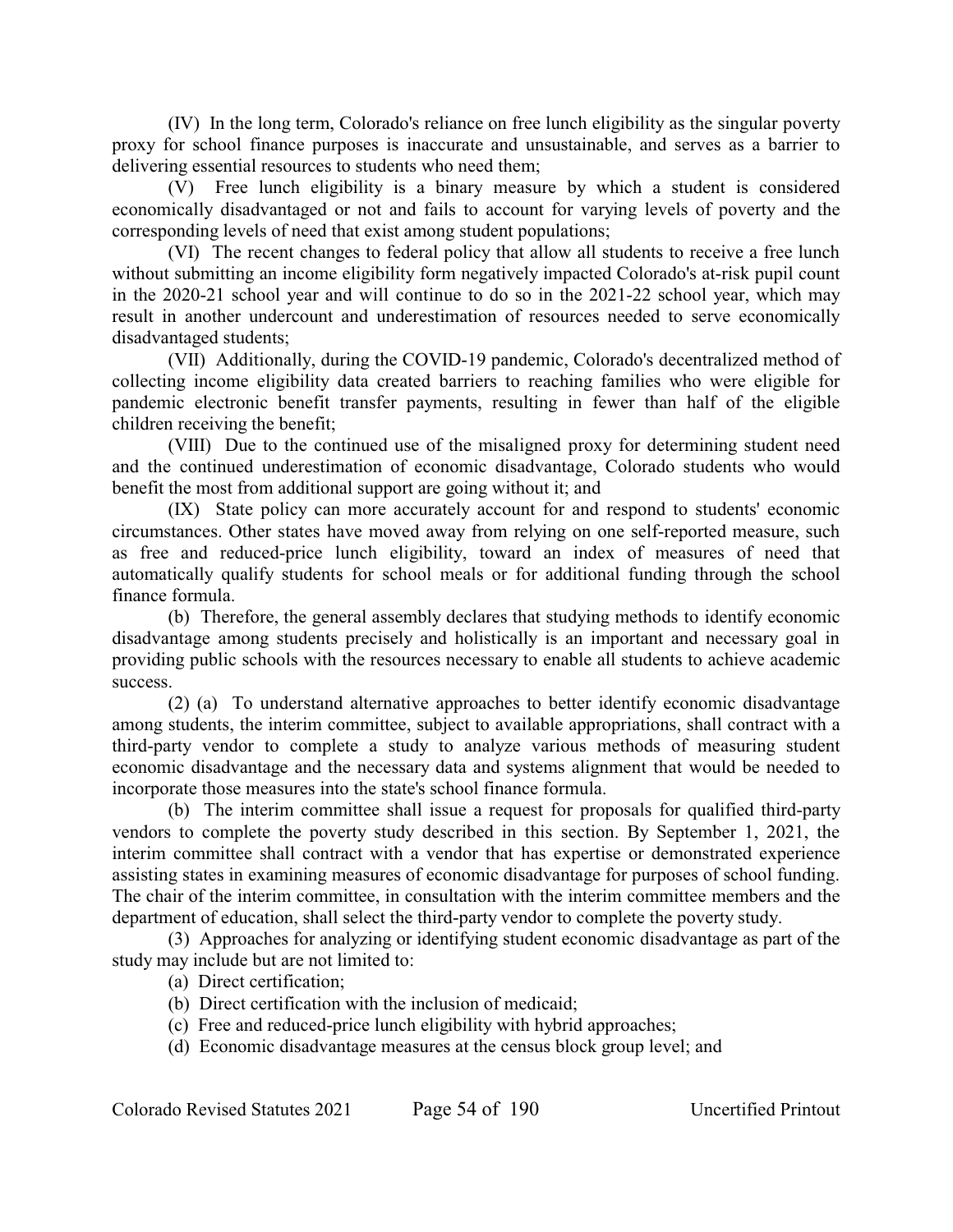(e) Other more accurate approaches taken by states to measure student economic disadvantage.

(4) For each approach, the analysis must include:

(a) The availability of data by school district, census block group, or other relevant geographic boundaries;

(b) The distributional effects for school district shares of the state count of low-income students;

(c) Barriers to accessing data, including information technology and data-sharing limitations among agencies that may use the data;

(d) The approach's potential to meet important principles and policy objectives, including:

(I) Ensuring the most accurate count possible of students experiencing economic disadvantage;

(II) Maintaining an individual student indicator of economic disadvantage;

(III) Differentiating among levels of economic disadvantage;

(IV) Decreasing the administrative burden on schools and school districts to collect data and the burden on students and families to prove eligibility;

(V) Allowing for Colorado's long-term ability to identify longitudinal student achievement trends;

(VI) Allowing for coordination across agencies and their use of indicators of economic disadvantage for public program eligibility;

(VII) Ensuring student privacy and confidentiality of student records; and

(VIII) Ensuring that the approach is inclusive of all students, including those who are homeless or who lack documentation.

(5) The study must also determine the estimated costs of linking data across systems that are maintained by different agencies, for example, the cost of system changes or upgrades that would be needed to match student records with the records of other assistance programs in which students are enrolled.

(6) While Colorado continues to use free and reduced-price lunch eligibility as a poverty indicator because of federal program requirements, the study must analyze benefits and drawbacks of making the eligibility form secure and accessible online for families.

(7) Not later than January 1, 2022, the third-party vendor selected pursuant to subsection (2) of this section shall provide the completed poverty study of the measures of economic disadvantage studied and analyzed pursuant to this section to the interim committee, the joint budget committee, and the education committees of the house of representatives and the senate, or any successor committees. The study's analysis must allow members of the general assembly to evaluate each approach, in isolation or as a combination of approaches, according to the principles and policy objectives set forth in subsection (4)(d) of this section.

**Source: L. 2021:** Entire section added, (HB 21-1325), ch. 376, p. 2487, § 1, effective June 29.

**2-2-2004. Repeal of part.** This part 20 is repealed, effective July 1, 2023.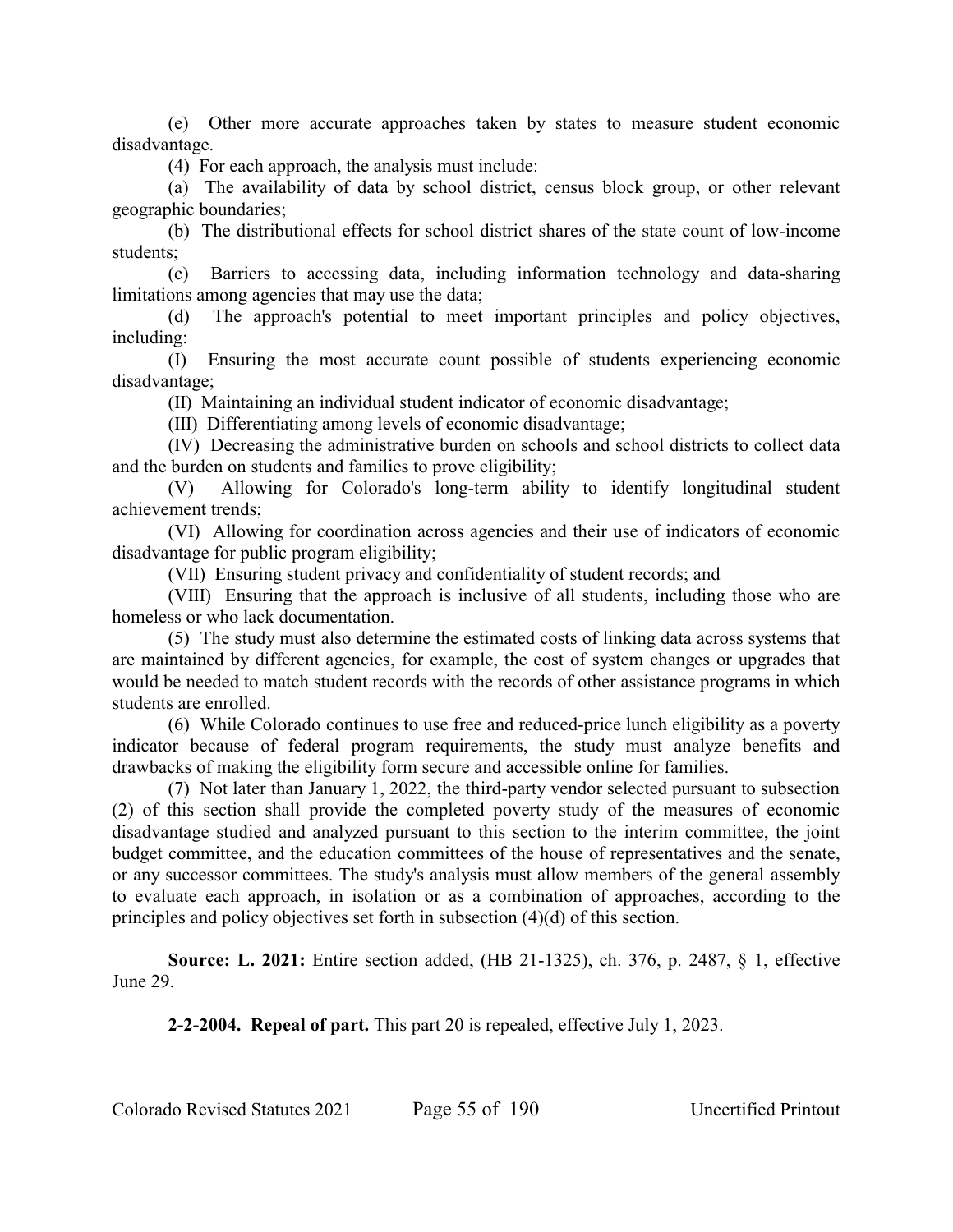**Source: L. 2021:** Entire section added, (HB 21-1325), ch. 376, p. 2490, § 1, effective June 29.

#### **LEGISLATIVE SERVICES**

## **ARTICLE 3**

#### Legislative Services

## PART 1

## LEGISLATIVE AUDIT COMMITTEE - STATE AUDITOR

**2-3-101. Legislative audit committee - membership - meetings - powers and duties.** (1) There is hereby created a legislative audit committee, referred to in this part 1 as the "committee". The committee consists of four senators, two from each major political party, to be appointed by the president and the minority leader of the senate, respectively, with the approval of a majority of the members elected to the senate and four representatives, two from each major political party, to be appointed by the speaker and the minority leader of the house of representatives, respectively, with the approval of a majority of the members elected to the house of representatives. Appointments to the committee shall be made no later than sixty days after the convening of the first regular session of the general assembly held in each odd-numbered year. An appointing authority may make an appointment to temporarily replace a current member of the committee appointed by that appointing authority; except that, a temporary appointment does not require approval of a majority of the members elected to the applicable body. Membership on the committee terminates with the appointment of a member's successor or upon the termination of a member's term of office in the general assembly, whichever occurs first, and any member may be appointed to succeed himself or herself on the committee. Vacancies in the committee's membership shall be filled in the same manner as original appointments; except that the approval of the members elected to the general assembly is not necessary if any such appointment is made when the general assembly is not in session.

(2) The committee shall select its chairman and vice-chairman from among its membership, and it shall prescribe its own rules of procedure. The committee may appoint subcommittees from the membership of the general assembly and other persons to assist the committee in carrying out its functions. The committee may meet as often as may be necessary to perform its functions, but it shall meet at least once in each quarter of the calendar year.

(3) It is the function of the committee:

(a) To examine persons applying for the position of state auditor as to qualifications and ability but without regard to political affiliation and, after consultation with the executive committee, to place the names of the most qualified candidates in nomination before the general assembly for the position of state auditor;

(b) To review the activities and reports of the state auditor relating to postaudits of the financial transactions and accounts of all departments, institutions, and agencies of the state government and of other public agencies and to submit its recommendations thereon to the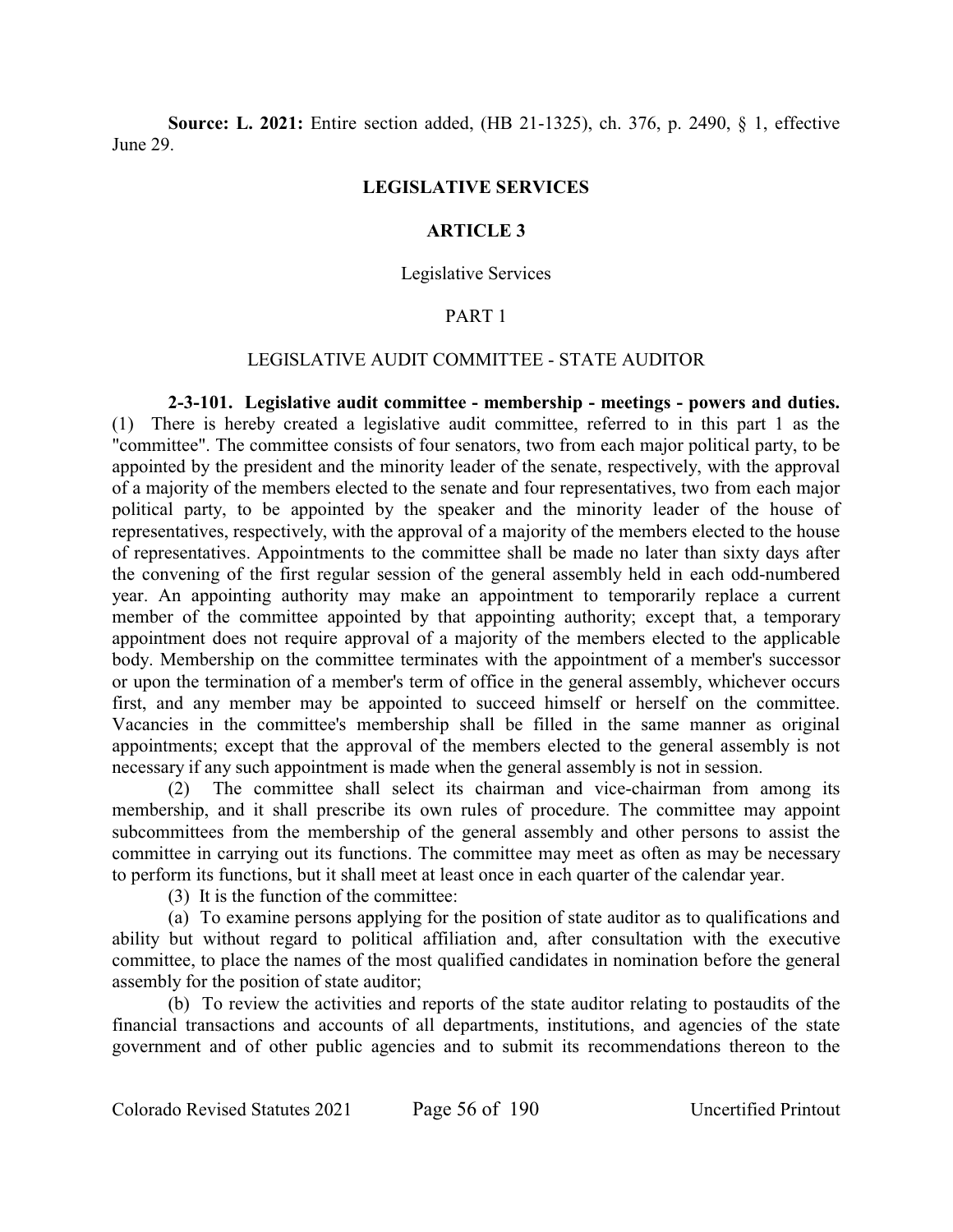general assembly, the governor, and other interested officials at such times as the committee considers necessary;

(c) To keep minutes of its meetings which shall be available to all members of the general assembly upon request and to allow any member of the general assembly to attend any of the meetings of the committee and to present his views on any subject which the committee may be considering;

(d) To conduct such other activities as may be required by law or by joint resolution of the general assembly;

(e) Upon receipt of the investigation report as provided in section 24-50.5-106, C.R.S., to direct the state auditor to conduct a preliminary investigation to determine the need for a fiscal audit, performance audit, or management study of the matter set forth in such report. Upon receipt of the preliminary report from the state auditor, the committee may direct an immediate special audit or management study of the matter or may provide that such study shall be done in accordance with the scheduled audit of the agency cited in such report. Upon completion of any special audit or management study pursuant to this paragraph (e), the committee shall submit its findings to the governor and the members of the general assembly.

(f) To review enterprise designations of auxiliary facilities or groups of auxiliary facilities which are submitted to the office of the state auditor pursuant to the provisions of section 23-5-101.5, C.R.S., to ensure that such designations conform to the requirements of section 23-5-101.5, C.R.S., and to the provisions of section 20 of article X of the state constitution, to determine which, if any designations, shall be allowed to expire pursuant to section 23-5-101.5, C.R.S., and to recommend to the general assembly such legislation regarding such designations as may be necessary;

(g) To review any enterprise designation of the student loan division that is submitted to the office of the state auditor pursuant to the provisions of section 23-3.1-103.5, C.R.S., to ensure that the designation conforms to the requirements of section 23-3.1-103.5, C.R.S., and to the provisions of section 20 of article X of the state constitution, to determine whether the designation shall be allowed to expire pursuant to section 23-3.1-103.5, C.R.S., and to recommend to the general assembly such legislation regarding the designation as may be necessary; and

(h) To review the activities and reports of the state auditor related to performance audits he or she is required to conduct or cause to be conducted pursuant to section 2-3-103 (9).

(4) Members of the committee shall be reimbursed for necessary expenses in connection with the performance of their duties and shall be paid the same per diem as other members of interim committees in attendance at meetings.

**Source: L. 65:** p. 152, § 1. **C.R.S. 1963:** § 3-21-1. **L. 79:** (3)(c) and (3)(d) amended and (3)(e) added, p. 967, § 2, effective June 15. **L. 81:** (3)(b) amended, p. 339, § 1, effective April 30. **L. 88:** (3)(a) amended, p. 305, § 3, effective May 23. **L. 93:** (3)(d) and (3)(e) amended and (3)(f) added, p. 1826, § 9, effective June 6; (3)(a) amended, p. 2107, § 6, effective June 9. **L. 94:** (3)(e) and (3)(f) amended and (3)(g) added, p. 99, § 1, effective March 18. **L. 2010:** (3)(h) added, (HB 10-1119), ch. 340, p. 1572, § 4, effective August 11. **L. 2016:** (1) amended, (SB 16- 156), ch. 282, p. 1154, § 1, effective June 10.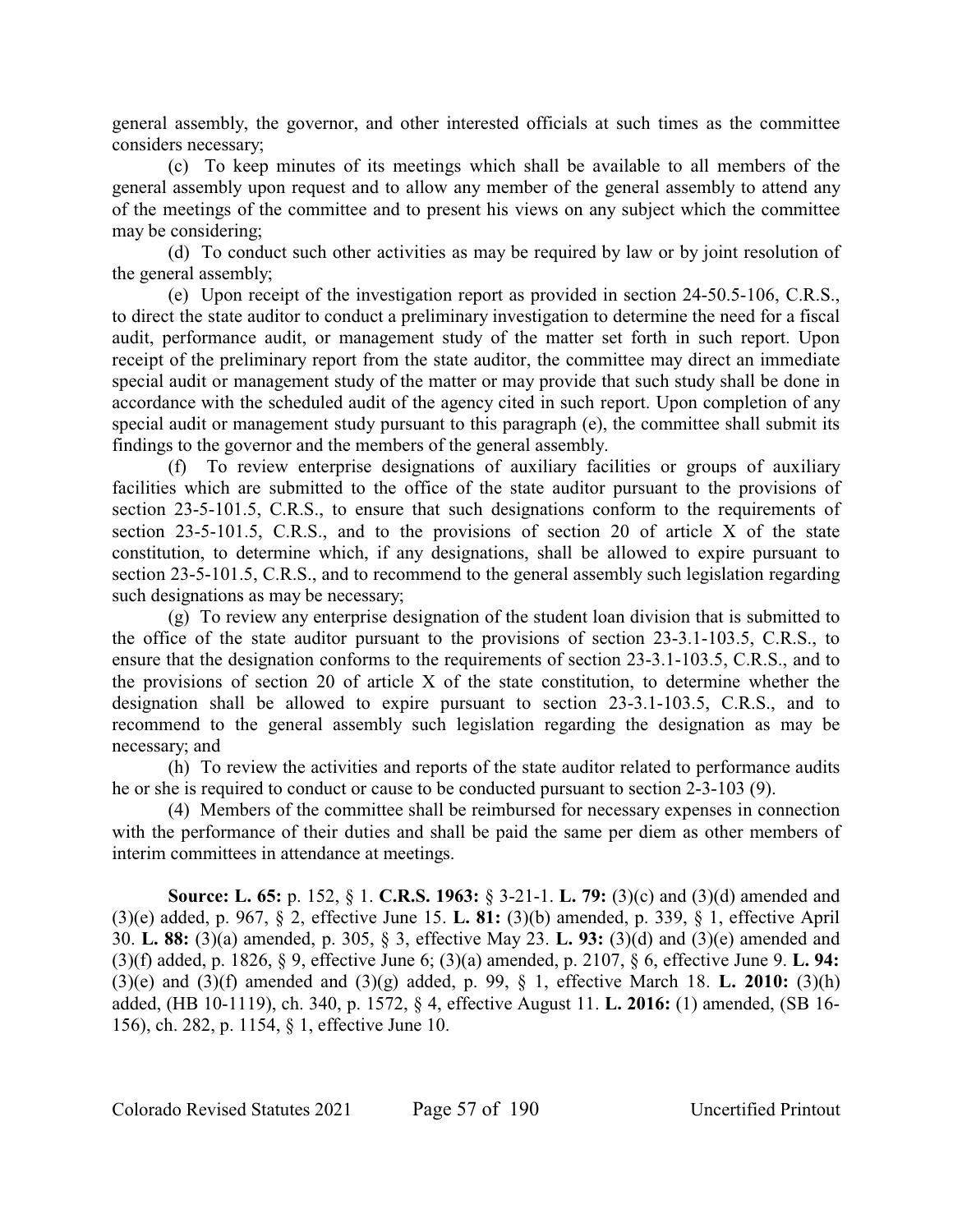**Cross references:** (1) For necessary expenses and per diem allowances to committee members, see § 2-2-307.

(2) In 2010, subsection (3)(h) was added by the "State Measurement for Accountable, Responsive, and Transparent (SMART) Government Act". For the short title, see section 1 of chapter 340, Session Laws of Colorado 2010.

**2-3-102. State auditor - qualifications and appointment - term of office.** The state auditor must be a certified public accountant licensed to practice in this state. The state auditor shall be appointed without regard to political affiliation by a majority vote of the members elected to and serving in each house of the general assembly to serve for a term of five years and until a successor is appointed and qualified with the first such term beginning on July 1, 1966. If a vacancy occurs in the position of state auditor, the committee may designate a temporary state auditor who shall exercise and perform all of the powers and duties that are by law to be exercised and performed by the state auditor until a replacement is appointed by the general assembly.

**Source: L. 65:** p. 153, § 2. **C.R.S. 1963:** § 3-21-2. **L. 77:** Entire section amended, p. 255, § 1, effective May 18. **L. 2017:** Entire section amended, (SB 17-294), ch. 264, p. 1382, § 1, effective May 25.

**Cross references:** For the appointment of the state auditor, see § 49 of art. V, Colo. Const.

**2-3-103. Duties of state auditor - definition.** (1) (a) It is the duty of the state auditor to conduct or cause to be conducted postaudits of all financial transactions and accounts kept by or for all departments, institutions, and agencies of the state government, including educational institutions, and the judicial and legislative branches, to conduct performance postaudits thereof, and to perform similar or related duties with respect to such political subdivisions of the state as may be required by law. Postaudits of all financial transactions and accounts may be conducted on a biennial basis.

(b) The state auditor shall have the authority to conduct or cause to be conducted postaudits of all financial transactions and accounts kept by or for any special purpose authority as defined in section 24-77-102 (15), C.R.S., or any state entity designated as an enterprise as defined in section 20 (2)(d) of article X of the state constitution, including performance postaudits thereof, except for:

(I) Any special purpose authority or state entity whose governing body includes the state auditor as an ex officio member;

(II) Any hospital that is subject to audit under the "Colorado Medical Assistance Act", articles 4 to 6 of title 25.5, C.R.S., or medicare, Title XVIII of the federal "Social Security Act", as amended; or

(III) Any special purpose authority or state entity where the authority's or entity's actions are subject to a performance audit, or such similar audit, by the federal government. Upon completion of such a federal performance audit, a copy of the audit shall be shared with the state auditor.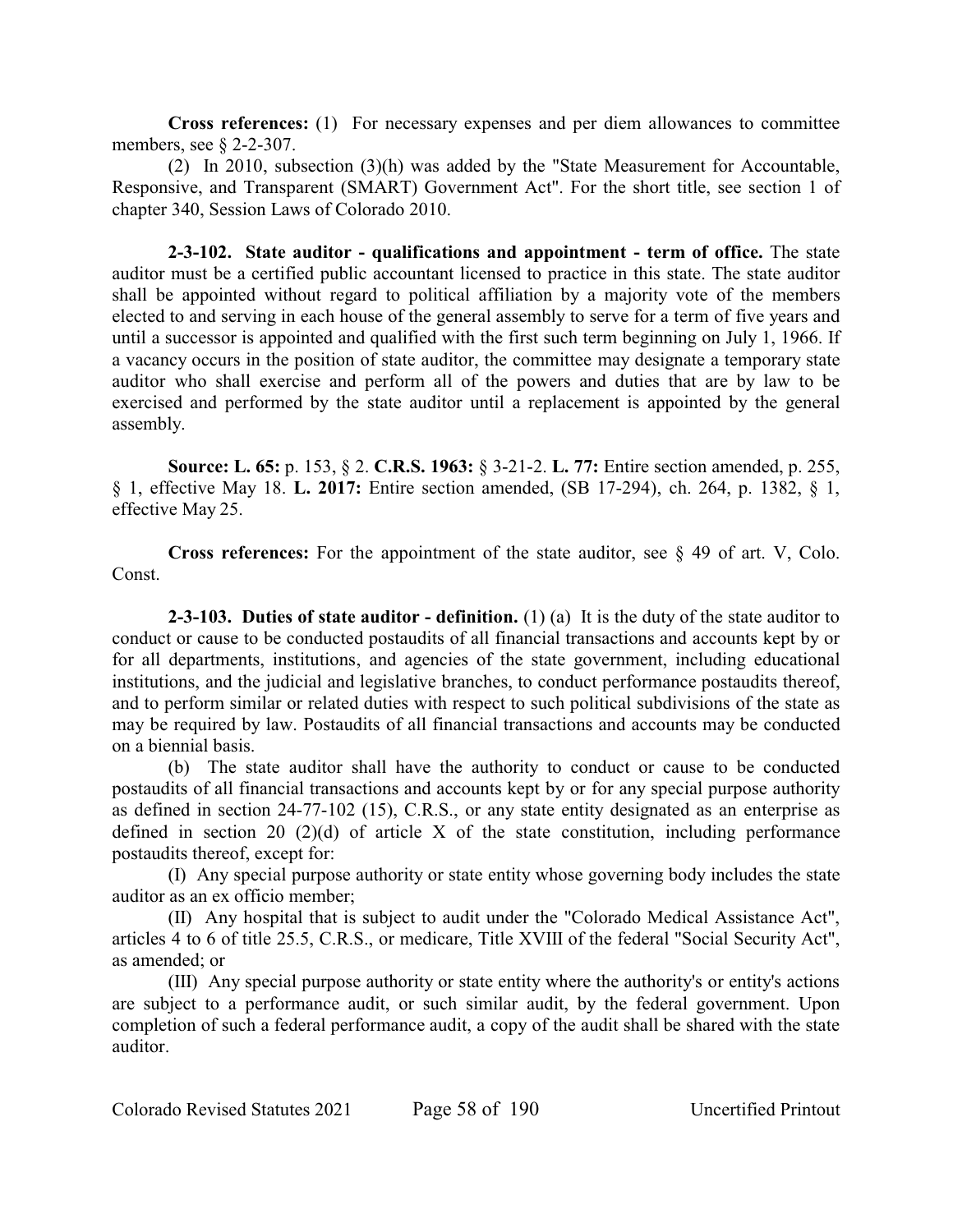(1.5) (a) In addition to any other duties granted by law, the state auditor may assess, confirm, and report on the security practices of all of the information technology systems maintained or administered by all departments, institutions, and agencies of state government, including educational institutions and the judicial and legislative branches. The state auditor may perform similar or related duties with respect to political subdivisions of the state where the state auditor has been granted authority to perform financial or performance audits with respect to such political subdivisions. In order to perform such duties, the state auditor may conduct penetration or similar testing of computer networks or information systems of the state or a political subdivision, as applicable, assess network or information system vulnerability, or conduct similar or related procedures to promote best practices with respect to the confidentiality, integrity, and availability of information systems technology as the state auditor deems necessary in his or her discretion. In conducting such testing, the state auditor may contract with auditors or information technology security specialists, or both, who possess the necessary specialized knowledge and experience to perform the required work. The authority of the state auditor pursuant to the requirements of this subsection (1.5) are coextensive with the state auditor's authority under this part 1.

(b) Any testing or assessment of security practices and procedures concerning information technology in accordance with paragraph (a) of this subsection (1.5) shall be conducted or caused to be conducted by the state auditor:

(I) After consultation and in coordination with, but not requiring the approval of, the chief information officer appointed pursuant to section 24-37.5-103, C.R.S., or any person performing comparable duties for either a state agency that is not under the jurisdiction of the office of information technology created in section 24-37.5-103, C.R.S., or a political subdivision of the state;

(II) In accordance with industry standards prescribed by the national institute of standards and technology or any successor agency; and

(III) After the state auditor and any other person with whom the state auditor is required to consult in accordance with the requirements of subparagraph (I) of this paragraph (b) have agreed in writing to rules governing the manner in which the testing or assessment is to be conducted, including a mitigation plan for handling significant system outages or disruptions in the event they occur.

(2) The state auditor shall prepare for the committee reports and recommendations on the postaudits conducted, and, under the direction of the committee, shall prepare an annual report to contain, among other things, copies of or the substance of audit reports on the various departments, institutions, and agencies as well as a summary of recommendations made in regard thereto. All reports must be open to public inspection except for that portion of any report containing recommendations, comments, and any narrative statements which is released only upon the approval of a majority vote of the committee.

(3) The state auditor shall keep a complete and accurate set of records on the fiscal transactions of the state auditor's office, and shall also keep a complete file of copies of all audit reports, including work papers, and copies of examinations, investigations, and any other reports or materials issued by the state auditor, the state auditor's staff, or by the committee. The work papers of the office of the state auditor shall be open to public inspection only upon approval of a majority of the members of the committee. Only the specific work papers that the committee votes to approve for disclosure shall be open to public inspection. Work papers that have not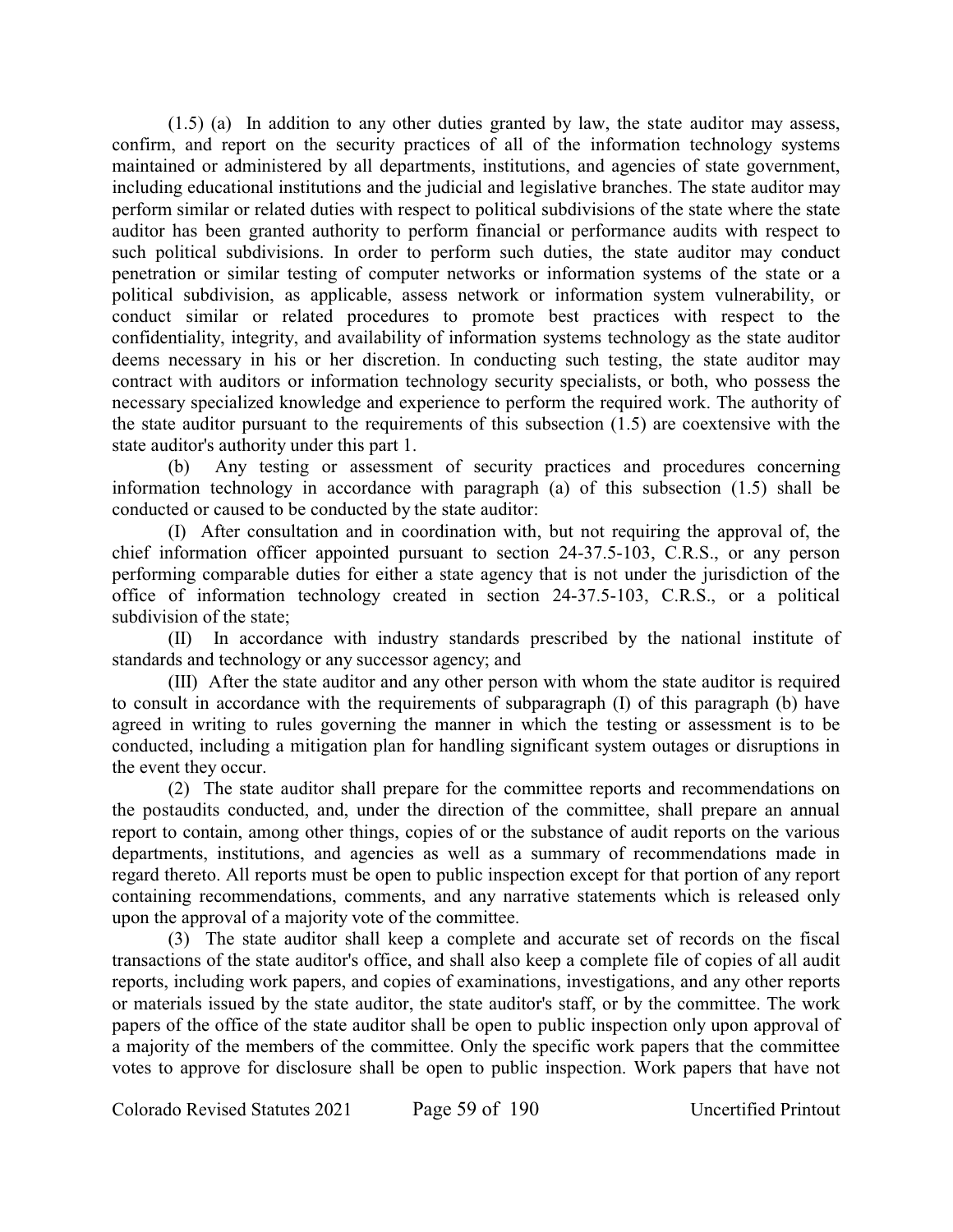been specifically approved for disclosure by a majority vote of the committee shall remain confidential. Under no circumstances shall the work papers be open to public inspection prior to the completed report being filed with the committee.

(4) All expenses incurred by the office of the state auditor, including salaries and expenses of employees, shall be paid upon vouchers signed by the chairman of the committee and drawn on funds appropriated for legislative expenses and allocated to the office of the state auditor; except that any payroll voucher or any other voucher which does not exceed one thousand dollars may be signed by the state auditor or by the state auditor's authorized designee.

(5) It is the duty of the state auditor to annually evaluate the investments of the public school fund and report to the committee any loss of principal of such fund that, in the state auditor's judgment, exists.

(6) Repealed.

(7) Upon a determination by the state auditor that the provisions of section 20-1-112, C.R.S., have not been met, the state auditor shall cause to be conducted a postaudit of any noncomplying office of district attorney. The expenses of such a postaudit shall be borne by the office of district attorney.

(8) The state auditor shall review or cause to be reviewed all enterprise designations submitted to the office of the state auditor pursuant to the provisions of sections 23-3.1-103.5 and 23-5-101.5, C.R.S., to ensure that such designations conform to the requirements of section 23-3.1-103.5 or 23-5-101.5, C.R.S., whichever is applicable, and to the provisions of section 20 of article X of the state constitution. In addition, the state auditor shall recommend to the legislative audit committee those designations, if any, which, in the opinion of the state auditor, should be allowed to expire and shall otherwise assist the legislative audit committee in reviewing the enterprise designations submitted to the office of the state auditor.

(9) It is the duty of the state auditor to conduct or cause to be conducted performance audits as specified in section 2-7-204 (5).

(9.5) It is the duty of the state auditor to notify the appropriate joint committee of reference as determined pursuant to section 2-7-203 when a department has not completed recommendations made by the state auditor within the time provided.

(9.7) It is the duty of the state auditor to establish and administer the fraud hotline as specified in section 2-3-110.5.

(10) As used in this section, unless the context otherwise requires:

(a) "Information technology" shall have the same meaning as specified in section 24- 37.5-102 (12).

**Source: L. 65:** p. 154, § 3. **C.R.S. 1963:** § 3-21-3. **L. 69:** p. 94, § 1. **L. 73:** p. 670, § 1. **L. 77:** Entire section amended, p. 1056, § 5, effective May 18. **L. 81:** (1) and (3) amended, p. 340, § 1, effective March 27. **L. 83:** (6) added, p. 375, § 1, effective June 1. **L. 86:** (1) amended, p. 401, § 1, effective March 20; (6) repealed, p. 937, § 3, effective July 1. **L. 89:** (7) added, p. 945, § 1, effective April 4; (2) amended, p. 332, § 1, effective April 7. **L. 93:** (3) amended, p. 14, § 1, effective March 2; (8) added, p. 1826, § 10, effective June 6. **L. 94:** (8) amended, p. 100, § 2, effective March 18. **L. 2010:** (9) added, (HB 10-1119), ch. 340, p. 1572, § 5, effective August 11. **L. 2011:** (1) amended, (SB 11-115), ch. 114, p. 359, § 1, effective April 13; (1.5) and (10) added, (SB 11-082), ch. 109, p. 338, § 1, effective August 10. **L. 2013:** (9) amended and (9.5) added, (HB 13-1299), ch. 382, p. 2242, § 2, effective June 5. **L. 2017:** (1.5)(a), (2), (4), and (5)

Colorado Revised Statutes 2021 Page 60 of 190 Uncertified Printout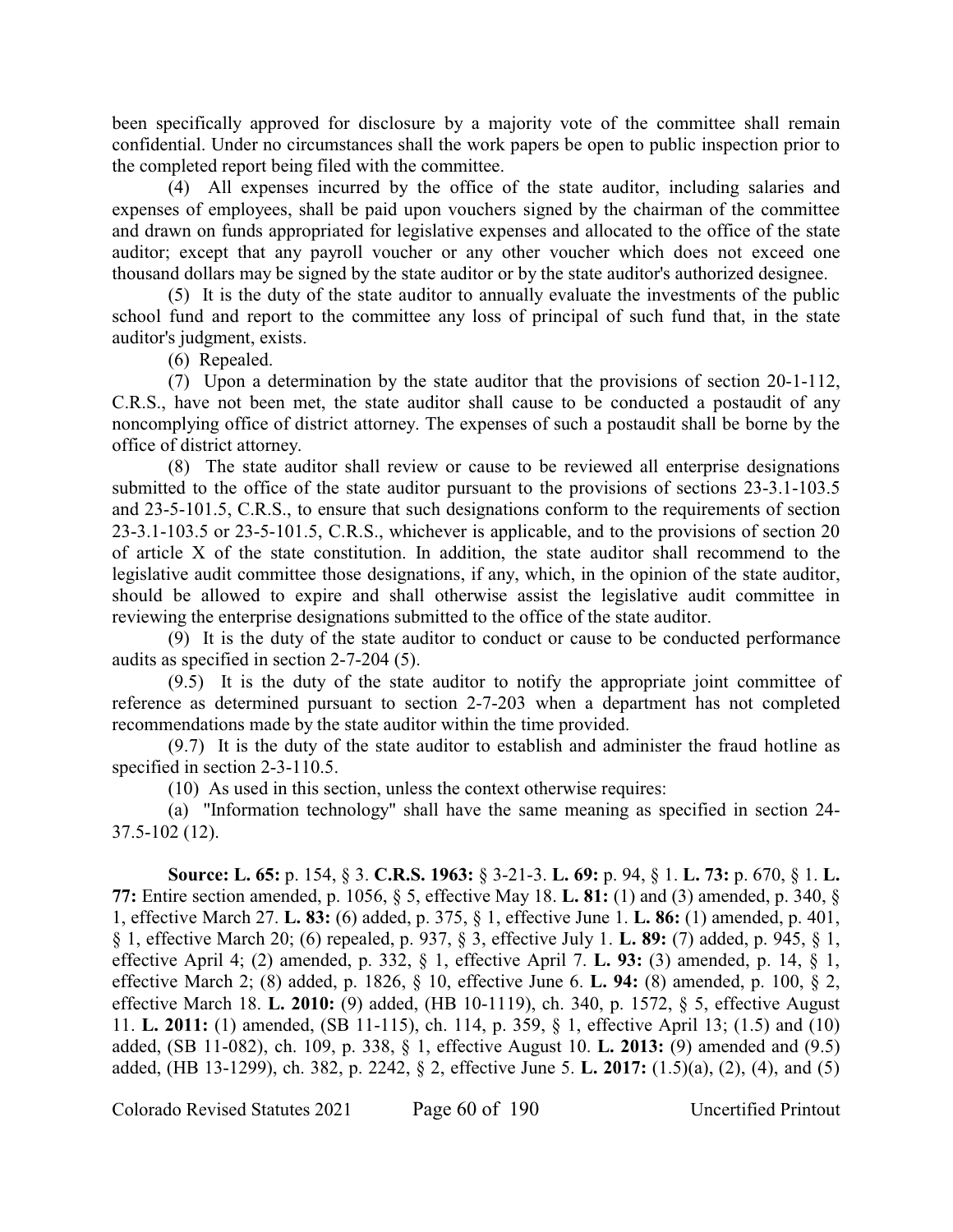amended, (SB 17-294), ch. 264, p. 1382, § 2, effective May 25; (9.7) added, (HB 17-1223), ch. 243, p. 1004, § 2, effective August 9. **L. 2021:** (10)(a) amended, (HB 21-1236), ch. 211, p. 1115, § 15, effective September 7.

**Cross references:** In 2010, subsection (9) was added by the "State Measurement for Accountable, Responsive, and Transparent (SMART) Government Act". For the short title, see section 1 of chapter 340, Session Laws of Colorado 2010.

**2-3-103.5. Deputies.** The state auditor, with the approval of the committee, may appoint one or more deputy state auditors, not to exceed three in number, pursuant to section 2-3-104. In the case of the temporary absence or incapacity of the state auditor, the committee may designate a deputy to exercise and perform all or any portion of the powers and duties of the state auditor which are by law exercised and performed by the state auditor, and, unless and until such designation is made by the committee, the state auditor may so designate such deputy.

**Source: L. 77:** Entire section added, p. 255, § 2, effective May 18.

**2-3-103.7. Disclosure of reports before filing.** (1) **[***Editor's note: This version of subsection (1) is effective until July 1, 2024.***]** Any state employee or other individual acting in an oversight role as a member of a committee, board, or commission, or any employee or other individual acting in an oversight role with respect to any audit conducted pursuant to sections 2- 3-120, 2-3-127, 10-22-105 (4)(c), and 25.5-10-209 (4), who willfully and knowingly discloses the contents of any report prepared by or at the direction of the state auditor's office prior to the release of such report by a majority vote of the committee as provided in section 2-3-103 (2) is guilty of a misdemeanor and, upon conviction thereof, shall be punished by a fine of not more than five hundred dollars.

(1) **[***Editor's note: This version of subsection (1) is effective July 1, 2024.***]** Any state employee or other individual acting in an oversight role as a member of a committee, board, or commission, or any employee or other individual acting in an oversight role with respect to any audit conducted pursuant to sections 2-3-120, 2-3-127, 10-22-105 (4)(c), and 25.5-6-1708 (1), who willfully and knowingly discloses the contents of any report prepared by or at the direction of the state auditor's office prior to the release of such report by a majority vote of the committee as provided in section 2-3-103 (2) is guilty of a misdemeanor and, upon conviction thereof, shall be punished by a fine of not more than five hundred dollars.

(2) This section shall not apply to necessary communication of employees of the state auditor's office or employees of any person contracting to provide services for the state auditor's office with those persons necessary to complete the audit report or with other state agencies involved with comparable reports.

**Source: L. 79:** Entire section added, p. 296, § 1, effective July 1. **L. 89:** (1) amended, p. 332, § 2, effective April 7. **L. 2019:** (1) amended, (HB 19-1136), ch. 26, p. 86, § 1, effective August 2. **L. 2021:** (1) amended, (HB 21-1294), ch. 414, p. 2764, § 2, effective July 2; (1) amended, (HB 21-1249), ch. 178, p. 970, § 2, effective September 7; (1) amended, (HB 21- 1187), ch. 83, p. 323, § 2, effective July 1, 2024.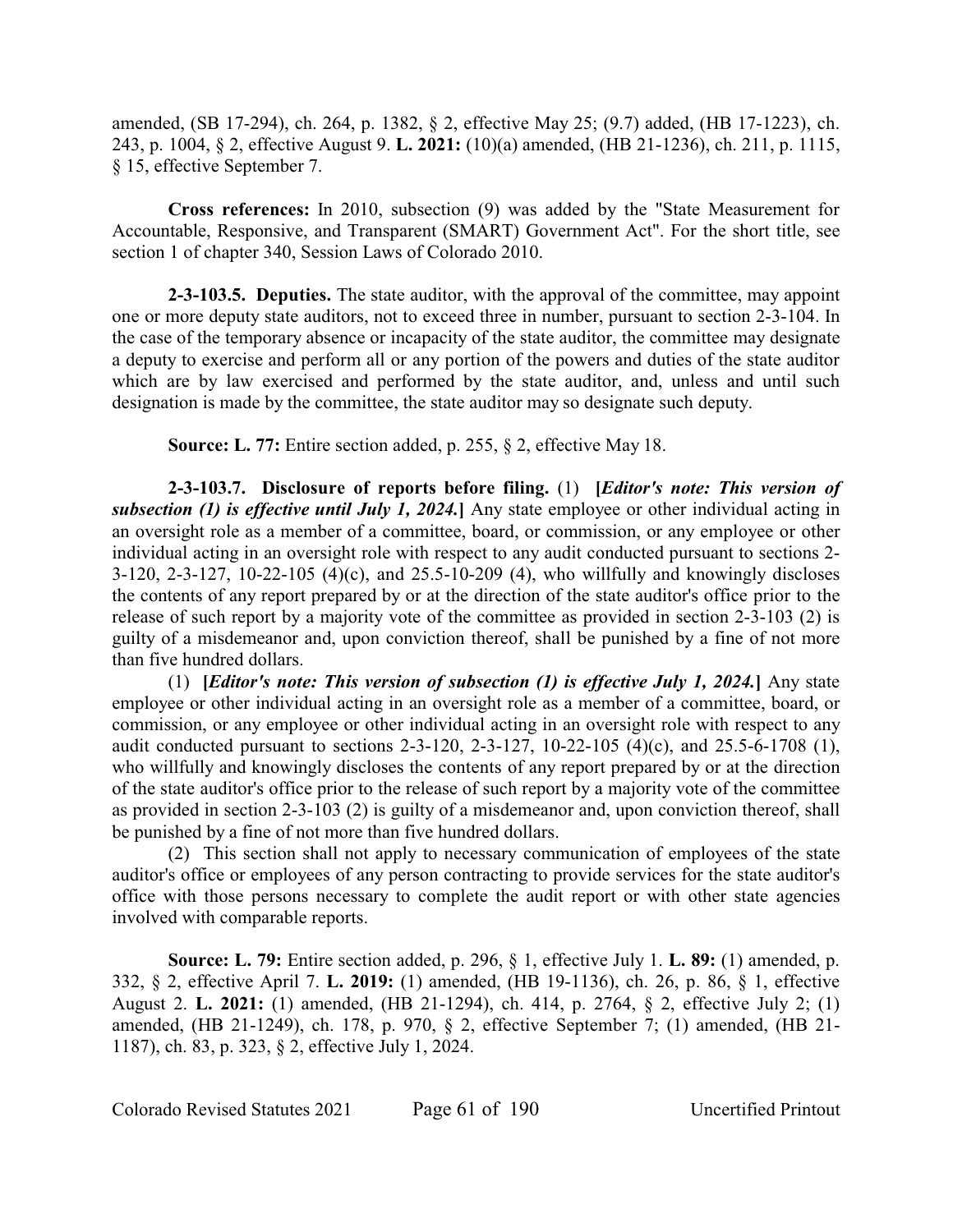**Editor's note:** Amendments to subsection (1) by HB 21-1249 and HB 21-1294 were harmonized and, effective July 1, 2024, amendments to subsection (1) by HB 21-1187 will be harmonized.

**2-3-104. Salary and staff of state auditor.** The state auditor shall be paid a salary to be determined by the executive committee, as provided in section 2-3-303 (3). The state auditor, with the approval of the committee, may appoint such additional professional, technical, clerical, or other employees or contract for such services necessary to perform the functions assigned to the state auditor. No more than three members of the staff of the state auditor shall be exempt from the state personnel system.

**Source: L. 65:** p. 154, § 4. **C.R.S. 1963:** § 3-21-4. **L. 88:** Entire section amended, p. 305, § 4, effective May 23. **L. 93:** Entire section amended, p. 2107, § 7, effective June 9. **L. 94:** Entire section amended, p. 1624, § 10, effective May 31.

**2-3-104.5. Legal representation of the state auditor.** The duty of providing legal representation or otherwise rendering legal services to the state auditor in connection with the auditor's performance of his or her functions and duties under this part 1 is shared between the office of legislative legal services created in section 2-3-501 and the attorney general. The attorney general is limited to providing legal advice and representation to the auditor in connection with litigation matters, issues related to financial or performance postaudits conducted by the state auditor, and issues related to the administration of the fraud hotline created in section 2-3-110.5.

**Source: L. 2020:** Entire section added, (SB 20-063), ch. 12, p. 56, § 12, effective September 14.

# **2-3-105. Transfer of employees. (Repealed)**

**Source: L. 65:** p. 154, § 5. **C.R.S. 1963:** § 3-21-5. **L. 81:** Entire section repealed, p. 342, § 9, effective March 27.

# **2-3-106. Bond. (Repealed)**

**Source: L. 65:** p. 155, § 6. **C.R.S. 1963:** § 3-21-6. **L. 81:** Entire section repealed, p. 342, § 9, effective March 27.

**2-3-107. Authority to subpoena witnesses - access to records.** (1) For the purposes of this part 1 the committee has the power to subpoena witnesses, take testimony under oath, and to assemble records and documents, by subpoena duces tecum or otherwise, with the same power and authority as courts of record and may apply to courts of record for the enforcement of these powers. The sheriff of any county shall serve any subpoena on written order of the committee in the same manner as process is served in civil actions. Witnesses subpoenaed to appear before the committee shall receive the same fees and expenses as witnesses in civil cases.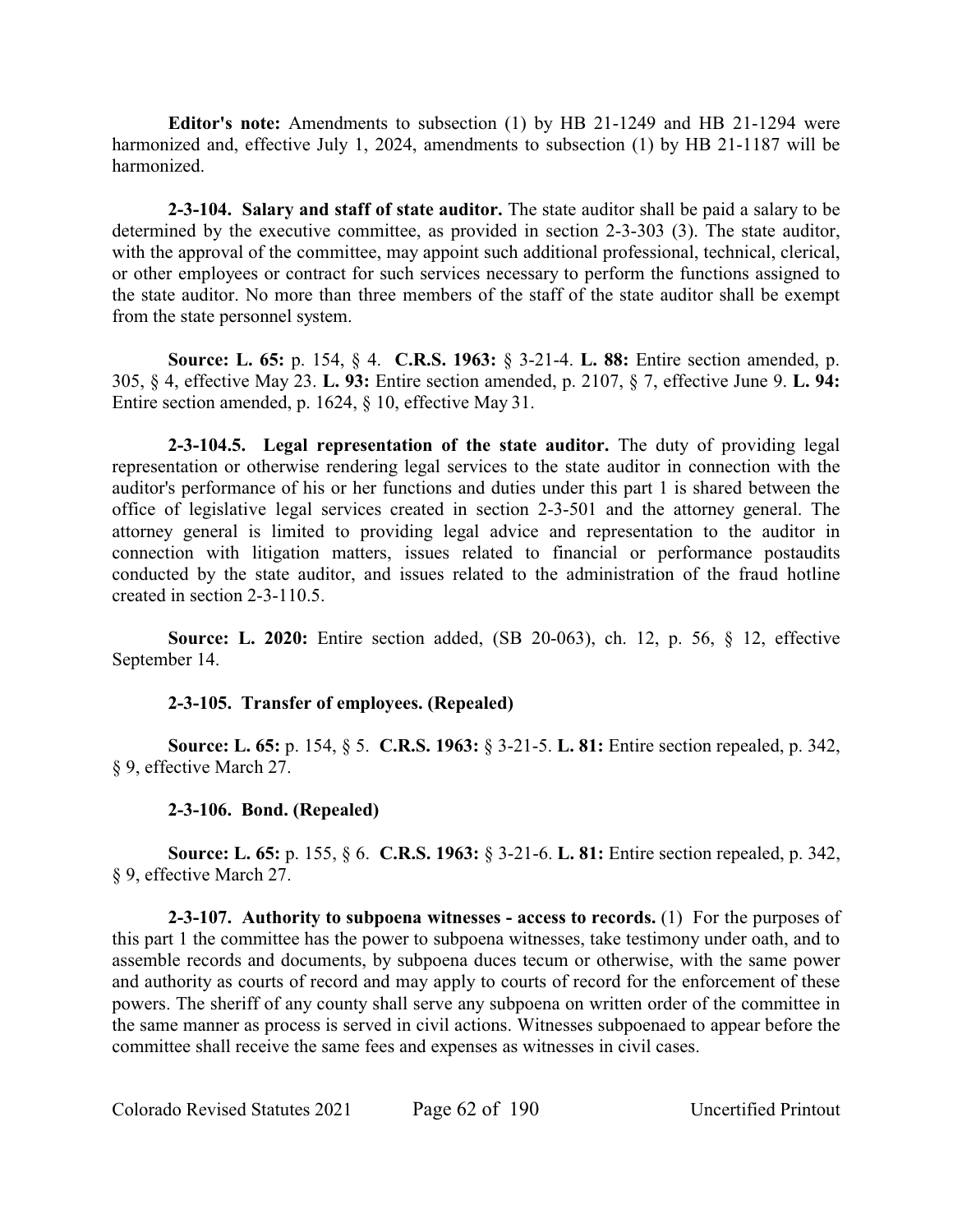(2) (a) (I) **[***Editor's note: This version of the introductory portion of subsection (2)(a)(I) is effective until July 1, 2024.***]** Notwithstanding any provision of law to the contrary, the state auditor or his or her designated representative is authorized to have access at all times, except as provided by sections 39-1-116, 39-4-103, and 39-5-120, to all of the books, accounts, reports, vouchers, or other records or information in any department, institution, or agency, including but not limited to records or information required to be kept confidential or exempt from public disclosure upon subpoena, search warrant, discovery proceedings, or otherwise. The authority of the state auditor or his or her designated representative to access at all times the books, accounts, reports, vouchers, or other records or information in accordance with this subsection (2)(a) also extends to any fiscal or performance audit the state auditor or his or her designated representative conducts of:

(2) (a) (I) **[***Editor's note: This version of the introductory portion of subsection (2)(a)(I) is effective July 1, 2024.***]** Notwithstanding any provision of law to the contrary, the state auditor or the state auditor's designated representative is authorized to have access at all times, except as provided by sections 39-1-116, 39-4-103, and 39-5-120, to all of the books, accounts, reports, vouchers, or other records or information in any department, institution, or agency, including but not limited to records or information required to be kept confidential or exempt from public disclosure upon subpoena, search warrant, discovery proceedings, or otherwise. The authority of the state auditor or the state auditor's designated representative to access at all times the books, accounts, reports, vouchers, or other records or information in accordance with this subsection (2)(a) also extends to any fiscal or performance audit the state auditor or the state auditor's designated representative conducts of:

(A) The Colorado new energy improvement district and the new energy improvement program in connection with section 2-3-120;

(B) Repealed.

(C) The health benefit exchange created in section 10-22-104 in accordance with section  $10-22-105$  (4)(c);

(D) **[***Editor's note: This version of subsection (2)(a)(I)(D) is effective until July 1, 2024.***]** Community-centered boards in accordance with section 25.5-10-209 (4);

(D) **[***Editor's note: This version of subsection (2)(a)(I)(D) is effective July 1, 2024.***]** Community-centered boards, as defined in section 25.5-6-1702 (5);

(E) **[***Editor's note: This subsection (2)(a)(I)(E) is effective July 1, 2024.***] Case** management agencies in accordance with section 25.5-6-1708 (1); and

(F) The statewide implementation of the statewide system of standards and assessments and the statewide education accountability system in accordance with section 2-3-127; except that, for purposes of said audit, the state auditor or his or her designated representative shall not have access to the financial records, including books, accounts, and vouchers, of a public school, school district, or board of cooperative services or of the state charter school institute.

(II) The authority of the state auditor or his or her designated representative to access at all times the books, accounts, reports, vouchers, or other records or information provided under subsection  $(2)(a)(I)(B)$  of this section terminates on the date the final audit report is released by the legislative audit committee.

(III) When accessing confidential health records, the state auditor shall determine the necessity of accessing personal identifying health information for the purpose of achieving the audit objectives.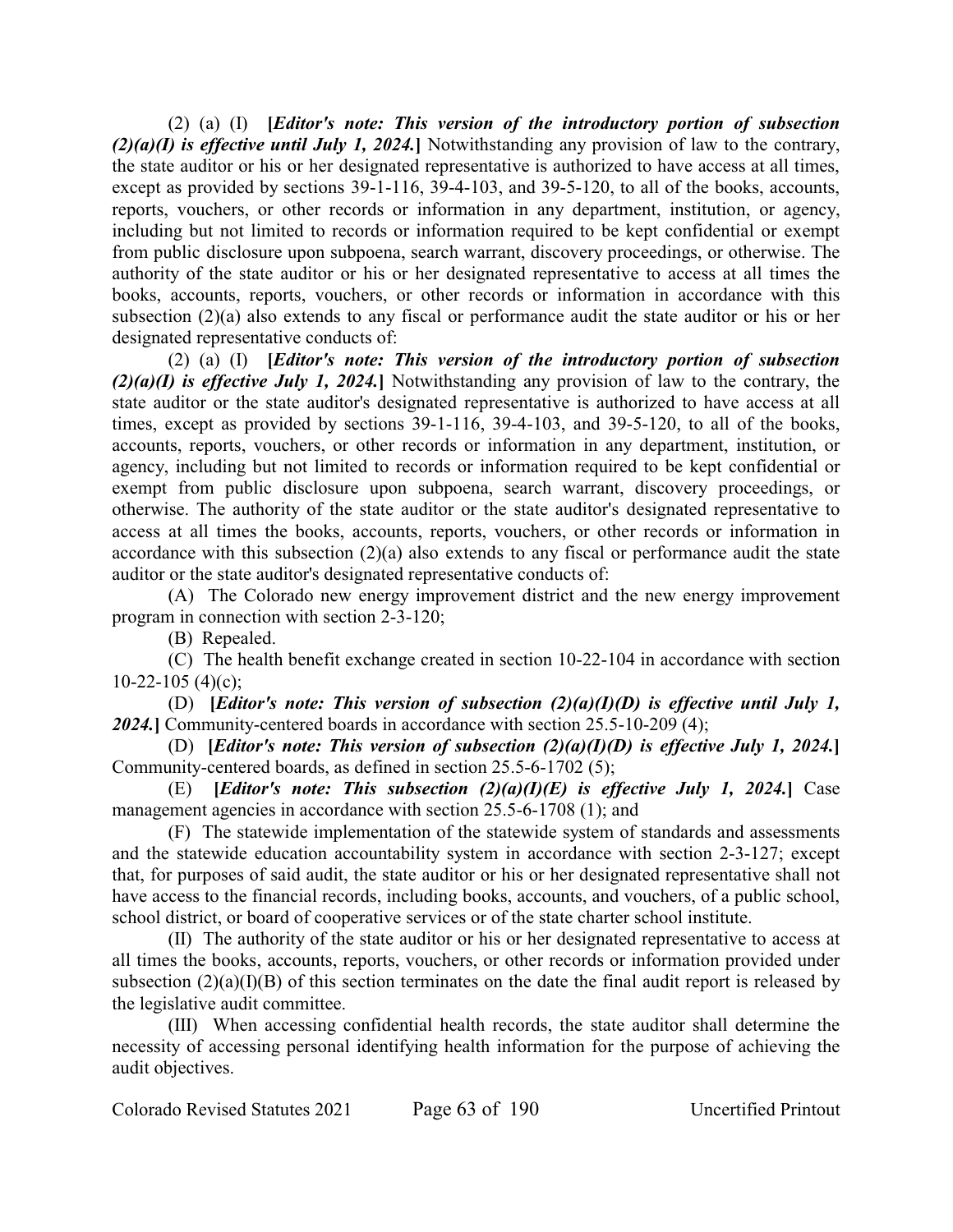(b) Nothing in this subsection (2) shall be construed as authorizing or permitting the publication of information prohibited by law. Notwithstanding the approval of the committee to release work papers of the office of the state auditor pursuant to section 2-3-103 (3), no information required to be kept confidential pursuant to any other law shall be released in connection with an audit. The results of any audit or evaluation of information technology systems undertaken pursuant to section 2-3-103 (1.5) that are precluded from disclosure under section 24-6-402 (3)(a)(IV), C.R.S., shall not be released in connection with any such audit or evaluation. In addition to the penalty established in section 2-3-103.7, any person who unlawfully releases confidential information shall be subject to any criminal or civil penalty under any applicable law for the unlawful release of the information.

(c) **[***Editor's note: This version of subsection (2)(c) is effective until March 1, 2022.***]** Any officer or employee who fails or refuses to permit such access or examination for audit or who interferes in any way with such examination is guilty of a misdemeanor and, upon conviction thereof, shall be punished by a fine of not less than one hundred dollars nor more than one thousand dollars, or by imprisonment in the county jail for not less than one month nor more than twelve months, or by both such fine and imprisonment.

(c) **[***Editor's note: This version of subsection (2)(c) is effective March 1, 2022.***]** Any officer or employee who fails or refuses to permit such access or examination for audit or who interferes in any way with such examination commits a class 2 misdemeanor.

(3) In verifying any of the audits made, the state auditor has the right to ascertain the amounts on deposit in any bank or other depository belonging to any department, institution, or agency required to be audited and has the right to audit said account on the books of any such bank or depository. No bank or other depository is liable for making available to the state auditor any of the information required under this subsection (3).

**Source: L. 65:** p. 155, § 7. **C.R.S. 1963:** § 3-21-7. **L. 2006:** (2) amended, p. 1195, § 1, effective May 25. **L. 2011:** (2)(b) amended, (SB 11-082), ch. 109, p. 339, § 2, effective August 10. **L. 2017:** (3) amended, (SB 17-294), ch. 264, p. 1383, § 3, effective May 25. **L. 2019:** (2)(a) amended, (HB 19-1136), ch. 26, p. 86, § 2, effective August 2. **L. 2021:** IP(2)(a)(I), (2)(a)(I)(C), and  $(2)(a)(I)(D)$  amended and  $(2)(a)(I)(F)$  added, (HB 21-1294), ch. 414, p. 2764, § 3, effective July 2; (2)(a)(I)(B) repealed, (HB 21-1249), ch. 178, p. 970, § 3, effective September 7; (2)(c) amended, (SB 21-271), ch. 462, p. 3132, § 52, effective March 1, 2022; IP(2)(a)(I) and  $(2)(a)(I)(D)$  amended and  $(2)(a)(I)(E)$  added, (HB 21-1187), ch. 83, p. 323, § 3, effective July 1, 2024.

**Editor's note:** (1) Section 803(2) of chapter 462 (SB 21-271), Session Laws of Colorado 2021, provides that the act changing this section applies to offenses committed on or after March 1, 2022.

(2) Amendments to subsections  $IP(2)(a)(I)$  and  $(2)(a)(I)(D)$  by HB 21-1187 and HB 21-1294 were harmonized, effective July 1, 2024.

**Cross references:** For fees and expenses of witnesses in civil cases, see §§ 13-33-102 and 13-33-103; for the authority of legislative council to compel attendance of witnesses and procedure therefor, see § 2-3-306; for the authority of the general assembly to compel attendance of witnesses, see § 2-2-313.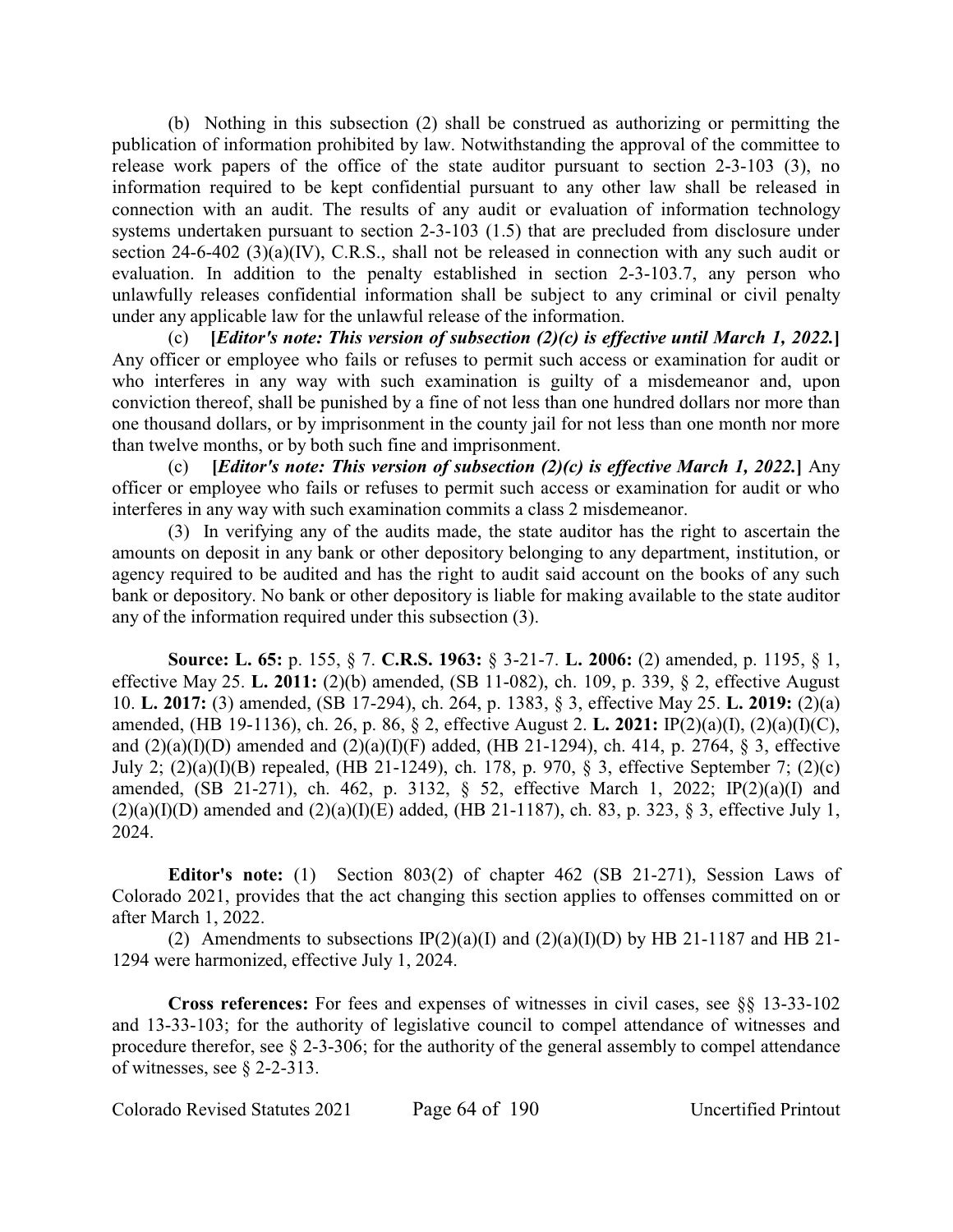**2-3-108. Special audits.** Any member of the general assembly or the governor may request the committee to direct a special audit of any department, institution, or agency, and, upon the vote of the majority of the committee approving such request, the state auditor shall make or cause to be made such audit.

#### **Source: L. 65:** p. 156, § 8. **C.R.S. 1963:** § 3-21-8.

**2-3-109. Emergency reports.** (1) If the state auditor finds in the course of an audit evidence of improper practices of financial administration or inadequacy of fiscal records, the state auditor shall report the same immediately to the committee. With the approval of the committee, the state auditor shall also report the same to the governor and the head of any department, institution, or agency affected thereby.

(2) If the state auditor in the course of an audit finds evidence of apparently illegal transactions or misuse or embezzlement of public funds or property, the state auditor shall immediately report such transactions to the committee; moreover, with the approval of the committee, the state auditor may file a written copy of the report with the governor but shall give notice thereof to the district attorney of the district wherein such transactions are reported to have taken place.

**Source: L. 65:** p. 156, § 9. **C.R.S. 1963:** § 3-21-9. **L. 81:** Entire section amended, p. 340, § 2, effective March 27. **L. 2017:** Entire section amended, (SB 17-294), ch. 264, p. 1383, § 4, effective May 25.

**2-3-110. Reimbursement of state auditor for certain audits - disclosure.** (1) When the state auditor is required by law or the state constitution to audit or cause to be audited a state department, institution, or agency or other governmental or organizational entity for selfsupporting or nonappropriated activities, including but not limited to enterprises as defined in section 20 (2)(d) of article X of the state constitution, associated students' accounts, auxiliary enterprise funds, nonprofit corporations, trust funds, contracts with the federal government, federal grants-in-aid, or federal assistance programs, moneys from the state general fund shall not be used to pay for the cost of the audit, and the state auditor shall be reimbursed for the audit services by the entity for which the audit is in whole or in part performed.

(2) The reimbursement amount from such entity shall be a pro rata share of the total state auditor's cost, based upon a time-spent factor, if the total audit of the entity includes the audit of state-appropriated funds. If state-appropriated funds are not involved in such audits, the reimbursement shall be not less than the average hourly cost of the operations of the state auditor's office nor more than the average rate attainable from certified public accounting firms performing similar services for this state. Reimbursement charges may be negotiated with the state auditor's office within the above limitations.

(3) The state auditor shall disclose the amount of fully reimbursed audit services in the annual financial statements of the legislative department.

**Source: L. 71:** p. 111, § 1. **C.R.S. 1963:** § 3-21-11. **L. 2005:** (1) amended and (3) added, p. 1516, § 2, effective May 5.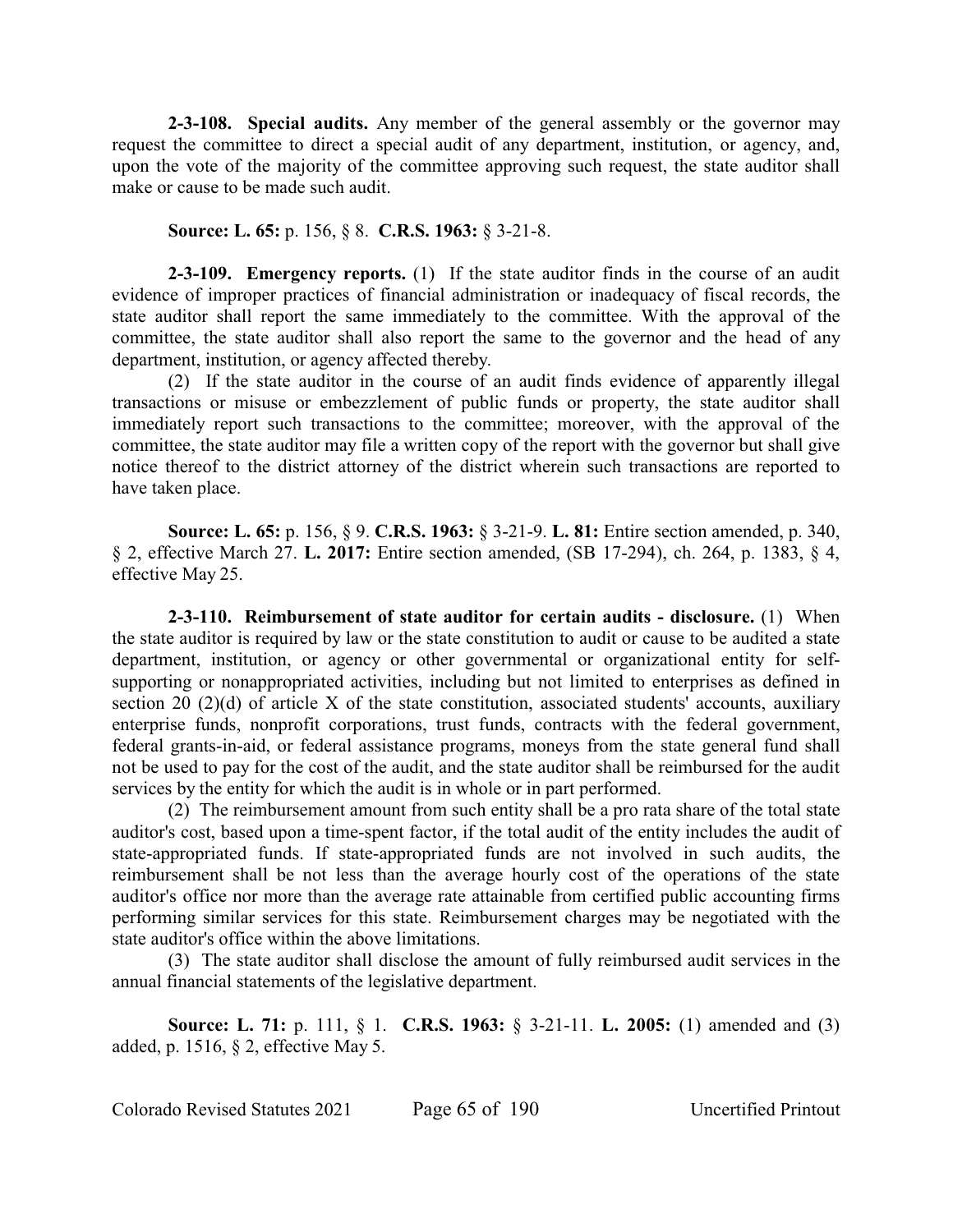**Cross references:** For the state auditor's duties, see § 49 of art. V, Colo. Const.

**2-3-110.5. Fraud hotline - investigations - confidentiality - access to records definitions.** (1) As used in this section, unless the context otherwise requires:

(a) "Committee" means the legislative audit committee created in section 2-3-101 (1).

(b) "Contracted individual" means an individual currently or formerly acting under a contract, purchase order, or other similar agreement for the procurement of goods and services with a state agency; except that "contracted individual" does not include individuals or entities that provide services or receive benefits under Title XIX or Title XXI of the federal "Social Security Act".

(c) "Employee" means an individual currently or formerly employed by a state agency; except that "employee" does not include individuals or entities that provide services or receive benefits under Title XIX or Title XXI of the federal "Social Security Act".

(d) "Fraud" means occupational fraud or the use of one's occupation for personal enrichment through the deliberate misuse or misapplication of the employing organization's resources or assets. The definition of fraud specified in this subsection (1)(d) is used exclusively for purposes of the fraud hotline to be administered by the state auditor in accordance with this section and shall not be construed to apply to any other section of the Colorado Revised Statutes.

(e) "Fraud hotline" or "hotline" means the system created and maintained by the state auditor pursuant to subsection (2)(a) of this section.

(f) "Hotline call" means a report of information to the fraud hotline regardless of whether such report is made by telephone, fax, email, or another internet-based format.

(g) "Investigation" means an investigation of a report to the fraud hotline of an allegation of fraud committed by an employee or a contracted individual. "Investigation" does not constitute a criminal investigation.

(h) "State agency" or "agency" means all departments, institutions, and agencies of state government, including the office of the governor, institutions of higher education, and the legislative and judicial departments of the state.

(i) "State auditor" means the state auditor or his or her designee.

(2) (a) The state auditor shall establish and administer a telephone number, fax number, email address, mailing address, or internet-based form whereby any individual may report an allegation of fraud committed by an employee or a contracted individual.

(b) (I) The state auditor may request that an individual submitting an allegation to the fraud hotline provide his or her name and contact information, but no person who submits an allegation to the hotline is required to provide his or her name and contact information. In addition, in accordance with federal laws and regulations, nothing in this section permits an employee of a financial institution to disclose personally identifiable or confidential information when making a report to the hotline.

(II) The state auditor shall not disclose publicly, or when making a referral to another state agency in accordance with subsection (3)(b) of this section, the identity of any individual who contacts the fraud hotline unless the individual grants the state auditor express permission to make such disclosure. The restrictions imposed by this subsection  $(2)(b)(II)$  shall not apply when the state auditor makes a disclosure to a law enforcement agency, a district attorney, or the attorney general, in connection with a criminal investigation, or to the department of health care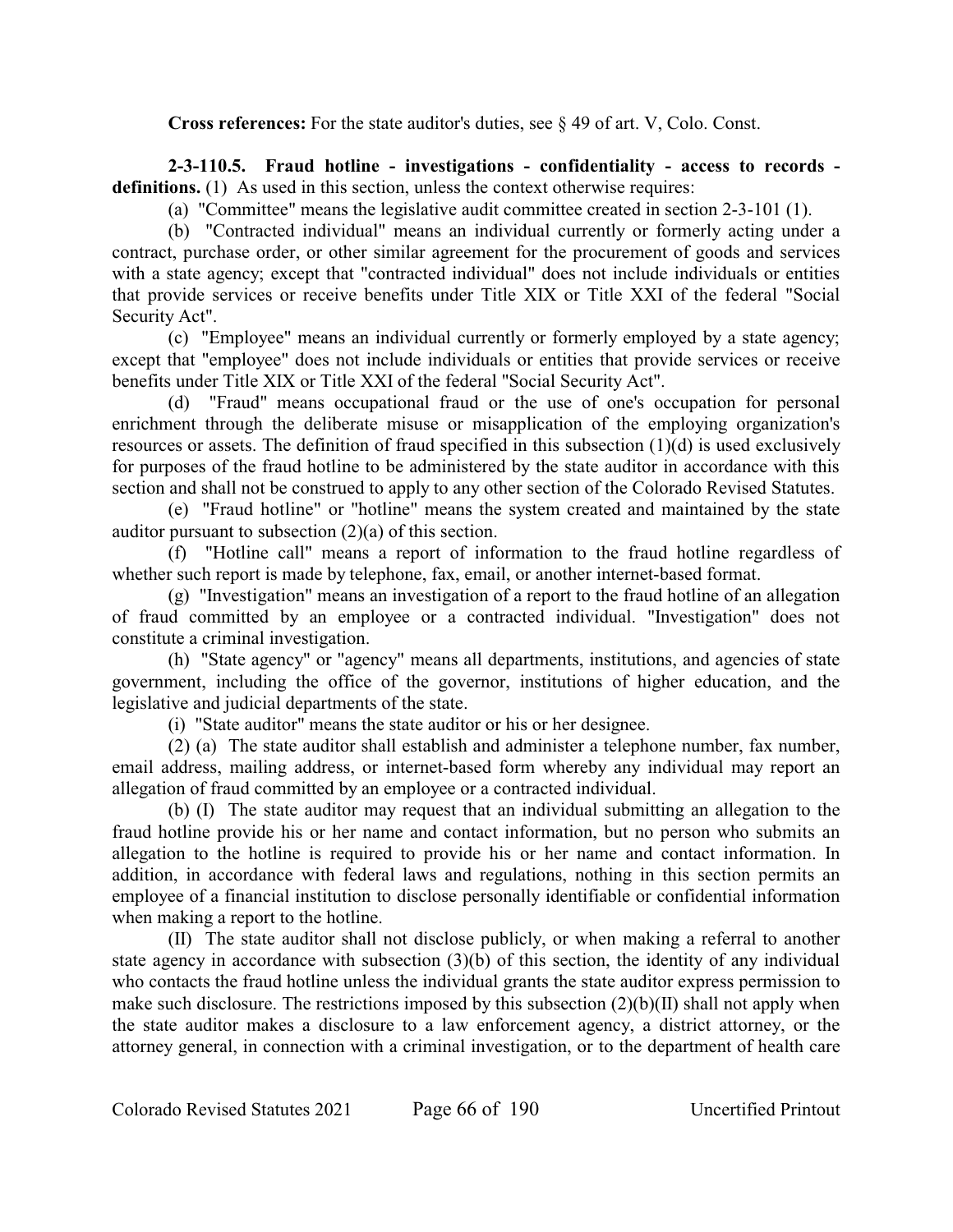policy and financing or the attorney general in accordance with subsection  $(3)(a)(II)$  of this section.

(c) The state auditor is responsible for administering the hotline, including the screening of hotline calls and, in accordance with subsection (3)(b) of this section, consulting and coordinating with state agencies to refer allegations of fraud by an employee or a contracted individual that are reported to the hotline.

(d) The state auditor shall staff the hotline with one or more individuals who possess professional knowledge and expertise in the areas of fraud prevention and detection, fraud examination, forensic accounting, or another related field. The state auditor may also contract with any private entity to assist in the execution of his or her powers and duties under this section. The state auditor shall consult and use accepted professional guidelines and best practices, such as those established by other state audit organizations or the association of certified fraud examiners, when developing internal operating policies and procedures for carrying out activities of his or her office in connection with the hotline.

(e) The state auditor shall publicize the existence and purpose of the hotline on the official website of the office of the state auditor and through other means as determined by the state auditor.

(f) (I) The state auditor shall prepare and maintain workpapers for the purpose of documenting the activities of his or her office in connection with hotline calls and investigations.

(II) All workpapers prepared or maintained by the state auditor in connection with hotline calls must be held as strictly confidential by the state auditor and not for public release. The restrictions imposed by this subsection (2)(f)(II) shall not prevent communication by and among the state auditor, a state agency, the governor, the committee, a law enforcement agency, a district attorney, or the attorney general in accordance with the requirements of this section. Notwithstanding any other provision of law, all workpapers prepared or maintained by the state auditor in connection with hotline calls shall not constitute public records for purposes of the "Colorado Open Records Act", part 2 of article 72 of title 24.

(3) (a) (I) Upon receiving a hotline call, the state auditor shall conduct an initial screening of the call to determine whether the matter being reported constitutes an allegation of fraud committed by an employee or a contracted individual.

(II) The state auditor shall forward all hotline calls alleging fraud by a medicaid recipient to the department of health care policy and financing and all calls alleging fraud by a medicaid provider or contractor to the medicaid fraud control unit of the office of the attorney general.

(b) If the state auditor determines through the initial screening that a hotline call constitutes an allegation of fraud committed by an employee or a contracted individual, the state auditor shall consult and coordinate with management or management's designee of the affected state agency or, in the case of alleged fraud involving a gubernatorial appointee, the governor's office for the purpose of referring the hotline call and any related workpapers to the affected agency. Upon receiving a referred hotline call from the state auditor, the state agency is responsible for determining and taking appropriate action to respond to the referred hotline call and reporting back to the state auditor in accordance with subsection (4) of this section. In determining appropriate action, the state agency may request either the assistance of the state auditor to participate in an investigation or request that the state auditor conduct the entire investigation.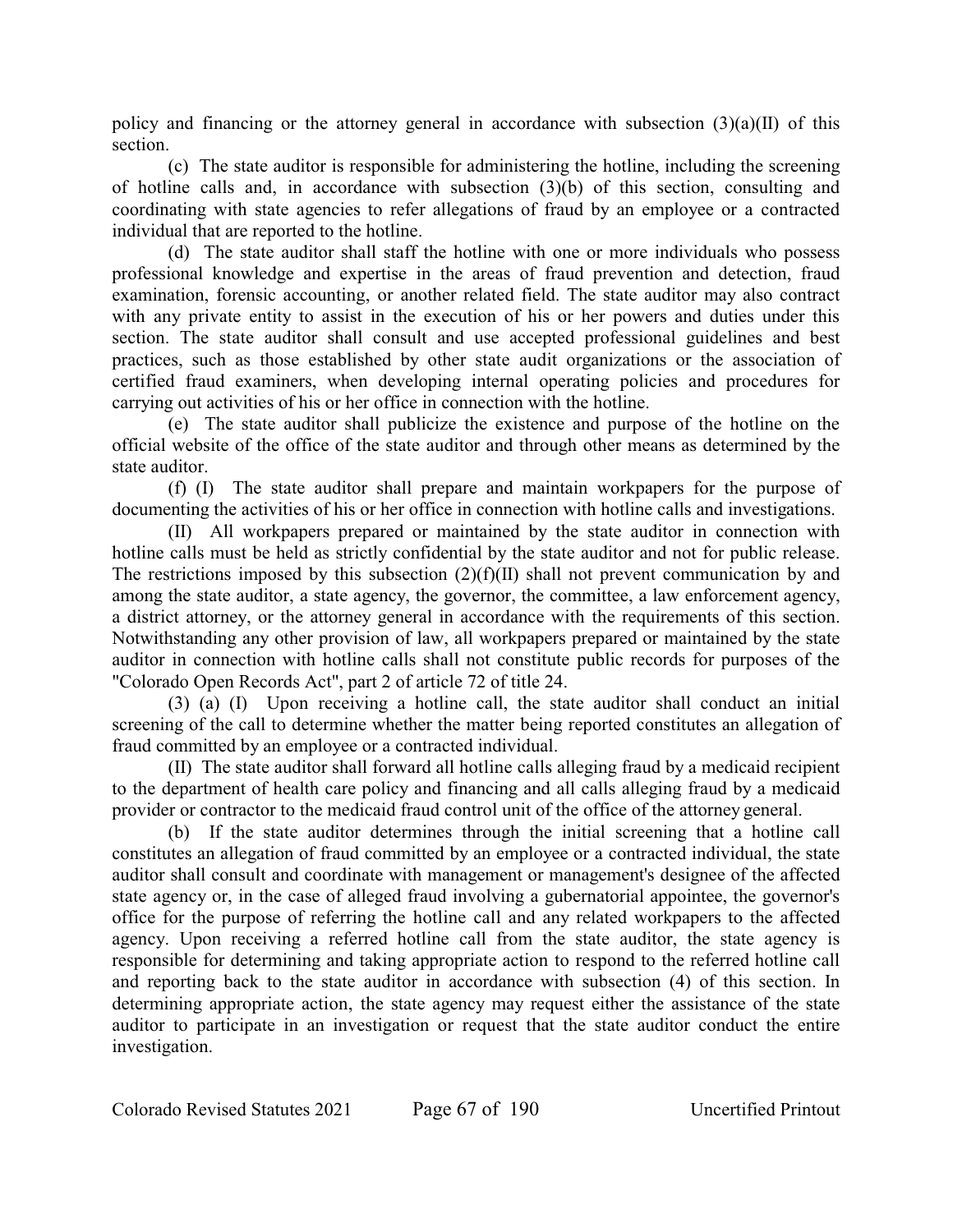(c) When, at the request of a state agency, the state auditor either participates in or conducts an investigation of a hotline call pursuant to subsection (3)(b) of this section, the following additional requirements apply:

(I) The state auditor has access at all times to all of the books, accounts, reports, vouchers, or other records or information maintained by the agency that are directly related to the scope of the investigation.

(II) The state auditor shall report the results of the investigation to the head of the affected agency or, in the case of alleged fraud involving a gubernatorial appointee, to the governor's office. The state auditor shall also provide any workpapers prepared or maintained by the state auditor during the investigation.

(III) If the investigation finds evidence that the amount of the alleged fraud exceeds one hundred thousand dollars, the state auditor shall also report the results of the investigation to the committee and, with the approval of the committee, to the governor.

(IV) If the investigation finds evidence of apparently illegal transactions or misuse or embezzlement of public funds or property, the state auditor shall immediately report the matter to a law enforcement agency, a district attorney, or the attorney general, as appropriate. The state auditor shall also provide any workpapers prepared or maintained by the state auditor during the investigation.

(4) When a state agency is referred a hotline call by the state auditor pursuant to subsection (3)(b) of this section and has not requested that the state auditor either participate in or conduct the entire investigation, the state agency shall report back to the state auditor within ninety days on the disposition of the referral, including action the agency has taken to respond to the fraud allegation and the results of any subsequent investigation by the agency. If the state agency has not reached a disposition of the referred hotline call within ninety days, the agency shall report to the state auditor the current status of the referral as of the ninety-day deadline. This reporting requirement continues every ninety days thereafter until the agency has reached a disposition of the referred hotline call.

(5) Commencing with state fiscal year 2018-19, the state auditor shall prepare an annual report to the committee summarizing, in the aggregate, activity relating to the fraud hotline during the preceding state fiscal year, such as the number, type, nature, and disposition of reports made to the hotline. The annual report shall not contain detailed information, confidential or otherwise, about any specific reports made to the hotline or that would enable the identification of either any specific individual involved in a matter reported to the hotline or any subsequent investigation. The annual report must be accessible to the public and posted on the official website of the office of the state auditor.

**Source: L. 2017:** Entire section added, (HB 17-1223), ch. 243, p. 1000, § 1, effective August 9.

# **2-3-111. Office of state auditor - conduct audit of juvenile justice system - repeal. (Repealed)**

**Source: L. 91:** Entire section added, p. 202, § 1, effective July 1.

Colorado Revised Statutes 2021 Page 68 of 190 Uncertified Printout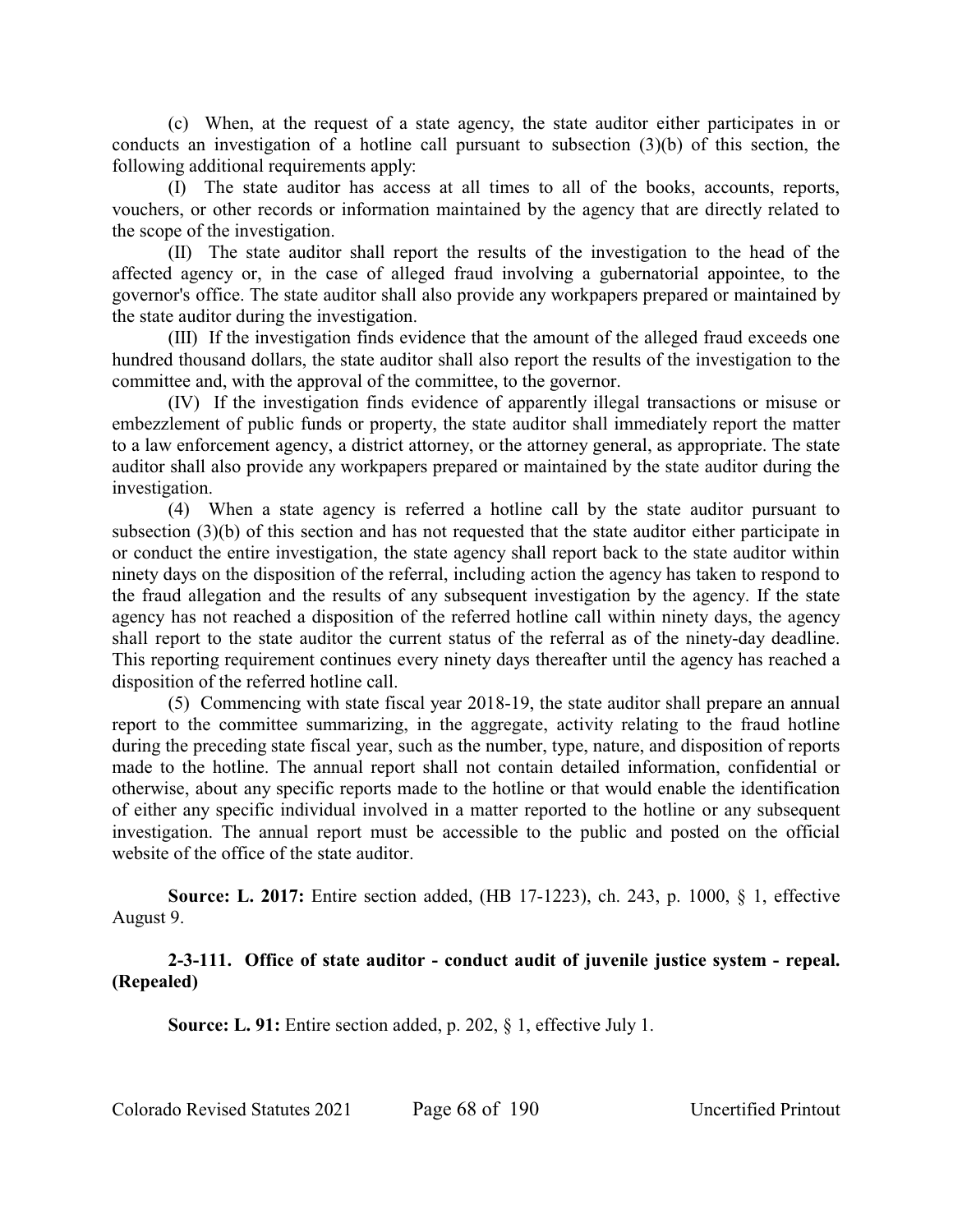**Editor's note:** Subsection (5) provided for the repeal of this section, effective January 1, 1993. (See L. 91, p. 202.)

## **2-3-112. Prevention programs - programmatic review. (Repealed)**

**Source: L. 96:** Entire section added, p. 1157, § 1, effective January 1,1997. **L. 2000:** Entire section repealed, p. 585, § 7, effective May 18.

**2-3-113. Programs that receive tobacco settlement moneys - program review**  definitions. (1) As used in this section:

(a) "Health sciences facility" has the meaning set forth in section 26-6.4-103 (2), C.R.S. For purposes of this section, "health sciences facility" includes any contractor or subcontractor engaged by the health sciences facility to assist in the implementation and monitoring of the nurse home visitor program established under article 6.4 of title 26, C.R.S.

(b) "Master settlement agreement" means the master settlement agreement, the smokeless tobacco master settlement agreement, and the consent decree approved and entered by the court in the case denominated *State of Colorado, ex rel. Gale A. Norton, Attorney General v. R.J. Reynolds Tobacco Co.; American Tobacco Co., Inc.; Brown & Williamson Tobacco Corp.; Liggett & Myers, Inc.; Lorillard Tobacco Co., Inc.; Philip Morris, Inc.; United States Tobacco Co.; B.A.T. Industries, P.L.C.; The Council For Tobacco Research--U.S.A., Inc.; and Tobacco Institute, Inc., Case No. 97 CV 3432, in the district court for the city and county of Denver.* 

(c) "Tobacco settlement program" means any program that receives appropriations from moneys received by the state pursuant to the master settlement agreement.

(2) Beginning January 1, 2002, it is the duty of the state auditor to conduct or cause to be conducted program reviews and evaluations of the performance of each tobacco settlement program to determine whether the program is effectively and efficiently meeting its stated goals. The program reviews and evaluations shall subject all tobacco settlement programs to audit, whether operated directly by a state agency or by a private entity or by a local government agency.

(3) The state auditor may contract with one or more public or private entities to conduct the program reviews and evaluations and prepare the annual executive summary reports required in subsection (5) of this section.

(4) The joint budget committee staff, the legislative council staff, the office of legislative legal services, the department of public health and environment, and the health sciences facility shall work with the state auditor's office in conducting the program reviews and evaluations of tobacco settlement programs.

(5) Beginning December 15, 2002, the state auditor's office shall first submit to the legislative audit committee and then to the governor, the attorney general, the department of public health and environment, the joint budget committee, and the health and human services committees of the senate and the house of representatives, or any successor committees, reports on the program reviews and evaluations of tobacco settlement programs performed pursuant to subsection (2) of this section. In addition, the state auditor's office shall submit to the health and human services committees of the senate and the house of representatives, or any successor committees, and to the department of public health and environment an annual executive summary of the program reviews and evaluations.

Colorado Revised Statutes 2021 Page 69 of 190 Uncertified Printout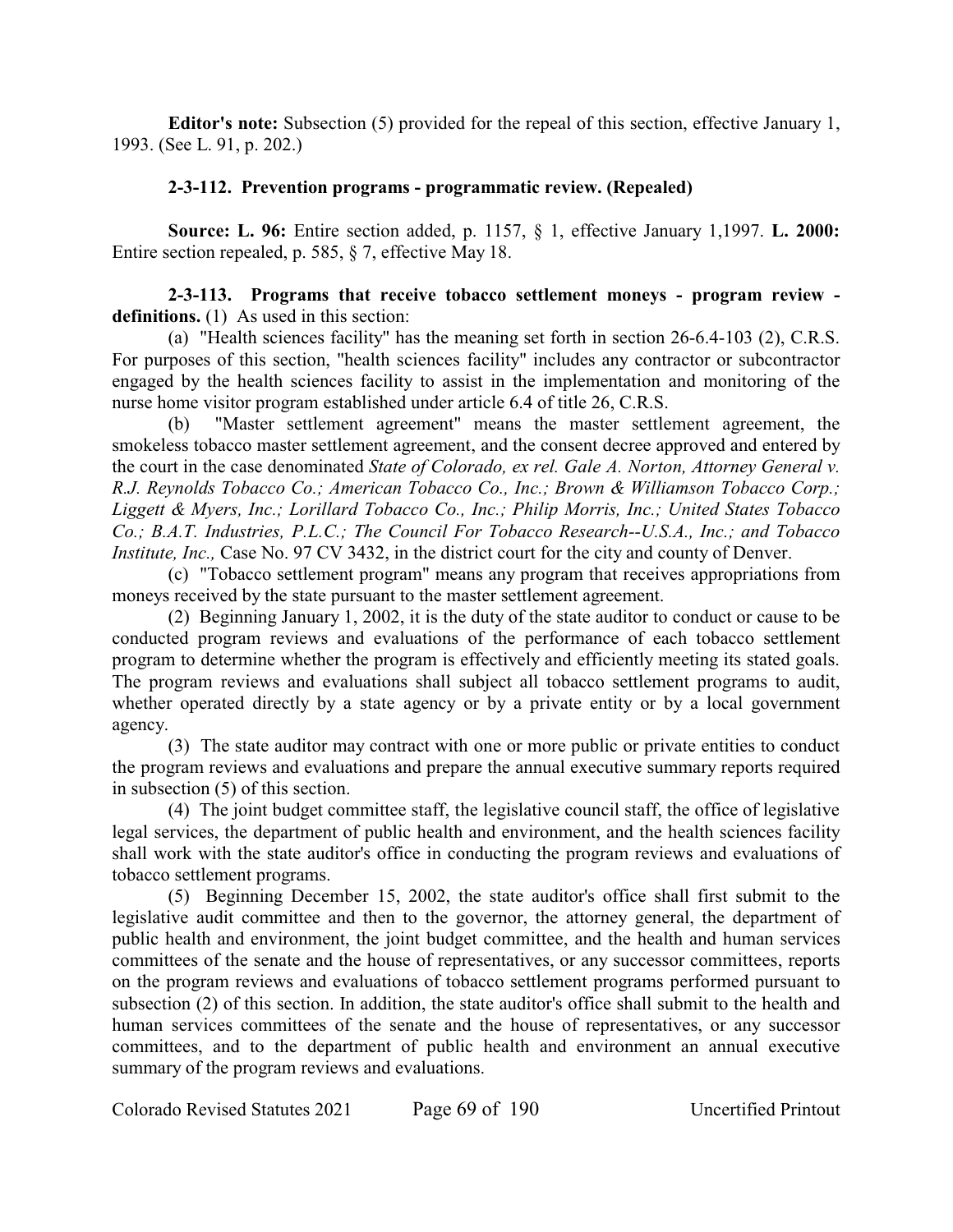(6) The legislative audit committee shall design a schedule for reviewing tobacco settlement programs to ensure that each program is reviewed and evaluated as deemed necessary by the committee after consultation with the state auditor.

(7) Repealed.

**Source: L. 2000:** Entire section added, p. 593, § 3, effective May 18. **L. 2003:** (7) amended, p. 1665, § 1, effective July 1. **L. 2006:** (5) and (7) amended, p. 1032, § 1, effective May 25; (6) amended, p. 315, § 1, effective August 7. **L. 2010:** (7)(c) added, (HB 10-1323), ch. 35, p. 132, § 7, effective March 22; (1) and (4) amended, (SB 10-073), ch. 386, p. 1806, § 1, effective June 30. **L. 2012:** IP(7)(a) and (7)(b) amended and (7)(a.5) added, (HB12-1249), ch. 72, p. 247, § 1, effective March 24. **L. 2013:** (1)(a) amended, (HB 13-1117), ch. 169, p. 588, § 17, effective July 1. **L. 2016:** (2) amended and (7) repealed, (HB 16-1408), ch. 153, pp. 461, 472, §§ 2, 26, effective July 1.

**Cross references:** For the legislative declaration in the 2013 act amending subsection (1)(a), see section 1 of chapter 169, Session Laws of Colorado 2013.

**2-3-114. State records management - duties of state auditor - definitions.** (1) For purposes of this section, unless the context otherwise requires:

(a) "Agency" means every department, institution, and agency of state government, including educational institutions and the judicial and legislative branches.

(b) "Records" shall have the same meaning as set forth in section 24-80-101 (1), C.R.S., and shall include a "record" as defined in section 24-71.3-102 (13), C.R.S.

(2) The state auditor shall conduct records management audits of every agency on a periodic basis as determined by the state auditor. Such records management audits shall be conducted separately or in connection with an agency audit conducted pursuant to section 2-3- 103.

(3) The executive director of the department of personnel or the director's designee shall, in consultation with the state archivist, provide the state auditor with guidelines by September 1, 2001, for determining whether an agency is:

(a) Managing its records in compliance with the administrative and technical procedures for records maintenance and management established pursuant to section 24-80-102 (3), C.R.S.; and

(b) Improving the general accessibility of the records in the agency's custody.

**Source: L. 2001:** Entire section added, p. 75, § 1, effective August 8. **L. 2005:** (1)(b) amended, p. 760, § 8, effective June 1.

**2-3-115. Use of state education fund money for school capital construction - audits reports.** (1) For the 2001-02 school district budget year and each school district budget year thereafter, for the purpose of determining the amount of state education fund moneys expended by each school district in the state for capital construction and identifying the schools and projects on which school districts expended such moneys, the state auditor shall annually examine the records of each school district in the state that received state education fund moneys for the budget year: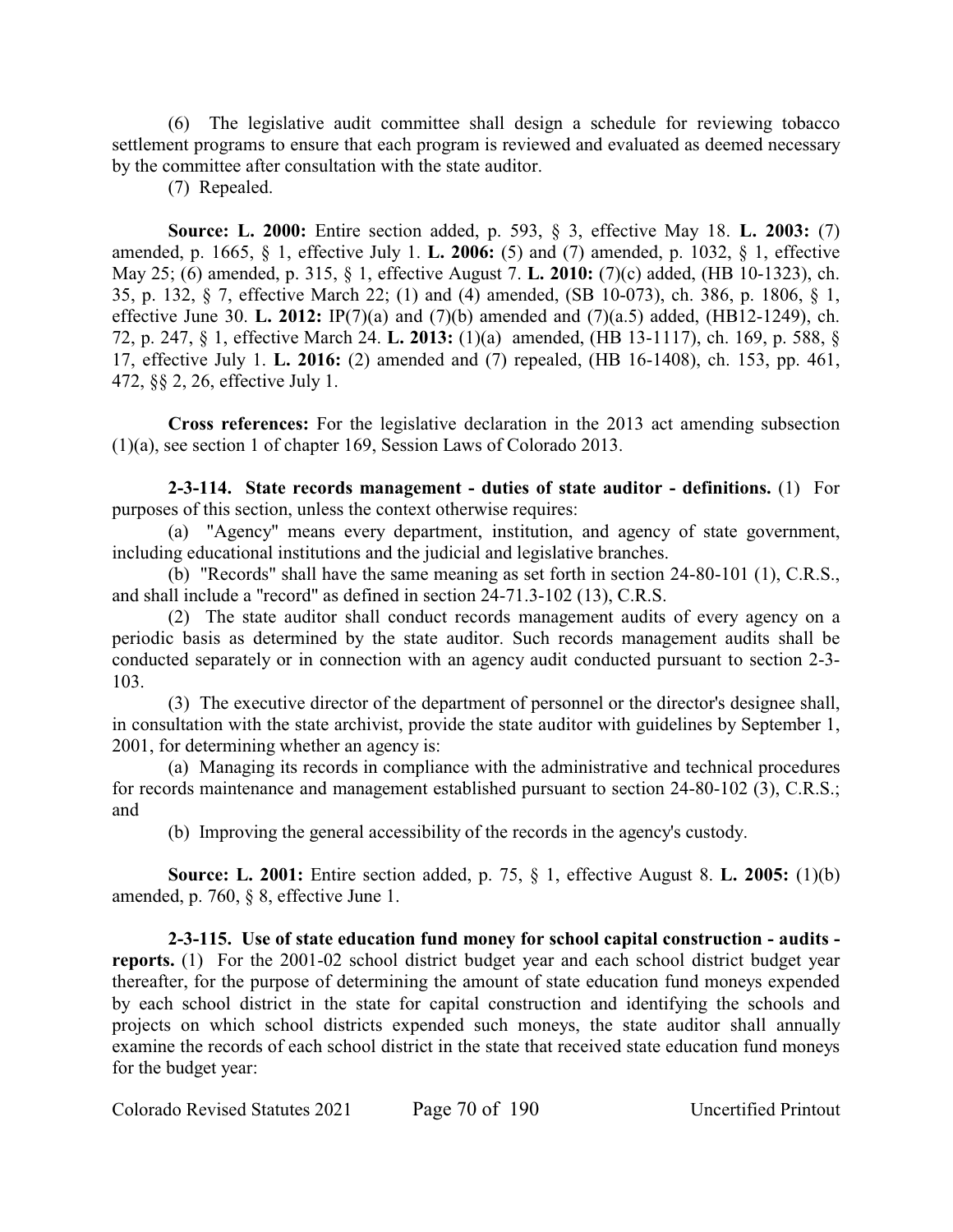(a) Directly from the department of education for capital construction aid to qualified charter schools, as defined in section 22-54-124 (1)(f.6), C.R.S., in accordance with section 22- 54-124 (4), C.R.S.; or

(b) For budget years 2000-01 through 2006-07, indirectly from the school capital construction expenditures reserve created in section 22-54-117 (1.5)(a)(I), C.R.S., as said reserve existed prior to July 1, 2008, and for the budget year 2007-08, indirectly from the school capital construction expenditures reserve fund, as said fund existed prior to July 1, 2008.

(2) Repealed.

**Source: L. 2001:** Entire section added, p. 349, § 12, effective April 16. **L. 2002:** (1)(a) amended, p. 1766, § 32, effective June 7. **L. 2003:** (1)(a) amended, p. 2139, § 40, effective May 22. **L. 2006:** (1)(a) amended, p. 594, § 1, effective August 7. **L. 2007:** (1)(b), (2)(c), and (2)(e) amended, p. 630, § 5, effective April 26. **L. 2008:** (1)(b), (2)(c), and (2)(e) amended, p. 1064, § 7, effective July 1. **L. 2021:** (2) repealed, (SB 21-198), ch. 135, p. 555, § 1, effective September 7.

**Editor's note:** This section was originally numbered as 2-3-114 in Senate Bill 01-129 but has been renumbered on revision for ease of location.

# **2-3-116. Performance audit of foster care program - repeal. (Repealed)**

**Source: L. 2001:** Entire section added, p. 752, § 1, effective June 1.

**Editor's note:** Subsection (3) provided for the repeal of this section, effective December 1, 2002. (See L. 2001, p. 752.)

## **2-3-117. Pilot efficiency reviews - school districts - report - repeal. (Repealed)**

**Source: L. 2004:** Entire section added, p. 1968, § 1, effective June 4.

**Editor's note:** Subsection (5)(d) provided for the repeal of this section, effective January 1, 2005, if the school district pilot efficiency review fund did not contain any moneys as of January 1, 2005, and the state auditor notified in writing the revisor of statutes that the fund did not contain any moneys. The revisor of statutes was notified January 14, 2005, by the state auditor that the fund did not contain any moneys. (See L. 2004, p. 1968.)

## **2-3-118. Performance audit of statewide database of permittees - repeal. (Repealed)**

**Source: L. 2007:** Entire section added, p. 778, § 3, effective May 14.

**Editor's note:** Subsection (3) provided for the repeal of this section, effective July 1, 2011. (See L. 2007, p. 778.)

**2-3-119. Audit of healthcare affordability and sustainability fee - cost shift.** At the discretion of the legislative audit committee, the state auditor shall conduct or cause to be

Colorado Revised Statutes 2021 Page 71 of 190 Uncertified Printout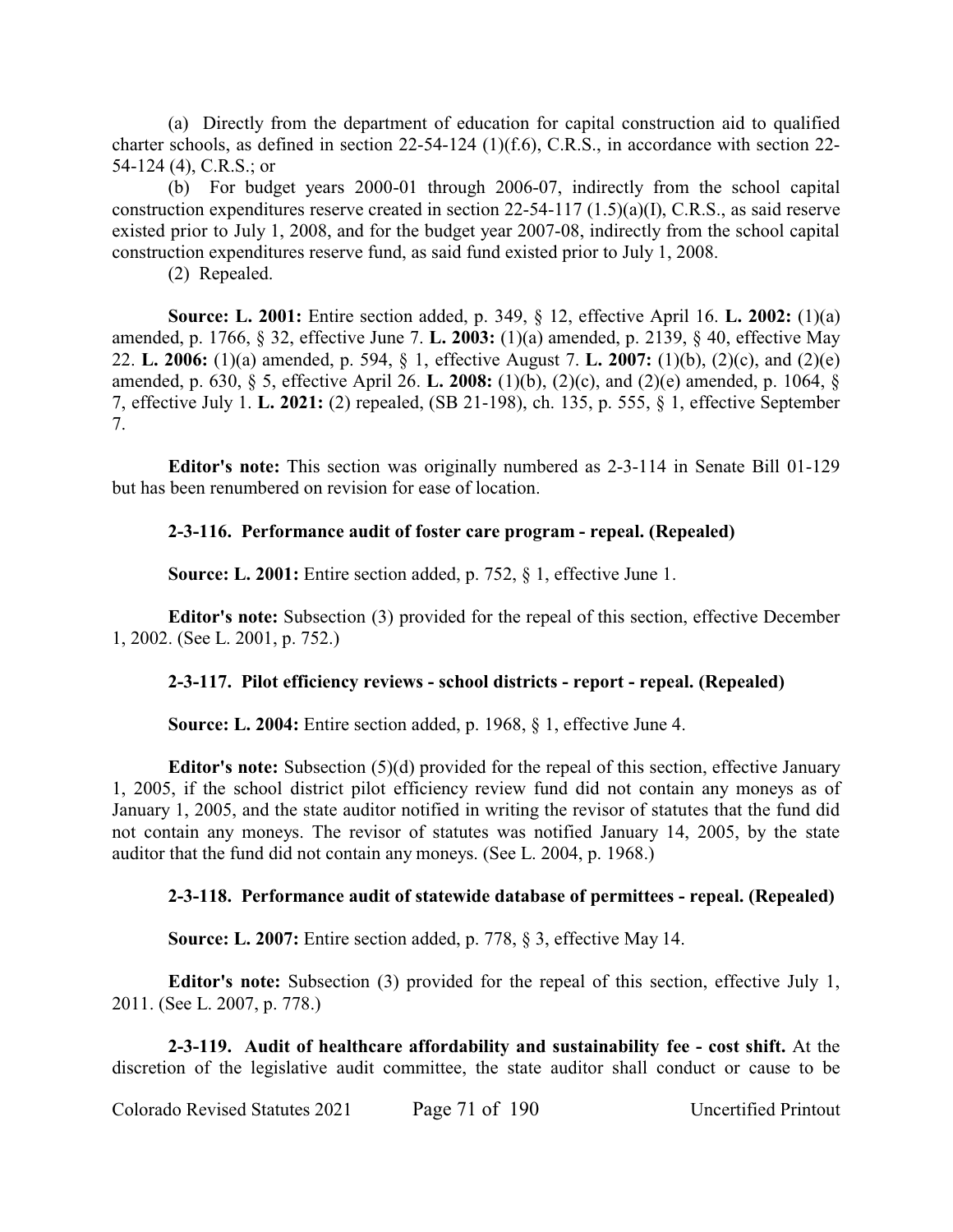conducted a performance and fiscal audit of the healthcare affordability and sustainability fee established pursuant to section 25.5-4-402.4.

**Source: L. 2009:** Entire section added, (HB 09-1293), ch. 152, p. 652, § 10, effective July 1. **L. 2017:** Entire section amended, (SB 17-267), ch. 267, p. 1438, § 2, effective July 1.

**Cross references:** For the legislative declaration in SB 17-267, see section 1 of chapter 267, Session Laws of Colorado 2017.

**2-3-120. Periodic performance audits of Colorado new energy improvement district and new energy improvement program - reports.** No later than June 30, 2014, and no later than June 30 of every fifth year thereafter, the state auditor shall conduct or cause to be conducted a performance audit of the Colorado new energy improvement district created in section 32-20-104 (1), C.R.S., and the new energy improvement program established by the district pursuant to section 32-20-105 (3), C.R.S. The state auditor shall prepare a report and recommendations on each audit conducted and shall present the report and recommendations to the committee.

**Source: L. 2010:** Entire section added, (HB 10-1328), ch. 426, p. 2220, § 2, effective June 11.

**2-3-121. Performance audits of public highway authorities.** At the discretion of the legislative audit committee, the state auditor shall conduct or cause to be conducted a performance audit of any public highway authority created and operating pursuant to part 5 of article 4 of title 43. The state auditor shall prepare a report and recommendations on each audit conducted and shall present the report and recommendations to the committee. The state auditor shall pay the costs of any audit conducted pursuant to this section.

**Source: L. 2011:** Entire section added, (HB 11-1118), ch. 84, p. 228, § 1, effective March 31. **L. 2017:** Entire section amended, (HB 17-1005), ch. 8, p. 23, § 1, effective August 9.

# **2-3-122. Risk-based performance audit of department of transportation - repeal. (Repealed)**

**Source: L. 2016:** Entire section added, (SB 16-122), ch. 91, p. 255, § 1, effective April 14.

**Editor's note:** Subsection (2) provided for the repeal of this section, effective July 1, 2018. (See L. 2016, p. 255.)

**2-3-123. Audits of the distribution of money in the state historical fund used for the preservation and restoration of the cities of Central, Black Hawk, and Cripple Creek. (Repealed)**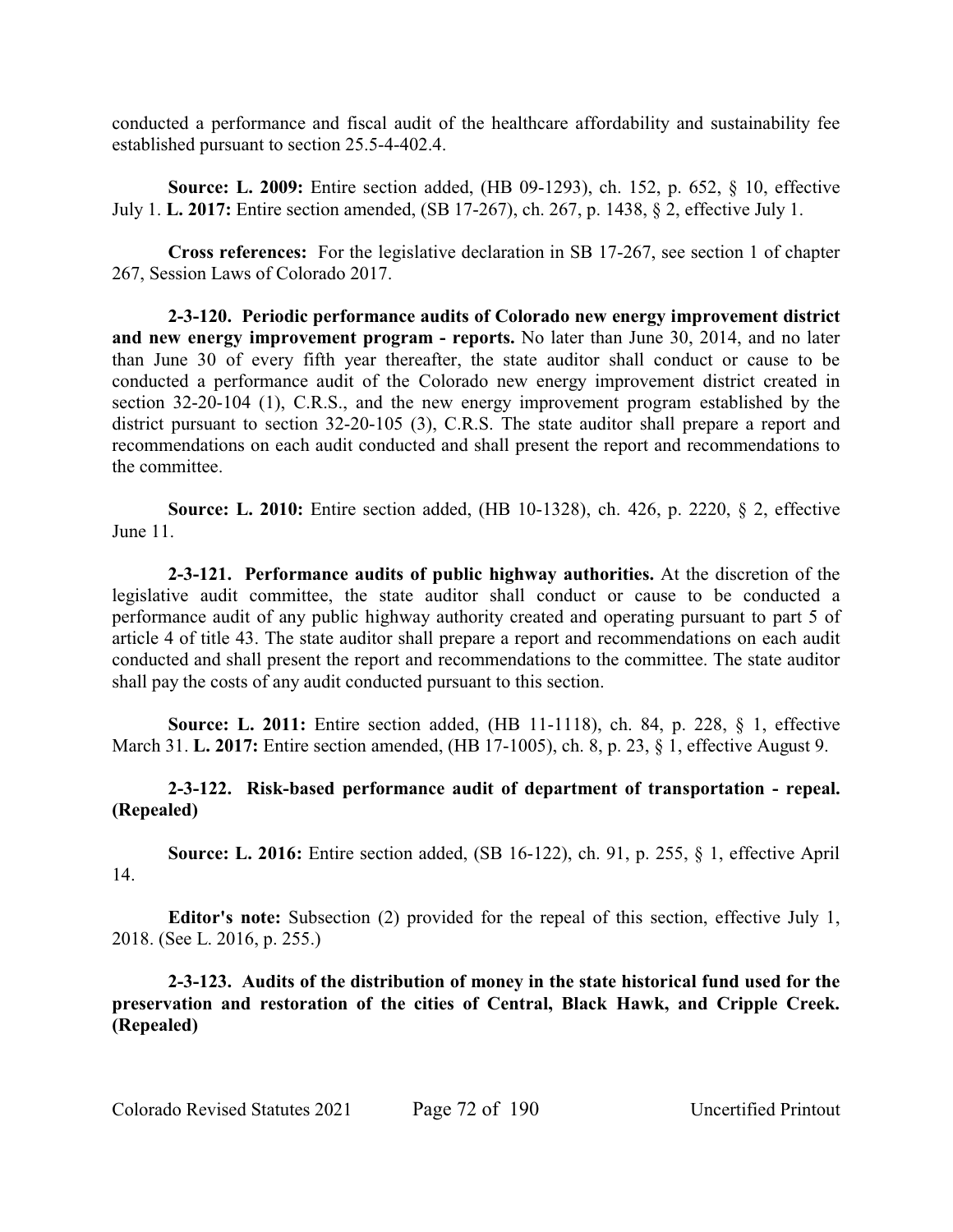**Source: L. 2016:** Entire section added, (SB 16-073), ch. 261, p. 1073, § 1, effective August 10. **L. 2018:** IP(1) and (1)(b) amended, (SB 18-034), ch. 14, p. 237, § 5, effective October 1. **L. 2021:** Entire section repealed, (HB 21-1249), ch. 178, p. 969, § 1, effective September 7.

**2-3-124. Audits of reports of recidivism and educational outcomes by the division of youth services.** (1) On or before January 1, 2019, and on or before January 1, 2024, the state auditor shall audit the reports of recidivism rates and educational outcomes for youth committed to the division of youth services in the state department of human services, prepared pursuant to section 19-2.5-1501 (5). Each such audit must examine the division's reports during the preceding five years for accuracy and quality. After January 1, 2024, the state auditor, at the auditor's discretion, may conduct additional audits of the division of youth services reports of recidivism rates and educational outcomes for youth committed to the division.

(2) The judicial department shall provide data to the state auditor as permissible by law for the purposes of this section.

**Source: L. 2017:** Entire section added, (HB 17-1329), ch. 381, p. 1967, § 9, effective June 6. **L. 2018:** Entire section amended, (HB 18-1010), ch. 25, p. 282, § 2, effective March 7. **L. 2021:** (1) amended, (SB 21-059), ch. 136, p. 708, § 4, effective October 1.

**2-3-125. Periodic performance audits of Colorado civil rights division and commission - reports.** By December 15, 2019, and by December 15, 2024, the state auditor shall complete or cause to be conducted and completed a performance audit of the Colorado civil rights division created in section 24-34-302 and the Colorado civil rights commission created in section 24-34-303. The state auditor shall prepare a report and recommendations on each audit conducted and shall present the report and recommendations to the committee.

**Source: L. 2018:** Entire section added, (HB 18-1256), ch. 229, p. 1442, § 3, effective July 1.

**2-3-126. Performance audits of Colorado electric transmission authority.** At the discretion of the legislative audit committee, the state auditor shall conduct or cause to be conducted a performance audit of the Colorado electric transmission authority created in article 42 of title 40. The state auditor shall prepare a report and recommendations on each audit conducted and shall present the report and recommendations to the committee. The state auditor shall pay the costs of any audit conducted pursuant to this section.

**Source: L. 2021:** Entire section added, (SB 21-072), ch. 329, p. 2127, § 5, effective June 24.

**Editor's note:** Section 11 of chapter 329 (SB 21-072), Session Laws of Colorado 2021, provides that the act changing this section applies to conduct occuring on or after June 24, 2021.

**2-3-127. Audit of statewide education accountability systems - report - legislative declaration - definitions - repeal.** (1) (a) The general assembly finds that:

Colorado Revised Statutes 2021 Page 73 of 190 Uncertified Printout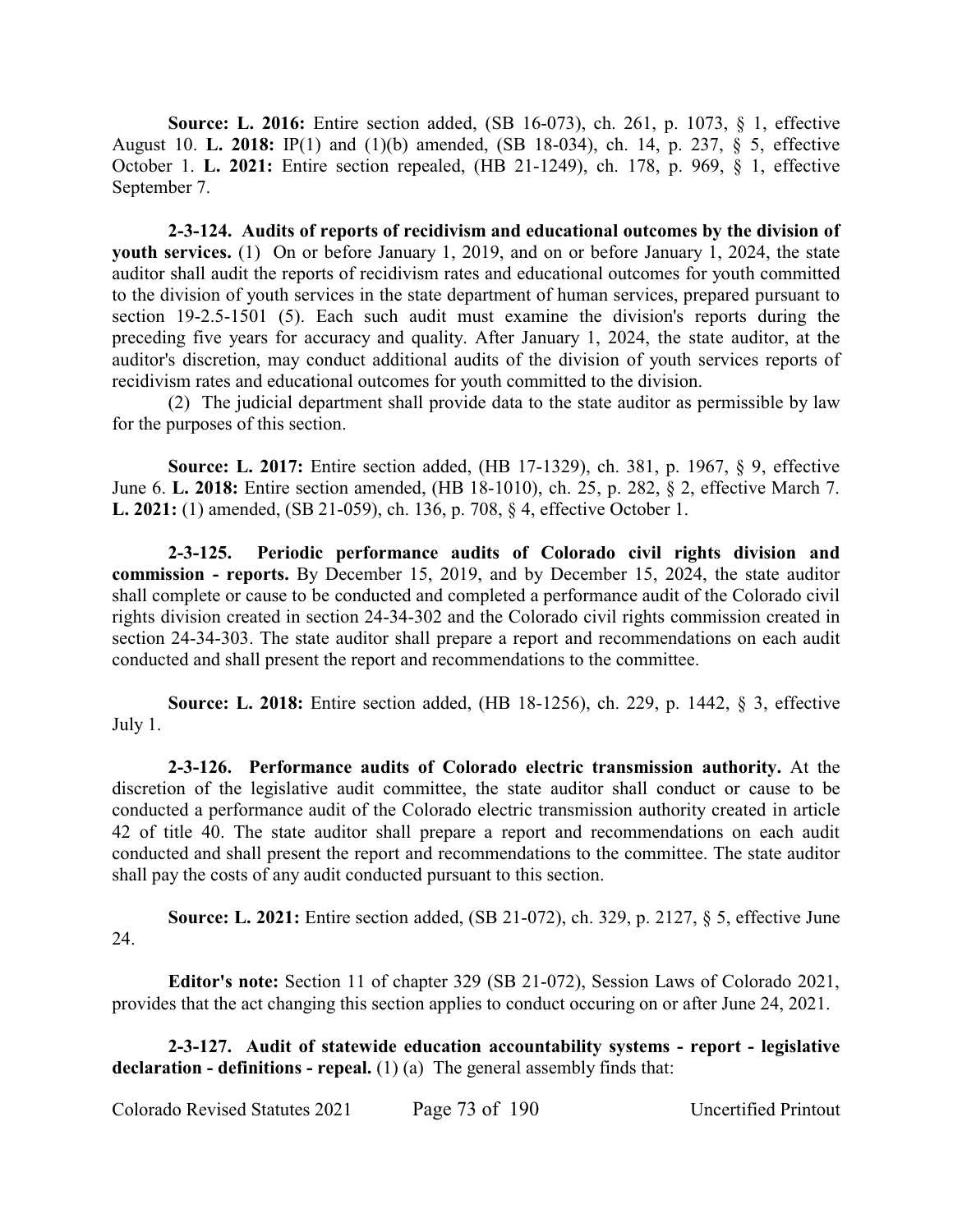(I) In the 2018-19 school year, statewide assessment data shows considerable achievement gaps as measured by assessment scores for Colorado students. The assessment scores on the statewide assessment in English language arts demonstrated that approximately forty-five percent of all Colorado students were performing at grade level, while approximately thirty percent of Latino or Black students and approximately twenty-eight percent of low-income students were performing at grade level. Similarly, the assessment scores on the statewide assessment in mathematics demonstrated that approximately thirty-five percent of all students were performing at grade level, while approximately eighteen percent of Latino or Black students and approximately eighteen percent of low-income students were performing at grade level.

(II) However, in Colorado there are also examples of schools and school districts in which a high percentage of low-income students and students of color break with these trends and meet or exceed grade-level expectations on statewide assessments; and

(III) In 1965, congress passed the "Elementary and Secondary Education Act of 1965", 20 U.S.C. sec. 6301 et seq., to address persistent inequities for historically underserved students. Research shows that disparities in academic achievement are often caused by disparities in opportunities, such as the inequitable distribution of funding, preschool access, advanced course work, highly effective teachers, and wraparound services. Research also shows that Latino and Black students are more likely to have less-experienced and lower-paid teachers as a result of a gap in funding and more likely to be disciplined more harshly in school.

(b) The general assembly further finds that:

(I) Colorado adopted the statewide system of standards and assessments in 2008 and the statewide education accountability system in 2009 to comply with federal statewide testing requirements, gauge the success of public schools in educating students, and identify areas in which the state, the department of education, public schools, school districts, boards of cooperative services, and the state charter school institute could better support students, teachers, and families in meeting their children's educational needs;

(II) The requirements of the statewide system of standards and assessments and the statewide education accountability system currently exceed the federal testing requirements and have undergone several significant modifications over the past decade, causing policymakers to question whether the systems still align with the general assembly's original intent in adopting the systems;

(III) The general assembly desires to review the statewide system of standards and assessments and the statewide education accountability system to ensure that they do not contain institutional or cultural biases based on race, ethnicity, religion, sex, sexual orientation, nationality, disability, age, or economic status; and to ensure that the systems provide an accurate, credible, and comparable assessment of the delivery of public education throughout the state;

(IV) One of the main goals of the statewide system of standards and assessments and the statewide education accountability system is to identify the areas in which schools and school districts are struggling, due to several factors, to best serve their students and ensure that those schools and school district are able to best serve their students;

(V) The general assembly acknowledges its constitutional obligation to establish and maintain a thorough and uniform system of public education in the state, and the general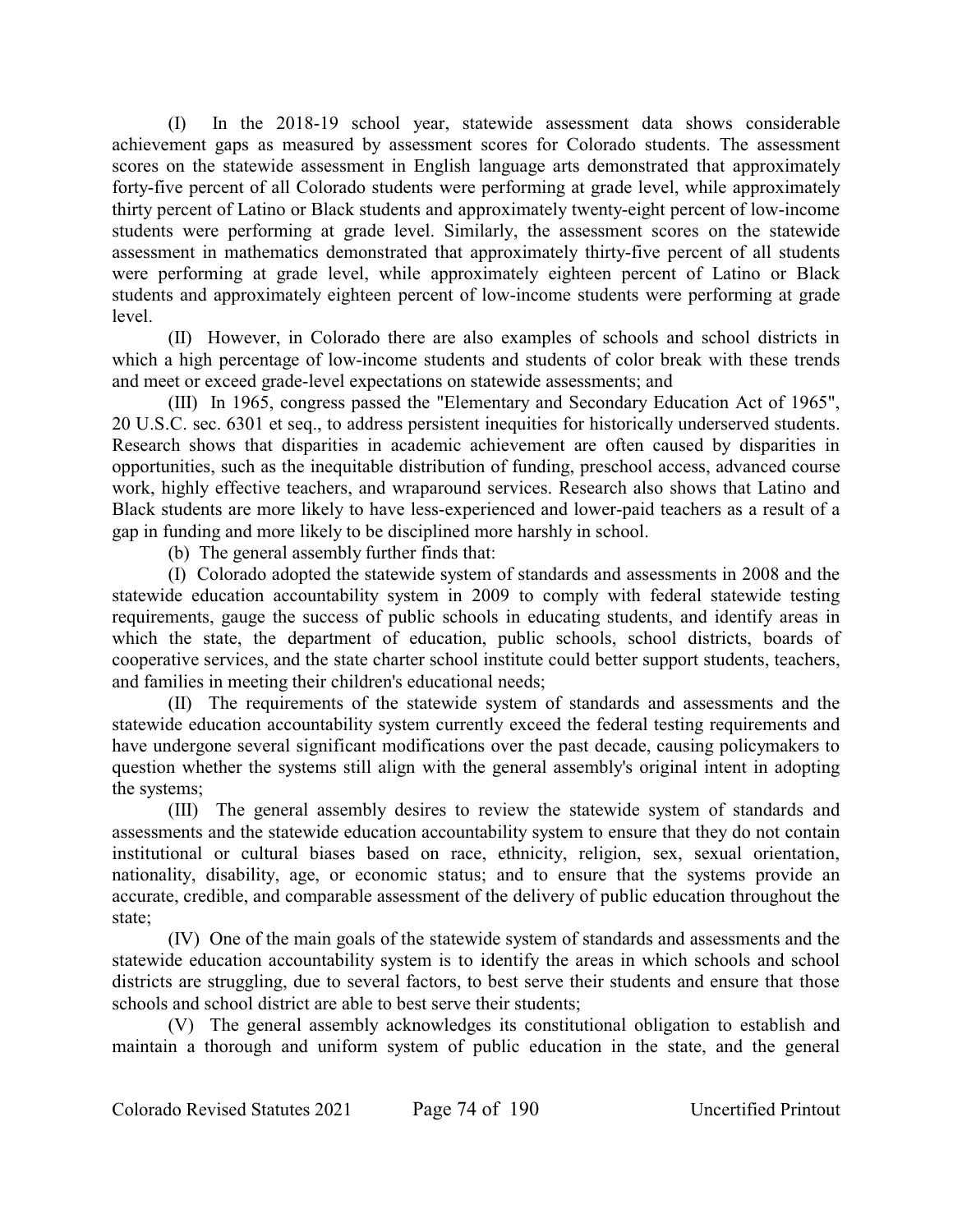assembly and department of education are constantly looking for ways to improve Colorado's system of public education and better serve its residents; and

(VI) A thorough, independent, third-party review of the existing statewide system of standards and assessments and the statewide education accountability system will provide valuable information about the efficacy of the state's current systems, including areas in which the systems may be improved, and help to identify and inform the allocation of resources to meet the increased needs at the state and local levels, to advance public education in Colorado.

(c) The general assembly finds, therefore, that it is appropriate to obtain an independent performance audit of the statewide system of standards and assessments and the statewide education accountability system. The objective of the audit is to determine whether the current systems:

(I) Meet the goals and intentions of the general assembly as stated in the legislative declarations set forth in sections 22-7-1002 and 22-11-102;

(II) Contain institutional or cultural biases based on race, ethnicity, religion, sex, sexual orientation, nationality, disability, age, or economic status; and

(III) Provide an accurate, credible, and comparable assessment of public education throughout the state.

(2) As used in this section, unless the context otherwise requires:

(a) "Contractor" means a public or private entity selected by the state auditor to conduct a performance audit of the statewide implementation of the statewide system of standards and assessments and the statewide education accountability system.

(b) "Statewide education accountability system" means the system for accrediting schools and school districts described in article 11 of title 22 and as implemented by rules adopted by the state board of education.

(c) "Statewide system of standards and assessments" means the system of standards and assessments described in part 10 of article 7 of title 22 and as implemented by rules adopted by the state board of education.

(3) No later than October 1, 2021, the state auditor, through a competitive bidding process, shall select and contract with a public or private entity to conduct a performance audit of the statewide implementation of the statewide system of standards and assessments and the statewide education accountability system. The state auditor shall make every effort to ensure that the contractor is independent and impartial. The state auditor shall also ensure that the contractor has the necessary expertise and is competent to evaluate the efficacy of the statewide system of standards and assessments and the statewide education accountability system and whether the systems are implemented statewide in accordance with the requirements specified in federal and state statute and rule. At a minimum, the performance audit must address:

(a) The effectiveness of the statewide education accountability system in objectively measuring the performance of public schools and school districts in delivering a statewide system of thorough and uniform public education for all groups of students;

(b) Whether and to what extent the statewide education accountability system effectively identifies success and drives effective support for improvement at each level of the statewide system of public education;

(c) Whether and to what extent unintended barriers or obstacles exist that inadvertently impact the performance of students from different racial, ethnic, socioeconomic, or disability communities, as measured by the statewide system of standards and assessments and the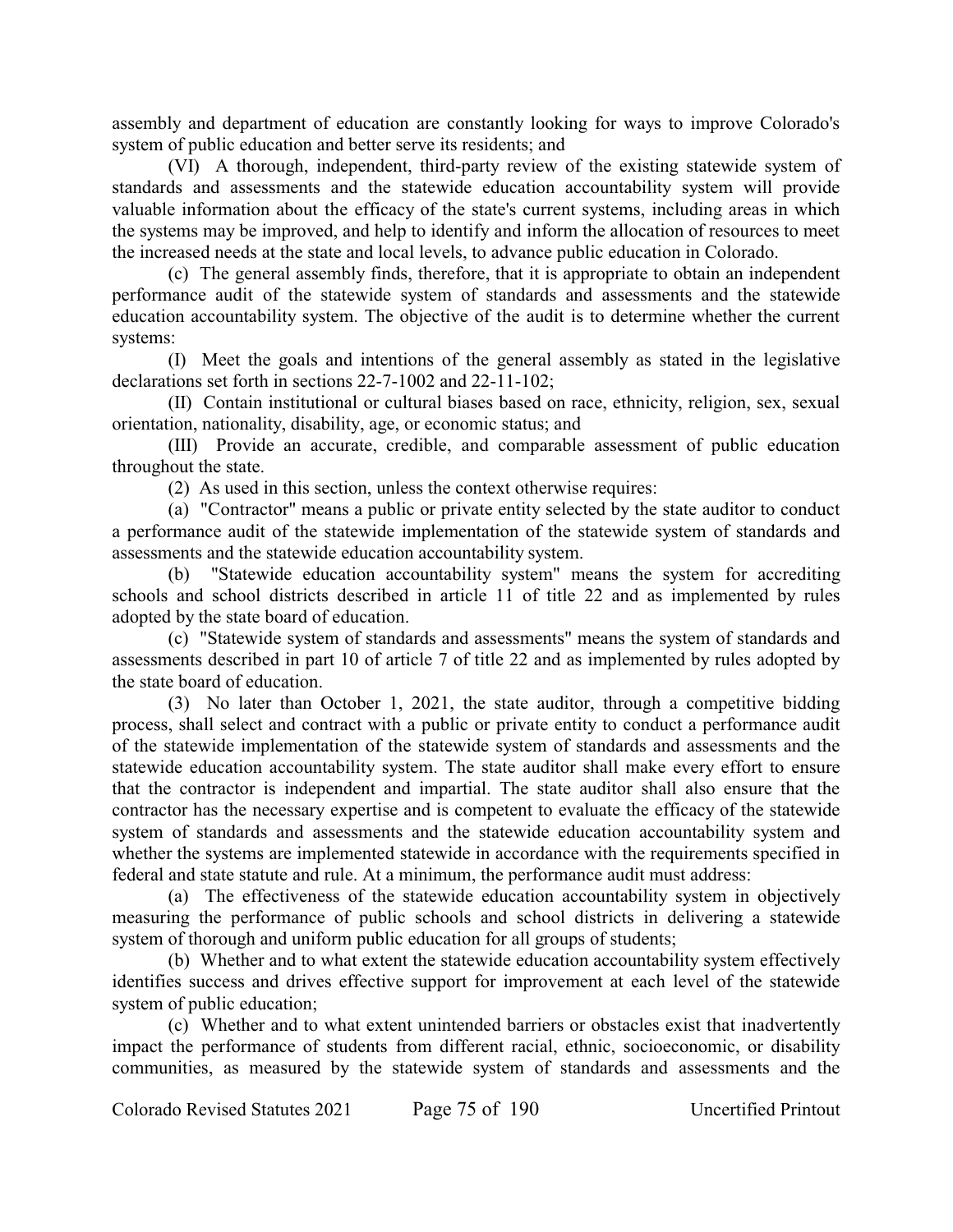statewide education accountability system, including how these systems are implemented by schools and school districts;

(d) Whether and to what extent interventions implemented under the statewide education accountability system are effective in supporting and improving outcomes for schools that serve predominantly low-income students, students of color, or students with disabilities, including interventions that focus primarily on increasing students' performance on statewide standardized tests in lieu of other non-testing-related courses and activities within a school;

(e) Whether and to what extent interventions, including interventions identified by the statewide education accountability system, effectively support students who are in poverty or students with disabilities and schools and school districts serving high percentages of students in poverty or students with disabilities;

(f) Whether and to what extent the outcomes identified and measured by the statewide system of standards and assessments and the statewide education accountability system reflect inequities and correlate to the level of poverty present within, and concentration of students with disabilities within, the student populations enrolled in the public schools, school districts, and boards of cooperative services;

(g) Whether and to what extent low-income students and students with disabilities enrolled in public schools, school districts, and boards of cooperative services are given access to learning opportunities that will allow them to achieve the same levels of attainment that their higher-income peers achieve on the preschool through elementary and secondary education standards adopted pursuant to section 22-7-1005;

(h) Whether, to what extent, and how, in response to the statewide system of standards and assessments and the statewide education accountability system, school districts shift educational resources and interventions, change their instructional practices, and target assistance to students who are close to achieving grade-level scores or modify their instructional practices and target particular cohorts of students;

(i) Whether and to what extent variations in the size of student populations have a disproportionate impact on the accuracy and comparability of results achieved through the statewide system of standards and assessments and the statewide education accountability system;

(j) Whether and to what extent the outcomes measured by the statewide system of standards and assessments and the statewide education accountability system accurately correlate to a school's effectiveness in helping students develop the skills and capacities that are relevant to families and employers, including but not limited to innovation, academic rigor, career and technical education, and workforce readiness and essential skills;

(k) Whether and to what extent participation rates on statewide standardized tests affect the results achieved through the statewide system of standards and assessments and the statewide education accountability system;

(l) Whether the Colorado growth model continues to meet the requirements specified in section 22-11-202 (1)(b);

(m) Whether the statewide system of standards and assessments and the statewide education accountability system provide a credible basis for comparison between and among public schools and between and among school districts, boards of cooperative services, and the state charter school institute;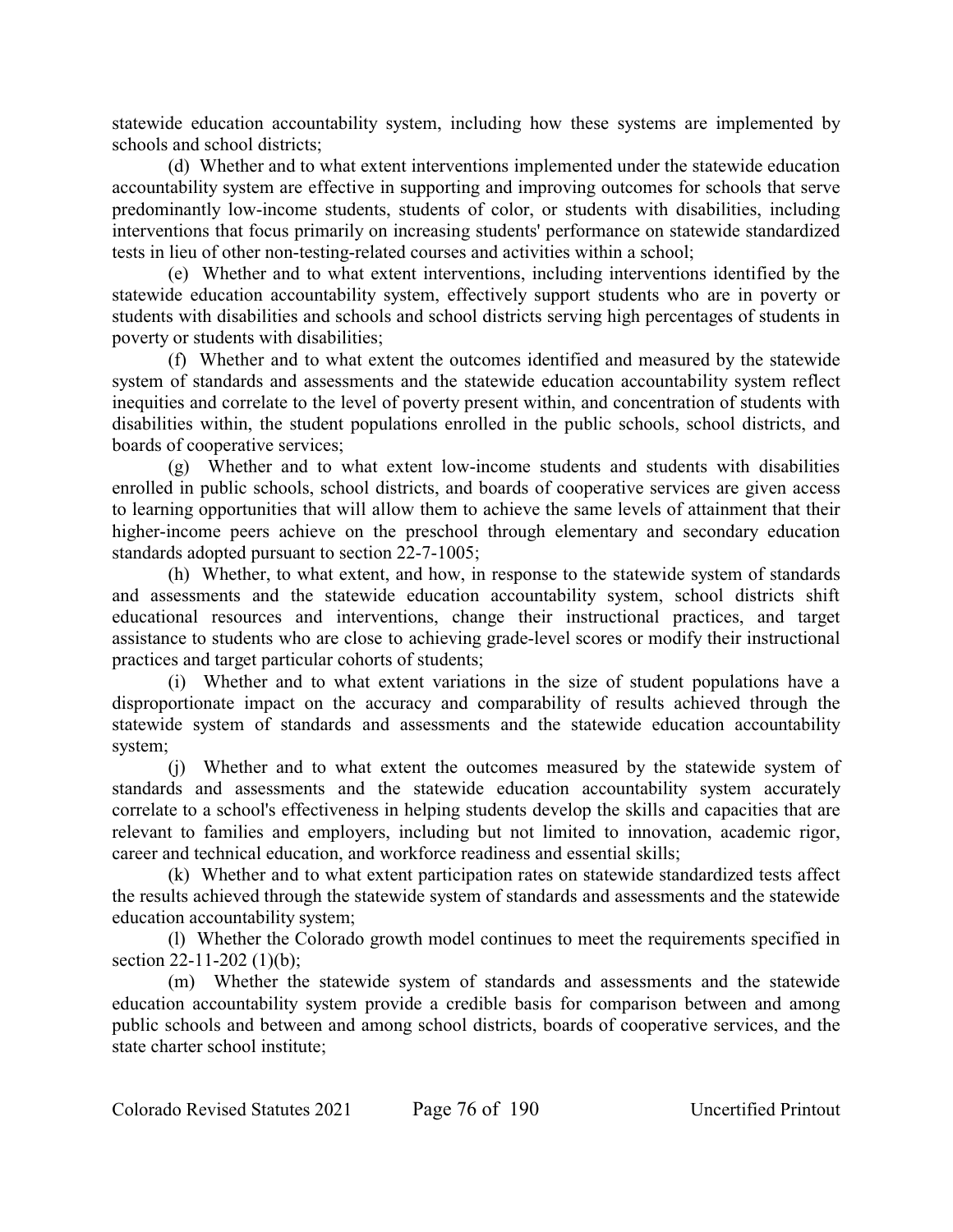(n) Whether and to what extent information regarding assessments and accountability is accessible to educators, parents, and families, and communicated in a language parents and families can understand, with clear guidance on actions to support student learning; and

(o) Whether and to what extent the statewide system of standards and assessments and the statewide education accountability system identify schools and school districts that are not meeting the academic needs of under-represented groups of students, including groups based on race, ethnicity, religion, sex, sexual orientation, nationality, disability, age, and economic status, and whether interventions to serve the students in these groups are successful in increasing academic achievement for the students in these groups.

(4) (a) The state auditor shall ensure the performance audit is completed no later than November 15, 2022. To limit the cost of the audit, the contractor shall obtain the information required for the audit from the department of education to the greatest extent possible, which may include obtaining information from previous studies or evaluations for which the department previously contracted. The contractor may request information directly from a public school, school district, or board of cooperative services or the state charter school institute only if the information is not available from the department. If deemed useful, the auditor may hold focus groups with various education stakeholders to obtain input on the issues addressed in the audit.

(b) No later than January 15, 2022, the state auditor, the contractor, and the department of education shall enter into a data sharing agreement for audit purposes in a form consistent with 34 C.F.R. 99.35(a)(3) and in compliance with the federal "Family Educational Rights and Privacy Act of 1974", 20 U.S.C. sec. 1232g, as amended.

(c) Notwithstanding any provision of federal or state law, other than laws that protect the privacy of student information, to the contrary, for purposes of the audit described in this section only, the state auditor and the contractor are authorized to access from the department of education all of the nonfinancial books, accounts, reports, vouchers, or other records or information submitted to the department by a public school, school district, or board of cooperative services or the state charter school institute, including records or information required to be kept confidential or exempt from public disclosure upon subpoena, search warrant, discovery proceedings, or otherwise. If any nonfinancial books, accounts, reports, vouchers, or other records or information that are required to complete the audit are not available from the department of education and are not available from other sources as determined by the state auditor's and contractor's good faith efforts to obtain them from other sources, the state auditor and the contractor are authorized to access said books, accounts, reports, vouchers, or other records or information from a public school, school district, or board of cooperative services or the state charter school institute, including records or information required to be kept confidential or exempt from public disclosure upon subpoena, search warrant, discovery proceedings, or otherwise. In accessing and using information for the audit, the state auditor and the contractor shall comply with all federal and state laws that protect the privacy of student information.

(d) In preparing the audit, the contractor may consult with the technical advisory panel appointed pursuant to section 22-11-202 (2)(a) regarding data used for calculating longitudinal academic growth and for determining the performance plans that schools, school districts, boards of cooperative services, and the state charter school institute implement.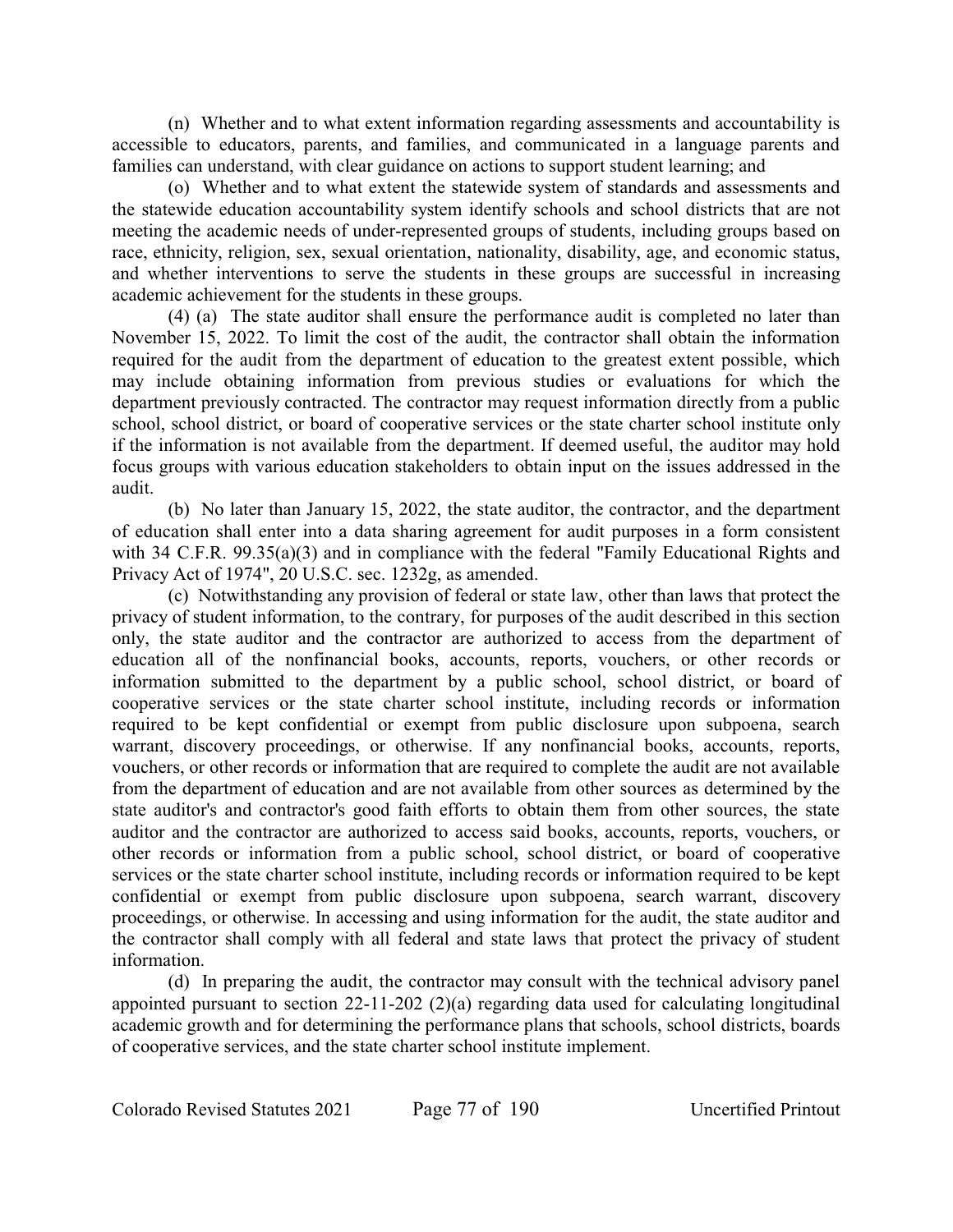(e) The legislative audit committee shall review and release the audit report at the first committee hearing held on or after November 15, 2022. After the audit report is released, the state auditor and the contractor shall submit the audit report to the commissioner of education, the state board of education, and the education committees of the house of representatives and the senate, or any successor committees. The state board and the education committees, jointly or individually, may hold a hearing to review the audit report. Upon the request of the state board or the education committees, whichever is appropriate, the state auditor and the contractor shall attend the hearing and present the audit report. The legislative audit committee and the technical advisory panel shall not, without the consent of the contractor, make changes to the audit after the contractor completes the audit.

(5) This section is repealed, effective July 1, 2023.

**Source: L. 2021:** Entire section added, (HB 21-1294), ch. 414, p. 2758, § 1, effective July 2.

#### PART 2

#### JOINT BUDGET COMMITTEE

**2-3-201. Joint budget committee established.** (1) There is hereby established a joint committee of the senate and house of representatives officially known as the joint budget committee, and to consist of the chairman of the house appropriations committee plus one majority party member and one minority party member thereof, and the chairman of the senate appropriations committee plus one majority party member and one minority party member thereof. Members of the committee shall be chosen in each house in the same manner as members of other standing committees are chosen. The committee shall function during the legislative sessions and during the interim between sessions.

(2) In order to expedite the work of the committee, appointees may be designated by the respective majority and minority parties prior to the convening of the general assembly at which such committee is to serve, whether such appointees are members of the then current general assembly or members-elect of the next general assembly, or both; and such appointees have all the powers and duties and are entitled to the same compensation and expense allowance as members duly appointed under the provisions of subsection (1) of this section.

(3) The committee shall elect a chairman and a vice-chairman, one from the senate membership of the committee and one from the house membership of the committee. The chairman so elected shall serve as chairman for the first regular session of the general assembly at which the committee is to serve, and as vice-chairman for the second regular session; the vicechairman so elected shall serve as chairman for the second regular session of said general assembly.

**Source: L. 59:** p. 464, § 1. **CRS 53:** § 63-2-18. **C.R.S. 1963:** § 63-2-17. **L. 65:** p. 685, § 4. **L. 67:** p. 541, § 1. **L. 69:** p. 462, § 1.

**Cross references:** For compensation and expenses for committee members, see § 2-2- 307 (3).

Colorado Revised Statutes 2021 Page 78 of 190 Uncertified Printout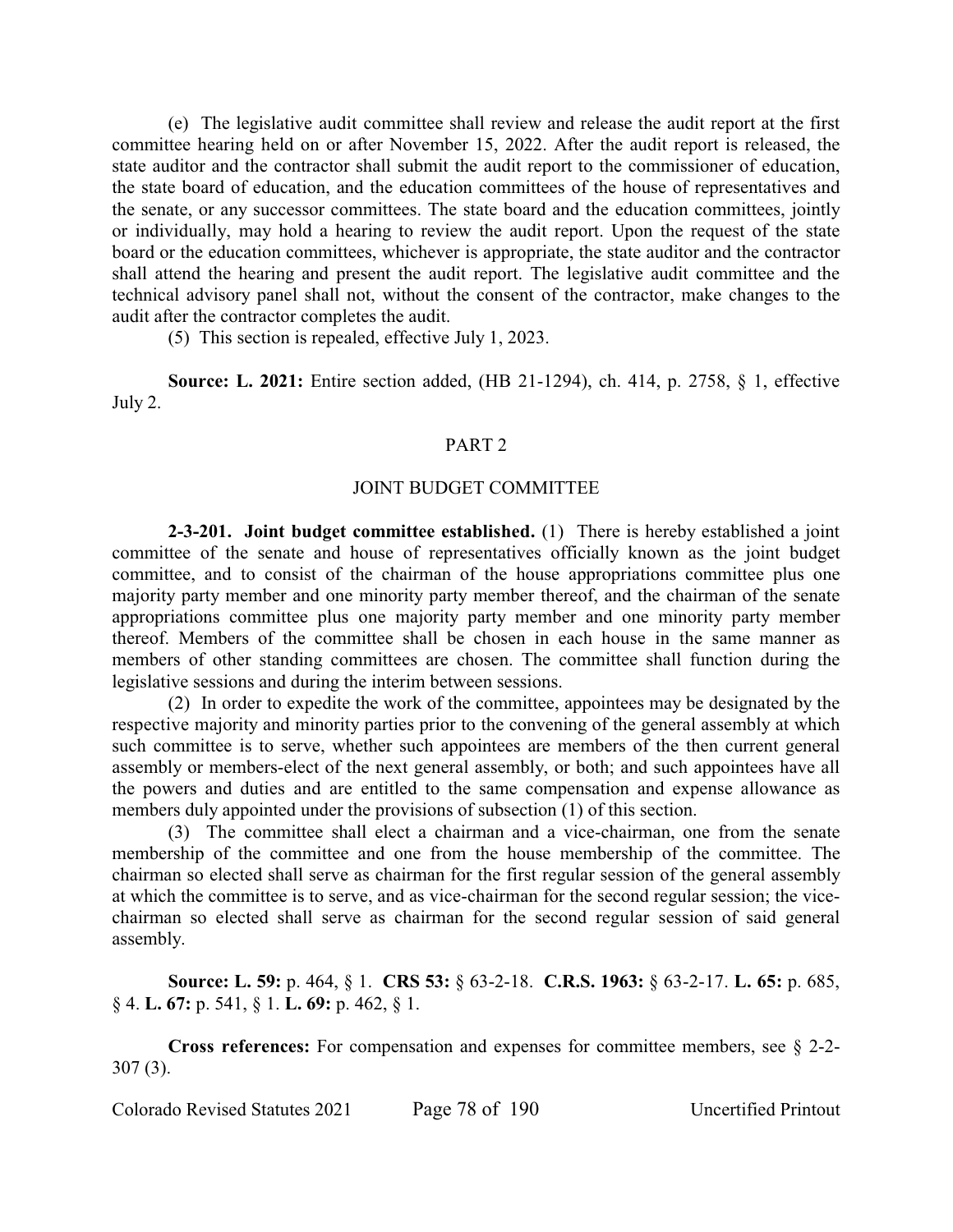**2-3-202. Organization and meetings.** The committee may prescribe its own rules of procedure and may appoint subcommittees from the membership of the general assembly, and shall meet as often as is necessary to perform its functions.

**Source: L. 59:** p. 464, § 2. **CRS 53:** § 63-2-19. **C.R.S. 1963:** § 63-2-18.

**2-3-203. Powers and duties of the joint budget committee.** (1) The committee has the following power and duties:

(a) To study the management, operations, programs, and fiscal needs of the agencies and institutions of Colorado state government;

(b) Repealed.

(b.1) (I) (A) Effective July 1, 2004, to hold hearings as required and to review the executive budget and the budget requests of each state agency and institution, including capital construction, capital renewal, or controlled maintenance budget requests as prioritized, pursuant to rule 45 of the joint rules of the senate and house of representatives, by the capital development committee, and information technology budget requests as prioritized, pursuant to rule 45 of the joint rules of the senate and the house of representatives, by the joint technology committee, and to make appropriation recommendations to the appropriations committees, or any successor committees, of each house.

(B) If the joint budget committee's recommendations to the appropriations committees in the general appropriations bill alter the determinations of priority established by the capital development committee, prior to making the recommendations, the joint budget committee shall notify the capital development committee and allow for a joint meeting of the two committees.

(C) If the joint budget committee's recommendations to the appropriations committees of the senate and house of representatives in the annual general appropriation bill alter the determinations of priority established by the joint technology committee, prior to making the recommendations, the joint budget committee shall notify the joint technology committee and allow for a joint meeting of the two committees.

(II) Repealed.

(b.2) Effective July 1, 2013, to hold hearings as required to review the performance plans and performance evaluations of departments as specified in section 2-7-204 (6). Based on its review of these performance plans and performance evaluations and its consideration of each department's legal responsibilities and strategic goals and objectives, the joint budget committee may prioritize departments' requests for new funding that are expressly intended to enhance productivity, improve efficiency, reduce costs, and eliminate waste in the processes and operations that deliver goods and services to taxpayers and customers of state government.

(c) To make estimates of revenue from existing and proposed taxes and to make its staff facilities available, upon request, to the finance committee of either house for the development and analysis of proposed revenue measures;

(d) To study and from time to time review the state's fund structure, financial condition, fiscal organization, and its budgeting, accounting, reporting, personnel, and purchasing procedures;

(e) to (g) Repealed.

(2) If a principal department of the executive branch of state government as specified in section 24-1-110, C.R.S., submits a plan approved by the office of state planning and budgeting

Colorado Revised Statutes 2021 Page 79 of 190 Uncertified Printout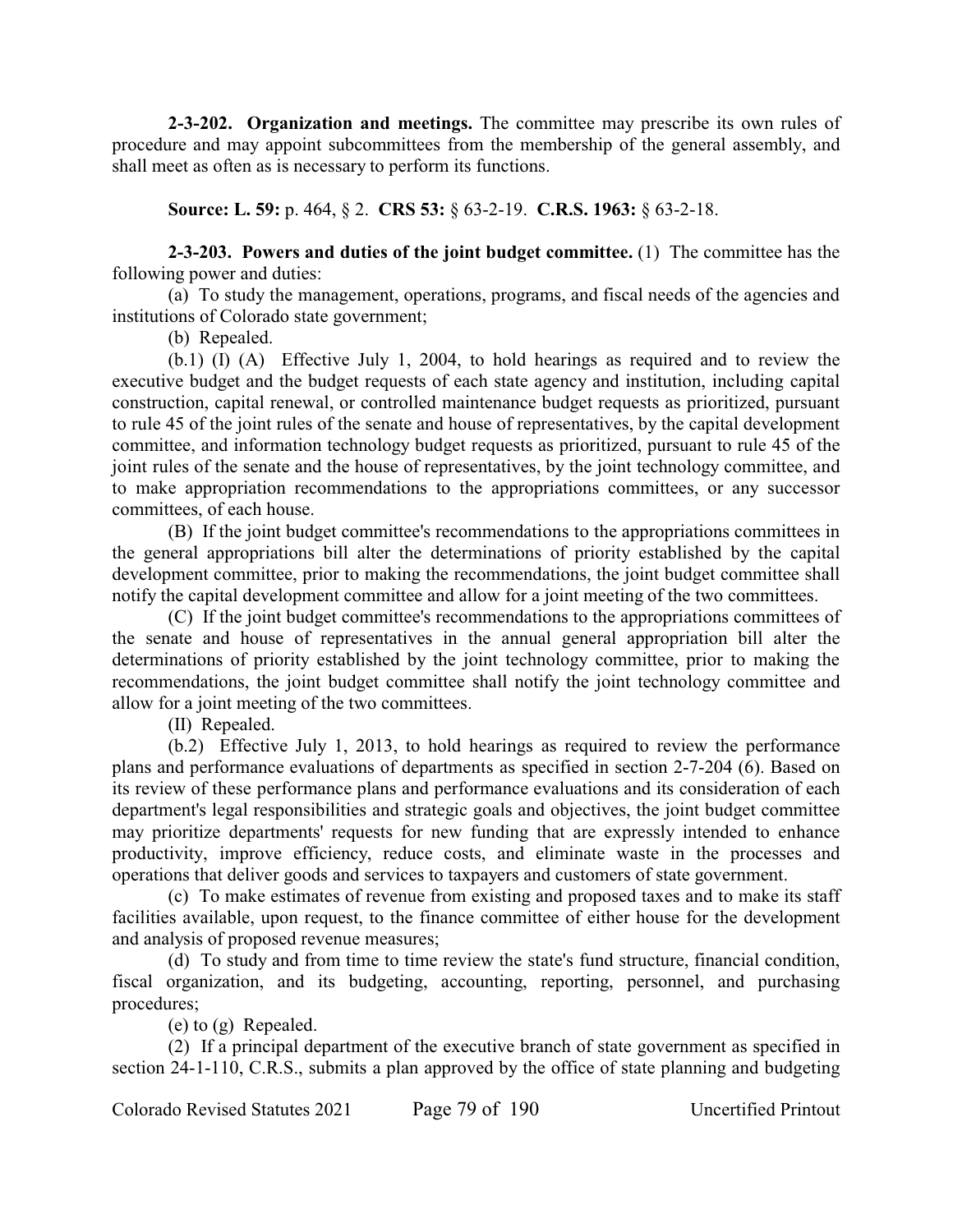to improve budgetary efficiency or administrative flexibility by recommending line item consolidation in the annual general appropriation act, the committee shall consider such plan for recommendation to the general assembly.

(3) After passage of the annual general appropriation act, in preparing any letter to the governor with requests for information, the committee shall prioritize such requests in the letter.

(4) The joint budget committee shall consider, as one of many factors, any available evidence-based information specified in section 2-3-210 when determining the appropriate level of funding of a program or practice.

**Source: L. 59:** p. 465, § 3. **CRS 53:** § 63-2-20. **C.R.S. 1963:** § 63-2-19. **L. 69:** p. 462, § 2. **L. 85:** (1)(b) amended and (1)(b.1) added, p. 285, § 2, effective May 23. **L. 89:** (1)(b)(II) and (1)(b.1) amended, p. 336, § 4, effective March 15. **L. 94:** (1)(b.1) amended, p. 628, § 2, effective April 14; (1)(e) added, p. 1094, § 3, effective May 9; (1)(f) added, p. 1836, § 2, effective June 1; (1)(e) amended, p. 2614, § 19, effective July 1. **L. 95:** (1)(e) amended, p. 1275, § 10, effective June 5. **L. 98:** (1)(b.1) amended, p. 816, § 5, effective August 5. **L. 2000:** (1)(f) repealed, p. 22, § 2, effective August 2. **L. 2001:** (1)(e) repealed, p. 309, § 1, effective August 8. **L. 2006:** (1)(b.1)(I) amended, p. 231, § 1, effective March 31. **L. 2009:** (1)(b.1)(I)(B) amended, (HB 09- 1169), ch. 45, p. 168, § 2, effective March 20. **L. 2010:** (2) and (3) added, (HB 10-1119), ch. 340, p. 1564, § 2, effective August 11. **L. 2013:** (1)(b.2) added, (HB 13-1299), ch. 382, p. 2242, § 3, effective June 5. **L. 2014:** (1)(b.1)(I)(A) amended and (1)(b.1)(I)(C) added, (HB 14-1395), ch. 309, pp. 1306, 1309, §§ 3, 8, effective May 31; (1)(b.1)(I) and (1)(b.1)(I)(A) amended, (HB 14-1387), ch. 378, pp. 1822, 1854, §§ 21, 68, effective June 6; (1)(g) added, (SB 14-110), ch. 105, p. 390, § 3, effective August 6. **L. 2019:** (1)(b.1)(I)(C) amended, (SB 19-241), ch. 390, p. 3462, § 1, effective August 2; (1)(g) repealed, (HB 19-1214), ch. 349, p. 3238, § 1, effective August 2. **L. 2021:** (4) added, (SB 21-284), ch. 445, p. 2939, § 2, effective September 7.

**Editor's note:** (1) Subsection (1)(b)(II) provided for the repeal of subsection (1)(b), effective July 1, 1994. (See L. 89, p. 336.)

(2) Subsection  $(1)(b.1)(II)(B)$  provided for the repeal of subsection  $(1)(b.1)(II)$ , effective July 1, 2004. (See L. 98, p. 816.)

(3) Amendments to subsection  $(1)(b.1)(I)$  by HB 14-1387 and HB 14-1395 were harmonized.

**Cross references:** (1) In 2010, subsections (2) and (3) were added by the "State Measurement for Accountable, Responsive, and Transparent (SMART) Government Act". For the short title, see section 1 of chapter 340, Session Laws of Colorado 2010.

(2) For the legislative declaration in HB 14-1387, see section 1 of chapter 378, Session Laws of Colorado 2014. For the legislative declaration in SB 14-110, see section 1 of chapter 105, Session Laws of Colorado 2014.

**2-3-204. Staff director, assistants, and consultants.** (1) The committee shall interview persons applying for the position of staff director as to qualifications and ability and shall make recommendations thereon to the executive committee, which shall appoint the staff director as provided in section 2-3-303 (3). The staff director shall be responsible to the committee for the collection and assembling of all data and the preparation of reports and recommendations. The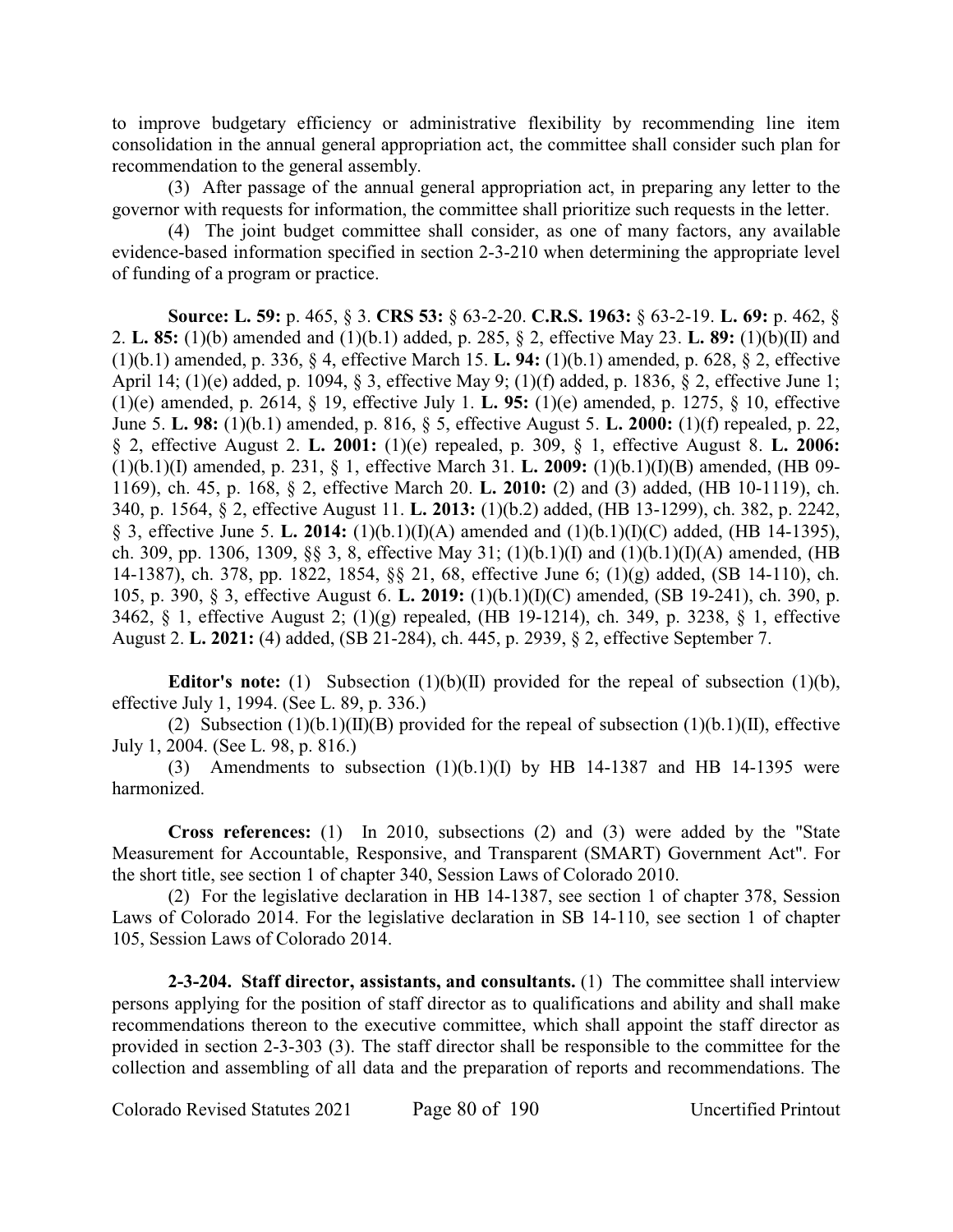staff director shall also be responsible for preparing for consideration by the committee analyses of all requests for funds. With the approval of the committee, the staff director may appoint such additional professional, technical, clerical, or other employees necessary to perform the functions assigned to the committee. The staff director and such additional personnel shall be appointed without reference to affiliation and solely on the basis of ability to perform the duties of the position. They shall be employees of the general assembly and shall not be subject to the state personnel system laws. The committee shall establish appropriate qualifications and compensation for all positions. With the consent of the committee, the chairperson may contract for professional services by private consultants as needed.

(2) Repealed.

(3) The staff director shall appoint additional staff as necessary to provide the evidencebased analysis required by section 2-3-310 (3)(c). Upon request, joint budget committee staff shall also assist legislators in incorporating evidence-based assessments into legislation.

**Source: L. 59:** p. 465, § 4. **CRS 53:** § 63-2-21. **C.R.S. 1963:** § 63-2-20. **L. 88:** Entire section amended, p. 306, § 5, effective May 23. **L. 93:** Entire section amended, p. 2107, § 8, effective June 9. **L. 94:** Entire section amended, p. 1624, § 11, effective May 31. **L. 96:** Entire section amended, p. 1155, § 3, effective January 1, 1997. **L. 99:** (1) amended, p. 163, § 20, effective August 4. **L. 2000:** (2) repealed, p. 585, § 10, effective May 18. **L. 2021:** (3) added, (SB 21-284), ch. 445, p. 2939, § 3, effective September 7.

**2-3-205. Expenses - vouchers.** All expenses incurred by the committee, including salaries and expenses of employees, shall be paid upon vouchers signed by the chairman, or, in his absence or unavailability, the vice-chairman, or by the staff director upon instruction by the chairman in each instance, and drawn on funds appropriated generally for legislative expenses and allocated to the committee.

**Source: L. 59:** p. 465, § 5. **CRS 53:** § 63-2-21. **L. 69:** p. 462, § 3. **L. 73:** p. 670, § 2.

**2-3-206. Recommendations and findings.** The committee may issue a written report setting forth its recommendations, findings, and comments as to each appropriation recommendation which it submits to the house and senate appropriations committees. Other reports may be issued from time to time by the committee as it deems appropriate or as requested by the general assembly.

**Source: L. 59:** p. 465, § 6. **CRS 53:** § 63-2-23. **C.R.S. 1963:** § 63-2-22. **L. 69:** p. 462,  $§$  4.

# **2-3-207. Implementation of a zero-base budgeting program. (Repealed)**

**Source: L. 77:** Entire section added, p. 257, § 1, effective June 19. **L. 79:** (2), (3)(b), (3)(d), and (3)(g) amended and (3)(b.5) added, p. 297, § 1, effective July 3. **L. 83:** (5) amended, p. 969, § 18, effective July 1, 1984. **L. 2010:** Entire section repealed, (HB 10-1119), ch. 340, p. 1575, § 12, effective August 11.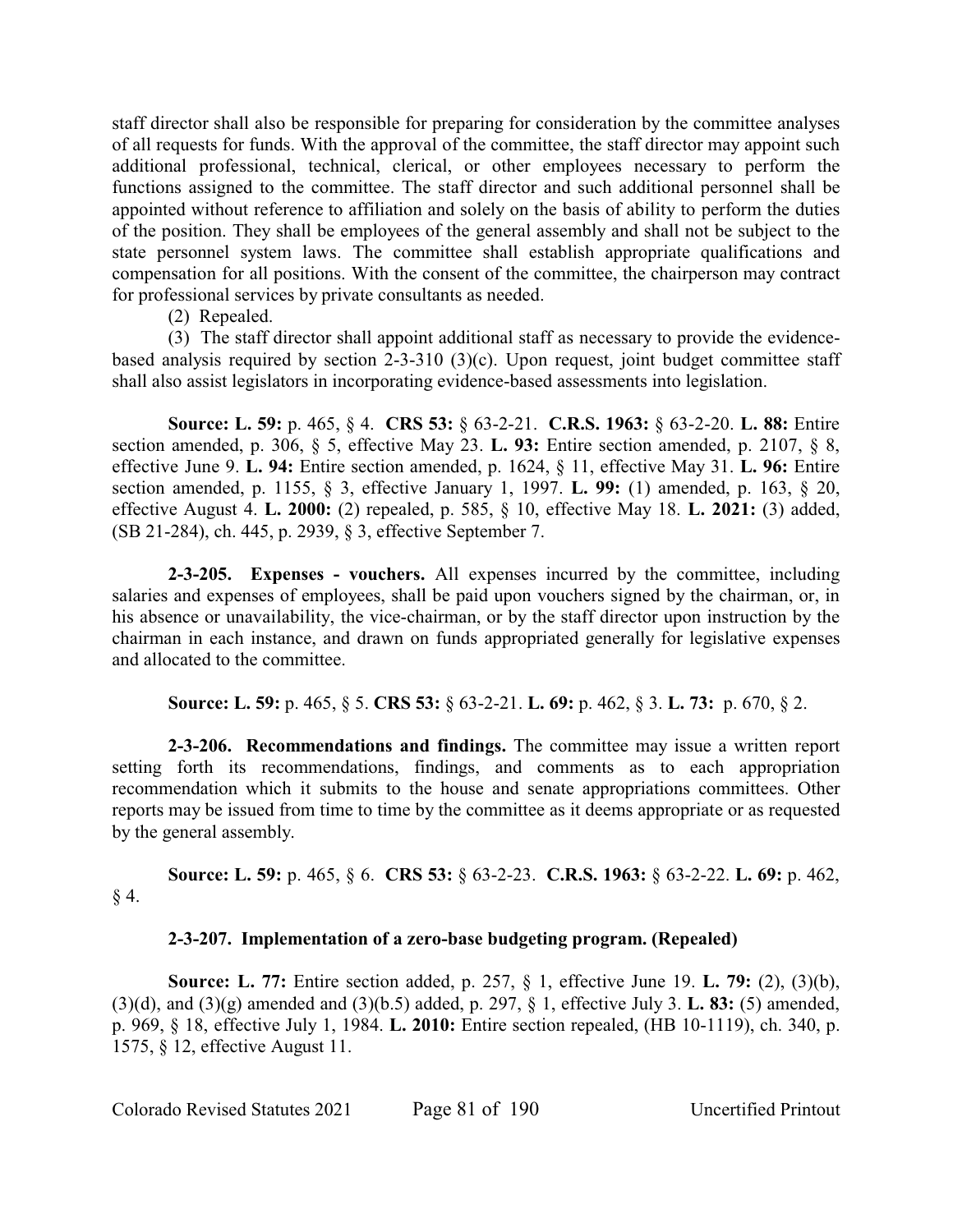**Cross references:** In 2010, this section was repealed by the "State Measurement for Accountable, Responsive, and Transparent (SMART) Government Act". For the short title, see section 1 of chapter 340, Session Laws of Colorado 2010.

**2-3-208. Budget requests - amendments - supplemental appropriation requests**  deadlines - definitions. (1) As used in this section, unless the context otherwise requires:

(a) "Budget request amendment" means any change to a budget request for the upcoming state fiscal year that a state agency submits to the joint budget committee.

(b) "State agency" means any department, commission, council, board, bureau, committee, institution of higher education, agency, or other governmental unit of the executive, legislative, or judicial branch of state government that receives an appropriation or is otherwise included in the annual general appropriation act.

(2) (a) A state agency shall submit its budget request for the upcoming state fiscal year to the joint budget committee by November 1. Except as set forth in paragraph (b) of this subsection (2), the state agency shall submit any budget request amendments to the joint budget committee by January 15.

(b) (I) A state agency shall submit a budget request amendment that is related to a request for a supplemental appropriation to the joint budget committee by January 2; except that the January 2 deadline does not apply to a budget request amendment that is related to a request for a supplemental appropriation identified in subparagraph (I) of paragraph (b) of subsection (3) of this section.

(II) A state agency may submit a budget request amendment to the joint budget committee after its applicable deadline if the budget request amendment is based upon circumstances unknown to, and not reasonably foreseeable by, the state agency prior to the deadline.

(c) Any deadline in this subsection (2) is the date immediately preceding the state fiscal year that is the subject of the budget request or budget request amendment.

(3) (a) Except as set forth in paragraph (b) of this subsection (3), a state agency shall submit a request for a supplemental appropriation for the current state fiscal year to the joint budget committee by January 2.

(b) (I) The department of education shall submit a request for a supplemental appropriation pursuant to section 22-54-106 (4)(b) to the joint budget committee by January 15. The department of corrections and the division of youth services in the department of human services shall each submit a request for a supplemental appropriation related to changes in caseload to the joint budget committee by January 15.

(II) A state agency may submit a request for a supplemental appropriation to the joint budget committee after its applicable deadline if the supplemental appropriation is based upon circumstances unknown to, and not reasonably foreseeable by, the state agency prior to the deadline.

(c) Any deadline in this subsection (3) is the date during the state fiscal year that the request for a supplemental appropriation is made.

(4) The office of state planning and budgeting may submit a request identified in this section to the joint budget committee on behalf of a state agency, and in such case, the corresponding deadline for the request applies to the office.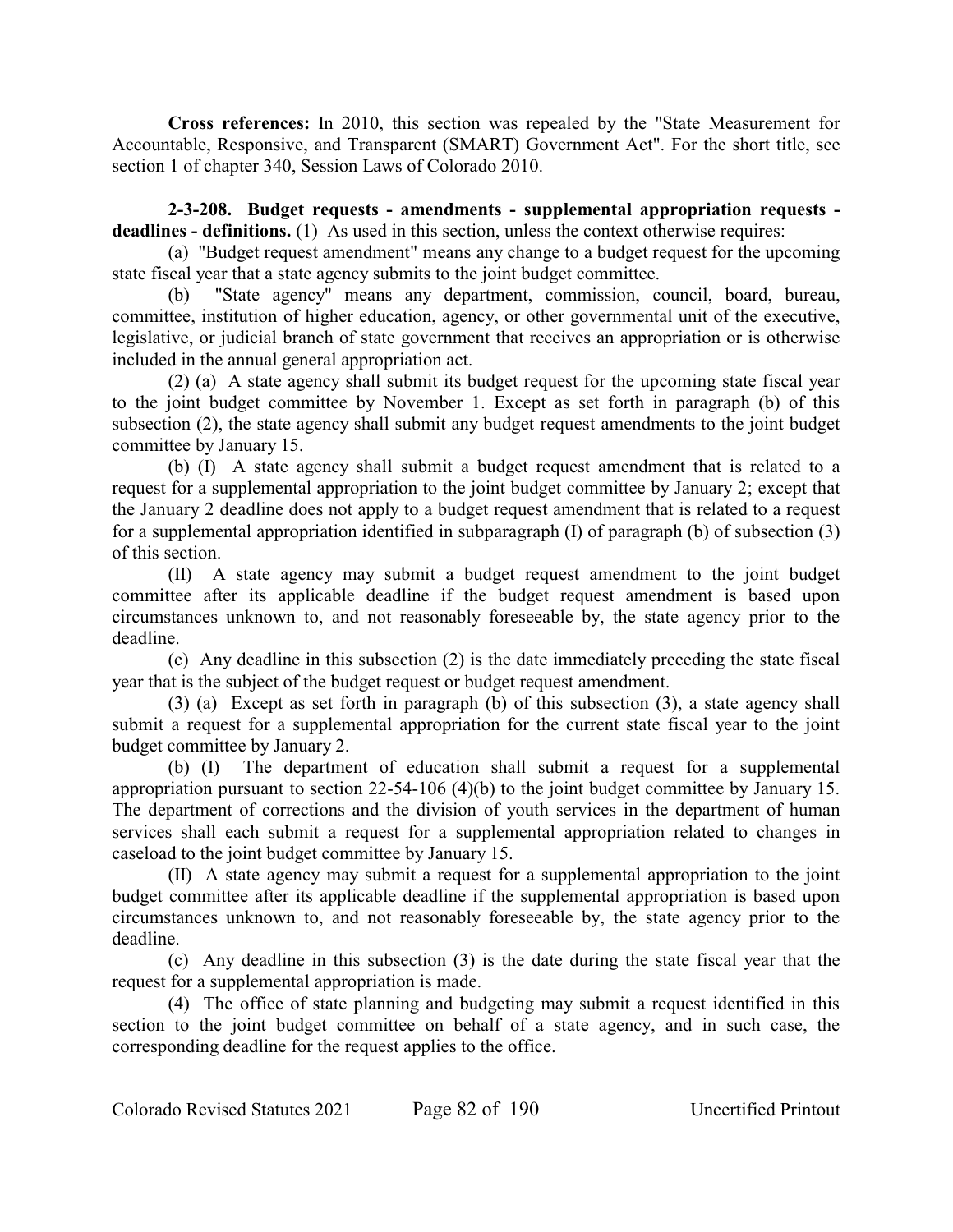(5) A state agency or the office of state planning and budgeting acting on behalf of a state agency shall meet the deadlines and requirements set forth in section 24-37-304 (1)(c.3) and (1)(c.5) for a capital construction, capital renewal, controlled maintenance, or information technology budget request or budget request amendment, including a budget request amendment that is related to a request for a supplemental appropriation, prior to the submission of any such budget request to the joint budget committee pursuant to this section.

**Source: L. 2013:** Entire section added, (HB 13-1179), ch. 123, p. 415, § 1, effective August 7. **L. 2017:** (3)(b)(I) amended, (HB 17-1329), ch. 381, p. 1968, § 12, effective June 6. **L. 2018:** (5) added, (HB 18-1371), ch. 312, p. 1875, § 2, effective August 8.

**2-3-209. Long-range financial plan - definitions.** (1) As used in this section, "state agency" means a state agency that submits a budget request to the joint budget committee in accordance with section 2-3-208, whether the request is submitted directly by the state agency or by the office of state planning and budgeting on behalf of the state agency.

(2) Each state agency shall develop a long-range financial plan on or before November 1, 2019, and update the plan on or before November 1 of each of the next four years thereafter. The purpose of the long-range financial plan is to:

(a) Require the state agency to anticipate and strategically plan for future contingencies that may impact the state agency's ability to meet its performance goals;

(b) Assist the state agency as it prepares its annual budget request;

(c) Provide additional information to the general assembly so that it can appropriate money in light of possible future changes; and

(d) Provide notice to the public about the potential growth or decline of state government in the future.

(3) The department of state, the department of treasury, the department of law, and the judicial branch shall each publish the required components of the long-range financial plan for their respective state agencies. The office of state planning and budgeting shall publish the required components of the long-range financial plan in its annual budget instructions for all other state agencies. A long-range financial plan submitted pursuant to this subsection (3) may include the following components:

- (a) A statement of the state agency's mission;
- (b) A description of the major functions of the state agency;
- (c) A description of the state agency's performance goals;

(d) A performance evaluation of the state agency's major programs, including an identification of programs that may not be meeting the program objectives or performance goals, and a recommendation on strategies to improve performance;

(e) A description of anticipated trends, conditions, or events that could impact the ability of the state agency to meet its goals and objectives; and

(f) A description of any programs currently funded in whole or in part with federal funds or gifts, grants, or donations that the department anticipates will decrease in the future and, therefore, may require state money as a backfill.

(4) Each state agency shall submit a copy of its long-range financial plan to the joint budget committee along with its budget request that is submitted in accordance with section 2-3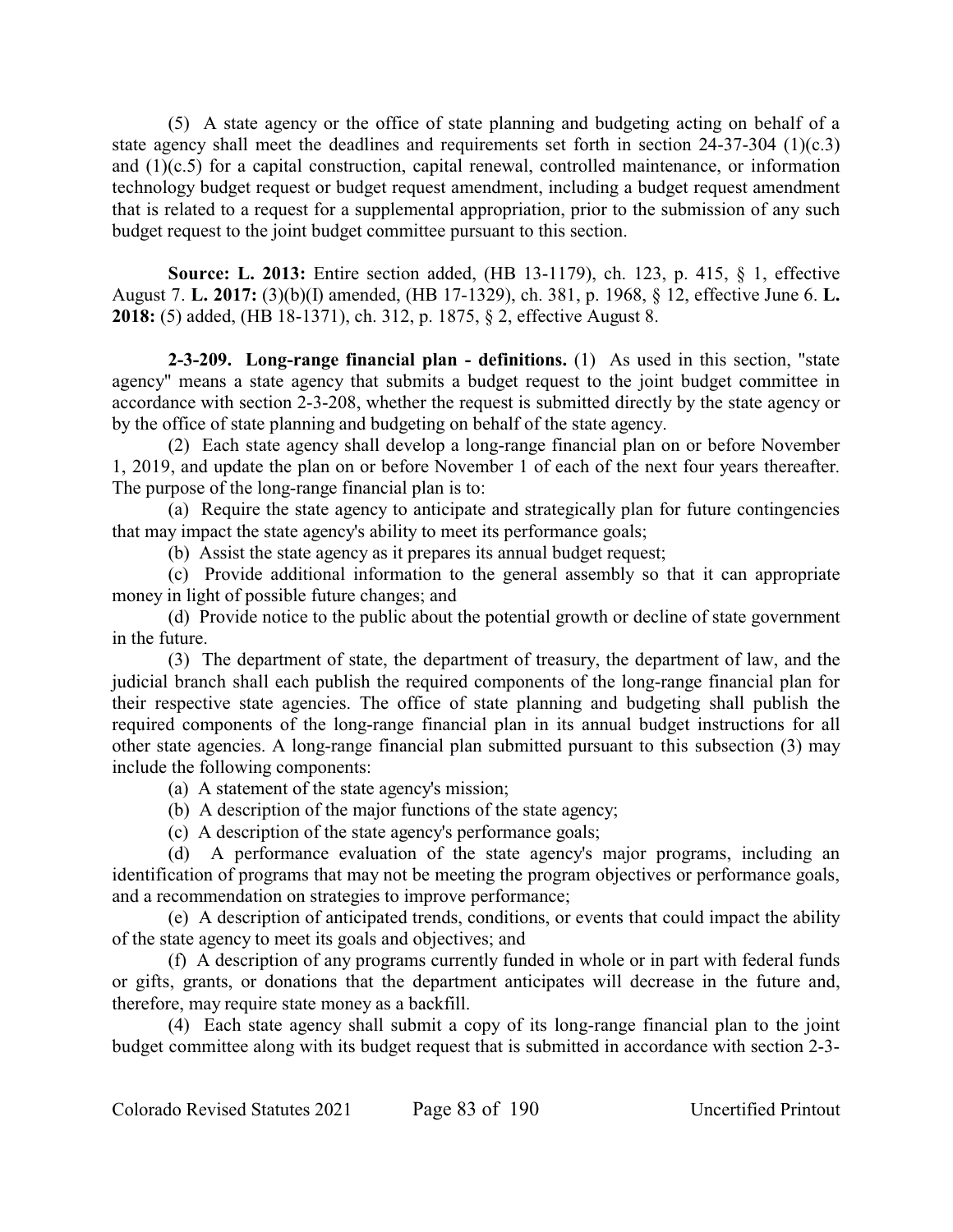208; except that, if the office of state planning and budgeting submits a budget request on behalf of a state agency, the office may also submit the state agency's long-range financial plan.

(5) Notwithstanding section 24-1-136 (11)(a)(I), the requirement to update and submit the long-range financial plan continues as set forth in subsection (2) of this section. A long-range financial plan remains in effect until it is updated for the next state fiscal year. To the extent possible, the state agency shall utilize information that is included in the state agency's annual performance report prepared in accordance with section 2-7-205.

(6) Each state agency shall post its long-range financial plans on its official website at the same time it is submitted to the joint budget committee.

**Source: L. 2018:** Entire section added, (HB 18-1430), ch. 356, p. 2117, § 2, effective August 8.

**Cross references:** For the legislative declaration in HB 18-1430, see section 1 of chapter 356, Session Laws of Colorado 2018.

**2-3-210. Evidence-based decision-making - budget requests - legislative declaration - definitions.** (1) The general assembly hereby finds and declares that:

(a) When appropriate, the use of data and outcome-related evidence in the analysis of programs implemented and delivered by state agencies is an effective means through which funding decisions concerning program improvement and expansion or redirection of funds can be achieved; and

(b) The integration of evidence-based evaluation with the budget process will provide members of the general assembly additional information that will be useful in the prioritization of requests for funding for new or existing programs and services in the state.

(2) As used in this article 3, unless the context otherwise requires:

(a) "Evidence-informed program or practice" means a program or practice that reflects a moderate, supported, or promising level of confidence of effectiveness, ineffectiveness, or harmfulness as determined by an evaluation with a comparison group, multiple pre- and postevaluations, or an equivalent measure.

(b) "Not applicable" means the definitions identified in subsections  $(2)(a)$ ,  $(2)(c)$ ,  $(2)(d)$ , and (2)(f) of this section are not applicable.

(c) "Opinion-based program or practice" means a program or practice that reflects a low level of confidence of effectiveness, ineffectiveness, or harmfulness, as based on satisfaction surveys, personal experience, or for which there is no existing evidence about the effectiveness, ineffectiveness, or harmfulness of the program or practice.

(d) "Proven program or practice" means a program or practice that reflects a high or well-supported level of confidence of effectiveness, ineffectiveness, or harmfulness as determined by one or more high-quality randomized control trials, multiple evaluations with strong comparison groups, or an equivalent measure.

(e) "State agency" means any department, commission, council, board, bureau, committee, institution of higher education, agency, or other governmental unit of the executive, legislative, or judicial branch of state government.

(f) "Theory-informed program or practice" means a program or practice that reflects a moderate to low or promising level of confidence of effectiveness, ineffectiveness, or

Colorado Revised Statutes 2021 Page 84 of 190 Uncertified Printout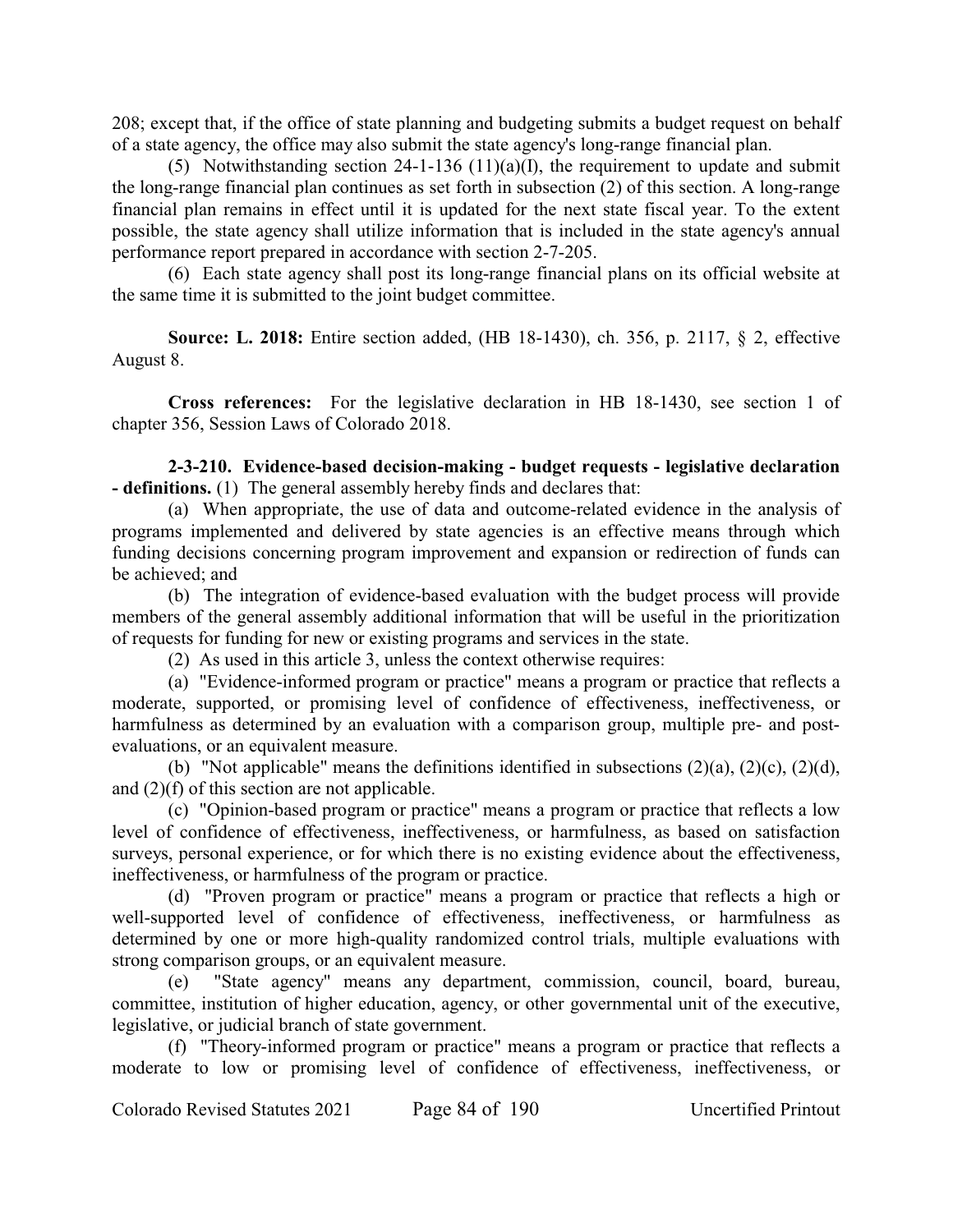harmfulness as determined by tracking and evaluating performance measures including pre- and post-intervention evaluation of program outcomes, evaluation of program outputs, identification and implementation of a theory of change, or equivalent measures.

(3) (a) If a state agency or the office of state planning and budgeting includes an evidence-based evaluation of a program or practice in a budget request or budget amendment request submitted in accordance with section 2-3-208, then the state agency or office shall describe the program or practice using the definitions set forth in this section.

(b) If subsection  $(3)(a)$  of this section applies, then the state agency or the office of state planning and budgeting shall also provide the following information:

(I) Any research that supports the implementation, continuation, or expansion of the program or practice, including any research demonstrating improved or consistent outcomes achieved by those who benefit from the program or practice;

(II) Any research that supports a decrease in funding for a program or practice that may be shown to be ineffective or harmful to those receiving services; and

(III) Information concerning how the evidence referenced was used in the development of the budget request or budget amendment request.

(c) If a state agency provides an evidence-based evaluation of a program or practice in a budget request or budget request amendment, joint budget committee staff shall independently analyze and describe the program or practice using the definitions set forth in this section.

(4) Joint budget committee staff shall include any information specified in subsection (3) of this section as part of any recommendation it makes regarding a budget request or budget amendment request.

(5) Whenever a state agency is required to undertake an evidence-based analysis of a program or practice, the state agency shall use the definitions set forth in this section, unless other definitions are provided by law.

**Source: L. 2021:** Entire section added, (SB 21-284), ch. 445, p. 2937, § 1, effective September 7.

# PART 3

# LEGISLATIVE COUNCIL

**2-3-301. Legislative council created - executive committee created.** (1) There is hereby created a legislative council, referred to in this part 3 as the "council", which consists of an executive committee, six senators with majority party members appointed by the president of the senate and minority party members appointed by the minority leader of the senate, with the approval of a majority vote of the members elected to the senate, and six representatives with majority party members appointed by the speaker of the house of representatives and minority party members appointed by the minority leader of the house of representatives, with the approval of a majority vote of the members elected to the house of representatives. Except as otherwise provided in subsection (1.5) of this section, the executive committee consists of the president of the senate, the majority leader of the senate, the minority leader of the senate, the speaker of the house of representatives, the majority leader of the house of representatives, and the minority leader of the house of representatives, all of whom are ex officio members of the

Colorado Revised Statutes 2021 Page 85 of 190 Uncertified Printout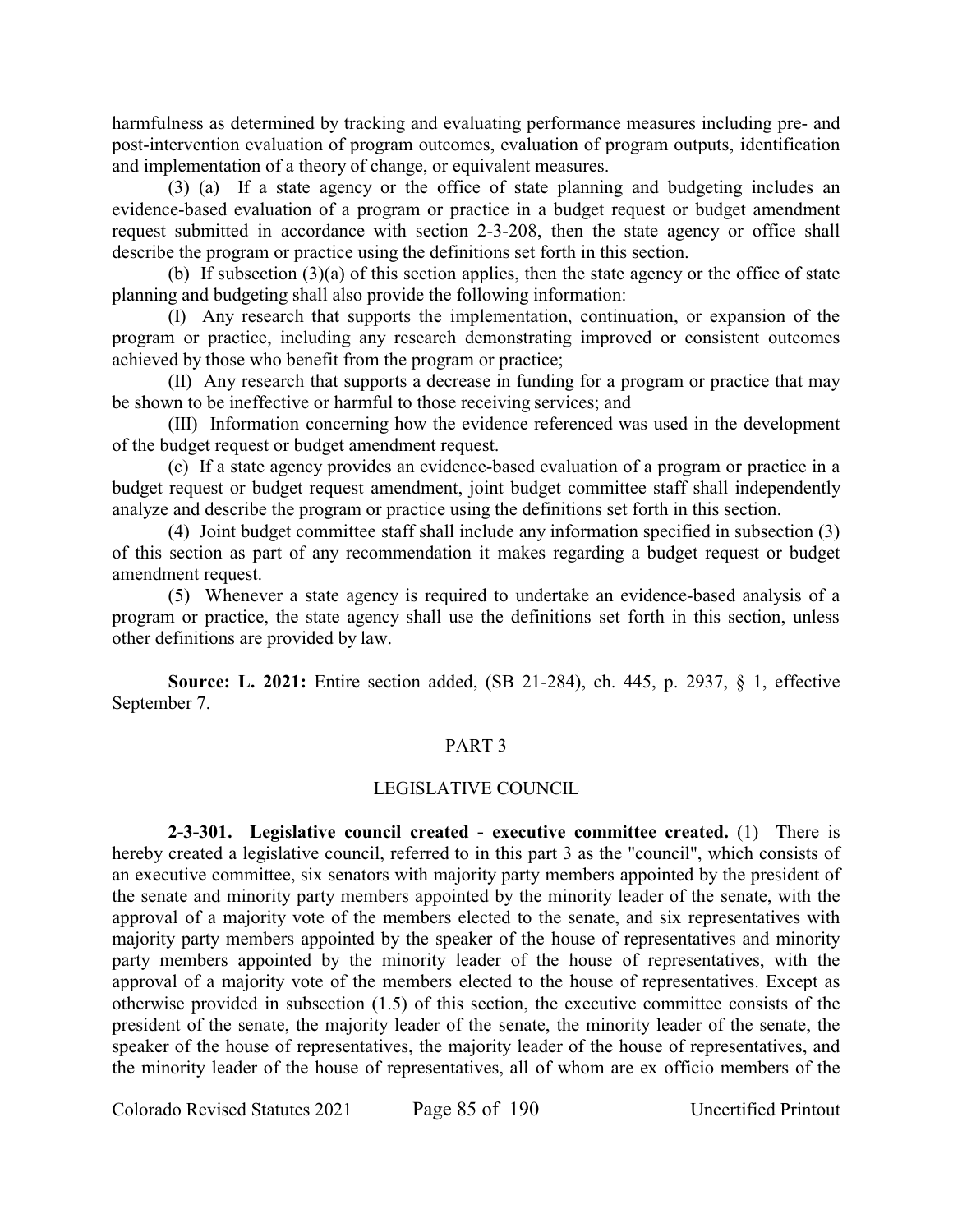council. The speaker of the house of representatives and the president of the senate shall alternately serve as the chair and vice-chair of the executive committee and serve for one-year terms. All ex officio members of the council have and may exercise all the powers, privileges, and duties of other members.

(1.5) (a) In order to expedite the work of the executive committee, for each period commencing after a general election and ending following the convening of the next general assembly when a new executive committee is formed pursuant to subsection (1) of this section, a temporary executive committee comprised of the legislators selected by their respective party caucuses as the speaker of the house of representatives, the president of the senate, and the majority and minority leaders of the senate and the house of representatives for the next general assembly shall be formed.

(b) Except as otherwise provided in paragraph (c) of this subsection (1.5), the temporary executive committee shall assume all of the duties and powers of the executive committee previously formed in accordance with subsection (1) of this section.

(c) The executive committee previously formed pursuant to subsection (1) of this section shall retain all powers and duties related to any special session of the general assembly called prior to the convening of the next general assembly and all legislative management functions pertaining to matters arising prior to the convening of the next general assembly.

(d) Each member of the temporary executive committee shall have the same powers and duties with respect to the business of the temporary executive committee as all other members of the temporary executive committee, whether the member is a member of the then current general assembly, a member-elect of the next general assembly, or both.

(2) Appointments or reappointments of all members of the council shall be made no later than ten days after the convening of the first regular session of each general assembly. An appointing authority may make an appointment to temporarily replace a current member of the committee appointed by that appointing authority; except that a temporary appointment does not require approval of a majority of the members elected to the applicable body. Membership on the council terminates with the appointment of a member's successor or upon the termination of a member's term of office in the general assembly, whichever first occurs. A member may be appointed to succeed himself or herself.

(2.5) An ex officio member of the council may make an appointment to temporarily replace himself or herself at a meeting of the council. A member temporarily appointed under this subsection (2.5) shall not replace the ex officio member at a meeting of the executive committee.

(3) The party representation on the council shall be in proportion generally to the relative number of members of the two major political parties in each house of the general assembly, but in no event shall a minority party be represented by less than one council member from the senate and two council members from the house of representatives.

(4) Vacancies in the membership of the council shall be filled in the same manner as original appointments are made.

(5) The legislative council may be a committee of reference for bills and joint resolutions that allocate any additional legislative staff resources.

**Source: L. 53:** p. 335, § 1. **CRS 53:** § 63-5-1. **C.R.S. 1963:** § 63-4-1. **L. 69:** p. 461, § 3. **L. 93:** Entire section amended, p. 2102, § 1, effective June 9. **L. 99:** (1) amended, p. 408, § 2,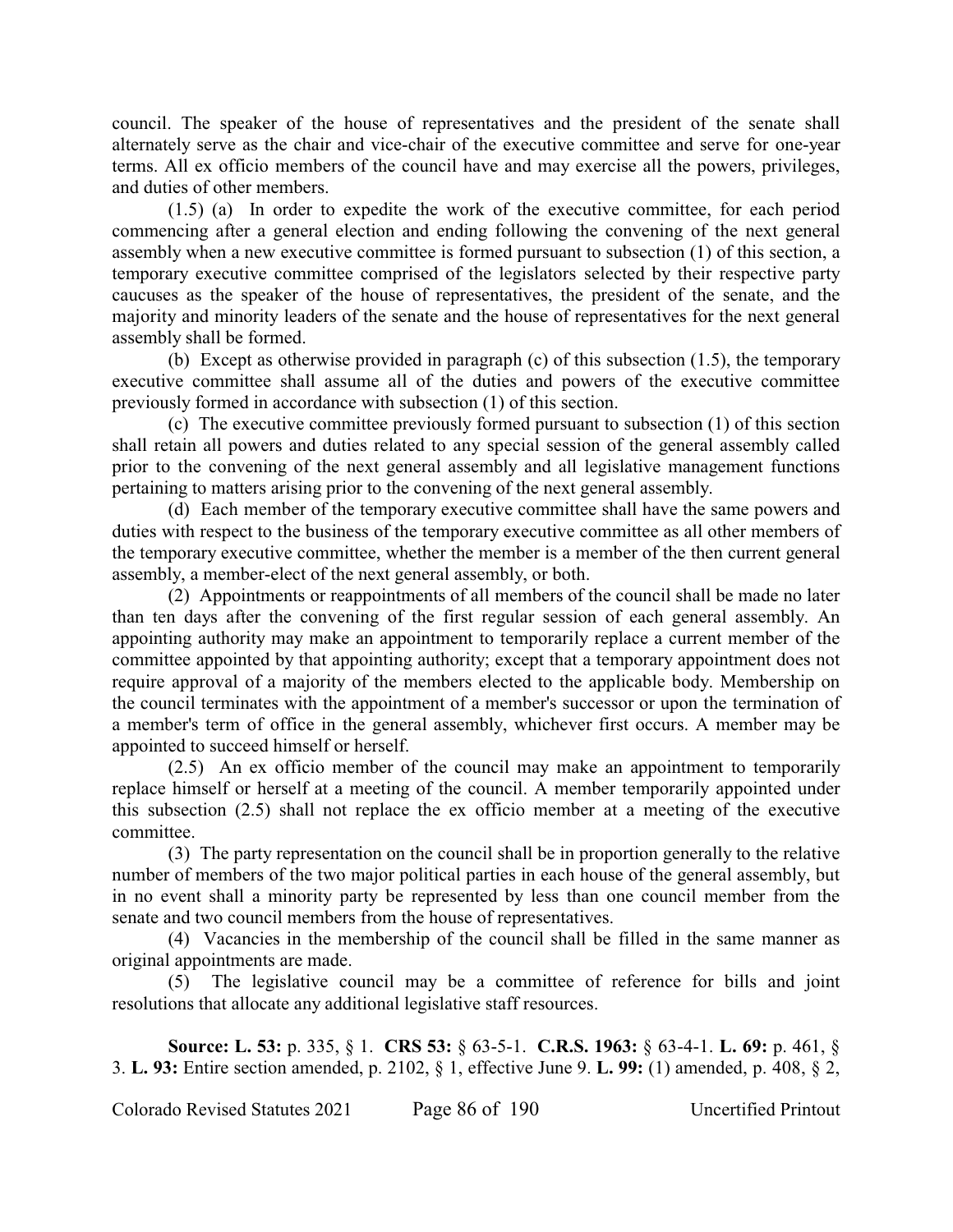effective August 4. **L. 2001:** (1) amended and (1.5) added, p. 1216, § 1, effective August 8. **L. 2003:** (1.5)(c) amended, p. 1982, § 3, effective May 22. **L. 2013:** (5) added, (HB 13-1299), ch. 382, p. 2242, § 4, effective June 5. **L. 2016:** (1) and (2) amended, (SB 16-156), ch. 282, p. 1155, § 2, effective June 10. **L. 2019:** (2.5) added, (HB 19-1173), ch. 92, p. 339, § 1, effective August 2.

**2-3-302. Organization - meetings.** (1) The chair and vice-chair of the executive committee shall serve as the chair and vice-chair of the council; and the council shall prescribe its own rules of procedure, and may appoint subcommittees from the membership of the general assembly and other persons to assist in carrying out its functions.

(2) The council shall meet as often as may be necessary to perform its functions, but it shall not meet less frequently than once in each quarter of the calendar year.

(3) Nine members shall constitute a quorum, and a majority thereof, or of the number of members present if more than a quorum, shall have authority to act on any matter within the jurisdiction of the council.

**Source: L. 53:** p. 336, § 2. **CRS 53:** § 63-5-2. **C.R.S. 1963:** § 63-4-2. **L. 93:** Entire section amended, p. 2103, § 2, effective June 9. **L. 99:** (1) amended, p. 409, § 3, effective August 4. **L. 2016:** (1) amended, (SB 16-156), ch. 282, p. 1155, § 3, effective June 10.

**2-3-303. Functions - report - definitions.** (1) In addition to any other powers and duties set forth in law, the council shall have the following powers and duties:

(a) To collect information concerning the government and general welfare of the state;

(b) To examine the effects of constitutional provisions and statutes and recommend desirable alterations;

(c) To consider important issues of public policy and questions of statewide interest;

(d) To prepare for presentation to the members and various sessions of the general assembly such reports, bills, or otherwise, as the welfare of the state may require;

(e) To expend moneys or authorize the expenditure of moneys to accomplish the functions contained in this section out of moneys appropriated to the council by the general assembly;

(f) To approve bills recommended by interim legislative council committees or other committees created by statute or resolution which operate during the interim;

(g) To review the ballot information booklet prepared by the director of research at a public hearing in accordance with section 1-40-124.5, C.R.S.

(2) In addition to any other powers and duties set forth in law, the executive committee of the legislative council has the following powers and duties:

(a) To consider, recommend, and establish policies relating to legislative management and legislative procedures, including but not limited to deadlines for the legislative session, guidelines on the format of bills, allocation of space in the capitol for legislative purposes, and lobbying practices;

(b) To consider and approve the budget requests from the legislative service agency directors for the legislative service agencies;

(c) To prepare and introduce the legislative appropriation bill each year;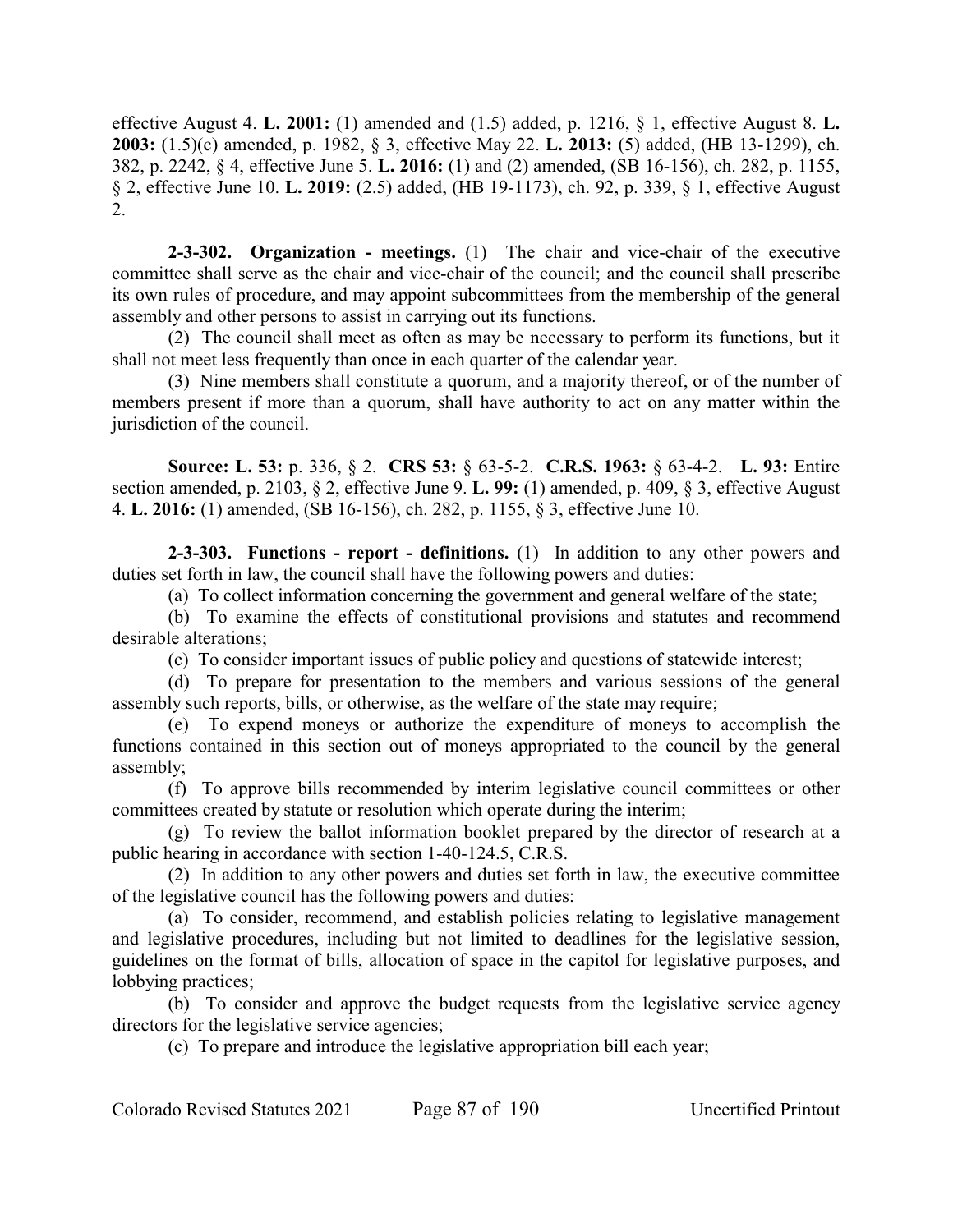(d) To establish policies about the retention of records by the legislative service agencies of the general assembly, including the retention of records relating to legislative review of rules and regulations promulgated by executive branch agencies pursuant to section 24-4-103, C.R.S.;

(e) Repealed.

(f) To coordinate the televising via cable television and webcast of proceedings of the house of representatives and the senate with the Colorado channel authority created in article 49.9 of title 24, C.R.S.;

(g) (I) (A) To consider, recommend, and establish policies allowing legislative committees to take remote testimony from one or more centralized remote sites located around the state.

(B) If remote testimony is approved, at least one remote site established pursuant to subsubparagraph (A) of this subparagraph (I) must be located in the western slope area of the state.

(C) The video teleconferencing technology need not televise, nor otherwise allow testifying members of the public to see, the committee of reference proceedings, so long as the members of the public are able to hear such proceedings and communicate with the committee.

(II) In implementing this paragraph (g), the executive committee may enter into agreements with state institutions of higher education to use those institutions as the centralized remote sites and to use the resources, including facilities, equipment, and staff, of those institutions.

(III) The executive committee may, in its discretion, implement the use of video teleconferencing in phases.

(IV) Nothing in this paragraph (g) supersedes the power of the house of representatives or the senate to adopt rules or joint rules, or both, for the orderly conduct of their affairs.

(V) After the adjournment of the second regular session of the seventieth general assembly, but prior to August 1, 2016, the director of research of the legislative council shall submit to the members of the general assembly a report containing the following information pertaining to remote testimony taken pursuant to this paragraph (g):

(A) The total number of persons who testified remotely;

(B) The locations of the sites from which such persons testified;

(C) The average length of hearings at which remote testimony was accepted;

(D) The estimated calculation of travel miles saved by allowing persons to testify remotely;

(E) The cost to implement the remote testimony process;

(F) The technological or other issues, if any, that arose;

(G) Identification of other suitable sites from which remote testimony can be taken, in a manner that ensures that adequate geographic distribution of sites is achieved;

(H) Any recommendations that the director believes would improve the taking of remote testimony; and

(I) Any other information that the director believes relevant or useful.

(h) (I) The power to allow members of the general assembly to participate electronically in legislative proceedings and to recommend, develop, and establish policies regarding electronic participation if so allowed; except that, if allowed, electronic participation must only be allowed for:

(A) Committee meetings occurring during the legislative interim; or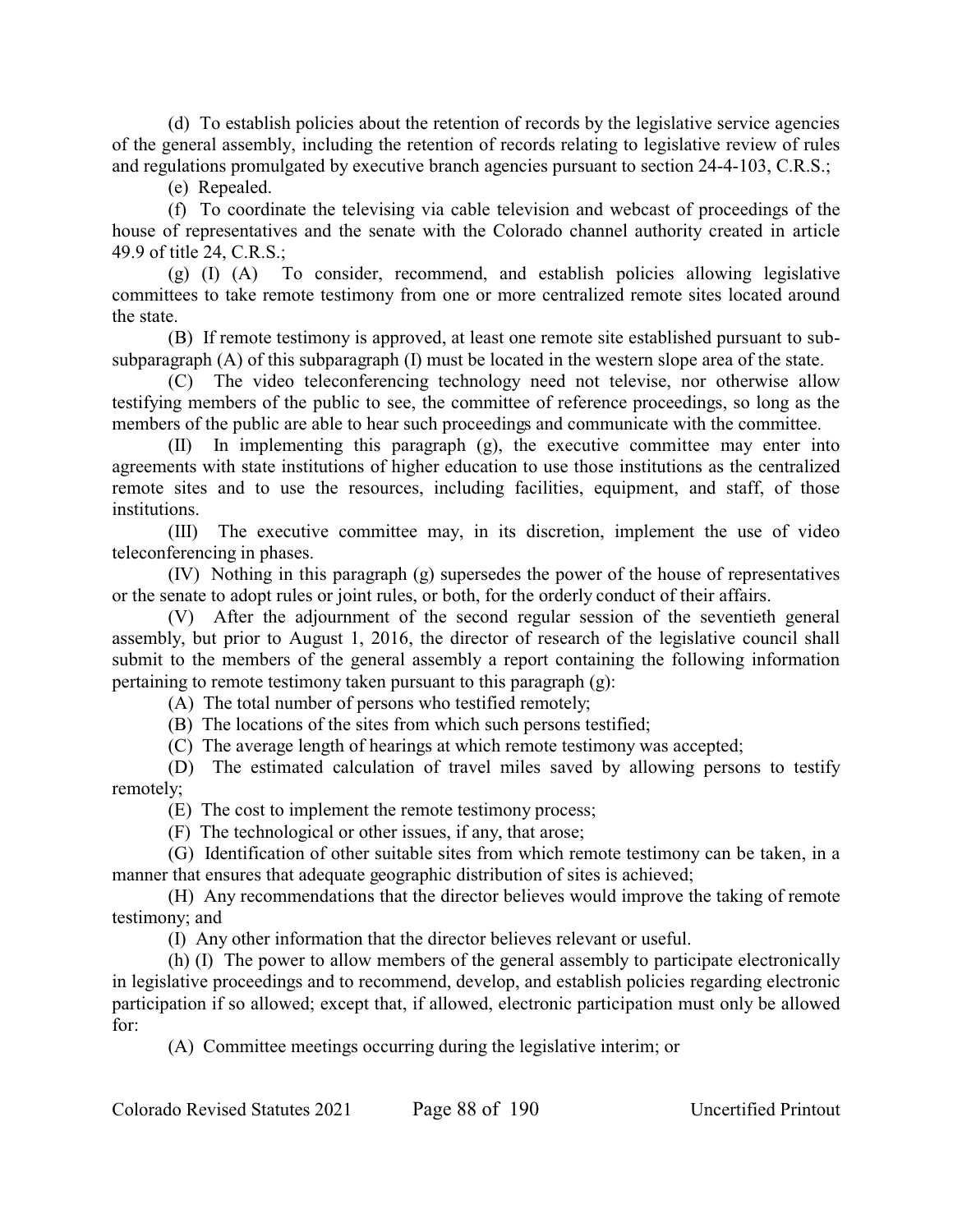(B) Legislative proceedings, including floor proceedings, committee meetings or hearings, and other legislative business occurring during a disaster emergency declared by the governor in accordance with section 24-33.5-704 that is caused by a public health emergency infecting or exposing a great number of people to disease, agents, toxins, or other such threats.

(II) A member participating electronically in a committee meeting pursuant to subsection  $(2)(h)(I)(A)$  of this section is deemed to be in attendance of that committee for the purpose of receiving compensation to which the member is entitled under section 2-2-307 (3). Notwithstanding section 2-2-307 (3)(b), members participating electronically are not entitled to reimbursement for any expenses incurred in connection with such electronic participation.

(III) A member participating electronically in a legislative proceeding pursuant to subsection (2)(h)(I)(B) of this section is not entitled to reimbursement for any expenses incurred in connection with such electronic participation; except that, if the member cannot participate electronically from the member's home due to a technological limitation or incapacity at that location, the member may receive reimbursement for actual and necessary expenses incurred to travel to an alternate location in order to participate electronically. A request for reimbursement under this subsection (2)(h)(III) is subject to the guidelines for reimbursement and substantiation requirements established by the executive committee of the legislative council in accordance with section 2-2-317 (2)(c), and the amount of reimbursement must not exceed the amount the member would customarily receive for travel expenses under section 2-2-317 (2)(a) or (2)(b).

(IV) Nothing in this subsection (2)(h) supersedes the power of the senate or the house of representatives to adopt rules or joint rules, or both, for the orderly conduct of its affairs.

(3) (a) In addition to the powers and duties specified in subsection (2) of this section, the executive committee of the legislative council shall annually approve a salary pay range to be used in setting the salaries of the legislative service agency directors.

(b) The legislative audit committee, the joint budget committee, the legislative council, and the committee on legal services shall each submit an annual report to the executive committee evaluating the performance of the legislative service agency director under such committee's supervision.

(c) Upon review of the reports received pursuant to paragraph (b) of this subsection (3), the executive committee shall evaluate the performance of legislative service agency directors and determine the salaries to be paid thereto.

(d) The executive committee shall appoint legislative service agency directors, other than the state auditor, after receiving recommendations thereon from the respective committees.

(e) The executive committee shall consult with the legislative audit committee concerning the appointment of a state auditor before the legislative audit committee places the names of candidates before the general assembly in accordance with section 2-3-101 (3)(a).

(f) The executive committee shall annually approve salary pay ranges to be used in determining the salaries of the staffs of legislative service agencies. Legislative service agency directors shall determine the salaries to be paid to their respective staffs in accordance with such pay ranges; except that employees of the office of the state auditor who are within the state personnel system shall be paid in accordance with article 50 of title 24, C.R.S. Each legislative service agency director shall file a report annually with the executive committee setting forth the salaries paid to their respective staffs.

(g) Any senator or representative or any legislative committee may provide the executive committee or any legislative service agency director with information or recommendations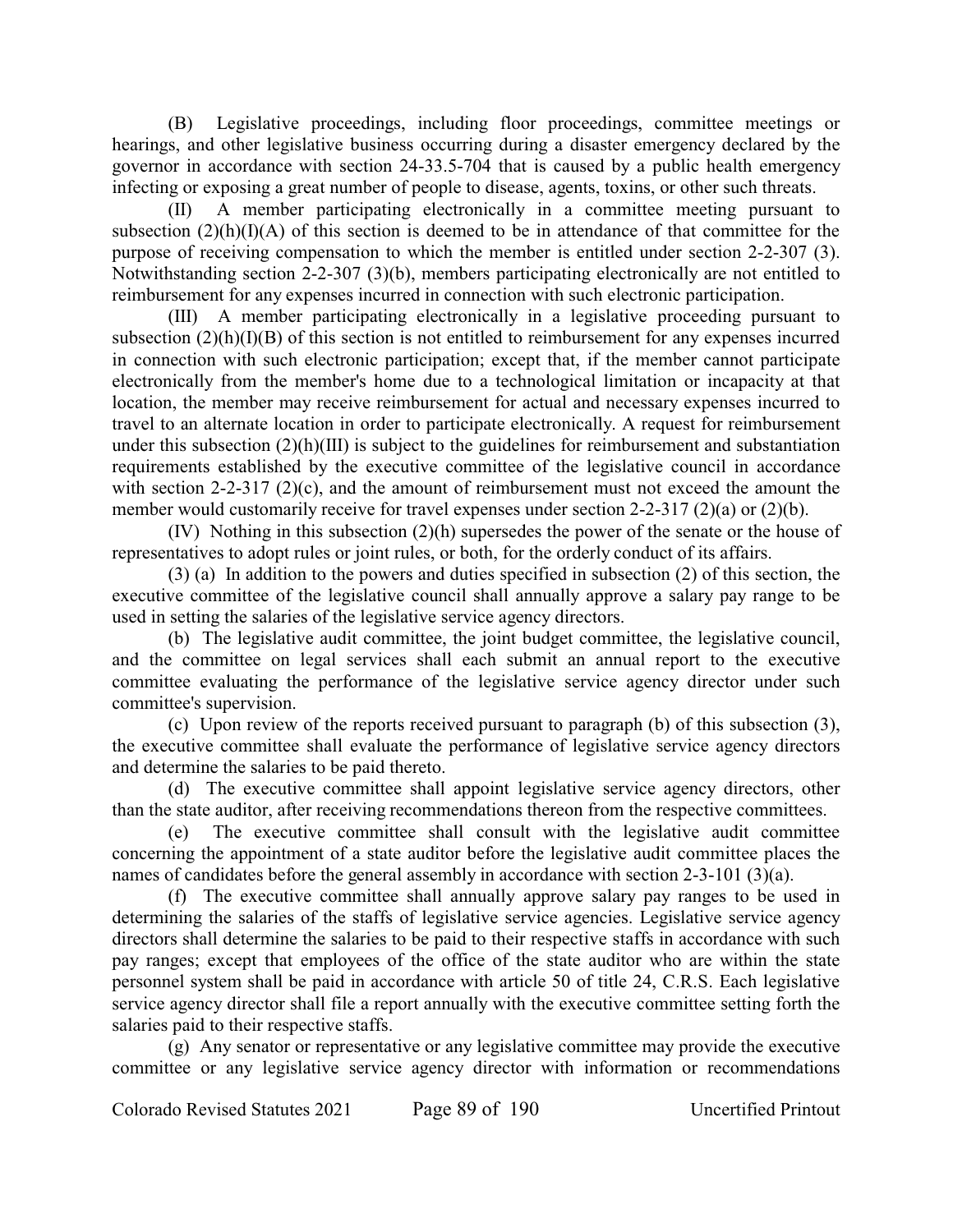concerning pay ranges or performance evaluations for legislative service agency directors or the staffs of legislative service agencies.

(h) As used in this subsection (3), unless the context otherwise requires:

(I) "Legislative service agencies" means the office of the state auditor, the joint budget committee staff, the legislative council staff, and the office of legislative legal services.

(II) "Legislative service agency director" means the state auditor, the staff director of the joint budget committee, the director of research of the legislative council, and the director of the office of legislative legal services.

(4) The executive committee has the power and responsibility to:

(a) Perform legislative management functions when the general assembly is not in session; and

(b) Set the date for convening the next regular session of the general assembly as provided in section 2-2-303.5 (4).

**Source: L. 53:** p. 336, § 3. **CRS 53:** § 63-5-3. **C.R.S. 1963:** § 63-4-3. **L. 93:** Entire section amended, p. 2103, § 3, effective June 9. **L. 94:** (4) amended, p. 580, § 3, effective April 7; (2)(e) added, p. 1836, § 3, effective June 1; (1)(g) amended, p. 1689, § 4, effective January 19, 1995. **L. 2000:** (2)(e) repealed, p. 22, § 3, effective August 2. **L. 2009:** (2)(f) added, (HB 09- 1307), ch. 283, p. 1291, § 3, effective August 5. **L. 2014:** IP(2) amended and (2)(g) added, (HB 14-1303), ch. 289, p. 1183, § 1, effective August 6. **L. 2017:** (2)(h) added, (HB 17-1113), ch. 218, p. 849, § 2, effective May 24. **L. 2021:** (2)(h) amended, (HB 21-1003), ch. 2, p. 4, § 1, effective January 20.

**Cross references:** For the legislative declaration in HB 17-1113, see section 1 of chapter 218, Session Laws of Colorado 2017.

**2-3-303.3. Interim committees - repeal.** (1) Commencing on and after June 5, 2013, interim committees may not be requested by a legislative member by bill or resolution. No later than a day certain of a regular legislative session as established in the joint rules of the senate and house of representatives, a legislative member may submit a request in writing to the legislative council created in section 2-3-301 (1) regarding an issue that he or she wishes to study during the next interim between sessions. At minimum, the request must specify:

(a) The scope of the policy issues to be studied;

(b) The number of meetings that would be necessary to study the issues;

(c) The suggested number and composition of legislative members on the interim committee;

(d) Whether other nonlegislative members should have a role in the interim committee;

(e) Whether a task force would be necessary to assist the interim committee in studying the scope of issues and, if so, the members and composition of such a task force; and

(f) (I) An estimate of the maximum number of bills the interim committee will need in order to address the issues studied by the interim committee.

(II) Any interim committee bills are exempt from the five-bill limitation specified in rule 24 of the joint rules of the senate and the house of representatives.

(2) No later than a day certain of a regular legislative session as established in the joint rules of the senate and house of representatives, the director of research of the legislative council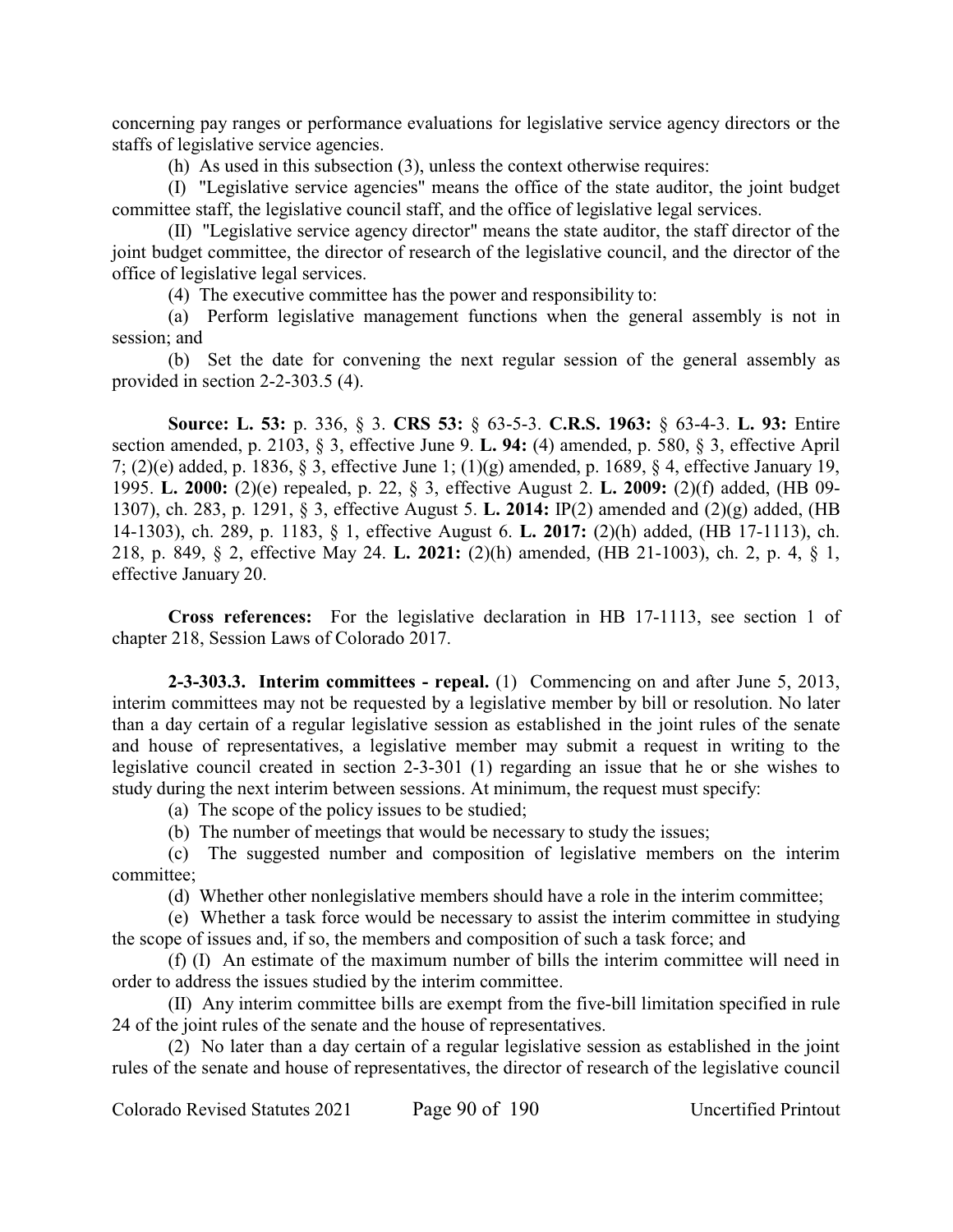shall determine the number of interim committee meetings that may be held within the legislative budget and shall provide that information to the executive committee of the legislative council.

(3) (a) No later than a day certain of a regular legislative session as established in the joint rules of the senate and house of representatives, the legislative council shall meet to review and prioritize requests made by legislative members pursuant to subsection (1) of this section. Such review and prioritization must take into account the information provided by the director of research of the legislative council as specified in subsection (2) of this section. The legislative council shall also determine if any of the prioritized interim committees may create a task force. If a task force is approved, such task force shall include no more than two legislative members, one from the majority party and one from the minority party of the interim committee. Legislative members on a task force are only entitled to receive necessary travel costs and are not entitled to per diem pursuant to section 2-2-307. For purposes of carrying out the task force's duties, the legislative council may accept and expend money, gifts, grants, donations, services, and in-kind donations from any public or private entity for any direct or indirect costs associated with the duties of the task force; except that the legislative council may not accept money, gifts, grants, donations, services, or in-kind donations if acceptance is subject to conditions that are inconsistent with state law or requires a predetermined conclusion or result from the task force. The legislative council shall request that the entity offering the money, gift, grant, donation, services, or in-kind donation submit a letter prior to the offer specifying the amount of money, gift, grant, or donation offered, or the estimated value of the services or in-kind donation offered, the period for which the money, gift, grant, donation, services, or in-kind donation is available, and the specific purposes for which the money, gift, grant, donation, services, or in-kind donation is to be used.

(b) The president of the senate, the speaker of the house of representatives, and the minority and majority leaders of both houses shall appoint the legislative members to any prioritized interim committees or approved task forces.

(c) After the general assembly has adjourned, if an issue is brought to the attention of the executive committee of the legislative council and the executive committee determines that the issue is the result of changed circumstances or new circumstances and is appropriate material for an interim committee that is meeting during that interim between legislative sessions, the executive committee of the legislative council may add the interim committee by adopting a resolution. The resolution must include the items specified in the legislative member's written request for an interim study.

(d) Repealed.

**Source: L. 93:** Entire section added, p. 2105, § 4, effective June 9. **L. 2000:** Entire section amended, p. 115, § 1, effective March 15. **L. 2010:** Entire section amended, (SB 10-213), ch. 375, p. 1760, § 1, effective June 7. **L. 2013:** Entire section R&RE, (HB 13-1299), ch. 382, p. 2242, § 5, effective June 5. **L. 2014:** IP(1), (2), and (3)(a) amended, (SB 14-153), ch. 390, p. 1966, § 30, effective June 6. **L. 2020:** (3)(d) added, (SB 20-214), ch. 200, p. 979, § 1, effective June 30.

**Editor's note:** Subsection (3)(d)(II) provided for the repeal of subsection (3)(d), effective July 1, 2021. (See L. 2020, p. 979.)

Colorado Revised Statutes 2021 Page 91 of 190 Uncertified Printout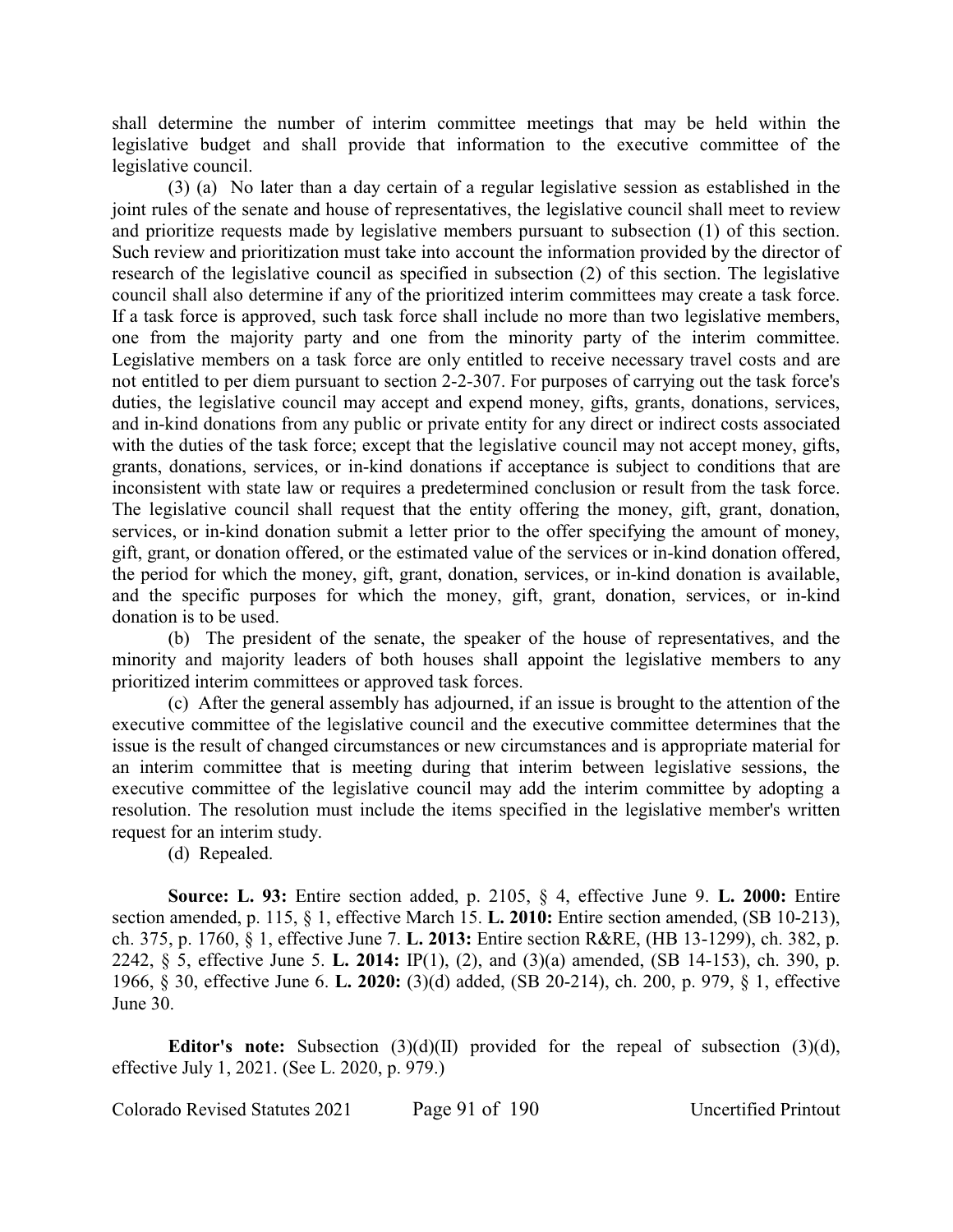**2-3-304. Director of research - assistants.** (1) The council shall interview persons applying for the position of director of research as to qualifications and ability and shall make recommendations thereon to the executive committee, which shall appoint the director of research as provided in section 2-3-303 (3)(d). The director of research shall be responsible to the council for the collection and assembling of all data and for the preparation of reports, recommendations, and bills. Documents prepared or assembled by the director or employees of the director shall be considered work product, as defined in section 24-72-202 (6.5), C.R.S. The director shall, subject to the general policies of the council, have administrative direction over the activities of the council. The director shall be paid a salary determined by the executive committee in accordance with section 2-3-303 (3)(a). The director shall be an employee of the general assembly and shall not be subject to the state personnel system laws. The director shall be appointed without reference to affiliation and solely on the basis of such director's ability to perform the duties of the position.

(2) The director of research, with approval of the council, may appoint such additional professional, technical, clerical, or other employees necessary to perform the functions assigned to the director of research by the council.

(3) Effective January 1, 1983, the director of research shall contract, pursuant to section 39-1-104 (16), C.R.S., for the property tax study to be conducted as required in said subsection (16).

(4) Effective July 1, 1994, the director of research shall be responsible for the forecasting of adult and juvenile offender populations within the criminal justice system for the general assembly. The division of criminal justice of the department of public safety shall provide information to the director concerning population projections, research data, modeling information, and any other related data requested by the director. The executive directors of the departments of corrections and human services and the state court administrator shall provide information to the director concerning population projections, research data, and the projected long-range needs of the institutions under the control of the executive directors and any other related data requested by the director.

(5) Effective July 1, 1994, the director of research shall be responsible for reviewing any bill which is introduced by the general assembly which affects criminal sentencing and which may result in a net increase or a net decrease in periods of imprisonment in state correctional facilities for the purpose of providing information to the general assembly on the long-term fiscal impact which may result from the passage of the bill, including the increased capital construction costs and increased operating costs for the first five fiscal years following passage.

(6) Repealed.

(7) Pursuant to the process set forth in part 2 of article 70 of title 24, C.R.S., and notwithstanding the provisions of section 24-70-217, C.R.S., if authorized by the executive committee of the legislative council, the director of research, in conjunction with the legislative council print shop, may submit proposals for printing of the first class, as described in section 24-70-203 (1)(a), C.R.S.

(8) Repealed.

**Source: L. 53:** p. 336, § 4. **CRS 53:** § 63-5-4. **C.R.S. 1963:** § 63-4-4. **L. 81:** Entire section amended, p. 1398, § 9, effective January 1, 1983. **L. 88:** Entire section amended, p. 306, § 6, effective May 23. **L. 93:** Entire section amended, p. 2108, § 9, effective June 9. **L. 94:**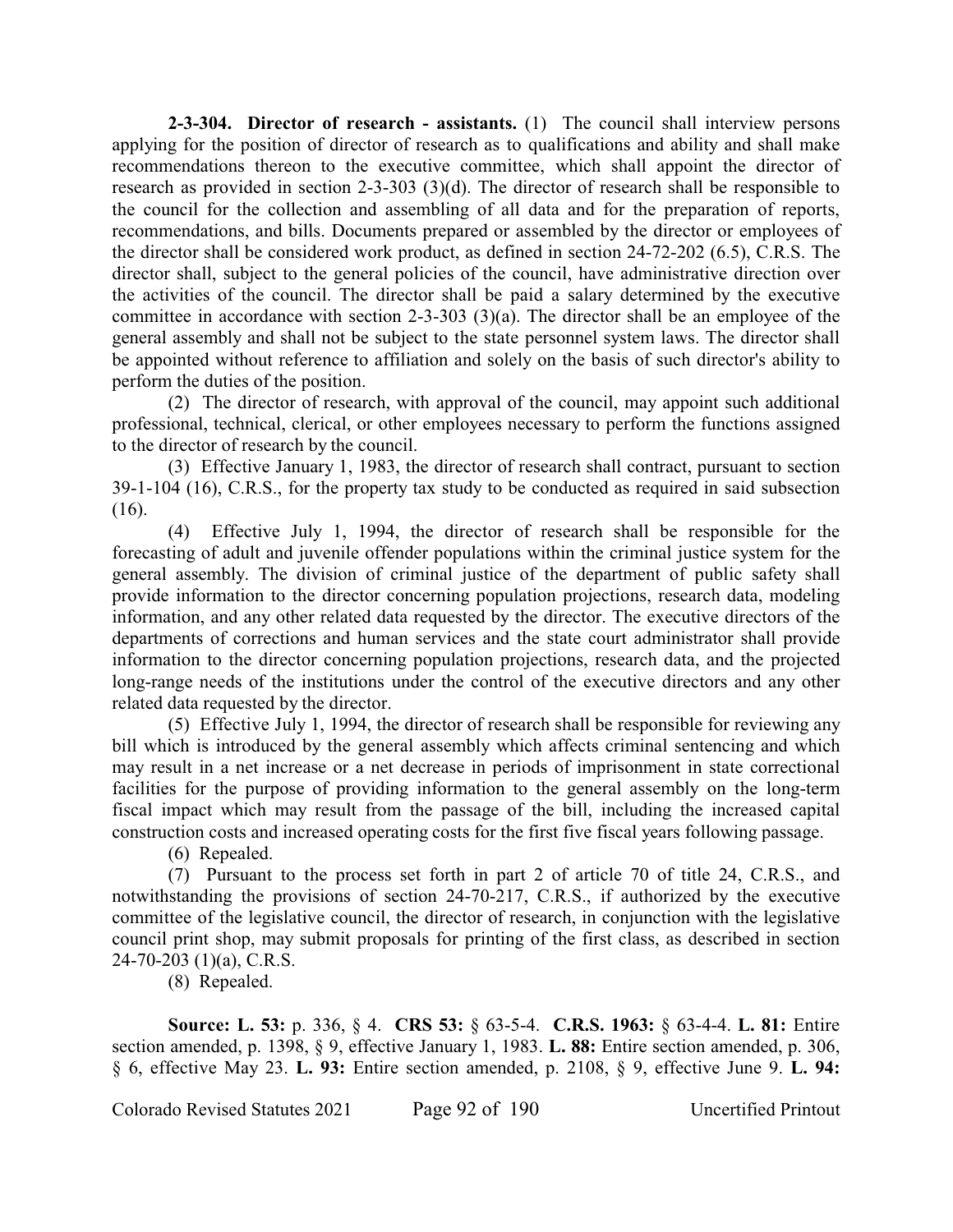Entire section amended, p. 1096, § 6, effective May 9; entire section amended, p. 1625, § 12, effective May 31; (4) amended, p. 2614, § 20, effective July 1. **L. 96:** (6) added, p. 1155, § 4, effective January 1, 1997. **L. 99:** (1) amended, p. 163, § 21, effective August 4. **L. 2000:** (6) repealed, p. 585, § 11, effective May 18. **L. 2008:** (7) added, p. 900, § 1, effective May 20. **L. 2009:** (1) amended, (HB 09-1348), ch. 358, p. 1863, § 2, effective June 1. **L. 2019:** (8) added, (SB 19-248), ch. 269, p. 2518, § 1, effective May 23.

**Editor's note:** (1) Amendments to this section by Senate Bill 94-206, House Bill 94- 1029, and House Bill 94-1340 were harmonized.

(2) Subsection (8)(f) provided for the repeal of subsection (8), effective June 30, 2020. (See L. 2019, p. 2518.)

**2-3-304.5. Tax policy changes - dynamic model - pilot program - advisory committee.** (1) The director of research shall establish a pilot program for the purpose of developing or procuring a dynamic model to analyze the economic impact of bills introduced by the general assembly that can be used as soon as possible.

(2) The director of research shall investigate all opportunities for developing or procuring a dynamic model, including private, nonprofit, and academic alternatives. Any dynamic model selected by the director shall consider the direct and indirect or secondary economic effects related to the bill, including an estimate of the probable behavioral responses of taxpayers, businesses, and other persons to the proposed tax policy change. It is not necessary that the model be kept at the director's office.

(3) Repealed.

(4) (a) Prior to the first regular session that the dynamic model can be used, the director of research shall notify the executive committee of the legislative council that the dynamic model is ready to be used to analyze bills during the upcoming regular session. If the model is ready, the executive committee shall select no more than ten bills to be analyzed using the dynamic model. Only bills that make a tax policy change are eligible to be analyzed. The analysis of the economic impact using a dynamic model shall be in addition to any fiscal note that is prepared pursuant to the rules of the general assembly.

(b) After the first regular session in which the dynamic model is used, the director of research shall prepare a report evaluating how the dynamic model worked during the session and making recommendations for the use of the dynamic model in future sessions of the general assembly, including the feasibility of expanding the scope of the type of bills for which the dynamic model may be used. The report shall be prepared no later than January 1 of the year following the session in which the dynamic model was used.

(5) (a) It is the intent of the general assembly that for the fiscal year commencing on July 1, 2006, no general fund moneys be appropriated for the purpose of implementing this section.

(b) The director of research is authorized to accept gifts, grants, or donations from private or public sources for the purposes of this section. All private and public funds received through gifts, grants, or donations shall be transmitted to the state treasurer, who shall credit the same to the dynamic modeling cash fund, which fund is hereby created and referred to in this subsection (5) as the "fund". The moneys in the fund shall be subject to appropriation by the general assembly for the direct and indirect costs associated with the implementation of this section. Any moneys in the fund not expended for the purpose of this section may be invested by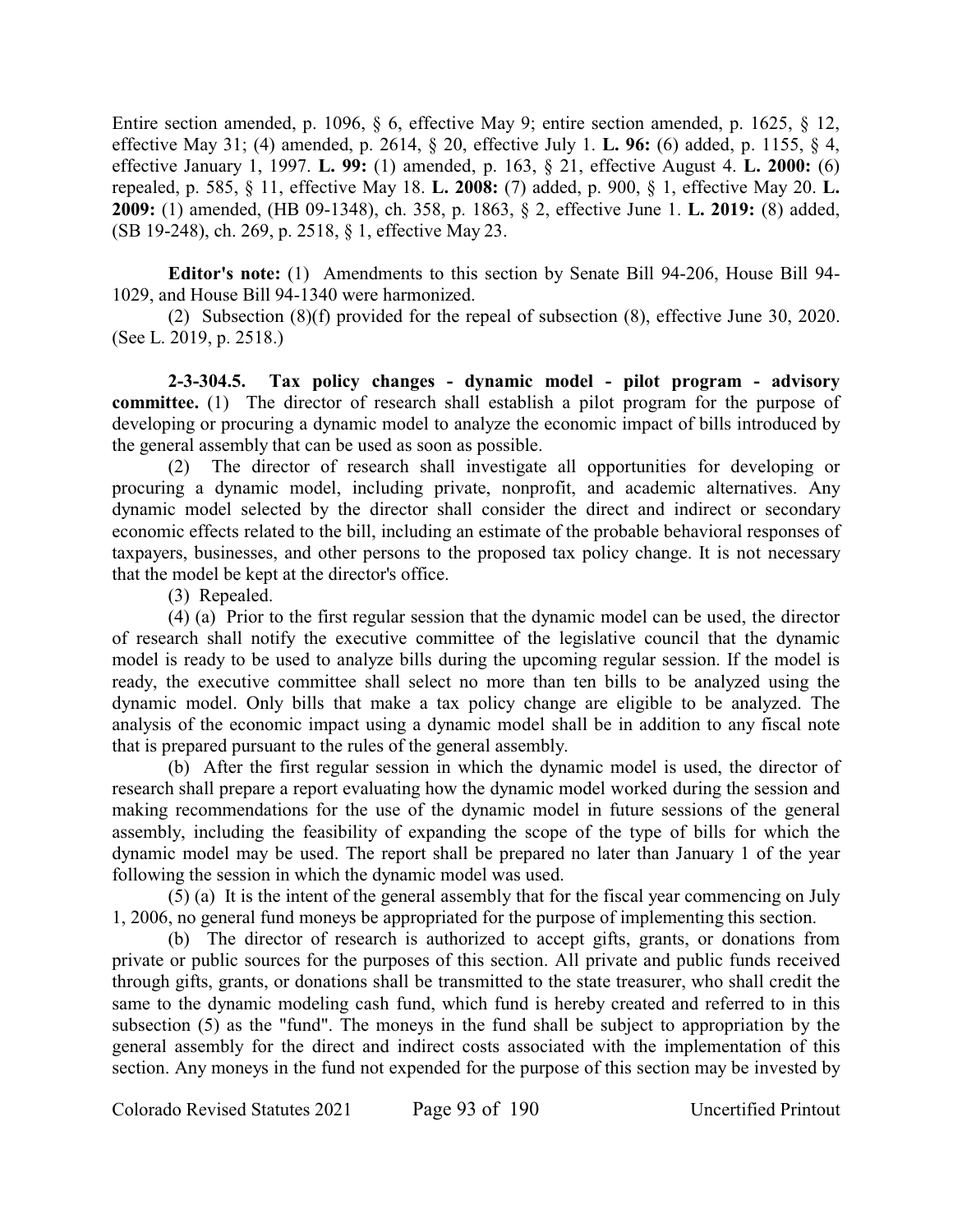the state treasurer as provided by law. All interest and income derived from the investment and deposit of moneys in the fund shall be credited to the fund. Any unexpended and unencumbered moneys remaining in the fund at the end of a fiscal year shall remain in the fund and shall not be credited or transferred to the general fund or another fund.

(c) Except as otherwise provided in subsection (3) of this section, the director of research shall not undertake the pilot program unless the balance in the fund is one hundred twenty thousand dollars. If the balance of the fund is at least one hundred twenty thousand dollars, then the director of research shall contract with an independent contractor to help implement the provisions of this section.

**Source: L. 2005:** Entire section added, p. 703, § 1, effective June 1. **L. 2006:** (1), (4),  $(5)(a)$ , and  $(5)(c)$  amended, p. 1617, § 1, effective August 7.

**Editor's note:** Subsection (3)(d) provided for the repeal of subsection (3), effective July 1, 2008. (See L. 2005, p. 703.)

**2-3-305. Requests of the governor.** The governor may present, at any meeting of the council, in person or in writing, requests, recommendations, reports, and explanations of the policies of the administration, or any other matters pertaining to the government of the state or its policies.

**Source: L. 53:** p. 337, § 5. **CRS 53:** § 63-5-5. **C.R.S. 1963:** § 63-4-5.

**2-3-306. Authority to subpoena witnesses.** The council has the power to subpoena witnesses, to take testimony under oath, and to assemble records and documents, by subpoena duces tecum or otherwise, with the same power and authority as courts of record, and may apply to courts of record for the enforcement of these powers. The sheriff of any county shall serve any subpoena on written order of the council in the same manner as process is served in civil actions. Witnesses subpoenaed to appear before the council shall receive the same fees and expenses as witnesses in civil cases.

**Source: L. 53:** p. 337, § 6. **CRS 53:** § 63-5-6. **C.R.S. 1963:** § 63-4-6.

**Cross references:** For fees and expenses allowed in civil actions, see §§ 13-33-102 and 13-33-103; for the authority of the general assembly to compel attendance of witnesses, see § 2- 2-313; for the authority of the legislative audit committee to subpoena witnesses, see § 2-3-107.

**2-3-307. Minutes of council.** The council shall keep minutes of its meetings which shall be available to all members of the general assembly upon request. Any member of the general assembly has the right to attend any of the meetings of the council and may present his views on any subject which the council may be considering.

**Source: L. 53:** p. 337, § 7. **CRS 53:** § 63-5-7. **C.R.S. 1963:** § 63-4-7.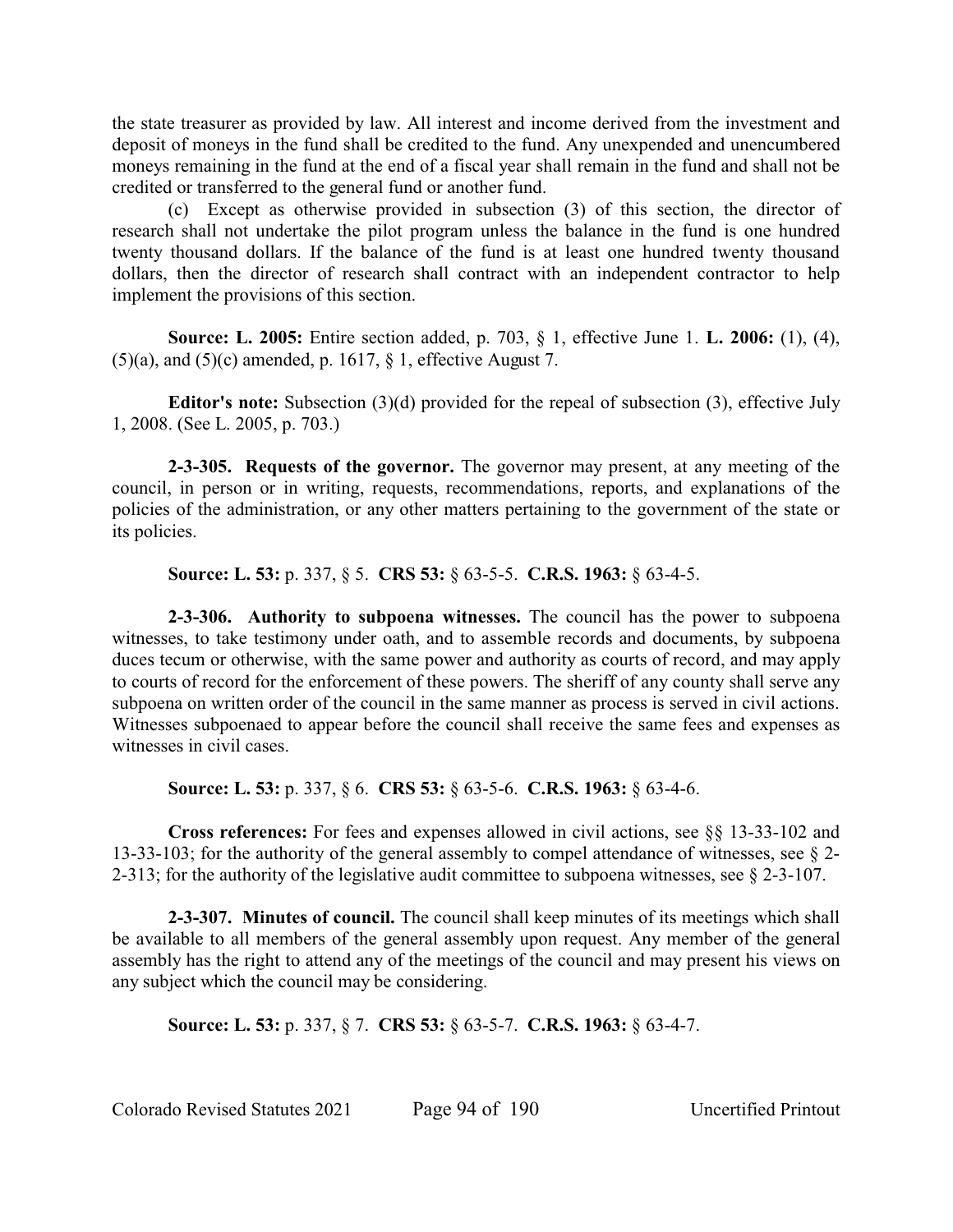**2-3-308. Recommendations and findings.** The recommendations and findings of the council shall be made available in electronic or hard copy format to each member of the general assembly, to the governor, and to the state library, prior to the next regular session of the general assembly, or at such other times as the council deems necessary, or as requested by the general assembly.

**Source: L. 53:** p. 337, § 8. **CRS 53:** § 63-5-8. **C.R.S. 1963:** § 63-4-8. **C.R.S. 1963:** § 63-4-8. **L. 2000:** Entire section amended, p. 115, § 2, effective March 15.

**2-3-309. Reimbursement of members for expenses.** Members of the council shall be reimbursed for necessary expenses in connection with the performance of their duties.

**Source: L. 53:** p. 338, § 9. **CRS 53:** § 63-5-9. **C.R.S. 1963:** § 63-4-9.

**Cross references:** For compensation and expenses for members on the council, see § 2- 2-307.

**2-3-310. Centralized legislative accounting service.** (1) The legislative council shall establish and maintain a centralized legislative accounting service under the supervision of the director of research of the council, which service shall maintain all accounting records, process all vouchers, and prepare all related documents for the legislative department of state government, including all offices and agencies thereof. The council may authorize any and all of such offices and agencies to maintain subsidiary accounting records and to prepare vouchers, but such records and vouchers shall conform to the system of accounting established by said accounting service, and each such office and agency shall make such reports to said service as may be necessary for it to maintain current and complete records for the legislative department.

(2) The provisions of this section shall not apply to the procurement and budgetary functions of offices and agencies in the legislative department.

**Source: L. 68:** p. 53, § 1. **C.R.S. 1963:** § 63-4-10.

**2-3-311. Interstate cooperation.** (1) The legislative council shall:

(a) Carry forward the participation of this state as a member of the council of state governments;

(b) Encourage and assist state officials and employees to cooperate with officials and employees of other states, the federal government, and local governments.

(2) (a) The council of state governments and the national conference of state legislatures are declared to be joint governmental agencies of this state and of other states which cooperate through them. The general assembly is authorized to subscribe to membership in such organizations and to pay membership fees therein from appropriations made to the legislative department of state government.

(b) The energy council is declared to be a joint governmental agency of this state and other states which cooperate through it. The general assembly is authorized to pay membership fees therein from appropriations made to the legislative department of state government.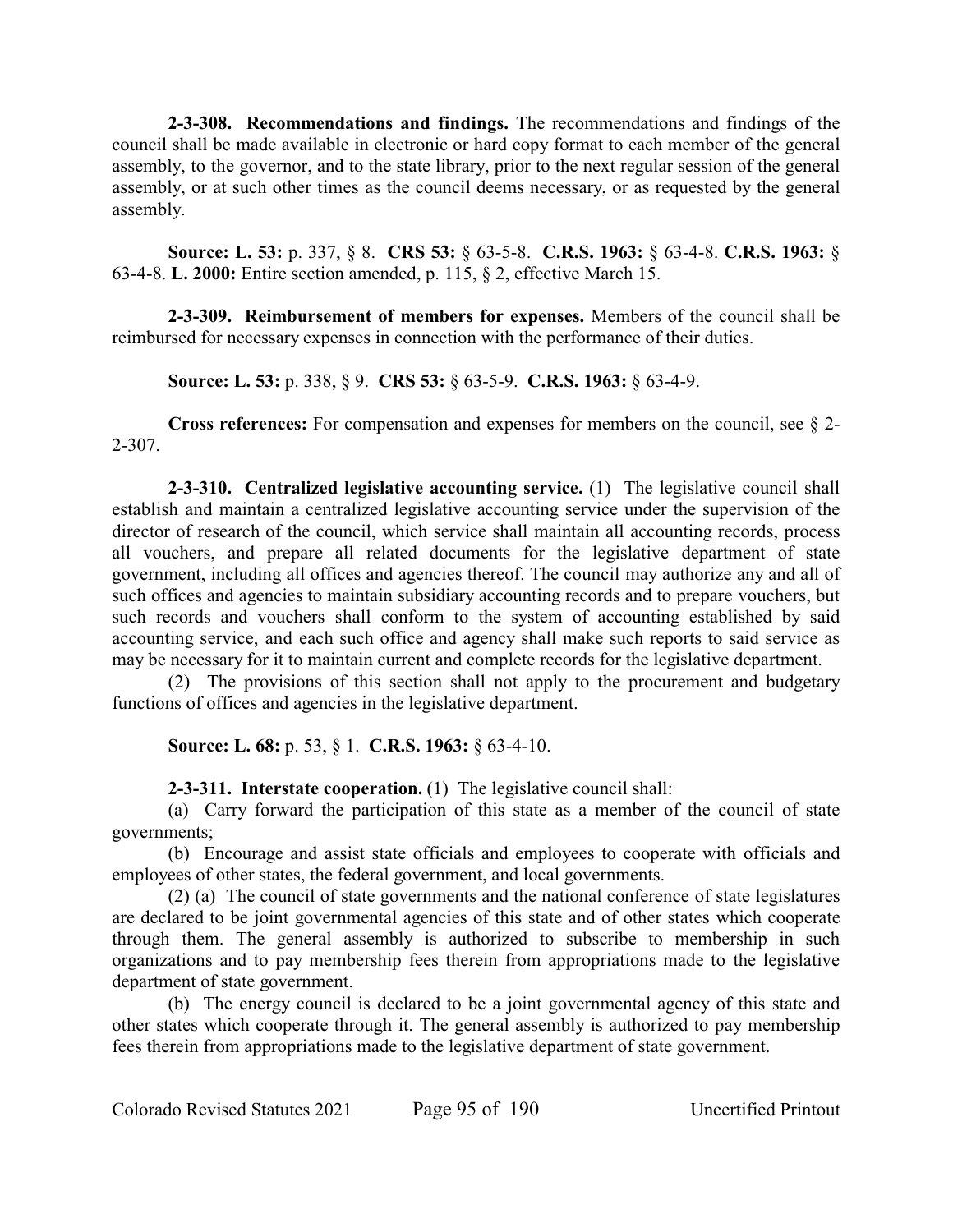(c) The American legislative exchange council is declared to be a joint governmental agency of this state and of other states which cooperate through it. Members of the general assembly are authorized to subscribe to membership in such organization. Membership fees shall be paid by the individual members; except that when members of the general assembly are selected by the president of the senate or the speaker of the house of representatives to represent the interests of Colorado at American legislative exchange council functions, the delegation selected shall reflect equally the percentage of members from each party of the general assembly, and the actual and necessary expenses of such members for travel, board, and lodging related to such attendance may be paid from appropriations made to the legislative department of state government.

(d) Members of the general assembly are authorized to accept the payment of or reimbursement for actual and necessary expenses for travel, board, and lodging from any organization declared to be a joint governmental agency of this state under this subsection (2) if:

(I) (A) The expenses are related to the member's attendance at a convention or meeting of the joint governmental agency at which the member is scheduled to deliver a speech, make a presentation, participate on a panel, or represent the state of Colorado or for some other legitimate state purpose;

(B) The travel, board, and lodging arrangements are appropriate for purposes of the member's attendance at the convention or meeting;

(C) The duration of the member's stay is no longer than is reasonably necessary for the member to accomplish the purpose of his or her attendance at the convention or meeting; except that nothing in this sub-subparagraph (C) shall prohibit a member from extending the duration of his or her stay longer than is reasonably necessary at the member's own expense;

(D) The member is not currently and will not subsequent to the convention or meeting be in a position to take any official action that will benefit the joint governmental agency; and

(E) The attendance at conventions or meetings of the joint governmental agency has been approved by the executive committee of the legislative council or by the leadership of the house of the general assembly to which the member belongs; or

(II) The general assembly pays regular monthly, annual, or other periodic dues to the joint governmental agency that are invoiced expressly to cover travel, board, and lodging expenses for the attendance of members at conventions or meetings of the joint governmental agency.

(3) The Colorado commission on interstate cooperation is abolished on July 1, 1977. All of the books, records, reports, equipment, property, accounts, liabilities, and funds of the Colorado commission on interstate cooperation are transferred to the legislative council on July 1, 1977.

(4) (a) Any organization declared to be a joint governmental agency of this state under subsection (2) of this section that maintains its headquarters in the state of Colorado may, from time to time, issue bonds for the purpose of acquiring, constructing, improving, and equipping buildings and facilities owned or to be owned by such organization. Such bonds shall be issued pursuant to resolution of the executive committee or governing board of the organization and shall be payable solely out of all or a specified portion of the revenues as designated by the executive committee or governing board. Such bonds may be further secured by a pledge of the buildings and facilities financed with the proceeds of the bonds.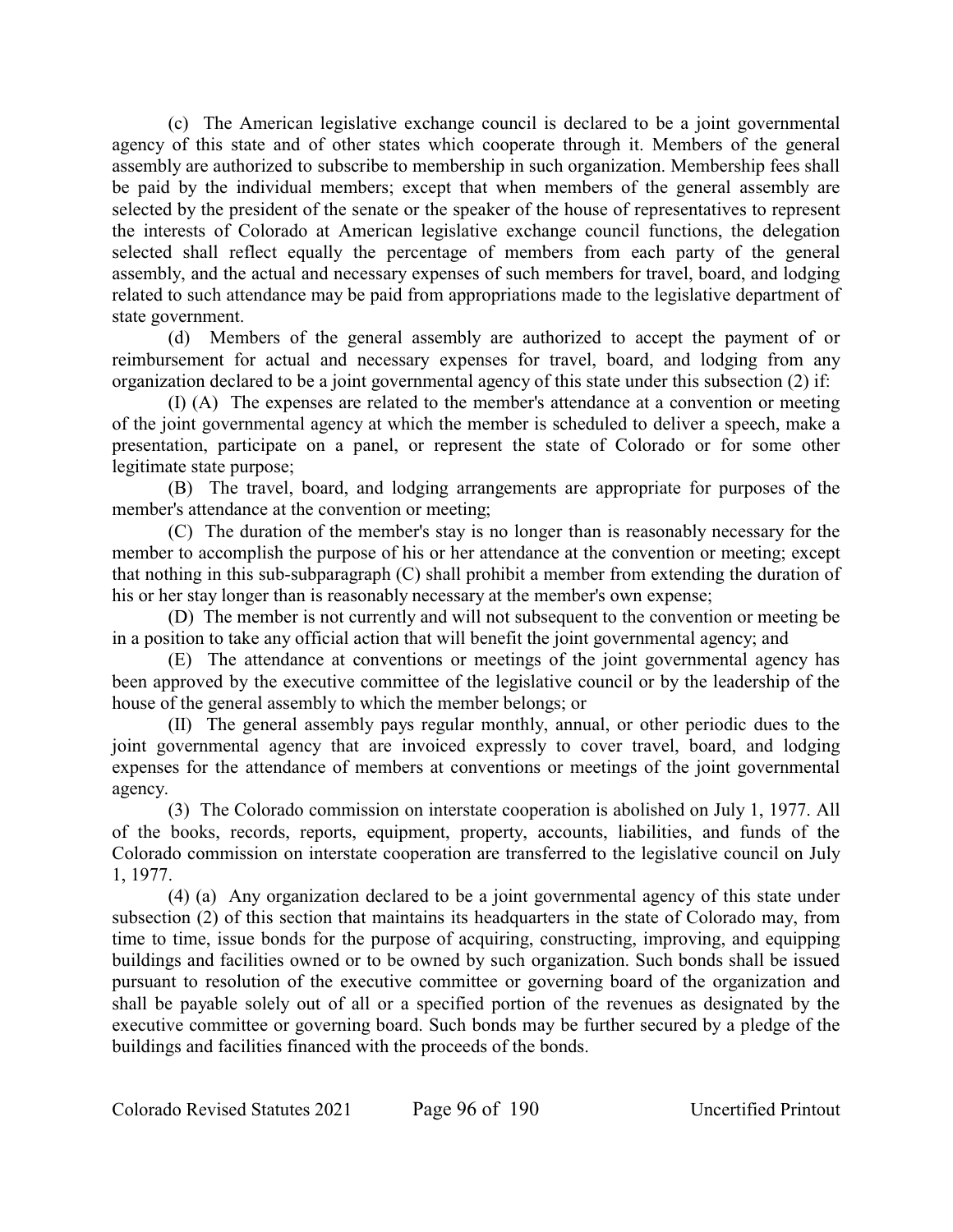(b) Bonds may be executed and delivered by the organization at such times, may be in such form and denominations and include such terms and maturities, may be subject to optional or mandatory redemption prior to maturity with or without a premium, may be in fully registered form registrable as to principal or interest or both, may bear such conversion privileges, may be payable in such installments and at such times not exceeding forty years from the date thereof, may be payable at such place or places whether within or outside the state, may bear interest at such rate or rates per annum, which may be fixed or variable according to index, procedure, or formula or as determined by the organization or its agents, without regard to any interest rate limitation appearing in any other law of this state, may be subject to purchase at the option of the holder or the organization, may be evidenced in such manner, may be executed by such officers of the organization, including the use of one or more facsimile signatures so long as at least one manual signature appears on the bonds, which may be either of an officer of the organization or of an agent authenticating the same, may be in the form of coupon bonds that have attached interest coupons bearing a manual or facsimile signature of an officer of the organization, and may contain such provisions not inconsistent with the foregoing, all as provided in the resolution of the organization under which the bonds are authorized to be issued or as provided in a trust indenture between the organization and any commercial bank or trust company having full trust powers.

(c) The bonds may be sold at public or private sale at such price or prices, in such manner, and at such times as determined by the executive committee or governing board of the organization, and such executive committee or governing board may pay all fees, expenses, and commissions that it deems necessary or advantageous in connection with the sale of the bonds. The power to fix the date of the sale of the bonds, to receive bids or proposals, to award and sell bonds to fix interest rates, and to take all other action necessary to sell and deliver the bonds may be delegated to an officer or agent of the organization. Any outstanding bonds may be refunded by the organization pursuant to resolution of the executive committee or governing board of the organization. All bonds and any interest coupons applicable thereto are declared to be negotiable instruments.

(d) The resolution or trust indenture authorizing the issuance of bonds may pledge all or a portion of the revenues of the organization, may contain such provisions for protecting and enforcing the rights and remedies of holders of any of the bonds as the organization deems appropriate, may set forth the rights and remedies of the holders of any of the bonds, and may contain provisions that the organization deems appropriate for the security of the holders of the bonds, including, but not limited to, provisions for letters of credit, insurance, standby credit agreements, or other forms of credit insuring timely payment of the bonds, including the redemption price or the purchase price.

(e) Any pledge of revenues or property made by the organization or by any person or governmental unit with which the organization contracts shall be valid and binding from the time the pledge is made. The revenues or property so pledged shall immediately be subject to the lien of such pledge without any physical delivery or further act and the lien of such pledge shall be valid and binding against all parties having claims of any kind in tort, contract, or otherwise against the pledging party, irrespective of whether such claiming party has notice of such lien. The instrument by which the pledge is created need not be recorded or filed.

Neither the members of the executive committee or governing board of the organization, employees of the organization, nor any person executing the bonds shall be liable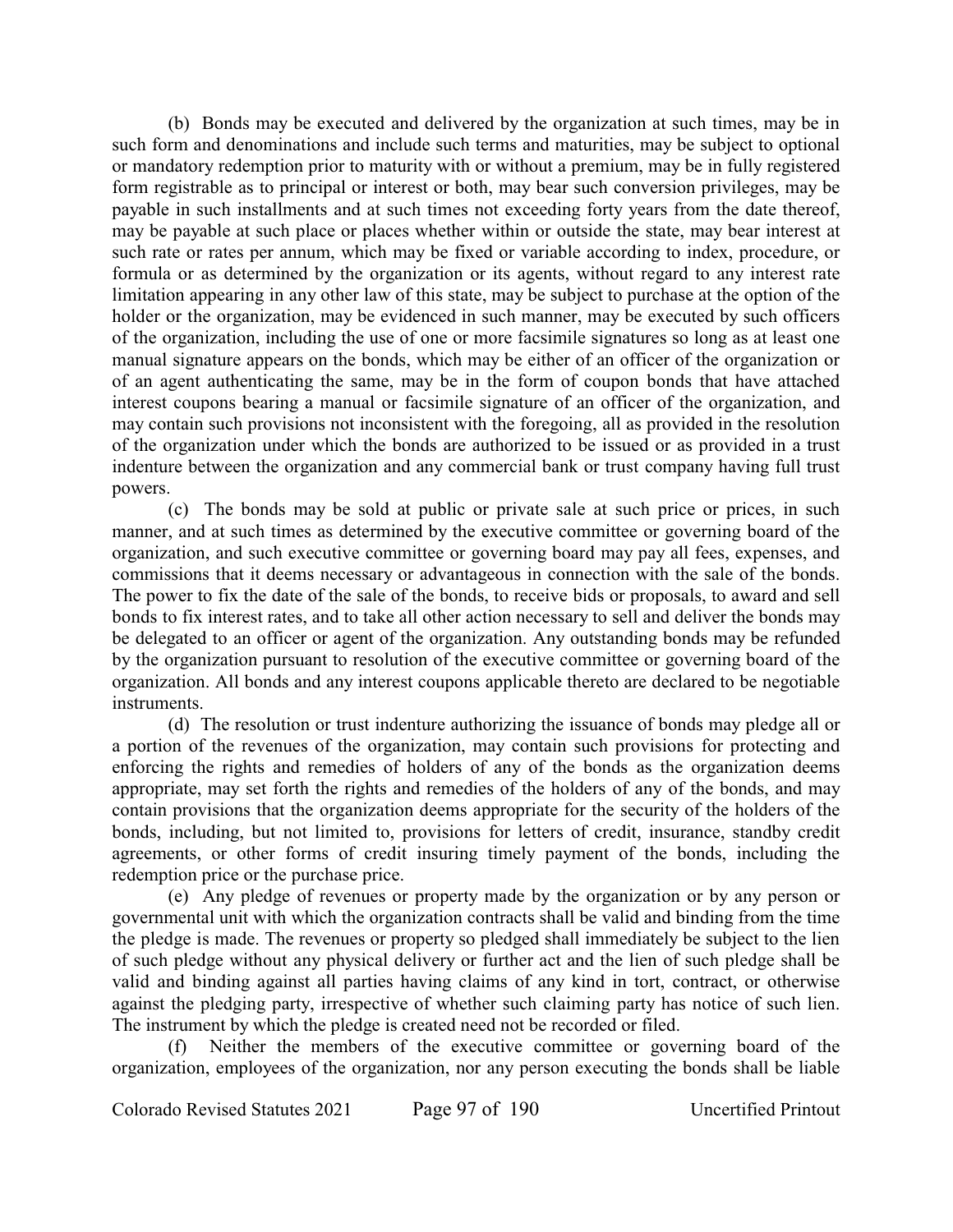personally on the bonds or subject to any personal liability or accountability by reason of the issuance thereof.

(g) The organization may purchase its bonds out of any available funds and may hold, pledge, cancel, or resell such bonds subject to and in accordance with agreements with the holders thereof.

(h) Any bonds issued by the organization and the transfer of and income from any bonds issued by the organization shall be exempt from all taxation and assessments in the state.

(i) Bonds issued under this article shall be deemed issued on behalf of the organization but shall not be deemed to constitute a multiple-fiscal year direct or indirect district debt or other financial obligation whatsoever of the state for purposes of section 20 of article X of the state constitution or a debt, liability, obligation, or pledge of the full faith and credit of the state or any political subdivision thereof other than the organization, but shall be payable solely from the revenue or property of the organization pledged for such payment. Each bond issued on behalf of the organization under this subsection (4) shall contain on its face a statement to the effect that neither the state nor any political subdivision thereof other than the organization shall be obligated to pay the same or the interest thereon and that neither the full faith and credit nor the taxing power of this state nor any political subdivision thereof other than the organization is pledged to the payment of the principal or interest on such bond.

(j) Nothing in this subsection (4) shall be construed to obligate the general assembly to subscribe to membership or pay membership fees to any organization declared to be a joint governmental agency of the state pursuant to subsection (2) of this section.

**Source: L. 77:** Entire section added, p. 259, § 1, effective July 1. **L. 79:** (2) amended, p. 1661, § 125, effective July 19. **L. 87:** (2) amended, p. 350, § 1, effective July 10. **L. 89:**  $(2)(b)(II)$  amended, p. 334, § 1, effective April 8; (2)(b) RC&RE, p. 1644, § 9, effective June 5. **L. 91:** (2)(c) added, p. 699, § 1, effective May 1. **L. 94:** (2)(b) RC&RE, p. 652, § 1, effective April 15. **L. 2000:** (4) added, p. 1672, § 1, effective June 1. **L. 2010:** (2)(d) added, (SB 10-099), ch. 184, p. 660, § 2, effective August 11.

**Editor's note:** (1) Subsection (2)(b)(II), contained in House Bill 89-1246, provided for the extension of the repeal of subsection (2)(b) from March 15, 1989, to March 15, 1991; however, the governor did not sign the act until April 8, 1989, resulting in the repeal of subsection (2)(b) prior to March 15, 1991. House Bill 89-1250 further amended House Bill 89- 1246 to reflect the original intent of House Bill 89-1246 by recreating and reenacting subsection (2)(b) and reestablishing the repeal date of March 15, 1991. House Bill 89-1250 was signed by the governor on June 5, 1989.

(2) Subsection  $(2)(b)(II)$  provided for the repeal of subsection  $(2)(b)$ , effective March 15, 1991. (See L. 1989, p. 1644.)

**Cross references:** For the legislative declaration in the 2010 act adding subsection (2)(d), see section 1 of chapter 184, Session Laws of Colorado 2010.

# PART 4

#### COMMISSION ON INTERSTATE COOPERATION

Colorado Revised Statutes 2021 Page 98 of 190 Uncertified Printout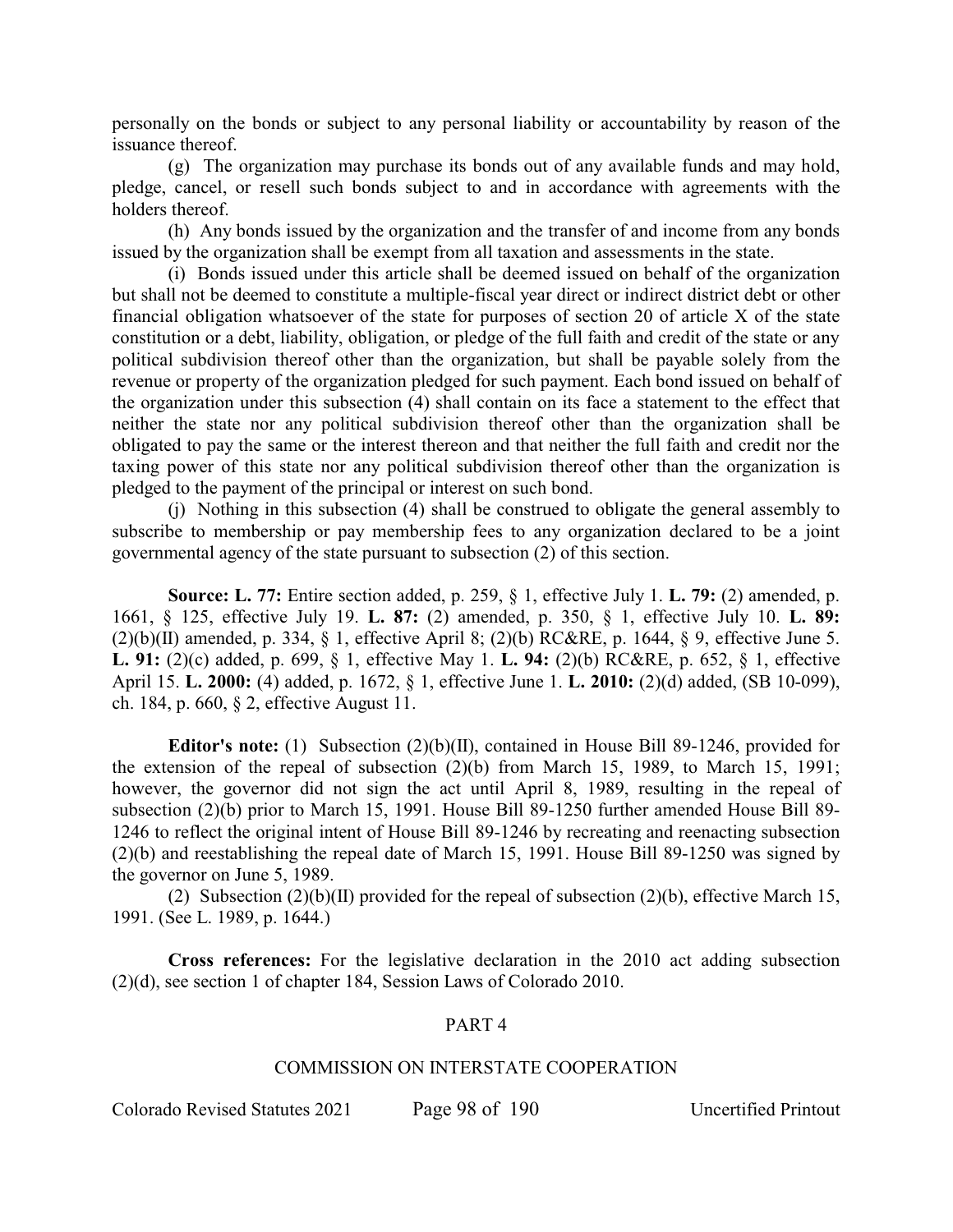#### **2-3-401 to 2-3-406. (Repealed)**

**Source: L. 77:** Entire part repealed, p. 259, § 2, effective July 1.

**Editor's note:** This part 4 was numbered as article 1 of chapter 74, C.R.S. 1963. For amendments to this part 4 prior to its repeal in 1977, consult the Colorado statutory research explanatory note and the table itemizing the replacement volumes and supplements to the original volume of C.R.S. 1973 beginning on page vii in the front of this volume.

# PART 5

# COMMITTEE ON LEGAL SERVICES - OFFICE OF LEGISLATIVE LEGAL SERVICES

**Editor's note:** This part 5 was numbered as article 1 of chapter 135, C.R.S. 1963. The substantive provisions of this part 5 were repealed and reenacted in 1968, resulting in the addition, relocation, and elimination of sections as well as subject matter. For amendments to this part 5 prior to 1968, consult the Colorado statutory research explanatory note beginning on page vii in the front of this volume.

**2-3-501. Legal services in legislative department.** In order to better provide for the legal services for the general assembly, including the drafting of legislation and the revision and publication of the laws of this state, and to provide for the best technical advice and information to be available to the general assembly, agencies of state government, and the people of this state, and to provide for the professional preparation, drafting, revision, and publication of laws, there is hereby created in the legislative department a committee on legal services and an office of legislative legal services, referred to, respectively, in parts 5 and 7 of this article, as the "committee" and the "office".

**Source: L. 68:** R&RE, p. 140, § 178. **L. 69:** p. 464, § 1. **C.R.S. 1963:** § 63-3-1. **L. 88:** Entire section amended, p. 307, § 7, effective May 23.

**2-3-502. Committee on legal services - membership - duties.** (1) Except as provided in part 3 of this article, the committee shall supervise and direct the operations of the office of legislative legal services.

(2) The committee may designate one or more subcommittees from among its membership to perform any duties of the committee with respect to the supervision and direction of the office of legislative legal services.

(3) The membership of the committee consists of ten members of the general assembly. The ten legislative members of the committee are as follows: The respective chairs of the house and senate committees on judiciary or their respective designees; four members from the house of representatives, two from each major political party, one of whom shall be an attorney-at-law, if there is an attorney-at-law in each party, appointed by the speaker and the minority leader of the house of representatives, respectively, with the approval of a majority of the members elected to the house of representatives; and four members from the senate, two from each major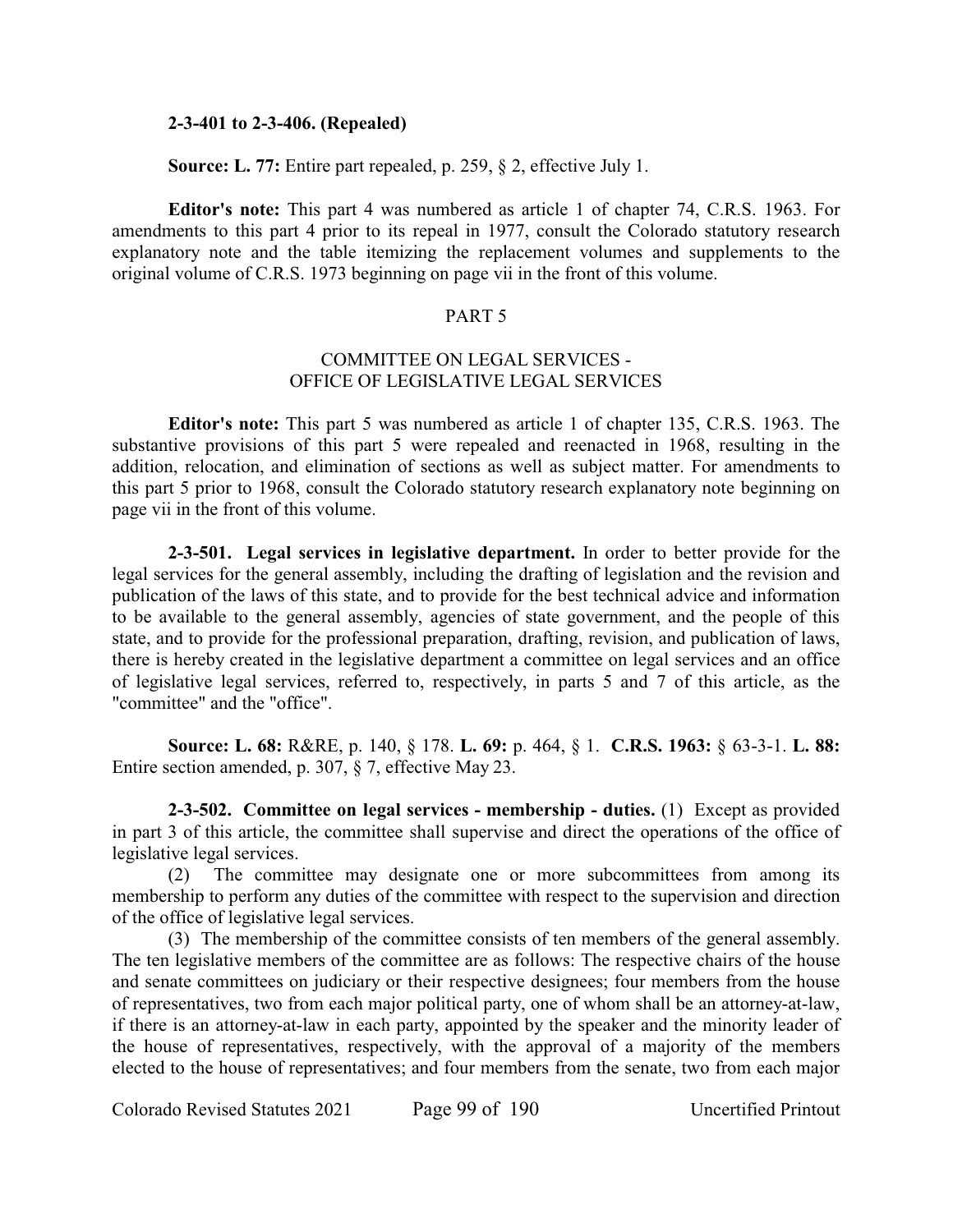political party, one of whom shall be an attorney-at-law, if there is an attorney-at-law in each party, appointed by the president and the minority leader of the senate, respectively, with the approval of a majority of the members elected to the senate.

(4) The eight appointive members of the committee shall be appointed no later than ten days after the convening of the first regular session of each general assembly. An appointing authority may make an appointment to temporarily replace a current member of the committee appointed by that appointing authority. In addition, the president of the senate may make an appointment to temporarily replace the chair of the senate committee on judiciary or the chair's respective designee currently serving on the committee and the speaker of the house of the representatives may make an appointment to temporarily replace the chair of the house committee on judiciary or the chair's designee currently serving on the committee; except that a temporary appointment made pursuant to this subsection (4) does not require approval of a majority of the members elected to the applicable body. Membership on the committee of each such appointive member terminates upon the appointment of his or her successor or upon termination of a member's term of office in the general assembly, whichever first occurs. The membership of a judiciary committee chair terminates upon the termination of his or her term of office in the designated position. Any member may be appointed to succeed himself or herself on the committee. Vacancies in the committee's membership shall be filled in the same manner as original appointments; except that the approval of the members elected to the general assembly is not necessary if any such appointment is made when the general assembly is not in session.

(5) The committee shall select from among its members a chairman and a vice-chairman. The committee may meet as often as necessary, but it shall meet at least twice in each calendar year.

(6) Members of the committee shall be reimbursed for necessary expenses incurred in the performance of their duties and shall be paid the same per diem compensation as provided by law for members of interim legislative committees for each day of attendance.

(7) If any law or other document of this state refers to the legislative drafting committee or to the committee on statute revision, said law or other document shall be deemed to refer to the committee on legal services.

**Source: L. 68:** R&RE, p. 140, § 178. **L. 69:** p. 464, § 1. **C.R.S. 1963:** § 63-3-2. **L. 71:** p. 628, § 1. **L. 73:** p. 674, § 1. **L. 79:** (3) amended, p. 299, § 1, effective July 13. **L. 81:** (6) amended, p. 2022, § 2, effective July 14. **L. 85:** (3) and (4) amended, p. 276, § 1, effective June 13. **L. 88:** (1) and (2) amended, p. 307, § 8, effective May 23. **L. 93:** (1) amended, p. 2108, § 10, effective June 9. **L. 94:** (1) amended, p. 1625, § 13, effective May 31. **L. 2016:** (3) and (4) amended, (SB 16-156), ch. 282, p. 1155, § 4, effective June 10.

**Cross references:** For compensation for members of interim legislative committees, see  $$2-2-307(3).$ 

**2-3-503. Director - staff - revisor.** (1) The committee shall interview persons applying for the position of staff director as to qualifications and ability and shall make recommendations thereon to the executive committee, which shall appoint the director as provided in section 2-3- 303 (3). The director of the office of legislative legal services shall be an attorney-at-law. The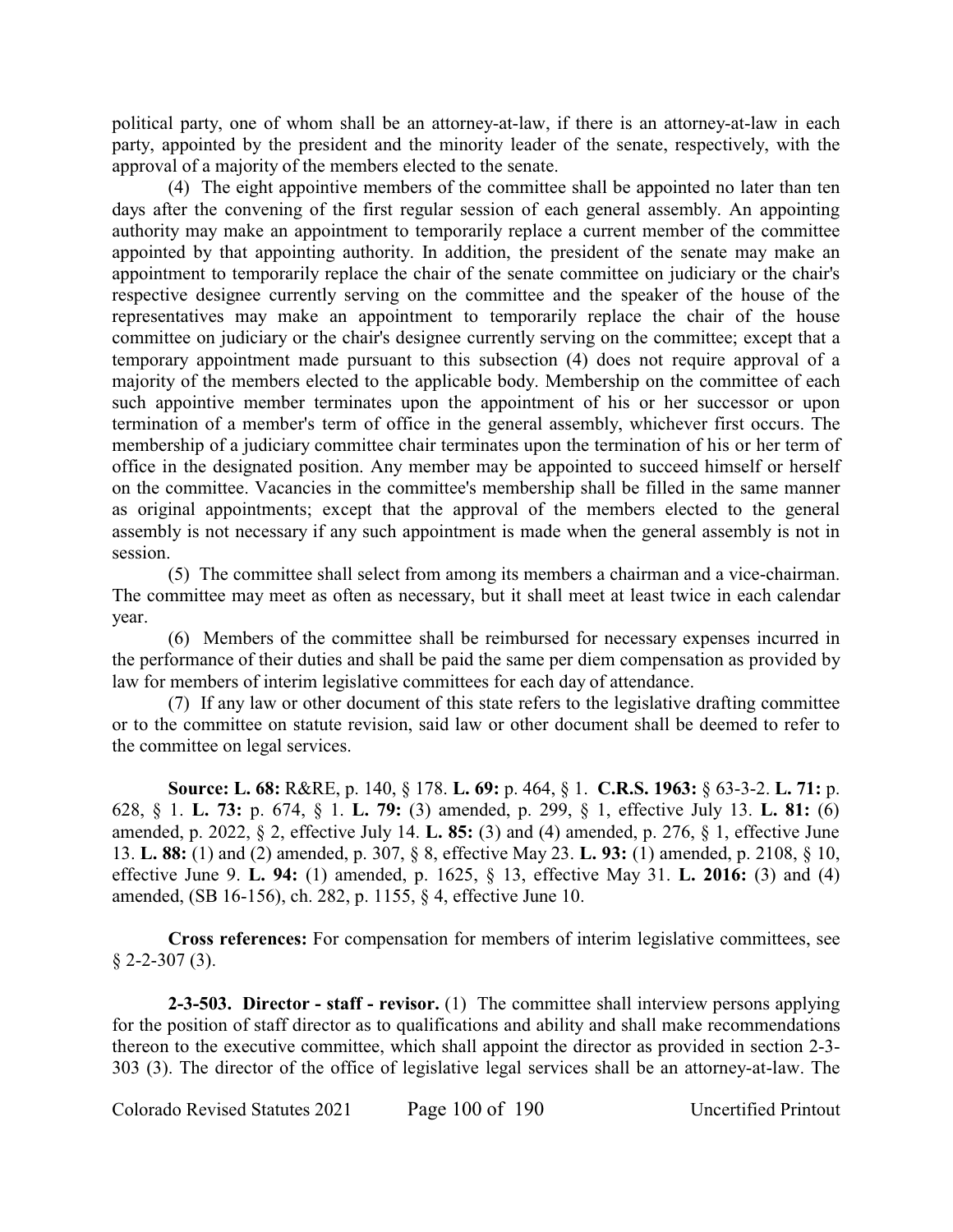director shall be responsible to the committee for the provision of staff assistance in the performance of the committee's duties and functions. The director, with the approval of the committee, may appoint such attorneys-at-law and technical and clerical personnel as may be necessary for the efficient operation of the office. The director and all employees of the office shall be appointed without regard to affiliation and solely on the basis of their ability to perform their duties. They shall be employees of the general assembly and shall not be subject to the state personnel system laws. The director shall be paid a salary determined by the executive committee in accordance with section 2-3-303 (3).

(2) The director shall be, ex officio, the revisor of statutes; except that the director, in his discretion, may appoint an employee of the office to be the revisor of statutes and to exercise the powers and perform the duties and functions assigned to the revisor by part 7 of this article or by any other law.

**Source: L. 68:** R&RE, p. 140, § 178. **C.R.S. 1963:** § 63-3-3. **L. 88:** Entire section R&RE, p. 307, § 9, effective May 23. **L. 93:** (1) amended, p. 2108, § 11, effective June 9. **L. 94:** (1) amended, p. 1625, § 14, effective May 31. **L. 99:** (1) amended, p. 163, § 22, effective August 4.

**2-3-504. Duties of office.** (1) The office shall:

(a) Upon the request of any member of the general assembly or the governor, draft or aid in drafting legislative bills, resolutions, memorials, amendments thereto, conference reports, and such other legislative documents and papers as may be required in the legislative process;

(b) Prepare a digest of laws enacted by the general assembly, approved or vetoed by the governor, immediately upon the adjournment of any regular or special session;

(c) In the interim between sessions of the general assembly, prepare drafts of proposed legislation for legislative interim committees appointed by the legislative council or otherwise;

(d) Prepare, at the request of any legislative committee, summaries of existing laws affected by proposed legislation, compilations of laws in other states relating to the subject matter of such legislation, and statements on the operation and effect of such laws;

(e) Keep on file records concerning legislative bills and the proceedings of the general assembly with respect to such bills; subject indexes of bills introduced at each session of the general assembly; files on each bill prepared for members of the general assembly and the governor; and such documents, pamphlets, or other literature relating to proposed or pending legislation, without undue duplication of material contained in the office of the legislative council or in the supreme court library. All such records and documents shall be made available in the office at reasonable times to the public for reference purposes, unless said records are classed as confidential under this part 5.

(f) Cooperate with legislative drafting offices or corresponding services of other states, and with other legislative drafting service agencies, either public or private;

(g) Aid and assist in the enrolling and engrossing of bills and such other services as the general assembly may require.

**Source: L. 68:** R&RE, p. 141, § 178. **C.R.S. 1963:** § 63-3-4. **L. 88:** (1)(g) added, p. 308, § 10, effective May 23.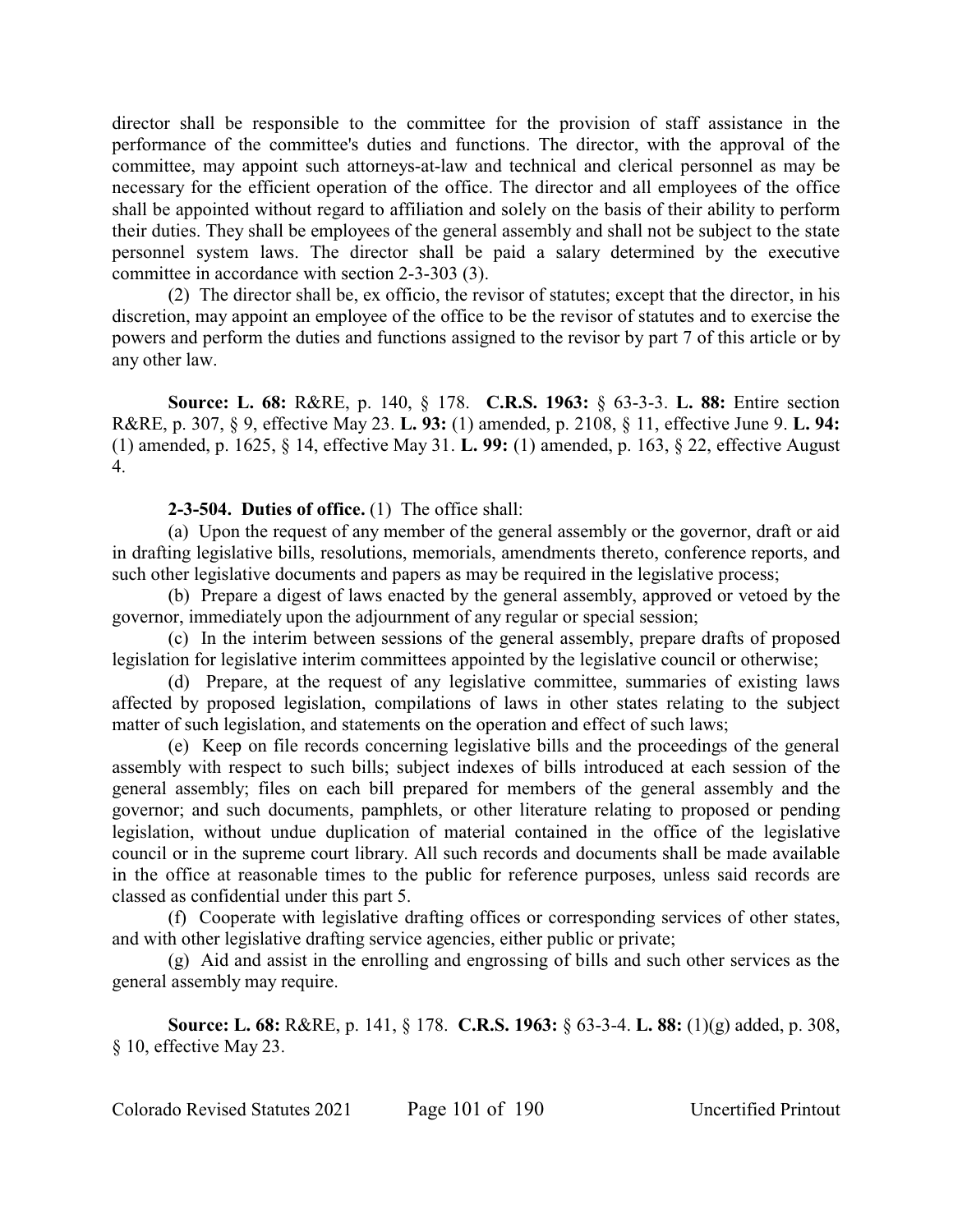**2-3-505. Requests for drafting bills and amendments - confidential nature thereof lobbying for bills.** (1) All requests made to the office for the drafting of bills or amendments thereto shall be submitted, either in writing or orally, by the legislator or by the governor or the governor's representative making the request, with a general statement respecting the policies and purposes which the person making the request desires the bill or amendment to accomplish. The office shall draft each bill or amendment to conform to the purposes so stated or to supplementary instructions of the person making the original request.

(2) (a) Prior to the introduction of a bill or amendment in the general assembly, no employee of the office shall reveal to any person outside the office the contents or nature of such bill or amendment, except with the consent of the person making the request. Nothing in this section shall prohibit the disclosure to the staff of any legislative service agency of such information concerning bills or amendments prior to introduction as is necessary to expedite the preparation of fiscal notes, as provided by the rules of the general assembly, but such staff shall not reveal the contents or nature of such bills or amendments to any other person without the consent of the person making the request.

(b) All documents prepared or assembled in response to a request for a bill or amendment, other than the introduced version of a bill or amendment that was in fact introduced, shall be considered work product, as defined in section 24-72-202 (6.5), C.R.S.

(c) (I) The final version of all documents prepared or assembled by the office for a member of the general assembly but not in response to a request for a bill or amendment and not containing legal analysis or expressing a legal opinion or conclusion shall not be considered work product as defined in section 24-72-202 (6.5), C.R.S. Except as otherwise provided in paragraph (e) of this subsection (2), the final version of such documents shall be a public record. These documents include, but are not limited to:

(A) Comparisons of existing law with the provisions of any bill or amendment, comparisons of any bills or amendments with other bills or amendments, comparisons of different versions of bills or amendments, and comparisons of the laws of this state with laws of other jurisdictions;

(B) Compilations of existing public information, statistics, or data;

(C) Compilations or explanations of general areas or bodies of law, legislative history, or legislative policy.

(II) Prior to delivery of the final version of such a document to the member who requested it, no employee of the office shall reveal to any person outside the office the contents or nature of the document, except with the consent of the member making the request.

(d) If a member of the general assembly requests a legal opinion or document from the office that is the same as or substantially similar to a legal opinion or document previously requested by another member, the office may produce an identical or substantially similar legal opinion or document for the second member. The office shall not disclose the identity of any member who made a previous request.

(e) A member may request that the final version of a document that would otherwise become a public record in accordance with paragraph (c) of this subsection (2) remain work product.

(3) No employee of the office shall lobby, personally or in any other manner, directly or indirectly, for or against any pending legislation before the general assembly.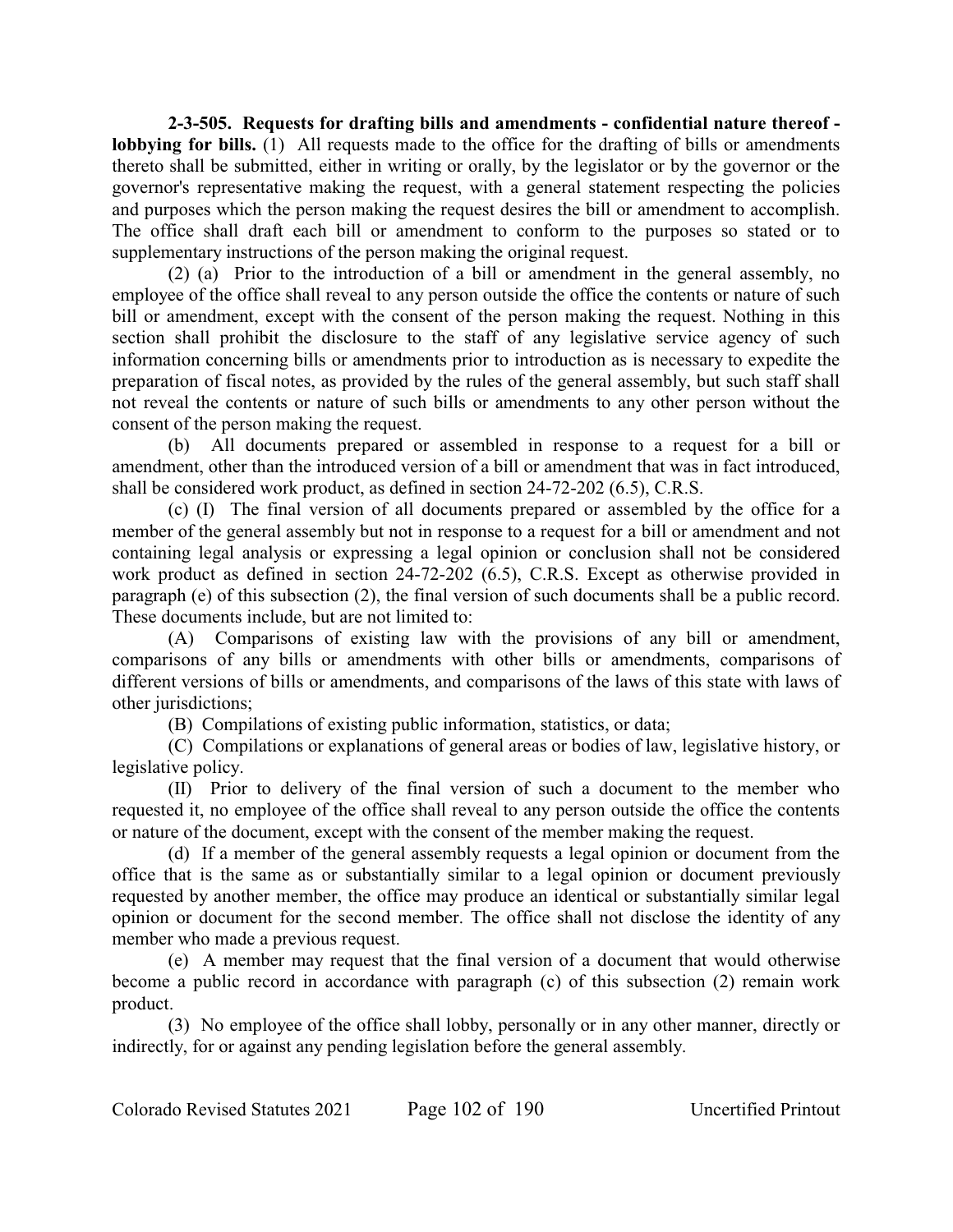**Source: L. 68:** R&RE, p. 141, § 178. **C.R.S. 1963:** § 63-3-5. **L. 88:** Entire section amended, p. 308, § 11, effective May 23. **L. 96:** Entire section amended, p. 1479, § 2, effective June 1. **L. 97:** (2) amended, p. 1103, § 1, effective August 6.

**2-3-506. Use of supreme court library.** The librarian of the supreme court library shall facilitate the work of the office by permitting the liberal withdrawal of materials and data therefrom, subject to such reasonable rules as may be necessary for the proper operation of the library.

**Source: L. 68:** R&RE, p. 141, § 178. **C.R.S. 1963:** § 63-3-6.

**2-3-507. Office space in capitol - office hours - appropriations.** (1) The office shall be provided with suitable office space in the state capitol, so situated as to be convenient for the members of the general assembly. Throughout the year, the office shall be kept open during the hours prevailing in other offices in the state capitol, and at such other times in order to efficiently serve the general assembly.

(2) Adequate appropriations shall be made to carry out the purposes of this part 5, to be included in the appropriation to the legislative department. The controller is authorized and directed to draw warrants monthly in payment of the salaries of personnel, and in payment of expenditures of the office, on vouchers signed by the chair of the committee or, in the absence of the chair, by the vice-chair; except that any payroll voucher or any other voucher that does not exceed five thousand dollars may be signed by the staff director or, with prior written approval of the chair of the committee, by the staff director's authorized designee.

**Source: L. 68:** R&RE, p. 141, § 178. **C.R.S. 1963:** § 63-3-7. **L. 93:** (2) amended, p. 348, § 1, effective April 12. **L. 2016:** (2) amended, (SB 16-031), ch. 23, p. 55, § 1, effective March 18.

**2-3-508. Terminology - references.** The office of legislative legal services shall be the successor in every way of the legislative drafting office and the office of revisor of statutes, and every contract, agreement, or other document entered into by the legislative drafting office or the office of revisor of statutes prior to May 23, 1988, is deemed to have been entered into by the office of legislative legal services. The director and the employees of the legislative drafting office and the office of revisor of statutes shall become employees of the office of legislative legal services on May 23, 1988. The director and such employees shall retain all accrued rights to retirement and other benefits under the laws of the state, and their service shall be deemed to have been continuous. If any law of this state refers to the legislative drafting office or the office of revisor of statutes, said law shall be construed as referring to the office of legislative legal services.

**Source: L. 68:** R&RE, p. 142, § 178. **C.R.S. 1963:** § 63-3-8. **L. 88:** Entire section R&RE, p. 308, § 12, effective May 23.

# **2-3-509. Transfer of employees. (Repealed)**

Colorado Revised Statutes 2021 Page 103 of 190 Uncertified Printout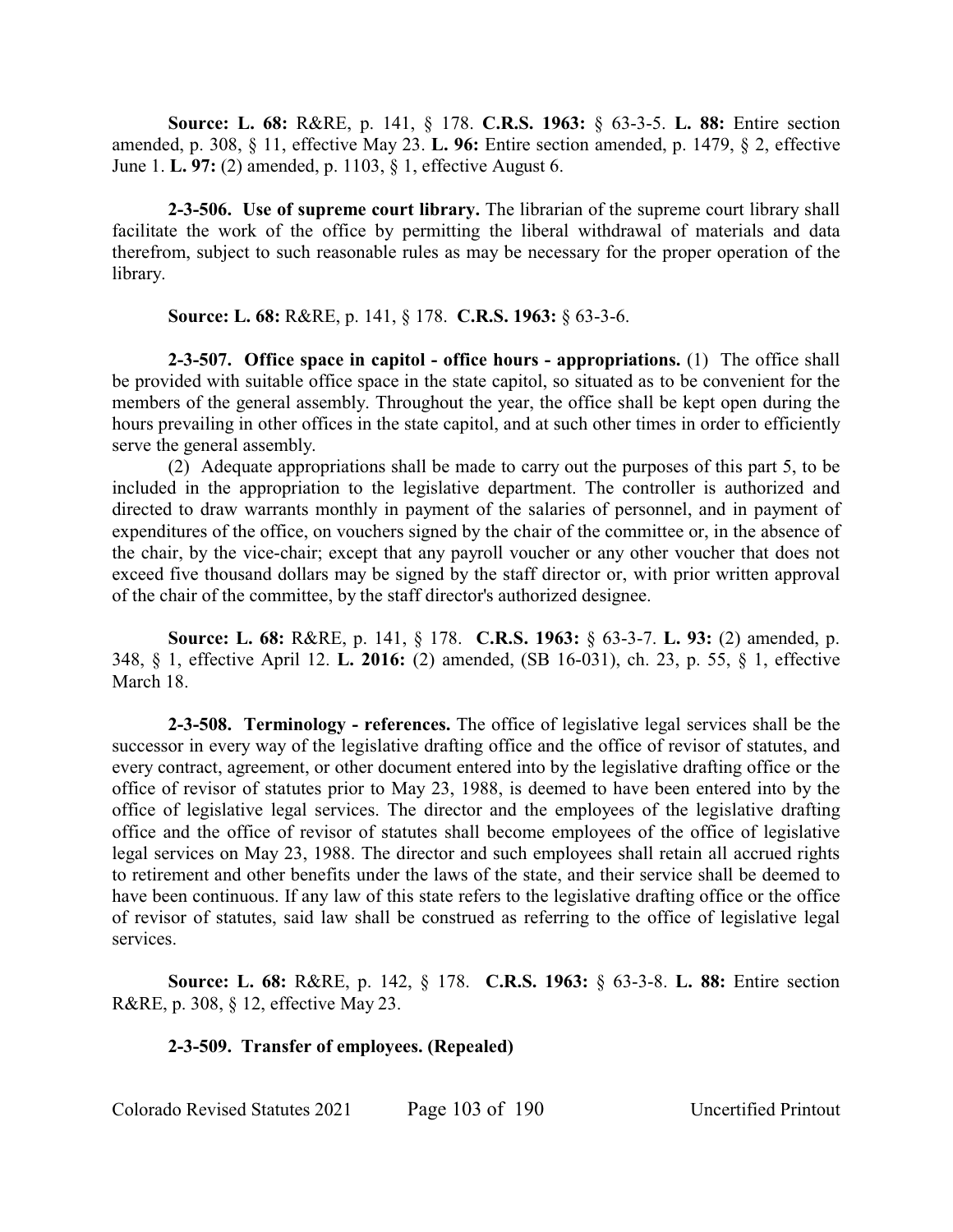**Source: L. 68:** p. 142, § 180. **C.R.S. 1963:** § 63-3-9. **L. 88:** Entire section repealed, p. 313, § 24, effective May 23.

# **2-3-510. Study regarding an organizational recodification of title 12 of the Colorado Revised Statutes - legislative declaration - repeal. (Repealed)**

**Source: L. 2016:** Entire section added, (SB 16-163), ch. 283, p. 1157, § 1, effective June 10. **L. 2018:** (2)(b) and (4) amended, (SB 18-031), ch. 285, p. 1772, § 1, effective August 8.

**Editor's note:** Subsection (4) provided for the repeal of this section, effective September 1, 2019. (See L. 2018, p. 1772.)

**2-3-511. Office of legislative workplace relations - creation - duties - records definitions.** (1) The office of legislative workplace relations is created in the office of legislative legal services. The head of the office is the director of the office of legislative workplace relations. The director of the office of legislative legal services shall appoint the director of the office of legislative workplace relations and may appoint such additional staff as may be necessary for the efficient operation of the office, in accordance with section 2-3-503 (1).

(2) The office of legislative workplace relations shall provide services to the general assembly, its members and employees, and the legislative staff agencies related to employee relations; training; compliance; workplace culture, including the investigation of complaints under the workplace expectations policy; and workplace harassment, including the investigation of complaints under the workplace harassment policy.

(3) Records created and maintained by the office of legislative workplace relations that are related to a workplace harassment complaint or investigation, a complaint under the workplace expectations policy, or an inquiry or request concerning workplace harassment or conduct, whether or not the inquiry or request leads to a formal or informal complaint or resolution process, are not public records as defined in section 24-72-202 (6) and shall not be made available for public inspection; except that, notwithstanding the provisions of section 24-  $72-204$  (3)(a)(X):

(a) The director of the office of legislative workplace relations shall publish and make available to the public an annual statistical report showing the total number of complaints received under the workplace harassment policy and the workplace expectations policy and their resolution. The director shall ensure that the report does not contain information that would disclose the identity of a complainant, respondent, or witness.

(b) (I) Except as provided in subsection  $(3)(b)(II)$  of this section, if, after an investigation in accordance with the workplace harassment policy, a workplace harassment committee of the senate or house of representatives finds that the facts found more likely than not in the investigation establish a violation of the policy by a member of the general assembly, the director of the office of legislative workplace relations shall make available to the public the executive summary of the report of the investigation and the name of the member. The director shall ensure that the executive summary does not contain information that would disclose the identity of the complainant or any witness.

(II) The committee may decide by a two-thirds vote to not release the executive summary as required by subsection  $(3)(b)(I)$  of this section. The committee shall meet in

Colorado Revised Statutes 2021 Page 104 of 190 Uncertified Printout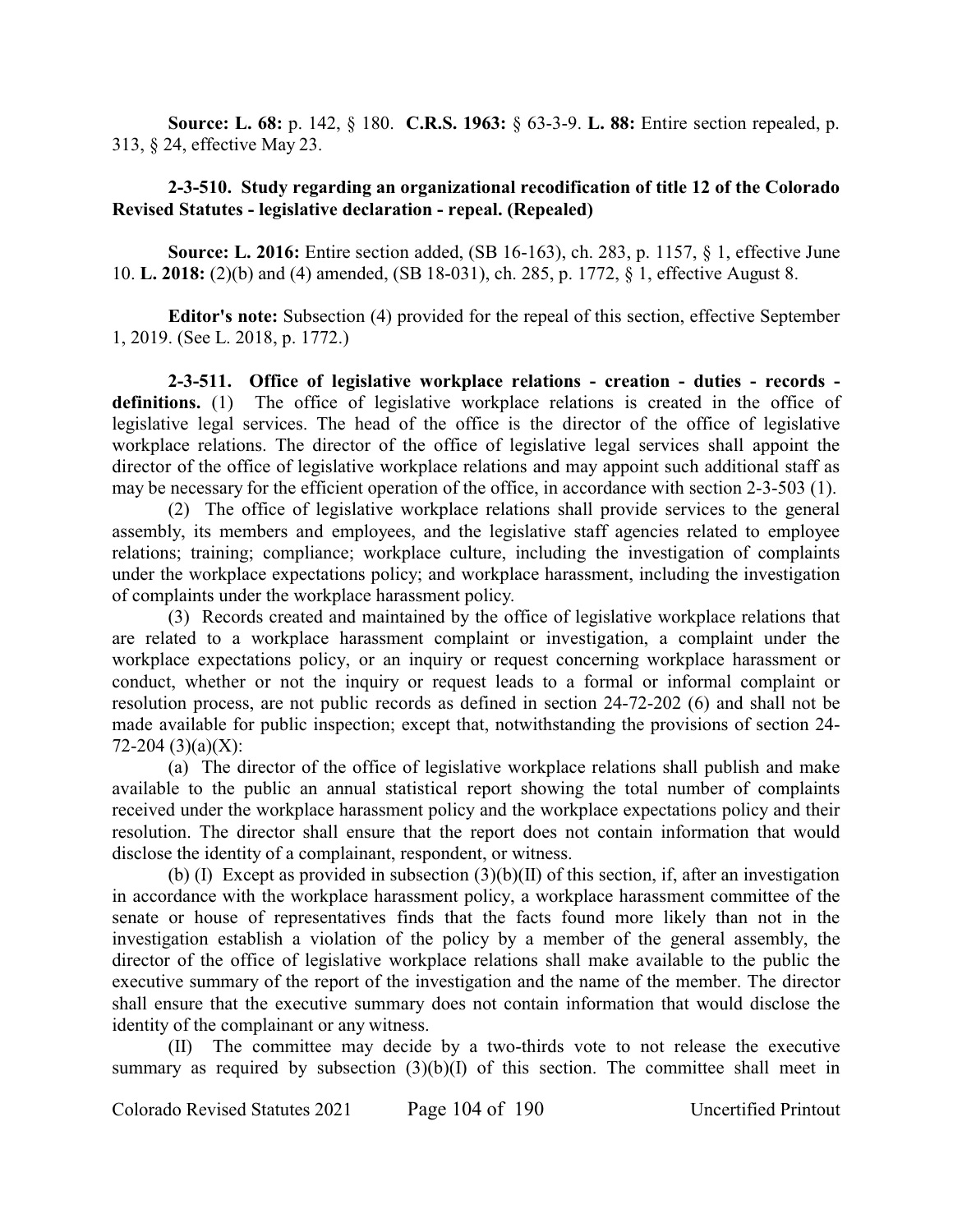executive session to determine whether to release the executive summary or any portion thereof and shall take into consideration the severity of the conduct alleged, any patterns of harassing behavior by the member, and the public's interest in being informed of the conduct of elected officials.

(c) Records of the expenditure of public money on complaints, investigations, or other functions of the office of legislative workplace relations are public records subject to inspection in accordance with part 2 of article 72 of title 24, except to the extent that they contain information that would disclose the details of, or the identity of an individual involved in, a complaint, investigation, or inquiry or request concerning workplace harassment or conduct.

(4) The office of legislative workplace relations shall be provided with suitable office space in the state capitol or in a nearby building. The office space must be situated so as to provide confidentiality and convenient access for individuals covered by the workplace harassment policy and the workplace expectations policy.

(5) As used in this section, unless the context otherwise requires:

(a) "Workplace expectations policy" means the workplace expectations policy adopted by the executive committee of the legislative council pursuant to the joint rules.

(b) "Workplace harassment policy" means the workplace harassment policy adopted by the executive committee of the legislative council pursuant to the joint rules.

**Source: L. 2019:** Entire section added, (SB 19-244), ch. 243, p. 2375, § 1, effective May 20.

### PART 6

#### COLORADO COMMISSION ON UNIFORM STATE LAWS

**2-3-601. Commission on uniform state laws - creation.** (1) There is hereby created the Colorado commission on uniform state laws, referred to in this part 6 as the "commission", which shall consist of six members appointed for terms of two years each and until their successors are appointed and, in addition thereto, any citizen of this state who is elected a life member of the national conference of commissioners on uniform state laws.

(2) The six members shall be appointed or reappointed by joint resolution of the general assembly no later than ten days after the convening of the first regular session of the general assembly held in each odd-numbered year. At least two commissioners shall be appointed from the general assembly and at least two commissioners from the public at large. Appointments to fill vacancies shall be made by the committee on legal services for the unexpired term of the vacant office.

(3) The six members of the commission shall be attorneys admitted to practice law in the state of Colorado.

(4) The terms of the two members of the commission appointed after July 18, 1975, shall be effective August 11, 1975; thereafter, the appointment of members to succeeding terms shall be in conformance with subsection (2) of this section.

**Source: L. 68:** p. 143, § 182. **C.R.S. 1963:** § 63-7-1. **L. 75:** Entire section amended, p. 200, § 1, effective July 18. **L. 81:** (1) amended, p. 2022, § 1, effective July 14.

Colorado Revised Statutes 2021 Page 105 of 190 Uncertified Printout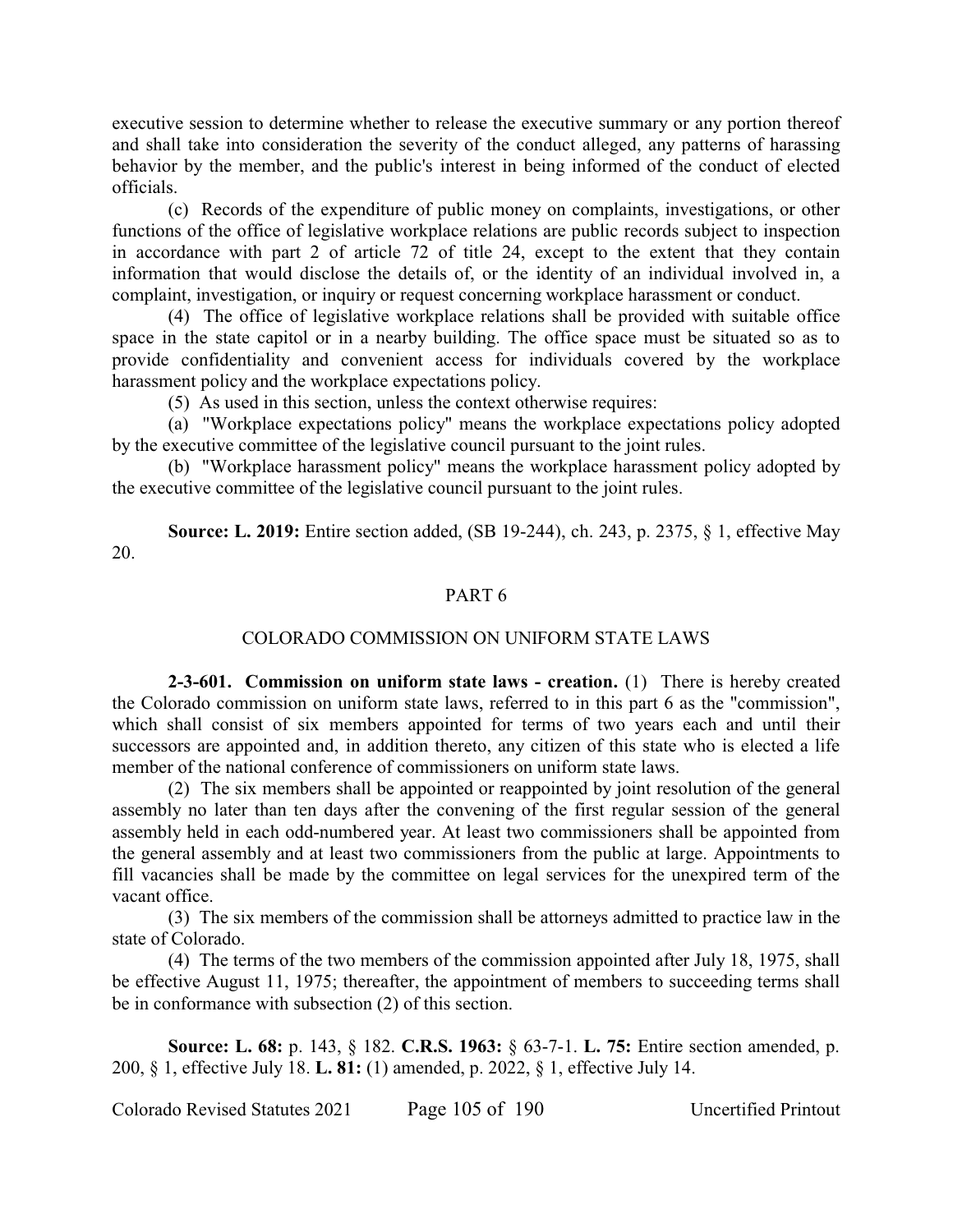**2-3-602. Compensation - expenses.** The members of the commission shall receive a per diem of twenty dollars for each day actually spent in the transaction of official business of the commission in the state of Colorado. In addition thereto, each member shall be reimbursed for expenses incurred in the performance of official duties.

**Source: L. 68:** p. 143, § 182. **C.R.S. 1963:** § 63-7-2.

**2-3-603. Meetings - organization.** The commissioners shall meet at least once a year and shall organize by the election of a chairman who shall hold office for a term of one year and until his successor is elected. The director of the office of legislative legal services shall be ex officio the secretary of the commission, or the director may designate an employee of the office to act as secretary of the commission. The office shall provide assistance to the commissioners who are members of the general assembly in their efforts to enact legislation concerning subjects upon which uniformity may be deemed desirable.

**Source: L. 68:** p. 143, § 182. **C.R.S. 1963:** § 63-7-3. **L. 88:** Entire section amended, p. 308, § 13, effective May 23.

**2-3-603.5. Status of commissioners.** (1) Any citizen elected a life member of the national conference of commissioners on uniform state laws pursuant to section 2-3-601 (1) and the person serving as ex officio secretary of the commission in accordance with section 2-3-603 shall have the same status as members of the commission appointed pursuant to section 2-3-601 (1) for purposes of participating in the national conference of commissioners on uniform state laws, including, but not limited to:

- (a) Having the same voting rights at meetings of said national conference; and
- (b) Having the same eligibility to be elected to any office of said national conference.

**Source: L. 2008:** Entire section added, p. 31, § 1, effective March 13.

**2-3-604. Duties of commissioners.** Each commissioner shall attend the meeting of the national conference of commissioners on uniform state laws and, both in and out of such national conference, shall do all in his power to promote uniformity in state laws where uniformity may be deemed desirable and practicable. The commission shall prepare and transmit a report and its recommendations to the general assembly on or before January 1 of each year concerning subjects of legislation upon which uniformity among the states may be deemed desirable and concerning the proceedings and recommendations of the most recent meeting of the national conference of commissioners on uniform state laws.

# **Source: L. 68:** p. 143, § 182. **C.R.S. 1963:** § 63-7-4.

# PART 7

# COMMITTEE ON LEGAL SERVICES - REVISOR OF STATUTES

Colorado Revised Statutes 2021 Page 106 of 190 Uncertified Printout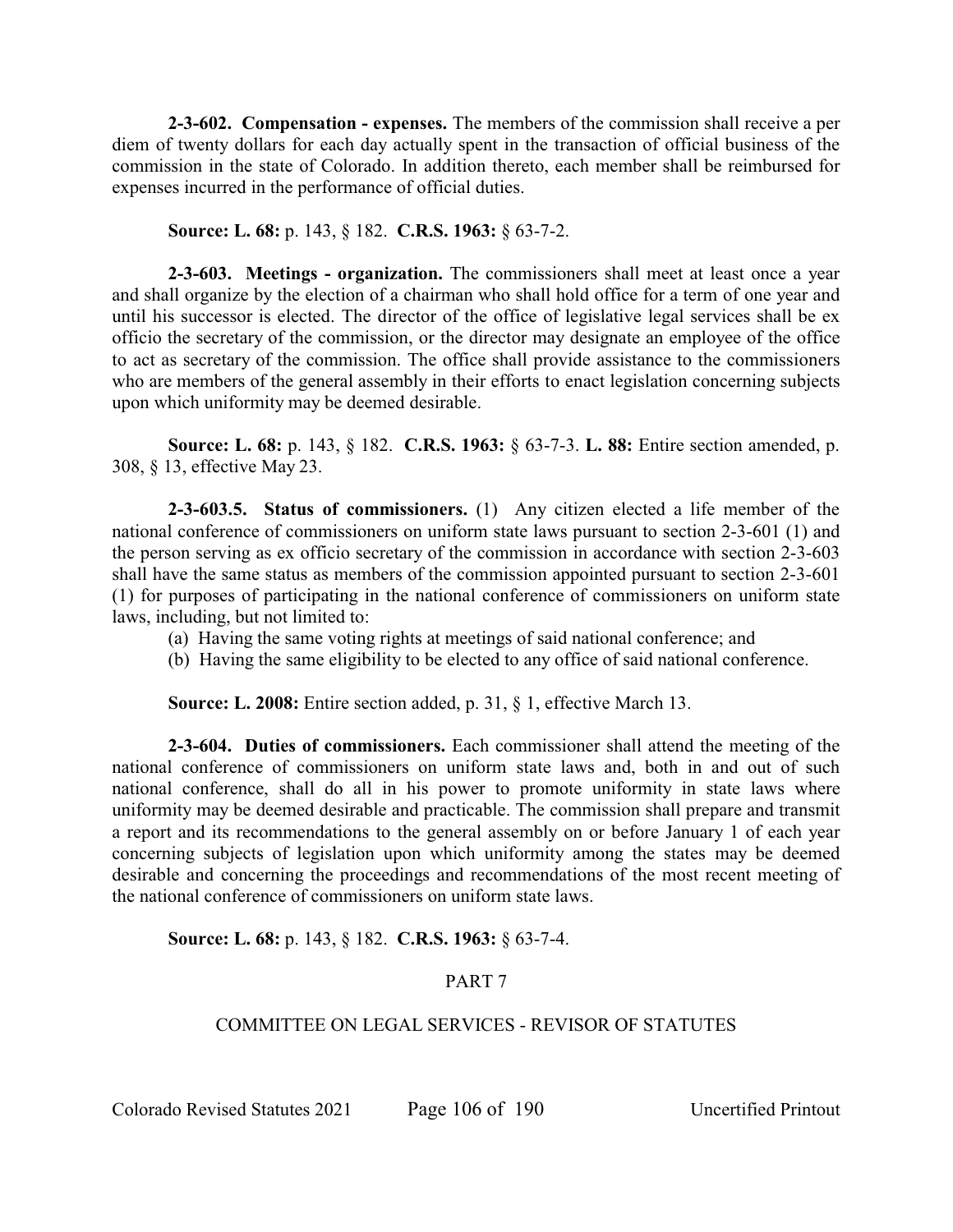**2-3-701. Function of committee - statute revision.** (1) With respect to statute revision, it is the function of the committee on legal services:

(a) Repealed.

(b) To supervise and direct the activities of the revisor; and to exercise the powers and to perform the duties and functions prescribed in articles 4 and 5 of this title, concerning the preparation and publication of the statutes of this state and other materials, and as prescribed in part 2 of article 70 of title 24, C.R.S., concerning the preparation and publication of the session laws of this state.

**Source: L. 69:** p. 465, § 2. **C.R.S. 1963:** § 63-3-11. **L. 88:** (1)(a) repealed, p. 313, § 24, effective May 23.

**2-3-702. Revisor of statutes - duties.** The revisor shall compile, edit, arrange, and prepare for publication the declaration of independence, the constitutions of the United States and the state of Colorado, the act admitting Colorado into the union, and all laws of the state of Colorado of a general and permanent nature, together with a complete index thereto and comparative tables of such statutes with prior compilations. The statutory laws shall be arranged into appropriate and convenient volumes, titles, chapters, articles, and sections, so collated and in such form as the committee directs. At the end of each section, reference shall be made to the statutory history of such section. Annotations of decisions of the supreme court of the United States, the supreme court of the state of Colorado, and such other state and federal courts as are appropriate, construing, applying, or interpreting each section, or relating to the subject matter thereof, and such other matter as the committee deems advisable or advantageous shall also be prepared for publication with such statutory laws.

**Source: L. 69:** p. 465, § 2. **C.R.S. 1963:** § 63-3-12.

# **2-3-702.5. Directive to the revisor of statutes - changes in arrangement - repeal. (Repealed)**

**Source: L. 2016:** Entire section added, (HB 16-1192), ch. 83, p. 212, § 1, effective April 14.

**Editor's note:** Subsection (2) provided for the repeal of this section, effective July 1, 2018. (See L. 2016, p. 212.)

**2-3-703. Revision - editorial work.** In the course of collating, compiling, editing, arranging, and preparing such statutes, the revisor, with the approval of the committee, shall adopt a uniform system of punctuation, capitalization, numbering, and wording; eliminate all obsolete and redundant words; correct obvious errors and inconsistencies; eliminate duplications and laws repealed directly or by implication; correct defective section structure in arrangement of the subject matter of existing statutes; and clarify existing laws and such other similar matter as the committee directs. The foregoing duties shall be performed in such form and manner as to preserve the intent, effect, and meaning of any and every such statute revised.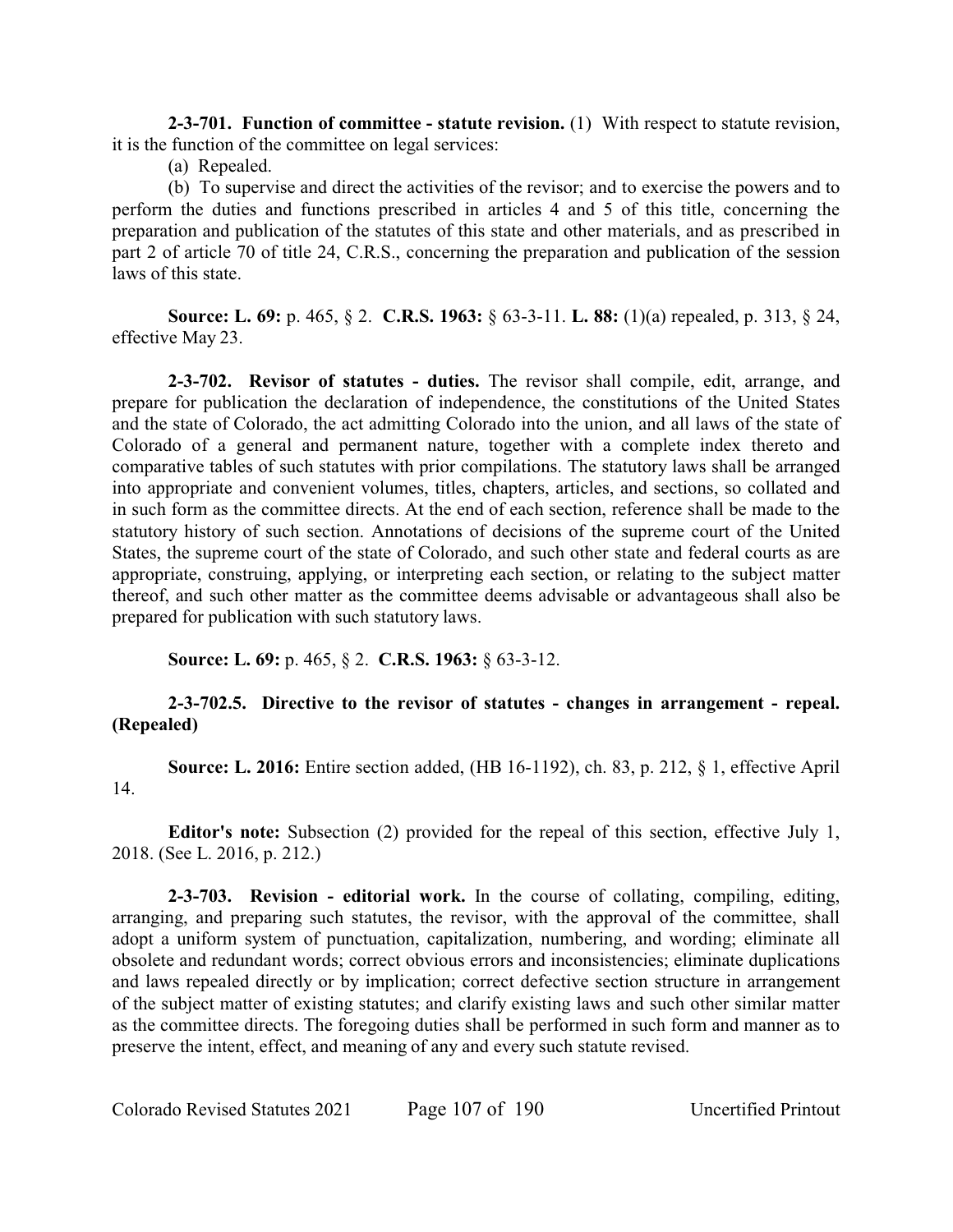**Source: L. 69:** p. 466, § 2. **C.R.S. 1963:** § 63-3-13.

**Cross references:** For preparation of Colorado Revised Statutes, see § 2-5-103; for legislative construction not based on editorial matters, see § 2-5-113 (4).

# **2-3-704. Revisor to aid in bill drafting. (Repealed)**

**Source: L. 69:** p. 466, § 2. **C.R.S. 1963:** § 63-3-14. **L. 88:** Entire section repealed, p. 313, § 24, effective May 23.

**2-3-705. Distribution of statutes.** The distribution of the statutes of this state shall be in such numbers and to such offices and persons as the general assembly directs at the time of approval for publication of such statutes; but the committee shall be able to distribute such additional statutes of this state to such offices and persons as it may from time to time deem necessary.

**Source: L. 69:** p. 466, § 2. **C.R.S. 1963:** § 63-3-15.

# **2-3-706. Successor to committee on statute revision. (Repealed)**

**Source: L. 69:** p. 466, § 2. **C.R.S. 1963:** § 63-3-16. **L. 88:** Entire section repealed, p. 313, § 24, effective May 23.

# PART 8

# COLORADO STATE OFFICIALS' COMPENSATION COMMISSION

# **2-3-801 to 2-3-807. (Repealed)**

**Editor's note:** (1) This part 8 was added in 1975. For amendments to this part 8 prior to its repeal in 2016, consult the 2015 Colorado Revised Statutes and the Colorado statutory research explanatory note beginning on page vii in the front of this volume.

(2) Section 2-3-807 provided for the repeal of this part 8, effective January 1, 2016. (See L. 2015, p. 1062.)

# PART 9

#### STATUTORY REVISION COMMITTEE

**Editor's note:** This part 9 was added in 1977. It was repealed in 1985 and was subsequently recreated and reenacted in 2016, resulting in the addition, relocation, or elimination of sections as well as subject matter. For amendments to this part 9 prior to 1985, consult the Colorado statutory research explanatory note beginning on page vii in the front of this volume.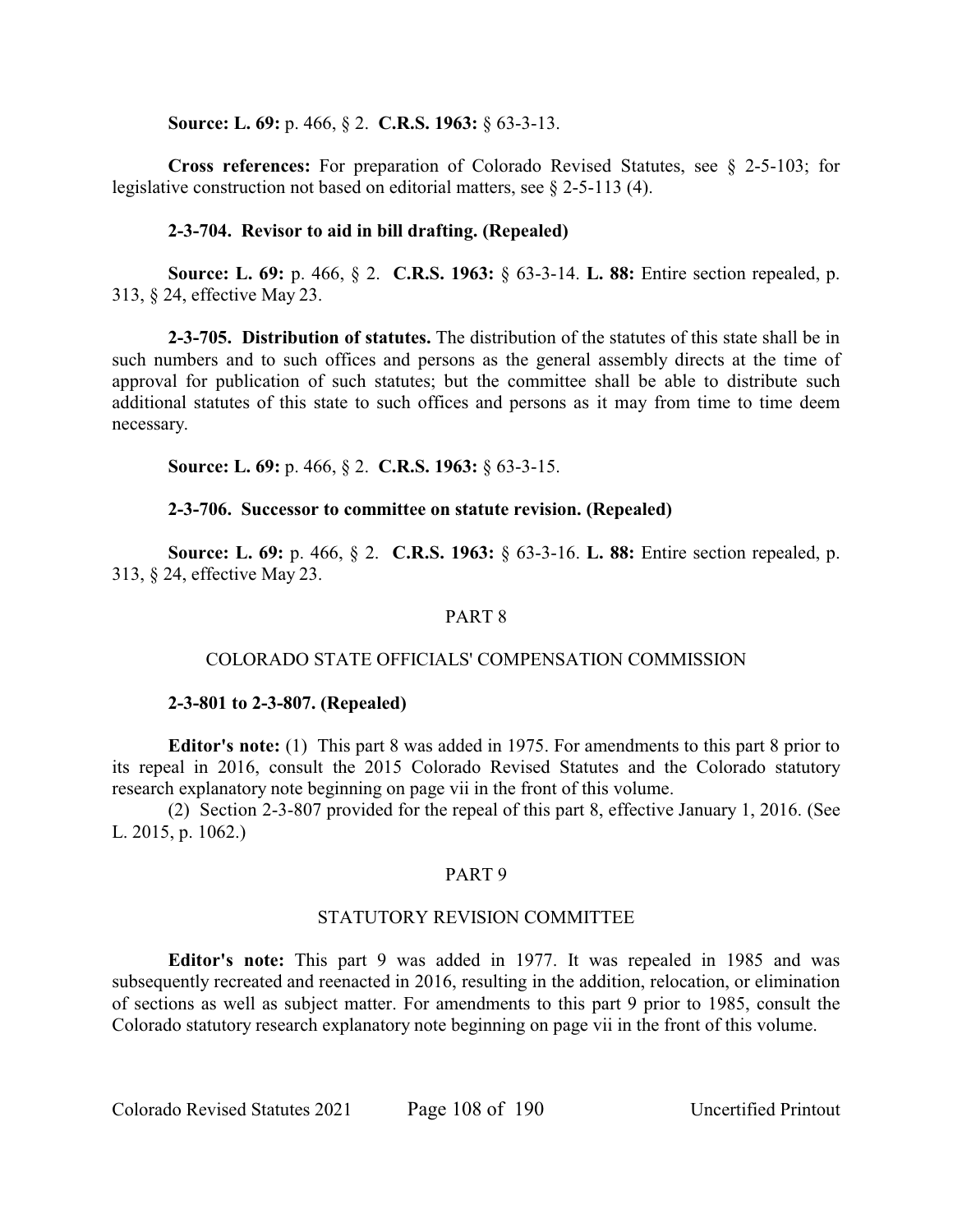**2-3-901. Statutory revision committee - creation.** (1) There is hereby created in the legislative department the statutory revision committee, referred to in this part 9 as the "committee". The committee consists of ten members, appointed as follows:

(a) The speaker and minority leader of the house of representatives shall each appoint two members from the house of representatives;

(b) The president and minority leader of the senate shall each appoint two members from the senate; and

(c) Two nonvoting nonlegislative members, appointed by the committee on legal services, who are attorneys-at-law admitted to practice in Colorado. The members appointed under this paragraph (c) shall not be affiliated with the same political party.

(2) Except as provided in subsection (9) of this section, the legislative members of the committee must be appointed no later than ten days after the convening of the first regular session of each general assembly and the nonlegislative members appointed under paragraph (c) of subsection (1) of this section must be appointed at the first meeting of the committee on legal services following the organization of that committee pursuant to section 2-3-502 (4) in the first regular session of each general assembly. Membership on the committee of each such appointive member terminates upon the appointment of his or her successor or upon termination of his or her office in the general assembly, whichever occurs first. In the case of the members appointed under paragraph (c) of subsection (1) of this section, appointments are for two-year terms, which terms commence the date on which the committee on legal services makes the appointments.

(3) A vacancy in the office of a member must be immediately filled by the original appointing authority.

(4) Any member of the committee may serve for succeeding terms on the committee.

(5) The committee shall select from among its members a chairperson and a vicechairperson. The chairperson and vice-chairperson shall not be affiliated with the same political party. Except as provided in subsection (9) of this section, the chair serves as chair for the first regular session of the general assembly through the legislative interim immediately following, and as vice-chair when the second regular session commences; the vice-chair serves as chair from the commencement of the second regular session through the legislative interim immediately following.

(6) The committee may meet as often as necessary, but it shall meet at least twice in each calendar year. The committee may meet during the legislative sessions and during the interim between sessions.

(7) Legislative members of the committee shall be reimbursed for necessary expenses incurred in the performance of their duties and paid the same per diem compensation as provided by law for members of interim legislative committees for each day of attendance.

(8) The office of legislative legal services shall provide staff assistance to the committee.

(9) Repealed.

**Source: L. 2016:** Entire part RC&RE, (HB 16-1077), ch. 326, p. 1323, § 1, effective June 10.

**Editor's note:** Subsection (9)(c) provided for the repeal of subsection (9), effective January 1, 2018. (See L. 2016, p. 1323.)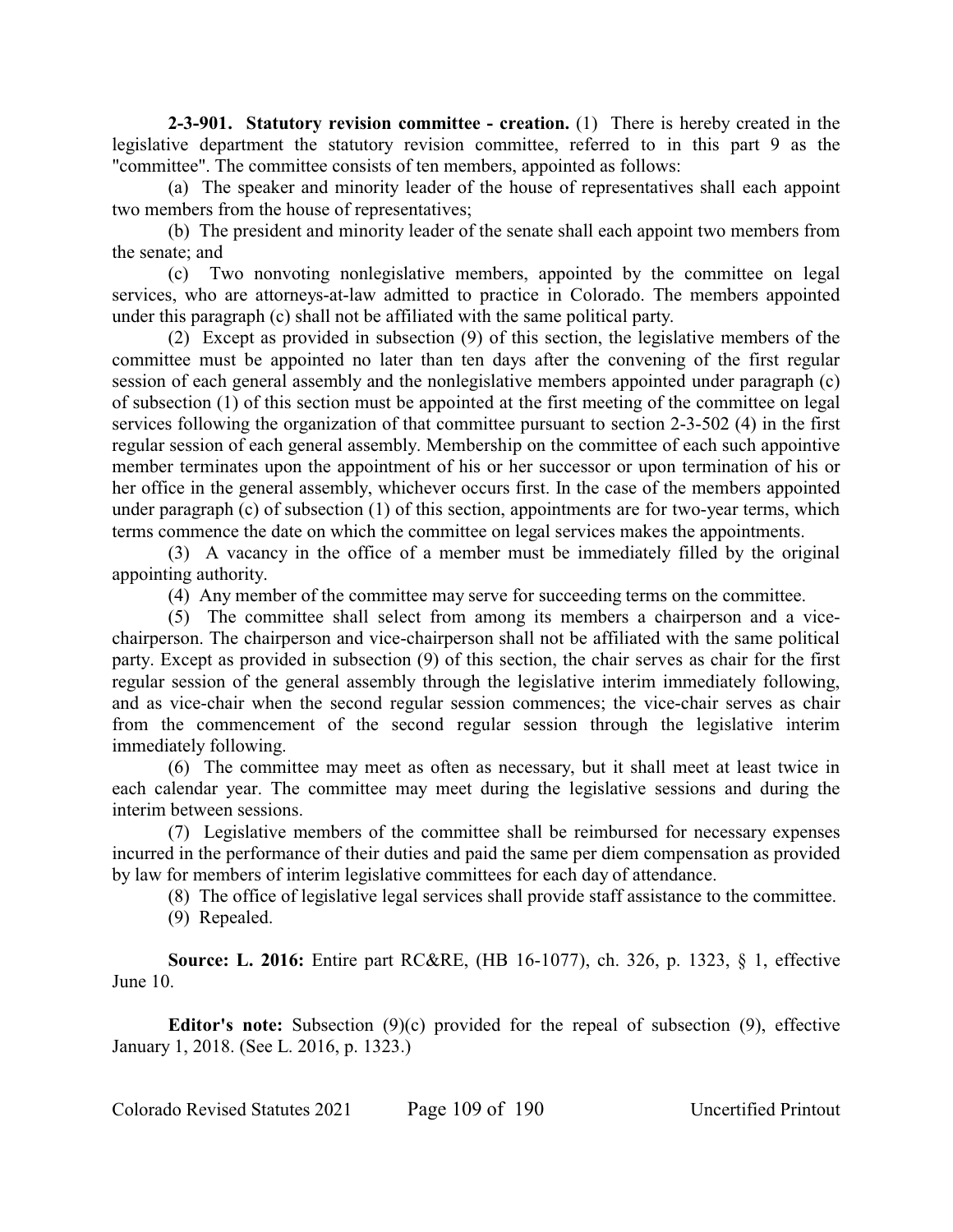### **2-3-902. Duties of committee.** (1) The committee shall:

(a) Make an ongoing examination of the statutes of the state and current judicial decisions for the purpose of discovering defects and anachronisms in the law and recommending needed reforms; except that the committee shall not consider any matter that is currently pending or appealable before any court;

(b) Receive, solicit, and consider proposed changes in the law recommended by the American law institute, any bar association, or other learned bodies;

(c) Receive, solicit, and consider suggestions from justices, judges, legislators, and other public officials, lawyers, and the public generally as to defects and anachronisms in the law;

(d) Recommend, upon an affirmative vote by at least five legislative members of the committee, and in accordance with subsection (3) of this section, legislation annually to effect such changes in the law as it deems necessary in order to modify or eliminate antiquated, redundant, or contradictory rules of law and to bring the law of this state into harmony with modern conditions; and

(e) Report its findings and recommendations on or before July 1 of each year to the legislature and, if it deems advisable, attach to its report copies of any proposed bills intended to carry out any of its recommendations.

(2) Any legislation proposed by the committee and sponsored by a committee member under paragraph (d) of subsection (1) of this section is exempt from the five-bill limitation specified in rule 24 of the joint rules of the senate and the house of representatives.

The committee shall propose legislation only to streamline, reduce, or repeal provisions of the Colorado Revised Statutes. The committee shall endeavor to recommend legislation that cumulatively has, in each legislative session, no net increase in the number of laws or pages of laws in the Colorado Revised Statutes.

**Source: L. 2016:** Entire part RC&RE, (HB 16-1077), ch. 326, p. 1325, § 1, effective June 10. **L. 2020:** (1)(e) amended, (SB 20-034), ch. 4, p. 6, § 1, effective March 5.

# PART 10

# COMMITTEE ON LEGAL SERVICES - LEGAL COUNSEL FOR LEGISLATIVE BRANCH

**2-3-1001. Legal counsel retained.** The committee on legal services may retain legal counsel to represent or otherwise render legal services for the general assembly, or either house thereof or any committee thereof, or any member or agency of the legislative branch of government, in all actions and proceedings in connection with the performance of the powers, duties, and functions thereof, and shall pay the compensation and expenses of such legal counsel and any necessary expense of such actions and proceedings from appropriations made by law to the committee. The committee may retain legal counsel to represent or otherwise render legal services for the state auditor in any situation in which the state auditor is not represented by the attorney general in accordance with section 2-3-104.5.

**Source: L. 77:** Entire part added, p. 263, § 1, effective June 2. **L. 2020:** Entire section amended, (SB 20-063), ch. 12, p. 56, § 13, effective September 14.

Colorado Revised Statutes 2021 Page 110 of 190 Uncertified Printout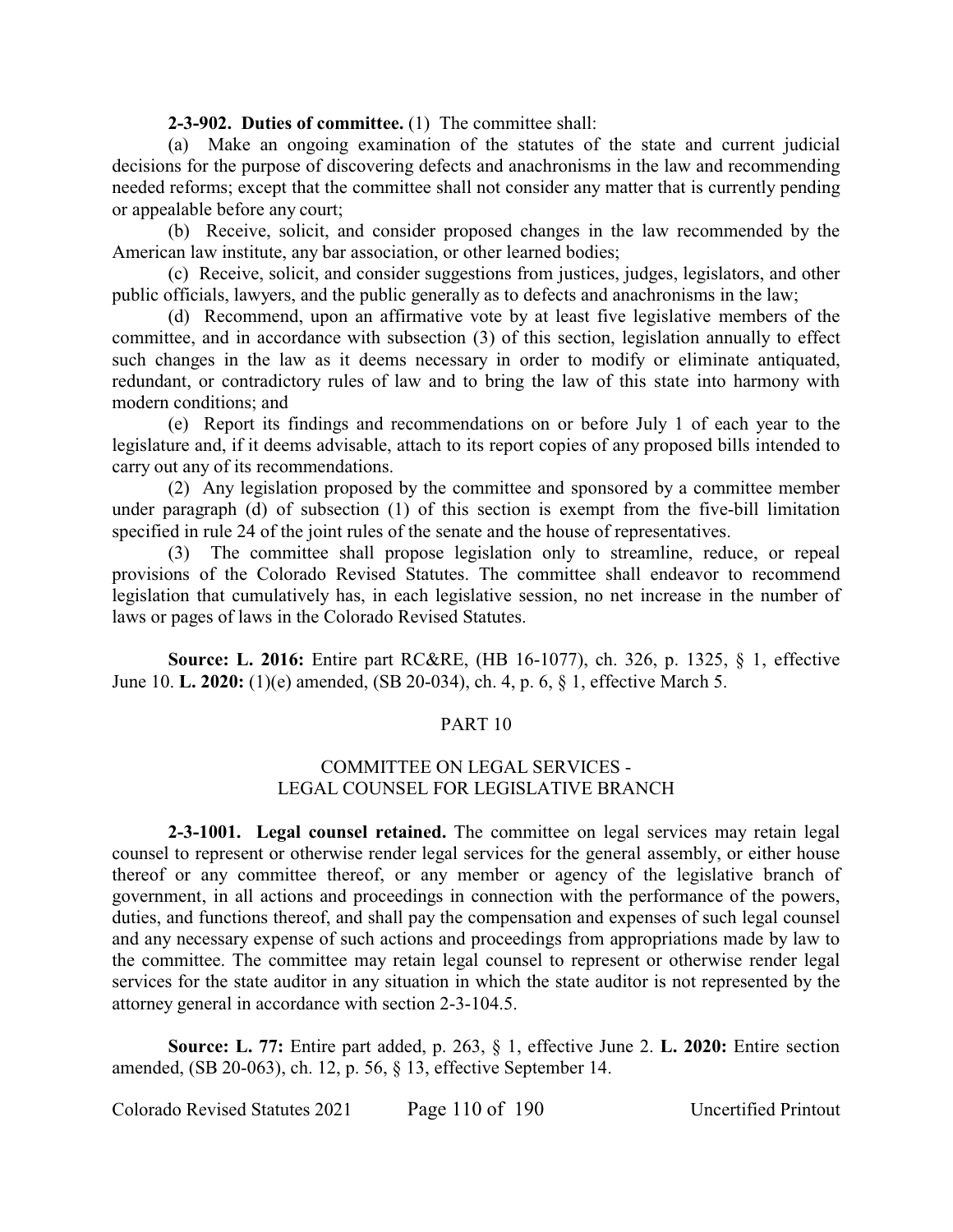**2-3-1002. Legislative expenses cash fund - creation.** (1) (a) There is hereby created in the state treasury the legislative expenses cash fund. The fund shall be comprised of such moneys transferred to the fund in accordance with subsection (2) of this section and any other moneys appropriated to the fund. All interest earned on the investment of moneys in the fund shall be credited to the fund.

(b) Moneys in the legislative expenses cash fund are continuously appropriated to:

(I) The committee on legal services to pay the compensation and expenses of any legal counsel retained by the committee pursuant to section 2-3-1001 and to pay any necessary expense of such actions and proceedings for which such legal counsel is retained; and

(II) The executive committee of the legislative council to pay for qualified expenses of the legislative department of the state of Colorado if, after consulting with the chair of the committee on legal services, the executive committee determines that the amount of moneys to be so expended is not needed in the foreseeable future for any expenses of the committee on legal services specified in subparagraph (I) of this paragraph (b). For purposes of this subparagraph (II), "qualified expenses" means:

(A) Expenses relating to legislative aides;

(B) Expenses relating to the necessary upkeep and furnishing of the chambers, antechambers, and committee rooms of the senate and the house of representatives, and of the office space assigned to and occupied by legislators, staff of the senate and the house of representatives, and staff of the legislative service agencies; and

(C) Expenses relating to electronic voting equipment in the chambers of the senate and the house of representatives, such as expenses for all equipment, software, and personal services for the development, installation, and maintenance of such electronic voting equipment.

(c) Any moneys credited to the legislative expenses cash fund and unexpended at the end of any given fiscal year shall remain in the fund and shall not revert to the general fund.

(2) Notwithstanding any law to the contrary, any moneys appropriated from the general fund to the legislative department of the state government for the fiscal year commencing on July 1, 2006, that are unexpended or not encumbered as of the close of the fiscal year shall not revert to the general fund and shall be transferred by the state treasurer and the controller to the legislative expenses cash fund created in subsection (1) of this section; except that the amount so transferred shall not exceed six hundred thousand dollars.

**Source: L. 2004:** Entire section added, p. 411, § 4, effective April 8. **L. 2005:** (1) amended, p. 78, § 1, effective March 25. **L. 2007:** Entire section amended, p. 2124, § 3, effective April 11.

# PART 11

# COLORADO ENERGY COORDINATING COUNCIL

# **2-3-1101 to 2-3-1108. (Repealed)**

**Editor's note:** (1) This part 11 was added in 1979 and was not amended prior to its repeal in 1979. For the text of this part 11 prior to its repeal, consult the Colorado statutory research explanatory note and the table itemizing the replacement volumes and supplements to

Colorado Revised Statutes 2021 Page 111 of 190 Uncertified Printout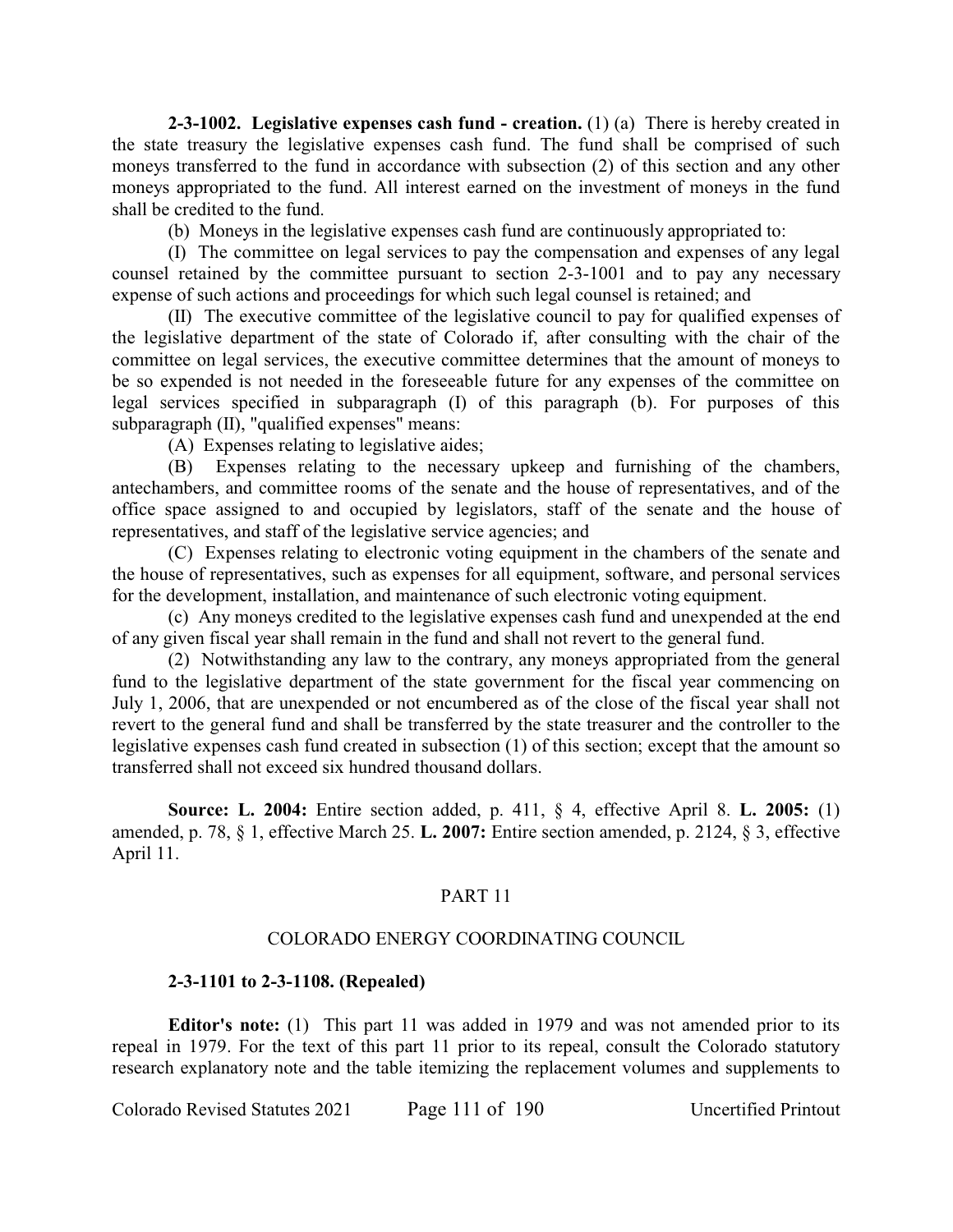the original volume of C.R.S. 1973 beginning on page vii in the front of this volume or see section 1 of chapter 49, Session Laws of Colorado 1979.

(2) Section 2-3-1108 provided for the repeal of this part 11, effective December 31, 1979. (See L. 79, p. 304.)

## PART 12

# SUNRISE AND SUNSET REVIEW COMMITTEE

**Law reviews:** For article, "Legislative Oversight of Regulatory Agencies: The Colorado Sunset Experience", see 18 Colo. Law. 2129 (1989).

**2-3-1201. Sunrise and sunset review - designation of committees of reference to conduct review.** (1) At the convening of the first regular session of each general assembly, the speaker of the house of representatives and the president of the senate shall each designate one or more house committees of reference for even-numbered years and one or more senate committees of reference for odd-numbered years to perform the duties and functions assigned to it relating to the termination of each division, board, or agency pursuant to the provisions of section 24-34-104, C.R.S., and the duties and functions assigned to it by this part 12 relating to the sunset review of advisory committees. The committees of reference designated by the speaker of the house of representatives to conduct reviews under this section in even-numbered years and the committees of reference designated by the president of the senate to conduct such reviews in odd-numbered years shall be the committees of reference for any bills introduced under sections 2-3-1203 and 24-34-104, C.R.S., during any regular or extraordinary session of the general assembly. The speaker of the house of representatives may authorize one or more house committees of reference and the president of the senate may authorize one or more senate committees of reference to conduct hearings prior to the convening of any regular session of the general assembly.

(2) Repealed.

**Source: L. 85:** Entire part added, p. 279, § 1, effective May 23. **L. 86:** Entire section amended, p. 408, § 2, effective March 26. **L. 88:** Entire section amended, p. 1000, § 3, effective July 1. **L. 91:** Entire section amended, p. 677, § 1, effective April 20. **L. 96:** Entire section amended, p. 792, § 2, effective May 23.

**Editor's note:** Subsection (2)(b) provided for the repeal of subsection (2), effective February 1, 1997. (See L. 96, p. 792.)

**2-3-1202. Staff assistance.** In carrying out duties under section 24-34-104, C.R.S., and this part 12, any committee designated pursuant to section 2-3-1201 may request staff assistance from the legislative council, created by part 3 of this article.

**Source: L. 85:** Entire part added, p. 279, § 1, effective May 23. **L. 96:** Entire section amended, § 3, p. 792, effective May 23.

Colorado Revised Statutes 2021 Page 112 of 190 Uncertified Printout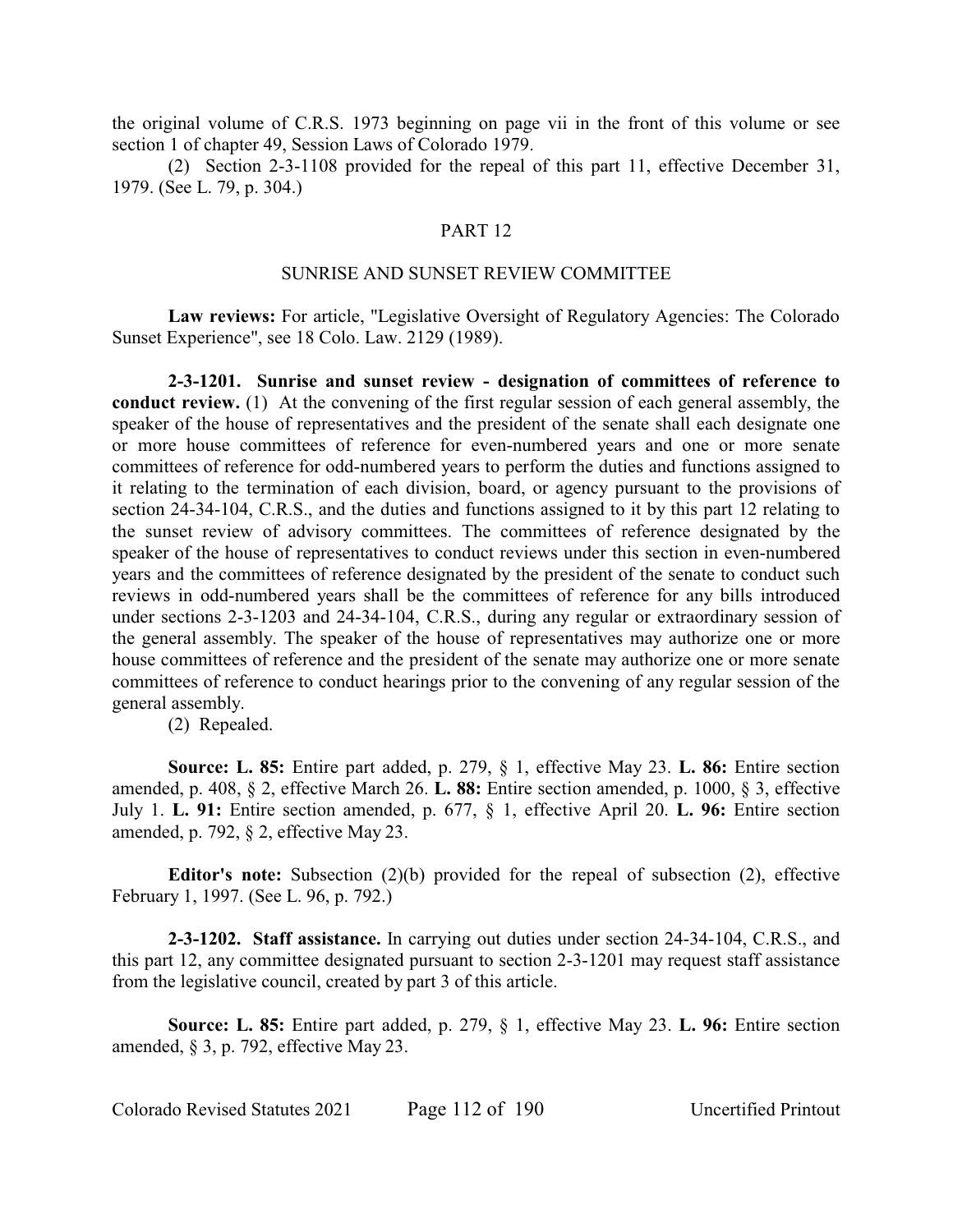**2-3-1203. Sunset review of advisory committees - legislative declaration - definition - repeal.** (1) (a) The general assembly finds and declares that advisory committees are beneficial to government since they help involve private citizens in the daily operations of government and provide the government with a system for using the expertise of its citizens. However, historically there was no legislative supervision that would allow for the systematic review of these committees to identify those committees that may have outlived their usefulness yet remained in the statutes and those committees that may have failed to perform the functions for which they were created. To assure that newly created advisory committees are supervised and subjected to review, the life of a newly created advisory committee may not exceed ten years, and the statutory authorization for the committee must include a corresponding repeal provision. The general assembly, acting by bill, may reschedule the review date for an advisory committee to a later date if the rescheduled date does not violate the ten-year maximum life provision. Newly created advisory committees are subject to the review provisions of this section.

(b) As used in this section, "advisory committee" means an advisory body, including but not limited to a commission, council, or board.

(2) (a) A legislative committee of reference designated pursuant to section 2-3-1201 shall consider whether to continue or to continue with modification an advisory committee whose statutory authority is scheduled to repeal and may recommend the consideration of a bill as it deems necessary to continue the advisory committee.

(b) (I) Each advisory committee shall submit the following information to the department of regulatory agencies:

(A) The names of the current members of the advisory committee;

(B) All revenues and all expenditures, including advisory committee expenses per diem paid to members and any travel expenses;

(C) The dates the advisory committee met and the number of members who attended each meeting;

(D) A list of the advisory proposals the advisory committee made and an indication as to whether each proposal was acted on, implemented, or enacted into statute; and

(E) The reasons why the advisory committee should continue.

(II) The information required by subparagraph (I) of this paragraph (b) must be for the fiscal year in which the advisory committee makes the submission as well as the prior fiscal year. The advisory committee must submit the information before July 1 of the year preceding the year in which the statutory authorization for the advisory committee repeals.

(III) The department of regulatory agencies shall analyze and evaluate the performance of each advisory committee scheduled for repeal under this section. The department of regulatory agencies shall submit a report setting forth the analysis and evaluation to the office of legislative legal services by October 15 of the year preceding the date established for repeal.

(c) A legislative committee of reference designated in section 2-3-1201 shall conduct hearings for each advisory committee that submits the information required by paragraph (b) of this subsection (2).

(d) A bill recommended for consideration under this subsection (2) must be introduced in the house of representatives in even-numbered years and in the senate in odd-numbered years.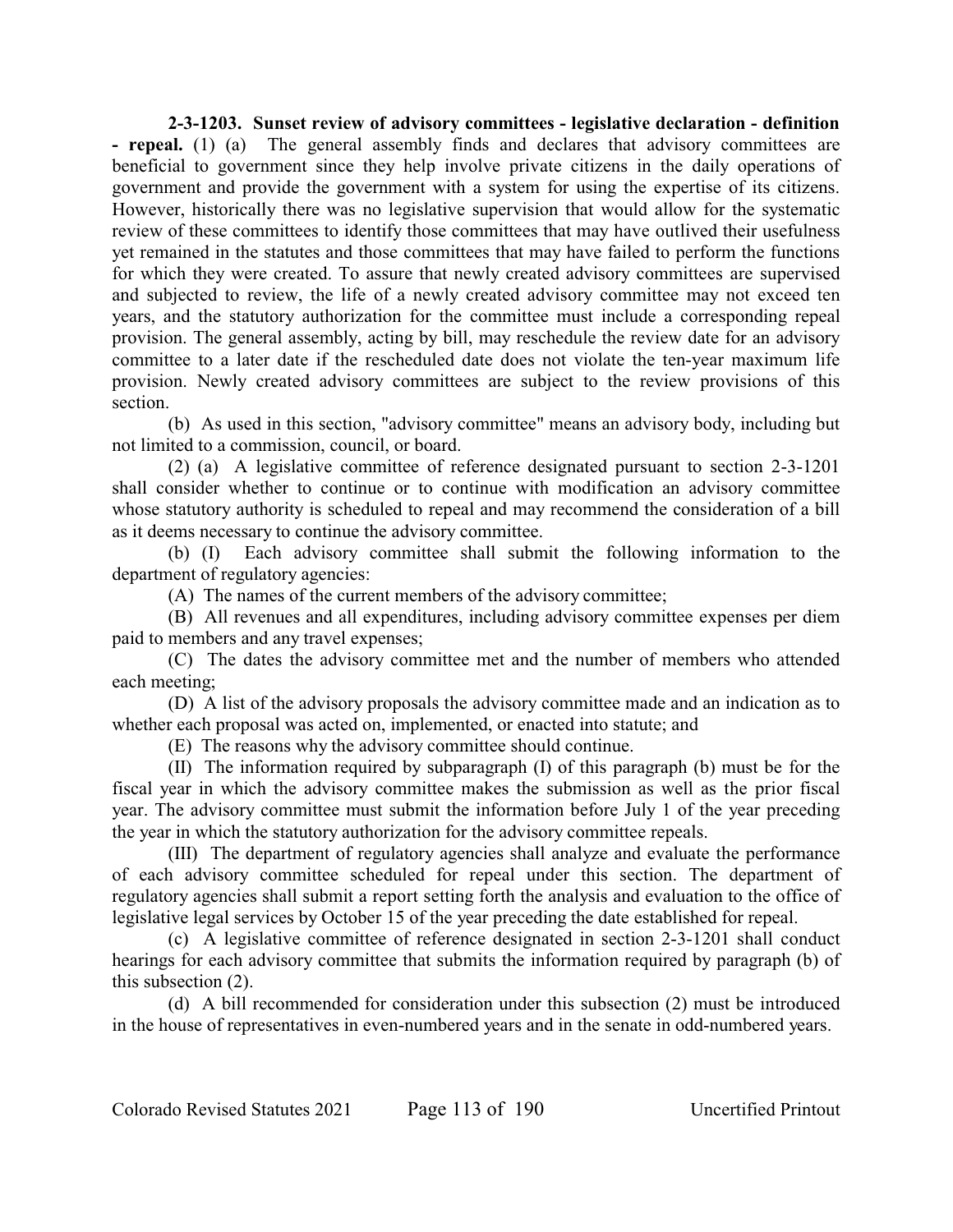(e) A bill recommended for consideration under this subsection (2) does not count against the number of bills to which the sponsor is limited by a law or joint rule of the senate and house of representatives.

(3) to (9) Repealed.

(10) (a) The following statutory authorizations for the designated advisory committees will repeal on July 1, 2020:

(I) to (III) Repealed.

(b) This subsection (10) is repealed, effective July 1, 2022.

(11) Repealed.

(12) (a) The following statutory authorizations for the designated advisory committees will repeal on September 1, 2021:

(I) to (VI) Repealed.

(b) This subsection (12) is repealed, effective September 1, 2023.

(12.5) (a) The following statutory authorizations for the designated advisory committees will repeal on July 1, 2022:

(I) The education data advisory committee created pursuant to section 22-2-304.

(b) This subsection (12.5) is repealed, effective July 1, 2023.

(13) (a) The following statutory authorizations for the designated advisory committees are scheduled for repeal on September 1, 2022:

(I) The advisory group appointed by the director of the primary care office pursuant to section 12-30-106 (3);

(II) The strategic action planning group on aging created in section 24-32-3404, C.R.S.;

(III) Repealed.

(IV) The school safety resource center advisory board created in section 24-33.5-1804;

(V) The juvenile justice reform committee created pursuant to section 24-33.5-2401;

(VI) The Colorado interagency working group on school safety created in section 24-25- 102.

(b) This subsection (13) is repealed, effective September 1, 2024.

(14) (a) The following statutory authorizations for the designated advisory committees are scheduled for repeal on September 1, 2023:

(I) The health equity commission created in section 25-4-2206, C.R.S.;

(II) The EPIC advisory board created in section 24-33.5-514 (2), C.R.S.;

(III) The state noxious weed advisory committee created in section 35-5.5-108.7, C.R.S.; (IV) Reserved.

(V) **[***Editor's note: This version of subsection (14)(a)(V) is effective until July 1, 2022.***]** The early childhood leadership commission created in section 26-6.2-103;

(V) **[***Editor's note: This version of subsection (14)(a)(V) is effective July 1, 2022.***]** The early childhood leadership commission created in section 26.5-1-302;

(VI) The Colorado youth advisory council created in section 2-2-1302;

(VII) The Colorado commission on criminal and juvenile justice created in section 16- 11.3-102;

(VIII) The defense counsel on first appearance grant program created in section 24-32- 123;

(IX) Repealed.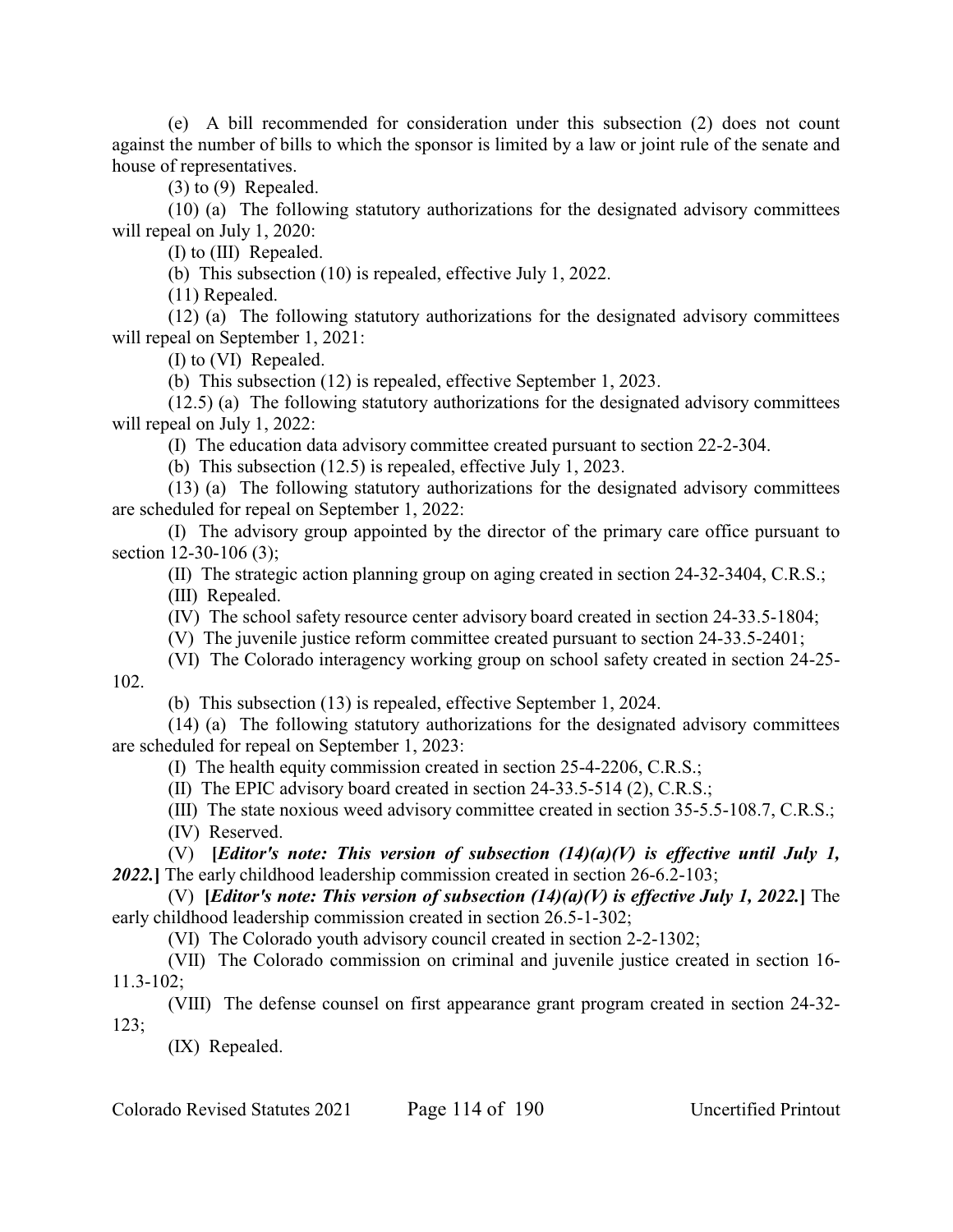(X) The Colorado food systems advisory council created in part 11 of article 31 of title 23;

(XI) The sexual misconduct advisory committee created in section 23-5-147.

(b) This subsection (14) is repealed, effective September 1, 2025.

(15) (a) The following statutory authorizations for the designated advisory committees are scheduled for repeal on September 1, 2024:

(I) Repealed.

(II) The Colorado natural areas council, an advisory council to the parks and wildlife commission, created in section 33-33-106, C.R.S.;

(III) The suicide prevention commission created in section 25-1.5-111, C.R.S.;

(IV) The senior dental advisory committee created in section 25.5-3-406, C.R.S.;

(V) The youth restraint and seclusion working group in the division of youth services created in section 26-20-110;

(VI) The concurrent enrollment advisory board created in section 22-35-107;

(VII) The Colorado state advisory council for parent involvement in education created in section 22-7-303;

(VIII) The Colorado human trafficking council created in section 18-3-505;

(IX) The Colorado fire commission created in section 24-33.5-1233.

(b) This subsection (15) is repealed, effective September 1, 2026.

(16) (a) The following statutory authorizations for the designated advisory committees will repeal on September 1, 2025:

(I) The medicaid provider rate review advisory committee created in section 25.5-4- 401.5, C.R.S.;

(II) The title insurance commission created in part 2 of article 11 of title 10, C.R.S.;

(III) The commodity metals theft task force created in section 18-13-111, C.R.S.;

(IV) The behavioral health entity implementation and advisory committee, established in section 25-27.6-103;

(V) The just transition advisory committee created in section 8-83-503 (6);

(VI) The towing task force created in section 40-10.1-403.

(b) This subsection (16) is repealed, effective September 1, 2027.

(17) (a) The following statutory authorizations for the designated advisory committees will repeal on September 1, 2026:

(I) The compliance advisory panel to the air pollution control division created in section 25-7-109.2, C.R.S.;

(II) The business intelligence center advisory panel created in section 24-21-116 (4)(a), C.R.S.;

(III) The veterinary pharmaceutical advisory committee, created in section 12-280-106;

(IV) The Colorado forest health council created in section 23-31-316;

(V) The electronic recording technology board created in part 4 of article 21 of title 24;  $\langle P \text{N}=(17)(\text{a})(\text{VI})$ " (VI) The kidney disease prevention and education task force created in section 25-1-136.

(b) This subsection (17) is repealed, effective September 1, 2028.

(18) (a) The following statutory authorizations for the designated advisory committees will repeal on July 1, 2027:

(I) The Colorado wildlife habitat stamp committee created in section 33-4-102.7, C.R.S.

Colorado Revised Statutes 2021 Page 115 of 190 Uncertified Printout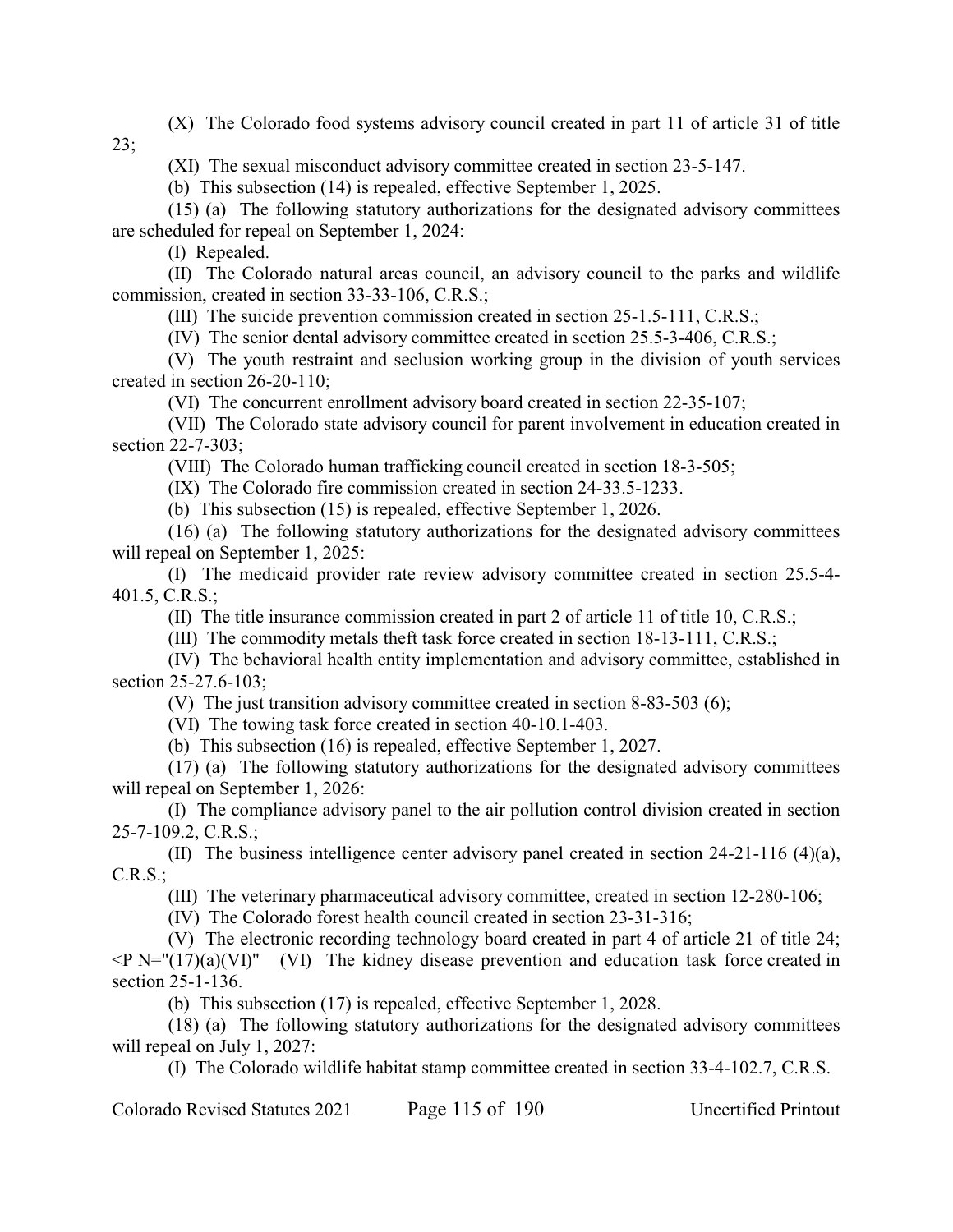(b) This subsection (18) is repealed, effective July 1, 2029.

(18.5) (a) The following statutory authorizations for the designated advisory committees will repeal on September 1, 2027:

(I) The nurse-physician advisory task force for Colorado health care created in section 12-30-105;

(II) The environmental justice advisory board created in section 25-1-134 (2).

(b) This subsection (18.5) is repealed, effective September 1, 2029.

(19) (a) The following statutory authorizations for the designated advisory committees will repeal on September 1, 2028:

(I) The stroke advisory board created in section 25-3-115.

(b) This subsection (19) is repealed, effective September 1, 2030.

(20) (a) The following statutory authorizations for the designated advisory committees will repeal on September 1, 2029:

(I) The consumer insurance council created in section 10-1-133;

(II) The maternal mortality review committee created in article 52 of title 25;

(III) The working group for identification of and educational support for students with dyslexia created in section 22-20.5-103.

(b) This subsection (20) is repealed, effective September 1, 2031.

(21) (a) The following statutory authorizations for the designated advisory committees will repeal on September 1, 2031:

(I) The homeland security and all-hazards senior advisory committee created in section 24-33.5-1614.

(b) This subsection (21) is repealed, effective September 1, 2033.

(22) (a) The following statutory authorizations for the designated advisory committees will repeal on September 1, 2031:

(I) The council of higher education representatives convened pursuant to section 23-1-  $108.5(3)$ ;

(II) The Colorado special education fiscal advisory committee created in section 22-20- 114.5;

(III) The agricultural work advisory committee created in section 8-13.5-205;

(IV) The soil health advisory committee created in section 35-73-106.

(b) This subsection (22) is repealed, effective September 1, 2033.

**Source:** For source information prior to 2016, go to http://bit.ly/2-3-1203. **L. 2016:**  $(3)(cc)(IV)$  repealed and  $(3)(11)(III)$  added, (HB 16-1182), ch. 74, p. 196, § 2, effective April 12; entire section R&RE, (HB 16-1192), ch. 83, p. 212,  $\S$  2, effective April 14; (3)(cc)(II) repealed and (3)(hh.5)(II) added, (HB 16-1236), ch. 105, p. 305, § 4, effective April 15; (3)(hh.5)(II) added, (HB 16-1255), ch. 113, p. 321,  $\S$  3, effective April 21; (3)(cc)(III) repealed and  $(3)(hh.5)(II)$  added, (HB 16-1177), ch. 218, p. 833, § 2, effective June 6; (3)(cc)(I) repealed and (3)(hh.5)(II) added, (HB 16-1171), ch. 244, p. 992, § 2, effective June 8; (3)(ii.5)(III) added, (SB 16-115), ch. 356, p. 1477, § 1, effective June 10; (3)(kk)(V) added, (HB 16-1328), ch. 345, p. 1408, § 10, effective June 10; (3)(hh.5)(II) added, (SB 16-077), ch. 360, p. 1505, § 3, effective July 1; (3)(mm)(II), (SB 16-062), ch. 295, p. 1203, § 4, effective July 1; (3)(ff)(VI) added, (HB 16-1172), ch. 331, p. 1341, § 2, effective August 10; (3)(mm)(II) added, (HB 16-1014), ch. 318, p. 1282, § 1, effective August 10. **L. 2017:** (4)(a)(VII) repealed and (12.5) added, (SB 17-144),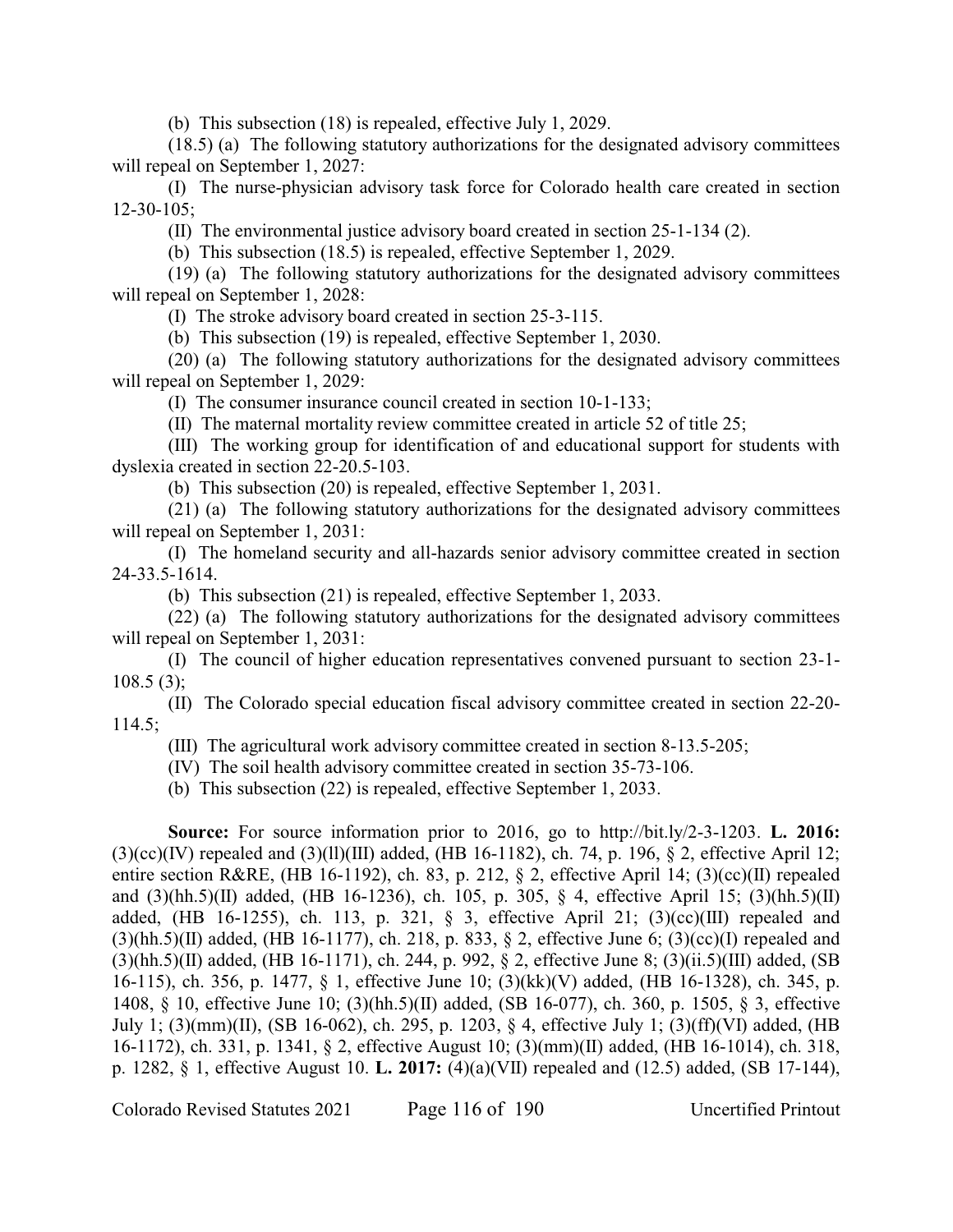ch. 110, p. 397, § 1, effective April 6; (4)(a)(VI) repealed, (SB 17-137), ch. 139, p. 467, § 2, effective April 18;  $(4)(a)(II)$  repealed,  $(SB 17-220)$ , ch. 173, p. 632, § 4, effective April 28;  $(4)(a)(VIII)$  repealed, IP(13)(a) amended, and  $(13)(a)(IV)$  added, (SB 17-291), ch. 259, p. 1077, § 2, effective May 25; (4)(a)(I) repealed, (SB 17-212), ch. 275, p. 1512, § 2, effective June 1; (4)(a)(IV) repealed, (SB 17-217), ch. 273, p. 1508, § 2, effective June 1; (4)(a)(III) repealed, (SB 17-219), ch. 348, p. 1831, § 2, effective June 5; (4)(a)(V) repealed, (SB 17-221), ch. 349, p. 1832, § 2, effective June 5; (10)(a)(III) added, (HB 17-1216), ch. 336, p. 1795, § 2, effective June 5; IP(15)(a) and (15)(a)(V) amended, (HB 17-1329), ch. 381, p. 1968, § 13, effective June 6; (8)(a)(V) repealed, (SB 17-267), ch. 267, p. 1438, § 3, effective July 1; (6)(a)(IV) repealed and (14)(a)(V) added, (HB 17-1106), ch. 345, p. 1820, § 6, effective August 9. **L. 2018:** (14)(a)(VII) added, (HB 18-1287), ch. 318, p. 1911, § 5, effective May 30; (14)(a)(VIII) added, (HB 18-1353), ch. 348, p. 2071, § 2, effective May 30; (6)(a)(V) repealed and (14)(a)(VI) added, (HB 18-1186), ch. 175, p. 1208, § 2, effective June 30; (6)(a)(II) repealed, (HB 18-1238), ch. 111, p. 804, § 1, effective July 1; (6)(a)(III) repealed and (14)(a)(IX) added, (HB 18-1364), ch. 351, p. 2080, § 3, effective July 1; (7)(a)(I) repealed and (14)(a)(X) added, (HB 18-1236), ch. 340, p. 2030, § 1, effective August 8; (8)(a)(I) and (8)(a)(II) repealed, (SB 18-209), ch. 300, p. 1826, § 4, effective August 8; (12)(a)(VI) amended, (SB 18-145), ch. 215, p. 1372, § 5, effective August 8; (7)(a)(II) repealed and (19) added, (HB 18-1265), ch. 205, p. 1321, § 2, effective September 1; (10)(a)(II) repealed, (SB 18-161), ch. 123, p. 830, § 2, effective September 1. **L. 2019:** (8)(a)(VI) repealed, (SB 19-076), ch. 102, p. 369, § 2, effective April 12; (20) added, (HB 19-1122), ch. 196, p. 2144, § 2, effective May 16; (9)(a)(II) repealed, (SB19-162), ch. 212, p. 2220, § 1, effective May 17;  $(8)(a)(IV)$  repealed and  $(15)(a)(VII)$  added,  $(SB19-161)$ , ch. 217, p. 2240, § 3, effective May 20; (9)(a)(V) repealed and (15)(a)(VIII) added, (SB 19-149), ch. 233, p. 2326, § 2, effective May 20; (16)(a)(V) added, (HB 19-1314), ch. 323, p. 2994, § 2, effective May 28; (14)(a)(X) amended, (HB 19-1202), ch. 403, p. 3573, § 2, effective May 31; (14)(a)(XI) added, (SB 19-007), ch. 401, p. 3557, § 2, effective May 31; (20) added, (HB 19-1134), ch. 407, p. 3595, § 2, effective May 31; (8)(a)(III) repealed and (15)(a)(VI) added, (SB 19-189), ch. 418, p. 3670, §§ 2 and 3, effective June 3; (13)(a)(V) added, (SB 19-108), ch. 294, p. 2730, § 31, effective July 1; (6) repealed and (20) added, (HB 19-1150), ch. 113, p. 485,  $\S$  2, effective August 2; (9)(a)(I) repealed, (SB 19-148), ch. 101, p. 366, § 1, effective August 2; (9)(a)(III) repealed, (SB 19-152), ch. 104, p. 373, § 1, effective August 2; (9)(a)(IV) repealed, (SB 19-151), ch. 103, p. 371, § 1, effective August 2; (15)(a)(IX) added, (SB 19-040), ch. 429, p. 3736, § 2, effective August 2; (16)(a)(IV) added, (HB 19-1237), ch. 413, p. 3638, § 5, effective August 2;  $(11)(a)(I), (13)(a)(I),$  and  $(17)(a)(III)$  amended, (HB 19-1172), ch. 136, p. 1642, § 5, effective October 1. **L. 2020:** (14)(a)(IX) repealed, (HB 20-1392), ch. 132, p. 575, § 3, effective June 26; (10)(a)(III) repealed, (HB 20-1022), ch. 156, p. 671, § 3, effective June 29; (11) repealed and (18.5) added, (HB 20-1209), ch. 189, p. 862, § 1, effective June 30; (13)(a)(VI) added, (SB 20- 023), ch. 247, p. 1184, § 2, effective July 7; (10)(a)(I) repealed, (HB 20-1185), ch. 92, p. 366, § 1, effective September 14. **L. 2021:** (22) added, (SB 21-087), ch. 337, p. 2183, § 6, effective June 25; (12)(a)(VI) repealed, (SB 21-039), ch. 380, p. 2548, § 5, effective July 1; (17)(a)(VI) added, (HB 21-1171), ch. 407, p. 2703, § 3, effective July 2; (18.5)(a)(II) added, (HB 21-1266), ch. 411, p. 2750, § 18, effective July 2; (15)(a)(I) repealed and (16)(a)(VI) added, (HB 21-1283), ch. 472, p. 3383, § 1, effective July 7; (12)(a)(I) repealed and (21) added, (SB 21-144), ch. 66, p. 267, § 2, effective September 1; (12)(a)(II) repealed, (SB 21-093), ch. 110, p. 436, § 2, effective September 1; (12)(a)(III) repealed and (17)(a)(IV) added, (SB 21-136), ch. 198, p. 1055, § 2,

Colorado Revised Statutes 2021 Page 117 of 190 Uncertified Printout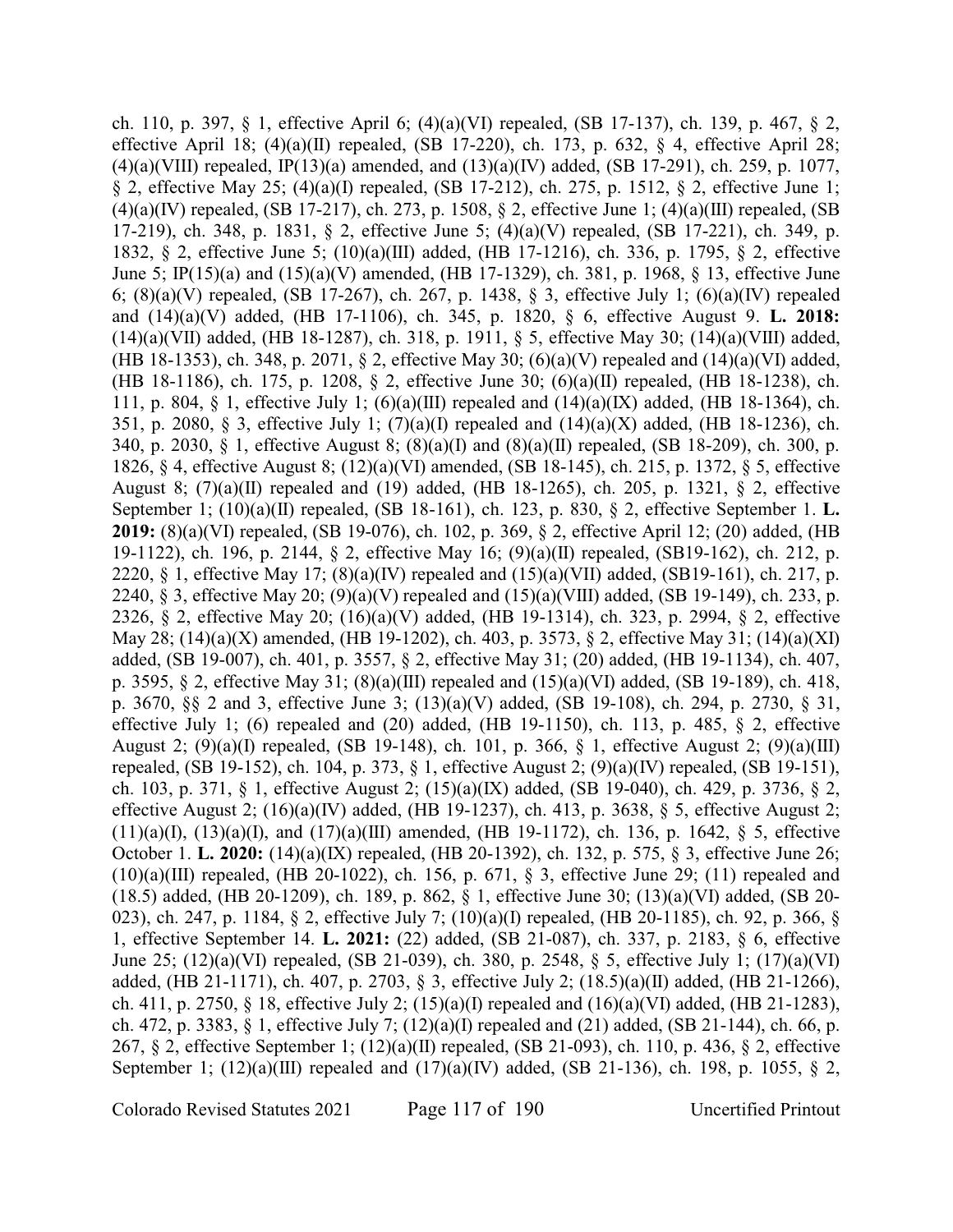effective September 1;  $(12)(a)(IV)$  repealed and  $(22)$  added,  $(SB 21-104)$ , ch. 141, p. 786, § 2, effective September 1;  $(12)(a)(V)$  repealed and  $(22)$  added,  $(SB 21-100)$ , ch. 140, p. 784, § 2, effective September 1;  $(12)(a)(VI)$  repealed,  $(SB 21-095)$ , ch. 403, p. 2681, § 4, effective September 1; (12)(a)(III) repealed and (17)(a)(IV) added, (SB 21-237), ch. 288, p. 1704, § 1, effective September 2;  $(13)(a)(III)$  repealed and  $(17)(a)(V)$  added,  $(HB 21-1225)$ , ch. 289, p. 1710, § 1, effective September 7; (22) added, (HB 21-1181), ch. 279, p. 1614, § 3, effective September 7; (14)(a)(V) amended, (HB 21-1304), ch. 307, p. 1855, § 6, effective July 1, 2022.

**Editor's note:** (1) Pursuant to 2-3-702.5, amendments to this section by SB 16-062, SB 16-069, SB 16-077, SB 16-115, SB 16-161, HB 16-1014, HB 16-1157, HB 16-1158, HB 16- 1159, HB 16-1160, HB 16-1168, HB 16-1170, HB 16-1171, HB 16-1172, HB 16-1173, HB 16- 1177, HB 16-1182, HB 16-1232, HB 16-1236, HB 16-1255, HB 16-1261, HB 16-1328, HB 16- 1345, HB 16-1360, and HB 16-1404 were renumbered and harmonized with HB 16-1192. For additional information, see the 2016 Red Book that accompanies the 2016 Session Laws of Colorado.

(2) Section 34 of chapter 267 (SB 17-267), Session Laws of Colorado 2017, provides that the section of the act changing this section does not take effect if the centers for medicare and medicaid services determine that the amendments do not comply with federal law. For more information, see SB 17-267. (L. 2017, p. 1478.) The executive director of the department of health care policy and financing did not notify the revisor of statutes by June 1, 2017, of such determination; therefore, the changes to this section took effect July 1, 2017.

(3) Subsection (3)(b) provided for the repeal of subsection (3), effective July 1, 2018. (See L. 2016, p. 212.)

(4) Amendments to subsection (20) by HB 19-1122, HB 19-1134, and HB 19-1150 were harmonized.

(5) Subsection (4)(b) provided for the repeal of subsection (4), effective July 1, 2019. (See L. 2016, p. 212.)

(6) Subsection (5)(b) provided for the repeal of subsection (5), effective September 1, 2019. (See L. 2016, p. 212.)

(7) Subsection (7)(b) provided for the repeal of subsection (7), effective September 1, 2020. (See L. 2016, p. 212.)

(8) (a) Subsection (8)(b) provided for the repeal of subsection (8), effective July 1, 2021. (See L. 2016, p. 212.)

(b) Subsection (9)(b) provided for the repeal of subsection (9), effective September 1, 2021. (See L. 2016, p. 212.)

(9) Subsection (17)(a)(IV) was added in SB 21-136. That subsection was superseded by the addition of subsection  $(17)(a)(IV)$  in SB 21-237, effective September 2, 2021. For the version of subsection (17)(a)(IV) that was in effect on September 1, 2021, see chapter 198, Session Laws of Colorado 2021. (L. 2021, p. 1055.)

(10) Amendments to subsection (22) by SB 21-087, SB 21-100, SB 21-104, and HB 21- 1181 were harmonized.

(11) Subsection (17)(a)(IV) was added by SB 21-136, effective September 1, 2021. However, it was superseded by the addition of subsection  $(17)(a)(IV)$  by SB 21-237, effective September 2, 2021.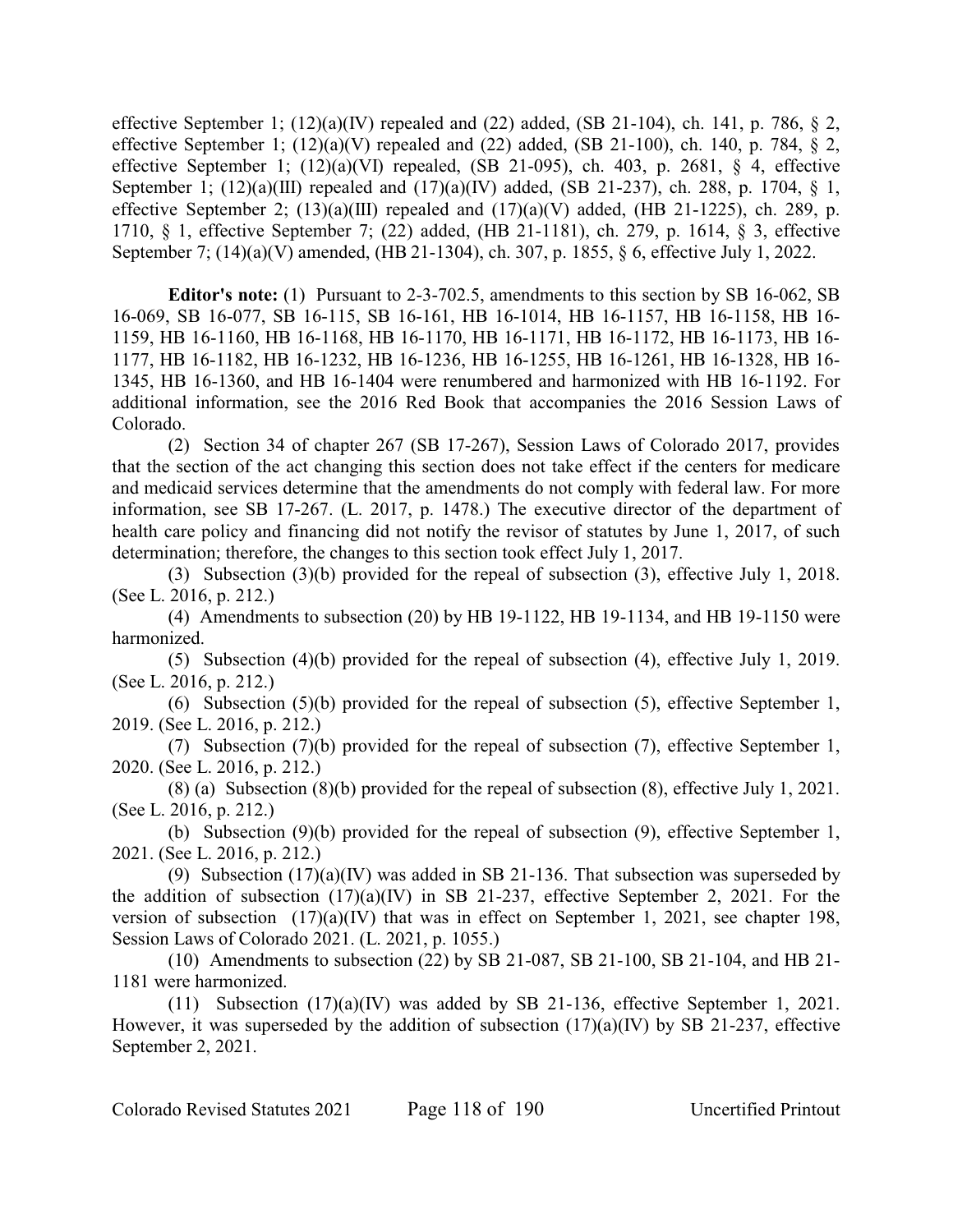(12) Section 9 of chapter 380 (SB21-039), Session Laws of Colorado 2021, provides that the act changing this section applies to wages paid on or after July 1, 2021.

(13) Section 24 of chapter 411 (HB21-1266), Session Laws of Colorado 2021, provides that the act changing this section applies to conduct occurring on or after July 2, 2021.

**Cross references:** (1) For the legislative declaration in SB 16-077, see section 1 of chapter 360, Session Laws of Colorado 2016.

(2) For the legislative declaration in SB 17-267, see section 1 of chapter 267, Session Laws of Colorado 2017.

(3) For the legislative declaration in SB 18-145, see section 1 of chapter 215, Session Laws of Colorado 2018.

(4) For the legislative declaration in SB 19-076, see section 1 of chapter 102, Session Laws of Colorado 2019.

(5) For the legislative declaration in SB 21-095, see section 1 of chapter 403, Session Laws of Colorado 2021.

(6) For the short title ("Environmental Justice Act") and the legislative declaration in HB 21-1266, see sections 1 and 2 of chapter 411, Session Laws of Colorado 2021.

(7) For the short title ("Voluntary Soil Health Program Act") and the legislative declaration in HB 21-1181, see sections 1 and 2 of chapter 279, Session Laws of Colorado 2021.

(8) For the legislative declaration in HB 21-1171, see section 1 of chapter 407, Session Laws of Colorado 2021.

## **2-3-1204. Departments having authority to create advisory committees - duties repeal. (Repealed)**

**Source: L. 86:** Entire section added, p. 407, § 1, effective March 26.

**Editor's note:** Subsection (4) provided for the repeal of this section, effective July 1, 1988. (See L. 86, p. 407.)

# PART 13

### CAPITAL DEVELOPMENT

**2-3-1301. Definitions.** As used in this part 13, unless the context otherwise requires:

(1) "Capital asset" has the same meaning as set forth in section 24-30-1301 (1), C.R.S.

(2) "Capital construction" has the same meaning as set forth in section 24-30-1301 (2), C.R.S.

(3) "Capital renewal" has the same meaning as set forth in section 24-30-1301 (3), C.R.S.

(4) "Controlled maintenance" has the same meaning as set forth in section 24-30-1301 (4), C.R.S., including the limitations specified in section 24-30-1303.9, C.R.S.

(5) "Real property" has the same meaning as set forth in section 24-30-1301 (15), C.R.S.

(6) "State" has the same meaning as set forth in section 24-30-1301 (16), C.R.S.

(7) "State agency" has the same meaning as set forth in section 24-30-1301 (17), C.R.S.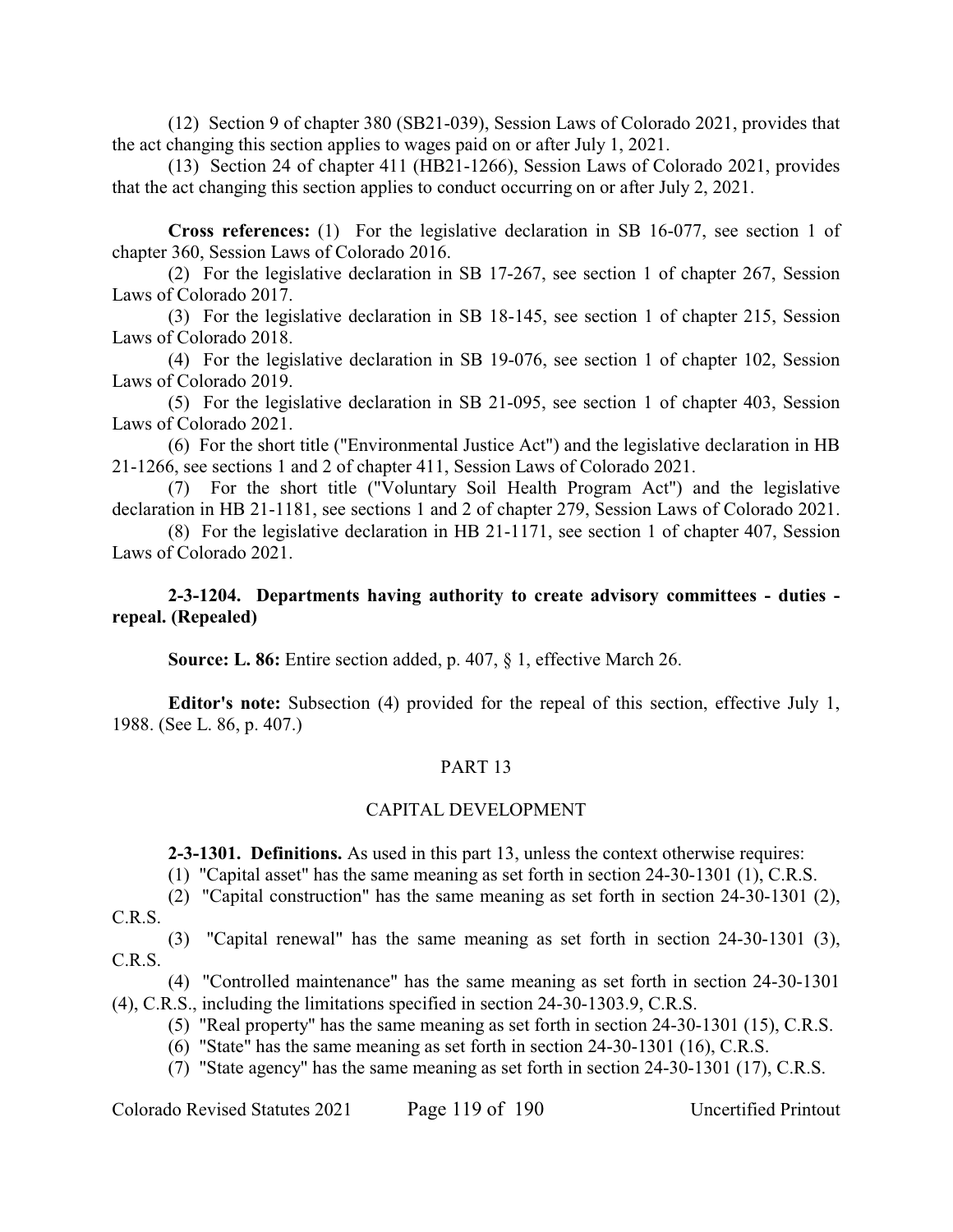(8) "State institution of higher education" has the same meaning as set forth in section 24-30-1301 (18), C.R.S.

**Source: L. 85:** Entire part added, p. 283, § 1, effective May 23. **L. 2014:** Entire section amended, (HB 14-1387), ch. 378, p. 1818, § 13, effective June 6.

**Cross references:** For the legislative declaration in HB 14-1387, see section 1 of chapter 378, Session Laws of Colorado 2014.

**2-3-1302. Capital development committee established.** (1) There is hereby established a joint committee of the senate and house of representatives officially known as the capital development committee. The committee functions during the legislative sessions and during the interim between sessions. The committee consists of six members selected as follows:

(a) Three members from the senate, two appointed by the president of the senate and one appointed by the minority leader of the senate; and

(b) Three members from the house of representatives, two appointed by the speaker of the house of representatives and one appointed by the minority leader of the house of representatives.

(1.5) In order to expedite the work of the capital development committee, appointees may be designated after the general election prior to the convening of the general assembly at which such committee is to serve, whether such appointees are members of the current general assembly or members-elect of the next general assembly, or both. Such appointees have all the powers and duties and are entitled to the same compensation and expense allowance as members duly appointed under the provisions of subsection (1) of this section.

(2) The capital development committee shall elect a chair and a vice-chair at the first meeting held on or after October 15 in each odd-numbered year and at the first December meeting held after the general election in each even-numbered year. The chair and vice-chair appointments must alternate between a member from the house of representatives and a member from the senate with the first chair being from the senate and the first vice-chair being from the house of representatives. The person serving as chair, or a member of the same house if such person is no longer a member thereof, shall serve as vice-chair during the next legislative session, and the person serving as vice-chair, or a member of the same house if such person is no longer a member thereof, shall serve as chair during the next legislative session.

**Source: L. 85:** Entire part added, p. 283, § 1, effective May 23. **L. 98:** Entire section amended, p. 841, § 1, effective August 5. **L. 2007:** (1.5) amended, p. 924, § 1, effective August 3. **L. 2019:** (1) and (2) amended, (HB 19-1020), ch. 28, p. 90, § 1, effective August 2.

**2-3-1303. Rules of procedure.** (1) The capital development committee may prescribe its own rules of procedure and may appoint an advisory committee from among professionals in the private sector to include but not be limited by the following areas of expertise: Real estate, architecture, finance, and engineering.

(2) Repealed.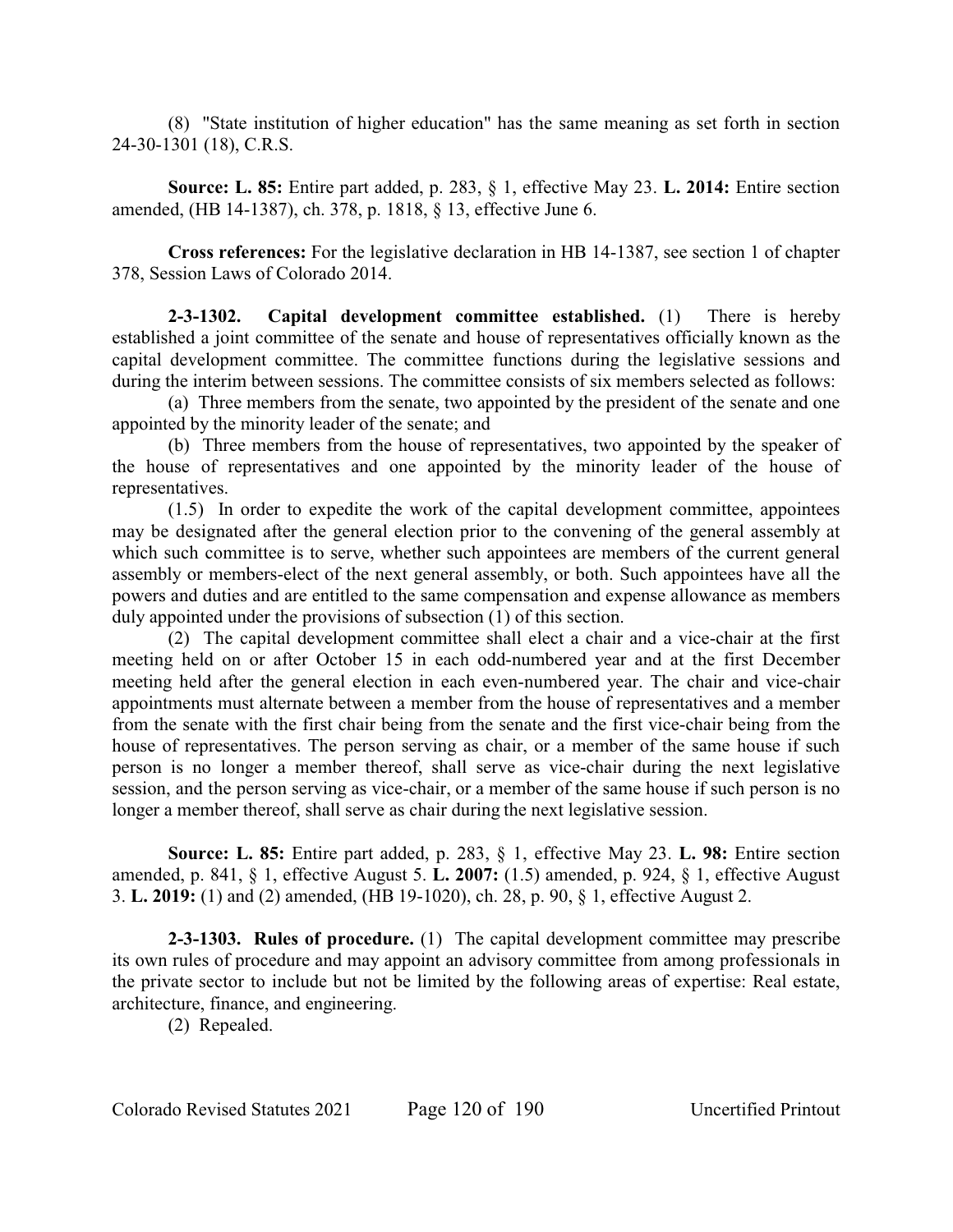**Source: L. 85:** Entire part added, p. 284, § 1, effective May 23. **L. 86:** Entire section amended, p. 408, § 3, effective March 26. **L. 89:** (2)(a) amended, p. 336, § 2, effective March 15. **L. 90:** (2) repealed, p. 334, § 24, effective April 3.

**2-3-1304. Powers and duties of capital development committee - definition.** (1) The capital development committee has the following powers and duties:

(a) To study capital construction, controlled maintenance, and capital renewal requests and proposals, pursuant to rule 45 of the joint rules of the senate and the house of representatives, of each state agency and state institution of higher education;

(a.3) To review and make required recommendations on reports from state agencies and state institutions of higher education, including reports from:

(I) The office of the state architect on the approved and unapproved facility management plans and facility management plan updates pursuant to section 24-30-1303.5 (3.5), C.R.S., and acquisitions and dispositions pursuant to sections 24-30-1303.5 (6) and 24-82-102, C.R.S.;

(II) The adjutant general in the department of military and veterans affairs on the acquisition or disposition of property pursuant to section 28-3-106 (1)(s)(I), C.R.S.;

(III) The parks and wildlife commission in the department of natural resources on the acquisition or disposition of certain real property interests under section 33-1-105 (1)(i) or (3), C.R.S., and the acquisition of certain interest in real property or water pursuant to section 33-1- 105.5 (9), C.R.S.; and

(IV) The parks and wildlife commission in the department of natural resources on the acquisition or disposition of certain interests in real property pursuant to section 33-10-107 (2), C.R.S.;

(a.5) To study the request from the transportation commission for state highway reconstruction, repair, and maintenance projects to be funded from money transferred to the capital construction fund pursuant to section 24-75-302 (2), C.R.S., specifically for such purpose. On or before October 1 of each year, the transportation commission shall submit its request, based on the statewide transportation improvement programs, with a prioritized list of recommended state highway reconstruction, repair, and maintenance projects with the priority of projects on the list determined on the basis of greatest need without regard to location in the state. The capital development committee shall determine the number of projects on the list that may be funded from money available in the capital construction fund for state highway reconstruction, repair, or maintenance projects. Only projects on the list may be funded from money available in the capital construction fund for state highway reconstruction, repair, or maintenance projects, and the projects must be funded in the priority determined by the transportation commission; except that, if a project on the list cannot be funded because an alternative source of funding for the project has become available, a court order has enjoined the project, or an act of God has made the project construction unfeasible, the transportation commission shall submit the next phase of that project or the next project on that regional priority list to the capital development committee for approval as an addition to the list in lieu of the project that cannot be funded. No substitute project submitted by the transportation commission from the regional priority list shall be approved by the capital development committee if funding said project would result in the delay of any other project on the list. Upon approval of an amended list, the department of transportation shall provide a copy of the amended list to the members of the joint budget committee, the transportation and energy

Colorado Revised Statutes 2021 Page 121 of 190 Uncertified Printout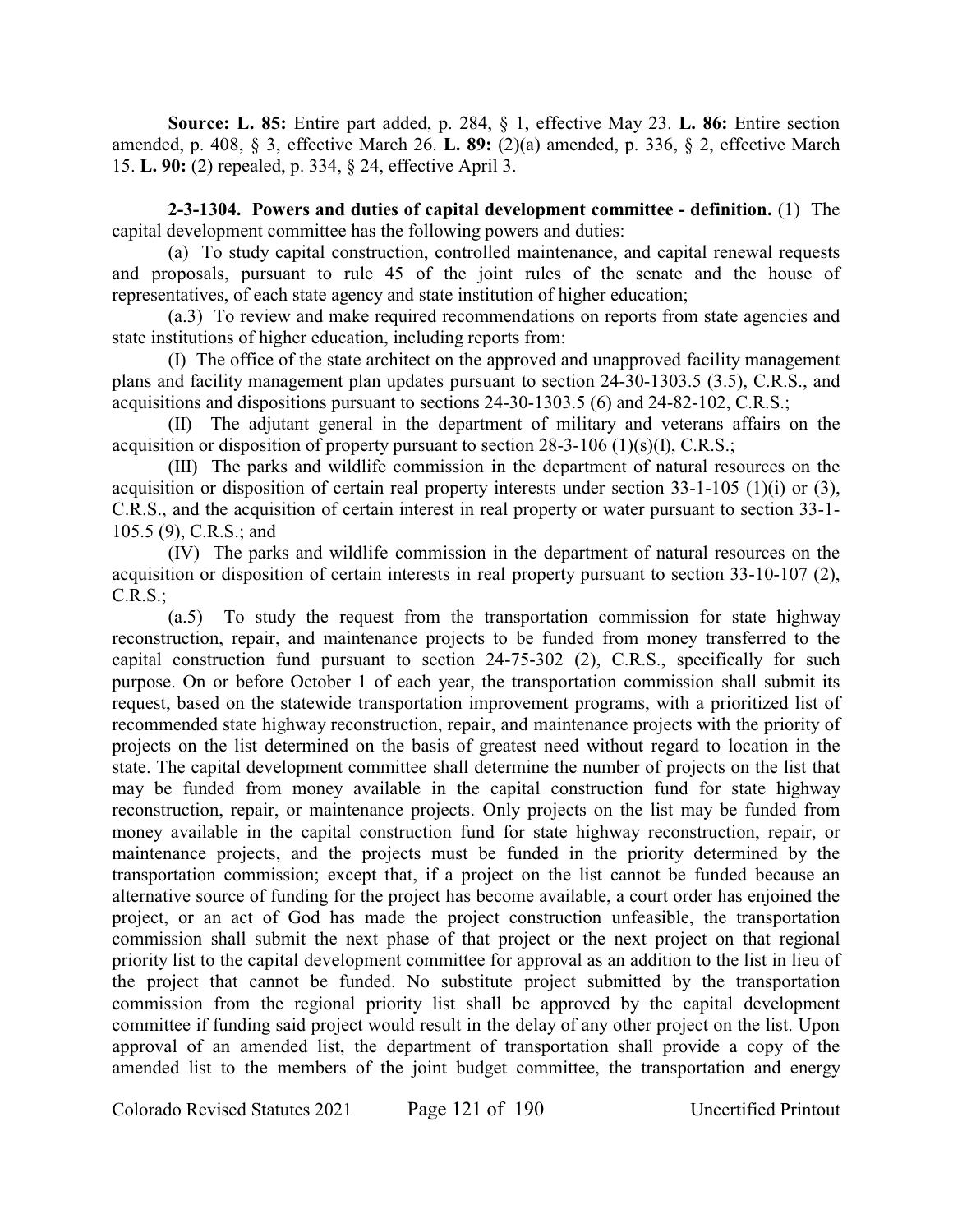committee in the house of representatives, and the transportation committee in the senate. Projects on the list submitted by the transportation commission by October 1 or on an amended list submitted as provided in this paragraph (a.5) may be funded from money transferred to the capital construction fund and available in the current fiscal year or money to be transferred to the capital construction fund for the fiscal year beginning the following July 1.

(a.6) (Deleted by amendment, L. 2008, p. 1064, 8, effective July 1, 2008.)

(b) To hold such hearings as may be necessary to consider reports from each state agency or state institution of higher education with respect to capital construction, controlled maintenance, or capital renewal;

(c) To make determinations, pursuant to rule 45 of the joint rules of the senate and the house of representatives, of the priority to be accorded to the proposals made by the various state agencies and state institutions of higher education with respect to capital construction, controlled maintenance, and capital renewal proposals, based upon information made available to the capital development committee from any sources with respect to estimates of revenues available for such purposes;

(d) To forecast the state's requirements for capital construction, controlled maintenance, and capital renewal as may be necessary or desirable for adequate presentation of the planning and implementation or construction of such projects and to forecast the projected available revenue to meet the state's requirements for capital construction, controlled maintenance, and capital renewal. Such revenue forecast must conform with the economic forecast period used in the quarterly revenue estimates prepared by the staff of the legislative council.

(e) Repealed.

(f) To review the annual capital construction and maintenance requests from the chief information officer of the office of information technology regarding the public safety communications trust fund created pursuant to section 24-37.5-506, C.R.S.;

(g) (Deleted by amendment, L. 2014.) / Repealed.

(h) To review all acquisitions of real property by a state agency or state institution of higher education; except that, for any state agency or state institution of higher education that has statutory authority as of June 6, 2014, to acquire real property and such statutory authority specifies a process whereby the capital development committee either reviews, reviews and approves, or approves such an acquisition, then such statutory authority controls. If a state agency or state institution of higher education has statutory authority as of June 6, 2014, to acquire real property and such statutory authority does not include a process whereby the capital development committee either reviews, reviews and approves, or approves such acquisition, then this paragraph (h) controls. Section 23-1-106, C.R.S., and any budget instructions of the office of state planning and budgeting that specify thresholds regarding the submission of acquisitions of real property as capital budget requests operate to limit the review specified in this paragraph (h).

(2) Nothing in this section shall in any way limit or reduce the powers of the governor, through the office of state planning and budgeting and the office of the state architect, to establish executive branch priorities and procedures.

(3) (a) Not later than October 15, 2019, each state agency and state institution of higher education shall submit to the capital development committee a list of all nondeveloped real property owned by or under the control of the agency or institution. Not later than October 15 of each year thereafter, each agency or institution shall submit to the capital development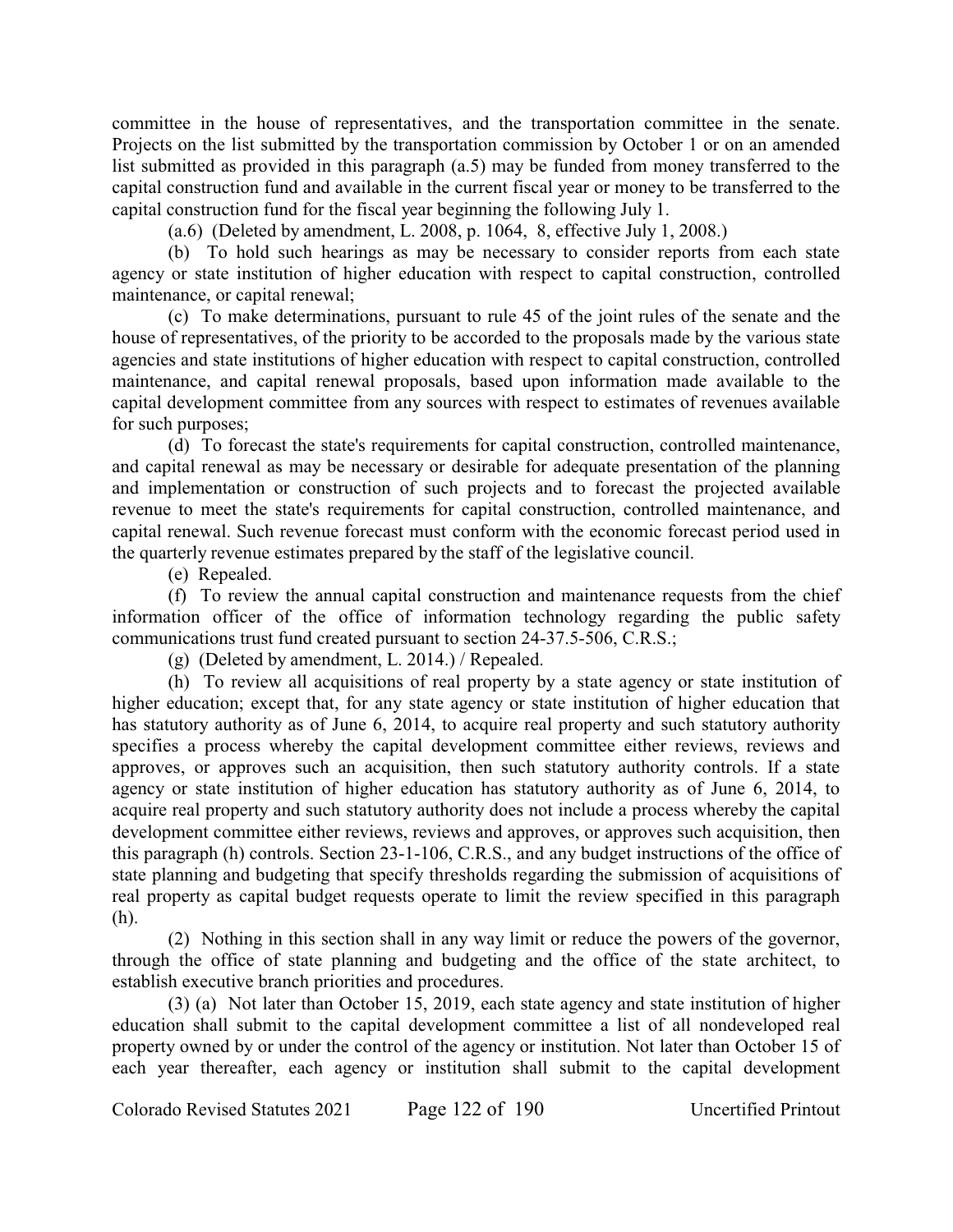committee any additions or deletions to the list identifying any nondeveloped real property the agency has acquired or disposed of during the preceding state fiscal year. The capital development committee shall include this information in an annual report published on the website of the general assembly. The division of housing within the department of local affairs shall provide a link to the report on the division's website. The division of parks and wildlife in the department of natural resources is exempt from the requirements of this subsection (3).

(b) For purposes of this subsection (3), "nondeveloped real property" means unimproved real property that is not otherwise protected for or dedicated to another use such as an access or a conservation easement.

**Source: L. 85:** Entire part added, p. 284, § 1, effective May 23. **L. 94:** (1)(e) added, p. 1095, § 4, effective May 9; (1)(e) amended, p. 2614, § 21, effective July 1. **L. 95:** (1)(a.5) added, p. 1295, § 2, effective June 5; (1)(e) amended, p. 1275, § 11, effective June 5. **L. 96:** (1)(a.5) amended, p. 1869, § 2, effective June 6. **L. 98:** (1)(a.5) amended, p. 904, § 2, effective May 26; (1)(f) added, p. 939, § 6, effective May 27. **L. 2000:** (1)(a.6) added and (1)(b) amended, p. 502, § 11, effective July 1. **L. 2001:** (1)(a.5) amended, p. 225, § 1, effective March 28; (1)(e) amended, p. 309, § 2, effective August 8. **L. 2003:** (1)(a.5) amended, p. 2005, § 78, effective May 22. **L. 2007:** (1)(a) amended and (1)(a.3) added, p. 474, § 1, effective August 3; (1)(d) amended, p. 716, § 1, effective August 3. **L. 2008:** (1)(f) amended, p. 1129, § 10, effective May 22; (1)(a.6) and (1)(b) amended, p. 1064, § 8, effective July 1. **L. 2009:** (1)(g) added, (SB 09-228), ch. 410, p. 2254, § 1, effective July 1; (1)(f) amended, (SB 09-292), ch. 369, p. 1939, § 3, effective August 5. **L. 2010:** (1)(e) amended, (SB 10-175), ch. 188, p. 776, § 3, effective April 29. **L. 2012:** IP(1), IP(1)(a.3), (1)(a.3)(III), and (1)(a.3)(IV) amended, (HB 12-1317), ch. 248, p. 1202, § 3, effective June 4. **L. 2014:** (1), (1)(a), and (1)(c) amended, (HB 14-1387), ch. 378, pp. 1819, 1854, §§ 14, 69, effective June 6; (1)(a.3)(III) amended, (HB 14-1275), ch. 288, p. 1181, § 2, effective August 6; (1)(g) repealed, (SB 14-110), ch. 105, p. 390, § 2, effective August 6. **L. 2015:** (1)(a.3)(I) and (2) amended and (1)(e) repealed, (SB 15-270), ch. 296, p. 1214, § 10, effective June 5. **L. 2019:** (3) added, (HB 19-1319), ch. 200, p. 2164, § 2, effective September 1.

**Editor's note:** (1) Amendments to subsection (1)(g) by Senate Bill 14-110 and House Bill 14-1387 were harmonized.

(2) Amendments to subsection  $(1)(a.3)(III)$  by HB 14-1275 and HB 14-1387 were harmonized.

**Cross references:** For the legislative declaration contained in the 2000 act amending subsection (1)(b), see section 1 of chapter 141, Session Laws of Colorado 2000. For the legislative declaration in HB 14-1387, see section 1 of chapter 378, Session Laws of Colorado 2014. For the legislative declaration in SB 14-110, see section 1 of chapter 105, Session Laws of Colorado 2014. For the legislative declaration in HB 19-1319, see section 1 of chapter 200, Session Laws of Colorado 2019.

**2-3-1304.3. Additional powers and duties of capital development committee approval and oversight of fund-raising for restoration of the capitol dome - legislative declaration - capitol dome restoration trust fund - repeal. (Repealed)**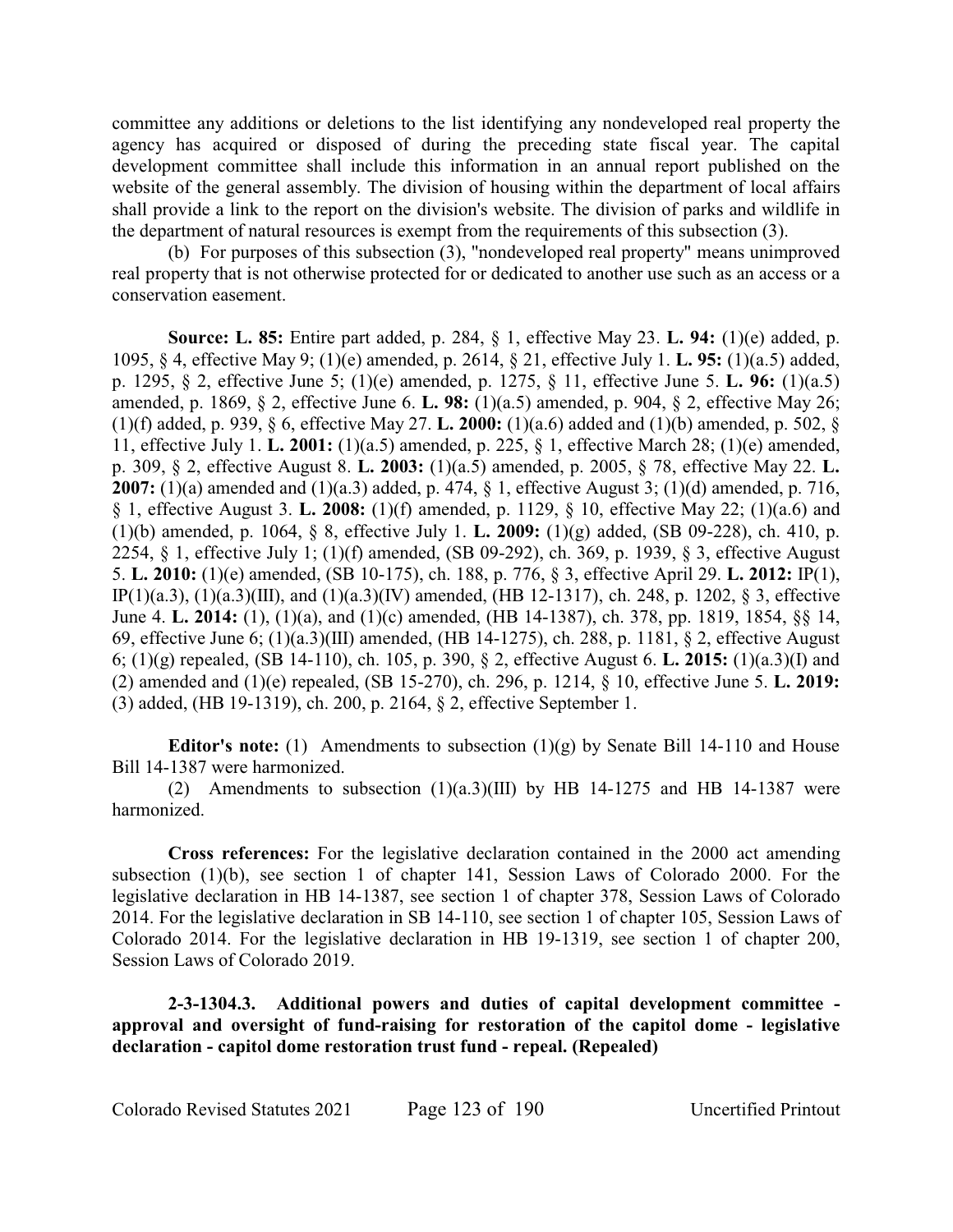**Source: L. 2010:** Entire section added, (HB 10-1402), ch. 255, p. 1133, § 1, effective May 25. **L. 2011:** (3), (6)(a)(II), and (7) amended, (HB 11-1310), ch. 225, p. 967, § 1, effective August 10.

**Editor's note:** Subsection (7) provided for the repeal of this section, effective July 1, 2015. (See L. 2011, p. 968.)

**Cross references:** For additional capitol dome funding sources, see § 44-30-1201.

# **2-3-1304.5. Reports from departments, institutions, and agencies in connection with capital construction requests - repeal. (Repealed)**

**Source: L. 89:** Entire section added, p. 335, § 1, effective April 27. **L. 2010:** Entire section RC&RE, (SB 10-192), ch. 254, p. 1131, § 2, effective August 11. **L. 2011:** (2) amended, (HB 11-1310), ch. 225, p. 970, § 3, effective August 10. **L. 2014:** (2) amended, (HB 14-1387), ch. 378, p. 1821, § 15, effective June 6.

**Editor's note:** (1) Prior to the recreation and reenactment of this section in 2010, subsection (2) provided for the repeal of this section, effective January 1, 1992. (See L. 89, p. 335.)

(2) Subsection (2) provided for the repeal of this section, effective July 1, 2015. (See L. 2014, p. 1821.)

**Cross references:** For the legislative declaration in HB 14-1387, see section 1 of chapter 378, Session Laws of Colorado 2014.

**2-3-1304.6. Capital construction and long-range planning by state agencies and state institutions of higher education - policy.** It is declared to be the policy of the general assembly not to acquire a capital asset or authorize or initiate any program or activity requiring capital construction, except programs or activities for controlled maintenance or capital renewal, for any state agency or state institution of higher education unless the program or activity is an element of the facilities program plan for the agency or institution and such facilities program plan has been approved by the state architect as set forth in section 24-30-1311, C.R.S., or by the Colorado commission on higher education as set forth in section 23-1-106, C.R.S.

**Source: L. 94:** Entire section added, p. 561, § 1, effective April 6. **L. 2014:** Entire section amended, (HB 14-1387), ch. 378, p. 1821, § 16, effective June 6. **L. 2015:** Entire section amended, (SB 15-270), ch. 296, p. 1215, § 11, effective June 5.

**Cross references:** For the legislative declaration in HB 14-1387, see section 1 of chapter 378, Session Laws of Colorado 2014.

**2-3-1305. Recommendations and findings.** The capital development committee shall make written reports setting forth its recommendations, prioritization, findings, and comments as to each recommendation concerning capital assets that it submits to the joint budget committee.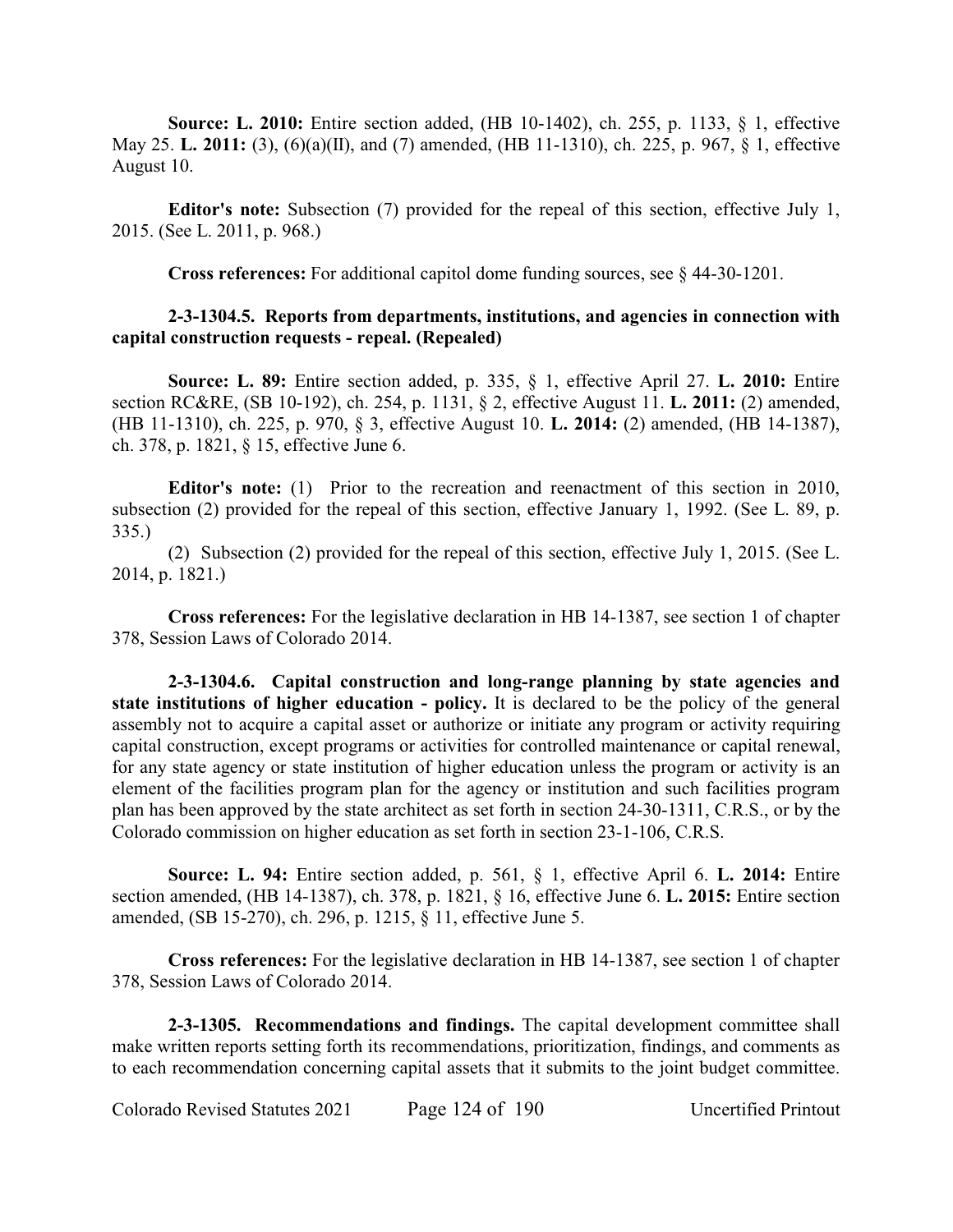The capital development committee shall submit its prioritization for supplemental capital construction, capital renewal, or controlled maintenance budget requests pursuant to rule 45 of the joint rules of the senate and the house of representatives to the joint budget committee no later than January 15 of each year, and shall submit its prioritization for new or amended capital construction, capital renewal, or controlled maintenance budget requests pursuant to rule 45 of the joint rules of the senate and the house of representatives for the upcoming fiscal year to the joint budget committee no later than February 15 of each year. Other reports may be issued from time to time by the committee whenever it deems such action to be appropriate or whenever requested by the general assembly.

**Source: L. 85:** Entire part added, p. 284, § 1, effective May 23. **L. 2014:** Entire section amended, (HB 14-1387), ch. 378, pp. 1822, 1854, §§ 17, 70, effective June 6.

**Cross references:** (1) For provisions concerning the deadline for recommendations concerning additional correctional facilities and the legislative implementation of such recommendations, see section 1 of chapter 33 and section 2 of chapter 120, Session Laws of Colorado 1990.

(2) For the legislative declaration in HB 14-1387, see section 1 of chapter 378, Session Laws of Colorado 2014.

# **2-3-1305.5. Continuation projects - future appropriations. (Repealed)**

**Source: L. 94:** Entire section added, p. 1885, § 3, effective June 1. **L. 2014:** Entire section repealed, (HB 14-1387), ch. 378, p. 1822, § 18, effective June 6.

**Cross references:** For the legislative declaration in HB 14-1387, see section 1 of chapter 378, Session Laws of Colorado 2014.

**2-3-1306. Staff assistance.** In carrying out its duties under this part 13, the capital development committee may request staff assistance from the offices providing other legislative services or from the department of personnel and the office of state planning and budgeting in the governor's office. The legislative council shall provide any necessary assistance.

**Source: L. 85:** Entire part added, p. 284, § 1, effective May 23. **L. 95:** Entire section amended, p. 634, § 9, effective July 1. **L. 2014:** Entire section amended, (HB 14-1387), ch. 378, p. 1822, § 19, effective June 6.

**Cross references:** For the legislative declaration in HB 14-1387, see section 1 of chapter 378, Session Laws of Colorado 2014.

**2-3-1307. Highway and bridge projects - exempt.** This part 13 shall not apply to projects or properties which are funded or disposed of pursuant to the provisions of sections 43- 1-106, 43-1-219, or 43-1-220, C.R.S., but shall apply to projects funded from the capital construction fund in accordance with section 2-3-1304 (1)(a.5).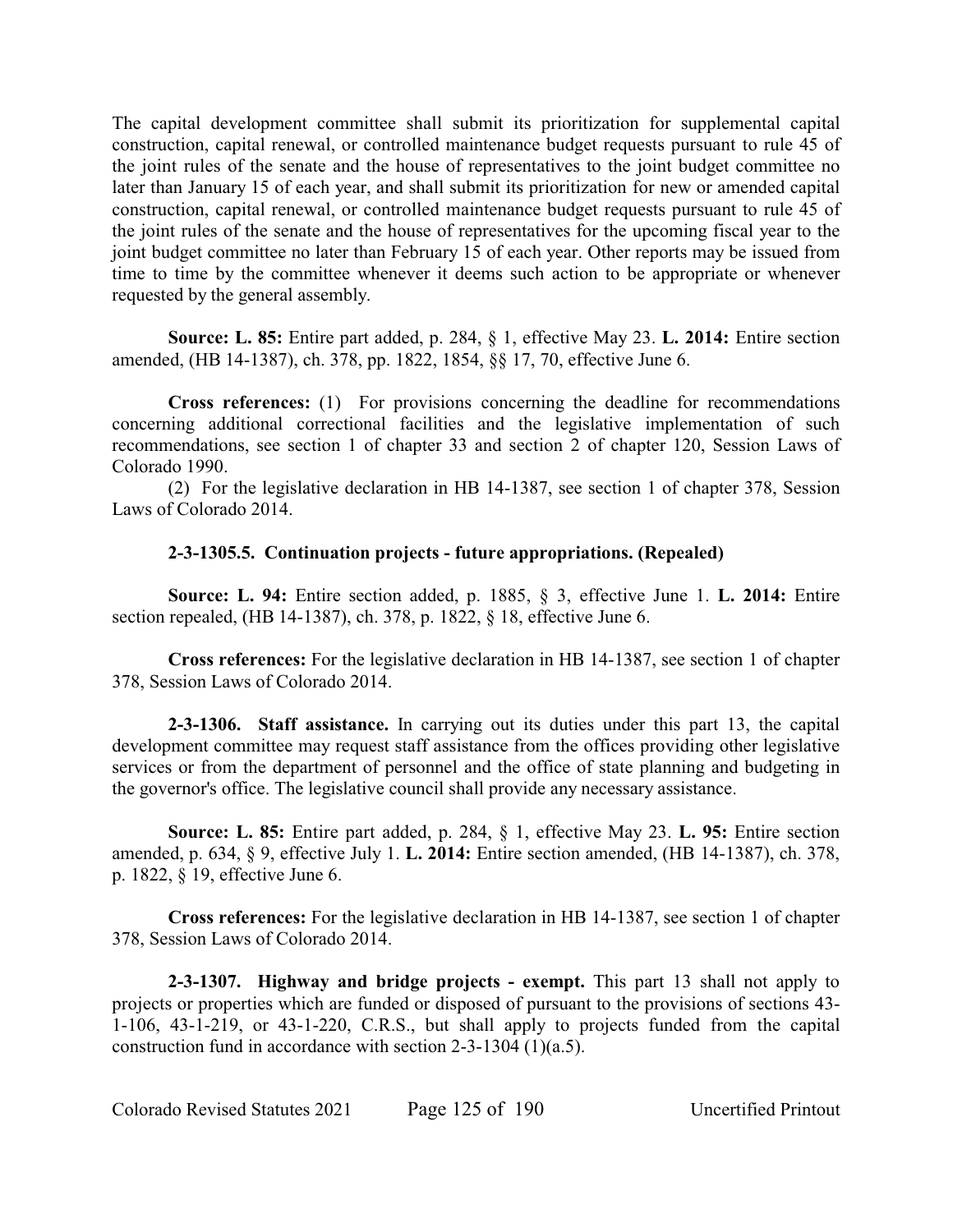**Source: L. 85:** Entire part added, p. 285, § 1, effective May 23. **L. 91:** Entire section amended, p. 1056, § 7, effective July 1. **L. 95:** Entire section amended, p. 1297, § 6, effective June 5.

## **2-3-1308. Repeal of part. (Repealed)**

**Source: L. 85:** Entire part added, p. 285, § 1, effective May 23. **L. 89:** Entire section amended, p. 336, § 1, effective March 15. **L. 94:** Entire section amended, p. 628, § 1, effective April 14. **L. 2004:** Entire section amended, p. 1791, § 1, effective June 4. **L. 2006:** Entire section amended, p. 231, § 2, effective March 31. **L. 2009:** (1) amended, (HB 09-1169), ch. 45, p. 168, § 1, effective March 20. **L. 2014:** Entire section repealed, (HB 14-1387), ch. 378, p. 1822, § 20, effective June 6.

**Cross references:** For the legislative declaration in HB 14-1387, see section 1 of chapter 378, Session Laws of Colorado 2014.

#### PART 14

#### ECONOMIC DEVELOPMENT OVERSIGHT

**2-3-1401. Oversight of economic development activities of state - business affairs and labor committee and business, labor, and technology committee - reports from governor to joint budget committee on economic development programs.** (1) The business affairs and labor committee of the house of representatives and the business, labor, and technology committee of the senate, or any successor committees, shall have jurisdiction to conduct general oversight of the economic development activities of state government. Each year such committees shall, jointly or separately in the discretion of the chairmen of such committees, review the activities of any agencies of state government engaged in economic development matters and may require the appropriate officials of any such agencies to make reports to such committees to facilitate the oversight function under this subsection (1).

(2) The governor's office shall submit an annual report to the joint budget committee detailing the expenditures by appropriated line item and funding source in the general appropriation bill of the state for all economic development programs in all departments. The governor's office shall also make such annual report available to the full general assembly. The report shall identify which activities are funded and where such activities fall within priorities of the strategic plan and identify any anticipated and actual results of such funded activities; specify dollars spent on each activity; and show a balance of funds remaining for additional economic development activities.

(3) Repealed.

(4) The Colorado first program shall submit to the joint budget committee an annual report on the number of workers trained, for whom they were trained, why they were trained, who trained the workers, and the cost per worker trained. Such report shall also be available to the full general assembly.

(5) The general assembly hereby finds, determines, and declares that the governor's office and the department of local affairs should comply with the state budgetary process, fiscal

Colorado Revised Statutes 2021 Page 126 of 190 Uncertified Printout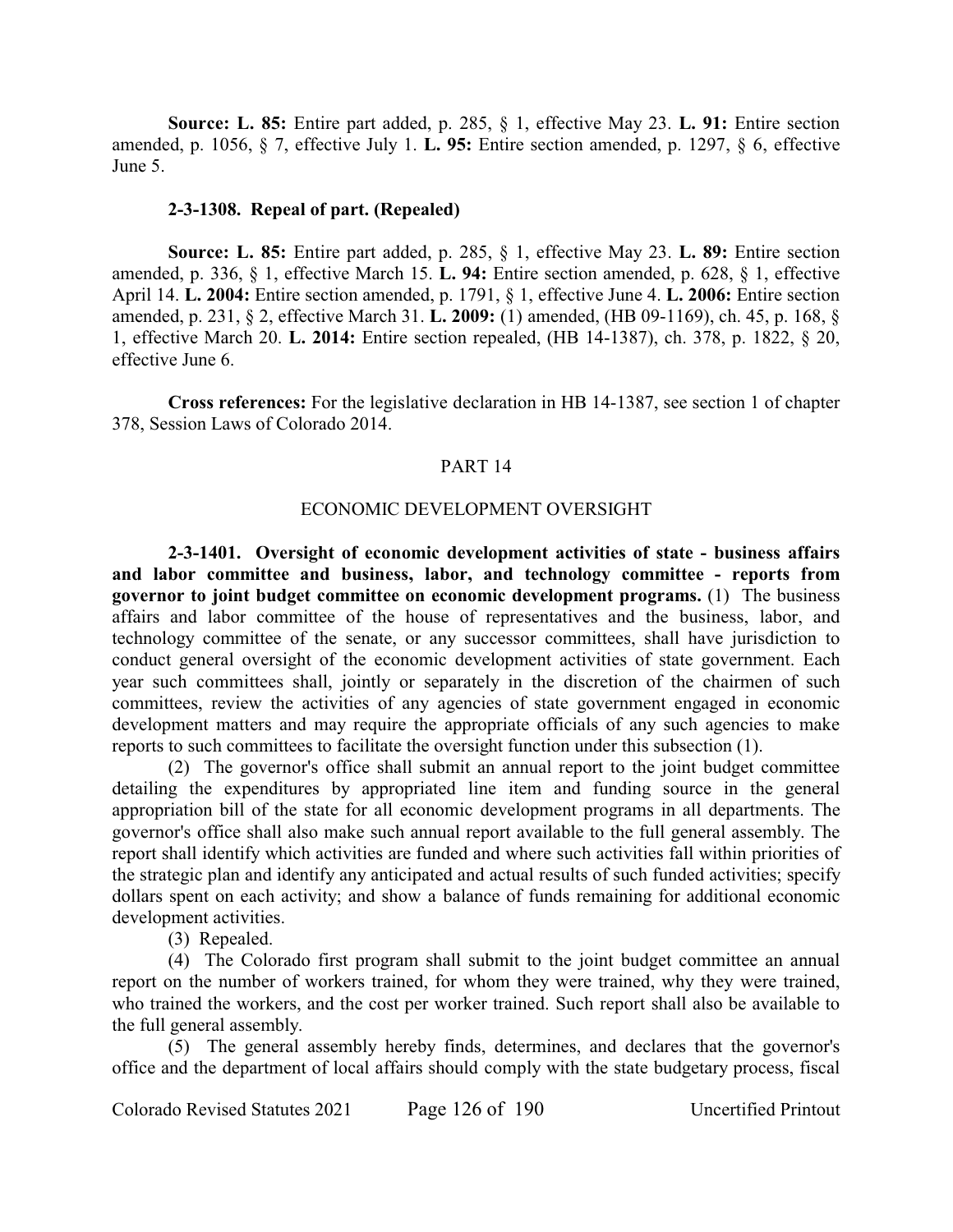procedures, and generally accepted accounting principles when expending moneys to implement the state's economic development efforts. The governor's office and the department of local affairs shall record economic development program expenses in the state agency that benefits from the expenditure.

**Source: L. 89:** Entire part added, p. 338, § 1, effective June 7. **L. 94:** (3) repealed, p. 1820, § 6, effective June 1. **L. 97:** (2) and (4) amended, p. 1097, § 1, effective May 27. **L. 2006:** (2) amended, p. 1488, § 2, effective June 1. **L. 2007:** (1) amended, p. 2018, § 3, effective June 1.

# PART 15

# LEGISLATIVE EMERGENCY PREPAREDNESS, RESPONSE, AND RECOVERY COMMITTEE

**2-3-1501. Legislative declaration.** The general assembly hereby finds and determines that in the event of an emergency epidemic or disaster in the state, the general assembly must be prepared to respond to the emergency epidemic or disaster and have a plan for ensuring the continuation of its operations in order to assist in the protection of the health, safety, and welfare of the public.

**Source: L. 2007:** Entire part added, p. 1288, § 1, effective May 25. **L. 2010:** Entire section amended, (HB 10-1080), ch. 55, p. 202, § 1, effective March 31.

**2-3-1502. Definitions.** As used in this part 15, unless the context otherwise requires:

(1) "Bioterrorism" means the intentional use of microorganisms or toxins of biological origin to cause death or disease among humans or animals.

(2) Repealed.

(3) "Department" means the department of public health and environment created in section 25-1-102, C.R.S.

(3.5) "Disaster" means the occurrence or imminent threat of widespread or severe damage, injury, illness, or loss of life or property resulting from an epidemic or a natural, manmade, or technological cause.

(4) "Division" means the division of homeland security and emergency management in the department of public safety created in section 24-33.5-1603, C.R.S.

(5) "Emergency epidemic" means cases of an illness or condition, communicable or noncommunicable, caused by bioterrorism, pandemic influenza, or novel and highly fatal infectious agents or biological toxins.

(6) "GEEERC" means the governor's expert emergency epidemic response committee created in section 24-33.5-704.5.

(7) "Legislative committee" means the legislative emergency preparedness, response, and recovery committee created in this part 15.

(8) "Legislative service agencies" means the legislative council staff, the office of legislative legal services, the joint budget committee staff, the office of the state auditor, the legislative information services, the senate services staff, and the staff of the house of representatives.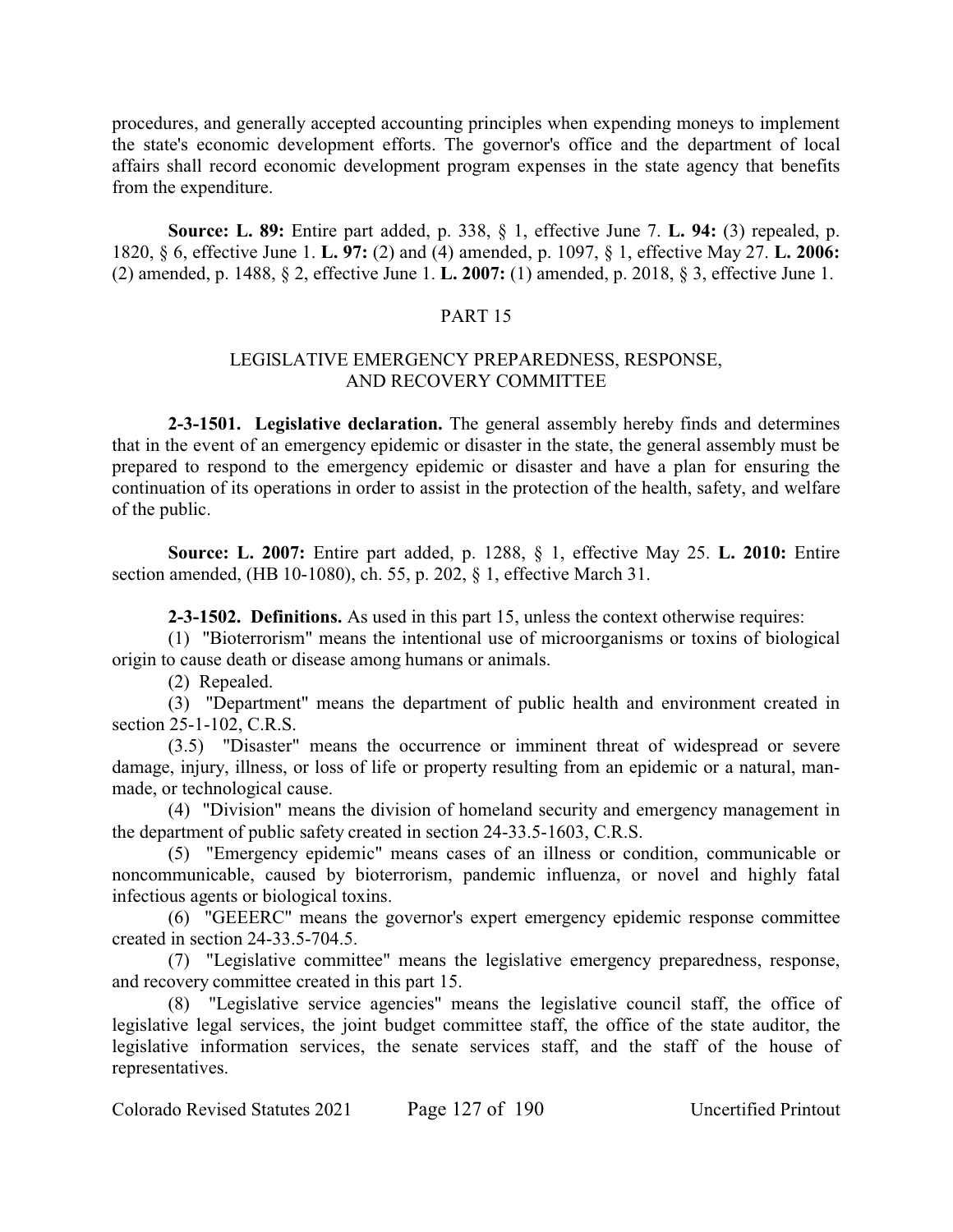(9) "Pandemic influenza" means a widespread epidemic of influenza caused by a highly virulent strain of the influenza virus.

**Source: L. 2007:** Entire part added, p. 1288, § 1, effective May 25. **L. 2010:** (3.5) added and (7) amended, (HB 10-1080), ch. 55, p. 202, § 2, effective March 31. **L. 2012:** (4) amended, (HB 12-1283), ch. 240, p. 1129, § 31, effective July 1. **L. 2013:** (2) and (6) amended, (HB 13- 1300), ch. 316, p. 1662, § 3, effective August 7. **L. 2014:** (2) repealed, (HB 14-1004), ch. 11, p. 107, § 13, effective February 27. **L. 2018:** (6) amended, (HB 18-1394), ch. 234, p. 1473, § 19, effective August 8.

**Cross references:** For the legislative declaration in the 2012 act amending subsection (4), see section 1 of chapter 240, Session Laws of Colorado 2012.

**2-3-1503. Legislative emergency preparedness, response, and recovery committee creation - membership - duties.** (1) (a) There is hereby created a legislative emergency preparedness, response, and recovery committee. The legislative committee shall develop a plan for the response by, and continuation of operations of, the general assembly and the legislative service agencies in the event of an emergency epidemic or disaster. The legislative committee shall cooperate and coordinate with the division, the department, and the GEEERC in developing the plan. The legislative committee shall develop and submit the plan to the speaker of the house of representatives, the president of the senate, the governor, the executive director of the department, the director of the division, and the GEEERC no later than July 1, 2011. The legislative committee shall meet at least annually to review and amend the plan as necessary and shall provide any updated plan to the persons or entities specified in this paragraph (a). The legislative committee may recommend legislation pertaining to the preparedness, response, and recovery by, and continuation of operations of, the general assembly and the legislative service agencies in the event of an emergency epidemic or disaster. The legislative committee shall provide information to and fully cooperate with the division, the department, and the GEEERC in fulfilling its duties under this section.

(b) The legislative committee shall consist of eleven members as follows:

(I) Two members of the senate, appointed by the president of the senate, with no more than one such member from the same political party;

(II) Two members of the house of representatives, appointed by the speaker of the house of representatives, with no more than one such member from the same political party;

(III) The secretary of the senate;

(IV) The chief clerk of the house of representatives;

(V) The staff director of the joint budget committee or the staff director's designee;

(VI) The director of research of the legislative council or the director's designee;

(VII) The director of the office of legislative legal services or the director's designee;

(VIII) The state auditor or the state auditor's designee; and

(IX) The director of legislative information services or the director's designee.

(2) In the event of an emergency epidemic or disaster that the governor declares to be a disaster emergency pursuant to section 24-33.5-704, C.R.S., the legislative committee shall convene as rapidly and as often as necessary to advise the speaker of the house of representatives, the president of the senate, and the legislative service agencies regarding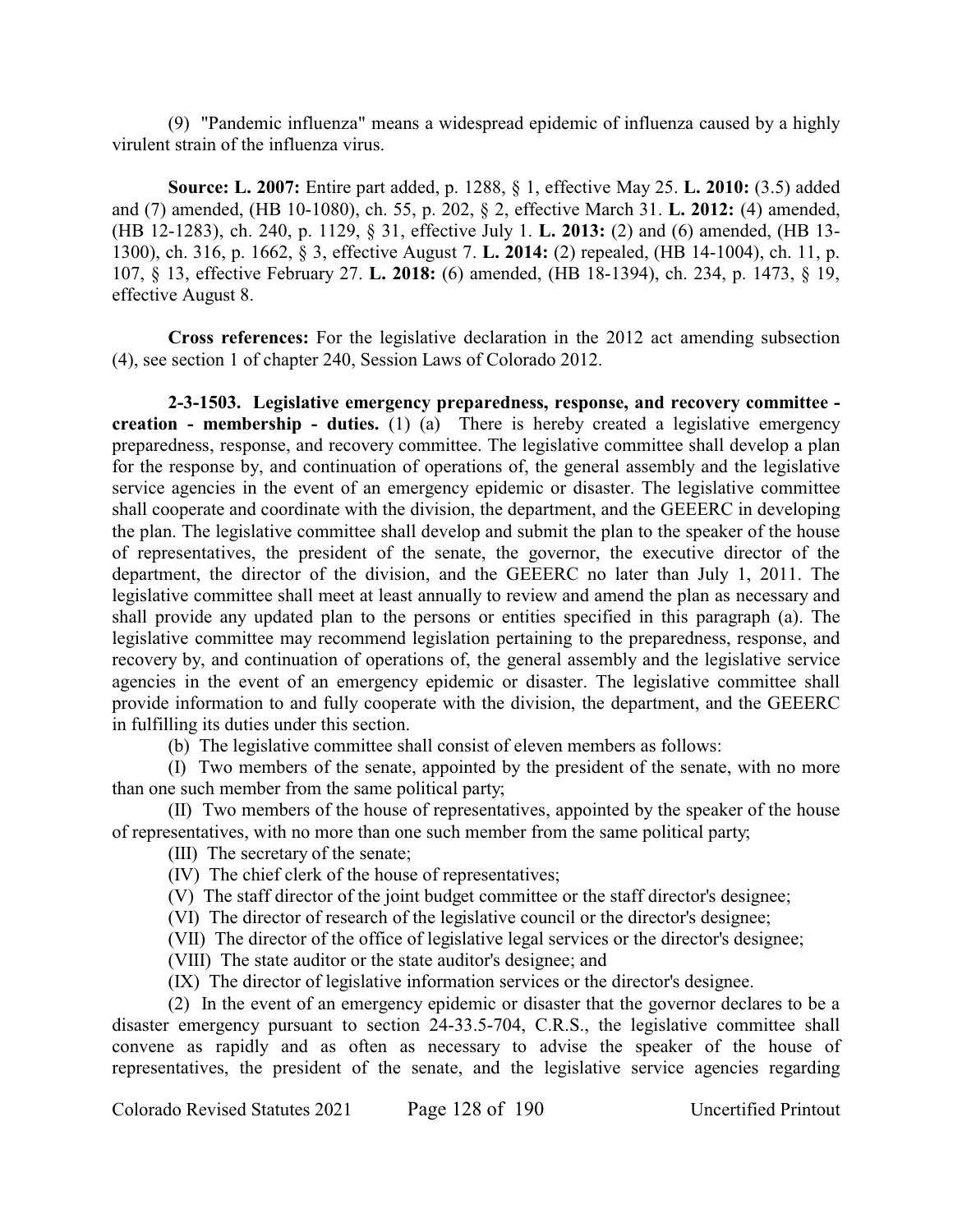reasonable and appropriate measures to be taken by the general assembly and the legislative service agencies to respond to the emergency epidemic or disaster and protect the public health, safety, and welfare. The legislative committee shall communicate, cooperate, and seek advice and assistance from the division, the department, and the GEEERC in responding to the emergency epidemic or disaster.

(3) Except as otherwise provided in section 2-2-326, the members of the legislative committee shall serve without compensation.

**Source: L. 2007:** Entire part added, p. 1289, § 1, effective May 25. **L. 2010:** (1)(a) and (2) amended, (HB 10-1080), ch. 55, p. 203, § 3, effective March 31; (1)(a) amended, (SB 10- 213), ch. 375, p. 1761, § 4, effective June 7. **L. 2013:** (2) amended, (HB 13-1300), ch. 316, p. 1662, § 4, effective August 7. **L. 2014:** (1)(a) and (2) amended, (HB 14-1004), ch. 11, p. 107, § 14, effective February 27; (3) amended, (SB 14-153), ch. 390, p. 1960, § 3, effective June 6.

**Editor's note:** Amendments to subsection (1)(a) by House Bill 10-1080 and Senate Bill 10-213 were harmonized.

**Cross references:** For the governor's expert emergency epidemic response committee, see § 24-33.5-704 (8).

# PART 16

## WILDFIRE MATTERS REVIEW COMMITTEE

**2-3-1601. Legislative declaration.** (1) The general assembly finds, determines, and declares that:

(a) Wildfires are a part of the natural cycle of Colorado's forests, yet increasingly pose a severe threat to human life and property;

(b) People are attracted to the forest and mountain areas of the state and increasingly choose to make their homes in what is known as the "wildland-urban interface", where wildland areas meet residential development;

(c) For many years now, residential areas in numerous parts of the state are regularly threatened by a close proximity to wildfires and, tragically, during the spring and summer of 2012, Colorado wildfires resulted in the loss of life and extensive property damage, including the destruction of homes affecting thousands of people;

(d) Since wildfires cause annual harm to many areas of the state and those residing in such areas, wildfire prevention and mitigation is a matter of extreme importance throughout the state and an issue demanding critical attention from the general assembly on a regular basis.

(2) The purpose of this part 16 is to provide a permanent interim committee as a forum through which the general assembly reviews state policies and resources addressing wildfire prevention and mitigation and the successful implementation and execution of such policies. In creating a permanent interim committee to address matters relating to wildfires, the general assembly intends that issues relating to wildfire prevention and mitigation receive sufficient legislative scrutiny and public participation.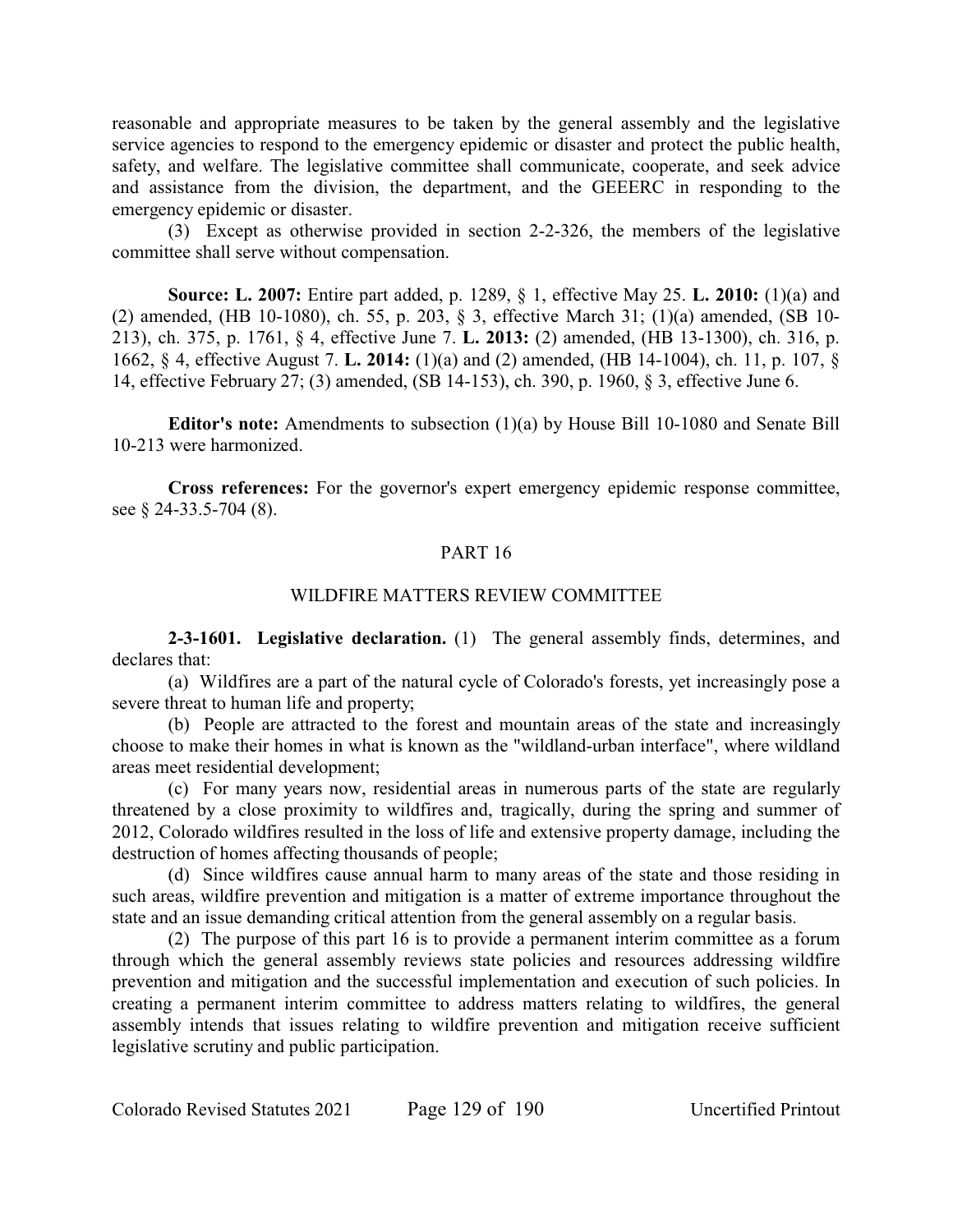**Source: L. 2013:** Entire part added, (SB 13-082), ch. 386, p. 2253, § 1, effective June 5.

**2-3-1602. Wildfire matters review committee - creation - repeal - repeal of part.** (1) (a) To address wildfire prevention and mitigation and to review and propose legislation relating to such matters, the wildfire matters review committee is hereby created, and is referred to in this part 16 as the "committee". The committee shall meet at the call of the chair at least once during the interim of each year to review and to propose legislation or other policy changes relating to wildfire prevention and mitigation and all related matters, including, without limitation, public safety, forest health, and cooperation with appropriate federal agencies and local governments. The committee may take up to two field trips during the interim and consult with experts in all fields relating to wildfire prevention and mitigation as may be necessary to achieve the objectives of this part 16. All personnel of any state agency or political subdivision of Colorado involved in wildfire prevention and mitigation, including the department of public safety and the Colorado state forest service, shall cooperate with the committee and with any persons assisting the committee in carrying out its duties pursuant to this section.

(b) Repealed.

(c)  $(I)$  In addition to the duties described in subsection  $(1)(a)$  of this section, during the 2021 and 2022 interims, the committee shall review and may propose legislation or other policy changes relating to maximizing the utilization of wildland fire services through the inmate disaster relief program pursuant to section 17-24-124 to increase wildland firefighting capacity and creating wildland fire career opportunities for persons who acquired experiences in wildland fire services through the inmate disaster relief program.

(II) This subsection (1)(c) is repealed, effective July 1, 2023.

(1.5) Repealed.

(2) The committee consists of ten members of the general assembly selected as follows:

(a) Five members from the senate, three appointed by the president of the senate and two appointed by the minority leader of the senate;

(b) Five members from the house of representatives, three appointed by the speaker of the house of representatives and two appointed by the minority leader of the house of representatives.

(3) Appointing authorities shall make their original appointments to the committee not later than July 1, 2013. Terms of service on the committee are for two years. The terms of original appointees to the committee terminate on the convening date of the first regular session of the seventieth general assembly. Thereafter, the terms of members of the committee terminate on the convening date of the first regular session of the general assembly next following their appointment or reappointment, and all subsequent appointments or reappointments are made as soon as practicable after such convening date. Incumbent members may be reappointed to the committee. The person making the original appointment or reappointment shall fill any vacancy by appointment for the remainder of an unexpired term. Members serve at the pleasure of the appointing authority and continue in office until a successor is appointed, as applicable.

(4) (a) The president of the senate shall appoint the chair of the committee in evennumbered years and the vice-chair in odd-numbered years. The speaker of the house of representatives shall appoint the chair of the committee in odd-numbered years and the vicechair in even-numbered years.

(b) The committee shall prescribe its own rules of procedure.

Colorado Revised Statutes 2021 Page 130 of 190 Uncertified Printout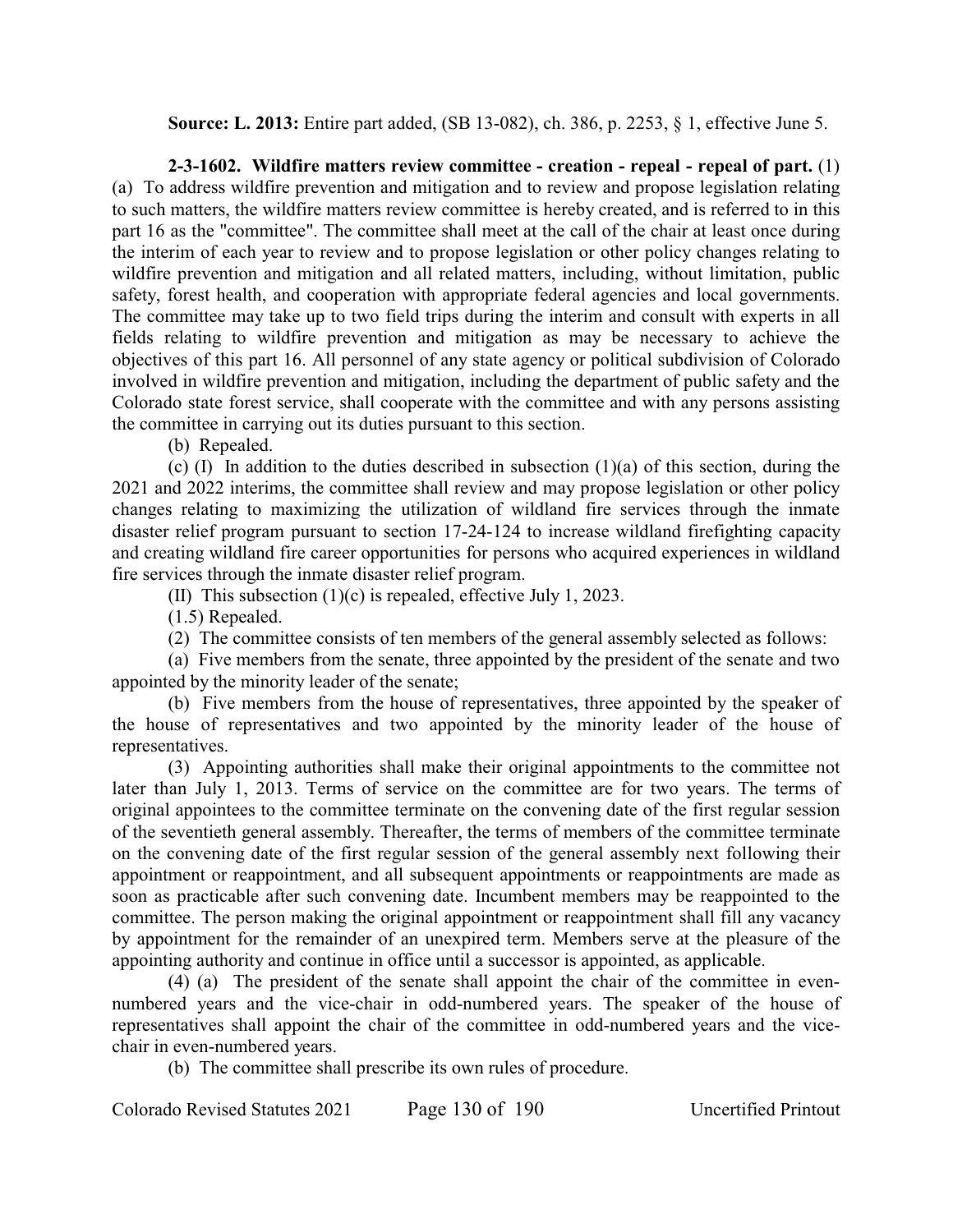(4.5) (a) The committee may recommend up to a total of five bills during each interim. Legislation recommended by the committee must be treated as legislation recommended by an interim committee for purposes of applicable deadlines, bill introduction limits, and any other requirements imposed by the joint rules of the general assembly.

(b) Repealed.

(5) Members of the committee serve without compensation; except that each member is entitled to be reimbursed for necessary expenses in connection with the performance of his or her duties and receives the same per diem as other members of interim committees in attendance at meetings.

(6) Existing employees of the legislative service agencies shall provide any staff assistance required by the committee within existing appropriations.

(7) This part 16 is repealed, effective September 1, 2025.

**Source: L. 2013:** Entire part added, (SB 13-082), ch. 386, p. 2254, § 1, effective June 5. **L. 2014:** (1.5) added, (SB 14-164), ch. 176, p. 648, § 3, effective May 12. **L. 2016:** (1) and (4) amended and (1.5)(c) added, (SB 16-003), ch. 213, p. 823, § 3, effective June 6. **L. 2018:** (1.5) repealed, (4.5) added, and (7) amended, (SB 18-039), ch. 219, p. 1397, § 1, effective May 18. **L. 2020:** (1) and (4.5) amended, (SB 20-214), ch. 200, p. 980, § 4, effective June 30. **L. 2021:** (1)(c) added, (SB 21-012), ch. 29, p. 123, § 5, effective April 15.

**Editor's note:** (1) Subsection  $(1.5)(c)(II)$  provided for the repeal of subsection  $(1.5)(c)$ , effective September 1, 2017. (See L. 2016, p. 823.)

(2) Subsection (1)(b)(II) provided for the repeal of subsection (1)(b), effective July 1, 2021. (See L. 2020, p. 980.)

(3) Subsection  $(4.5)(b)(II)$  provided for the repeal of subsection  $(4.5)(b)$ , effective July 1, 2021. (See L. 2020, p. 980.)

### PART 17

# JOINT TECHNOLOGY COMMITTEE

**2-3-1701. Definitions.** As used in this part 17:

(1) "Committee" means the joint technology committee created in section 2-3-1702.

(1.3) "Cybersecurity" means a broad range of technologies, processes, and practices designed to protect networks, computers, programs, and data from attack, damage, or unauthorized access.

(1.7) "Data privacy" means the collection and dissemination of data, technology, and the public expectation of privacy. "Data privacy" also includes the way personally identifiable information or other sensitive information is collected, stored, used, and finally destroyed or deleted, in digital form or otherwise.

(2) "Information technology" means technology, infrastructure, equipment, systems, software, controlling, displaying, switching, interchanging, transmitting, and receiving data or information, including audio, video, graphics, and text. "Information technology" shall be construed broadly to incorporate future technologies that change or supplant those in effect as of September 7, 2021.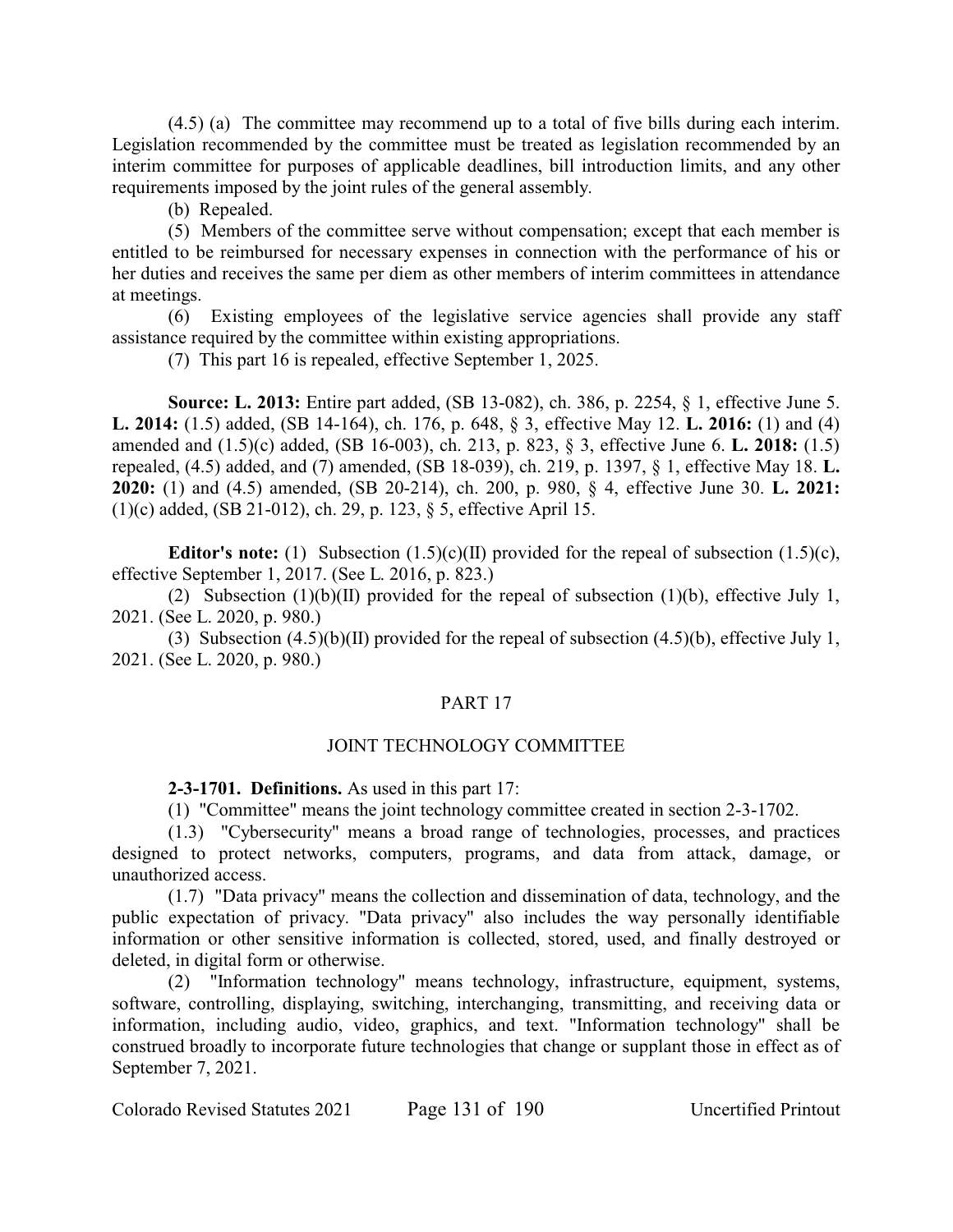(2.5) "Information technology budget request" means a budget request from a state agency or state institution of higher education for the installation, development, maintenance, or upgrade of information technology, including the purchase of services from the office of information technology on the condition that the use of such services is the most cost beneficial option or falls within the duties and responsibilities of the office of information technology or the office's chief information officer as described in sections 24-37.5-105 and 24-37.5-106. "Information technology budget request" does not include budget requests that are primarily operational in nature or a budget request where the majority of funding will be used to support or modify state staffing levels.

(3) "Office of information technology" means the office of information technology created in section 24-37.5-103, C.R.S.

(4) "Oversee" means reviews of major information technology projects as defined in section 24-37.5-102 (19), reviews of the office's budget requests for information technology projects, and ensuring that information technology projects follow best practice standards as established by the office of information technology. "Oversee" does not include interference with the office's general responsibilities set forth in this article 3.

(5) "State agency" means all of the departments, divisions, commissions, boards, bureaus, and institutions in the executive branch of the state government. "State agency" does not include the legislative or judicial department, the department of law, the department of state, the department of the treasury, or state-supported institutions of higher education, including the Auraria higher education center established in article 70 of title 23, C.R.S.

**Source: L. 2013:** Entire part added, (HB 13-1079), ch. 246, p. 1187, § 1, effective May 18. **L. 2014:** (2.5) added and (2.5)(b) amended, (HB 14-1395), ch. 309, pp. 1304, 1309, §§ 1, 9, effective May 31. **L. 2017:** (1.3) and (1.7) added and (4) amended, (SB 17-304), ch. 252, p. 1054, § 1, effective August 9. **L. 2021:** (2), (2.5), and (4) amended, (HB 21-1236), ch. 211, p. 1093, § 1, effective September 7.

**2-3-1702. Joint technology committee established.** (1) There is hereby established a joint committee of the senate and house of representatives known as the joint technology committee, consisting of three members of the house of representatives, two of whom are appointed by the speaker of the house of representatives and one of whom is appointed by the minority leader of the house of representatives, and three members of the senate, two of whom are appointed by the president of the senate and one of whom is appointed by the minority leader of the senate. The members of the committee should have experience in information technology, business analysis, or business process. The committee functions during the legislative sessions and during the interim between sessions.

(2) To expedite the work of the committee, appointees may be designated after the general election and prior to the convening of the general assembly at which such committee is to serve, whether such appointees are members of the then-current general assembly or members-elect of the next general assembly, or both; and such appointees have all the powers and duties and are entitled to the same compensation and expense allowance as members duly appointed under the provisions of subsection (1) of this section.

(3) The committee shall elect a chair and a vice-chair, one from the senate membership of the committee and one from the house membership of the committee. The chair so elected

Colorado Revised Statutes 2021 Page 132 of 190 Uncertified Printout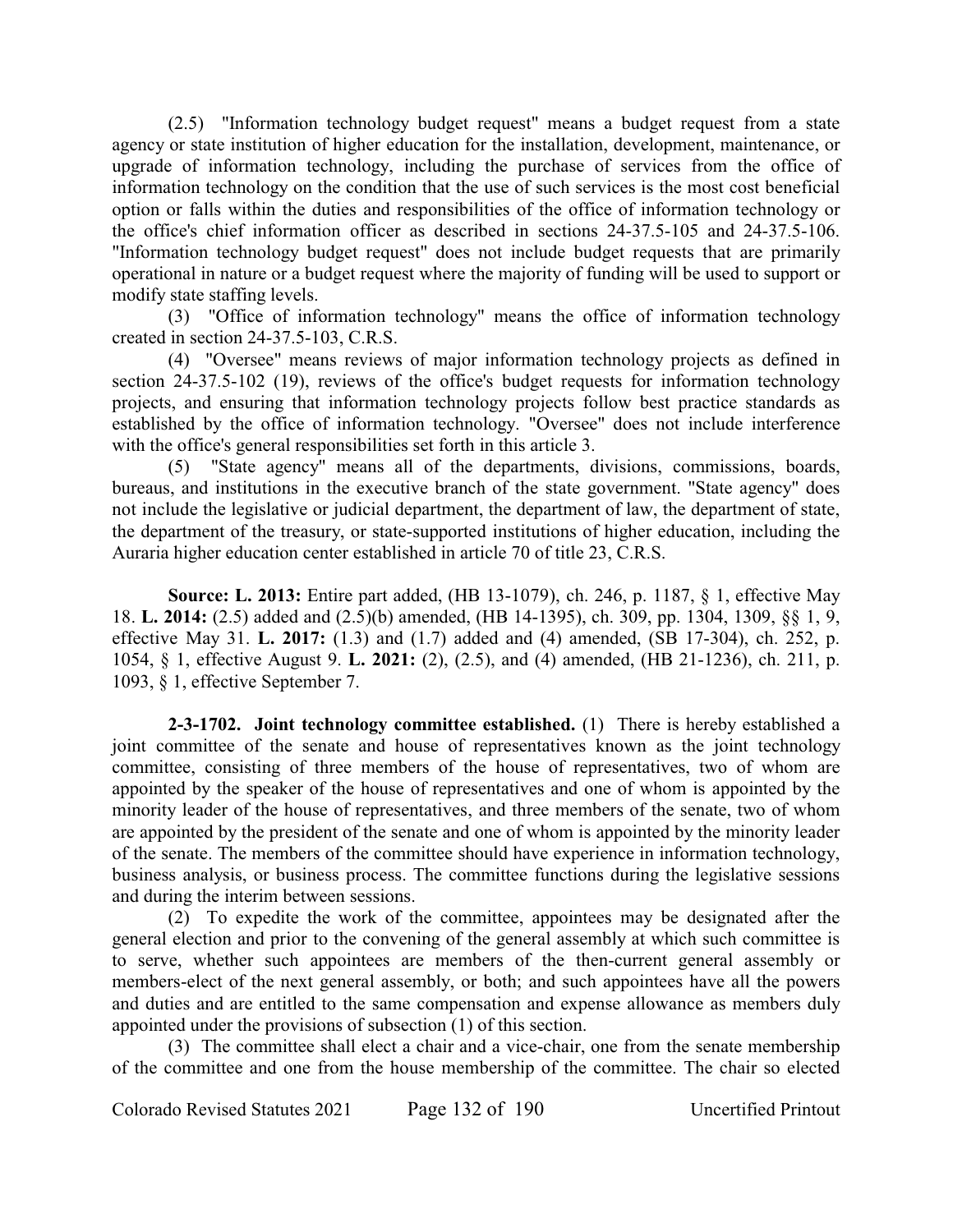shall serve as chair for the first regular session of the general assembly at which the committee is to serve, and as vice-chair for the second regular session; the vice-chair so elected shall serve as chair for the second regular session of said general assembly.

**Source: L. 2013:** Entire part added, (HB 13-1079), ch. 246, p. 1188, § 1, effective May 18.

**2-3-1703. Organization, procedures, and meetings.** The committee may prescribe its own rules of procedure and shall meet at least once each year in order to review the governor's budget submissions for information technology, and shall meet as often as necessary to perform its functions.

**Source: L. 2013:** Entire part added, (HB 13-1079), ch. 246, p. 1189, § 1, effective May 18.

**2-3-1704. Powers and duties of the joint technology committee.** (1) The committee oversees the office of information technology, including but not limited to:

- (a) A review of the state of information technology;
- (b) Any general information technology needs;
- (c) Any anticipated short-term or long-term changes for information technology;
- (d) Repealed.

(e) The office of information technology's responsibilities related to the geographic information system as set forth in section 24-37.5-103 (4).

(2) The committee oversees the chief information security officer and his or her duties as established in part 4 of article 37.5 of title 24, C.R.S.

(3) The committee oversees any telecommunications coordination within state government that the chief information officer performs pursuant to part 5 of article 37.5 of title 24, C.R.S.

(4) Repealed.

(5) The committee may review the actions of the statewide internet portal authority created in section 24-37.7-102, C.R.S.

(6) (a) The committee oversees a state agency regarding any authority that has been delegated to the state agency pursuant to section 24-37.5-105.4.

(b) On or before November 1, 2021, and on November 1 of each year thereafter, the office of information technology shall submit a written report to the committee regarding any delegation of authority to the state agency pursuant to section 24-37.5-105.4. The report shall include a summary of the information included in the written delegation agreement between the state agency and the office of information technology pursuant to section 24-37.5-105.4 (3).

(6.5) The committee may request information and presentations from state agencies regarding data privacy and cybersecurity within state agencies and may coordinate with the Colorado cybersecurity council created in section 24-33.5-1902. In addition, the committee may consider:

(a) Whether state agencies are collecting or retaining data that exceeds what is necessary and appropriate for such agencies to perform their functions;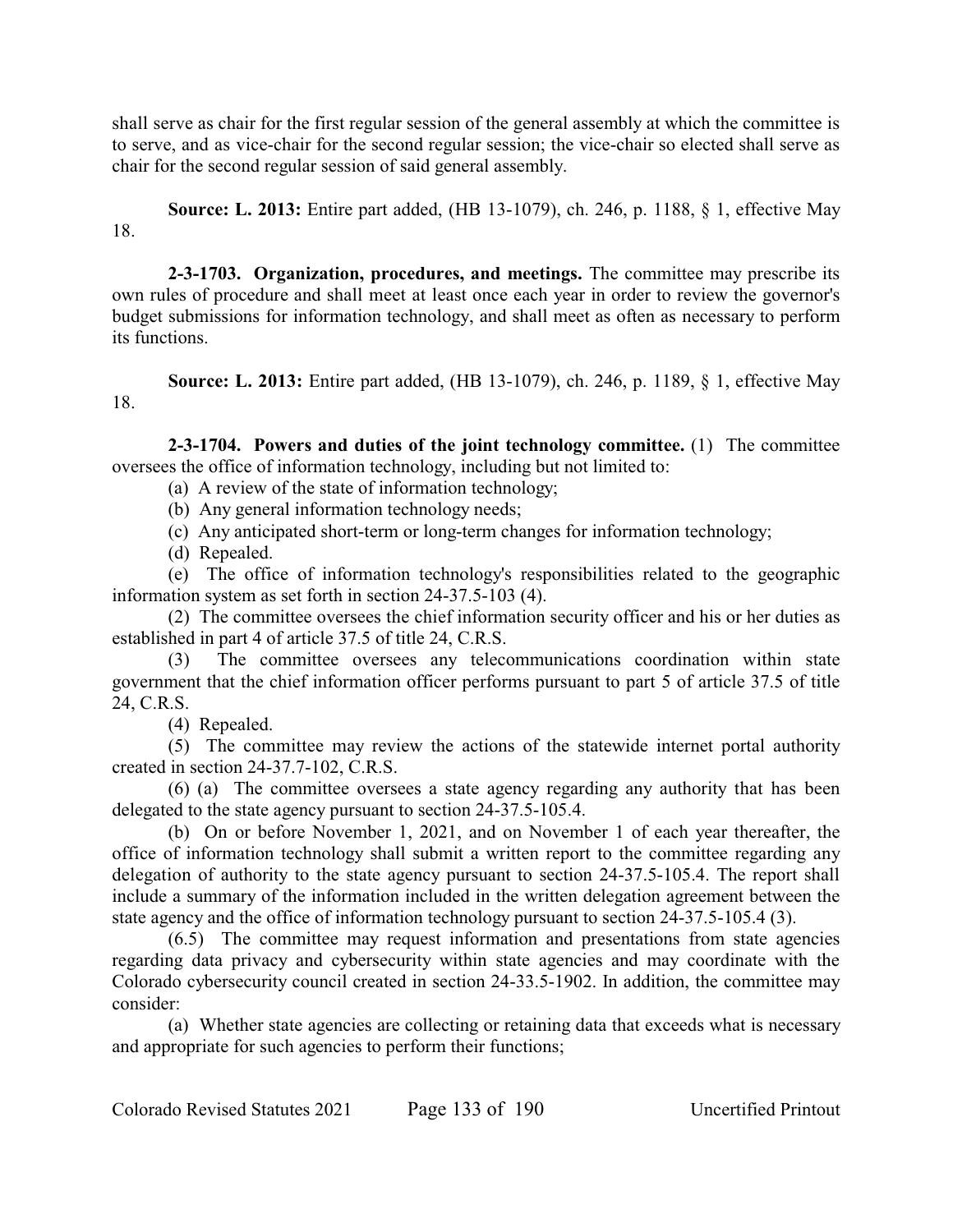(b) Who has access to data, the extent of such access, and appropriate mechanisms to protect sensitive data; and

(c) Measures to protect data against unauthorized access, disclosure, use, modification, or destruction.

(7) On or before November 1, 2013, and on November 1 of each year thereafter, the judicial department, the department of law, the department of state, and the department of the treasury shall submit a written report to the committee that details all information technology that such department purchased or implemented.

(8) A copy of any legislative measure introduced during any legislative session, regular or special, commencing on or after January 1, 2014, and determined by the speaker of the house of representatives or by the president of the senate to be dealing with information technology, data privacy, or cybersecurity shall be reviewed by the committee. The committee may also request that any legislative measure introduced during a legislative session, regular or special, and determined by the committee to be dealing with information technology, data privacy, or cybersecurity be reviewed by the committee. The committee may make advisory recommendations about such legislative measures to the house of representatives, the senate, the joint budget committee, the capital development committee, or to any committee of reference, as appropriate, considering any such legislative measure.

(9) On or before the first day of the regular legislative session commencing on or after January 1, 2014, and on the first day of each regular legislative session thereafter, the joint technology committee shall submit a written report on the committee's findings and recommendations based on the committee's oversight pursuant to subsections (1) to (8) of this section to the joint budget committee. Such report may include:

(a) Legislation recommended by the committee that addresses any of the committee's findings and recommendations based on the committee's oversight pursuant to subsections (1) to (8) of this section. Any such legislation is exempt from the five-bill limitation specified in rule 24 of the joint rules of the senate and the house of representatives; and

(b) A report on the status of any information technology budget request that was previously approved for phasing in or for incremental implementation over a period exceeding one year.

(10) Upon request, a state agency and the judicial department, the department of law, the department of state, and the department of the treasury shall make available to the committee such data, reports, or information as are necessary for the performance of the committee's duties. If the committee requests such data, reports, or information, the state agency or judicial department, the department of law, the department of state, or the department of the treasury shall provide the requested information no later than November 1 of the calendar year in which the request is made.

(11) (a) The committee shall study all information technology budget requests pursuant to rule 45 of the joint rules of the senate and the house of representatives, made by all state agencies and state institutions of higher education. For purposes of institutions of higher education, the committee shall only review state-funded information technology budget requests. The committee shall make determinations of the priority to be accorded to such information technology budget requests based upon information made available to the committee from any sources with respect to estimates of revenues available in a fiscal year for information technology budget requests. The committee shall make written reports setting forth its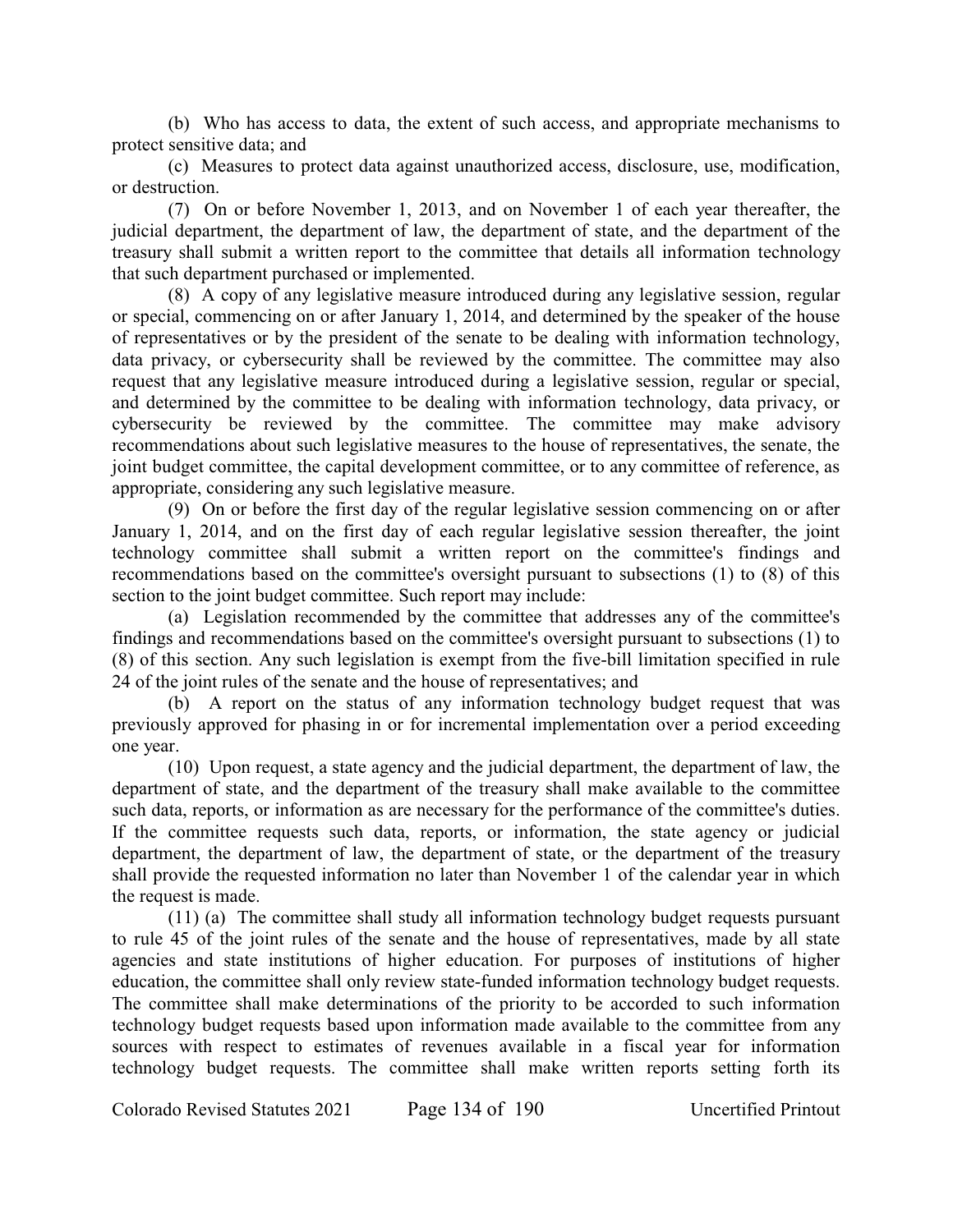recommendations, prioritization, findings, and comments as to each information technology budget request reviewed pursuant to rule 45 of the joint rules of the senate and the house of representatives, including recommendations regarding the appropriate amount of an information technology budget request, and shall submit such written reports to the joint budget committee for supplemental information technology budget requests no later than January 15 of each year, and for new or amended information technology budget requests for the upcoming fiscal year no later than February 15 of each year.

(b) The joint budget committee may seek the committee's review of any operating budget request for information technology.

(c) The committee shall hold such hearings as may be necessary to study all information technology budget requests pursuant to rule 45 of the joint rules of the senate and the house of representatives made by all state agencies and state institutions of higher education.

(d) The legislative council staff shall assist and advise the committee by reviewing and summarizing the information technology budget requests made by all state agencies and state institutions of higher education.

(e) The committee shall oversee information technology strategy through the review of state agency information technology plans.

(12) Between adjournment sine die of the second regular session of the seventy-second general assembly and the first meeting in 2021 of the sales and use tax simplification task force created in section 39-26-802, the committee shall:

(a) Seek regular updates from the office of information technology and the department of revenue regarding the development of the electronic sales and use tax simplification system described in Senate Bill 19-006, enacted in 2019;

(b) Once the electronic sales and use tax simplification system described in Senate Bill 19-006, enacted in 2019, is online, monitor and encourage participation by businesses and home rule municipalities; and

(c) Seek regular updates from the office of information technology and the department of revenue regarding the purchase and development of a geographic information system (GIS) database to maintain jurisdictional boundaries of sales tax districts and to calculate appropriate sales and use tax rates for individual addresses for which the department of revenue received an appropriation in Senate Bill 19-006, enacted in 2019.

**Source: L. 2013:** Entire part added, (HB 13-1079), ch. 246, p. 1189, § 1, effective May 18. **L. 2014:** (9), (11)(a), and (11)(c) amended and (11) added, (HB 14-1395), ch. 309, pp. 1305, 1309, §§ 2, 10, effective May 31. **L. 2017:** (6.5) added and (8) amended, (SB 17-304), ch. 252, p. 1054, § 2, effective August 9. **L. 2020:** (12) added, (HB 20-1022), ch. 156, p. 671, § 4, effective June 29. **L. 2021:** (1)(e), (6), (7), and (11)(e) amended and (1)(d) and (4) repealed, (HB 21-1236), ch. 211, p. 1094, § 2, effective September 7.

**2-3-1705. Staff assistance.** The legislative council staff and the office of legislative legal services shall assist the joint technology committee in carrying out its duties.

**Source: L. 2013:** Entire part added, (HB 13-1079), ch. 246, p. 1191, § 1, effective May 18.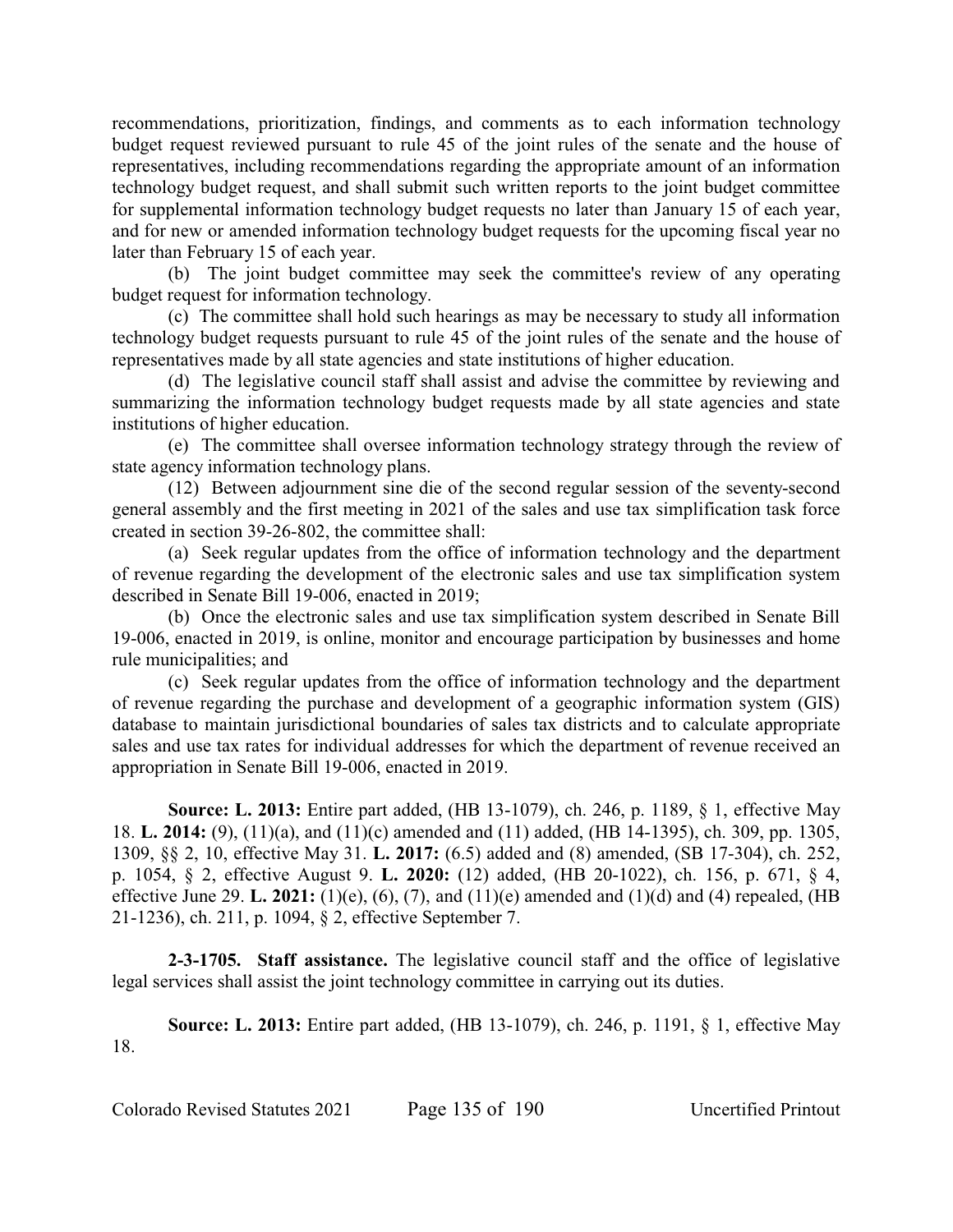### **2-3-1706. Repeal of part. (Repealed)**

**Source: L. 2013:** Entire part added, (HB 13-1079), ch. 246, p. 1191, § 1, effective May 18. **L. 2017:** Entire section repealed, (SB 17-304), ch. 252, p. 1055, § 3, effective August 9.

### PART 18

# RECEIPT OF INFORMATION FROM THE EXECUTIVE BRANCH DURING A DECLARED DISASTER EMERGENCY

**2-3-1801. Legislative committees to receive information from the executive branch** during a declared disaster emergency - definition. (1) As used in this section, "committees" means the executive committee of the legislative council created in section 2-3-301 (1) and the joint budget committee created in section 2-3-201, or any successor committees.

(2) Each year, the committees shall hold a joint meeting during the months of March, August, and December if there has been a declaration of a disaster emergency by the governor under section 24-33.5-704 (4), or any successor section, since the first day of the month for the last required meeting. With respect to any joint meeting of the committees, the requirement to meet may be waived if such waiver is submitted in writing by not less than a majority of the membership of the committees.

(3) During any joint meeting of the committees held in accordance with this part 18, the governor or his or her designee shall appear to provide information of a comprehensive nature and respond to questions from the committees with respect to a current disaster emergency.

(4) The governor and any state agency shall promptly give notice to the general assembly of the promulgation of any executive order or other order by the governor or the agency, as applicable, issued in connection with the disaster emergency.

**Source: L. 2020:** Entire part added, (HB 20-1426), ch. 306, p. 1556, § 1, effective July 14.

### **STATUTES - CONSTRUCTION AND REVISION**

#### **ARTICLE 4**

#### Construction of Statutes

**Editor's note:** This article was numbered as article 1 of chapter 135, C.R.S. 1963. The substantive provisions of this article were repealed and reenacted in 1973, resulting in the addition, relocation, and elimination of sections as well as subject matter. For amendments to this article prior to 1973, consult the Colorado statutory research explanatory note beginning on page vii in the front of this volume.

**Law reviews:** For article, "Canons of Statutory Construction", see 46 Colo. Law. 23 (Feb. 2017).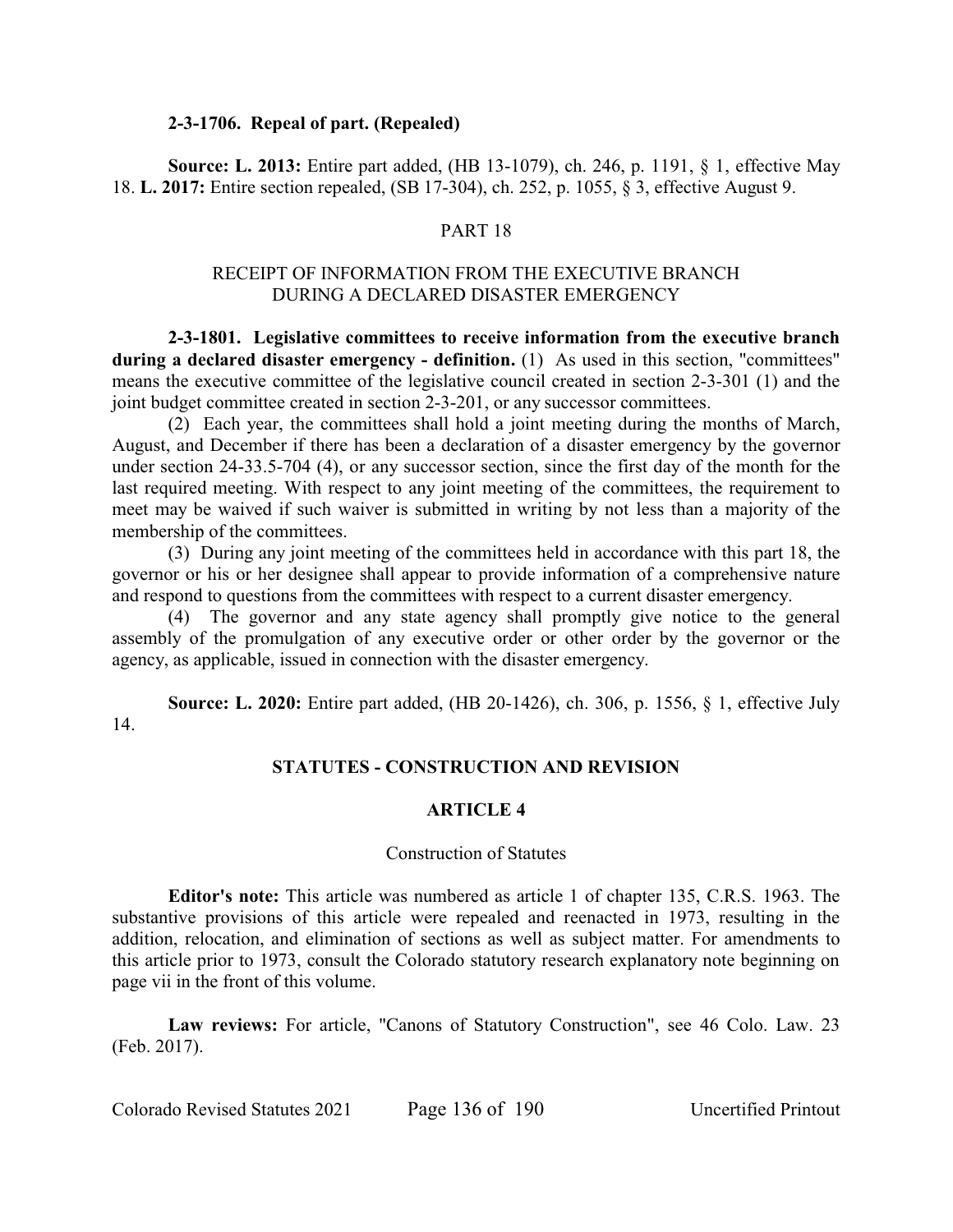#### PART 1

#### CONSTRUCTION OF WORDS AND PHRASES

**2-4-101. Common and technical usage.** Words and phrases shall be read in context and construed according to the rules of grammar and common usage. Words and phrases that have acquired a technical or particular meaning, whether by legislative definition or otherwise, shall be construed accordingly.

**Source: L. 73:** R&RE, p. 1422, § 1. **C.R.S. 1963:** § 135-1-101.

**2-4-102. Singular and plural.** The singular includes the plural, and the plural includes the singular.

**Source: L. 73:** R&RE, p. 1422, § 1. **C.R.S. 1963:** § 135-1-102.

**2-4-103. Gender.** Every word importing the masculine gender only may extend to and be applied to females and things as well as males; every word importing the feminine gender only may extend to and be applied to males and things as well as females; and every word importing the neuter gender only may extend to and be applied to natural persons as well as things.

**Source: L. 73:** R&RE, p. 1422, § 1. **C.R.S. 1963:** § 135-1-103.

**2-4-104. Tense.** Words in the present tense include the future tense.

**Source: L. 73:** R&RE, p. 1422, § 1. **C.R.S. 1963:** § 135-1-104.

**2-4-105. Week.** The word "week" means any seven consecutive days.

**Source: L. 73:** R&RE, p. 1422, § 1. **C.R.S. 1963:** § 135-1-105.

**2-4-106. Month.** The word "month" means a calendar month.

**Source: L. 73:** R&RE, p. 1423, § 1. **C.R.S. 1963:** § 135-1-106.

**2-4-107. Year.** The word "year" means a calendar year.

**Source: L. 73:** R&RE, p. 1423, § 1. **C.R.S. 1963:** § 135-1-107.

**2-4-108. Computation of time.** (1) In computing a period of days, the first day is excluded and the last day is included.

(2) If the last day of any period is a Saturday, Sunday, or legal holiday, the period is extended to include the next day which is not a Saturday, Sunday, or legal holiday.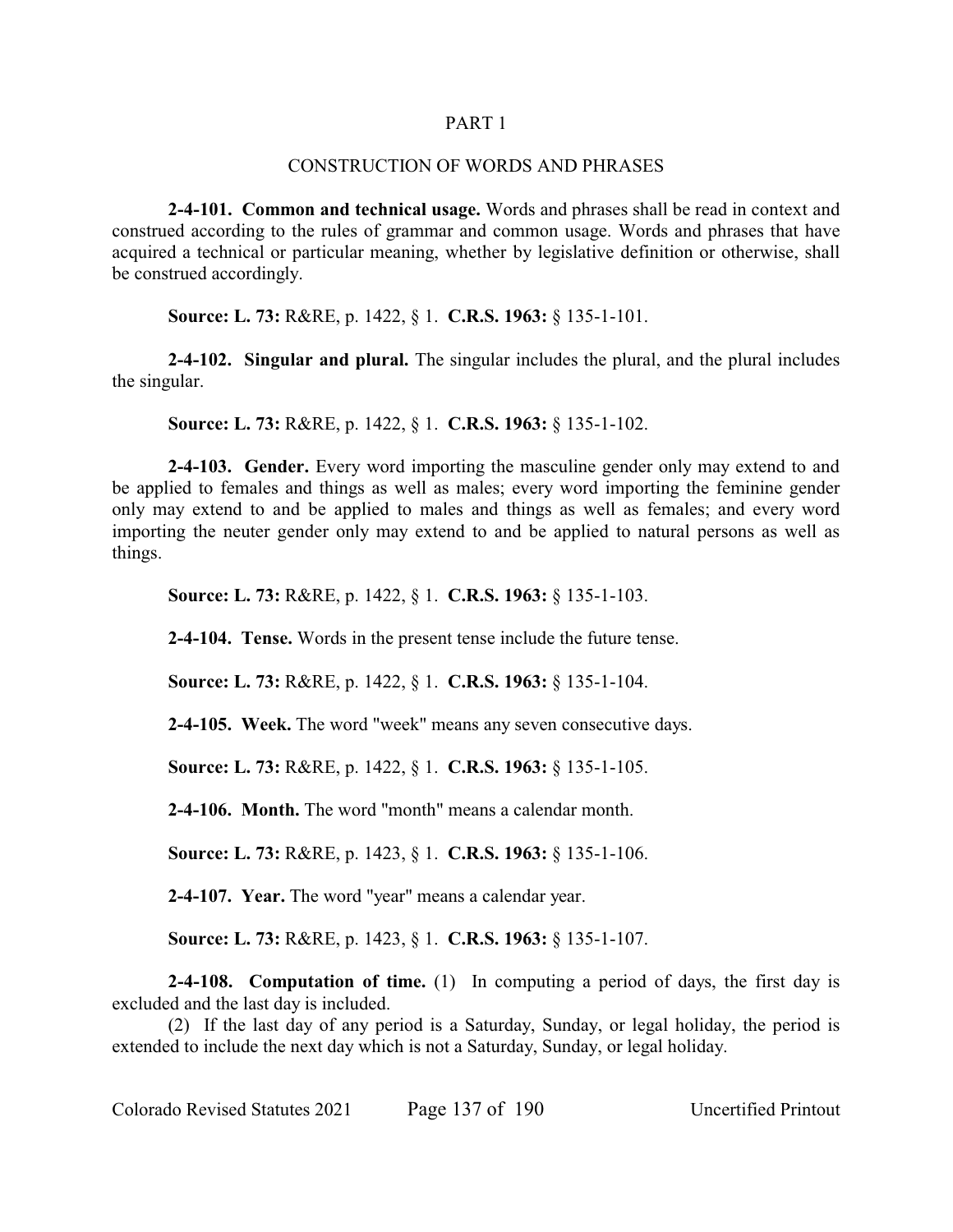(3) If a number of months is to be computed by counting the months from a particular day, the period ends on the same numerical day in the concluding month as the day of the month from which the computation is begun, unless there are not that many days in the concluding month, in which case the period ends on the last day of that month.

**Source: L. 73:** R&RE, p. 1423, § 1. **C.R.S. 1963:** § 135-1-108.

**Cross references:** For provisions governing publication of legal notices and advertisements and the computation of time therefor, see part 1 of article 70 of title 24; for computation of time under the "Uniform Election Code of 1992", articles 1 to 13 of title 1, see § 1-1-106.

**2-4-109. Standard time - daylight saving time.** (1) The standard time within the state, except as provided in subsection (2) of this section, is that which is now known and designated by act of congress as "United States Mountain Standard Time".

(2) From two o'clock antemeridian on the second Sunday of March, until two o'clock antemeridian on the first Sunday of November, or such other times and days as may, from time to time, be designated by act of congress, the standard time in this state so established shall be one hour in advance of the standard time now known as "United States Mountain Standard Time".

(3) In all laws, statutes, orders, decrees, rules, and regulations relating to the time of performance of any act by any officer or department of this state, or of any county, city and county, city, town, district, or other political subdivision thereof, or relating to the time in which any rights shall accrue or determine, or within which any act shall or shall not be performed by any person subject to the jurisdiction of the state, and in all the public schools and in all other institutions of this state, or of any county, city and county, city, town, or district thereof, and in all contracts or choses in action made or to be performed in this state, the time shall be as set forth in this section and it shall be so understood and intended.

**Source: L. 73:** R&RE, p. 1423, § 1. **C.R.S. 1963:** § 135-1-109. **L. 87:** (2) amended, p. 1574, § 2, effective July 10. **L. 2007:** (2) amended, p. 2018, § 4, effective June 1.

**2-4-110. Joint authority.** A grant of authority to three or more persons as a public body confers the authority upon a majority of the number of members fixed by statute.

**Source: L. 73:** R&RE, p. 1423, § 1. **C.R.S. 1963:** § 135-1-110.

**2-4-111. Quorum.** A quorum of a public body is a majority of the number of members fixed by statute.

**Source: L. 73:** R&RE, p. 1423, § 1. **C.R.S. 1963:** § 135-1-111.

**2-4-112. Conflict in the expression of numbers.** If there is a conflict between figures and words in expressing a number, the words govern.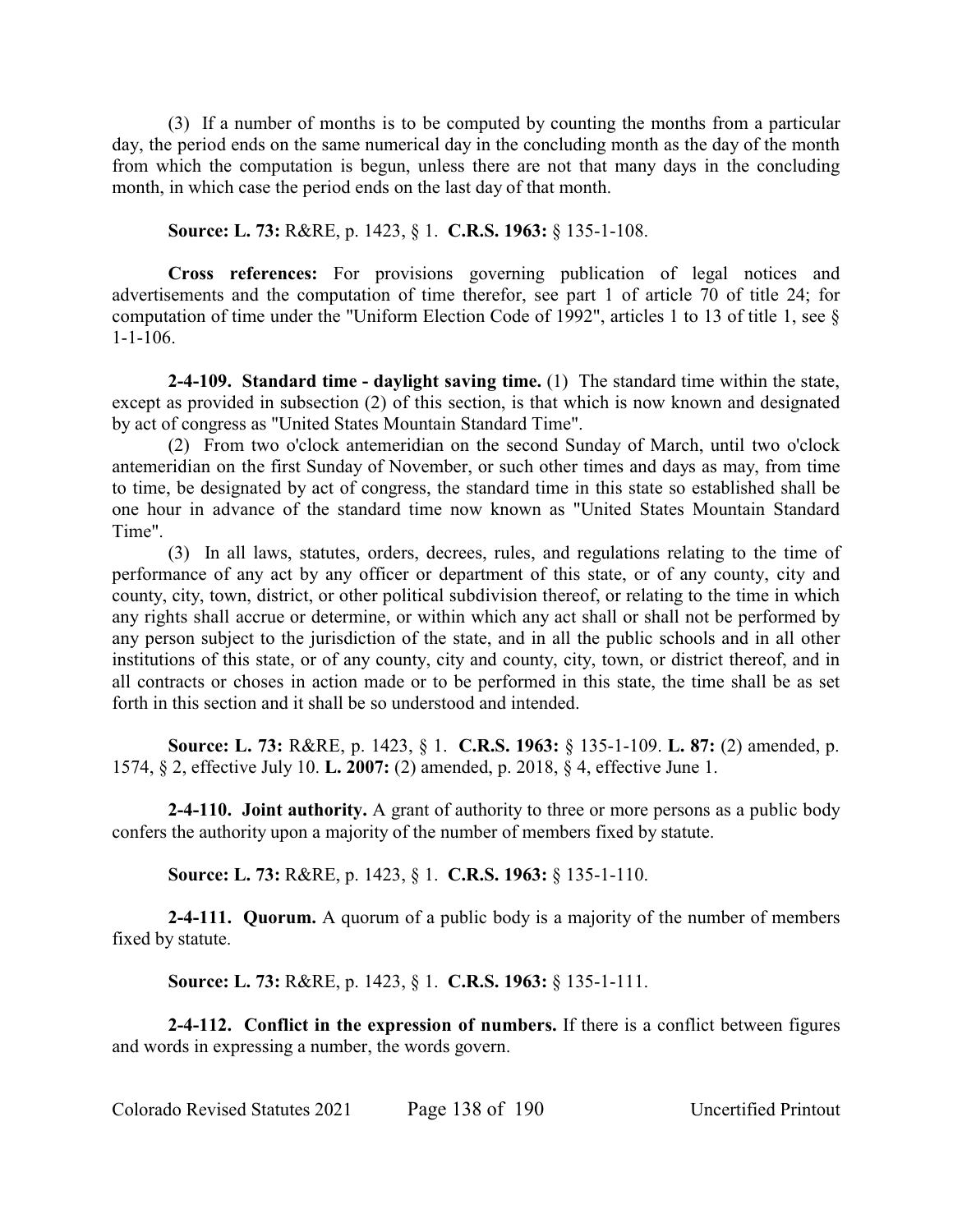**Source: L. 73:** R&RE, p. 1423, § 1. **C.R.S. 1963:** § 135-1-112.

**2-4-113. Use of "to" in reference to several sections.** Wherever in the statutes of this state a reference is made to several sections and the section numbers given in the reference are connected by the word "to", the reference includes both sections whose numbers are given and all intervening sections.

**Source: L. 75:** Entire section added, p. 205, § 1, effective July 16.

**2-4-114. Introductory portion.** The portion of any section, subsection, paragraph, or subparagraph which precedes a list of examples, requirements, conditions, or other items may be referred to and cited as the "introductory portion" to the section, subsection, paragraph, or subparagraph.

**Source: L. 75:** Entire section added, p. 205, § 1, effective July 16.

# PART<sub>2</sub>

# CONSTRUCTION OF STATUTES

**Cross references:** For editorial matters from which no implication or presumption of a legislative construction is to be drawn, see  $\S$  2-5-113 (4).

**2-4-201. Intentions in the enactment of statutes.** (1) In enacting a statute, it is presumed that:

(a) Compliance with the constitutions of the state of Colorado and the United States is intended;

- (b) The entire statute is intended to be effective;
- (c) A just and reasonable result is intended;
- (d) A result feasible of execution is intended;
- (e) Public interest is favored over any private interest.

**Source: L. 73:** R&RE, p. 1423, § 1. **C.R.S. 1963:** § 135-1-201.

**2-4-202. Statutes presumed prospective.** A statute is presumed to be prospective in its operation.

**Source: L. 73:** R&RE, p. 1424, § 1. **C.R.S. 1963:** § 135-1-202.

**2-4-203. Ambiguous statutes - aids in construction.** (1) If a statute is ambiguous, the court, in determining the intention of the general assembly, may consider among other matters:

- (a) The object sought to be attained;
- (b) The circumstances under which the statute was enacted;
- (c) The legislative history, if any;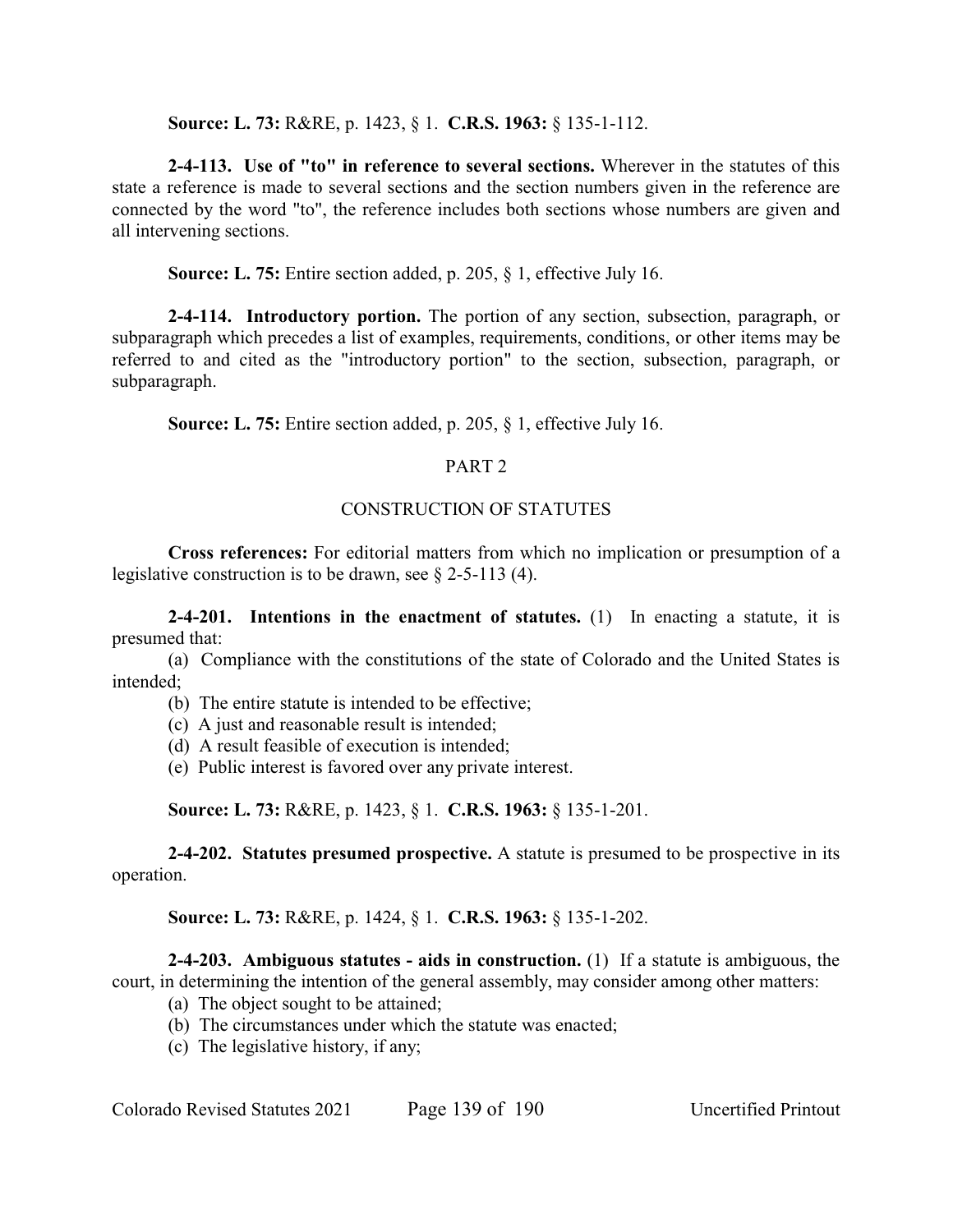(d) The common law or former statutory provisions, including laws upon the same or similar subjects;

- (e) The consequences of a particular construction;
- (f) The administrative construction of the statute;
- (g) The legislative declaration or purpose.

**Source: L. 73:** R&RE, p. 1424, § 1. **C.R.S. 1963:** § 135-1-203.

**2-4-204. Severability of statutory provisions.** If any provision of a statute is found by a court of competent jurisdiction to be unconstitutional, the remaining provisions of the statute are valid, unless it appears to the court that the valid provisions of the statute are so essentially and inseparably connected with, and so dependent upon, the void provision that it cannot be presumed the legislature would have enacted the valid provisions without the void one; or unless the court determines that the valid provisions, standing alone, are incomplete and are incapable of being executed in accordance with the legislative intent.

**Source: L. 73:** R&RE, p. 1424, § 1. **C.R.S. 1963:** § 135-1-204.

**2-4-205. Special or local provision prevails over general.** If a general provision conflicts with a special or local provision, it shall be construed, if possible, so that effect is given to both. If the conflict between the provisions is irreconcilable, the special or local provision prevails as an exception to the general provision, unless the general provision is the later adoption and the manifest intent is that the general provision prevail.

**Source: L. 73:** R&RE, p. 1424, § 1. **C.R.S. 1963:** § 135-1-205.

**2-4-206. Irreconcilable statutes passed at the same or different sessions.** If statutes enacted at the same or different sessions of the general assembly are irreconcilable, the statute prevails which is latest in its effective date. If the irreconcilable statutes have the same effective date, the statute prevails which is latest in its date of passage.

**Source: L. 73:** R&RE, p. 1424, § 1. **C.R.S. 1963:** § 135-1-206.

**Cross references:** For harmonization of amendments to the same statute, see § 2-4-301.

**2-4-207. Original controls over subsequent printing.** If the language of the official copy of a statute conflicts with the language of any subsequent printing or reprinting of the statute, the language of the official copy prevails.

**Source: L. 73:** R&RE, p. 1424, § 1. **C.R.S. 1963:** § 135-1-207.

**2-4-208. Continuation of prior law.** A statute which is reenacted, revised, or amended is intended to be a continuation of the prior statute and not a new enactment, insofar as it is the same as the prior statute.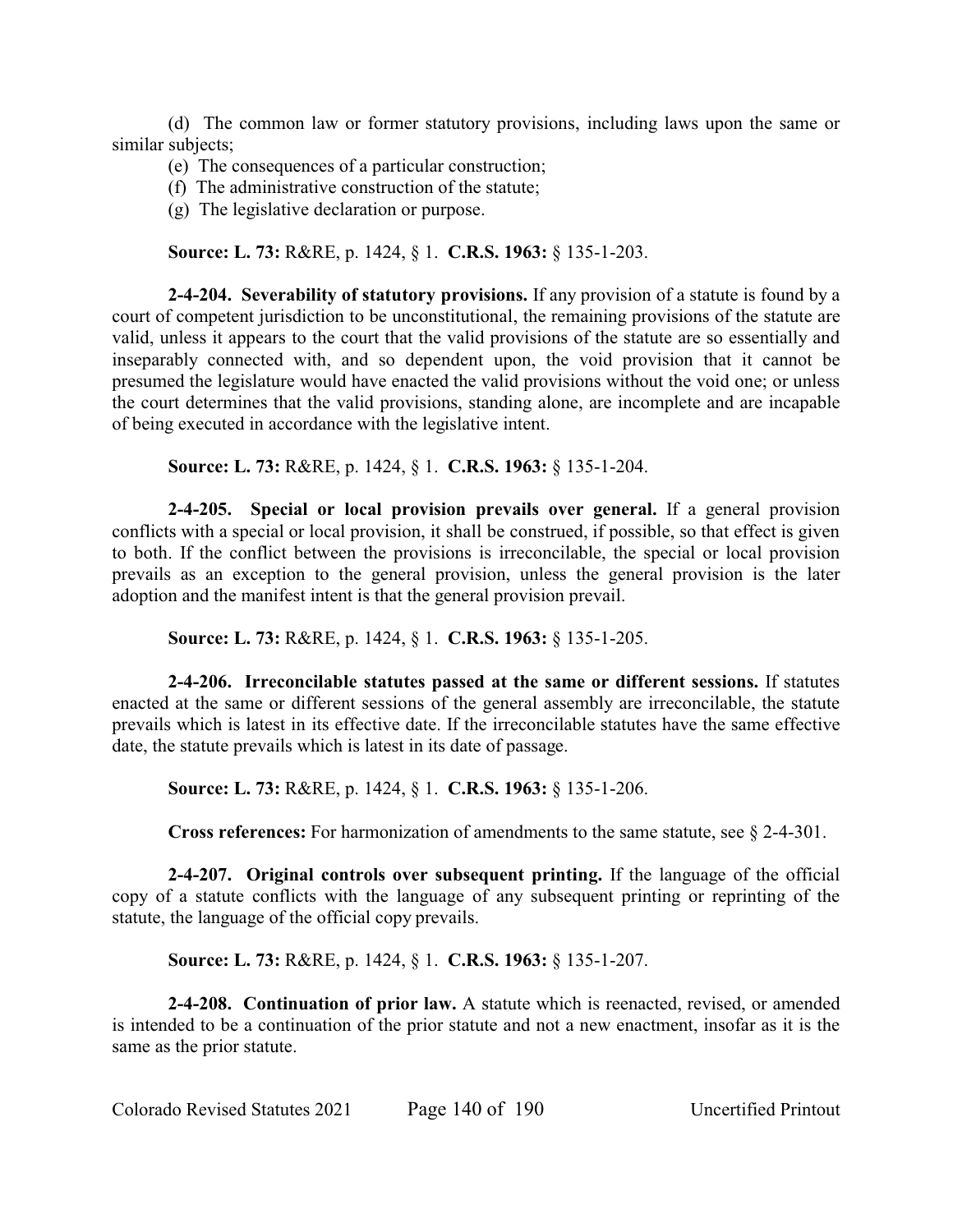**Source: L. 73:** R&RE, p. 1424, § 1. **C.R.S. 1963:** § 135-1-208.

**2-4-209. Statutory references.** A reference to any portion of a statute applies to all reenactments, revisions, or amendments thereof.

**Source: L. 73:** R&RE, p. 1424, § 1. **C.R.S. 1963:** § 135-1-209.

# **2-4-210. References in a series. (Repealed)**

**Source: L. 73:** R&RE, p. 1425, § 1. **C.R.S. 1963:** § 135-1-210. **L. 93:** Entire section repealed, p. 1771, § 20, effective June 6.

**2-4-211. Common law of England.** The common law of England so far as the same is applicable and of a general nature, and all acts and statutes of the British parliament, made in aid of or to supply the defects of the common law prior to the fourth year of James the First, excepting the second section of the sixth chapter of forty-third Elizabeth, the eighth chapter of thirteenth Elizabeth, and the ninth chapter of thirty-seventh Henry the Eighth, and which are of a general nature, and not local to that kingdom, shall be the rule of decision, and shall be considered as of full force until repealed by legislative authority.

**Source: L. 73:** R&RE, p. 1425, § 1. **C.R.S. 1963:** § 135-1-211.

**2-4-212. Liberal construction.** All general provisions, terms, phrases, and expressions, used in any statute, shall be liberally construed, in order that the true intent and meaning of the general assembly may be fully carried out.

**Source: L. 73:** R&RE, p. 1425, § 1. **C.R.S. 1963:** § 135-1-212.

**2-4-213. Form of enacting clause.** All acts of the general assembly of the state of Colorado shall be designated, known, and acknowledged in each such act of said state as follows: "Be it enacted by the General Assembly of the State of Colorado".

**Source: L. 73:** R&RE, p. 1425, § 1. **C.R.S. 1963:** § 135-1-213.

**2-4-214. Use of relative and qualifying words and phrases.** The general assembly hereby finds and declares that the rule of statutory construction expressed in the Colorado supreme court decision entitled *People v. McPherson*, 200 Colo. 429, 619 P.2d 38 (1980), which holds that "... relative and qualifying words and phrases, where no contrary intention appears, are construed to refer solely to the last antecedent with which they are closely connected . . ." has not been adopted by the general assembly and does not create any presumption of statutory intent.

**Source: L. 81:** Entire section added, p. 347, § 1, effective May 18.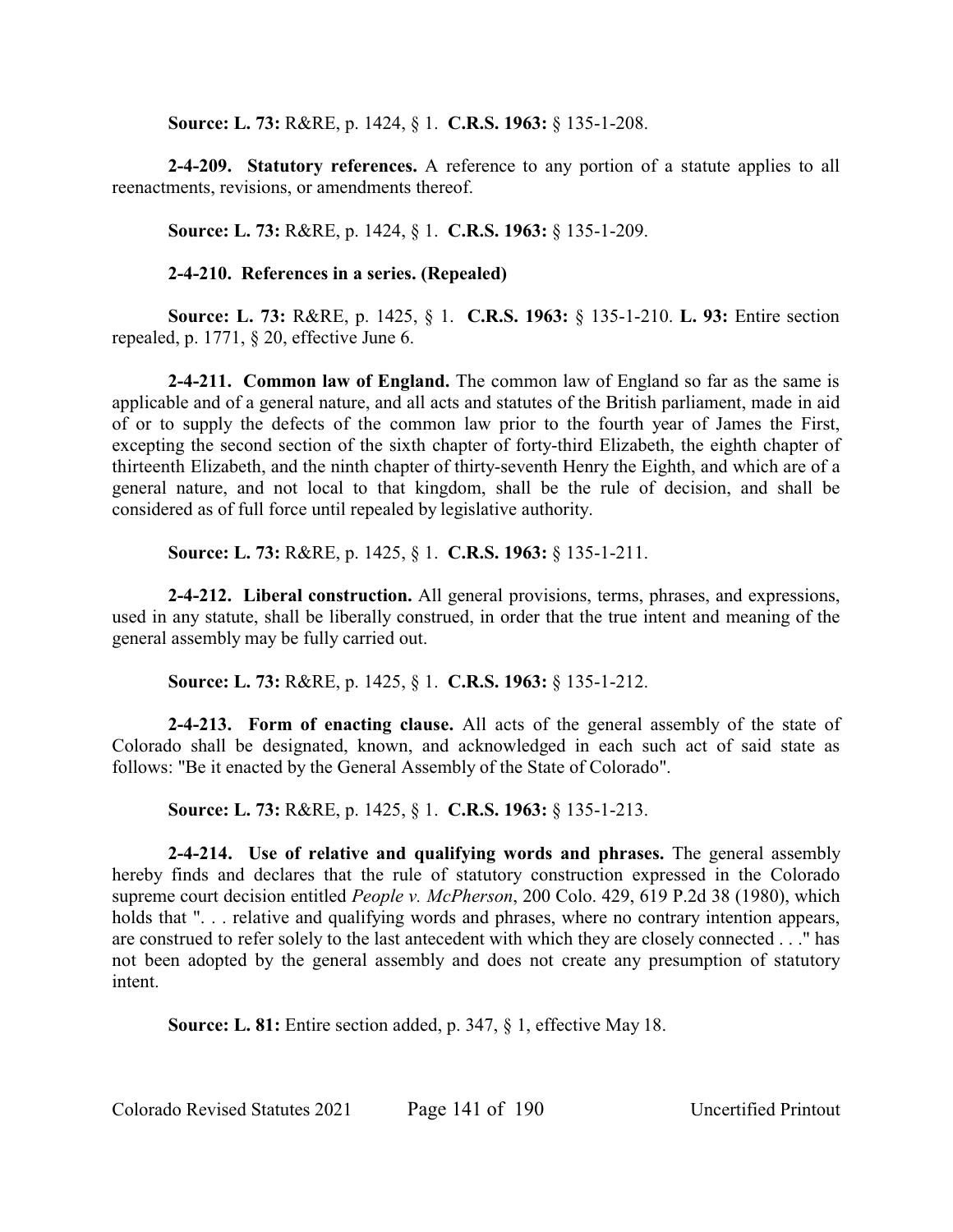**2-4-215. Each general assembly a separate entity - future general assemblies not bound by acts of previous general assemblies.** (1) The general assembly finds and declares, pursuant to the constitution of the state of Colorado, that each general assembly is a separate entity, and the acts of one general assembly are not binding on future general assemblies. Accordingly, no legislation passed by one general assembly requiring an appropriation shall bind future general assemblies.

(2) Furthermore, the general assembly finds and declares that when a statute provides for the proration of amounts in the event appropriations are insufficient, the general assembly has not committed itself to any particular level of funding, does not create any rights in the ultimate recipients of such funding or in any political subdivision or agency which administers such funds, and clearly intends that the level of funding under such a statute is in the full and complete discretion of the general assembly.

**Source: L. 85:** Entire section added, p. 289, § 1, effective June 11.

**2-4-216. Limitations on statutory programs.** (1) When the general assembly creates statutory programs which are not required by federal law and which offer and provide services or assistance or both to persons in this state, the general assembly gives rise to a reasonable expectation that such services or assistance or both will be provided by the state in a manner consistent with the statutes which created the programs. However, the general assembly does not commit itself or the taxpayers of the state to the provision of a particular level of funding for such programs and does not create rights in the ultimate recipient to a particular level of service or assistance or both. The general assembly intends that the level of funding, and thus the level of service or assistance or both, shall be in the full and complete discretion of the general assembly, consistent with the statute which created the program.

(2) In the statutes creating some of these programs, the general assembly expressly conditions any rights arising under such programs by the use of the words "within available appropriations" or "subject to available appropriations" or similar words of limitation. The purpose of the use of these words of limitation is to reaffirm the principles set forth in subsection (1) of this section.

(3) At the time such a program is created, the general assembly appropriates funds for its implementation, taking into account many factors, including but not limited to the availability of revenues, the importance of the program, and needs of recipients when balanced with the needs of recipients under other state programs. The amount of the initial appropriation indicates a program's priority in relation to other state programs. The general assembly reasonably expects that the priority of the program will be subject to annual changes which will be reflected in the modification of the annual appropriation for the program. If the general assembly desires a substantive change in the program, or to eliminate the program, that can be accomplished by amendment of the statutory law which created the program.

(4) It is the purpose of the general assembly, through the enactment of this section, to clarify that the rights, if any, created through the enactment of statutory programs are subject to substantial modification through the annual appropriation process, so long as the modification is consistent with the statute which created the program.

**Source: L. 89:** Entire section added, p. 341, § 1, effective March 25.

Colorado Revised Statutes 2021 Page 142 of 190 Uncertified Printout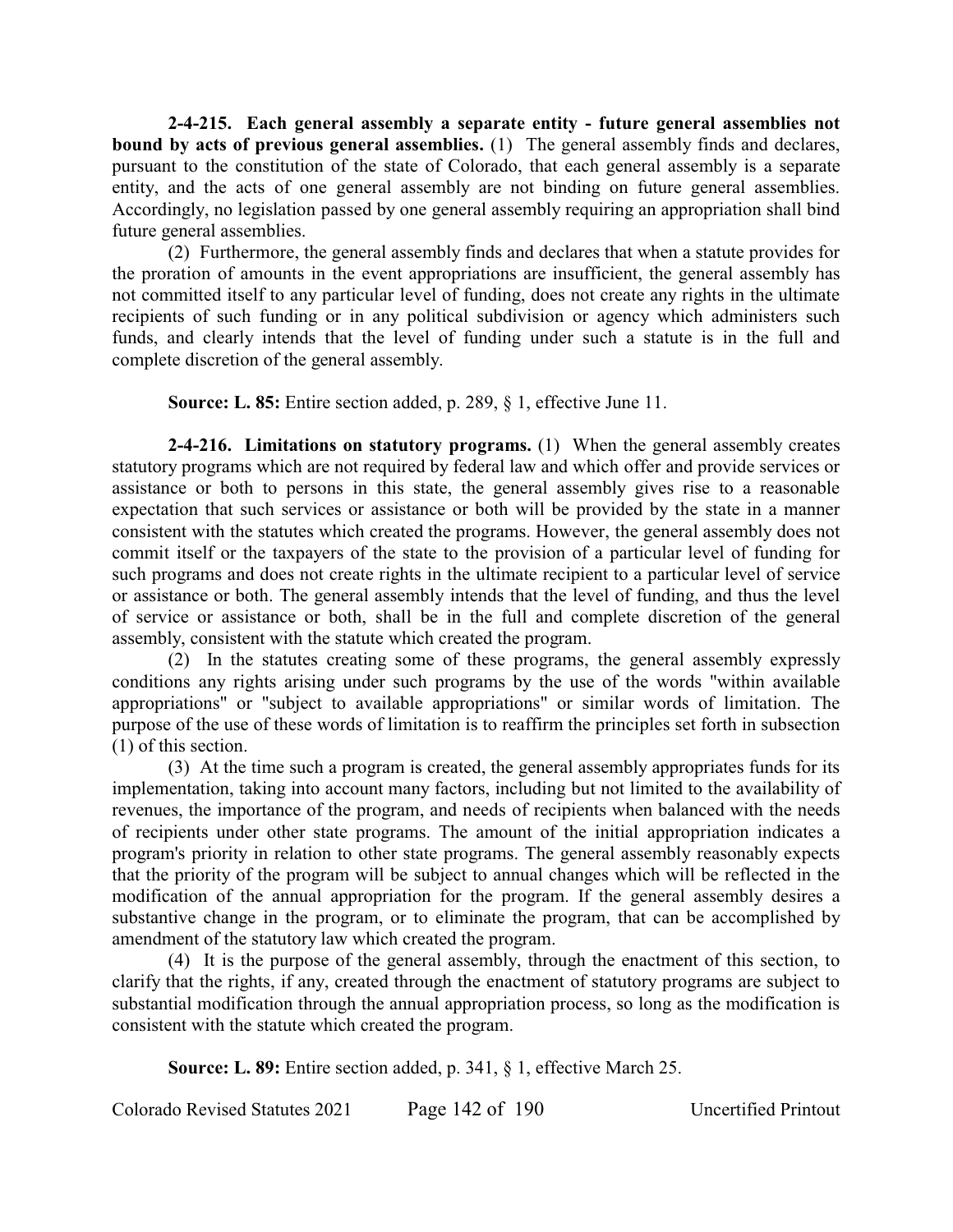#### PART 3

#### AMENDATORY STATUTES

**2-4-301. Multiple amendments to the same provision - one without reference to the other.** If amendments to the same statute are enacted at the same or different sessions of the general assembly and one amendment is without reference to another, the amendments are to be harmonized, if possible, so that effect may be given to each. If the amendments are irreconcilable, the amendment prevails which is latest in its effective date. If the irreconcilable statutes have the same effective date, the statute prevails which is latest in its date of passage.

**Source: L. 73:** R&RE, p. 1425, § 1. **C.R.S. 1963:** § 135-1-301.

**2-4-302. Repeal of a repealing statute.** The repeal of a repealing statute does not revive the statute originally repealed.

**Source: L. 73:** R&RE, p. 1425, § 1. **C.R.S. 1963:** § 135-1-302.

**2-4-303. Penalties and liabilities not released by repeal.** The repeal, revision, amendment, or consolidation of any statute or part of a statute or section or part of a section of any statute shall not have the effect to release, extinguish, alter, modify, or change in whole or in part any penalty, forfeiture, or liability, either civil or criminal, which shall have been incurred under such statute, unless the repealing, revising, amending, or consolidating act so expressly provides, and such statute or part of a statute or section or part of a section of a statute so repealed, amended, or revised shall be treated and held as still remaining in force for the purpose of sustaining any and all proper actions, suits, proceedings, and prosecutions, criminal as well as civil, for the enforcement of such penalty, forfeiture, or liability, as well as for the purpose of sustaining any judgment, decree, or order which can or may be rendered, entered, or made in such actions, suits, proceedings, or prosecutions imposing, inflicting, or declaring such penalty, forfeiture, or liability.

**Source: L. 73:** R&RE, p. 1425, § 1. **C.R.S. 1963:** § 135-1-303.

### PART 4

#### **DEFINITIONS**

**2-4-401. Definitions.** The following definitions apply to every statute, unless the context otherwise requires:

(1) "Behavioral health" refers to an individual's mental and emotional well-being and actions that affect an individual's overall wellness. Behavioral health problems and disorders include substance use disorders, serious psychological distress, suicide, and other mental health disorders. Problems ranging from unhealthy stress or subclinical conditions to diagnosable and treatable diseases are included in the term "behavioral health". The term "behavioral health" is also used to describe service systems that encompass prevention and promotion of emotional

Colorado Revised Statutes 2021 Page 143 of 190 Uncertified Printout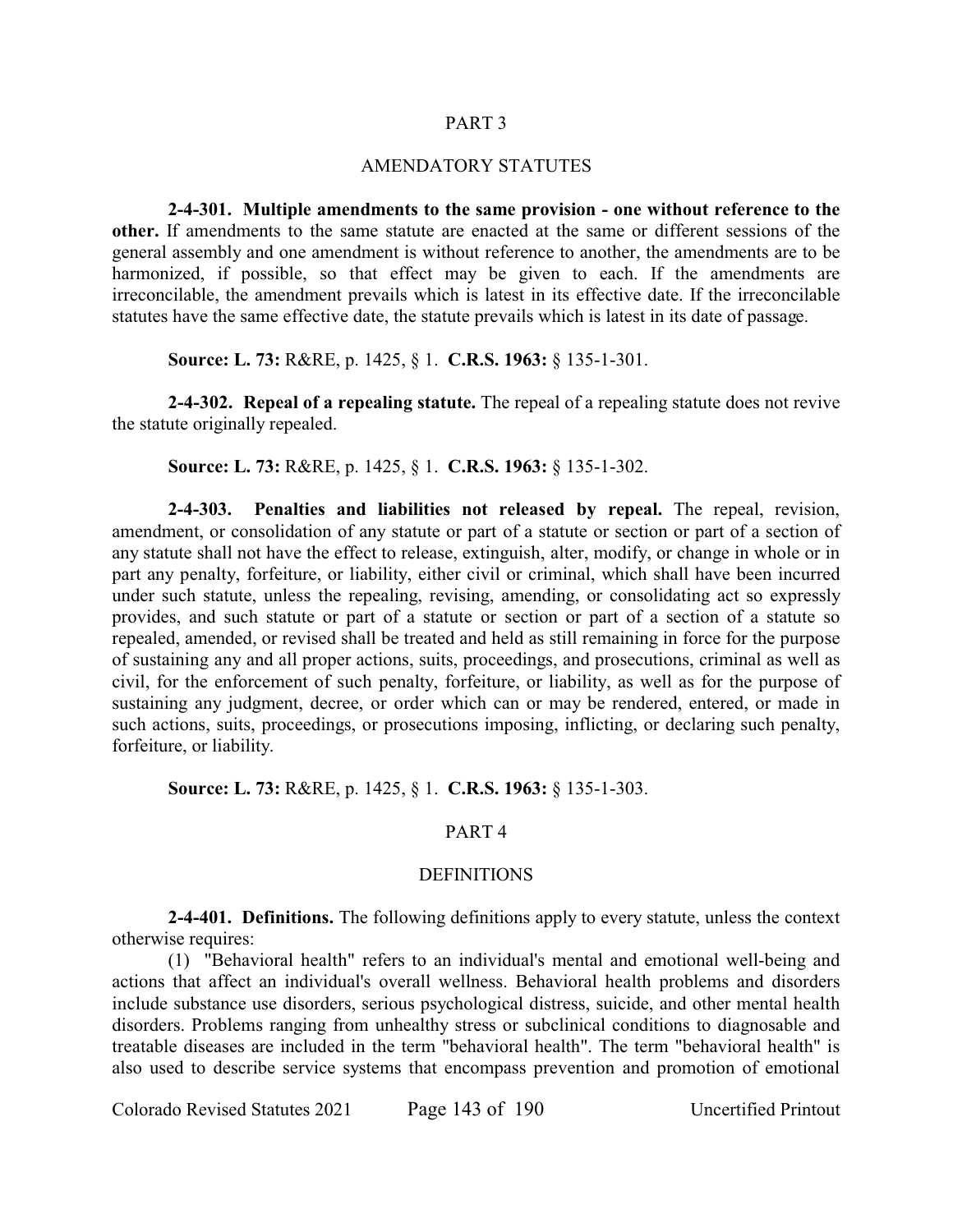health, prevention and treatment services for mental health and substance use disorders, and recovery support.

(1.1) "Child" includes child by adoption.

(1.3) "Civil union" means a relationship established by two eligible persons pursuant to the requirements of article 15 of title 14, C.R.S., that entitles them to receive the benefits and protections and be subject to the responsibilities of spouses.

(1.4) "Civil union certificate" means a document that certifies that the persons named in the certificate have established a civil union in this state in compliance with the provisions of article 15 of title 14, C.R.S.

(1.5) "Contraceptive" or "contraception" means a medically acceptable drug, device, or procedure used to prevent pregnancy.

(2) "Court" means a court of record.

(2.5) Repealed.

(3) "Executor" includes administrator and "administrator" includes executor.

(3.2) "Felony" includes a drug felony described in article 18 of title 18.

(3.4) "Gender expression" means an individual's way of reflecting and expressing the individual's gender to the outside world, typically demonstrated through appearance, dress, and behavior.

(3.5) "Gender identity" means an individual's innate sense of the individual's own gender, which may or may not correspond with the individual's sex assigned at birth.

(3.6) "Final disposition" means the disposition of human remains by entombment, burial, cremation, natural reduction, or removal from the state.

(3.7) "Immediate family member" means a person who is related by blood, marriage, civil union, or adoption.

(4) "Issue", as applied to the descent of estate, includes all the lawful, lineal descendants of the ancestor.

(5) "Land", "lands", or "real estate" includes lands, tenements, and hereditaments, and all rights thereto and all interests therein.

(6) "Minor" means any person who has not attained the age of twenty-one years. No construction of this subsection (6) shall supersede the express language of any statute.

(6.3) "Misdemeanor" includes a drug misdemeanor described in article 18 of title 18, C.R.S.

(6.5) (a) "Must" means that a person or thing is required to meet a condition for a consequence to apply. "Must" does not mean that a person has a duty.

(b) This subsection (6.5):

(I) Is not intended to alter the interpretation of a statute enacted before August 7, 2013; and

(II) Applies to statutes enacted on or after August 7, 2013, but only with regard to language that appears in small capital font in the session laws published pursuant to section 24- 70-223, C.R.S.

(6.9) "Natural reduction" or "naturally reduce" means the contained, accelerated conversion of human remains to soil.

(7) "Oath" includes affirmation, and "swear" includes affirm.

(7.5) "Partner in a civil union" or "party to a civil union" means a person who has entered into a civil union in accordance with the requirements of article 15 of title 14, C.R.S.

Colorado Revised Statutes 2021 Page 144 of 190 Uncertified Printout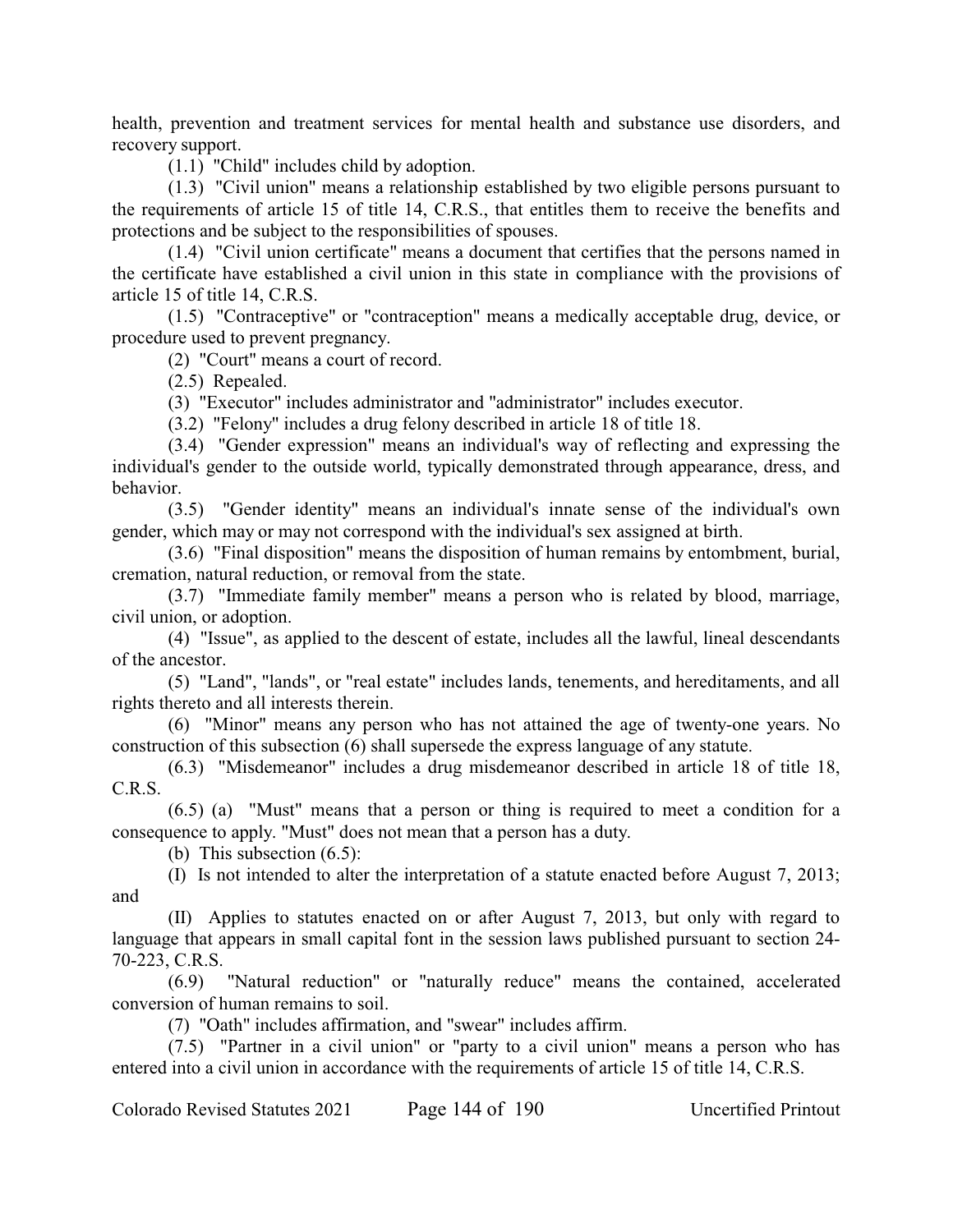(8) "Person" means any individual, corporation, government or governmental subdivision or agency, business trust, estate, trust, limited liability company, partnership, association, or other legal entity.

(8.5) Repealed.

(9) "Personal representative" includes executor, administrator, conservator, or guardian.

(9.5) "Petty offense" includes a drug petty offense described in article 18 of title 18, C.R.S.

(10) "Population" means that shown by the most recent regular or special federal census.

(11) "Property" means both real and personal property.

(12) "Registered mail" includes certified mail.

(13) "Rule" includes regulation.

(13.5) "Sexual orientation" means an individual's identity, or another individual's perception thereof, in relation to the gender or genders to which the individual is sexually or emotionally attracted and the behavior or social affiliation that may result from the attraction.

(13.7) (a) "Shall" means that a person has a duty.

(b) This subsection (13.7):

(I) Is not intended to alter the interpretation of a statute enacted before August 7, 2013; and

(II) Applies to statutes enacted on or after August 7, 2013, but only with regard to language that appears in small capital font in the session laws published pursuant to section 24- 70-223, C.R.S.

(14) "State", when applied to a part of the United States, includes any state, district, commonwealth, territory, insular possession thereof, and any area subject to the legislative authority of the United States of America.

(15) "United States" includes all states, the District of Columbia, and the territories, commonwealths, and possessions of the United States.

(16) "Will" includes a codicil.

(17) "Written" or "in writing" includes any representation of words, letters, symbols, or figures; but this provision does not affect any law relating to signatures.

**Source: L. 73:** R&RE, p. 1426, § 1. **C.R.S. 1963:** § 135-1-401. **L. 80:** (2.5) added, p. 751, § 1. **L. 90:** (8) amended, p. 444, § 2, effective April 18. **L. 2008:** (13.5) added, p. 1598, § 9, effective May 29. **L. 2009:** (1.5) added, (SB 09-225), ch. 126, p. 546, § 1, effective August 5. **L. 2013:** (1.3), (1.4), (3.7), and (7.5) added, (SB 13-011), ch. 49, p. 157, § 5, effective May 1; (6.5) and (13.7) added, (HB 13-1029), ch. 8, p. 21, § 2, effective August 7; (3.5) added, (SB 13-250), ch. 333, p. 1942, § 65, effective October 1. **L. 2014:** (6.7) and (8.5) added, (SB 14-163), ch. 391, p. 1968, § 1, effective June 6. **L. 2015:** (8.5) repealed and (9.5) added, (SB 15-264), ch. 259, p. 940, § 3, effective August 5. **L. 2017:** (1) amended and (1.1) added, (SB 17-242), ch. 263, p. 1250, § 2, effective May 25. **L. 2021:** (3.6) and (6.9) added, (SB 21-006), ch. 123, p. 488, § 1, effective September 7;  $(3.2)$  and  $(3.4)$  added and  $(3.5)$  and  $(13.5)$  amended,  $(HB 21-1108)$ , ch. 156, p. 889, § 9, effective September 7.

**Editor's note:** (1) Subsection (2.5) provided for the repeal of subsection (2.5), effective July 1, 1987. (See L. 80, p. 751.)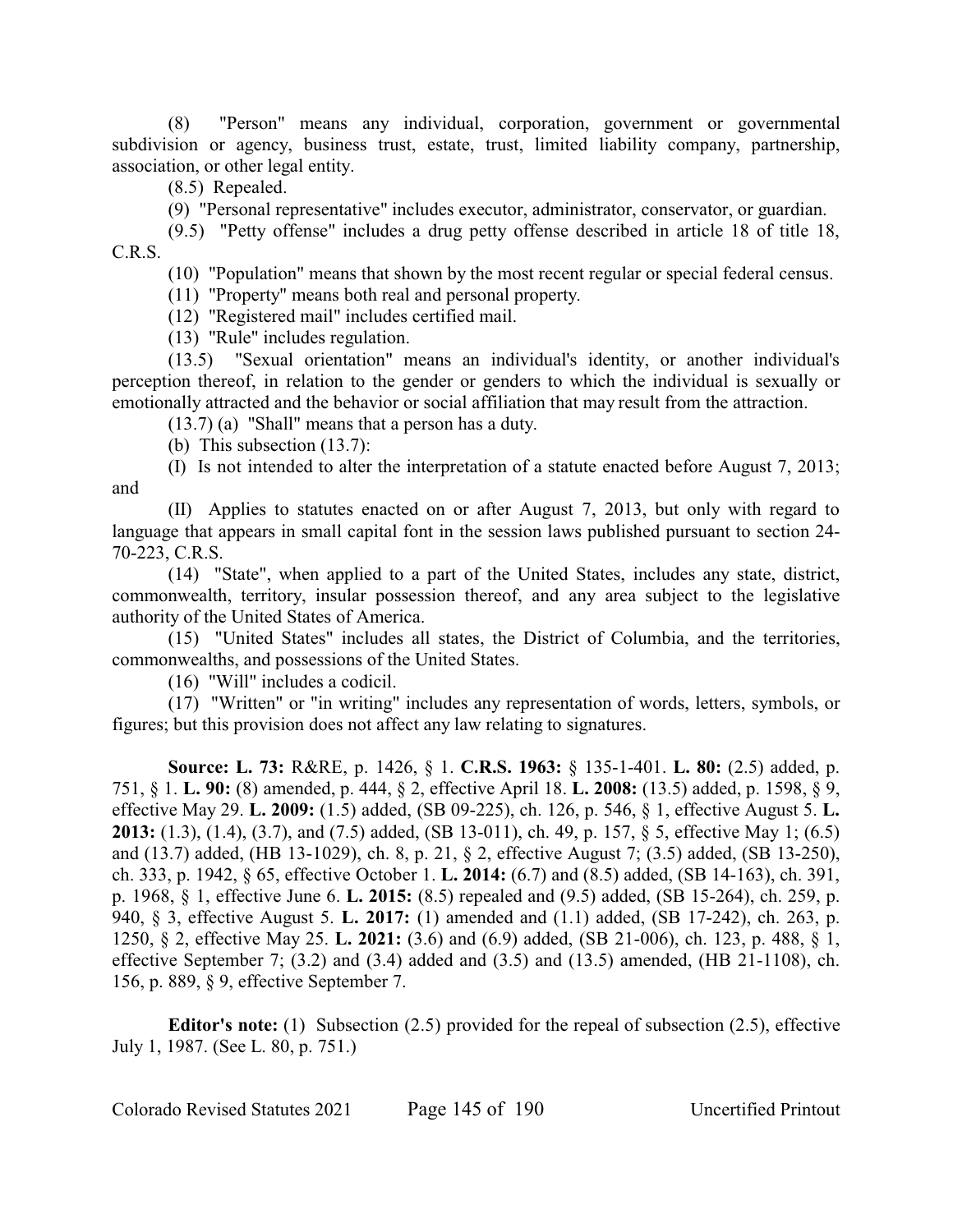(2) Subsection (6.3) was added as subsection (6.7) in SB 14-163 but was renumbered on revision in 2020 to place defined terms in alphabetical order.

(3) Section 31 of chapter 123 (SB 21-006), Session Laws of Colorado 2021, provides that the act adding subsections (3.6) and (6.9) applies to final dispositions of human remains or human fetuses on or after September 7, 2021.

**Cross references:** (1) For other statutes having age qualifications that differ from that set out in the definition of "minor", see selection for jury service, § 13-71-105; liability for damages, § 13-21-107; contracts and agreements, article 22 of title 13; the "Colorado Probate Code", § 15-10-201 (32).

(2) For the legislative declaration contained in the 2008 act enacting subsection (13.5), see section 1 of chapter 341, Session Laws of Colorado 2008.

(3) For the legislative declaration in the 2013 act adding subsections (6.5) and (13.7), see section 1 of chapter 8, Session Laws of Colorado 2013.

(4) For the legislative declaration in SB 17-242, see section 1 of chapter 263, Session Laws of Colorado 2017.

(5) For the legislative declaration in HB 21-1108, see section 1 of chapter 156, Session Laws of Colorado 2021.

**2-4-402. Colorado Revised Statutes.** Colorado Revised Statutes may be abbreviated and cited as "C.R.S.".

**Source: L. 73:** R&RE, p. 1426, § 1. **C.R.S. 1963:** § 135-1-402. **L. 83:** Entire section amended, p. 377, § 1, effective July 1.

### **ARTICLE 5**

#### Colorado Revised Statutes

**Law reviews:** For article, "The Colorado Revised Statutes: A Glimpse at the State's Obligation - Past, Present, and Future", see 26 Colo. Law. 97 (June 1997); for article, "Understanding Colorado Statutory Source Notes", see 42 Colo. Law. 39 (Jan. 2013); for article, "Researching Legislative History", see 44 Colo. Law. 33 (March 2015).

**2-5-101. Compilation of Colorado Revised Statutes.** (1) The revisor of statutes, referred to in this article as the "revisor", under the supervision and direction of the committee on legal services, referred to in this article as the "committee", shall compile, edit, arrange, and prepare for publication all laws of the state of Colorado of a general and permanent nature.

(2) The statutes shall be arranged and collated into such code titles, articles, and sections, and under such a numbering system as the committee approves and directs. The committee shall designate the number of volumes to comprise a set of the statutes for purposes of this arrangement and collating.

(3) The compilation of statutory laws and nonstatutory material provided for in this article, originally entitled "Colorado Revised Statutes 1973" and cited as "C.R.S. 1973", shall, on and after July 1, 1983, be entitled "Colorado Revised Statutes" and may be cited as "C.R.S.".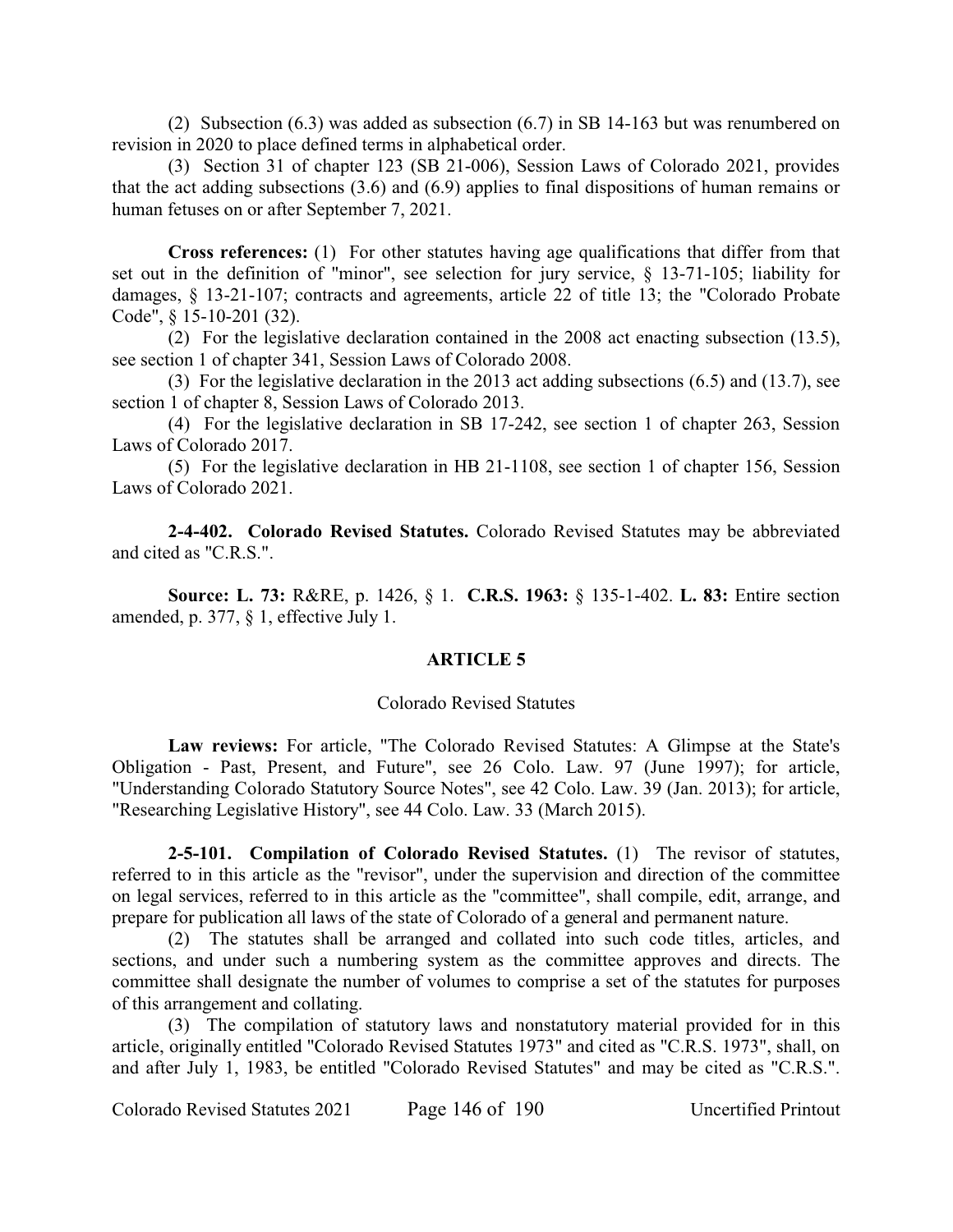Reference to individual sections of the statutes shall be cited substantially in the following manner: "Section 1-1-101, C.R.S.". Unless the context otherwise requires, any reference to Colorado Revised Statutes 1973 or to C.R.S. 1973 shall be deemed to refer to Colorado Revised Statutes or to C.R.S.

**Source: L. 70:** p. 364, § 1. **C.R.S. 1963:** § 135-6-1. **L. 83:** (1) and (3) amended, p. 377, § 2, effective July 1.

**2-5-102. Inclusions - nonstatutory.** (1) At the end of each section of the statutes, the revisor shall include:

(a) Reference to the statutory history of the section;

(b) Annotations of state and federal court decisions construing, applying, or relating to the subject matter of the section; and

(c) Such editorial notes, cross references, and other matter as the committee considers desirable or advantageous.

(2) The revisor shall prepare for publication with Colorado Revised Statutes:

(a) The declaration of independence;

(b) The constitutions of the United States and state of Colorado;

(c) The enabling act admitting Colorado into the union; and

(d) The rules of civil and criminal procedure and such other rules as the supreme court of Colorado may adopt.

(3) The revisor shall also prepare for publication with Colorado Revised Statutes a complete subject index and comparative disposition tables or cross reference indices relating sections of the original 1973 compilation to prior compilations and session laws.

(4) The revisor of statutes shall include in the publication of the "Uniform Commercial Code", as nonstatutory matter, a complete index to the code and, following each section of the code, the session law source of that section and a specific designation of differences in text, if any, between that section and the version of that section in the official text of the "Uniform Commercial Code" issued by the American law institute and the national conference of commissioners on uniform state laws upon which that article of the "Uniform Commercial Code" as enacted in Colorado was based. In addition, the revisor of statutes shall include after each section the full text of the official comment to that section in that version of the article in the official text in effect at the time of the enactment of that version of that article in Colorado, and by the Colorado comments of the revisor of statutes. The inclusion of said nonstatutory matter is only for the purpose of information, and no inference or presumption of legislative intent shall be drawn therefrom.

(5) In order that said "Uniform Commercial Code" shall be, at all times and in all respects, as uniform as possible with the "Uniform Commercial Code" of other states, the order and arrangement of articles, sections, and subsections of said code, the numbering and lettering system of said articles, sections, and subsections, the titles or headings of said articles, sections, or subsections, and the wording, punctuation, capitalization, and sentence and paragraph structure of said code and any amendments thereto, as enacted by the general assembly, shall be preserved and maintained as far as possible without change; except that the revisor of statutes and the committee on legal services shall review said code and revise the same for the correction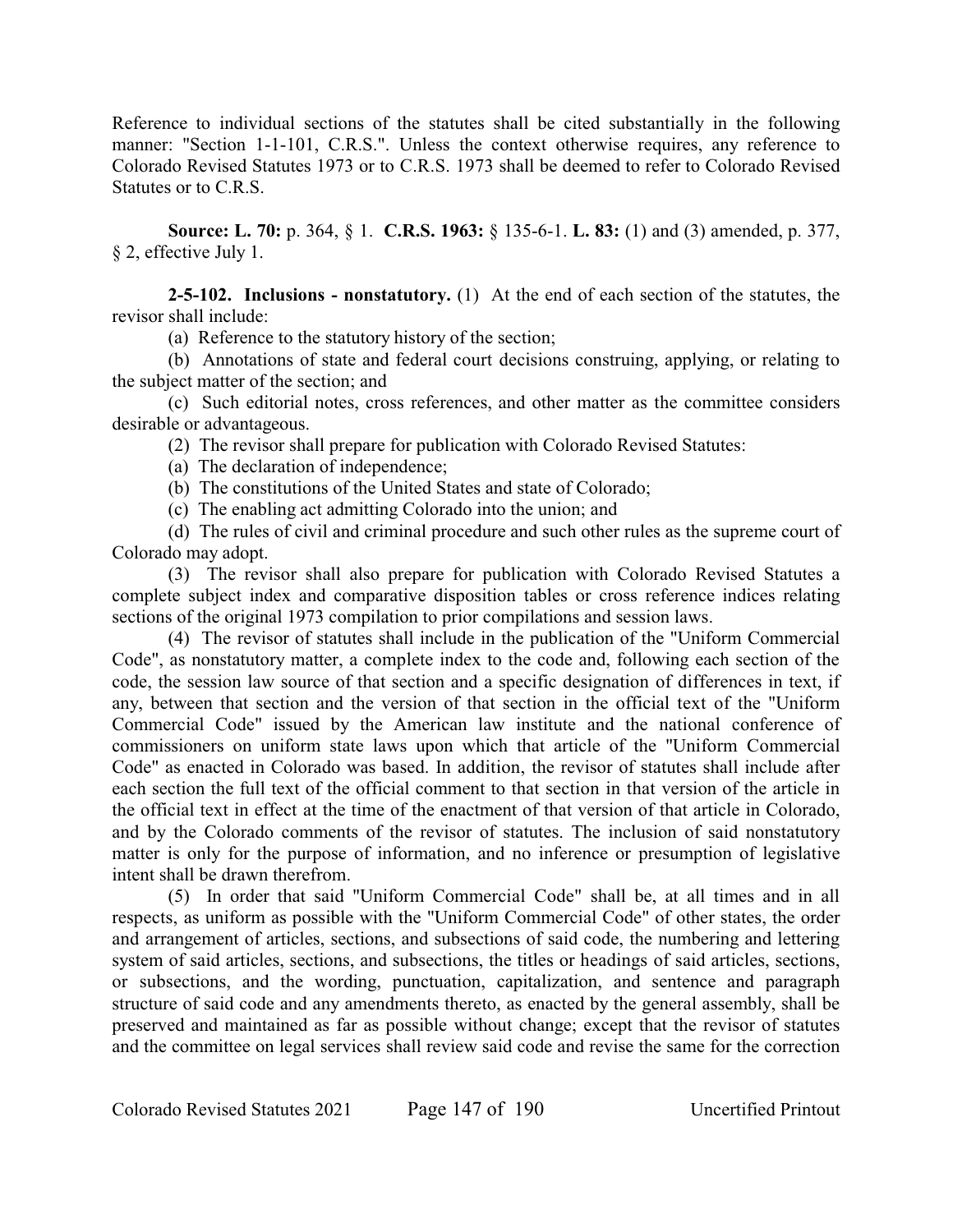of errors needed and present said code, with the correction of such errors, to the general assembly for reenactment with other statutes of a general and permanent nature.

(6) There shall be included in the publication of the "Colorado Uniform Limited Partnership Act of 1981", as nonstatutory matter, following each section of the article, the full text of the official comments to that section contained in the official volume containing the 1976 official text of the "Revised Uniform Limited Partnership Act" issued by the national conference of commissioners on uniform state laws, with any changes in the official comments or Colorado comments to correspond to Colorado changes in the uniform act. The comments shall be prepared by the revisor of statutes and approved for publication by the committee on legal services.

(7) There shall be included in the publication of the "Colorado Uniform Fraudulent Transfer Act", as nonstatutory matter, following each section of the article, the full text of the official comments to that section contained in the official volume containing the 1984 official text of the "Uniform Fraudulent Transfer Act" issued by the national conference of commissioners on uniform state laws, with any changes in the official comments or Colorado comments to correspond to Colorado changes in the uniform act. The comments shall be prepared by the revisor of statutes and approved for publication by the committee on legal services.

(8) There may be included in the publication of the amendments to article 10 of title 15, Colorado Revised Statutes, and to the revised parts 1 through 9 of article 11 of title 15, Colorado Revised Statutes, as nonstatutory matter, following each section of articles 10 and 11 of title 15, the full text of the official comments to that section contained in the official volume containing the official text of the "Uniform Probate Code - Article II" issued by the national conference of commissioners on uniform state laws, with any changes in the official comments or Colorado comments to correspond to Colorado changes in the uniform act. The comments shall be prepared by the revisor of statutes and approved for publication by the committee on legal services.

(9) There shall be included in the publication of the "Colorado Water for the 21st Century Act", as nonstatutory matter, following section 37-75-105, C.R.S., the full text of the interbasin compact charter as submitted to the general assembly on April 6, 2006, by the interbasin compact committee.

(10) There shall be included in the publication of the "Uniform Power of Attorney Act", as nonstatutory matter, following each section of the act, the full text of the official comments to that section contained in the official volume containing the 2006 official text of the "Uniform Power of Attorney Act" issued by the national conference of commissioners on uniform state laws, with any changes in the official comments or Colorado comments to correspond to Colorado changes in the uniform act. The comments shall be prepared by the revisor of statutes and approved for publication by the committee on legal services.

(11) There shall be included in the publication of the "Colorado Probate Code" as nonstatutory matter, following each amended or added section, the full text of the official comments to that section contained in the 2008 official text of "Amendments to Uniform Probate Code" issued by the national conference of commissioners on uniform state laws, with any changes in the official comments to correspond to Colorado changes in the "Uniform Probate Code". The comments shall be prepared by the revisor of statutes and approved for publication by the committee on legal services.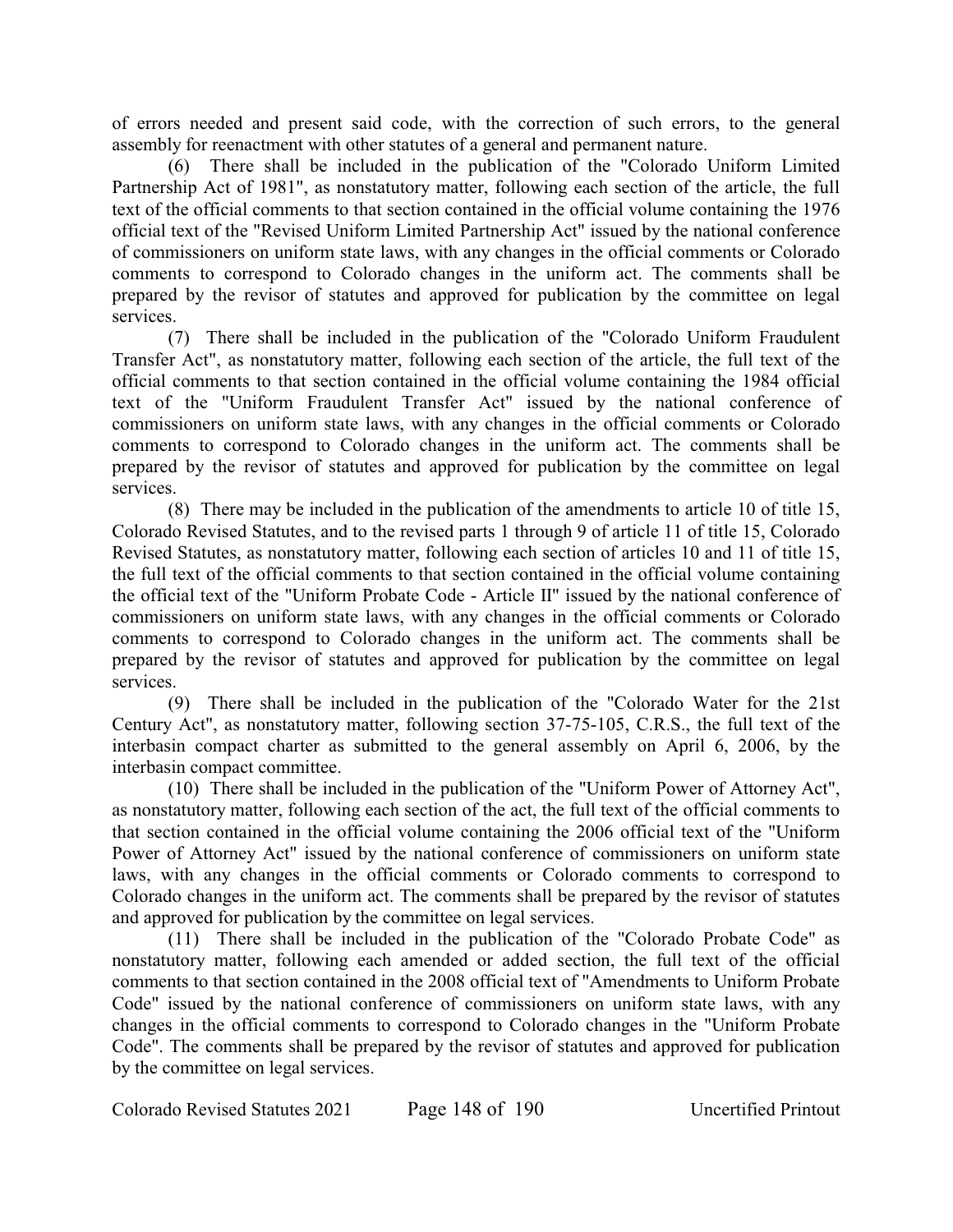(12) There shall be included in the publication of the "Uniform Electronic Legal Material Act" as nonstatutory matter, following each amended or added section, the full text of the official comments to that section contained in the 2011 official text of the "Uniform Electronic Legal Material Act" issued by the national conference of commissioners on uniform state laws, with any changes in the official comments to correspond to Colorado changes in the "Uniform Electronic Legal Material Act". The comments shall be prepared by the revisor of statutes and approved for publication by the committee on legal services.

(13) The revisor of statutes shall include in the publication of the "Uniform Interstate Family Support Act" as nonstatutory matter, following each amended or added section, the full text of the official comments to that section contained in the 2008 official text of the "Uniform Interstate Family Support Act" issued by the national conference of commissioners on uniform state laws, with any changes in the official comments to correspond to Colorado changes in the "Uniform Interstate Family Support Act". The comments shall be prepared by the revisor of statutes and approved for publication by the committee on legal services.

**Source: L. 70:** p. 364, § 1. **C.R.S. 1963:** § 135-6-2. **L. 74:** (4) and (5) added, p. 420, § 71, effective April 11. **L. 77:** (4) amended, p. 311, § 1, effective January 1. **L. 81:** (6) added, p. 453, § 4, effective November 1. **L. 83:** IP(2) and (3) amended, p. 378, § 3, effective July 1. **L. 91:** (7) added, p. 1690, § 4, effective July 1. **L. 94:** (8) added, p. 1039, § 15, effective July 1, 1995. **L. 2006:** (9) added, p. 1282, § 2, effective May 26. **L. 2009:** (10) added, (HB 09-1198), ch. 106, p. 424, § 12, effective January 1, 2010. **L. 2010:** (11) added, (SB 10-199), ch. 374, p. 1747, § 1, effective July 1. **L. 2012:** (12) added, (HB 12-1209), ch. 138, p. 504, § 2, effective August 8; (4) amended, (HB 12-1262), ch. 170, p. 609, § 17, effective July 1, 2013. **L. 2015:** (13) added, (HB 15-1198), ch. 173, p. 568, § 34, effective July 1.

**Cross references:** For the "Uniform Commercial Code", see title 4; for the "Colorado Uniform Limited Partnership Act of 1981", see article 62 of title 7; for the "Colorado Uniform Fraudulent Transfer Act", see article 8 of title 38; for the "Uniform Power of Attorney Act", see part 7 of article 14 of title 15; for the "Colorado Probate Code", see articles 10 to 17 of title 15; for the "Uniform Electronic Legal Material Act", see article 71.5 of title 24; for the "Uniform Interstate Family Support Act", see article 5 of title 14.

**2-5-103. Preparation of Colorado Revised Statutes.** (1) In compiling, editing, arranging, and preparing the statutes, the revisor, under the supervision and direction of the committee, shall:

(a) Adopt a uniform system of punctuation, capitalization, and wording;

- (b) Eliminate all obsolete and redundant wording of laws;
- (c) Correct obvious errors and inconsistencies;

(d) Correct inaccurate references to the titles of officers, departments, or other agencies of the state and to other statutes, and make such other name changes as are necessary to be consistent with the law currently in effect;

(e) Eliminate any duplications in law and any laws repealed directly or by implication; and

(f) Clarify existing laws, modernize terminology, and make such other nonsubstantive changes as the committee considers proper.

Colorado Revised Statutes 2021 Page 149 of 190 Uncertified Printout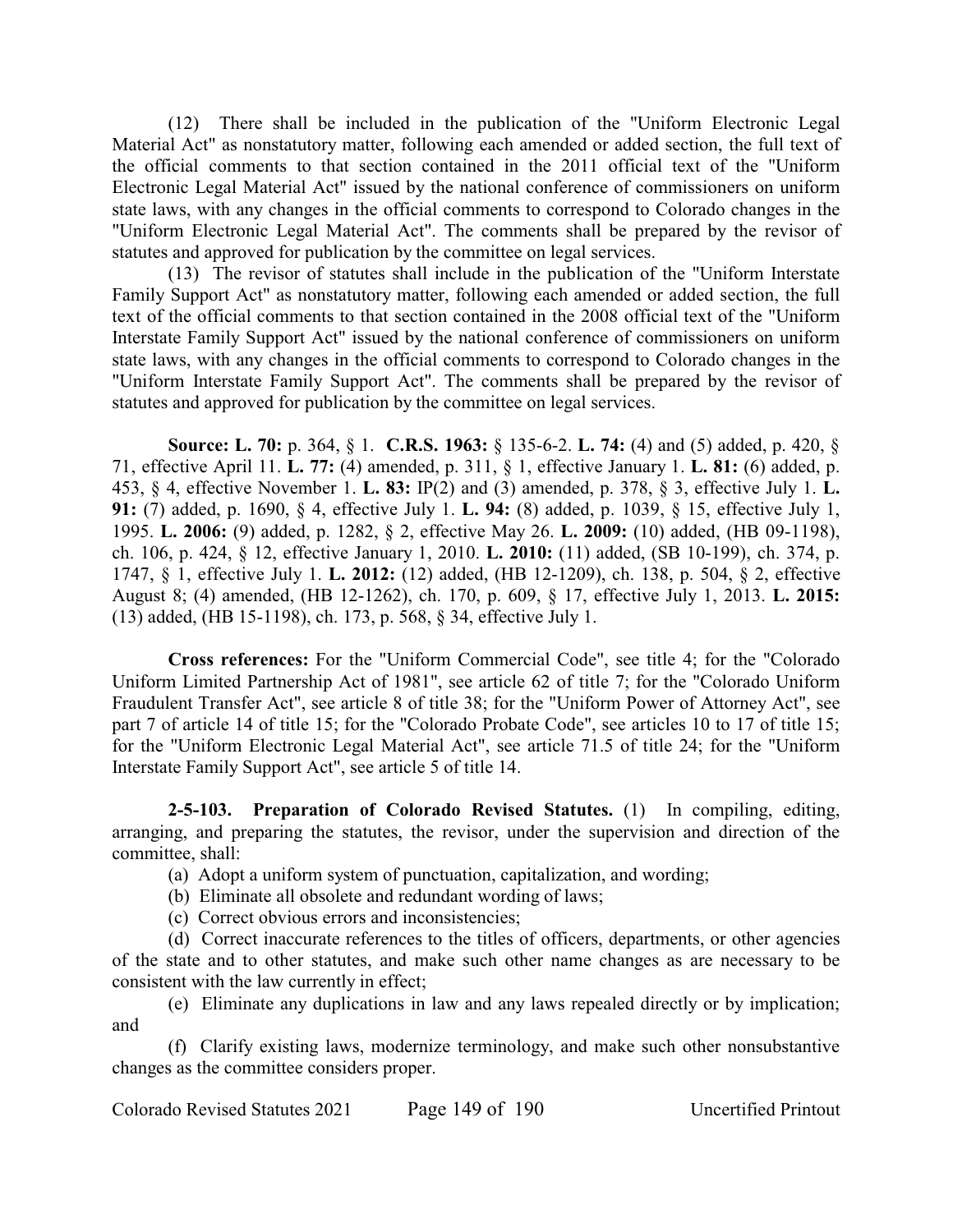(2) The revisor shall make no change in the substance of any statute but may make such changes in arrangement and terminology as will, in the judgment of the committee, improve the style and clarity of the laws, yet preserve the intent, effect, and meaning of each statutory provision.

(3) The revisor, with the approval of the committee, may employ such additional professional and clerical staff, within limits of appropriations, as may be necessary for the preparation and publication of the statutes under this article. In addition, the committee may obtain, by contract, such technical and professional assistance as it deems advisable for the efficient and accurate preparation and publication of such statutes, including but not limited to preparation of annotations and indices.

**Source: L. 70:** p. 365, § 1. **C.R.S. 1963:** § 135-6-3. **L. 96:** (3) amended, p. 1345, § 2, effective June 1.

**Cross references:** For editorial work in the office of revisor of statutes, see § 2-3-703; for legislative construction not based on editorial matters, see  $\S$  2-5-113 (4).

**2-5-104. Revisor's bill.** The revisor, under the supervision and direction of the committee, shall prepare and submit annually one or more bills containing such amendments or repeals of obsolete, inoperative, imperfect, obscure, or doubtful laws as he considers necessary to improve the clarity and certainty of the statutes as provided in section 2-5-103.

**Source: L. 70:** p. 365, § 1. **C.R.S. 1963:** § 135-6-4. **L. 77:** Entire section R&RE, p. 265, § 1, effective June 1.

**2-5-105. Publication contract - legislative declaration.** (1) (a) Consistent with the requirement of section 8 of article XVIII of the state constitution that the general assembly provide for the publication of the laws passed at each session, the state acknowledges its obligation to provide official sets of statutes that are reasonably priced, accurate, and easy to use. In fulfillment of this obligation, the general assembly provides for distribution of statutes to state and local government agencies and the courts, without charge, in accordance with section 2-5- 116 and provides for sale of statutes to the public in accordance with sections 2-5-111 and 2-5- 118.

(b) The general assembly hereby finds and declares that:

(I) This section is enacted to assure that the obligation set forth in paragraph (a) of this subsection (1) is met consistent with the requirements of section 29 of article V of the state constitution governing the printing, binding, and distribution of the laws;

(II) An official, softbound, fully annotated set of statutes that is republished in its entirety annually and that is prepared under the supervision and direction of the committee on legal services of the general assembly meets that obligation; and

(III) On and after January 1, 1997, annual, softbound, official statutes shall be printed as a continuation of the original enactment of the Colorado Revised Statutes printed in accordance with the provisions of this article.

(2) On and after January 1, 1997, the work of the printing, binding, and packaging of softbound volumes and publications ancillary to Colorado Revised Statutes, originally entitled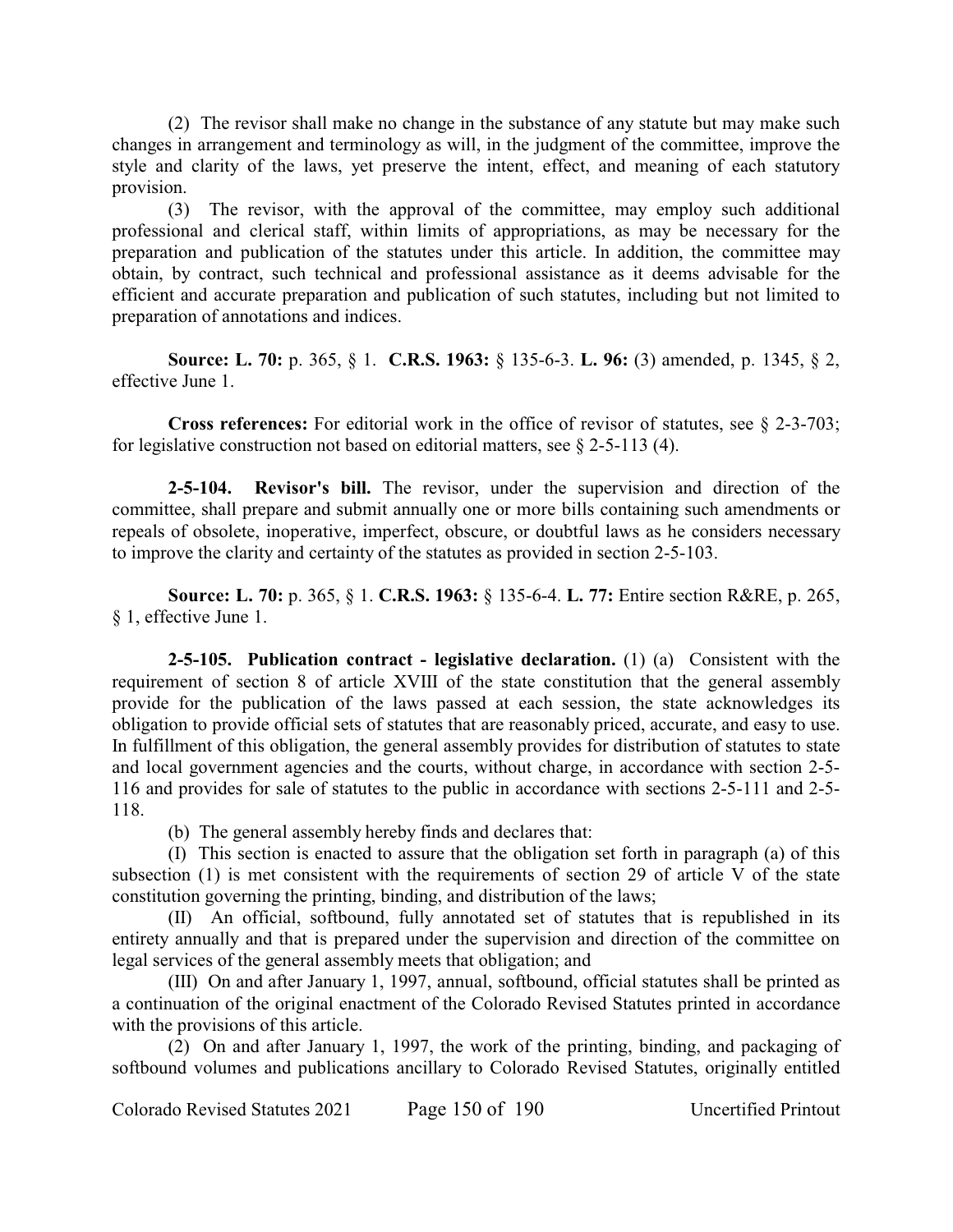Colorado Revised Statutes 1973, and other similar operations precedent to the distribution thereof when published shall be performed pursuant to a contract or contracts bid and entered into in the manner directed by the committee on legal services in accordance with this section. Such contract or contracts shall be bid by employing standard bidding practices including, but not limited to, the use of requests for information, requests for proposals, or any other standard vendor selection practices determined by the committee to be best suited to selecting an appropriate printing contractor. The executive director of the department of personnel shall provide such technical advice and assistance regarding bidding procedures as deemed necessary by the committee.

(3) (a) It is the intent of the general assembly that the work of printing, binding, and packaging of softbound volumes and publications ancillary to Colorado Revised Statutes be submitted to bid and any contract or contracts be awarded by the committee on legal services at least one year prior to the expiration of the current printing contract on December 31, 1997. However, if the committee determines that a further extension of the current contract would facilitate preparation of Colorado Revised Statutes in a new format and that such an extension would be in the public interest, the committee may extend such contract for an additional period not to exceed five years. The committee shall determine whether such an extension should be granted and, subject to the five-year limitation, the duration of any extension. Subsequent contracts for the work of printing, binding, packaging, and distribution shall be rebid at the direction of the committee on legal services prior to the expiration of a contract or, if an extension is granted, prior to the expiration of the extension period. Subsequent contracts shall be awarded at least six months prior to the expiration of a prior contract or extension period. The committee shall assure that the work is rebid at least every ten years. Such contract or contracts shall be awarded to the lowest responsible bidder or bidders and the determination thereof by the committee shall be final.

(b) The terms and conditions of any contract shall be determined by the committee on legal services, subject to the following:

(I) The term of any contract shall not exceed five years; however, the committee on legal services may extend the term of any such contract for one additional period of not more than five years if it finds that such an extension would be in the public interest; and

(II) Any contract shall contain adequate procedures to allow for verification of actual costs of printing.

(c) The methods and terms of sale of Colorado Revised Statutes to the public shall be included in the contract as an alternative provision as provided for in section 2-5-111.

(d) The committee on legal services may authorize such enhancements to or improvements in Colorado Revised Statutes as the committee deems appropriate.

(e) In the award of said contract or contracts, the committee on legal services shall take into consideration the policies set forth in the "Unfair Practices Act", article 2 of title 6, C.R.S.

(f) In determining the lowest responsible bidder in the award of said contract or contracts or in determining whether to extend any such contract as provided for in paragraph (b) of this subsection (3), the committee on legal services shall take into consideration the economic, fiscal, and tax impacts of the award or extension on the state of Colorado, its citizens, and its businesses. The information must be provided in writing and shall be verifiable by legal services staff.

(4) (Deleted by amendment, L. 93, p. 548, § 1, effective April 29, 1993.)

Colorado Revised Statutes 2021 Page 151 of 190 Uncertified Printout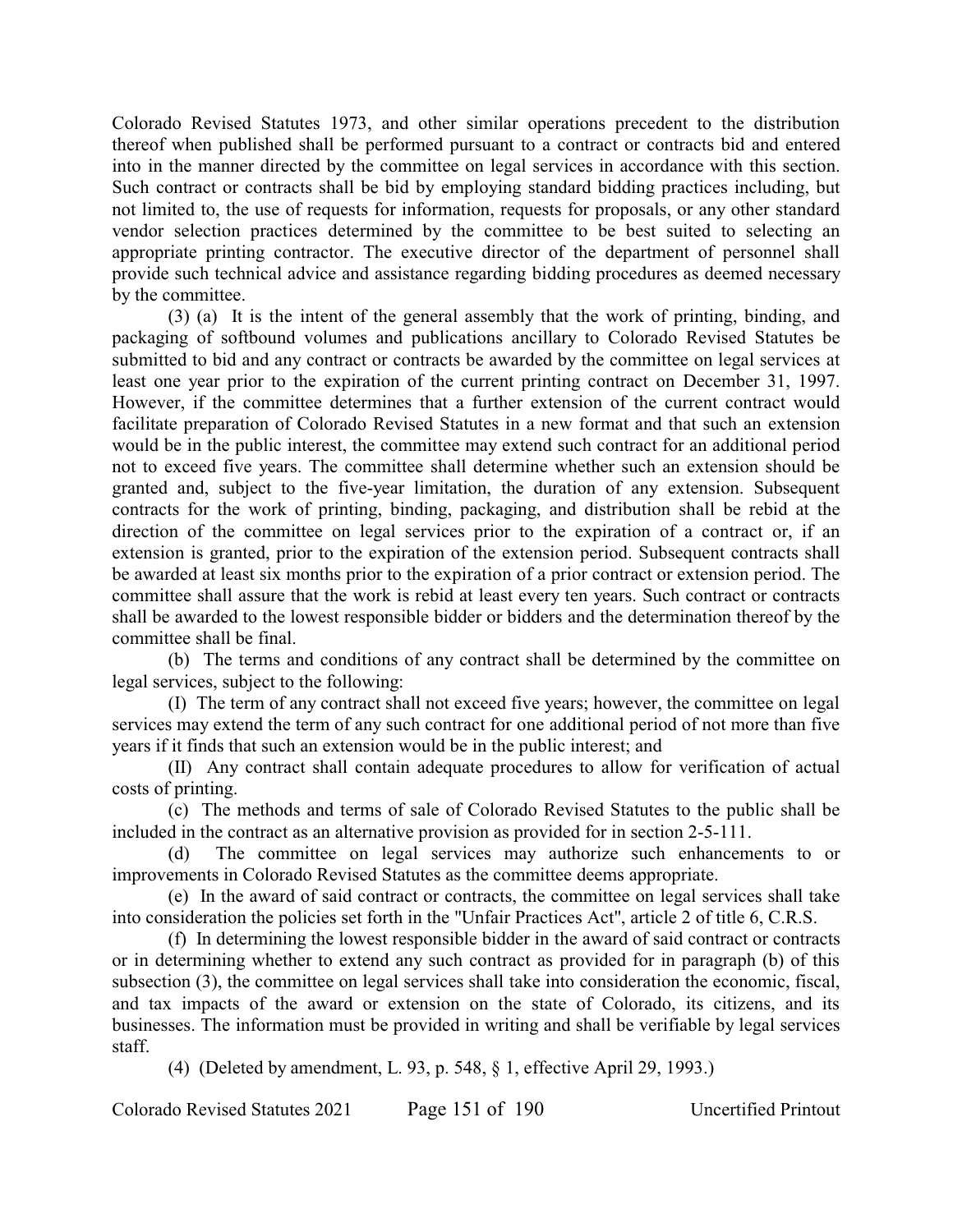**Source: L. 70:** p. 366, § 1. **C.R.S. 1963:** § 135-6-5. **L. 71:** p. 1241, § 1. **L. 81:** Entire section amended, p. 1290, § 10, effective January 1, 1982. **L. 83:** Entire section amended, p. 378, § 4, effective July 1. **L. 91:** Entire section amended, p. 1902, § 1, effective May 24. **L. 93:** Entire section amended, p. 548, § 1, effective April 29. **L. 96:** Entire section amended and (2) amended, pp. 1345, 1512, §§ 3, 36, effective June 1.

**2-5-105.5. Publication - paper specification.** (1) A contract or extension of contract entered into after May 25, 2017, to publish or print the Colorado Revised Statutes pursuant to section 2-5-105 must specify that the paper used must meet the alkaline reserve minimum requirements and acidity levels for uncoated paper established by the American national standards institute and the national information standards organization (ANSI/NISO Z39.48- 1992 (R2009)).

(2) This provision does not affect any contract that is in effect on January 1, 2017.

**Source: L. 90:** Entire section added, p. 1260, § 1, effective July 1, 1991. **L. 2017:** Entire section amended, (SB 17-293), ch. 257, p. 1075, § 1, effective May 25.

## **2-5-106. Bid and contract forms, guarantee, bonds. (Repealed)**

**Source: L. 70:** p. 366, § 1. **C.R.S. 1963:** § 135-6-6. **L. 81:** (2) amended, p. 1290, § 11, effective January 1, 1982. **L. 83:** Entire section repealed, p. 382, § 17, effective July 1.

## **2-5-107. Notification of bidders. (Repealed)**

**Source: L. 70:** p. 366, § 1. **C.R.S. 1963:** § 135-6-7. **L. 81:** Entire section amended, p. 1290, § 12, effective January 1, 1982. **L. 83:** Entire section repealed, p. 382, § 17, effective July 1.

## **2-5-108. Contents of forms. (Repealed)**

**Source: L. 70:** p. 367, § 1. **C.R.S. 1963:** § 135-6-8. **L. 83:** Entire section repealed, p. 382, § 17, effective July 1.

**2-5-109. Contract approval and execution.** Any publication contract entered into pursuant to section 2-5-105 and all proceedings included therein shall be approved by the attorney general as to legality and by the controller, acting as the designee of the governor, and executed by the chairman of the committee for and in behalf of the state.

**Source: L. 70:** p. 367, § 1. **C.R.S. 1963:** § 135-6-9. **L. 81:** Entire section amended, p. 1290, § 13, effective January 1, 1982. **L. 83:** Entire section amended, p. 378, § 5, effective July 1. **L. 91:** Entire section amended, p. 1904, § 2, effective May 24.

# **2-5-110. Cost, alternative specifications. (Repealed)**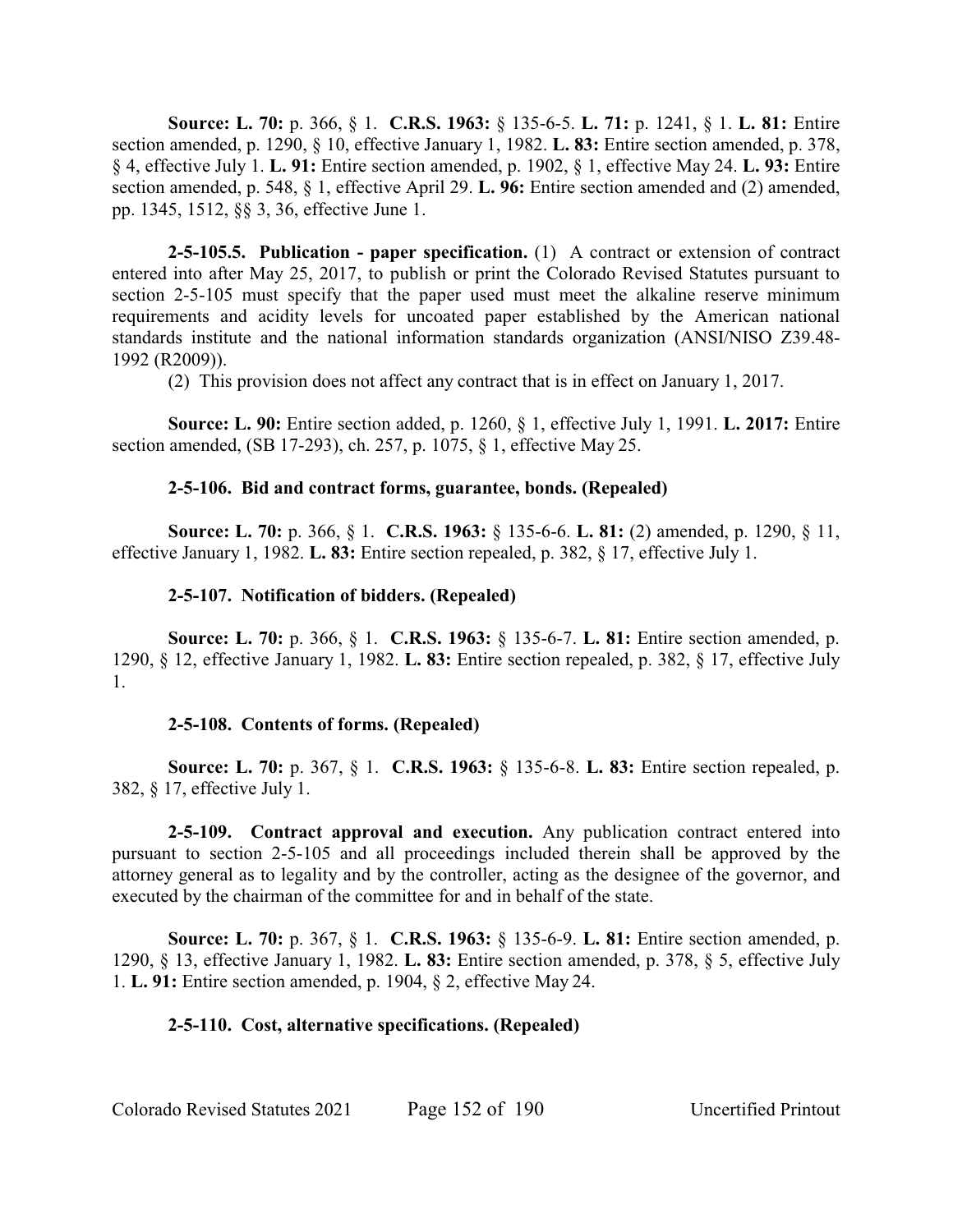**Source: L. 70:** p. 367, § 1. **C.R.S. 1963:** § 135-6-10. **L. 83:** Entire section repealed, p. 382, § 17, effective July 1.

**2-5-111. Sale price to public.** The methods and terms of sale of Colorado Revised Statutes, and ancillary publications thereto, to the public shall be included by the committee as an alternative specification and bid, and as a part of a contract let by bids authorized by this article.

**Source: L. 70:** p. 367, § 1. **C.R.S. 1963:** § 135-6-11. **L. 83:** Entire section amended, p. 378, § 6, effective July 1. **L. 91:** Entire section amended, p. 1904, § 3, effective **L. 96:** Entire section amended, p. 1347, § 4, effective June 1.

## **2-5-112. Report to the 1974 session of the general assembly. (Repealed)**

**Source: L. 70:** p. 367, § 1. **C.R.S. 1963:** § 135-6-12. **L. 83:** Entire section repealed, p. 382, § 17, effective July 1.

**2-5-113. Effect of enactment of Colorado Revised Statutes 1973 - legislative construction not based on editorial matters.** (1) Colorado Revised Statutes 1973 was enacted as a repeal and reenactment of Colorado Revised Statutes 1963 and the supplements thereto, as provided for in section 2-5-122, as said section existed upon its repeal.

(2) The effect of the enactment of the Colorado Revised Statutes 1973, as of its effective and operative date, shall be:

(a) To repeal all statutes and parts of statutes of a general and permanent nature not contained in the Colorado Revised Statutes 1973;

(b) To revive no law repealed or superseded before the effective and operative date of the Colorado Revised Statutes 1973;

(c) To affect no act done, right accrued, or obligation incurred or imposed by law prior to that effective and operative date;

(d) Neither to abate nor otherwise affect any action, suit, or proceeding pending on such effective and operative date;

(e) To affect no penalty or forfeiture incurred before such effective and operative date, except that where a punishment, penalty, or forfeiture is mitigated by any provision of the Colorado Revised Statutes 1973, that mitigating provision shall apply to any judgment pronounced after that effective and operative date; and

(f) To have no effect on the running or ending of a limitation or period of time prescribed for acquiring a right, barring a remedy, or for any other purpose, where the time limitation began to run before that effective and operative date and the same or a similar limitation is prescribed in Colorado Revised Statutes 1973.

(3) The provisions of Colorado Revised Statutes 1973, insofar as they are the same in substantial intent, effect, and meaning as those of prior laws, shall be given effect as though a continuation of those laws and not as new enactments. If, however, any act set out in the prior laws and reenacted by Colorado Revised Statutes 1973 or any supplement thereto is alleged to have had a defective title when originally enacted, that defect is cured by enactment of the Colorado Revised Statutes 1973 or any supplement thereto.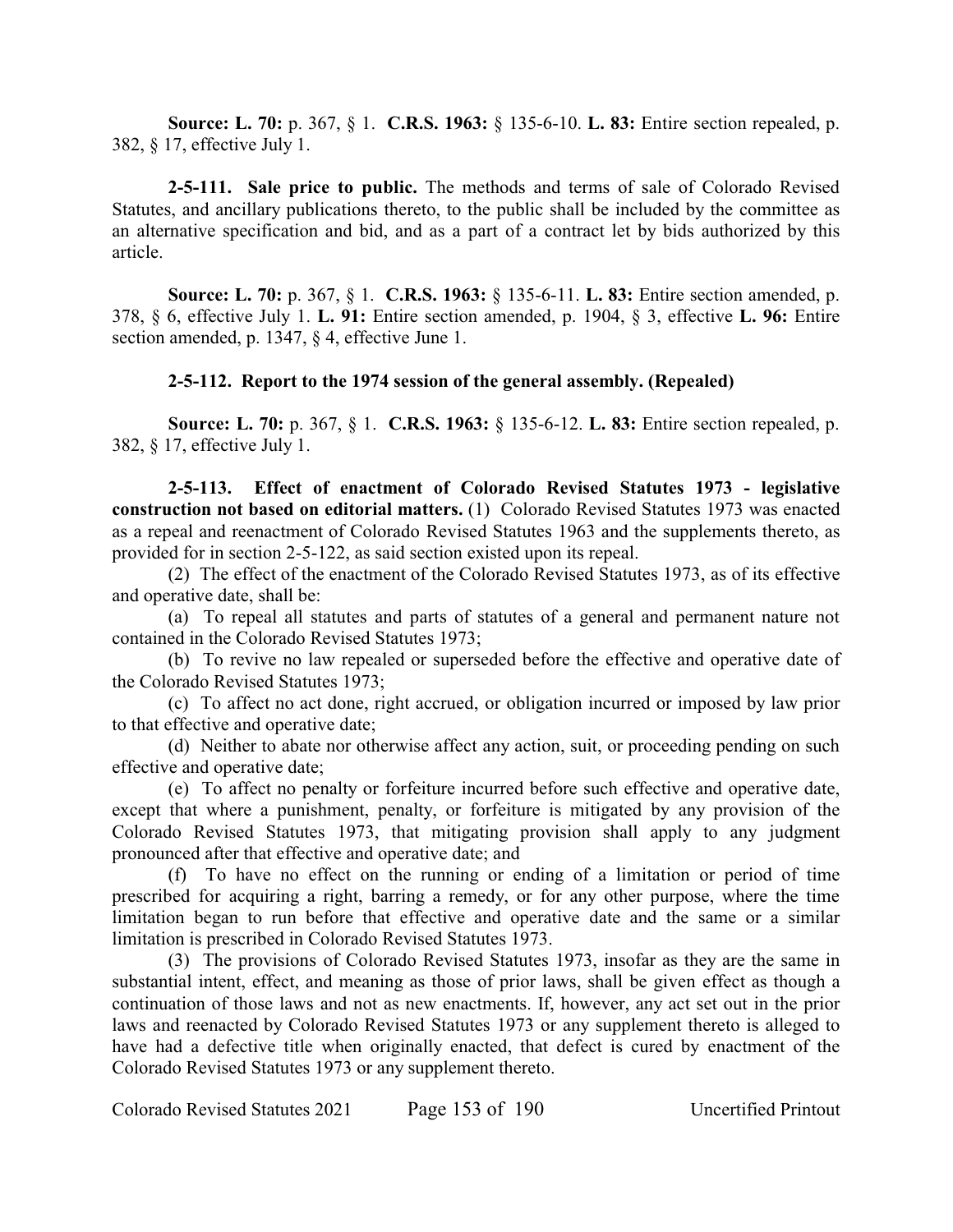(4) The classification and arrangement by title, article, and numbering system of sections of Colorado Revised Statutes, as well as the section headings, source notes, annotations, revisor's notes, and other editorial material, shall be construed to form no part of the legislative text but to be only for the purpose of convenience, orderly arrangement, and information; therefore, no implication or presumption of a legislative construction is to be drawn therefrom.

**Source: L. 70:** p. 367, § 1. **C.R.S. 1963:** § 135-6-13. **L. 83:** (1) and (4) amended, p. 378, § 7, effective July 1. **L. 2005:** (1) amended, p. 276, § 1, effective August 8.

**Cross references:** For editorial work by the revisor of statutes, see § 2-3-703; for preparation of Colorado Revised Statutes, see § 2-5-103.

# **2-5-114. Deposit with secretary of state. (Repealed)**

**Source: L. 70:** p. 368, § 1. **C.R.S. 1963:** § 135-6-14. **L. 83:** Entire section repealed, p. 382, § 17, effective July 1.

**2-5-115. Copyright by state.** Colorado Revised Statutes and ancillary publications thereto, as published, shall be the sole property of the state of Colorado as owner and publisher thereof. The committee, or its designee, may register a copyright for and in behalf of the state of Colorado in any and all original publications and editorial work ancillary to the Colorado Revised Statutes that are prepared by the general assembly or its staff. The committee shall use its best efforts to ensure that any federal copyright registered pursuant to this section is appropriately maintained. Any prior actions of the committee and the revisor in securing such federal copyright are hereby validated.

**Source: L. 70:** p. 369, § 1. **C.R.S. 1963:** § 135-6-15. **L. 83:** Entire section amended, p. 379, § 8, effective July 1. **L. 90:** Entire section amended, p. 335, § 1, effective March 20. **L. 96:** Entire section amended, p. 1347, § 5, effective June 1. **L. 2011:** Entire section amended, (SB 11- 261), ch. 205, p. 874, § 1, effective May 23.

**2-5-116. Official list - designation and disposition of statutes.** (1) The revisor shall prepare for approval by the committee an official list of the state, district, county, and municipal officials and state boards, commissions, divisions, and agencies who shall receive for official use sets of Colorado Revised Statutes, including a sufficient number of volumes for exchange with other states and territories on a reciprocal basis.

(2) The office of legislative legal services shall distribute such sets to the officials and agencies so listed, taking a receipt for each set so delivered.

(3) All sets of volumes provided for official use shall remain the property of the state of Colorado for the use of the named officials and their successors, and shall bear such designation.

**Source: L. 70:** p. 369, § 1. **C.R.S. 1963:** § 135-6-16. **L. 75:** (1) and (2) amended, p. 850, § 1, effective July 1. **L. 83:** (1) amended, p. 379, § 9, effective July 1. **L. 88:** (2) amended, p. 309, § 14, effective May 23. **L. 96:** Entire section amended, p. 1348, § 6, effective June 1.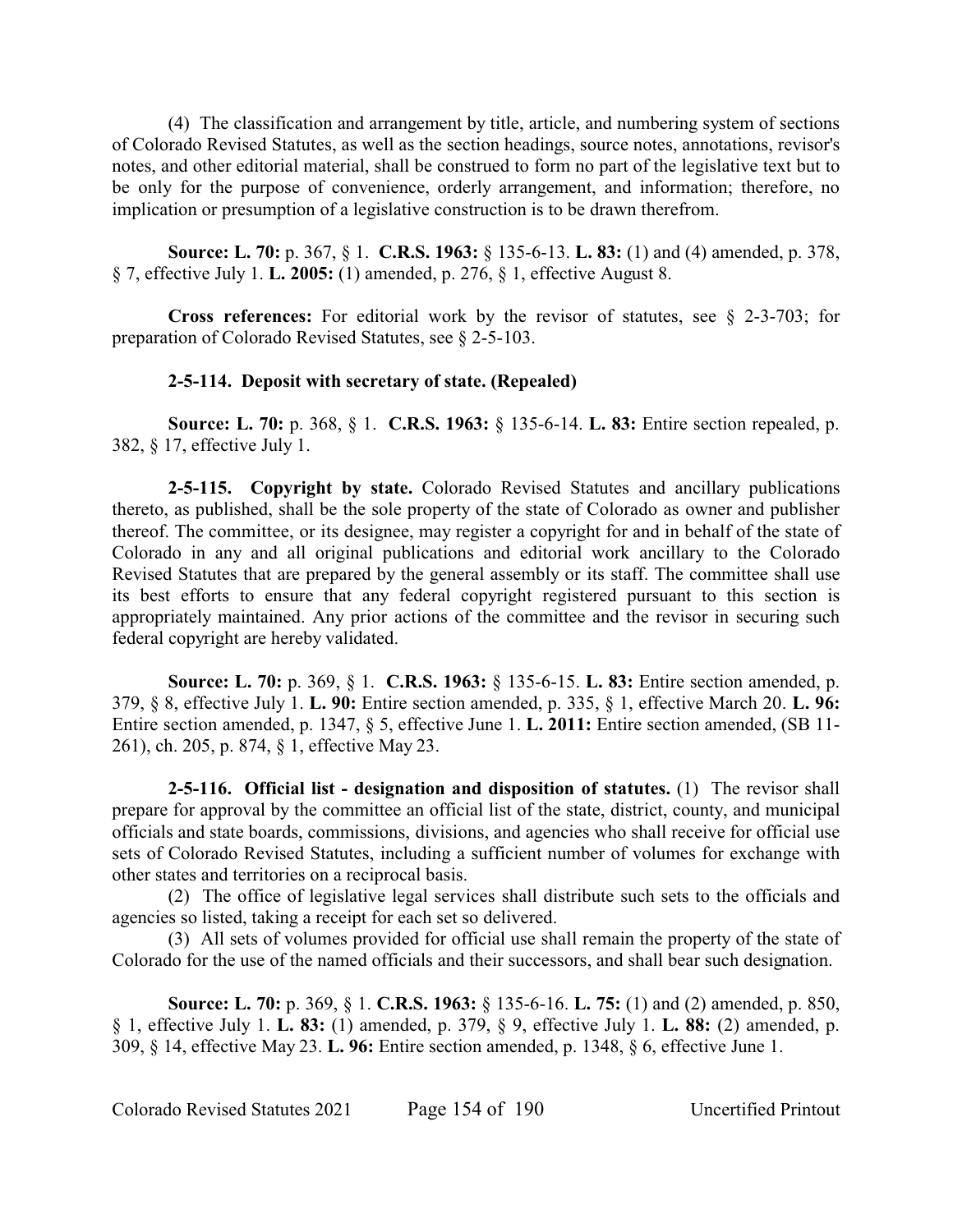**2-5-117. Softbound volumes - ancillary publications.** (1) Following the regular legislative session convening after January 1, 1997, the revisor, under the supervision and direction of the committee, shall annotate, arrange, and prepare for publication all laws of a general and permanent nature enacted at that session and at any special session intervening since the last preceding regular legislative session. Such laws shall be combined with the laws previously contained in the original hardbound volumes or replacement volumes and with the laws contained in the 1996 cumulative supplements for those volumes. Such combined laws shall be republished in accordance with this article in a fully annotated, softbound set of statutes.

(2) After each regular legislative session convening after January 1, 1998, the preparation for publication shall be as a republication of the entire set of statutes in softbound format that combines newly enacted laws with those published in the preceding year.

(3) Such softbound volumes, when, in like manner as is provided for enactment of Colorado Revised Statutes 1973, certified and reported to the general assembly by the committee, approved and enacted by the general assembly, published, and deposited with the secretary of state, shall be received, recognized, and referred to in like manner as Colorado Revised Statutes. Each year's set of softbound volumes shall become effective on the date specified in section 2-5-126 (2).

(4) The committee may issue such ancillary publications as it considers necessary or desirable in aid of the general use and purposes of Colorado Revised Statutes.

**Source: L. 70:** p. 369, § 1. **C.R.S. 1963:** § 135-6-17. **L. 79:** (2) and (3) amended, p. 305, § 1, effective April 25. **L. 81:** (3) amended, p. 348, § 1, effective May 18. **L. 83:** (2) to (4) amended, p. 379, § 10, effective July 1. **L. 96:** Entire section amended, p. 1344, § 1, effective June 1. **L. 2011:** (3) amended, (SB 11-261), ch. 205, p. 874, § 2, effective May 23.

**2-5-118. Official statutes - publications by other persons or agencies.** (1) (a) The statutes prepared in accordance with sections 2-5-102 and 2-5-103 and printed and enacted as the law of the state in accordance with sections 2-5-105, 2-5-113, 2-5-117, and 2-5-126 shall be considered to be the official statutes of the state of Colorado. Such official statutes shall be the only publication of the statutes entitled to be considered as evidence in Colorado courts in accordance with section 13-25-101, C.R.S., and with applicable Colorado court rules. The courts of this state shall take judicial notice of such official statutes.

(b) To ensure public access to the statutes, the committee:

(I) Shall authorize the printing of the official statutes in softbound sets in accordance with section 2-5-105;

(II) May authorize and work cooperatively with the person printing the official statutes in accordance with section 2-5-105 to reprint and distribute the statutes in alternative printed and electronic formats, including, but not limited to the following:

(A) Compact discs;

(B) Online public access through the world wide web;

(C) Electronic applications for handheld electronic devices;

(D) Electronic books or digital versions of books readable on personal computers, mobile handheld electronic devices, or special e-reader or tablet-style devices; and

(E) Other electronic products or formats;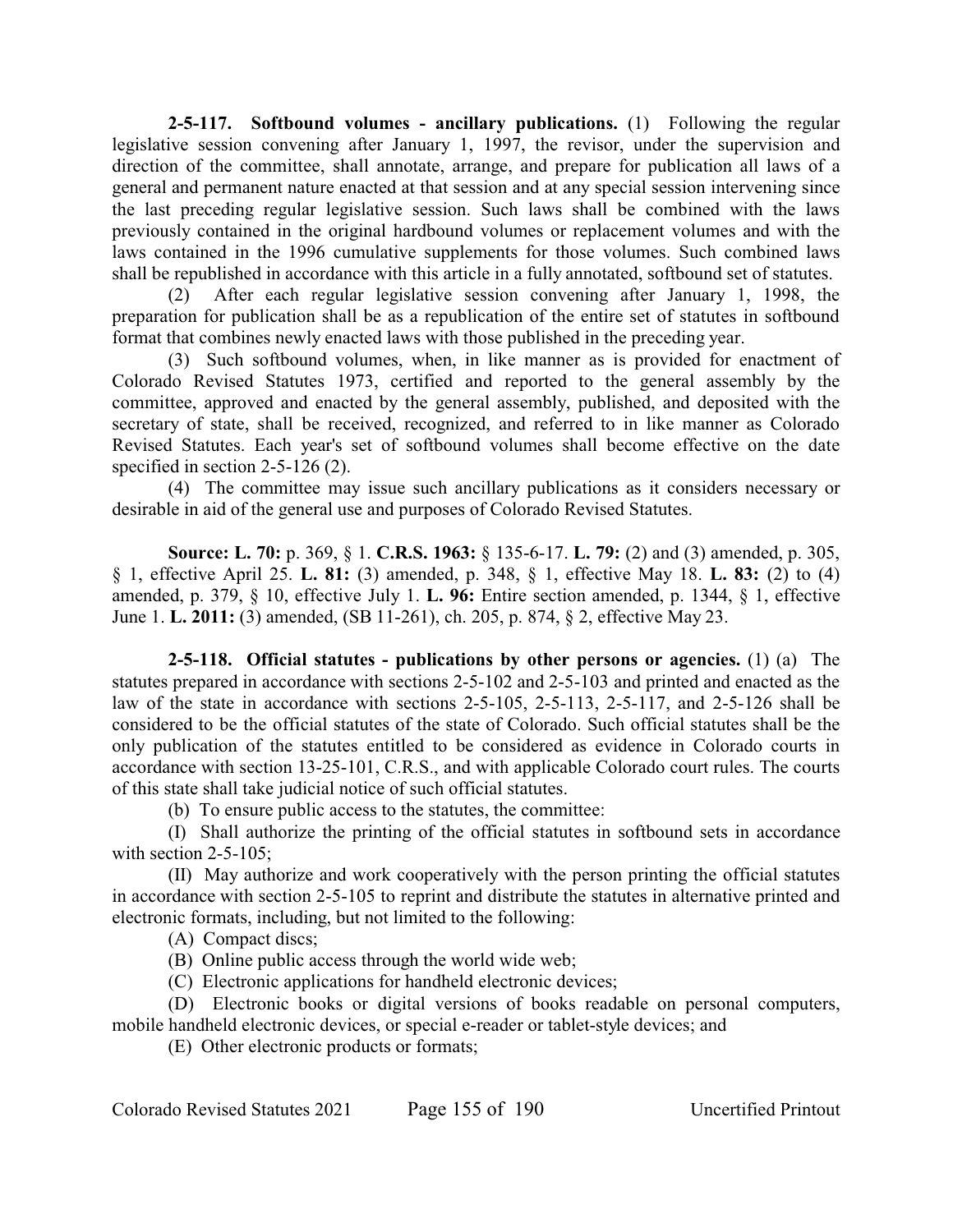(III) May, pursuant to subsection (2) of this section, provide the statutory database containing the official text of the statutes, with or without original ancillary publications prepared by the general assembly or its staff, for the additional publication, reprinting, and distribution of the statutes in print, electronic, or other digital format by another person, agency, or political subdivision, in accordance with subsections (2) to (5) of this section; and

(IV) Recognizes that other persons, agencies, or political subdivisions may, from time to time, also publish, reprint, or otherwise distribute the statutes in print, electronic, or other digital format without the use of the statutory database containing the official text of the statutes as prepared by the general assembly or its staff.

(c) Publication, reprinting, or distribution of any of the publications ancillary to the statutes of the state of Colorado, as prepared by the general assembly or its staff, other than pursuant to sections 2-5-101 to 2-5-116, may be made only as provided for in this section.

(2) (a) Any person, agency, or political subdivision desiring to publish, reprint, or distribute, whether by use of printed matter or by use of computer or other electronic means, the statutes of the state of Colorado using the statutory database prepared by the general assembly or its staff containing the official text of the statutes, shall submit to the committee or the committee's designee:

(I) A statement specifying those portions of the statutes the person, agency, or political subdivision seeks to publish;

(II) A statement specifying whether the person, agency, or political subdivision is seeking to publish, reprint, or distribute any of the publications ancillary to the statutes as prepared by the general assembly or its staff pursuant to subsection (2.5) of this section;

(III) The costs and fees required by the committee as specified in paragraph (c) of this subsection (2); and

(IV) Such other information as the committee reasonably requires.

(b) Any person, agency, or political subdivision who wishes to publish, reprint, or distribute an officially sanctioned version of the statutes pursuant to this subsection (2) shall reproduce the statutes and ancillary publications, if any, accurately.

(c) (I) In addition to any other requirement, the committee may require that any person, agency, or political subdivision seeking to publish, reprint, or distribute the statutes using the statutory database prepared by the general assembly or its staff containing the official text of the statutes pay a fee to the state and any direct costs of preparation of any material provided by the state. Such fee and costs shall be determined by the committee, and any fee shall be in an amount that the committee determines is necessary to pay for state property interests in the statutes, to pay for the use of any material copyrighted by the state, and to pay for expenses incurred by the committee to ensure the accuracy of the statutes.

(II) (Deleted by amendment, L. 92, p. 959, § 1, effective April 29, 1992.)

(2.5) (a) Any person, agency, or political subdivision desiring to publish, reprint, or distribute, whether by use of printed matter or by use of computer or other electronic means, any of the publications ancillary to the statutes of the state of Colorado shall make prior written application to the committee, in which the applicant:

(I) Specifies what ancillary publications it seeks to publish;

(II) States generally the purpose for the publication, reprinting, or distribution and the persons or classes of persons to receive copies thereof;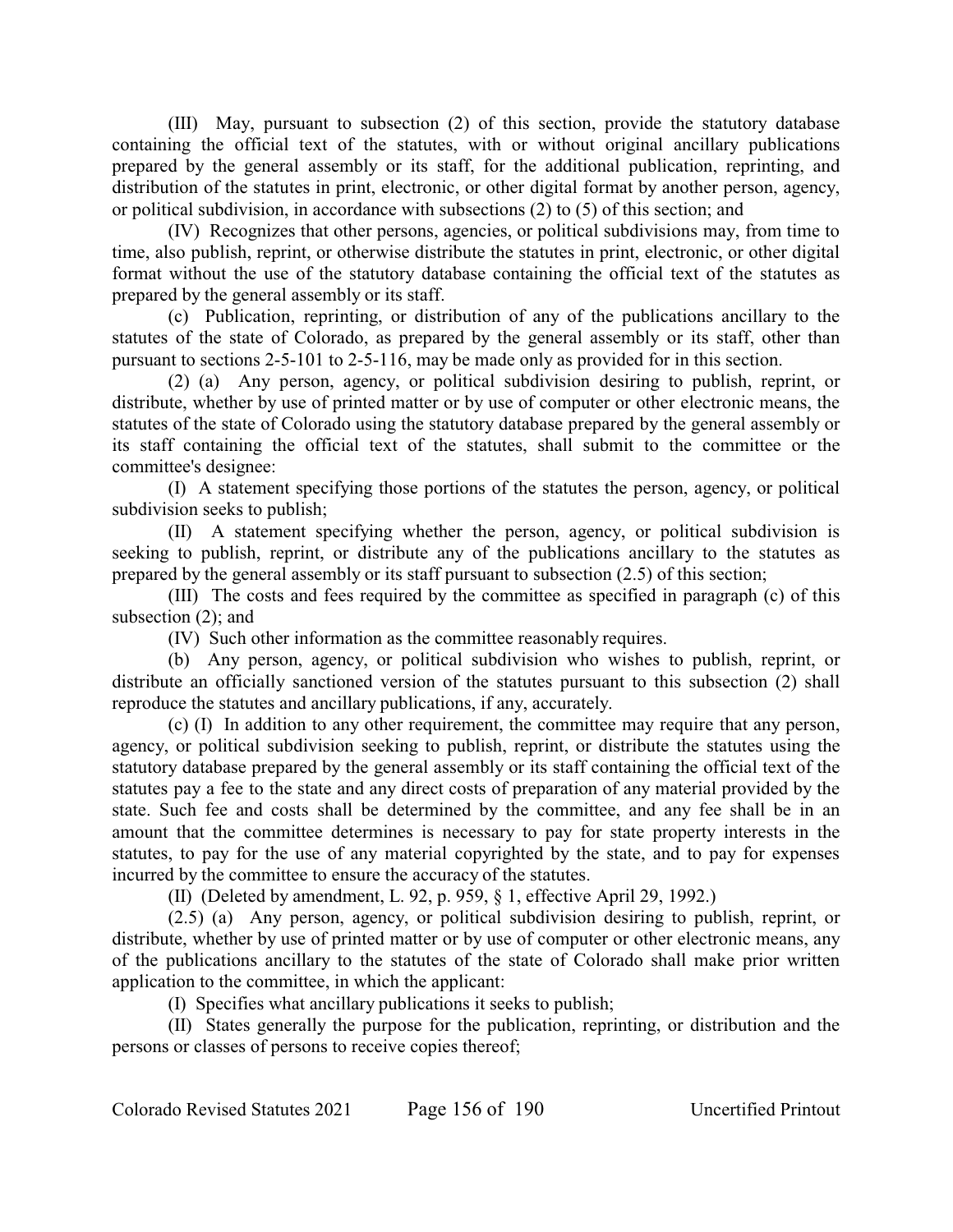(III) Demonstrates to the satisfaction of the committee that such ancillary publications will be accurately reproduced; and

(IV) Agrees to pay the costs and fees required by the committee.

(b) If the committee finds from the application that such distribution meets the requirements of this subsection (2.5) and that it will not be detrimental to the interests of the citizens of the state, it may authorize distribution of such ancillary publications specified in the application. Upon satisfactory arrangements for the payment by such person, agency, or political subdivision of any costs and fees, the committee may provide copies of such ancillary publications in printed or electronic format.

(3) (a) (Deleted by amendment, L. 2011, (SB 11-261), ch. 205, p. 875, § 3, effective May 23, 2011.)

(b) The committee may enter into such contracts as it deems necessary to implement the provisions of this section. Any contracts entered into prior to May 23, 2011, are hereby validated.

(4) The general assembly hereby finds and declares that this section and the other provisions of this article are enacted in furtherance of the general assembly's legislative duty to provide for the publication of the laws as required by section 8 of article XVIII of the state constitution and that any acts of the committee or its staff in implementing these provisions are legislative in character. The purpose of this section is to ensure that the official statutes are made available to the courts, state and local government agencies, and other users; that copies of the Colorado Revised Statutes, when published, reprinted, or distributed to interested citizens, accurately state the law in effect when those copies are prepared; and that unofficial publications, reprintings, or distributions of the statutes are not mistaken for the official statutes produced and enacted in accordance with this article. Any person, agency, or political subdivision that publishes, reprints, or otherwise distributes the statutes of the state of Colorado, with or without any ancillary publications to the statutes, shall reproduce them accurately.

(5) (a) Any publication, reprinting, or distribution that is published in accordance with paragraph (a) of subsection (2) of this section using the statutory database containing the official text of the statutes may contain a notice, approved by the committee, that indicates that it is an officially sanctioned publication using the official text of the Colorado Revised Statutes. Except for the official statutes provided for in subsection (1) of this section, publications of the statutes shall not contain any notice or other indication that they are official statutes of this state.

(b) to (d) (Deleted by amendment, L. 2011, (SB 11-261), ch. 205, p. 875, § 3, effective May 23, 2011.)

(6) Notwithstanding any other provision of this section to the contrary, a person, agency, or political subdivision may publish, reprint, or distribute two hundred or fewer sections of the Colorado Revised Statutes, with or without the ancillary publications thereto, for educational purposes.

**Source: L. 70:** p. 369, § 1. **C.R.S. 1963:** § 135-6-18. **L. 83:** (1), IP(2), (2)(d), (3), and (4) amended and (2)(b) repealed, pp. 380, 382, §§ 11, 17, effective July 1. **L. 90:** Entire section amended, p. 335, § 2, effective March 20. **L. 92:** (2)(c) amended, p. 959, § 1, effective April 29. **L. 94:** (1)(a) amended, p. 1626, § 16, effective May 31. **L. 96:** (4) amended, p. 1348, § 7, effective June 1. **L. 2003:** (1)(b)(II), (1)(c), IP(2)(a), (2)(b), (2)(c)(I), (3)(a), (4), and (5)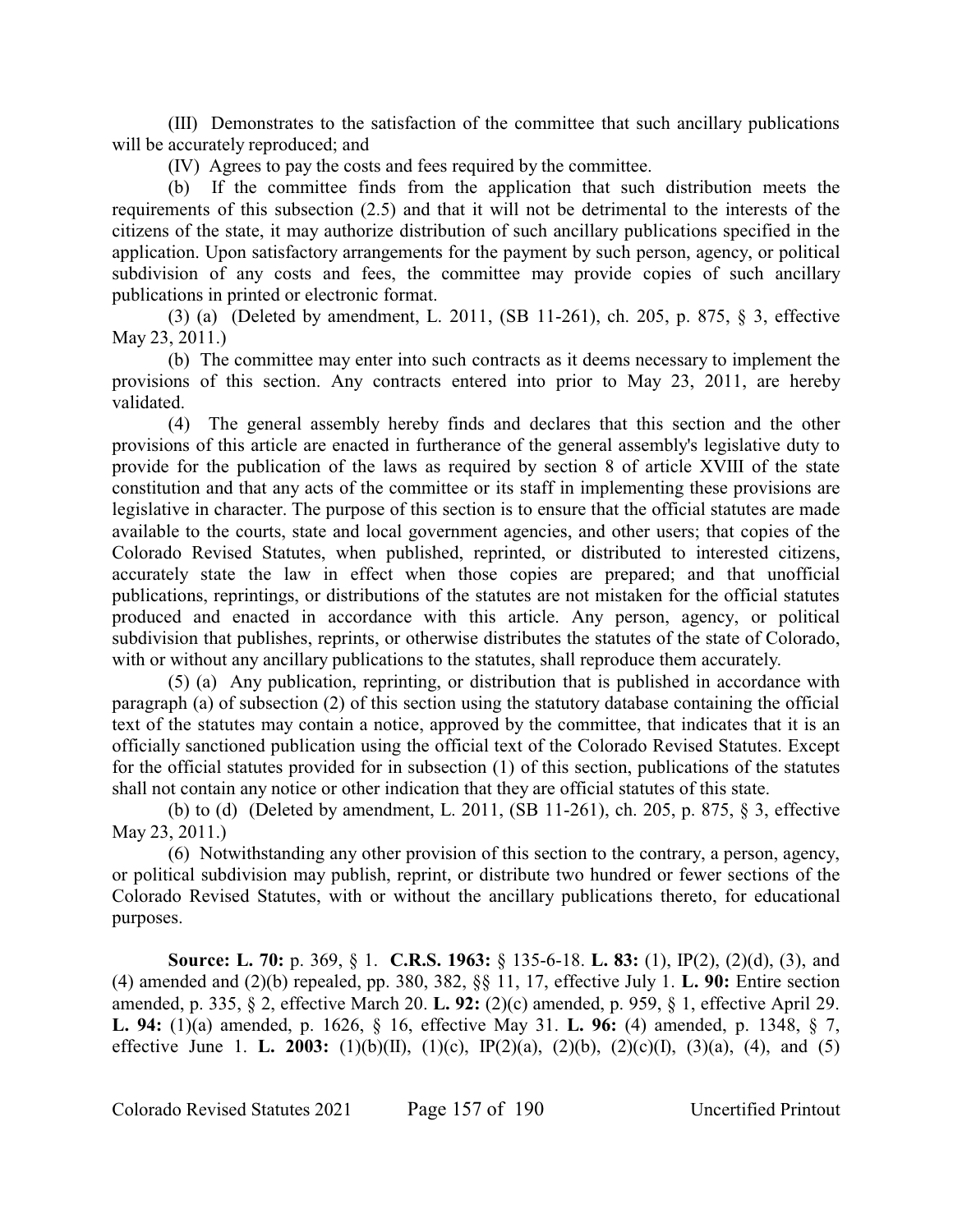amended and (6) added, p. 830, § 1, effective August 6. **L. 2011:** Entire section amended, (SB 11-261), ch. 205, p. 875, § 3, effective May 23.

**2-5-119. Tax levy on civil actions.** A tax of one dollar is imposed upon each action filed in the office of each clerk of a court of record of the state of Colorado, except criminal actions, cases filed for reviews of findings and orders of the industrial claim appeals office, petitions relating to the distribution of estates under sections 15-12-1203 and 15-12-1204, petitions relating to a person with a mental health disorder filed under articles 10.5, 65, and 92 of title 27, cases filed by the state of Colorado, cases filed by the United States of America or any of its agencies in any matter under articles 10 to 20 of title 15, and cases where a party is allowed to sue as a poor person. The party filing the action shall pay the tax to the clerk at the time of such filing. Each clerk shall keep the taxes received in a separate fund and remit them to the state treasurer on the first day of each month for the purpose of reimbursing the general fund for appropriations made for the use of the committee on legal services for statutory revision purposes.

**Source: L. 70:** p. 370, § 1. **C.R.S. 1963:** § 135-6-19. **L. 73:** p. 1651, § 20. **L. 83:** Entire section amended, p. 380, § 12, effective July 1. **L. 86:** Entire section amended, p. 496, § 109, effective July 1. **L. 2006:** Entire section amended, p. 1394, § 30, effective August 7. **L. 2015:** Entire section amended, (SB 15-264), ch. 259, p. 941, § 4, effective August 5. **L. 2017:** Entire section amended, (SB 17-242), ch. 263, p. 1262, § 31, effective May 25.

**Cross references:** For the legislative declaration in SB 17-242, see section 1 of chapter 263, Session Laws of Colorado 2017.

## **2-5-120. Editorial matters not construed. (Repealed)**

**Source: L. 73:** p. 1417, § 99. **C.R.S. 1963:** § 135-6-20. **L. 76:** Entire section repealed, p. 297, § 9, effective May 20.

# **2-5-121. Report deposited - 1973 supplement to Colorado Revised Statutes 1963. (Repealed)**

**Source: L. 74:** Entire section added, p. 425, § 1, effective May 7. **L. 83:** (1) amended, p. 381, § 13, effective July 1. **L. 2005:** Entire section repealed, p. 276, § 2, effective August 8.

# **2-5-122. Enactment. (Repealed)**

**Source: L. 74:** Entire section added, p. 425, § 1, effective May 7. **L. 2005:** Entire section repealed, p. 277, § 3, effective August 8.

## **2-5-123. Publishing - publication - effective date. (Repealed)**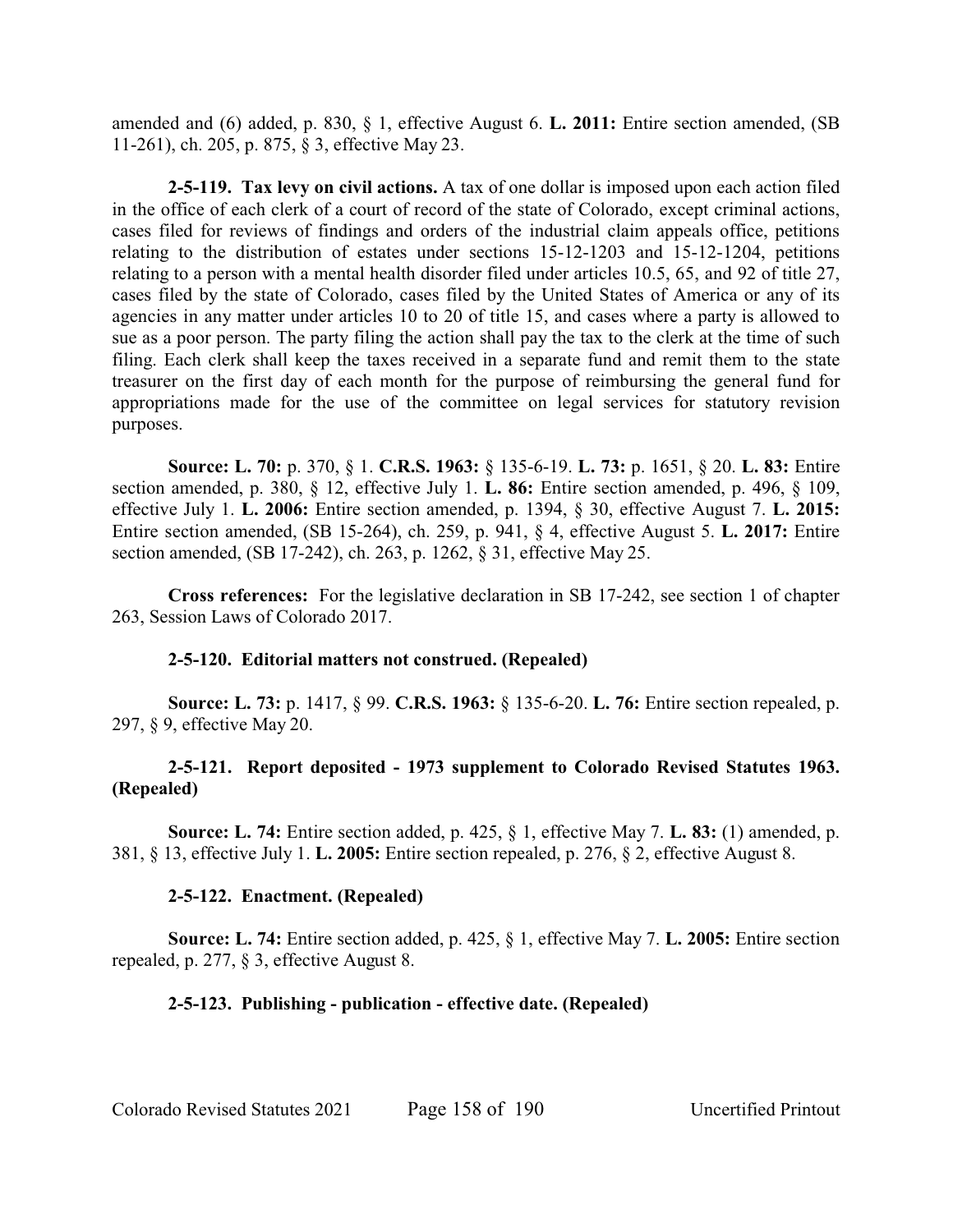**Source: L. 74:** Entire section added, p. 426, § 1, effective May 7. **L. 83:** Entire section amended, p. 381, § 14, effective July 1. **L. 2005:** Entire section repealed, p. 277, § 4, effective August 8.

**2-5-124. Validation of Colorado Revised Statutes and replacement volumes and supplements thereto - effective date - proceedings of the committee on legal services.** (1) The printing, publication, and certification of Colorado Revised Statutes, originally entitled Colorado Revised Statutes 1973, and replacement volumes and certain supplements thereto, the deposit with the secretary of state by the committee on legal services of a copy thereof, and the publication of notice thereof with the effective date of Colorado Revised Statutes, originally entitled Colorado Revised Statutes 1973, and replacement volumes and supplements thereto, containing all of the laws of the state of Colorado of a general and permanent nature enacted at the regular and extraordinary sessions held subsequent to the 1973 session, as set forth with particularity in section 2-5-125, have been completed and are accepted, approved, ratified, confirmed, and validated as a full compliance with this article for the following publications:

(a) **Colorado Revised Statutes 1973 and the 1973 supplement to Colorado Revised Statutes 1963.** The effective and operative date of Colorado Revised Statutes 1973, including the 1973 supplement to Colorado Revised Statutes 1963, which contains all of the laws of the state of Colorado of a general and permanent nature enacted through the 1973 session of the Colorado general assembly, is fixed as December 31, 1974.

(b) **1975 supplement to Colorado Revised Statutes 1973.** The effective and operative date is fixed as March 1, 1976, for the 1975 supplement.

(c) **1976 supplement to Colorado Revised Statutes 1973.** The effective and operative date is fixed as July 1, 1977, for the 1976 supplement.

(d) **1978 supplement to Colorado Revised Statutes 1973 and replacement volumes 5, 8, and 12.** The effective and operative date is fixed as February 1, 1978, for volume 12, 1977 replacement volume, and is fixed as May 1, 1979, for the 1978 supplement and volumes 5 and 8, 1978 replacement volumes.

(e) **1979 supplement to Colorado Revised Statutes 1973.** The effective and operative date is fixed as April 7, 1980, for the 1979 supplement.

(f) **1980 supplement to Colorado Revised Statutes 1973 and replacement volume 1B.** The effective and operative date is fixed as May 1, 1981, for the 1980 supplement and for volume 1B, 1980 replacement volume.

(g) **1981 supplement to Colorado Revised Statutes 1973.** The effective and operative date is fixed as February 19, 1982, for the 1981 supplement.

(h) **1982 supplement to Colorado Revised Statutes 1973 and replacement volumes 10, 11, 16A, and 16B.** The effective and operative date is fixed as February 15, 1983, for the 1982 supplement and for volumes 10, 11, 16A, and 16B, 1982 replacement volumes.

(i) **1983 supplement to Colorado Revised Statutes.** The effective and operative date is fixed as March 27, 1984, for the 1983 supplement.

(j) **1984 supplement and special supplement to Colorado Revised Statutes and replacement volumes 14 and 17.** (I) The effective and operative date is fixed as May 23, 1985, for the 1984 supplement and for volumes 14 and 17, 1984 replacement volumes.

(II) The effective and operative date is fixed as May 23, 1985, for that portion of the publication entitled "Special Supplement 1984 Voter-approved Changes and Court Rules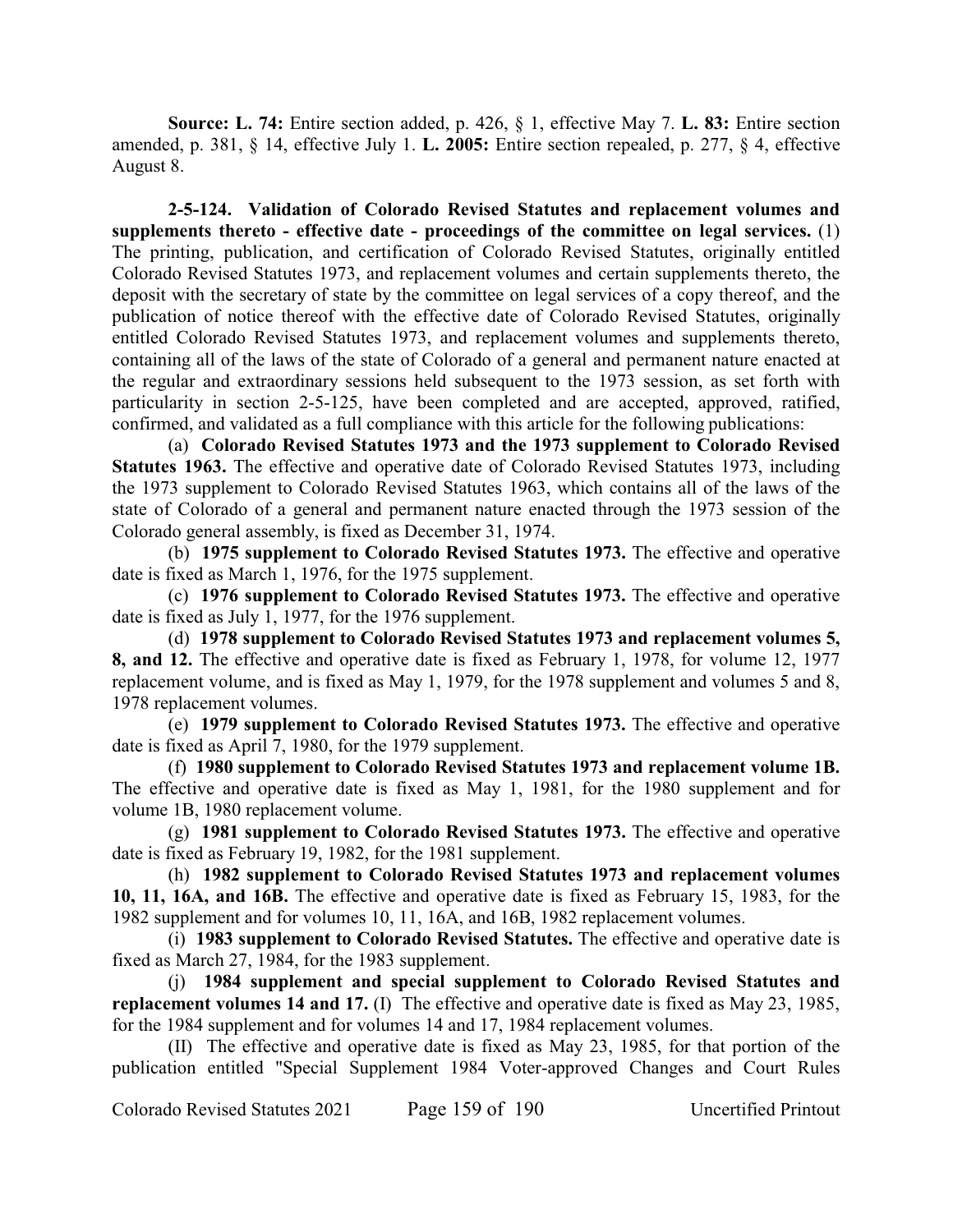Update", which contains the law amending title 1, C.R.S., in volume 1B, as enacted by the people at the general election on November 6, 1984.

(k) **1985 supplement to Colorado Revised Statutes and replacement volume 5.** The effective and operative date is fixed as February 28, 1986, for the 1985 supplement and for volume 5, 1985 replacement volume.

(l) **1986 supplement to Colorado Revised Statutes and replacement volumes 3A, 3B, 8A, 8B, 12A, and 12B.** The effective and operative date is fixed as April 17, 1987, for the 1986 supplement and for volumes 3A, 3B, 8A, 8B, 12A, and 12B, 1986 replacement volumes.

(m) **1987 supplement to Colorado Revised Statutes and replacement volumes 4A, 4B, 6A, and 6B.** The effective and operative date is fixed as April 5, 1988, for the 1987 supplement and for volumes 4A, 4B, 6A, and 6B, 1987 replacement volumes.

(n) **1988 supplement to Colorado Revised Statutes and replacement volumes 9, 10A, and 10B.** The effective and operative date is fixed as February 21, 1989, for the 1988 supplement and for volumes 9, 10A, and 10B, 1988 replacement volumes.

(o) **1989 supplement to Colorado Revised Statutes and replacement volumes 11A and 11B.** The effective and operative date is fixed as February 16, 1990, for the 1989 supplement and for volumes 11A and 11B, 1989 replacement volumes.

(p) **1990 supplement to Colorado Revised Statutes and replacement volume 15.** The effective and operative date is fixed as April 2 for the 1990 supplement and for volume 15, 1990 replacement volume.

(q) **1991 supplement and 1991 special supplement to Colorado Revised Statutes and replacement volumes 5A and 5B.** The effective and operative date is fixed as May 21, 1992, for the 1991 supplement, the 1991 special supplement, and volumes 5A and 5B, 1991 replacement volumes.

(r) **1992 supplement to Colorado Revised Statutes and replacement volume 2.** The effective and operative date is fixed as March 26, 1993, for the 1992 supplement and volume 2, 1992 replacement volume.

(s) **1993 supplement to Colorado Revised Statutes and replacement volume 17.** The effective and operative date is fixed as February 7, 1994, for the 1993 supplement and volume 17, 1993 replacement volume.

(t) **1994 supplement to Colorado Revised Statutes and replacement volumes 4A and 16B.** The effective and operative date is fixed as February 23, 1995, for the 1994 supplement and volumes 4A and 16B, 1994 replacement volumes.

(u) **1995 supplement to Colorado Revised Statutes and replacement volumes 9 and 14.** The effective and operative date is fixed as February 13, 1996, for the 1995 supplement and volumes 9 and 14, 1995 replacement volumes.

(v) **1996 supplement to Colorado Revised Statutes.** The effective and operative date is fixed as February 21, 1997, for the 1996 supplement.

(2) All proceedings of the committee on legal services, including the contract for publication, the provisions for distribution thereof between state and public subscribers, and the corresponding price costs thereof, are accepted, approved, ratified, confirmed, and validated.

**Source: L. 75:** Entire section added, p. 230, § 1, effective July 14. **L. 77:** Entire section R&RE, p. 266, § 1, effective May 27. **L. 78:** (1)(c) added, p. 250, § 1, effective May 6. **L. 80:** IP(1) amended and (1)(d) added, p. 442, § 1, effective April 1. **L. 81:** (1)(e) added, p. 349, § 1,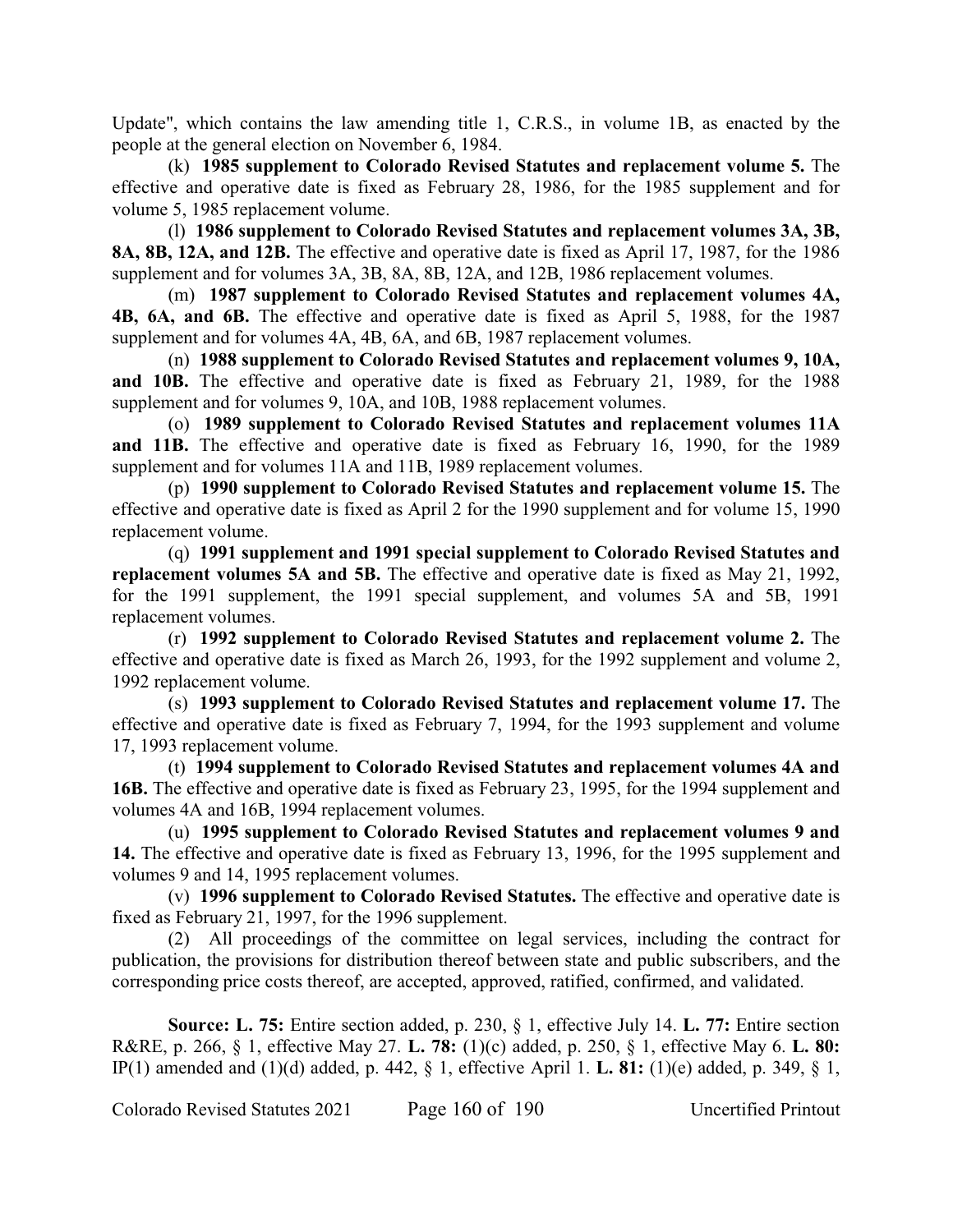effective April 22. **L. 82:** (1)(f) added, p. 223, § 1, effective February 19. **L. 83:** (1)(g) added, p. 383, § 1, effective February 14; IP(1) amended, p. 381, § 15, effective July 1. **L. 84:** (1)(h) and (1)(i) added, p. 282, § 1, effective March 26. **L. 85:** (1)(h) amended and (1)(j) added, p. 291, § 1, effective May 22. **L. 86:** (1)(k) added, p. 428, § 1, effective February 27. **L. 87:** (1)(l) added, p. 351, § 1, effective April 16. **L. 88:** (1) R&RE, p. 321, § 1, effective April 4. **L. 89:** (1)(n) added, p. 343, § 1, effective February 17. **L. 90:** (1)(o) added, p. 340, § 1, effective February 15. **L. 91:** (1)(p) added, p. 1942, § 1, effective April 1. **L. 92:** (1)(q) added, p. 2162, § 1, effective May 20. **L. 93:** (1)(r) added, p. 74, § 1, effective March 26. **L. 94:** (1)(s) added, p. 2, § 1, effective February 4. **L. 95:** (1)(t) added, p. 1, § 1, effective February 22. **L. 96:** (1)(u) added, p. 7, § 1, effective February 13. **L. 97:** (1)(v) added, p. 2, § 1, effective February 20.

**Editor's note:** (1) Subsection (1)(a) references the 1973 supplement to Colorado Revised Statutes 1973; however, the laws enacted during the 1972 and 1973 legislative sessions for inclusion in the compilation of Colorado Revised Statutes 1973 were not available until 1974. The 1973 supplement was not published separately in a pocket part or in a single bound volume. (See Senate Bill 035, Session Laws of Colorado 1974, ch. 103, p. 425, and § 2-5-121 prior to its repeal in 2005.)

(2) Subsection (1)(v) was originally lettered as subsection (1)(w) in House Bill 97-1005 but has been relettered on revision for ease of location.

**2-5-125. Supplements and replacement volumes to Colorado Revised Statutes report - enactment - publication - effective date.** (1) The following supplements and replacement volumes to Colorado Revised Statutes, originally entitled Colorado Revised Statutes 1973, as corrected, collated, edited, revised, and compiled by the revisor and as certified by the committee on legal services, are prepared and published pursuant to and in conformity with section 2-5-117:

(a) **1975 supplement.** The 1975 supplement, hereby designated and declared to be the "Official Report of the Committee on Legal Services", contains all the laws of a general and permanent nature enacted by the forty-ninth general assembly at its second regular session (1974) and by the fiftieth general assembly at its first regular session (1975), a copy of which, together with a listing of the revisor's changes, has been delivered to each member of the general assembly and is approved and adopted. The statutory law of the state of Colorado of a general and permanent nature, as corrected, harmonized, collated, edited, revised, and compiled in said official report of the committee on legal services, is enacted as the positive and statutory law of a general and permanent nature of the state of Colorado with the same legal force and effect as, and as part of, Colorado Revised Statutes 1973.

(b) **1976 supplement.** The 1976 supplement, hereby designated and declared to be the "Official Report of the Committee on Legal Services", contains all the laws of a general and permanent nature enacted by the forty-ninth general assembly at its second regular session (1974), by the fiftieth general assembly at its first regular session (1975), and by the fiftieth general assembly at its second regular session and its first extraordinary session (1976), a copy of which, together with a listing of the revisor's changes, has been delivered to each member of the general assembly and is approved and adopted. The statutory law of the state of Colorado of a general and permanent nature, as corrected, harmonized, collated, edited, revised, and compiled in said official report of the committee on legal services, is enacted as the positive and

Colorado Revised Statutes 2021 Page 161 of 190 Uncertified Printout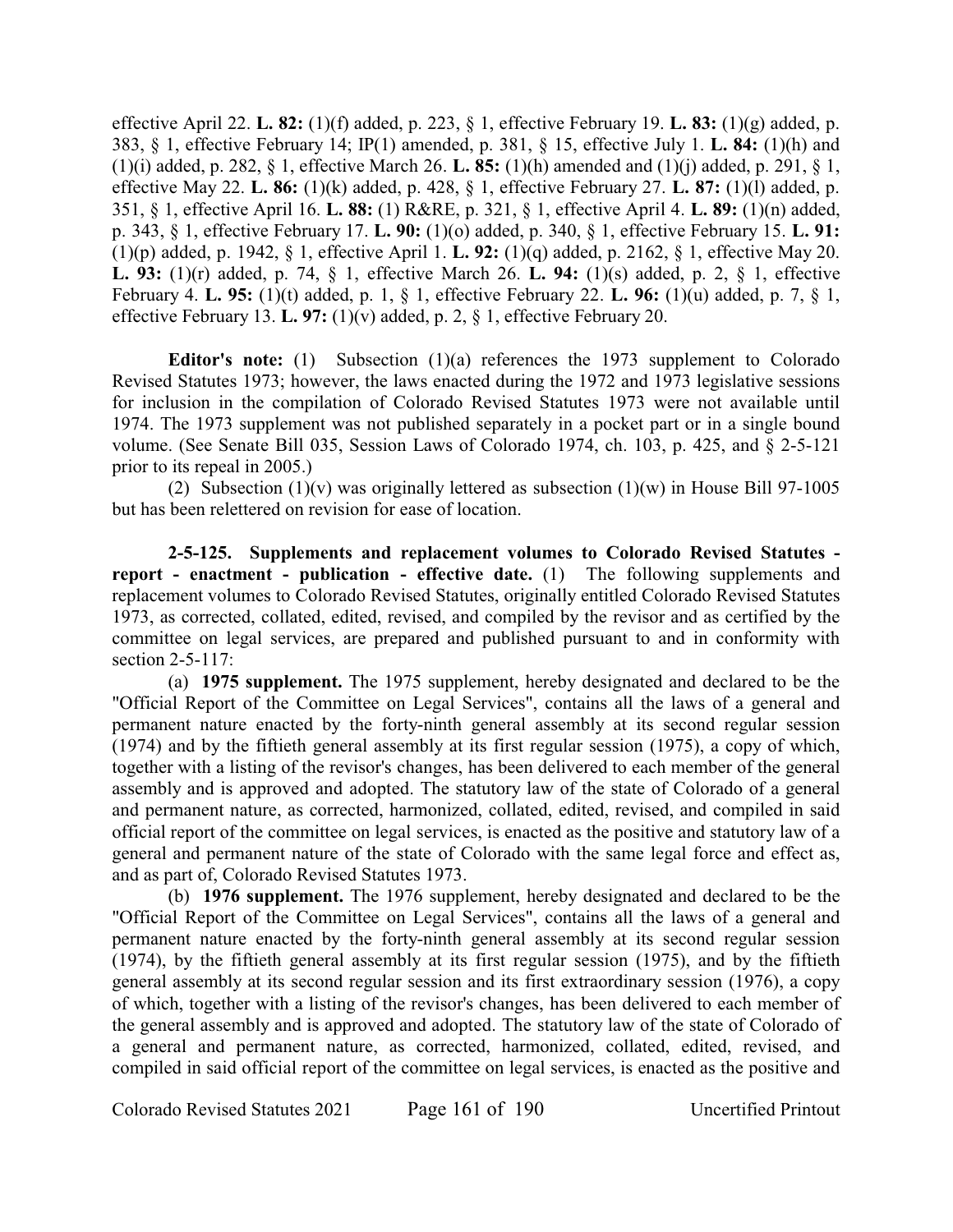statutory law of a general and permanent nature of the state of Colorado with the same legal force and effect as, and as part of, Colorado Revised Statutes 1973.

(c) (I) **1977 supplement.** The 1977 supplement, hereby designated and declared to be the "Official Report of the Committee on Legal Services" (consisting of a computer printout), contains all the laws of a general and permanent nature enacted by the forty-ninth general assembly at its second regular session (1974), by the fiftieth general assembly at its first regular session (1975), by the fiftieth general assembly at its second regular session and its first extraordinary session (1976), and by the fifty-first general assembly at its first regular session (1977), a computer printout of which, together with a listing of the revisor's changes, has been delivered to each member of the general assembly, and is approved and adopted. The statutory law of the state of Colorado of a general and permanent nature, as corrected, harmonized, collated, edited, revised, and compiled in said official report of the committee on legal services, is enacted as the positive and statutory law of a general and permanent nature of the state of Colorado with the same legal force and effect as, and as part of, Colorado Revised Statutes 1973.

(II) The 1977 supplement shall not be published separately in pocket parts or in a single bound volume but shall be compiled and published with the 1978 supplement.

(d) (I) **1978 supplement.** The 1978 supplement, hereby designated and declared to be part of the "Official Report of the Committee on Legal Services", contains all the laws of a general and permanent nature enacted by the forty-ninth general assembly at its second regular session in 1974, by the fiftieth general assembly at its first regular session in 1975, by the fiftieth general assembly at its second regular session and its first extraordinary session in 1976, by the fifty-first general assembly at its first regular session in 1977, and by the fifty-first general assembly at its second regular session, its first extraordinary session, and its second extraordinary session in 1978 (with the exception of Volume 12, 1978 supplement, which contains all the laws of a general and permanent nature enacted by the fifty-first general assembly at its first regular session in 1977 and by the fifty-first general assembly at its second regular session, its first extraordinary session, and its second extraordinary session in 1978). A copy of said supplement, together with a listing of the revisor's changes, has been delivered to each member of the general assembly and is approved and adopted.

(II) **Volumes 5 and 8, 1978 replacement volumes.** Volumes 5 and 8, 1978 replacement volumes, including the 1978 supplement to each volume, hereby designated and declared to be also a part of the "Official Report of the Committee on Legal Services", contain all the laws of a general and permanent nature of the state of Colorado as title 12 and titles 16 to 21 which were revised and reenacted in Colorado Revised Statutes 1973, together with the 1975 and 1976 supplements thereto, the "Official Report of the Committee on Legal Services" enacting the 1977 supplement thereto (which was not published), and the laws of a general and permanent nature enacted by the fifty-first general assembly at its second regular session, its first extraordinary session, and its second extraordinary session in 1978. A copy of said volumes and supplements, together with a listing of the revisor's changes, has been delivered to each member of the general assembly and is approved and adopted.

(III) The statutory law of the state of Colorado of a general and permanent nature, as corrected, harmonized, collated, edited, revised, and compiled in said official report of the committee on legal services, is enacted as the positive and statutory law of a general and permanent nature of the state of Colorado with the same legal force and effect as, and as part of, Colorado Revised Statutes 1973.

Colorado Revised Statutes 2021 Page 162 of 190 Uncertified Printout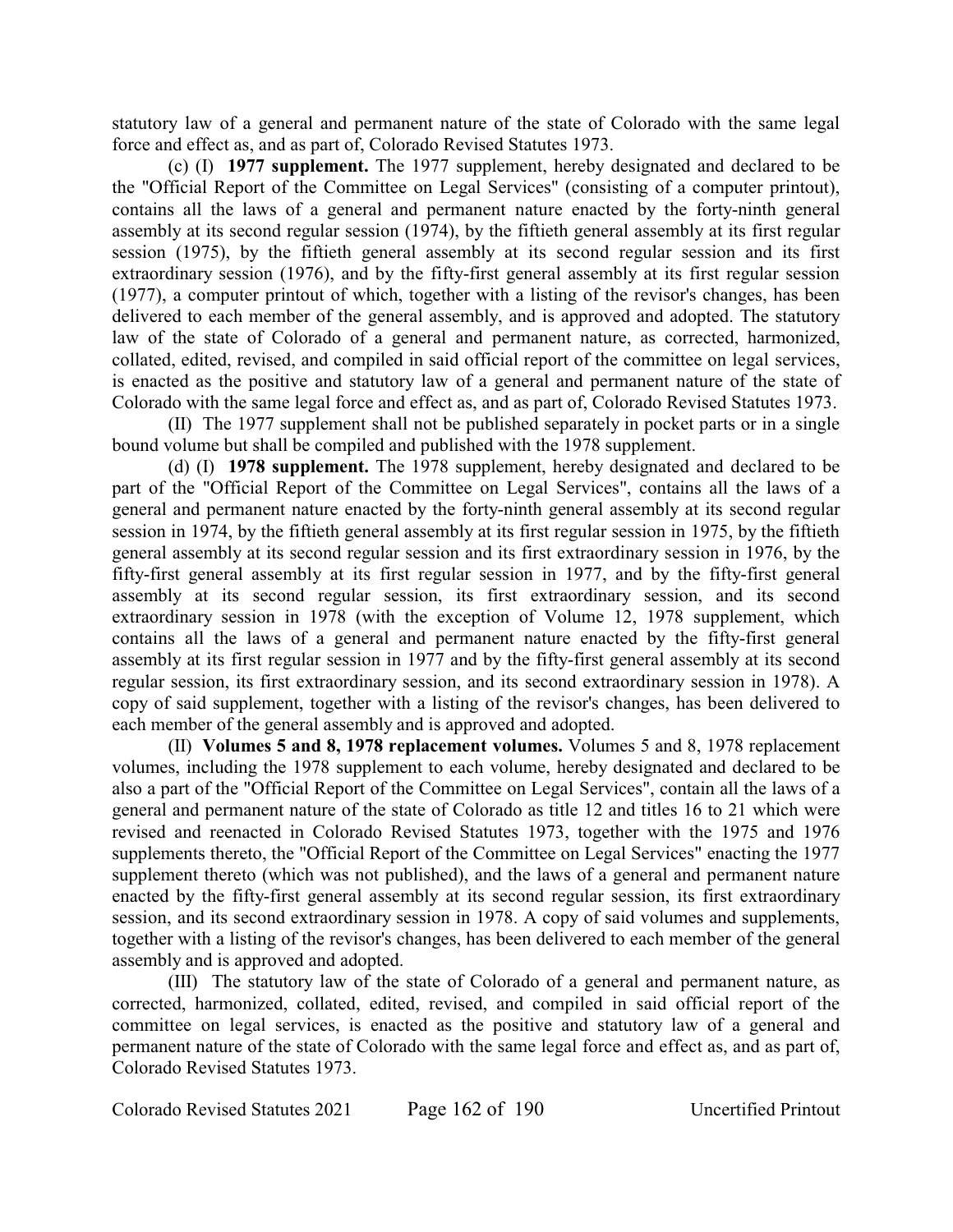(e) (I) **1979 supplement.** The 1979 supplement, hereby designated and declared to be part of the "Official Report of the Committee on Legal Services", contains all the laws of a general and permanent nature (except for the laws contained in the replacement volumes for volumes 5, 8, and 12) enacted during the 1974, 1975, 1976, 1977, 1978, and 1979 sessions of the Colorado general assembly.

(II) A copy of said supplement, together with a listing of the revisor's changes, has been delivered to each member of the general assembly and is approved and adopted.

(III) The statutory law of the state of Colorado of a general and permanent nature, as corrected, harmonized, collated, edited, revised, and compiled in said official report of the committee on legal services, is enacted as the positive and statutory law of a general and permanent nature of the state of Colorado with the same legal force and effect as, and as part of, Colorado Revised Statutes 1973.

(f) (I) **1980 supplement.** The 1980 supplement, hereby designated and declared to be part of the "Official Report of the Committee on Legal Services", contains all the laws of a general and permanent nature (except for the laws contained in the replacement volumes for volumes 1B, 5, 8, and 12) enacted during the 1974, 1975, 1976, 1977, 1978, 1979, and 1980 sessions of the Colorado general assembly.

(II) **Volume 1B, 1980 replacement volume.** Volume 1B, 1980 replacement volume, hereby designated and declared to be also a part of the "Official Report of the Committee on Legal Services", contains all the laws of a general and permanent nature of the state of Colorado for titles 1 to 3 which were revised and reenacted in Colorado Revised Statutes 1973, together with the 1979 supplement thereto and the laws of a general and permanent nature enacted by the fifty-second general assembly at its second regular session in 1980.

(III) A copy of said supplement and replacement volume, together with a listing of the revisor's changes, has been delivered to each member of the general assembly and is approved and adopted.

(IV) The statutory law of the state of Colorado of a general and permanent nature, as corrected, harmonized, collated, edited, revised, and compiled in said official report of the committee on legal services, is enacted as the positive and statutory law of a general and permanent nature of the state of Colorado with the same legal force and effect as, and as part of, Colorado Revised Statutes 1973.

(g) (I) **1981 supplement.** The 1981 supplement, hereby designated and declared to be part of the "Official Report of the Committee on Legal Services", contains all the laws of a general and permanent nature (except for the laws contained in the replacement volumes for volumes 1B, 5, 8, and 12) enacted during the 1974, 1975, 1976, 1977, 1978, 1979, 1980, and 1981 sessions of the Colorado general assembly.

(II) A copy of said supplement, together with a listing of the revisor's changes, has been delivered to each member of the general assembly and is approved and adopted.

(III) The statutory law of the state of Colorado of a general and permanent nature, as corrected, harmonized, collated, edited, revised, and compiled in said official report of the committee on legal services, is enacted as the positive and statutory law of a general and permanent nature of the state of Colorado with the same legal force and effect as, and as part of, Colorado Revised Statutes 1973.

(h) (I) **1982 supplement.** The 1982 supplement, hereby designated and declared to be part of the "Official Report of the Committee on Legal Services", contains all the laws of a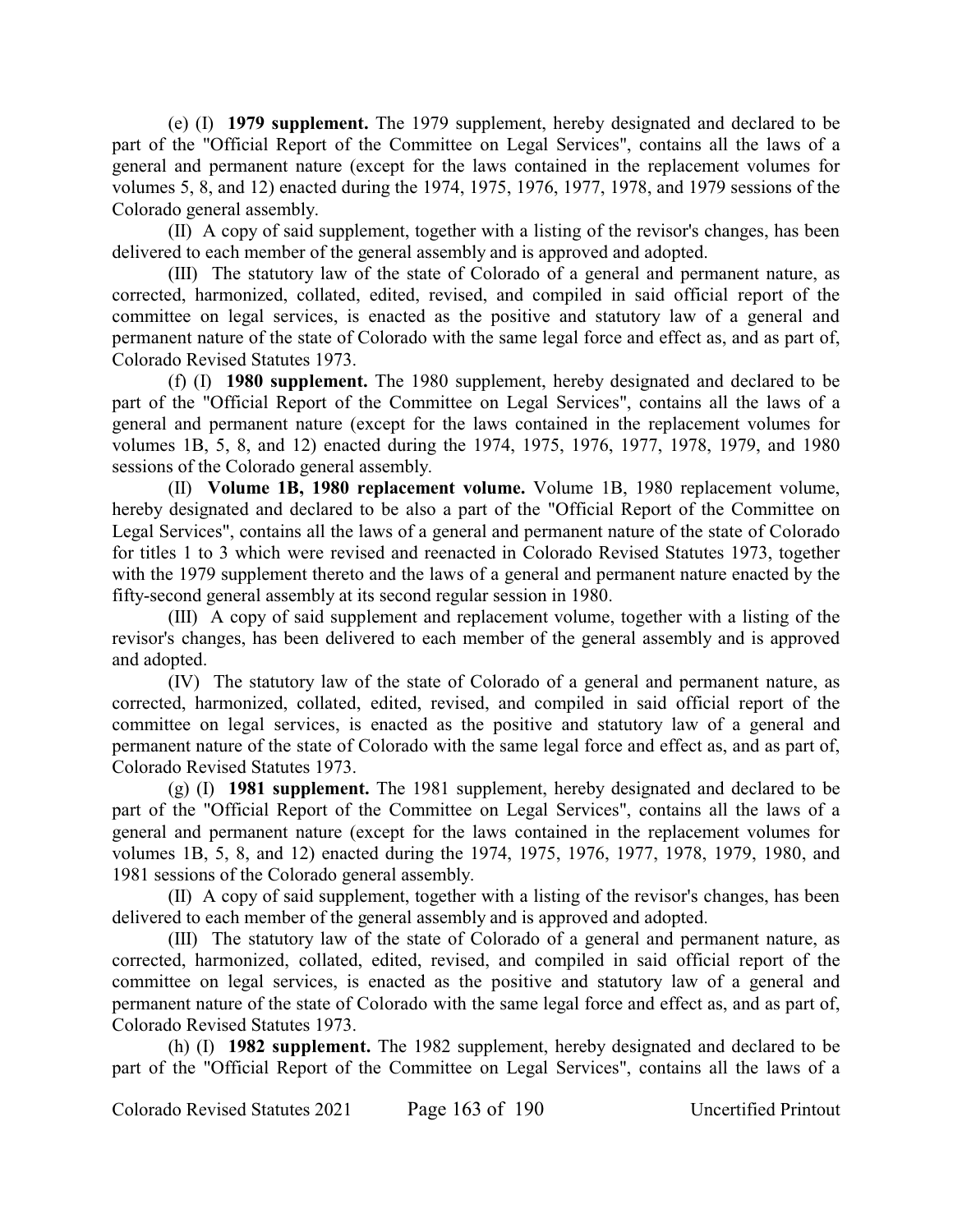general and permanent nature (except for the laws contained in the replacement volumes for volumes 1B, 5, 8, 10, 11, 12, 16A, and 16B) enacted during the 1974, 1975, 1976, 1977, 1978, 1979, 1980, 1981, and 1982 sessions of the Colorado general assembly.

(II) **Volumes 10, 11, 16A, and 16B, 1982 replacement volumes.** Volumes 10, 11, 16A, and 16B, 1982 replacement volumes, hereby designated and declared to be also a part of the "Official Report of the Committee on Legal Services", contain all the laws of a general and permanent nature of the state of Colorado for titles 24 to 28, 38, and 39 which were revised and reenacted in Colorado Revised Statutes 1973, together with the 1981 supplement thereto and the laws of a general and permanent nature enacted by the fifty-third general assembly at its second regular session in 1982.

(III) A copy of said supplement and replacement volumes, together with a listing of the revisor's changes, has been delivered to each member of the general assembly and is approved and adopted.

(IV) The statutory law of the state of Colorado of a general and permanent nature, as corrected, harmonized, collated, edited, revised, and compiled in said official report of the committee on legal services, is enacted as the positive and statutory law of a general and permanent nature of the state of Colorado with the same legal force and effect as, and as part of, Colorado Revised Statutes 1973.

(i) (I) **1983 supplement.** The 1983 supplement, hereby designated and declared to be part of the "Official Report of the Committee on Legal Services", contains all the laws of a general and permanent nature (except for the laws contained in the replacement volumes for volumes 1B, 5, 8, 10, 11, 12, 16A, and 16B) enacted during the 1974, 1975, 1976, 1977, 1978, 1979, 1980, 1981, 1982, and 1983 sessions of the Colorado general assembly.

(II) A copy of said supplement, together with a listing of the revisor's changes, has been delivered to each member of the general assembly and is approved and adopted.

(III) The statutory law of the state of Colorado of a general and permanent nature, as corrected, harmonized, collated, edited, revised, and compiled in said official report of the committee on legal services, is enacted as the positive and statutory law of a general and permanent nature of the state of Colorado with the same legal force and effect as, and as part of, Colorado Revised Statutes.

(j) (I) (A) **1984 supplement.** The 1984 supplement, hereby designated and declared to be part of the "Official Report of the Committee on Legal Services", contains all the laws of a general and permanent nature (except for the laws contained in the replacement volumes for volumes 1B, 5, 8, 10, 11, 12, 14, 16A, 16B, and 17) enacted during the 1974, 1975, 1976, 1977, 1978, 1979, 1980, 1981, 1982, 1983, and 1984 sessions of the Colorado general assembly.

(B) **Special supplement.** That portion of the publication entitled "Special Supplement 1984 Voter-approved Changes and Court Rules Update", hereby designated and declared to be part of the "Official Report of the Committee on Legal Services", contains the law amending title 1, C.R.S., in volume 1B, as enacted by the people at the general election on November 6, 1984.

(II) **Volumes 14 and 17, 1984 replacement volumes.** Volumes 14 and 17, 1984 replacement volumes, hereby designated and declared to be also a part of the "Official Report of the Committee on Legal Services", contain all the laws of a general and permanent nature of the state of Colorado for titles 33 to 35 and 40 to 43 which were revised and reenacted in Colorado Revised Statutes 1973, together with the 1983 supplement thereto and the laws of a general and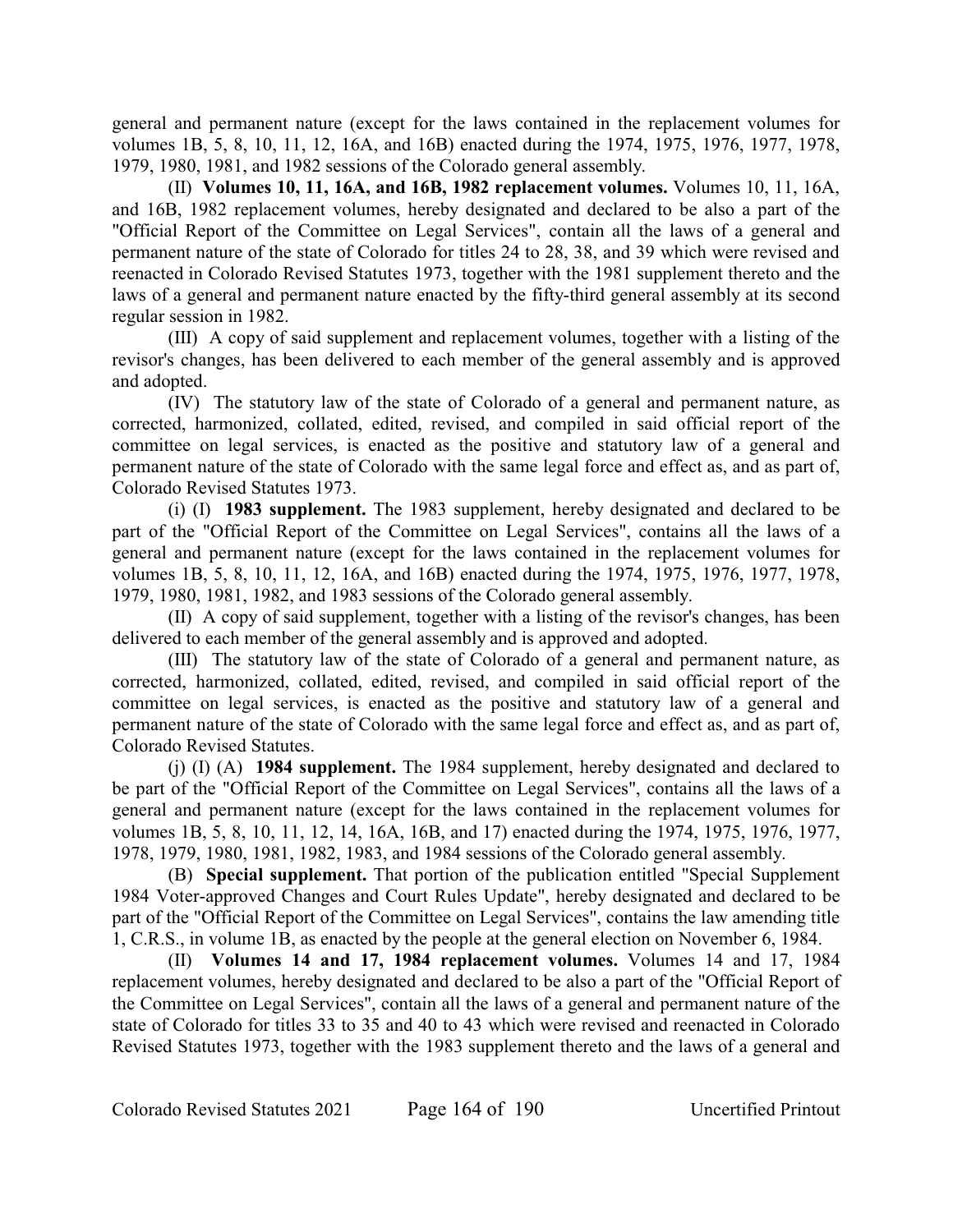permanent nature enacted by the fifty-fourth general assembly at its second regular session in 1984.

(III) A copy of said 1984 supplement and portion of the special supplement and replacement volumes, together with a listing of the revisor's changes, has been delivered to each member of the general assembly and is approved and adopted.

(IV) The statutory law of the state of Colorado of a general and permanent nature, as corrected, harmonized, collated, edited, revised, and compiled in said official report of the committee on legal services, is enacted as the positive and statutory law of a general and permanent nature of the state of Colorado with the same legal force and effect as, and as part of, Colorado Revised Statutes.

(k) (I) **1985 supplement.** The 1985 supplement, including the addendum to the 1985 supplement for volume 10, hereby designated and declared to be part of the "Official Report of the Committee on Legal Services", contains all the laws of a general and permanent nature (except for the laws contained in the replacement volumes for volumes 1B, 5, 8, 10, 11, 12, 14, 16A, 16B, and 17) enacted during the 1974, 1975, 1976, 1977, 1978, 1979, 1980, 1981, 1982, 1983, 1984, and 1985 regular sessions of the Colorado general assembly and during the extraordinary sessions in 1976, 1978, and 1985.

(II) **Volume 5, 1985 replacement volume.** Volume 5, 1985 replacement volume, hereby designated and declared to be also a part of the "Official Report of the Committee on Legal Services", contains all the laws of a general and permanent nature of the state of Colorado for title 12 which were revised and reenacted in Colorado Revised Statutes 1973 and in volume 5, 1978 replacement volume, together with the 1984 supplement thereto and the laws of a general and permanent nature enacted by the fifty-fifth general assembly at its first regular session in 1985 pertaining thereto.

(III) A copy of said supplement and replacement volume, together with a listing of the revisor's changes, has been delivered to each member of the general assembly and is approved and adopted.

(IV) The statutory law of the state of Colorado of a general and permanent nature, as corrected, harmonized, collated, edited, revised, and compiled in said official report of the committee on legal services, is enacted as the positive and statutory law of a general and permanent nature of the state of Colorado with the same legal force and effect as, and as part of, Colorado Revised Statutes.

(l) (I) **1986 supplement.** The 1986 supplement, including the 1986 special supplement, hereby designated and declared to be part of the "Official Report of the Committee on Legal Services", contains all the laws of a general and permanent nature (except for the laws contained in the bound replacement volumes for volumes 1B, 3A, 3B, 5, 8A, 8B, 10, 11, 12A, 12B, 14, 16A, 16B, and 17) enacted during the 1974, 1975, 1976, 1977, 1978, 1979, 1980, 1981, 1982, 1983, 1984, 1985, and 1986 regular sessions of the Colorado general assembly and during the extraordinary sessions in 1976, 1978, 1985, and 1986.

(II) **Volumes 3A, 3B, 8A, 8B, 12A, and 12B, 1986 replacement volumes.** Volumes 3A, 3B, 8A, 8B, 12A, and 12B, 1986 replacement volumes, hereby designated and declared to be also a part of the "Official Report of the Committee on Legal Services", contain all the laws of a general and permanent nature of the state of Colorado for titles 7 to 9, 16 to 21, and 29 to 31 which were revised and reenacted in Colorado Revised Statutes 1973 and in volume 8, 1978 replacement volume, and volume 12, 1977 replacement volume, together with the 1985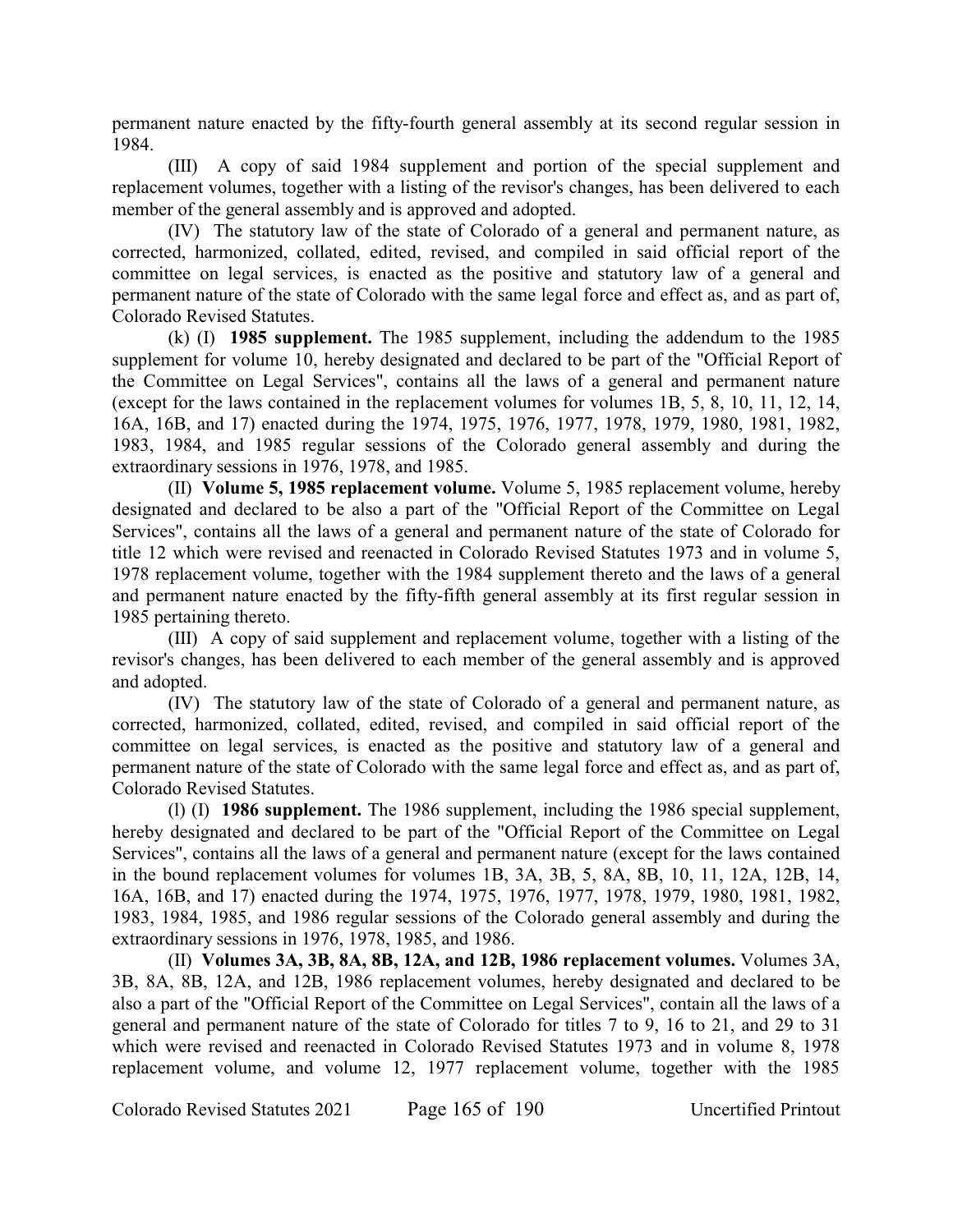supplement thereto and the laws of a general and permanent nature enacted by the fifty-fifth general assembly at its second regular session in 1986 pertaining thereto. Additionally, volume 8B, 1986 replacement volume, specifically includes the errata sheet for page 223 which correctly reflects the amendments made to section 18-4-401, C.R.S.

(III) A copy of said supplement and replacement volumes, together with a listing of the revisor's changes, has been delivered to each member of the general assembly and is approved and adopted.

(IV) The statutory law of the state of Colorado of a general and permanent nature, as corrected, harmonized, collated, edited, revised, and compiled in said official report of the committee on legal services, is enacted as the positive and statutory law of a general and permanent nature of the state of Colorado with the same legal force and effect as, and as part of, Colorado Revised Statutes.

(m) (I) **1987 supplement.** The 1987 supplement, hereby designated and declared to be part of the "Official Report of the Committee on Legal Services", contains:

(A) All the laws of a general and permanent nature enacted after the 1973 regular session of the Colorado general assembly for volumes 2, 9, 13, and 15;

(B) All the laws of a general and permanent nature enacted after the 1980 regular session of the Colorado general assembly for volume 1B;

(C) All the laws of a general and permanent nature enacted after the 1982 regular session of the Colorado general assembly for volumes 10, 11, 16A, and 16B;

(D) All the laws of a general and permanent nature enacted after the 1984 regular session of the Colorado general assembly for volumes 14 and 17;

(E) All the laws of a general and permanent nature enacted after the 1985 extraordinary session of the Colorado general assembly for volume 5;

(F) All the laws of a general and permanent nature enacted after the 1986 extraordinary session of the Colorado general assembly for volumes 3A, 3B, 8A, 8B, 12A, and 12B.

(II) **Volumes 4A, 4B, 6A, and 6B, 1987 replacement volumes.** Volumes 4A, 4B, 6A, and 6B, 1987 replacement volumes, hereby designated and declared to be also a part of the "Official Report of the Committee on Legal Services", contain all the laws of a general and permanent nature of the state of Colorado for titles 10, 11, and 13 to 15 which were revised and reenacted in Colorado Revised Statutes 1973, together with the 1986 supplement thereto and the laws of a general and permanent nature enacted by the fifty-sixth general assembly at its first regular session in 1987 pertaining thereto.

(III) A copy of said supplement and replacement volumes, together with a listing of the revisor's changes, has been delivered to each member of the general assembly and is approved and adopted.

(IV) The statutory law of the state of Colorado of a general and permanent nature, as corrected, harmonized, collated, edited, revised, and compiled in said "Official Report of the Committee on Legal Services", is enacted as the positive and statutory law of the state of Colorado with the same legal force and effect as, and as part of, Colorado Revised Statutes.

(n) (I) **1988 supplement.** The 1988 supplement, hereby designated and declared to be part of the "Official Report of the Committee on Legal Services", contains:

(A) All the laws of a general and permanent nature enacted after the 1973 regular session of the Colorado general assembly for volumes 2, 13, and 15;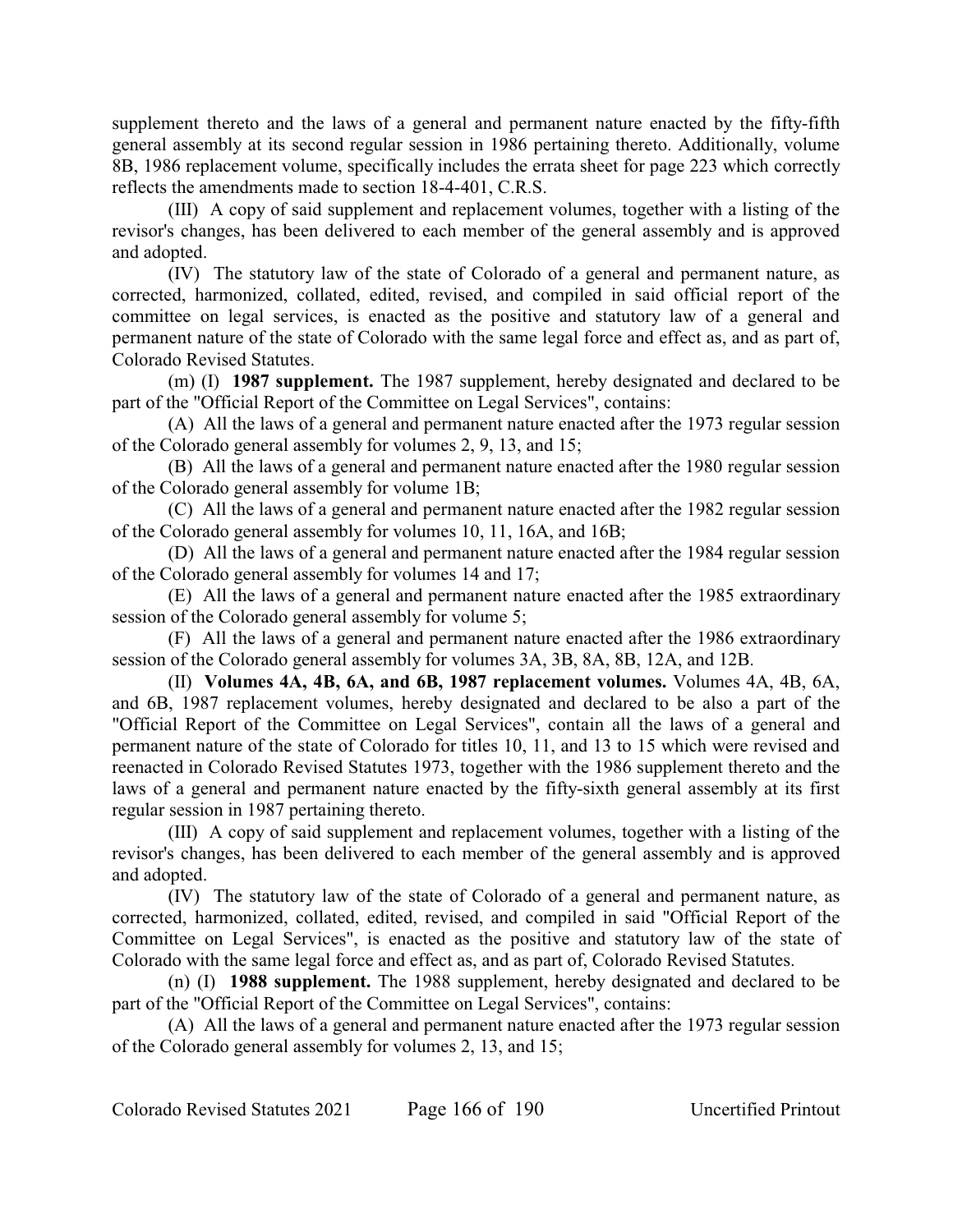(B) All the laws of a general and permanent nature enacted after the 1980 regular session of the Colorado general assembly for volume 1B;

(C) All the laws of a general and permanent nature enacted after the 1982 regular session of the Colorado general assembly for volumes 11, 16A, and 16B;

(D) All the laws of a general and permanent nature enacted after the 1984 regular session of the Colorado general assembly for volumes 14 and 17;

(E) All the laws of a general and permanent nature enacted after the 1985 extraordinary session of the Colorado general assembly for volume 5;

(F) All the laws of a general and permanent nature enacted after the 1986 extraordinary session of the Colorado general assembly for volumes 3A, 3B, 8A, 8B, 12A, and 12B;

(G) All the laws of a general and permanent nature enacted after the 1987 regular session of the Colorado general assembly for volumes 4A, 4B, 6A, and 6B.

(II) **Volumes 9, 10A, and 10B, 1988 replacement volumes.** Volumes 9, 10A, and 10B, 1988 replacement volumes, hereby designated and declared to be also a part of the "Official Report of the Committee on Legal Services", contain all the laws of a general and permanent nature of the state of Colorado for titles 22 and 23 and title 24 which were revised and reenacted in Colorado Revised Statutes 1973, and in volume 10, 1982 replacement volume, together with the 1987 supplement thereto and the laws of a general and permanent nature enacted by the fiftysixth general assembly at its second regular session and its first extraordinary session in 1988 pertaining thereto.

(III) A copy of said supplement and replacement volumes, together with a listing of the revisor's changes, has been delivered to each member of the general assembly and is approved and adopted.

(IV) The statutory law of the state of Colorado of a general and permanent nature, as corrected, harmonized, collated, edited, revised, and compiled in said "Official Report of the Committee on Legal Services", is enacted as the positive and statutory law of the state of Colorado with the same legal force and effect as, and as part of, Colorado Revised Statutes.

(o) (I) **1989 supplement.** The 1989 supplement, hereby designated and declared to be part of the "Official Report of the Committee on Legal Services", contains:

(A) All the laws of a general and permanent nature enacted after the 1973 regular session of the Colorado general assembly for volumes 2, 13, and 15;

(B) All the laws of a general and permanent nature enacted after the 1980 regular session of the Colorado general assembly for volume 1B;

(C) All the laws of a general and permanent nature enacted after the 1982 regular session of the Colorado general assembly for volumes 16A and 16B;

(D) All the laws of a general and permanent nature enacted after the 1984 regular session of the Colorado general assembly for volumes 14 and 17;

(E) All the laws of a general and permanent nature enacted after the 1985 extraordinary session of the Colorado general assembly for volume 5;

(F) All the laws of a general and permanent nature enacted after the 1986 extraordinary session of the Colorado general assembly for volumes 3A, 3B, 8A, 8B, 12A, and 12B;

(G) All the laws of a general and permanent nature enacted after the 1987 regular session of the Colorado general assembly for volumes 4A, 4B, 6A, and 6B;

(H) All the laws of a general and permanent nature enacted after the 1988 extraordinary session of the Colorado general assembly for volumes 9, 10A, and 10B.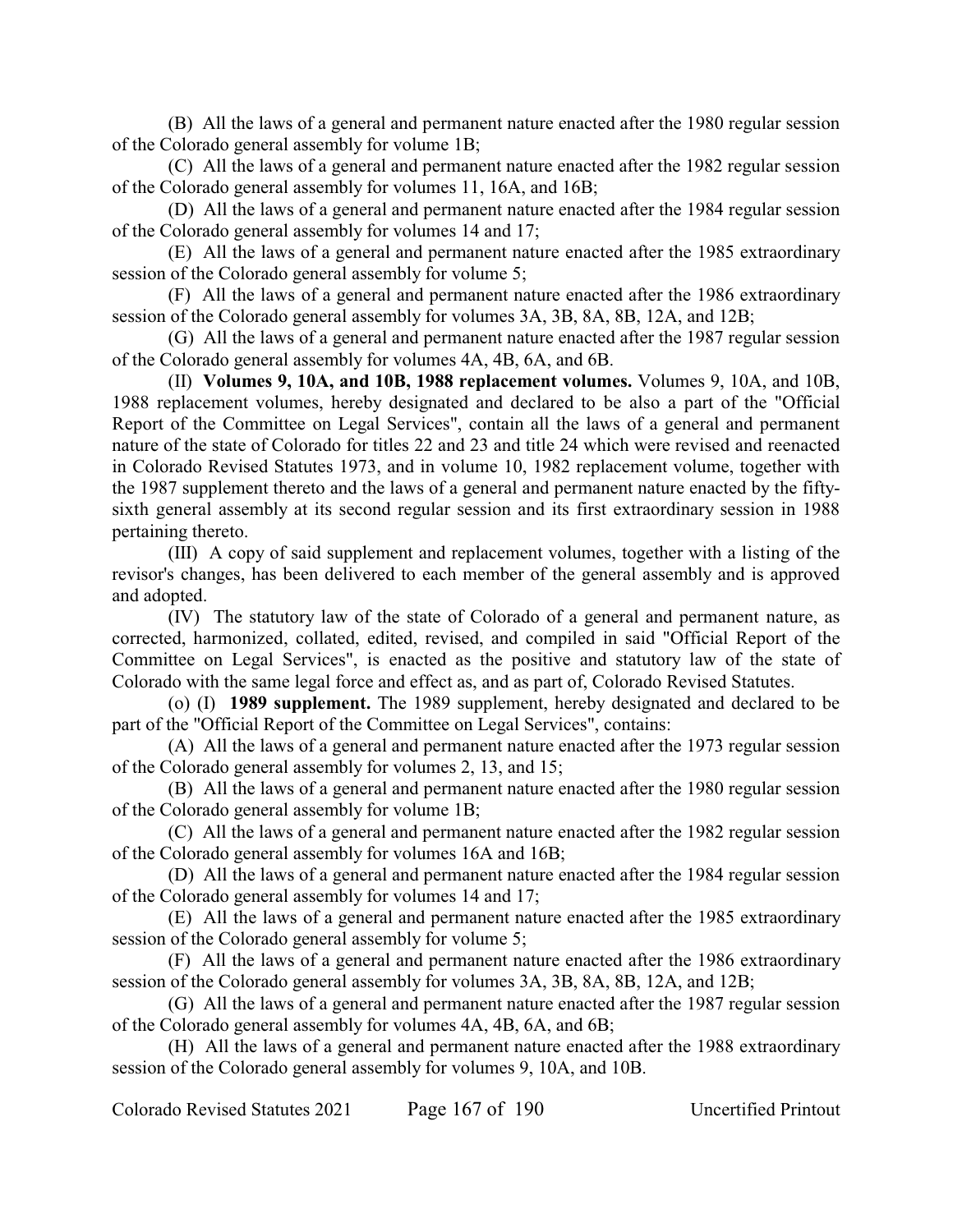(II) **Volumes 11A and 11B, 1989 replacement volumes.** Volumes 11A and 11B, 1989 replacement volumes, hereby designated and declared to be also a part of the "Official Report of the Committee on Legal Services", contain all the laws of a general and permanent nature of the state of Colorado for title 25 and titles 26 to 28 which were revised and reenacted in Colorado Revised Statutes 1973, and in volume 11, 1982 replacement volume, together with the 1988 supplement thereto and the laws of a general and permanent nature enacted by the fifty-seventh general assembly at its first regular session and its first extraordinary session in 1989 pertaining thereto.

(III) A copy of said supplement and replacement volumes, together with a listing of the revisor's changes, has been delivered to each member of the general assembly and is approved and adopted.

(IV) The statutory law of the state of Colorado of a general and permanent nature, as corrected, harmonized, collated, edited, revised, and compiled in said "Official Report of the Committee on Legal Services", is enacted as the positive and statutory law of the state of Colorado with the same legal force and effect as, and as part of, Colorado Revised Statutes.

(p) (I) **1990 supplement.** The 1990 supplement, hereby designated and declared to be part of the "Official Report of the Committee on Legal Services", contains:

(A) All the laws of a general and permanent nature enacted after the 1973 regular session of the Colorado general assembly for volumes 2 and 13;

(B) All the laws of a general and permanent nature enacted after the 1980 regular session of the Colorado general assembly for volume 1B;

(C) All the laws of a general and permanent nature enacted after the 1982 regular session of the Colorado general assembly for volumes 16A and 16B;

(D) All the laws of a general and permanent nature enacted after the 1984 regular session of the Colorado general assembly for volumes 14 and 17;

(E) All the laws of a general and permanent nature enacted after the 1985 extraordinary session of the Colorado general assembly for volume 5;

(F) All the laws of a general and permanent nature enacted after the 1986 extraordinary session of the Colorado general assembly for volumes 3A, 3B, 8A, 8B, 12A, and 12B;

(G) All the laws of a general and permanent nature enacted after the 1987 regular session of the Colorado general assembly for volumes 4A, 4B, 6A, and 6B;

(H) All the laws of a general and permanent nature enacted after the 1988 extraordinary session of the Colorado general assembly for volumes 9, 10A, and 10B;

(I) All the laws of a general and permanent nature enacted after the 1989 regular session of the Colorado general assembly for volumes 11A and 11B.

(II) **Volume 15, 1990 replacement volume.** Volume 15, 1990 replacement volume, hereby designated and declared to be also a part of the "Official Report of the Committee on Legal Services", contains all the laws of a general and permanent nature of the state of Colorado for titles 36 and 37 which were revised and reenacted in Colorado Revised Statutes 1973, together with the 1989 supplement thereto and the laws of a general and permanent nature enacted by the fifty-seventh general assembly at its second regular session in 1990 pertaining thereto.

(III) A copy of said supplement and replacement volume, together with a listing of the revisor's changes, has been delivered to each member of the general assembly and is approved and adopted.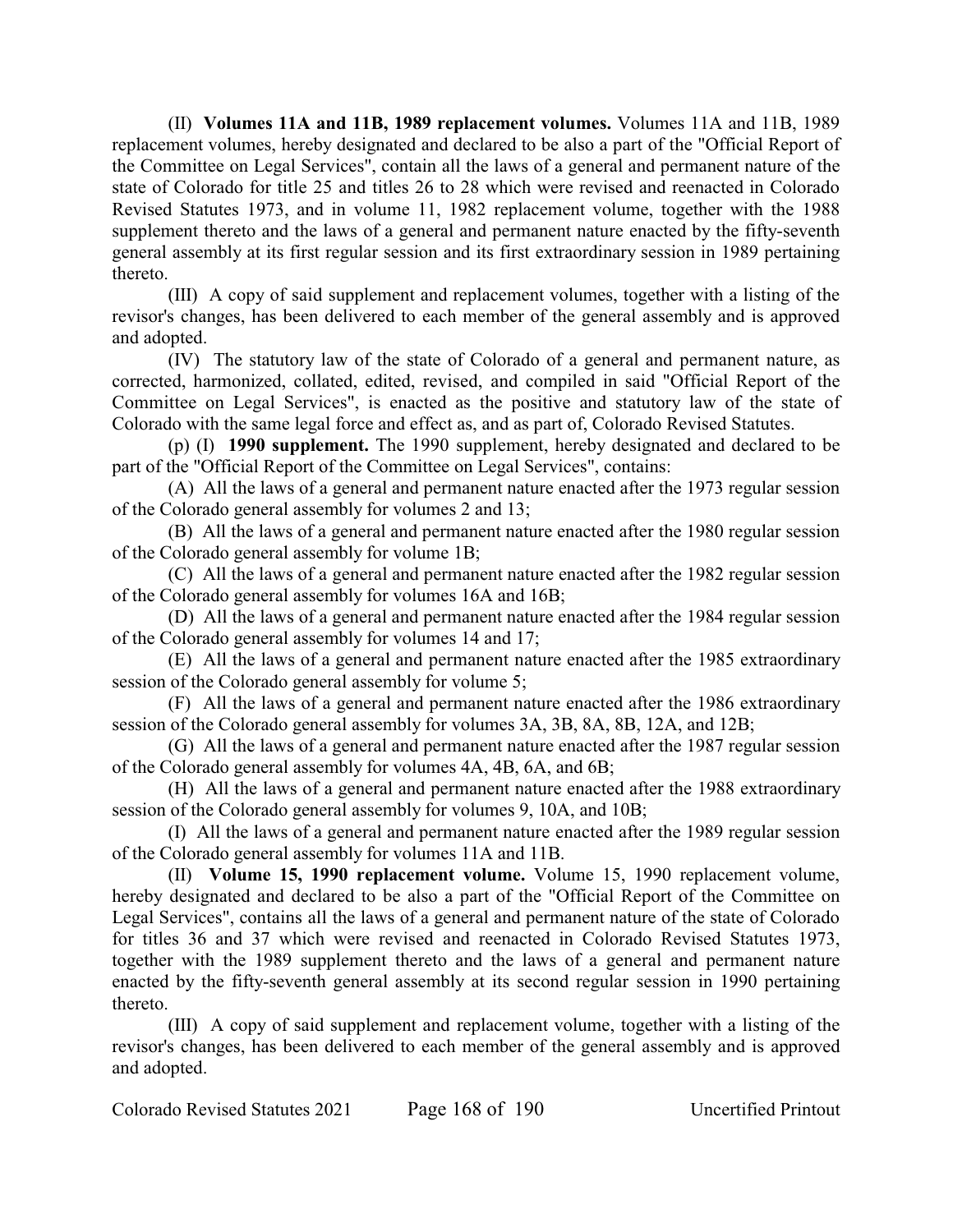(IV) The statutory law of the state of Colorado of a general and permanent nature, as corrected, harmonized, collated, edited, revised, and compiled in said "Official Report of the Committee on Legal Services", is enacted as the positive and statutory law of the state of Colorado with the same legal force and effect as, and as part of, Colorado Revised Statutes.

(q) (I) **1991 supplement and 1991 special supplement.** The 1991 supplement and the 1991 special supplement (resulting from the second extraordinary session), hereby designated and declared to be part of the "Official Report of the Committee on Legal Services", contain:

(A) All the laws of a general and permanent nature enacted after the 1973 regular session of the Colorado general assembly for volumes 2 and 13;

(B) All the laws of a general and permanent nature enacted after the 1980 regular session of the Colorado general assembly for volume 1B;

(C) All the laws of a general and permanent nature enacted after the 1982 regular session of the Colorado general assembly for volumes 16A and 16B;

(D) All the laws of a general and permanent nature enacted after the 1984 regular session of the Colorado general assembly for volumes 14 and 17;

(E) All the laws of a general and permanent nature enacted after the 1986 extraordinary session of the Colorado general assembly for volumes 3A, 3B, 8A, 8B, 12A, and 12B;

(F) All the laws of a general and permanent nature enacted after the 1987 regular session of the Colorado general assembly for volumes 4A, 4B, 6A, and 6B;

(G) All the laws of a general and permanent nature enacted after the 1988 extraordinary session of the Colorado general assembly for volumes 9, 10A, and 10B;

(H) All the laws of a general and permanent nature enacted after the 1989 regular session of the Colorado general assembly for volumes 11A and 11B;

(I) All the laws of a general and permanent nature enacted after the 1990 regular session of the Colorado general assembly for volume 15;

(J) All the laws of a general and permanent nature enacted after the 1991 first extraordinary session of the Colorado general assembly for volumes 5A and 5B.

(II) **Volumes 5A and 5B, 1991 replacement volumes.** Volumes 5A and 5B, 1991 replacement volumes, hereby designated and declared to be also a part of the "Official Report of the Committee on Legal Services", contain all the laws of a general and permanent nature of the state of Colorado for title 12 which were revised and reenacted in Colorado Revised Statutes 1973, in volume 5, 1978 replacement volume, and in volume 5, 1985 replacement volume, together with the 1990 supplement thereto and the laws of a general and permanent nature enacted by the fifty-eighth general assembly at its first regular session and its first extraordinary session in 1991 pertaining thereto.

(III) A copy of said supplements and replacement volumes, together with a listing of the revisor's changes, has been delivered to each member of the general assembly and is approved and adopted.

(IV) The statutory law of the state of Colorado of a general and permanent nature, as corrected, harmonized, collated, edited, revised, and compiled in said "Official Report of the Committee on Legal Services", is enacted as the positive and statutory law of the state of Colorado with the same legal force and effect as, and as part of, Colorado Revised Statutes.

(r) (I) **1992 supplement.** The 1992 supplement, hereby designated and declared to be part of the "Official Report of the Committee on Legal Services", contains: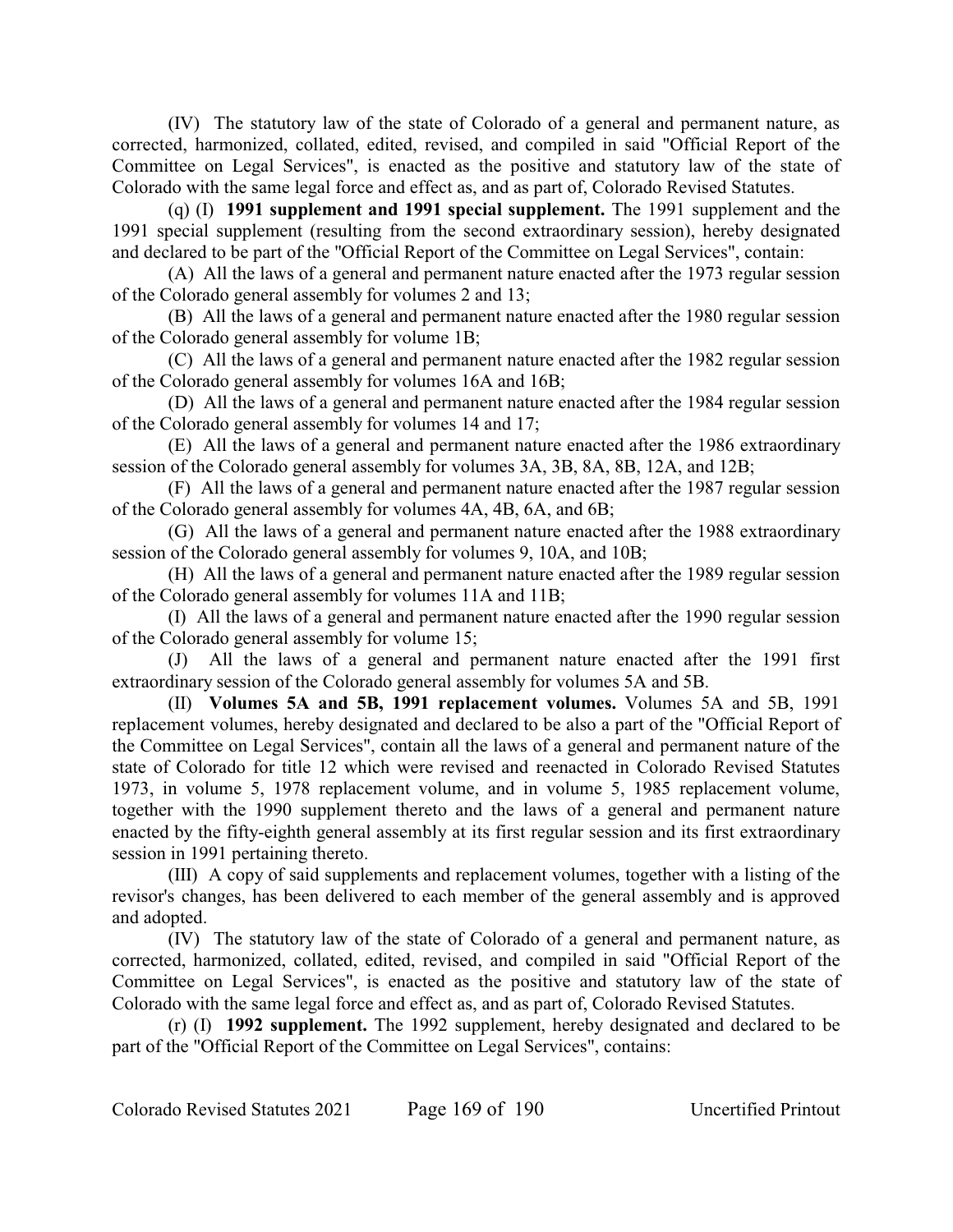(A) All the laws of a general and permanent nature enacted after the 1973 regular session of the Colorado general assembly for volume 13;

(B) All the laws of a general and permanent nature enacted after the 1980 regular session of the Colorado general assembly for volume 1B;

(C) All the laws of a general and permanent nature enacted after the 1982 regular session of the Colorado general assembly for volumes 16A and 16B;

(D) All the laws of a general and permanent nature enacted after the 1984 regular session of the Colorado general assembly for volumes 14 and 17;

(E) All the laws of a general and permanent nature enacted after the 1986 extraordinary session of the Colorado general assembly for volumes 3A, 3B, 8A, 8B, 12A, and 12B;

(F) All the laws of a general and permanent nature enacted after the 1987 regular session of the Colorado general assembly for volumes 4A, 4B, 6A, and 6B;

(G) All the laws of a general and permanent nature enacted after the 1988 extraordinary session of the Colorado general assembly for volumes 9, 10A, and 10B;

(H) All the laws of a general and permanent nature enacted after the 1989 regular session of the Colorado general assembly for volumes 11A and 11B;

(I) All the laws of a general and permanent nature enacted after the 1990 regular session of the Colorado general assembly for volume 15;

(J) All the laws of a general and permanent nature enacted after the 1991 first extraordinary session of the Colorado general assembly for volumes 5A and 5B.

(II) **Volume 2, 1992 replacement volume.** Volume 2, 1992 replacement volume, hereby designated and declared to be also a part of the "Official Report of the Committee on Legal Services", contains all the laws of a general and permanent nature of the state of Colorado for titles 4 to 6 which were revised and reenacted in Colorado Revised Statutes 1973 together with the 1991 supplement thereto and the laws of a general and permanent nature enacted by the fiftyeighth general assembly at its second regular session in 1992 pertaining thereto.

(III) A copy of said supplements and replacement volume, together with a listing of the revisor's changes, has been delivered to each member of the general assembly and is approved and adopted.

(IV) The statutory law of the state of Colorado of a general and permanent nature, as corrected, harmonized, collated, edited, revised, and compiled in said "Official Report of the Committee on Legal Services", is enacted as the positive and statutory law of the state of Colorado with the same legal force and effect as, and as part of, Colorado Revised Statutes.

(s) (I) **1993 supplement.** The 1993 supplement, hereby designated and declared to be part of the "Official Report of the Committee on Legal Services", contains:

(A) All the laws of a general and permanent nature enacted after the 1973 regular session of the Colorado general assembly for volume 13;

(B) All the laws of a general and permanent nature enacted after the 1980 regular session of the Colorado general assembly for volume 1B;

(C) All the laws of a general and permanent nature enacted after the 1982 regular session of the Colorado general assembly for volumes 16A and 16B;

(D) All the laws of a general and permanent nature enacted after the 1984 regular session of the Colorado general assembly for volume 14;

(E) All the laws of a general and permanent nature enacted after the 1986 extraordinary session of the Colorado general assembly for volumes 3A, 3B, 8A, 8B, 12A, and 12B;

Colorado Revised Statutes 2021 Page 170 of 190 Uncertified Printout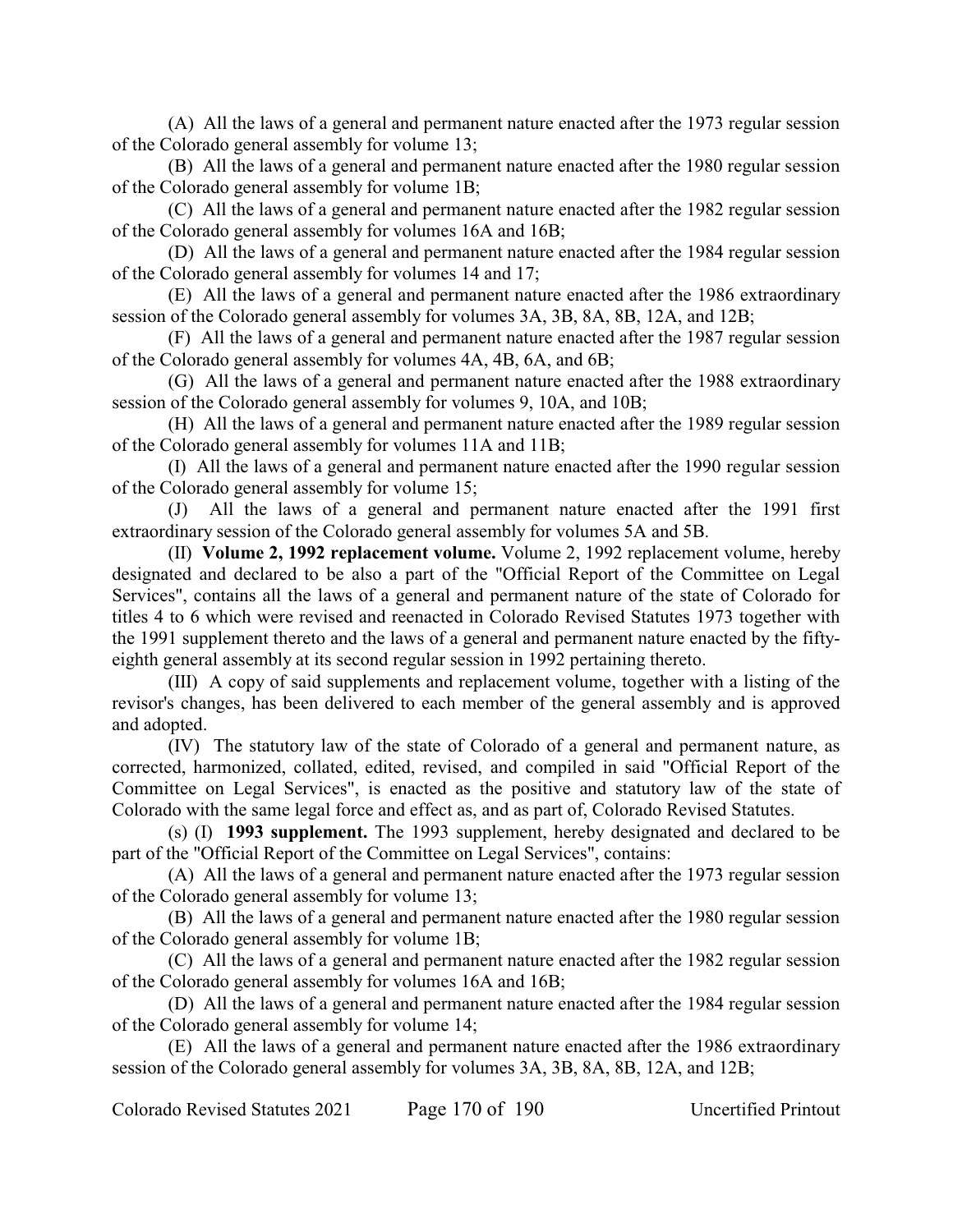(F) All the laws of a general and permanent nature enacted after the 1987 regular session of the Colorado general assembly for volumes 4A, 4B, 6A, and 6B;

(G) All the laws of a general and permanent nature enacted after the 1988 extraordinary session of the Colorado general assembly for volumes 9, 10A, and 10B;

(H) All the laws of a general and permanent nature enacted after the 1989 regular session of the Colorado general assembly for volumes 11A and 11B;

(I) All the laws of a general and permanent nature enacted after the 1990 regular session of the Colorado general assembly for volume 15;

(J) All the laws of a general and permanent nature enacted after the 1991 first extraordinary session of the Colorado general assembly for volumes 5A and 5B;

(K) All the laws of a general and permanent nature enacted after the 1992 regular session of the Colorado general assembly for volume 2.

(II) **Volume 17, 1993 replacement volume.** Volume 17, 1993 replacement volume, hereby designated and declared to be also a part of the "Official Report of the Committee on Legal Services", contains all the laws of a general and permanent nature of the state of Colorado for titles 40 to 43 which were revised and reenacted in Colorado Revised Statutes 1973 together with the 1992 supplement thereto and the laws of a general and permanent nature enacted by the fifty-ninth general assembly at its first regular session in 1993 pertaining thereto.

(III) A copy of said supplements and replacement volume, together with a listing of the revisor's changes, has been delivered to each member of the general assembly and is approved and adopted.

(IV) The statutory law of the state of Colorado of a general and permanent nature, as corrected, harmonized, collated, edited, revised, and compiled in said "Official Report of the Committee on Legal Services", is enacted as the positive and statutory law of the state of Colorado with the same legal force and effect as, and as part of, Colorado Revised Statutes.

(t) (I) **1994 supplement.** The 1994 supplement, hereby designated and declared to be part of the "Official Report of the Committee on Legal Services", contains:

(A) All the laws of a general and permanent nature enacted after the 1973 regular session of the Colorado general assembly for volume 13;

(B) All the laws of a general and permanent nature enacted after the 1980 regular session of the Colorado general assembly for volume 1B;

(C) All the laws of a general and permanent nature enacted after the 1982 regular session of the Colorado general assembly for volume 16A;

(D) All the laws of a general and permanent nature enacted after the 1984 regular session of the Colorado general assembly for volume 14;

(E) All the laws of a general and permanent nature enacted after the 1986 extraordinary session of the Colorado general assembly for volumes 3A, 3B, 8A, 8B, 12A, and 12B;

(F) All the laws of a general and permanent nature enacted after the 1987 regular session of the Colorado general assembly for volumes 4B, 6A, and 6B;

(G) All the laws of a general and permanent nature enacted after the 1988 extraordinary session of the Colorado general assembly for volumes 9, 10A, and 10B;

(H) All the laws of a general and permanent nature enacted after the 1989 regular session of the Colorado general assembly for volumes 11A and 11B;

(I) All the laws of a general and permanent nature enacted after the 1990 regular session of the Colorado general assembly for volume 15;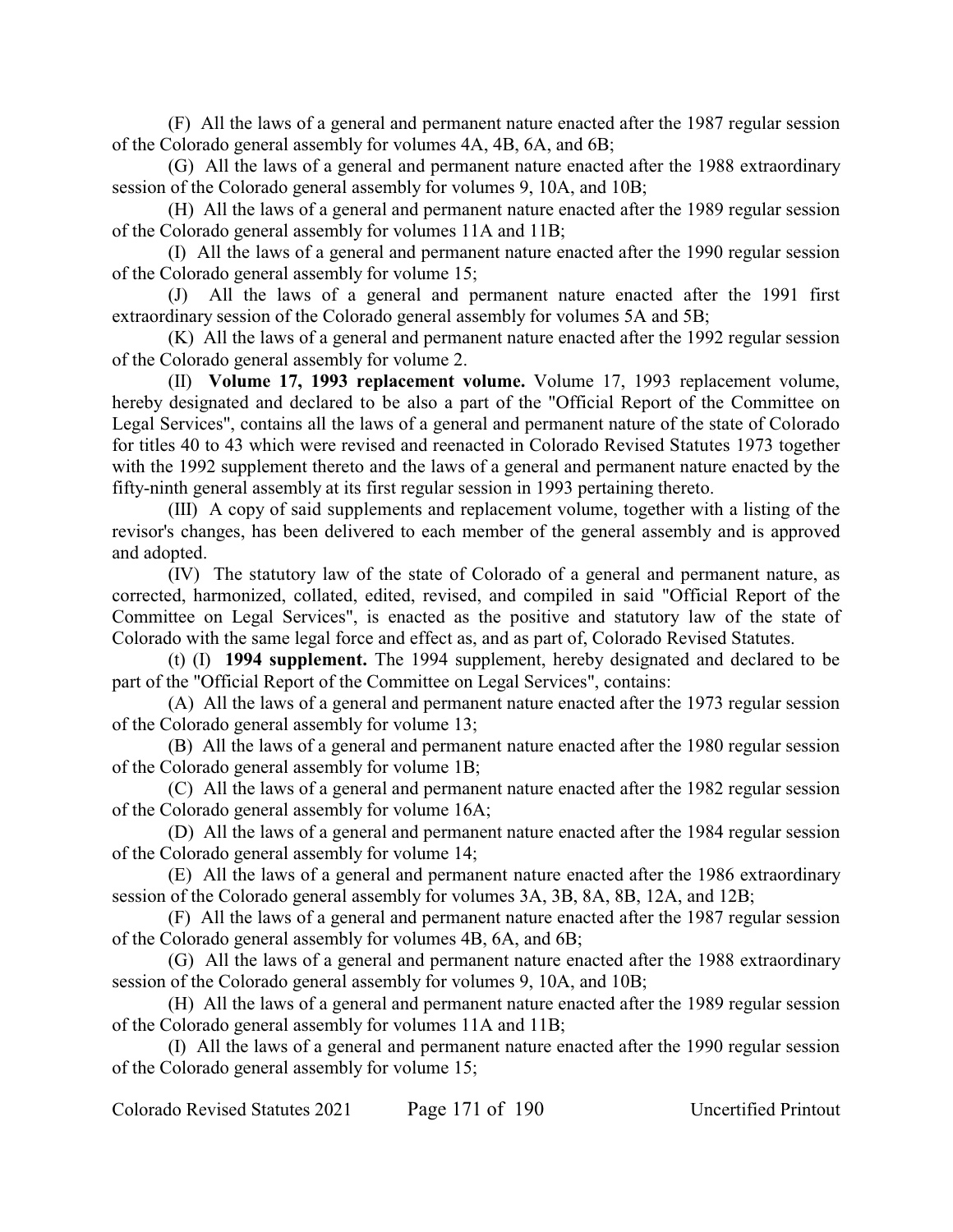(J) All the laws of a general and permanent nature enacted after the 1991 first extraordinary session of the Colorado general assembly for volumes 5A and 5B;

(K) All the laws of a general and permanent nature enacted after the 1992 regular session of the Colorado general assembly for volume 2;

(L) All the laws of a general and permanent nature enacted after the 1993 regular session of the Colorado general assembly for volume 17.

(II) **Volumes 4A and 16B, 1994 replacement volumes.** Volumes 4A and 16B, 1994 replacement volumes, hereby designated and declared to be also a part of the "Official Report of the Committee on Legal Services", contain all the laws of a general and permanent nature of the state of Colorado for title 10 which was revised and reenacted in Colorado Revised Statutes 1973, and in volume 4A, 1987 replacement volume, and for title 39 which was revised and reenacted in Colorado Revised Statutes 1973, and in volume 16B, 1982 replacement volume, together with the 1993 supplements thereto and the laws of a general and permanent nature enacted by the fifty-ninth general assembly at its second regular session in 1994 pertaining thereto.

(III) A copy of said supplements and replacement volumes together with a listing of the revisor's changes, has been delivered to each member of the general assembly and is approved and adopted.

(IV) The statutory law of the state of Colorado of a general and permanent nature, as corrected, harmonized, collated, edited, revised, and compiled in said "Official Report of the Committee on Legal Services", is enacted as the positive and statutory law of the state of Colorado with the same legal force and effect as, and as part of, Colorado Revised Statutes.

(u) (I) **1995 supplement.** The 1995 supplement, hereby designated and declared to be part of the "Official Report of the Committee on Legal Services", contains:

(A) All the laws of a general and permanent nature enacted after the 1973 regular session of the Colorado general assembly for volume 13;

(B) All the laws of a general and permanent nature enacted after the 1980 regular session of the Colorado general assembly for volume 1B;

(C) All the laws of a general and permanent nature enacted after the 1982 regular session of the Colorado general assembly for volume 16A;

(D) All the laws of a general and permanent nature enacted after the 1986 extraordinary session of the Colorado general assembly for volumes 3A, 3B, 8A, 8B, 12A, and 12B;

(E) All the laws of a general and permanent nature enacted after the 1987 regular session of the Colorado general assembly for volumes 4B, 6A, and 6B;

(F) All the laws of a general and permanent nature enacted after the 1988 extraordinary session of the Colorado general assembly for volumes 10A and 10B;

(G) All the laws of a general and permanent nature enacted after the 1989 regular session of the Colorado general assembly for volumes 11A and 11B;

(H) All the laws of a general and permanent nature enacted after the 1990 regular session of the Colorado general assembly for volume 15;

(I) All the laws of a general and permanent nature enacted after the 1991 first extraordinary session of the Colorado general assembly for volumes 5A and 5B;

(J) All the laws of a general and permanent nature enacted after the 1992 regular session of the Colorado general assembly for volume 2;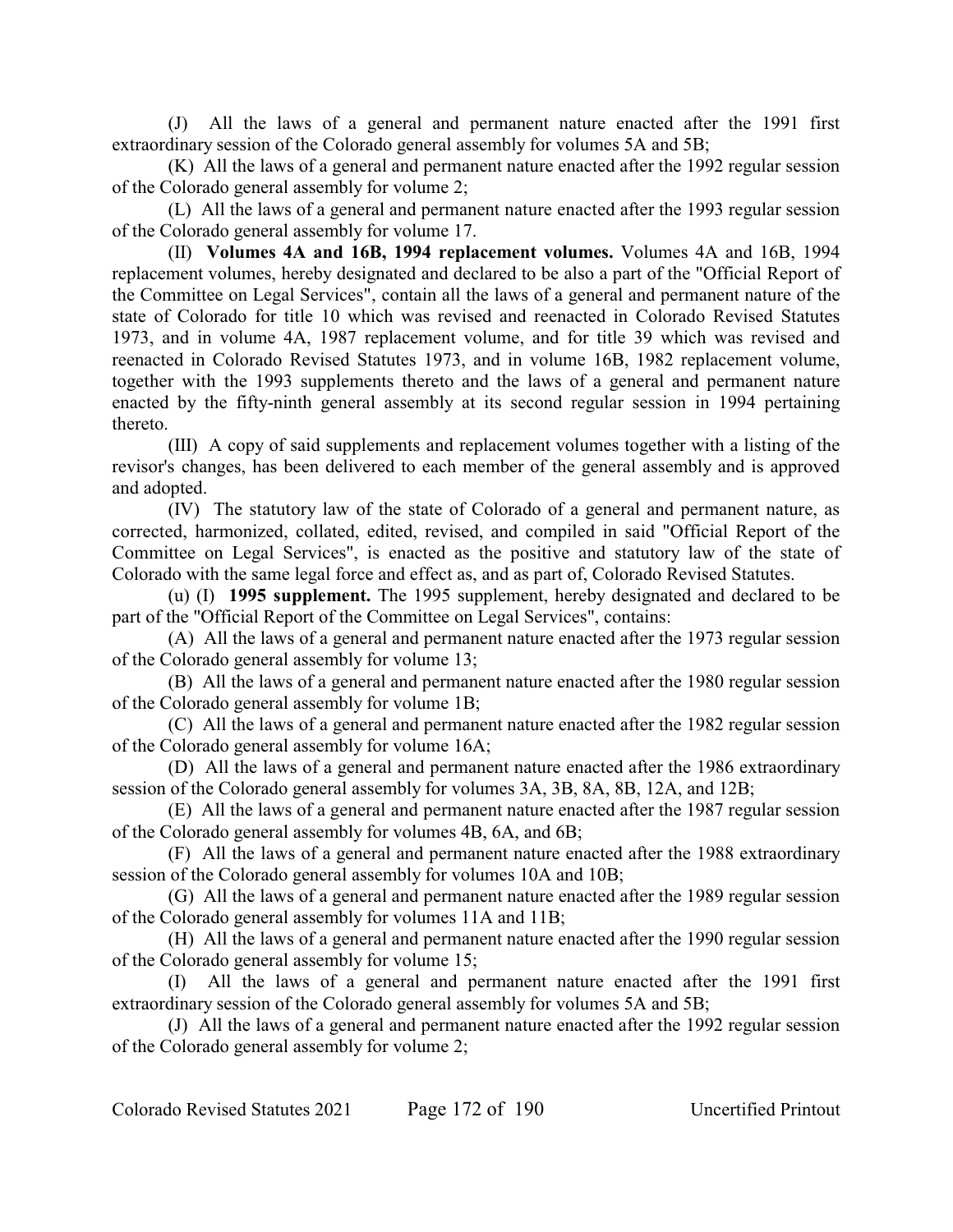(K) All the laws of a general and permanent nature enacted after the 1993 regular session of the Colorado general assembly for volume 17;

(L) All the laws of a general and permanent nature enacted after the 1994 regular session of the Colorado general assembly for volumes 4A and 16B.

(II) **Volumes 9 and 14, 1995 replacement volumes.** Volumes 9 and 14, 1995 replacement volumes, hereby designated and declared to be also a part of the "Official Report of the Committee on Legal Services", contain all the laws of a general and permanent nature of the state of Colorado for titles 22 and 23 which were revised and reenacted in Colorado Revised Statutes 1973, and in volume 9, 1988 replacement volume, and for titles 33 to 35 which were revised and reenacted in Colorado Revised Statutes 1973, and in volume 14, 1984 replacement volume, together with the 1994 supplements thereto and the laws of a general and permanent nature enacted by the sixtieth general assembly at its first regular session in 1995 pertaining thereto.

(III) A copy of said supplements and replacement volumes, together with a listing of the revisor's changes, has been delivered to each member of the general assembly and is approved and adopted.

(IV) The statutory law of the state of Colorado of a general and permanent nature, as corrected, harmonized, collated, edited, revised, and compiled in said "Official Report of the Committee on Legal Services", is enacted as the positive and statutory law of the state of Colorado with the same legal force and effect as, and as part of, Colorado Revised Statutes.

(v) (I) **1996 supplement.** The 1996 supplement, hereby designated and declared to be part of the "Official Report of the Committee on Legal Services", contains:

(A) All the laws of a general and permanent nature enacted after the 1973 regular session of the Colorado general assembly for volume 13;

(B) All the laws of a general and permanent nature enacted after the 1980 regular session of the Colorado general assembly for volume 1B;

(C) All the laws of a general and permanent nature enacted after the 1982 regular session of the Colorado general assembly for volume 16A;

(D) All the laws of a general and permanent nature enacted after the 1986 extraordinary session of the Colorado general assembly for volumes 3A, 3B, 8A, 8B, 12A, and 12B;

(E) All the laws of a general and permanent nature enacted after the 1987 regular session of the Colorado general assembly for volumes 4B, 6A, and 6B;

(F) All the laws of a general and permanent nature enacted after the 1988 extraordinary session of the Colorado general assembly for volumes 10A and 10B;

(G) All the laws of a general and permanent nature enacted after the 1989 regular session of the Colorado general assembly for volumes 11A and 11B;

(H) All the laws of a general and permanent nature enacted after the 1990 regular session of the Colorado General Assembly for volume 15;

(I) All the laws of a general and permanent nature enacted after the 1991 first extraordinary session of the Colorado general assembly for volumes 5A and 5B;

(J) All the laws of a general and permanent nature enacted after the 1992 regular session of the Colorado general assembly for volume 2;

(K) All the laws of a general and permanent nature enacted after the 1993 regular session of the Colorado general assembly for volume 17;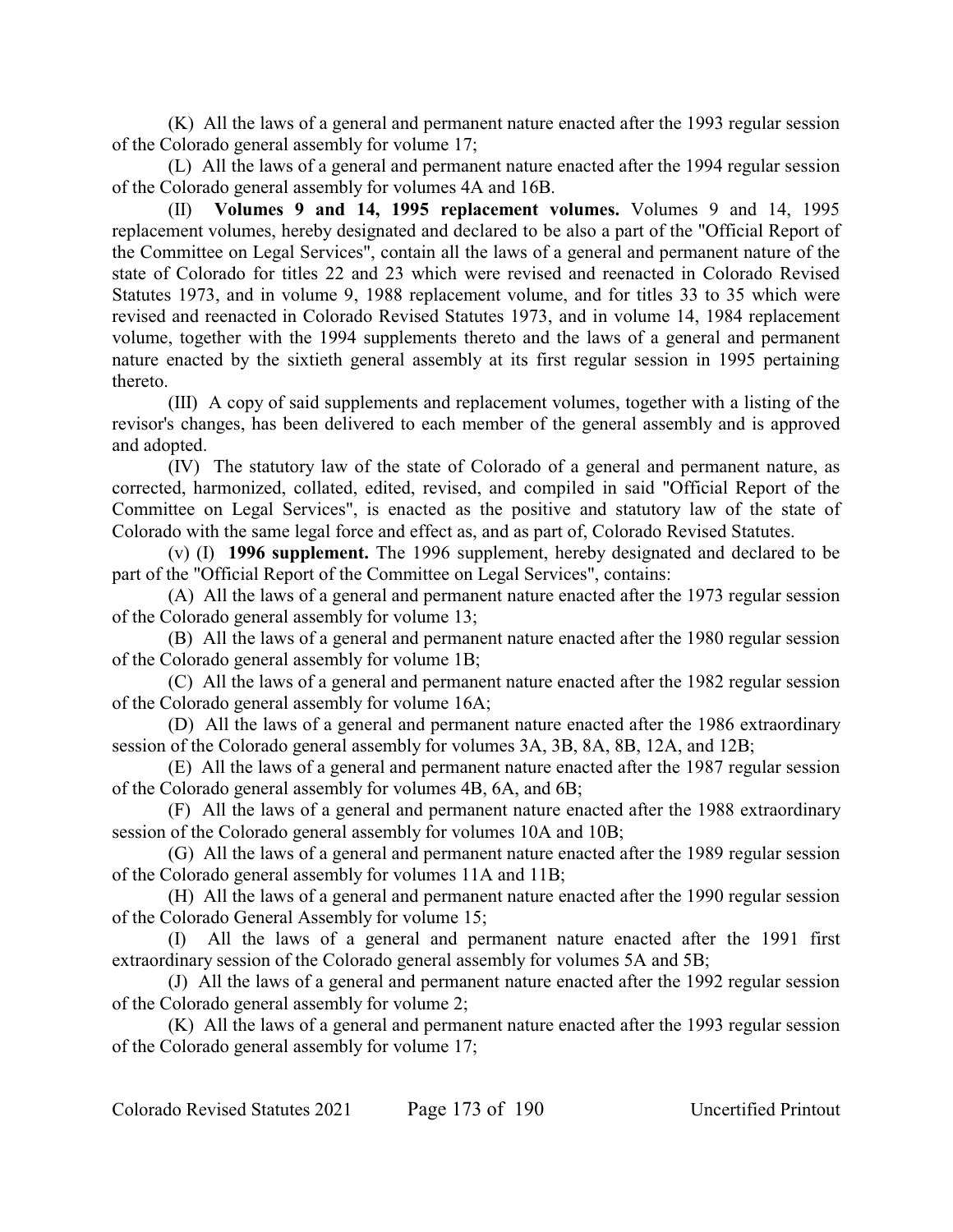(L) All the laws of a general and permanent nature enacted after the 1994 regular session of the Colorado general assembly for volumes 4A and 16B;

(M) All the laws of a general and permanent nature enacted after the 1995 regular session of the Colorado general assembly for volumes 9 and 14.

(II) A copy of said supplement, together with a listing of the revisor's changes, has been delivered to each member of the general assembly and is approved and adopted.

(III) The statutory law of the state of Colorado of a general and permanent nature, as corrected, harmonized, collated, edited, revised, and compiled in said "Official Report of the Committee on Legal Services", is enacted as the positive and statutory law of the state of Colorado with the same legal force and effect as, and as part of, Colorado Revised Statutes.

(2) Each supplement is printed and bound in the manner prescribed by the committee on legal services. A copy thereof shall be filed with the secretary of state as part of the records of his office. The date of such filing with the secretary of state shall be the effective date of such reenactments in each supplement as revised statutes.

**Source: L. 76:** Entire section added, p. 321, § 1, effective February 20. **L. 77:** Entire section R&RE, p. 267, § 2, effective May 27. **L. 78:** (1)(c) added, p. 250, § 2, effective May 6. **L. 79:** (1)(d) added, p. 306, § 2, effective April 25. **L. 80:** IP(1) amended and (1)(e) added, p. 443, § 2, effective April 1. **L. 81:** (1)(f) added, p. 349, § 2, effective April 22. **L. 82:** (1)(g) added, p. 223, § 2, effective February 19. **L. 83:** (1)(h) added, p. 383, § 2, effective February 14; IP(1) and (2) amended, p. 382, § 16, effective July 1. **L. 84:** (1)(i) added, p. 282, § 2, effective March 26. **L. 85:** (1)(j) added, p. 292, § 2, effective May 22. **L. 86:** (1)(k) added, p. 429, § 2, effective February 27. **L. 87:** (1)(l) added, p. 352, § 2, effective April 16. **L. 88:** (1)(m) added, p. 323, § 2, effective April 4. **L. 89:** (1)(n) added, p. 343, § 2, effective February 17. **L. 90:** (1)(o) added, p. 340, § 2, effective February 15. **L. 91:** (1)(p) added, p. 1943, § 2, effective April 1. **L. 92:** (1)(q) added, p. 2163, § 2, effective May 20. **L. 93:** (1)(r) added, p. 75, § 2, effective March 26. **L. 94:** (1)(s) added, p. 3, § 2, effective February 4. **L. 95:** (1)(t) added, p. 2, § 2, effective February 22. **L. 96:** (1)(t)(II) amended and (1)(u) added, p. 7, § 2, effective February 13. **L. 97:**  $(1)(v)$  added, p. 3, § 2, effective February 20.

**2-5-126. Annual enactment of Colorado Revised Statutes - validation - effective** date. (1) The annual version of Colorado Revised Statutes, authorized by section 2-5-117, as corrected, collated, edited, revised, and compiled by the revisor, as printed, published, and certified by the committee on legal services and filed with the secretary of state, and as set forth with particularity in subsection (2) of this section, is enacted as the positive and statutory law of a general and permanent nature of the state of Colorado and is accepted, approved, ratified, confirmed, and validated in compliance with this article.

(2) The annual statutes, copies of which shall be delivered to each member of the general assembly, together with a listing of the revisor's changes, constitute the official report of the committee on legal services and are hereby enacted in accordance with this section as follows:

(a) **Colorado Revised Statutes 1997.** Colorado Revised Statutes 1997, including the 1997 special supplement, which consists of all of the laws of the state of Colorado of a general and permanent nature originally enacted in "Colorado Revised Statutes 1973", including subsequent enactments made pursuant to section 2-5-125, and all of the laws of the state of Colorado of a general and permanent nature enacted at the first regular session and the first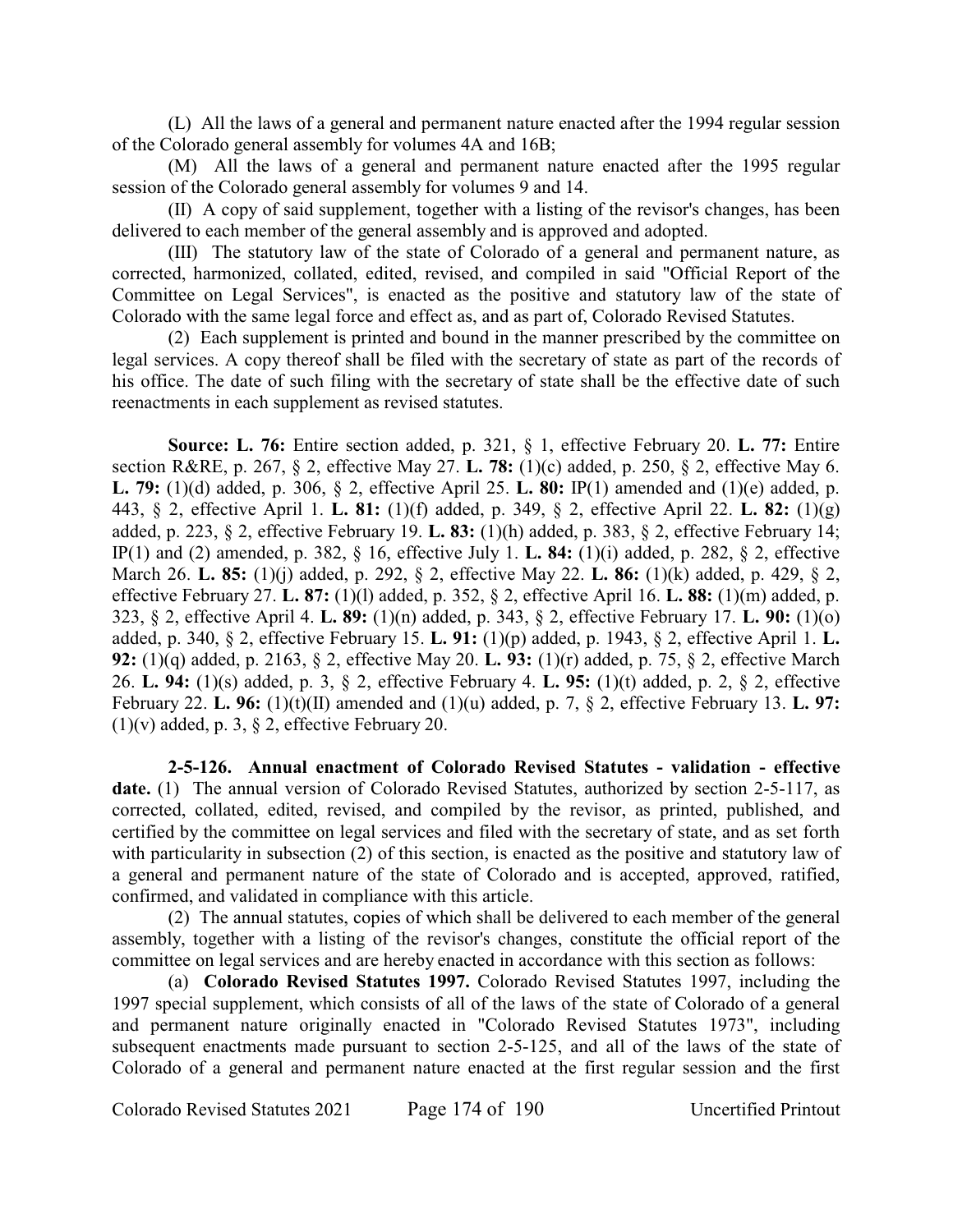extraordinary session of the sixty-first general assembly. The effective date for Colorado Revised Statutes 1997 is fixed as March 24, 1998.

(b) **Colorado Revised Statutes 1998.** Colorado Revised Statutes 1998, including the 1998 special supplements, which consists of all of the laws of the state of Colorado of a general and permanent nature originally enacted in "Colorado Revised Statutes 1973", including subsequent enactments made pursuant to section 2-5-125, and all of the laws of the state of Colorado of a general and permanent nature enacted at the second regular session and the second extraordinary session of the sixty-first general assembly and at the general election on November 3, 1998. The effective date for Colorado Revised Statutes 1998 is fixed as February 22, 1999.

(c) **Colorado Revised Statutes 1999.** Colorado Revised Statutes 1999, which consists of all of the laws of the state of Colorado of a general and permanent nature originally enacted in "Colorado Revised Statutes 1973", including subsequent enactments made pursuant to section 2- 5-125, and all of the laws of the state of Colorado of a general and permanent nature enacted at the first regular session of the sixty-second general assembly. The effective date for Colorado Revised Statutes 1999 is fixed as February 11, 2000.

(d) **Colorado Revised Statutes 2000.** Colorado Revised Statutes 2000, including the 2000 special supplement, which consists of all of the laws of the state of Colorado of a general and permanent nature originally enacted in "Colorado Revised Statutes 1973", including subsequent enactments made pursuant to section 2-5-125, and all of the laws of the state of Colorado of a general and permanent nature enacted at the second regular session of the sixtysecond general assembly and at the general election on November 7, 2000. The effective date for Colorado Revised Statutes 2000 is fixed as March 21, 2001.

(e) **Colorado Revised Statutes 2001.** Colorado Revised Statutes 2001, including the 2001 special supplement, which consists of all of the laws of the state of Colorado of a general and permanent nature originally enacted in "Colorado Revised Statutes 1973", including subsequent enactments made pursuant to section 2-5-125, and all of the laws of the state of Colorado of a general and permanent nature enacted at the first regular session and the second extraordinary session of the sixty-third general assembly. The effective date for Colorado Revised Statutes 2001 is fixed as March 6, 2002.

(f) **Colorado Revised Statutes 2002.** Colorado Revised Statutes 2002, including the 2002 special supplements, which consists of all of the laws of the state of Colorado of a general and permanent nature originally enacted in "Colorado Revised Statutes 1973", including subsequent enactments made pursuant to section 2-5-125, and all of the laws of the state of Colorado of a general and permanent nature enacted at the second regular session and the third extraordinary session of the sixty-third general assembly and at the general election on November 5, 2002. The effective date for Colorado Revised Statutes 2002 is fixed as February 14, 2003.

(g) **Colorado Revised Statutes 2003.** Colorado Revised Statutes 2003, which consists of all of the laws of the state of Colorado of a general and permanent nature originally enacted in "Colorado Revised Statutes 1973", including subsequent enactments made pursuant to section 2- 5-125, and all of the laws of the state of Colorado of a general and permanent nature enacted at the first regular session of the sixty-fourth general assembly. The effective date for Colorado Revised Statutes 2003 is fixed as March 5, 2004.

(h) **Colorado Revised Statutes 2004.** Colorado Revised Statutes 2004, including the 2004 special supplement, which consists of all of the laws of the state of Colorado of a general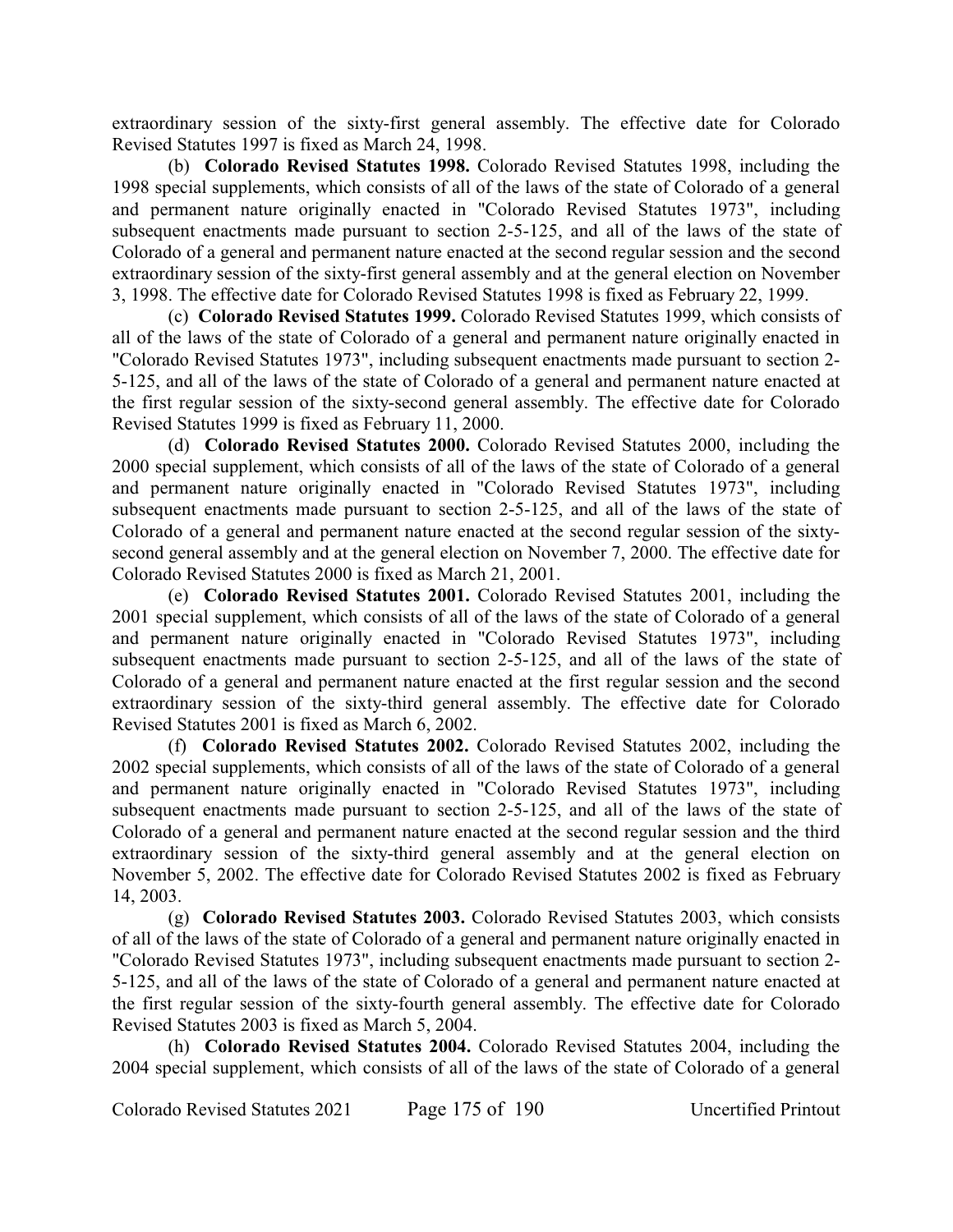and permanent nature originally enacted in "Colorado Revised Statutes 1973", including subsequent enactments made pursuant to section 2-5-125, and all of the laws of the state of Colorado of a general and permanent nature enacted at the second regular session of the sixtyfourth general assembly and at the general election on November 2, 2004. The effective date for Colorado Revised Statutes 2004 is fixed as February 24, 2005.

(i) **Colorado Revised Statutes 2005.** Colorado Revised Statutes 2005, which consists of all of the laws of the state of Colorado of a general and permanent nature originally enacted in "Colorado Revised Statutes 1973", including subsequent enactments made pursuant to section 2- 5-125, and all of the laws of the state of Colorado of a general and permanent nature enacted at the first regular session of the sixty-fifth general assembly and at the odd-numbered year election on November 1, 2005. The effective date for Colorado Revised Statutes 2005 is fixed as March 7, 2006.

(j) **Colorado Revised Statutes 2006.** Colorado Revised Statutes 2006, including the 2006 special supplement, which consists of all of the laws of the state of Colorado of a general and permanent nature originally enacted in "Colorado Revised Statutes 1973", including subsequent enactments made pursuant to section 2-5-125, and all of the laws of the state of Colorado of a general and permanent nature enacted at the second regular session and the first extraordinary session of the sixty-fifth general assembly and at the general election on November 7, 2006. The effective date for Colorado Revised Statutes 2006 is fixed as February 21, 2007.

(k) **Colorado Revised Statutes 2007.** Colorado Revised Statutes 2007, which consists of all of the laws of the state of Colorado of a general and permanent nature originally enacted in "Colorado Revised Statutes 1973", including subsequent enactments made pursuant to section 2- 5-125, and all of the laws of the state of Colorado of a general and permanent nature enacted at the first regular session of the sixty-sixth general assembly. The effective date for Colorado Revised Statutes 2007 is fixed as March 18, 2008.

(l) **Colorado Revised Statutes 2008.** Colorado Revised Statutes 2008, which consists of all of the laws of the state of Colorado of a general and permanent nature originally enacted in "Colorado Revised Statutes 1973", including subsequent enactments made pursuant to section 2- 5-125, and all of the laws of the state of Colorado of a general and permanent nature enacted at the second regular session of the sixty-sixth general assembly. The effective date for Colorado Revised Statutes 2008 is fixed as April 21, 2009.

(m) **Colorado Revised Statutes 2009.** Colorado Revised Statutes 2009, which consists of all of the laws of the state of Colorado of a general and permanent nature originally enacted in "Colorado Revised Statutes 1973", including subsequent enactments made pursuant to section 2- 5-125, and all of the laws of the state of Colorado of a general and permanent nature enacted at the first regular session of the sixty-seventh general assembly. The effective date for Colorado Revised Statutes 2009 is fixed as February 25, 2010.

(n) **Colorado Revised Statutes 2010.** Colorado Revised Statutes 2010, which consists of all of the laws of the state of Colorado of a general and permanent nature originally enacted in "Colorado Revised Statutes 1973", including subsequent enactments made pursuant to section 2- 5-125, and all of the laws of the state of Colorado of a general and permanent nature enacted at the second regular session of the sixty-seventh general assembly. The effective date for Colorado Revised Statutes 2010 is fixed as March 2, 2011.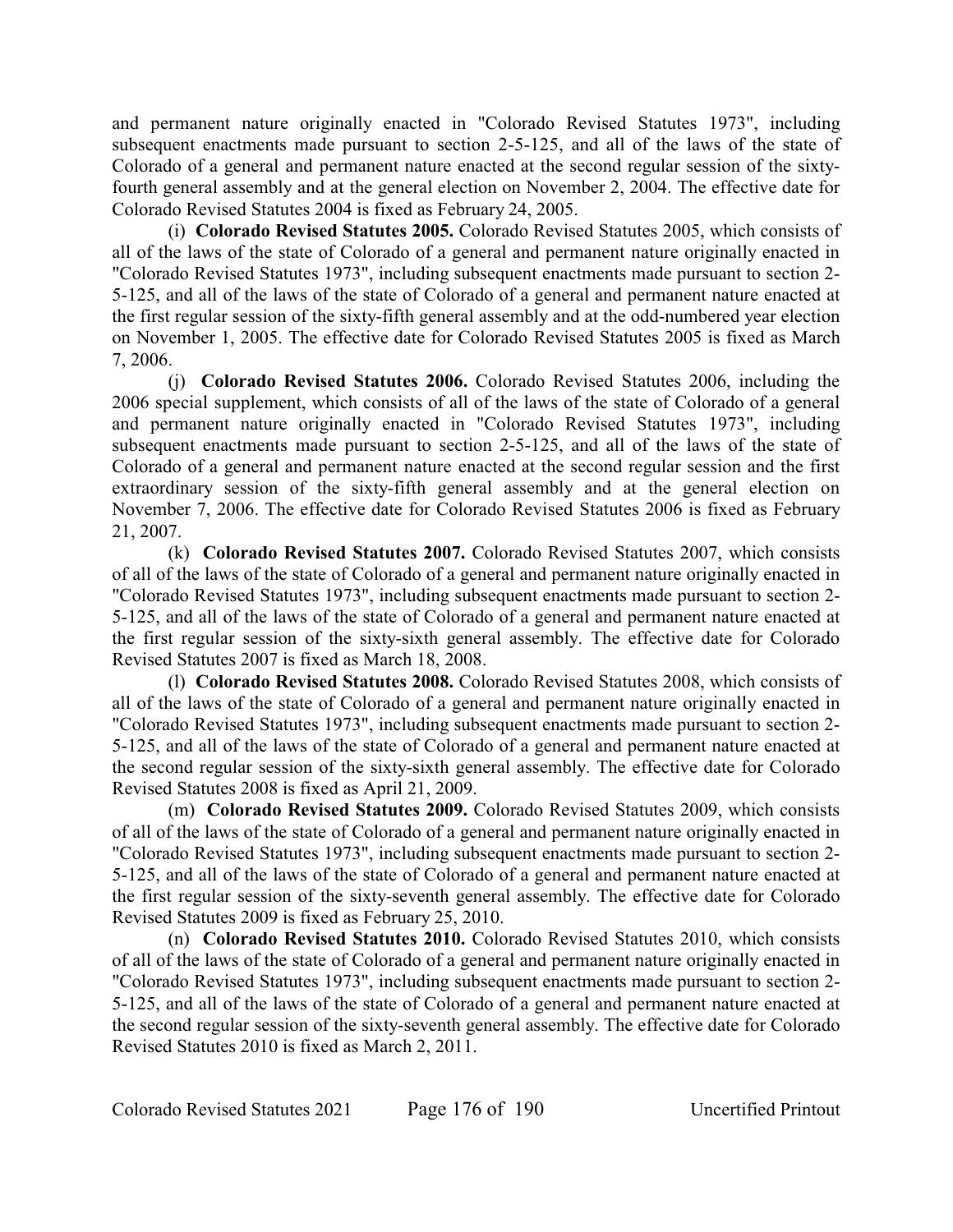(o) **Colorado Revised Statutes 2011.** Colorado Revised Statutes 2011, which consists of all of the laws of the state of Colorado of a general and permanent nature originally enacted in "Colorado Revised Statutes 1973", including subsequent enactments made pursuant to section 2- 5-125, and all of the laws of the state of Colorado of a general and permanent nature enacted at the first regular session of the sixty-eighth general assembly. The effective date for Colorado Revised Statutes 2011 is fixed as March 20, 2012.

(p) **Colorado Revised Statutes 2012.** Colorado Revised Statutes 2012, including the 2012 special supplement, which consists of all of the laws of the state of Colorado of a general and permanent nature originally enacted in "Colorado Revised Statutes 1973", including subsequent enactments made pursuant to section 2-5-125, and all of the laws of the state of Colorado of a general and permanent nature enacted at the second regular session and the first extraordinary session of the sixty-eighth general assembly and at the general election on November 6, 2012. The effective date for Colorado Revised Statutes 2012 is fixed as February 20, 2013.

(q) **Colorado Revised Statutes 2013.** Colorado Revised Statutes 2013, which consists of all of the laws of the state of Colorado of a general and permanent nature originally enacted in "Colorado Revised Statutes 1973", including subsequent enactments made pursuant to section 2- 5-125, and all of the laws of the state of Colorado of a general and permanent nature enacted at the first regular session of the sixty-ninth general assembly and at the odd-numbered year election on November 5, 2013. The effective date for Colorado Revised Statutes 2013 is fixed as February 12, 2014.

(r) **Colorado Revised Statutes 2014.** Colorado Revised Statutes 2014, which consists of all of the laws of the state of Colorado of a general and permanent nature originally enacted in "Colorado Revised Statutes 1973", including subsequent enactments made pursuant to section 2- 5-125, and all of the laws of the state of Colorado of a general and permanent nature enacted at the second regular session of the sixty-ninth general assembly and at the general election on November 4, 2014. The effective date for Colorado Revised Statutes 2014 is fixed as the first day that is not a Saturday, Sunday, or legal holiday following February 25, 2015.

(s) **Colorado Revised Statutes 2015.** Colorado Revised Statutes 2015, which consists of all of the laws of the state of Colorado of a general and permanent nature originally enacted in "Colorado Revised Statutes 1973", including subsequent enactments made pursuant to section 2- 5-125, and all of the laws of the state of Colorado of a general and permanent nature enacted at the first regular session of the seventieth general assembly and at the odd-numbered year statewide election on November 3, 2015. The effective date for Colorado Revised Statutes 2015 is fixed as the first day that is not a Saturday, Sunday, or legal holiday following March 9, 2016.

(t) **Colorado Revised Statutes 2016.** Colorado Revised Statutes 2016, including the 2016 special supplement, which consists of all of the laws of the state of Colorado of a general and permanent nature originally enacted in "Colorado Revised Statutes 1973", including subsequent enactments made pursuant to section 2-5-125, and all of the laws of the state of Colorado of a general and permanent nature enacted at the second regular session of the seventieth general assembly and at the general election on November 8, 2016. The effective date for Colorado Revised Statutes 2016 is fixed as March 2, 2017.

(u) **Colorado Revised Statutes 2017.** Colorado Revised Statutes 2017, which consists of all of the laws of the state of Colorado of a general and permanent nature originally enacted in "Colorado Revised Statutes 1973", including subsequent enactments made pursuant to section 2-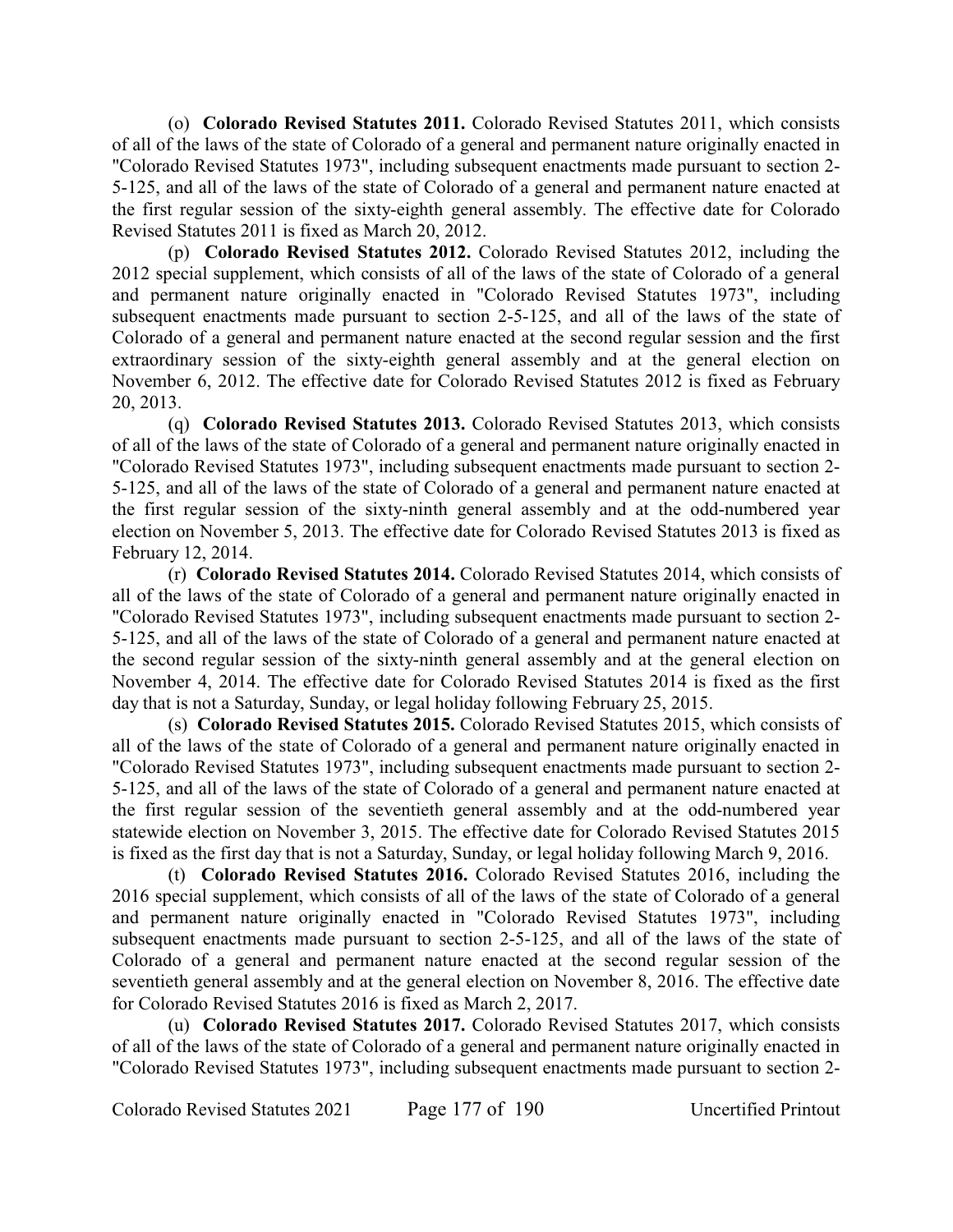5-125, and all of the laws of the state of Colorado of a general and permanent nature enacted at the first regular session of the seventy-first general assembly, including the corrected replacement volume consisting of titles 42 and 43. The effective date for Colorado Revised Statutes 2017 is fixed as March 2, 2018.

(v) **Colorado Revised Statutes 2018.** Colorado Revised Statutes 2018, including the special supplement 2018, which consists of all of the laws of the state of Colorado of a general and permanent nature originally enacted in "Colorado Revised Statutes 1973", including subsequent enactments made pursuant to section 2-5-125, and all of the laws of the state of Colorado of a general and permanent nature enacted at the second regular session of the seventyfirst general assembly and at the general election on November 6, 2018. The effective date for Colorado Revised Statutes 2018 is fixed as February 21, 2019.

(w) **Colorado Revised Statutes 2019.** Colorado Revised Statutes 2019, which consists of all of the laws of the state of Colorado of a general and permanent nature originally enacted in "Colorado Revised Statutes 1973", including subsequent enactments made pursuant to section 2- 5-125, and all of the laws of the state of Colorado of a general and permanent nature enacted at the first regular session of the seventy-second general assembly and as approved by the voters at the odd-numbered year statewide election on November 5, 2019. The effective date for Colorado Revised Statutes 2019 is fixed as March 6, 2020.

(x) **Colorado Revised Statutes 2020.** Colorado Revised Statutes 2020, which consists of all of the laws of the state of Colorado of a general and permanent nature originally enacted in "Colorado Revised Statutes 1973", including subsequent enactments made pursuant to section 2- 5-125, and all of the laws of the state of Colorado of a general and permanent nature enacted at the second regular session of the seventy-second general assembly, the first extraordinary session of the seventy-second general assembly, and as approved by the voters at the general election on November 3, 2020. The effective date for Colorado Revised Statutes 2020 is fixed as March 26, 2021.

**Source: L. 98:** Entire section added, p. 108, § 1, effective March 23. **L. 99:** (2) amended, p. 8, § 1, effective February 19. **L. 2000:** (2)(c) added, p. 1, § 1, effective February 10. **L. 2001:** (2)(d) added, p. 69, § 1, effective March 20. **L. 2002:** (2)(e) added, p. 5, § 1, effective March 5. **L. 2003:** (2)(f) added, p. 1, § 1, effective February 13. **L. 2004:** (2)(g) added, p. 53, § 1, effective March 4. **L. 2005:** (2)(h) added, p. 22, § 1, effective February 23. **L. 2006:** (2)(i) added, p. 12, § 1, effective March 6. **L. 2007:** (2)(j) added, p. 20, § 1, effective February 20. **L. 2008:** (2)(k) added, p. 59, § 1, effective March 17. **L. 2009:** (2)(l) added, (SB 09-059), ch. 139, p. 598, § 1, effective April 20. **L. 2010:** (2)(m) added, (HB 10-1039), ch. 4, p. 36, § 1, effective February 24. **L. 2011:** (2)(n) added, (HB 11-1001), ch. 3, p. 5, § 1, effective March 1. **L. 2012:** (2)(o) added, (SB 12-029), ch. 28, p. 115, § 1, effective March 19. **L. 2013:** (2)(p) added, (HB 13-1070), ch. 3, p. 7, § 1, effective February 19. **L. 2014:** (2)(q) added, (HB 14-1019), ch. 1, p. 1, § 1, effective February 11. **L. 2015:** (2)(r) added, (SB 15-035), ch. 1, p. 1, § 1, effective February 25. **L. 2016:** (2)(s) added, (SB 16-004), ch. 13, p. 30, § 1, effective March 9. **L. 2017:** (2)(t) added, (HB 17- 1073), ch. 1, p. 1, § 1, effective March 1. **L. 2018:** (2)(u) added, (HB 18-1075), ch. 11, p. 162, § 1, effective March 1. **L. 2019:** (2)(v) added, (SB 19-058), ch. 6, p. 28, § 1, effective February 20. **L. 2020:** (2)(w) added, (SB 20-062), ch. 6, p. 9, § 1, effective March 5. **L. 2021:** (2)(x) added, (SB 21-068), ch. 20, p. 102, § 1, effective March 25.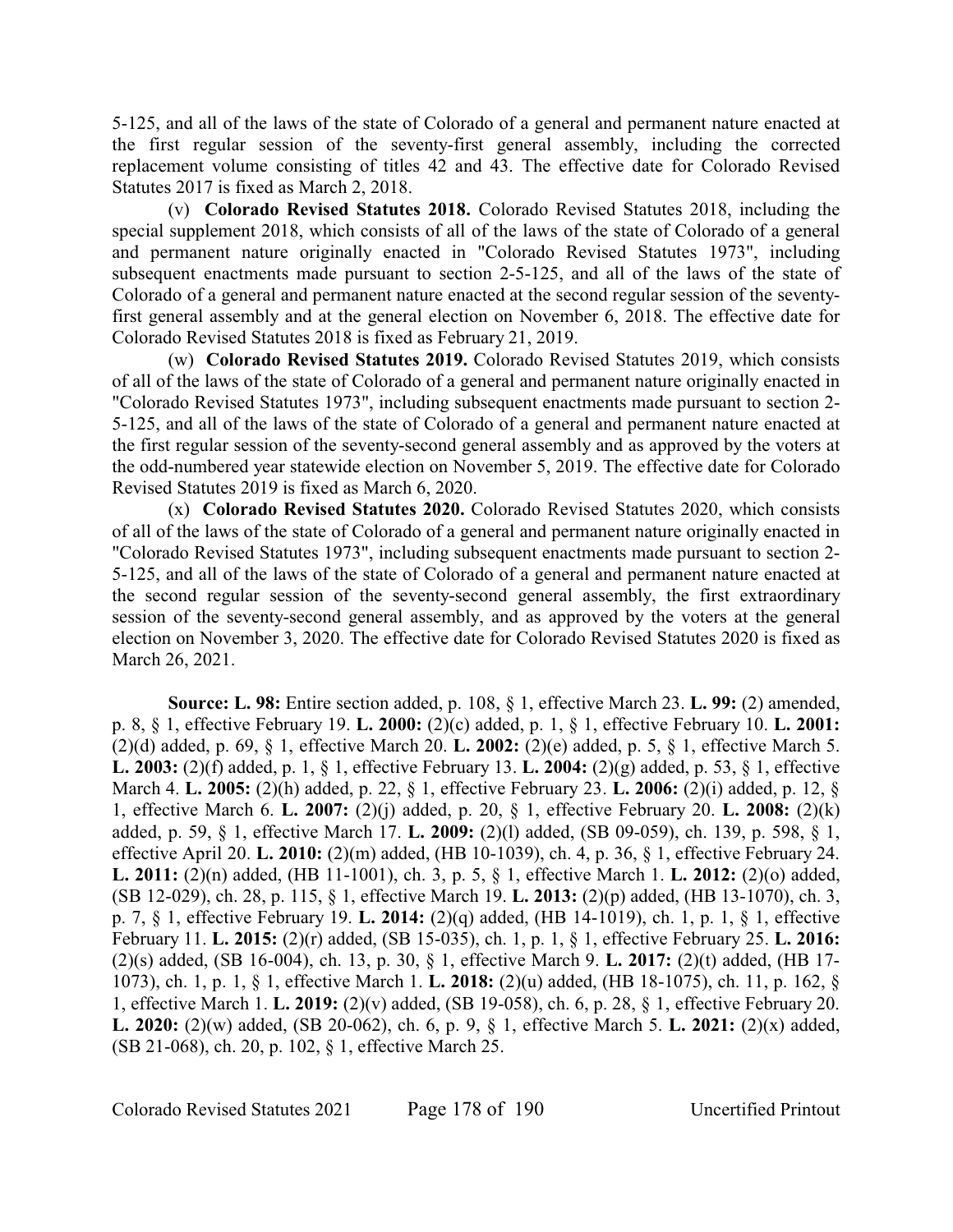### **MISCELLANEOUS**

## **ARTICLE 6**

#### Economic Impact Statements

### **2-6-101 to 2-6-104. (Repealed)**

**Source: L. 95:** Entire article repealed, p. 190, § 1, effective April 13.

**Editor's note:** This article was added in 1977. For amendments to this article prior to its repeal in 1995, consult the Colorado statutory research explanatory note and the table itemizing the replacement volumes and supplements to the original volume of C.R.S. 1973 beginning on page vii in the front of this volume.

### **ARTICLE 7**

### Legislative Oversight of Principal Departments

### PART 1

## JOINT LEGISLATIVE OVERSIGHT COMMITTEES

**2-7-101. Legislative declaration.** (1) The general assembly hereby finds and declares that:

(a) A multiplicity of powers, duties, and functions have been assigned to the executive branch of state government in accordance with law and have been undertaken by the executive branch on its own initiative or at the behest of the federal government;

(b) Considerations such as avoidance of duplication, cost-effective service delivery, and efficient management of state government may have been overlooked in the assignment and undertaking of said powers, duties, and functions;

(c) While the initial assignment or undertaking of powers, duties, and functions may be reasonable, the assignment or undertaking may become obsolete because of changes in the nature of the problem sought to be solved or because of the passage of time;

(d) The interests of cost-effective and expedited delivery of services, avoidance of excessive tax burdens, and better government would be served by regular analytical review of the powers, duties, and functions of executive agencies by the general assembly for the purpose of determining whether there is a public need for continued existence of such powers, duties, and functions and whether the public need would be better served by the elimination, reassignment, or expansion of said powers, duties, and functions.

**Source: L. 79:** Entire article added, p. 307, § 1, effective June 15.

**2-7-102. Assignment of departments for review - all principal departments subject to legislative oversight - composition of joint legislative oversight committees.** (1) Beginning

Colorado Revised Statutes 2021 Page 179 of 190 Uncertified Printout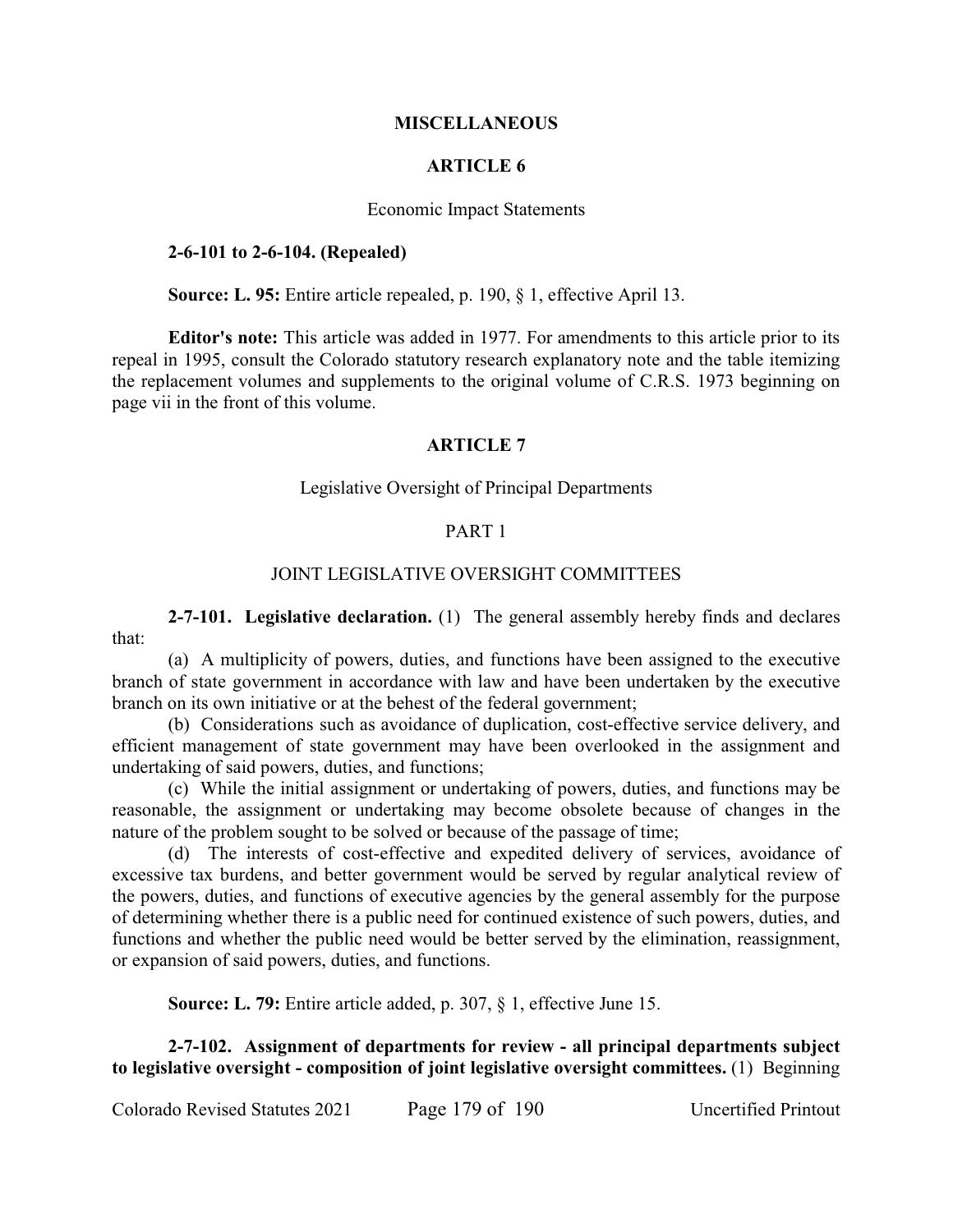in 1980, a general assembly during its second regular session shall designate at least three principal departments for study by joint legislative oversight committees during the interim following the first regular session of the next general assembly. Each of the twenty principal departments shall be studied in this manner at least once before January 1, 1994. A joint legislative oversight committee may be assigned more than one principal department during each interim period.

(2) The legislative audit committee shall cause to be conducted a performance audit of each principal department designated by a general assembly during its second regular session for legislative oversight which audit shall be completed on or before the adjournment of the first regular session of the next general assembly. In conducting the audit, the legislative audit committee shall take into consideration, but not be limited to considering, the factors listed in section 2-7-103 (1). An audit of a principal department shall be forwarded to the joint legislative oversight committee which is to study said principal department.

(3) During the first regular session of the next general assembly, the president of the senate and the speaker of the house of representatives shall designate the appropriate joint committee of reference as the joint legislative oversight committee for a particular principal department and shall appoint the members of the joint legislative committee from among the members of the committee of reference in each house.

**Source: L. 79:** Entire article added, p. 308, § 1, effective June 15.

**2-7-103. Review of principal department - subject matter to be studied.** (1) (a) A joint legislative oversight committee shall study a principal department's powers, duties, and functions in order to evaluate the public need for continuance of said powers, duties, and functions and whether the public need would be better served by the elimination, reassignment, or expansion of said powers, duties, and functions.

(b) Said study may include, but not be limited to:

(I) Identification of unnecessary duplication of functions, situations in which similar functions should be consolidated in one division or in which divisions should be consolidated, and situations in which efficient administration would be served by transferring existing powers, duties, and functions among principal departments or elimination of said powers, duties, and functions;

(II) Examination of the extent to which the proper exercise of powers and performance of duties and functions has been impeded or enhanced by existing statutes and procedures and practices of the principal department, and any other circumstances, including budgeting, resources, and personnel matters;

(III) Study of the efficiency and cooperation exhibited by the principal department in processing inquiries and complaints from the public;

(IV) The extent to which changes are necessary in the enabling laws of the principal department.

(c) Beginning in 1981, said study shall include a review of all fees and fines charged by the principal department. Pursuant to such review, the principal department shall be required to tabulate all fees and fines and the amounts thereof, state the purpose of each, and state the rationale for each where appropriate.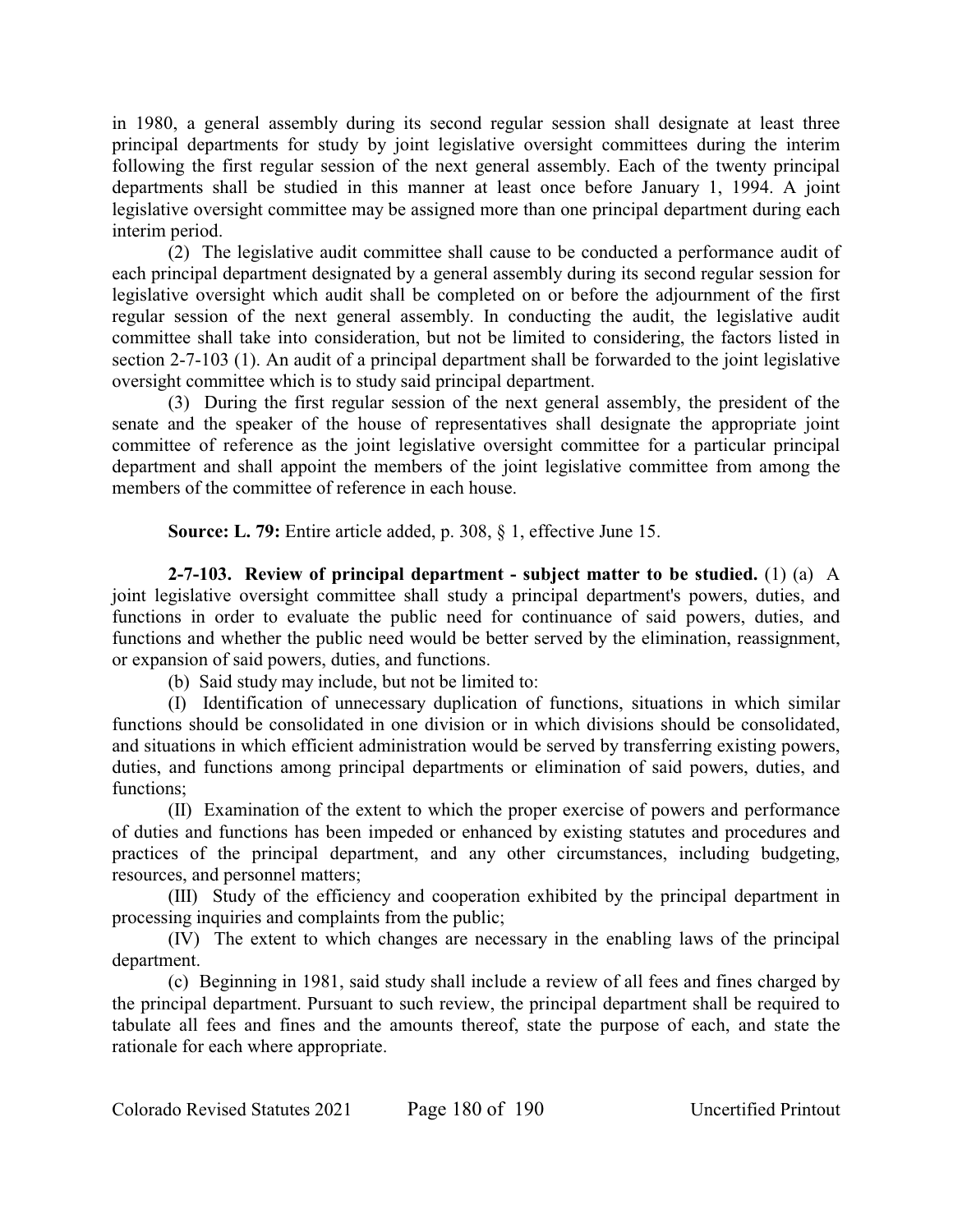(2) A joint legislative oversight committee may require a principal department to make budget presentations which clearly illustrate the source, amount, and expenditure of funds in relation to each of the principal department's powers, duties, and functions.

**Source: L. 79:** Entire article added, p. 308, § 1, effective June 15. **L. 81:** (1)(c) added, p. 351, § 1, effective June 4.

**2-7-104. Staff - report - recommendations.** (1) In addition to the audit reports provided for in section 2-7-102 (2), a joint legislative oversight committee shall receive staff services and information from the legislative council staff and the joint budget committee staff and may request assistance from the office of state planning and budgeting. Drafting services and legal research shall be provided by the office of legislative legal services.

(2) A joint legislative oversight committee shall report on its study of a principal department to the general assembly following completion of the study. Said report shall contain the committee's findings and recommendations.

(3) Legislative oversight pursuant to this article shall be in addition to any other periodic review for the purpose of determining whether an agency should be terminated or renewed.

**Source: L. 79:** Entire article added, p. 309, § 1, effective June 15. **L. 83:** (1) amended, p. 969, § 19, effective July 1, 1984. **L. 88:** (1) amended, p. 309, § 15, effective May 23.

## PART 2

## STATE MEASUREMENT FOR ACCOUNTABLE, RESPONSIVE, AND TRANSPARENT (SMART) GOVERNMENT ACT

**Editor's note:** This part 2 was added in 2004. It was repealed and reenacted in 2010 and was subsequently repealed and reenacted in 2013, resulting in the addition, relocation, or elimination of sections as well as subject matter. For amendments to this part 2 prior to 2013, consult the 2012 Colorado Revised Statutes and the Colorado statutory research explanatory note beginning on page vii in the front of this volume. Former C.R.S. section numbers prior to 2013 are shown in editor's notes following those sections that were relocated.

**2-7-200.1. Short title.** This part 2 shall be known and may be cited as the "State Measurement for Accountable, Responsive, and Transparent (SMART) Government Act".

**Source: L. 2015:** Entire section added, (SB 15-264), ch. 259, p. 941, § 5, effective August 5.

**2-7-201. Legislative declaration.** (1) The general assembly hereby finds and declares that:

(a) It is important that state government be accountable and transparent in such a way that the general public can understand the value received for the tax dollars spent by the state;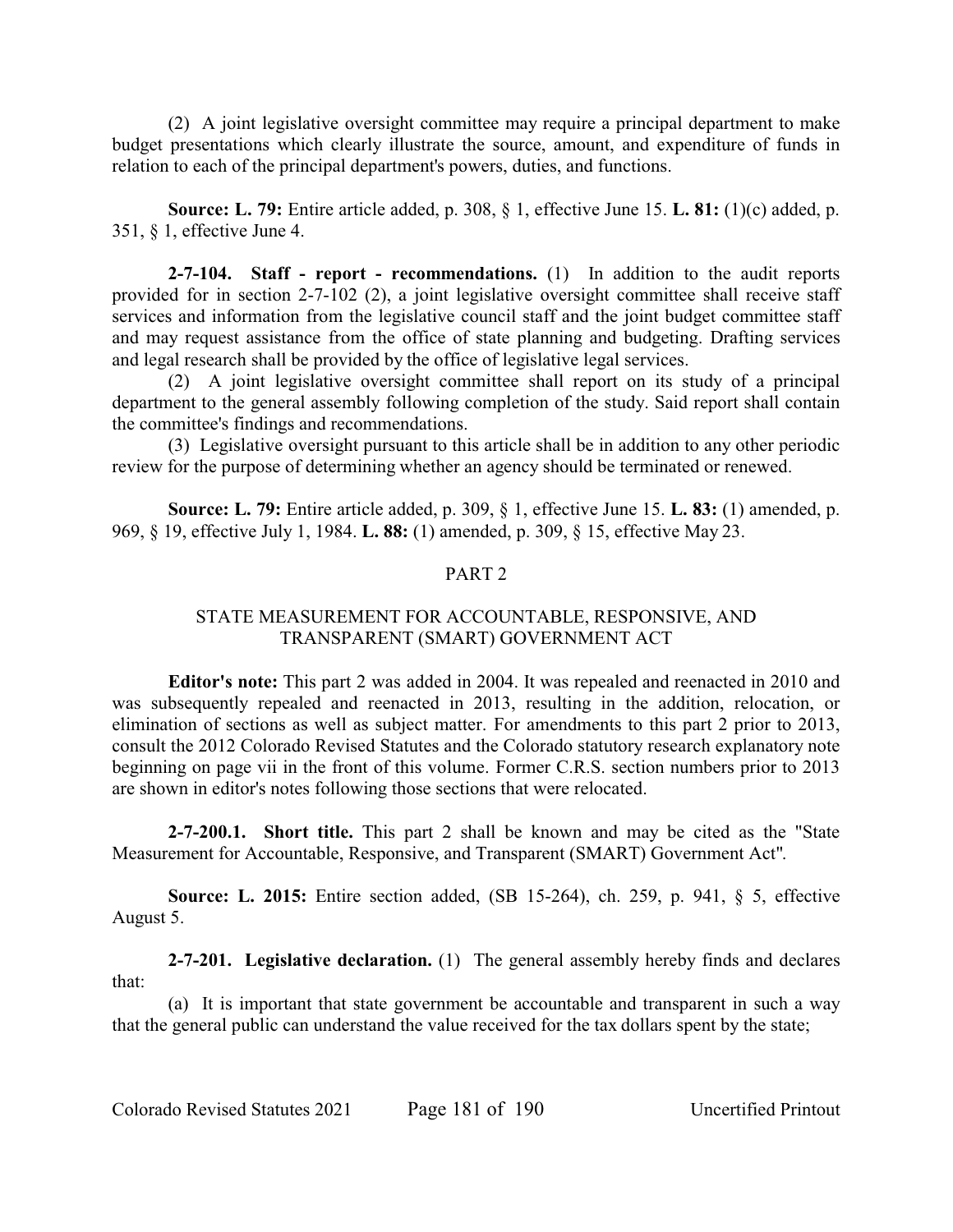(b) State government agencies should operate under a performance management philosophy in which employees focus on taxpayer and customer service, underpinned by the constant goal of achieving operational excellence;

(c) The ability of the general public, the general assembly, the governor, and state departments to assess departments' progress in achieving performance goals will lead to improvements in services rendered and increased efficiency in program administration, as well as transparency;

(d) The annual budget process should serve as part of a performance management system to incentivize continuous process improvement in the services delivered to customers and taxpayers;

(e) A system of continuous process improvement is a critical and necessary component of a performance management philosophy;

(f) Measures for evaluating the performance of state departments should be integrated into a formal state planning process;

(g) A performance management system will be more useful and reliable for the general assembly and the public if performance audits of the departments are completed; and

(h) Departments need statutory authority and flexibility to use their resources in the best possible way to better serve the people of Colorado through the effective administration and delivery of governmental programs and services.

**Source: L. 2010:** Entire part R&RE, (HB 10-1119), ch. 340, p. 1564, § 3, effective August 11. **L. 2011:** Entire section amended, (HB 11-1212), ch. 174, p. 656, § 1, effective May 13. **L. 2013:** Entire part R&RE, (HB 13-1299), ch. 382, p. 2232, § 1, effective June 5.

**Editor's note:** This section is similar to former § 2-7-201 as it existed prior to 2013.

**2-7-202. Definitions.** As used in this part 2, unless the context otherwise requires:

(1) "Colorado commission on criminal and juvenile justice" means the Colorado commission on criminal and juvenile justice created in section 16-11.3-102, C.R.S.

(2) "Colorado commission on higher education" means the Colorado commission on higher education created in section 23-1-102, C.R.S.

(3) "Colorado energy office" means the Colorado energy office created in section 24- 38.5-101, C.R.S.

(4) "Continuous process improvement system" means a system based on lean government principles or another widely accepted business process improvement system by which a department engages in specific activities that have the purpose of increasing efficiency and eliminating waste in the processes used to deliver goods and services to taxpayers and customers of state government. A "continuous process improvement system" includes measuring the outcomes of such improvements and may involve some or all of the following strategies:

(a) The development of a process map that describes the procedures by which a department produces goods or serves its customers;

(b) Specific activities to rapidly improve a department's processes that will increase value or decrease staff time, inventory, defects, overproduction, complexity, delays, or excessive movement;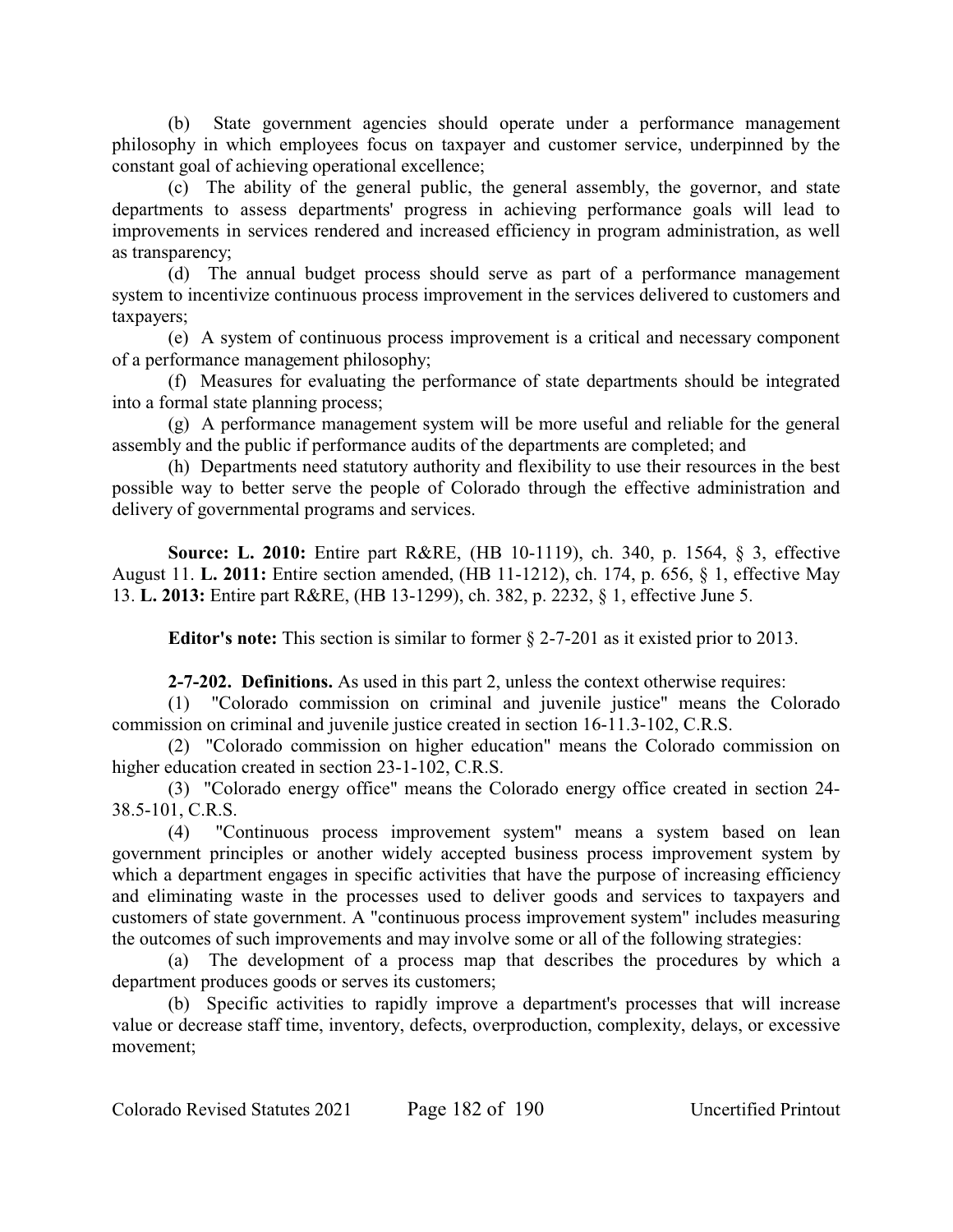(c) The involvement of department employees at all levels in mapping a department's processes and in making recommendations for improvements, with specific importance placed on the involvement of department employees closest to the customer or end user of the state government product or service;

(d) Providing the means to measure each process in order to demonstrate the effectiveness of each process or process improvement; and

(e) The training of department employees for purposes of mentoring and training other department employees in continuous process improvement methodologies.

(5) (a) "Department" means the judicial department, the office of state public defender, the office of alternate defense counsel, the office of the child's representative, the office of the child protection ombudsman, the public employees' retirement association, the Colorado energy office, the office of economic development, and the principal departments of the executive branch of state government as specified in section 24-1-110, C.R.S., including any division, office, agency, or other unit created within a principal department.

(b) For purposes of the requirements of section 2-7-203 (4), "department" means the principal departments of the executive branch of state government as specified in section 24-1- 110, C.R.S., including any division, office, agency, or other unit created within a principal department.

(6) "Departmental regulatory agenda" means a document prepared by each principal department of the executive branch of state government and submitted to the general assembly and made available to the public as described in section 2-7-203 (4). The "departmental regulatory agenda" contains the following information:

(a) A list of new rules or revisions to existing rules that the department expects to propose in the next calendar year;

(b) The statutory or other basis for adoption of the proposed rules;

(c) The purpose of the proposed rules;

(d) The contemplated schedule for adoption of the rules;

(e) An identification and listing of persons or parties that may be affected positively or negatively by the rules; and

(f) Commencing with departmental regulatory agendas submitted on and after November 1, 2013, a list and brief summary of all permanent and temporary rules actually adopted since the previous departmental regulatory agenda was filed.

(7) "Joint budget committee" means the joint budget committee established in section 2- 3-201.

(8) "Legislative audit committee" means the legislative audit committee created in section 2-3-101 (1).

(9) "Legislative council" or "executive committee of the legislative council" means the legislative council or executive committee of the legislative council created in section 2-3-301.

(10) "Office of alternate defense counsel" means the office of alternate defense counsel created in section 21-2-101, C.R.S.

(11) "Office of economic development" means the Colorado office of economic development created in section 24-48.5-101, C.R.S.

(12) "Office of state planning and budgeting" means the office of state planning and budgeting created in section 24-37-102, C.R.S.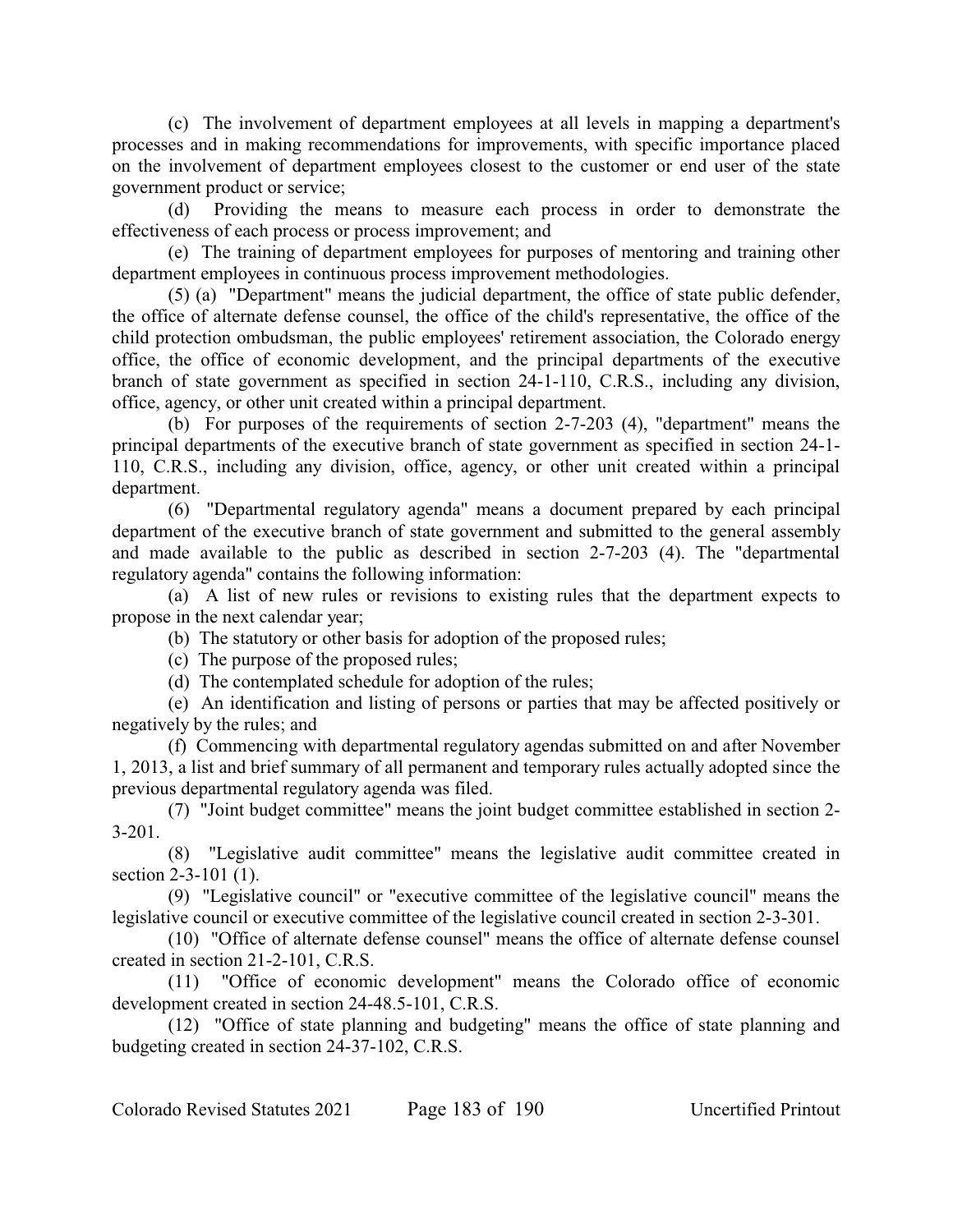(13) "Office of state public defender" means the office of state public defender created in section 21-1-101, C.R.S.

(13.5) "Office of the child protection ombudsman" means the office of the child protection ombudsman created in section 19-3.3-102, C.R.S.

(14) "Office of the child's representative" means the office of the child's representative created in section 13-91-104, C.R.S.

(15) "Performance evaluation" means a regular review of a department's outcomes as compared to its published performance goals. The performance evaluation shall be based on actual historical information.

(16) "Performance goal" means a specific, quantifiable goal related to a performance measure adopted by a department.

(17) "Performance management system" means a formal system of managing the processes and operations of departments.

(18) "Performance measure" means a quantitative indicator used to assess the operational performance of a department pursuant to a published performance plan. A performance measure should apply to activities directly under the influence of a department and should demonstrate the department's efficiency and effectiveness in delivering goods or services to customers and taxpayers. Performance measures should be reasonably understandable to the public.

(19) "Performance plan" means a document prepared by a department as part of a performance management system. A performance plan must incorporate the impact of management strategies and continuous process improvement activities on the costs and efficiency of delivering goods and services to taxpayers and customers of state government.

(20) "Process map" means a written or visual presentation that describes the steps involved in producing a product or service from beginning to end.

(21) "Public employees' retirement association" means the public employees' retirement association created in article 51 of title 24, C.R.S.

(22) "State auditor" means the state auditor described in section 2-3-102.

**Source: L. 2010:** (2) amended and (2.5) added, (HB 10-1404), ch. 405, p. 2003, § 3, effective June 10; entire part R&RE, (HB 10-1119), ch. 340, p. 1565, § 3, effective August 11. **L. 2011:** (3.5), (11.5), (13)(c) and (14) added and (9) amended, (HB 11-1212), ch. 174, pp. 657, 658, §§ 2, 3, effective May 13. **L. 2012:** (2) amended and (2.3) added, (HB 12-1008), ch. 182, p. 692, § 3, effective May 17. **L. 2013:** Entire part R&RE, (HB 13-1299), ch. 382, p. 2233, § 1, effective June 5. **L. 2014:** (11) amended, (HB 14-1363), ch. 302, p. 1261, § 3, effective May 31. **L. 2015:** (5)(a) amended and (13.5) added, (SB 15-204), ch. 264, p. 1030, § 11, effective June 2.

**Editor's note:** This section is similar to former § 2-7-202 as it existed prior to 2013.

**2-7-203. Departmental presentations to legislative committees of reference departmental regulatory agendas - legislative declaration - repeal.** (1) The speaker of the house of representatives and the president of the senate shall assign each department to a house and senate committee of reference for their respective houses. In making the assignments, the speaker and the president shall ensure that the primary functions and responsibilities of the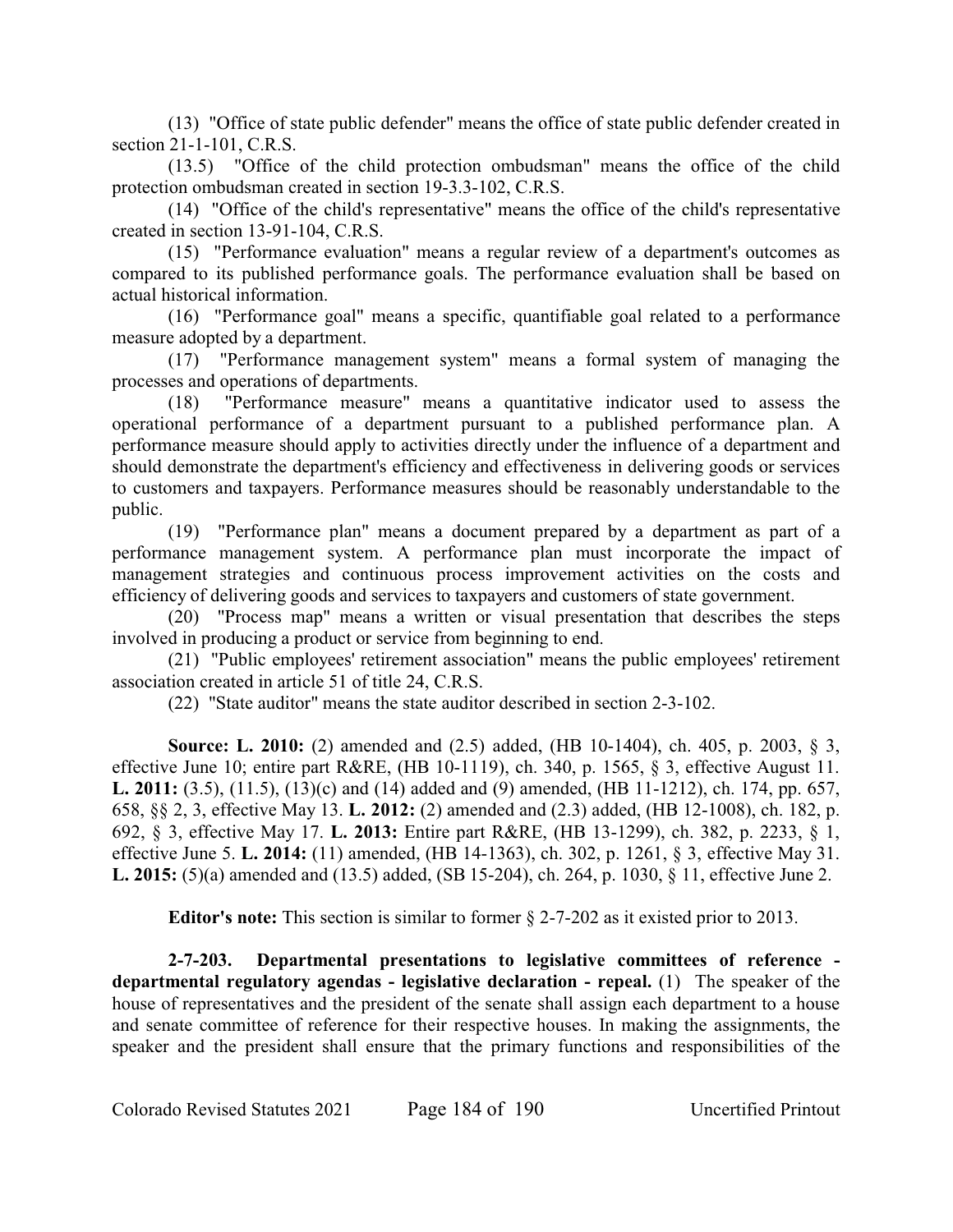department are within the subject matter jurisdiction of the committees of reference to which it is assigned.

(2) (a) Each joint committee of reference shall conduct at least one but not more than three hearings in the first two weeks of the regular legislative session, during which hearings the joint committee shall hear a presentation from each department that is assigned to such committee pursuant to subsection (1) of this section regarding:

(I) The department's performance plan developed pursuant to section 2-7-204 (3);

(II) The department's regulatory agenda required pursuant to subsection (4) of this section; and

(III) The department's budget request and associated legislative agenda for the current regular legislative session.

(a.5) and (b) Repealed.

(c) Each joint committee of reference shall allow time for public testimony regarding each such department presentation.

(d) The Colorado commission on criminal and juvenile justice shall present a progress report on any recommendations the commission anticipates will be made for the current legislative session and any finalized recommendations for the current legislative session to the joint judiciary committee of reference during the hearings specified in subsection (2)(a) of this section.

(3) (a) (Deleted by amendment, L. 2015.)

(b) The chair of the joint budget committee shall assign one member of the joint budget committee to serve as a liaison for each department. The joint budget committee liaison shall inform the joint committee of reference regarding the department's performance management system and performance plan.

(c) The executive director of each department, or the executive director's designee, and any appropriate staff of the department shall work with the joint budget committee liaisons as necessary.

(4) On November 1, 2013, and each November 1 thereafter, each department shall file a departmental regulatory agenda with the staff of the legislative council, who shall distribute the departmental regulatory agenda to the applicable committee of reference prior to the departmental presentations to the committee of reference. On November 1, 2013, and each November 1 thereafter, each department shall also post its departmental regulatory agenda on the department's website and shall submit its departmental regulatory agenda to the secretary of state for publication in the Colorado register.

(5) All local government entities are encouraged to attend the hearings described in subsection (2) of this section to provide testimony or to submit an official position letter to the joint committees of reference regarding any local impact of a department's performance management system and performance plan.

(6) (a) The general assembly hereby finds and declares that on March 10, 2020, the governor declared a state of disaster emergency due to the COVID-19 pandemic. The state of disaster emergency has been extended and will remain in effect when the first regular session of the seventy-third general assembly convenes. The COVID-19 pandemic continues to pose risks to the health and safety of the members of the general assembly and the public.

(b) Notwithstanding any requirements of subsection (2)(a) of this section to the contrary, due to the ongoing state of disaster emergency, in the first regular session of the seventy-third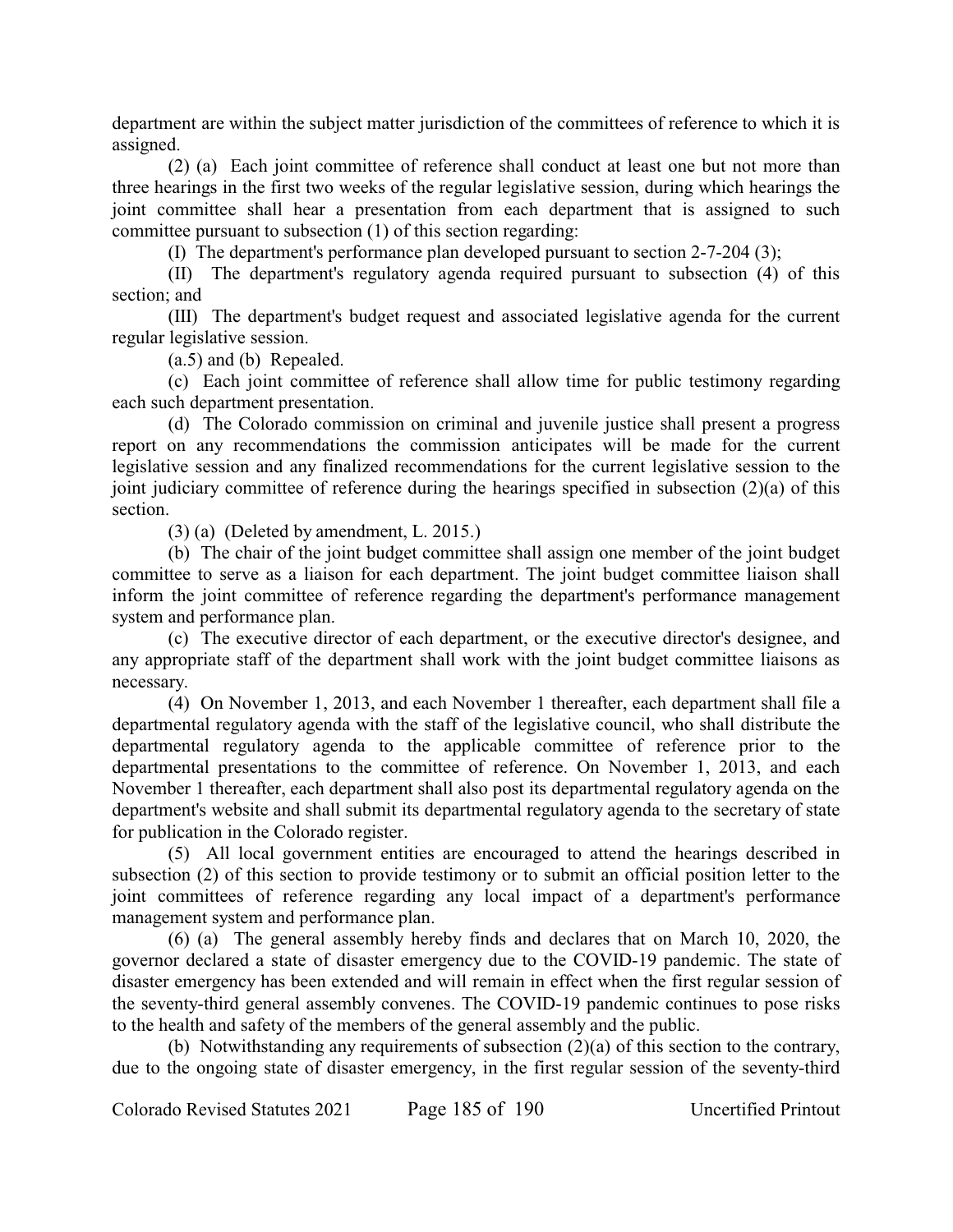general assembly the joint committee of reference hearings required by subsection (2)(a) of this section may be conducted at any time after the general assembly convenes, including while the general assembly is temporarily adjourned. Members of the general assembly, representatives of departments, and the public may participate electronically in accordance with policies established by the executive committee of the legislative council pursuant to section 2-3-303 (2)(h) or the joint rules of the senate and the house of representatives.

(c) This subsection (6) is repealed, effective September 1, 2021.

**Source: L. 2010:** Entire part R&RE, (HB 10-1119), ch. 340, p. 1567, § 3, effective August 11. **L. 2012:** (2)(a)(IV) added, (HB 12-1008), ch. 182, p. 693, § 4, effective May 17. **L. 2013:** Entire part R&RE, (HB 13-1299), ch. 382, p. 2236, § 1, effective June 5. **L. 2015:** IP(2)(a) and (3) amended, (2)(a.5) added, and (2)(b) repealed, (HB 15-1308), ch. 180, p. 588, § 1, effective August 5. **L. 2019:** IP(2)(a), (2)(a)(III), and (2)(d) amended and (2)(a.5) repealed, (SB 19-252), ch. 254, p. 2451, § 1, effective August 2. **L. 2021:** (6) added, (HB 21-1003), ch. 2, p. 5, § 2, effective January 20.

**Editor's note:** This section is similar to former § 2-7-203 as it existed prior to 2013.

**2-7-204. Performance management systems.** (1) (a) No later than August 1, 2013, and no later than August 1 of each year thereafter, the governor shall publish the components of the performance management system for managing the principal departments of the executive branch of state government, except the department of state, the department of the treasury, and the department of law. The performance management system must be published in instructions issued by the office of state planning and budgeting. The instructions must be posted on the official website administered by the office of state planning and budgeting.

(b) No later than August 1, 2013, and no later than August 1 of each year thereafter, the judicial department shall publish the components of the performance management system for managing the judicial branch through instructions issued by the office of the state court administrator. These instructions must be posted on the official website administered by the judicial branch.

(c) No later than August 1, 2013, and no later than August 1 of each year thereafter, the department of state, the department of the treasury, the department of law, the office of state public defender, the office of alternate defense counsel, the Colorado energy office, the office of economic development, the office of the child's representative, and the office of the child protection ombudsman shall each publish their components of the performance management systems for their respective department, office, or commission. These instructions must be posted on the official websites administered by the respective departments, offices, and commissions.

(2) (a) Any performance management system published pursuant to subsection (1) of this section must address, among other strategic goals and priorities that are consistent with the charge of each department, strategies for enhancing productivity, improving efficiency, reducing costs, and eliminating waste in the processes and operations that deliver goods and services to taxpayers and customers of state government. At a minimum, the performance management system must establish parameters for the development of performance plans for each department. A performance management system should incorporate a continuous process improvement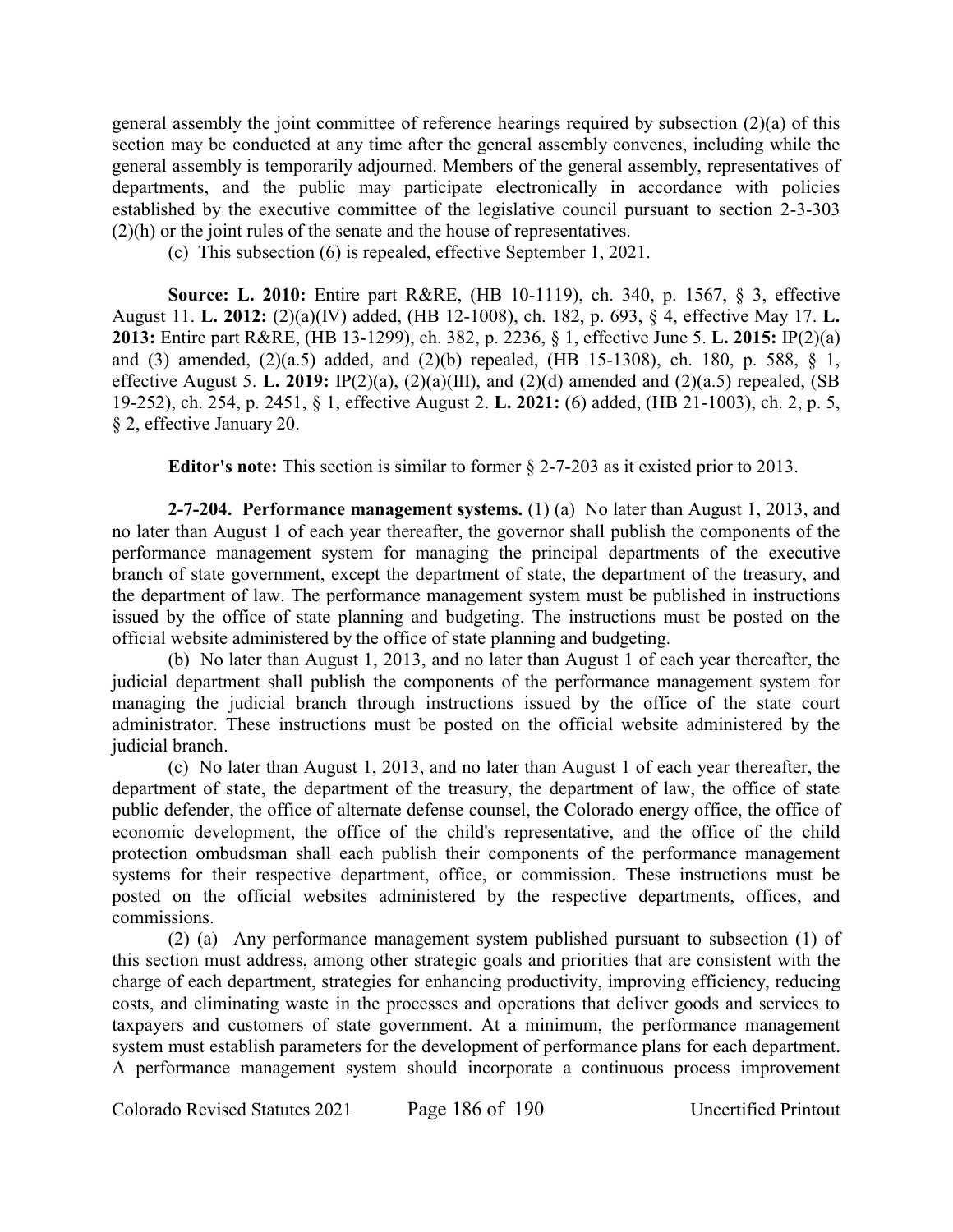system based on lean government principles or another widely accepted business process improvement system.

(b) A performance management system should include elements to ensure that a department's employees are appropriately trained to implement its various components.

(3) (a) (I) Except as provided in subparagraphs (II) and (III) of this paragraph (a), no later than July 1, 2014, and no later than July 1 of each year thereafter, each department shall develop a performance plan in accordance with the performance management system and submit that plan to the joint budget committee and the appropriate joint committee of reference as determined pursuant to section 2-7-203. The performance plan serves as a guide to a department's major functions and as a tool to evaluate performance goals over time.

(II) (A) The department of higher education will satisfy the requirements in this subsection (3) through the master plan for postsecondary education that the Colorado commission on higher education maintains as described in section 23-1-108 (1.5). The department of higher education shall ensure that copies of the master plan are submitted to the joint budget committee and the appropriate joint committee of reference as determined pursuant to section 2-7-203, and shall post the master plan and any performance contracts and reports to its official website and the official website of the office of state planning and budgeting.

(B) The state auditor, in conducting a performance audit of the department of higher education as specified in subsection (5) of this section, shall consider the extent to which the goals of the master plan and the associated performance contracts have been achieved.

(III) The public employees' retirement association will satisfy the requirements of this subsection (3) through its annual actuarial valuation report described in section 24-51-204 (7), C.R.S., and its report to the governor described in section 24-51-204 (8), C.R.S., regarding the policies, financial condition, and administration of the association. The public employees' retirement association shall ensure that copies of the reports described in this subparagraph (III) be submitted to the joint budget committee and the appropriate joint committee of reference as determined pursuant to section 2-7-203, and shall post such reports to its official website and the official website of the office of state planning and budgeting.

(b) Each department's performance plan shall be posted on the official websites of the department and the office of state planning and budgeting. The state treasurer, the attorney general, the secretary of state, the state court administrator for the judicial department, the office of state public defender, the office of alternate defense counsel, the public employees' retirement association, the Colorado energy office, the office of economic development, the office of the child's representative, and the office of the child protection ombudsman shall ensure the office of state planning and budgeting receives the information required to be posted on the office of state planning and budgeting's website pursuant to this paragraph (b). The office of state planning and budgeting shall not have access to edit any information provided by the state treasurer, the attorney general, the secretary of state, the state court administrator for the judicial department, the office of state public defender, the office of alternate defense counsel, the public employees' retirement association, the Colorado energy office, the office of economic development, the office of the child's representative, or the office of the child protection ombudsman.

(c) At a minimum, a performance plan must include the following components, which may be further refined in the performance management system published pursuant to subsection (1) of this section:

(I) A statement of the department's mission or vision;

Colorado Revised Statutes 2021 Page 187 of 190 Uncertified Printout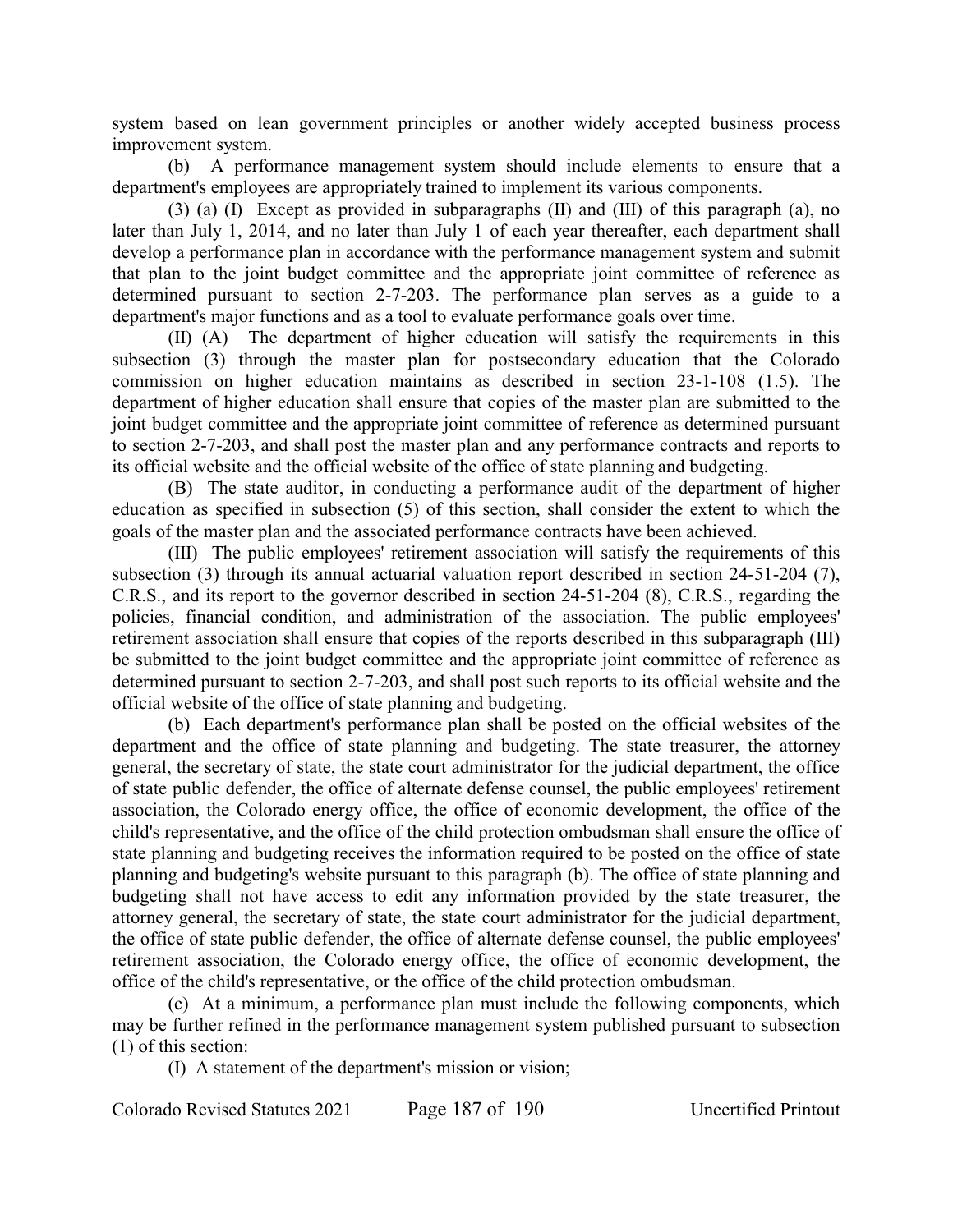(II) A description of the major functions of the department;

(III) Performance measures for the major functions of the department;

(IV) Performance goals that correspond to the department's performance measures and that extend to at least three years into the future;

(V) A narrative description of the strategies necessary to meet the performance goals; and

(VI) A summary of the department's most recent performance evaluation.

(d) If reasonable and appropriate, performance measures should be developed with the input of department employees and certified employee organizations.

(4) Departments shall conduct performance evaluations and distribute them to the joint budget committee and the general assembly at least twice each calendar year as defined in the published performance management system.

(5) (a) Prior to the first regular session of the seventieth general assembly, the state auditor shall, within existing resources, conduct or cause to be conducted performance audits of one or more specific programs or services in at least two departments, and shall continue to conduct or cause to be conducted performance audits of one or more specific programs or services in at least two departments annually thereafter.

(b) In selecting both departments and specific programs or services within those departments for performance audits, the state auditor shall consider risk, audit coverage, resources required to conduct the performance audits, and the impact of the audited programs or services on a department's performance-based goals. The legislative audit committee shall approve the programs or services selected by the auditor for performance audits.

(c) Performance audits of the programs or services selected for audit may include, but shall not be limited to, the review of the following:

(I) The integrity of the performance measures audited;

(II) The accuracy and validity of reported results; and

(III) The overall cost and effectiveness of the audited programs or services in achieving legislative intent and the departments' performance goals.

(d) The state auditor shall present the performance audit report to the legislative audit committee.

(e) After the performance audit report is released by the legislative audit committee, the state auditor shall present the performance audit report of those departments with services or programs audited in the previous year to the appropriate joint committee of reference as determined pursuant to section 2-7-203. The state auditor shall also present any other audit reports that he or she deems relevant for the joint committee of reference's review.

(6) As part of its regular deliberations, the joint budget committee shall consider the performance plans submitted pursuant to paragraph (a) of subsection (3) of this section and the performance evaluations submitted pursuant to subsection (4) of this section. Based on its review of these performance plans and performance evaluations and its consideration of each department's legal responsibilities and strategic goals and objectives, the joint budget committee may prioritize departments' requests for new funding that are expressly intended to enhance productivity, improve efficiency, reduce costs, and eliminate waste in the processes and operations that deliver goods and services to taxpayers and customers of state government.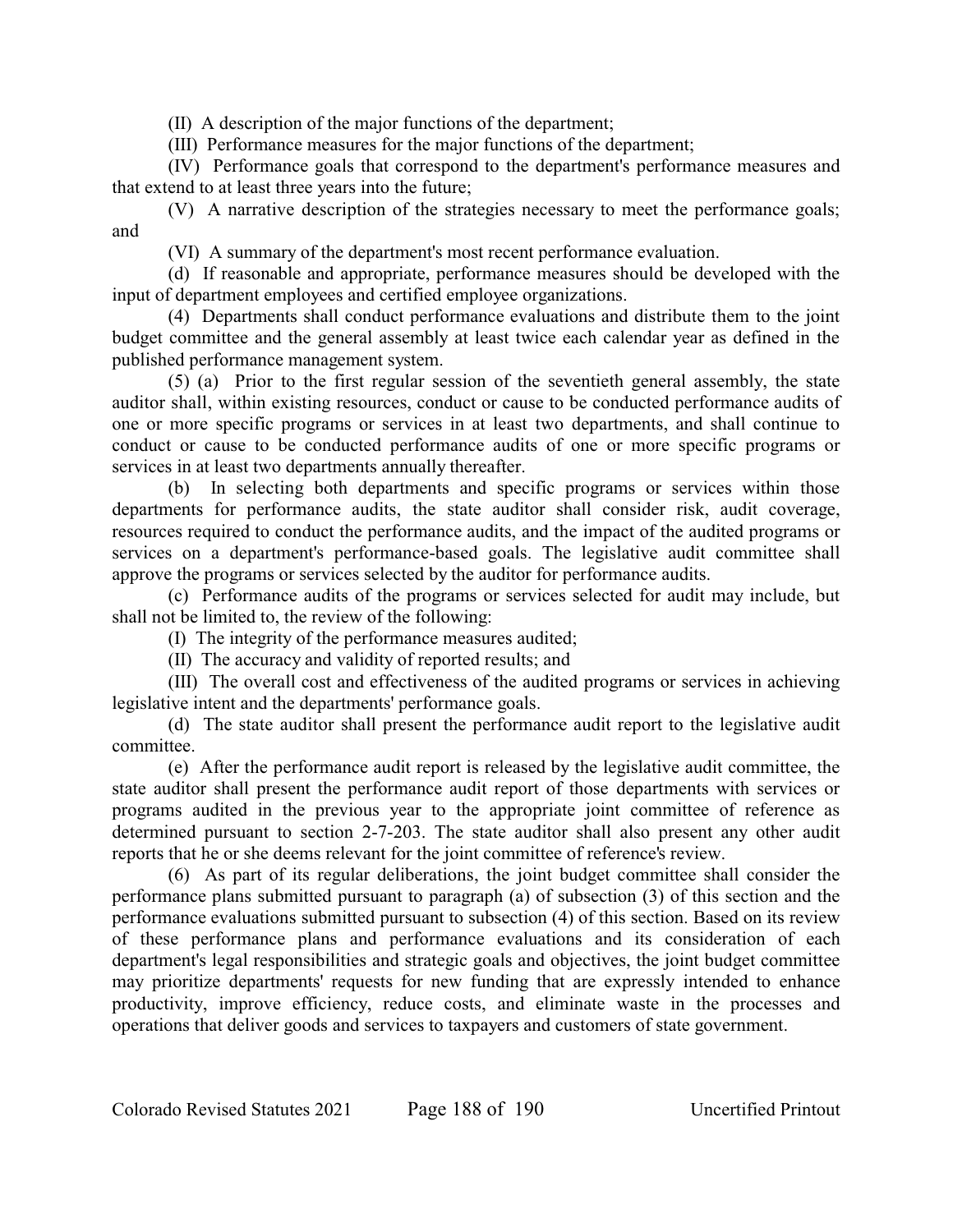**Source: L. 2010:** (1)(b), (3)(a)(I), and (3)(a)(II) amended, (HB 10-1404), ch. 405, p. 2003, § 4, effective June 10; entire part R&RE, (HB 10-1119), ch. 340, p. 1568, § 3, effective August 11. **L. 2013:** Entire part R&RE, (HB 13-1299), ch. 382, p. 2237, § 1, effective June 5. **L. 2015:** (1)(c) and (3)(b) amended, (SB 15-204), ch. 264, p. 1030, § 12, effective June 2. **L. 2017:**  $(3)(a)(II)(A)$  amended, (SB 17-297), ch. 210, p. 821, § 19, effective May 18.

**Editor's note:** This section is similar to former § 2-7-204 as it existed prior to 2013.

**2-7-205. Annual performance report.** (1) (a) (I) Except as provided in subparagraph (II) of this paragraph (a), no later than November 1, 2014, and no later than November 1 of each year thereafter, the office of state planning and budgeting shall publish an annual performance report for each department except the department of state, the department of the treasury, the department of law, the judicial department, the office of state public defender, the office of alternate defense counsel, the Colorado energy office, the office of economic development, the office of the child's representative, and the office of the child protection ombudsman. The annual performance report must include a summary of each department's performance plan and most recent performance evaluation. The annual performance report must be clearly written and easily understood and must be limited to a maximum of four pages per department.

(II) The office of state planning and budgeting shall prepare the section of the annual performance report for the department of higher education by reviewing the institutions of higher education's progress towards the goals set forth in the master plan for Colorado postsecondary education, as described in section 23-1-108 (1.5) and taking into account the data and metrics described in sections 23-18-201 (2) and part 3 of article 18 of title 23.

(b) No later than November 1, 2014, and no later than November 1 of each year thereafter, the department of state, the department of the treasury, the department of law, the judicial department, the office of state public defender, the office of alternate defense counsel, the Colorado energy office, the office of economic development, the office of the child's representative, and the office of the child protection ombudsman shall each publish an annual performance report including a summary of its performance plan and most recent performance evaluation. The annual performance reports must be clearly written and easily understood and must each be limited to a maximum of four pages.

(2) (a) The annual performance reports shall be posted on the official websites of the state of Colorado and the office of the governor. The annual performance reports shall include a hyperlink to each department's performance plan posted on the official website of each department pursuant to section 2-7-204 (3)(b).

(b) The annual performance reports shall be distributed to all members of the general assembly pursuant to section 24-1-136 (9), C.R.S.

**Source: L. 2010:** (1) amended, (HB 10-1404), ch. 405, p. 2004, § 5, effective June 10; entire part R&RE, (HB 10-1119), ch. 340, p. 1571, § 3, effective August 11. **L. 2013:** Entire part R&RE, (HB 13-1299), ch. 382, p. 2241, § 1, effective June 5. **L. 2015:** (1) amended, (SB 15- 204), ch. 264, p. 1031, § 13, effective June 2. **L. 2017:** (1)(a)(II) amended, (SB 17-297), ch. 210, p. 821, § 20, effective May 18. **L. 2021:** (2) amended, (SB 21-271), ch. 462, p. 3194, § 267, effective March 1, 2022.